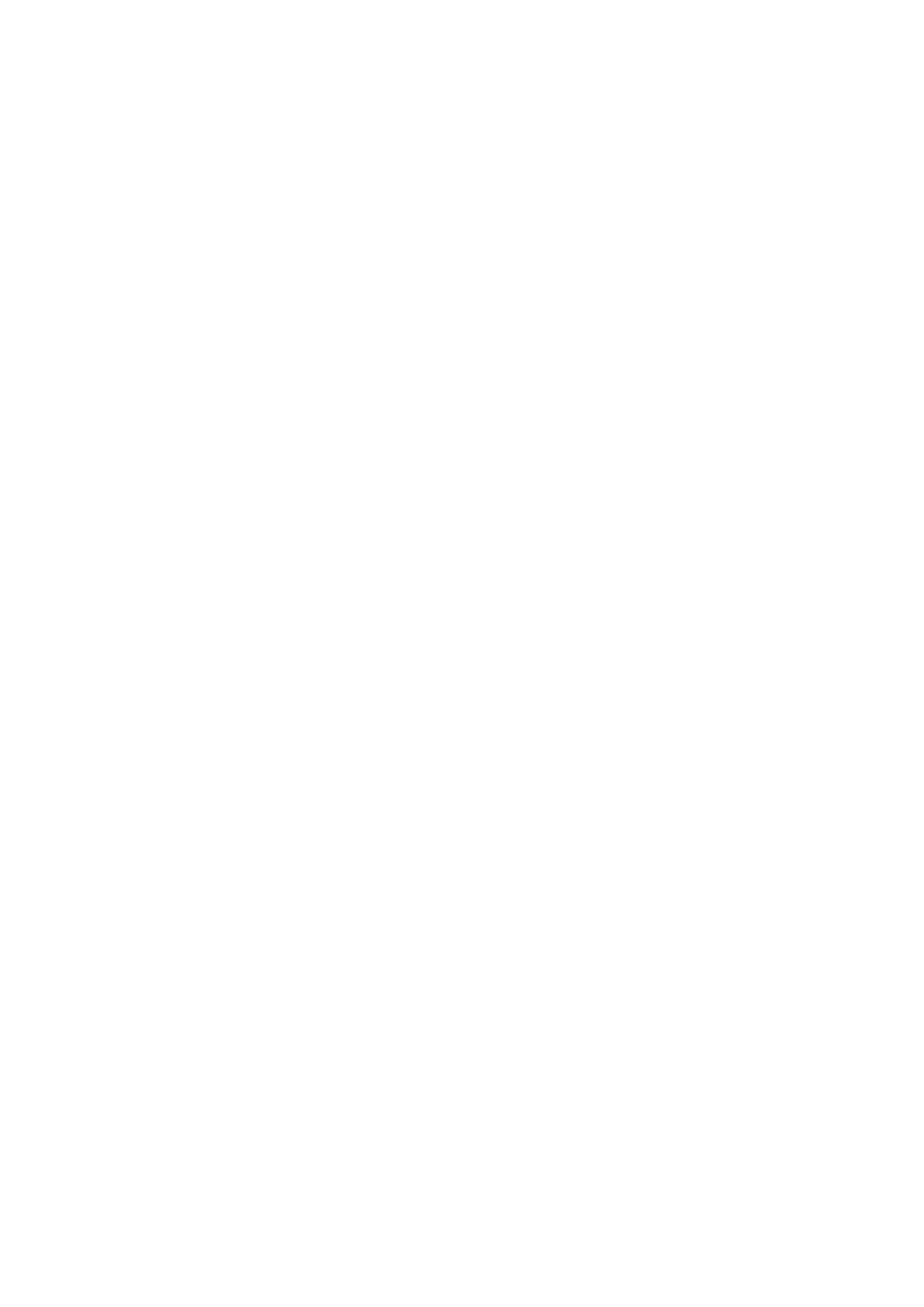### **Abstract**

Lexical-semantic resources, including thesauri and WORDNET, have been successfully incorporated into a wide range of applications in Natural Language Processing. However they are very difficult and expensive to create and maintain, and their usefulness has been severely hampered by their limited coverage, bias and inconsistency. Automated and semi-automated methods for developing such resources are therefore crucial for further resource development and improved application performance.

Systems that extract thesauri often identify similar words using the *distributional hypothesis* that *similar words appear in similar contexts*. This approach involves using corpora to examine the contexts each word appears in and then calculating the similarity between context distributions. Different definitions of context can be used, and I begin by examining how different types of extracted context influence similarity.

To be of most benefit these systems must be capable of finding synonyms for rare words. Reliable context counts for rare events can only be extracted from vast collections of text. In this dissertation I describe how to extract contexts from a corpus of over 2 billion words. I describe techniques for processing text on this scale and examine the trade-off between context accuracy, information content and quantity of text analysed.

Distributional similarity is at best an approximation to semantic similarity. I develop improved approximations motivated by the intuition that some events in the context distribution are more indicative of meaning than others. For instance, the object-of-verb context wear is far more indicative of a clothing noun than get. However, existing distributional techniques do not effectively utilise this information. The new context-weighted similarity metric I propose in this dissertation significantly outperforms every distributional similarity metric described in the literature.

Nearest-neighbour similarity algorithms scale poorly with vocabulary and context vector size. To overcome this problem I introduce a new context-weighted approximation algorithm with bounded complexity in context vector size that significantly reduces the system runtime with only a minor performance penalty. I also describe a parallelized version of the system that runs on a Beowulf cluster for the 2 billion word experiments.

To evaluate the context-weighted similarity measure I compare ranked similarity lists against gold-standard resources using precision and recall-based measures from Information Retrieval,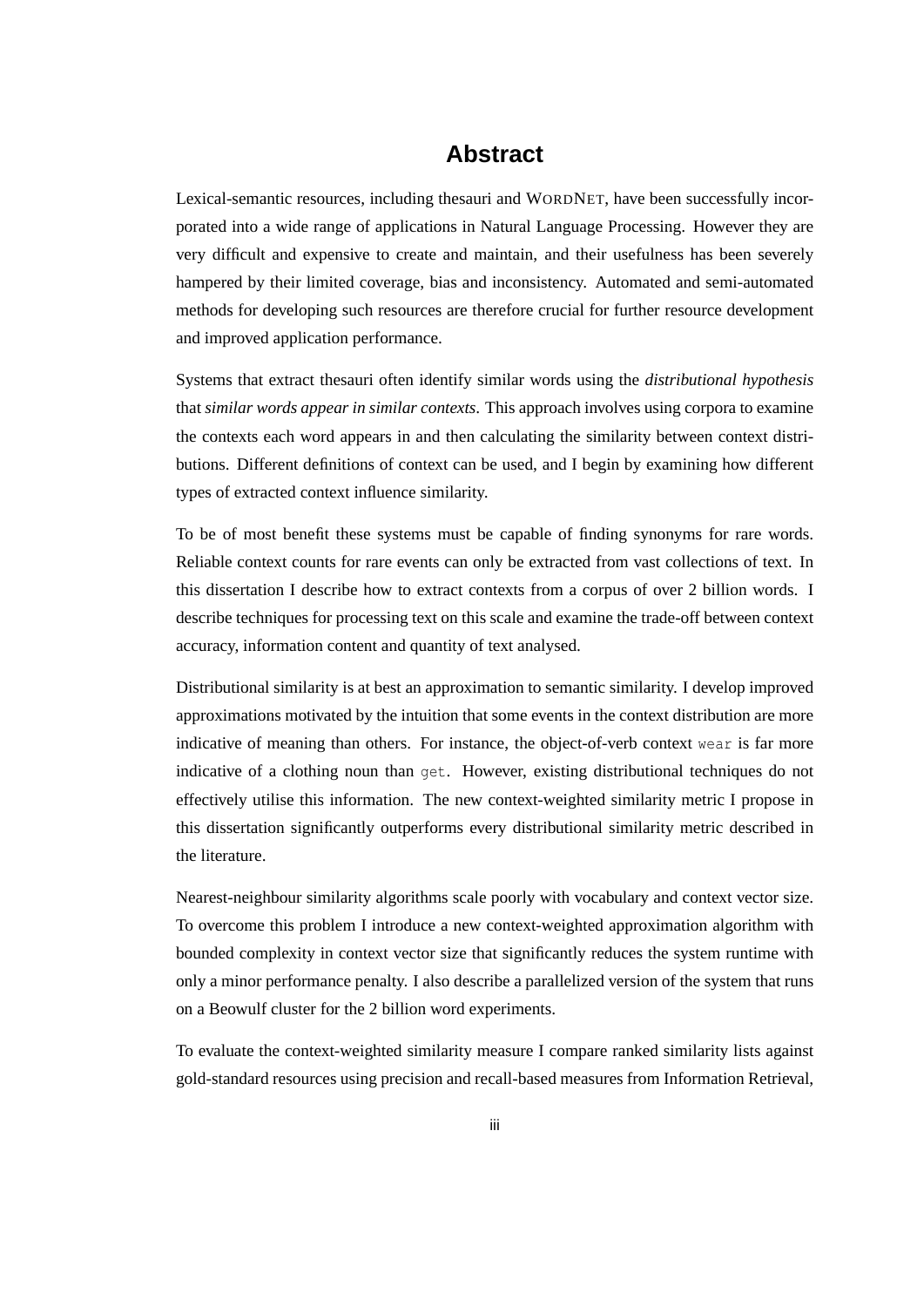since the alternative, application-based evaluation, can often be influenced by distributional as well as semantic similarity. I also perform a detailed analysis of the final results using WORDNET.

Finally, I apply my similarity metric to the task of assigning words to WORDNET semantic categories. I demonstrate that this new approach outperforms existing methods and overcomes some of their weaknesses.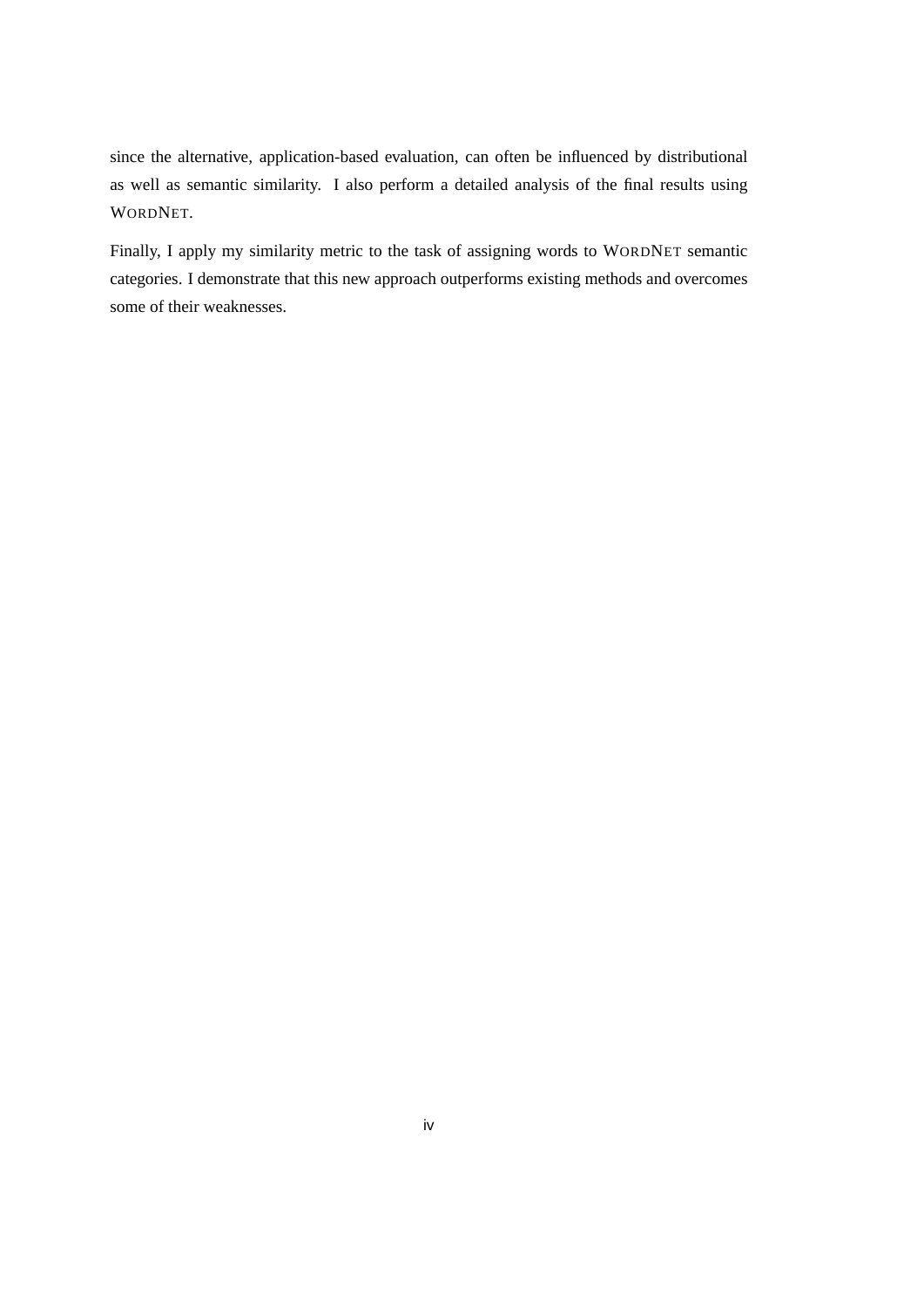### **Acknowledgements**

I would like to thank my supervisors Marc Moens and Steve Finch. Discussions with Marc have been particularly enjoyable affairs, and the greatest regret of my time in Edinburgh is neither of us saw fit to schedule more of them.

Thanks to Ewan Klein and Ted Briscoe for reading a dissertation I guaranteed them would be short at such short notice in so short a time.

John Carroll very graciously provided the RASP BNC dependencies used in Chapter [3,](#page-58-0) Massimiliano Ciaramita providing his supersense data used in Chapter [6](#page-126-0) and Robert Curran kindly typed in 300 entries from the New Oxford Thesaurus of English for the evaluation described in Chapter [2.](#page-36-0) Gregory Grefenstette and Lillian Lee both lent insight into their respective similarity measures. Thank you all for your help.

Edinburgh has been an exceptionally intellectually fertile environment to undertake a PhD and I appreciate the many courses, reading groups, discussions and collaborations I have been involved in over the last three years. In particular, Stephen Clark, Frank Keller, Mirella Lapata, Miles Osborne, Mark Steedman and Bonnie Webber have inspired me with feedback on the work presented in this thesis. Edinburgh has the kind of buzz I would like to emulate for my students in the future.

Along the way I have enjoyed the company of many fellow postgraduate travellers especially Naomei Cathcart, Mary Ellen Foster, Alastair Gill, Julia Hockenmaier, Alex McCauley, Kaska Porayska-Pomsta and Caroline Sporleder. Alastair took the dubious honour of being the sole butt of my ever deteriorating sarcasm with typical good humour. I am just sorry that Sydney is so far away from you all and I am so hopeless at answering email.

I remember fondly the times when a large Edinburgh posse went to conferences, in particular to my room mates in fancy (and not so fancy) hotels David Schlangen and Stephen Clark, and my conference 'buddy' Malvina Nissim. You guys make conferences a blast. I will also remember the manic times spent in collaboration with Stephen Clark, Miles Osborne and the TREC Question Answering and Biological Text Mining teams especially Johan Bos, Jochen Leidner and Tiphaine Dalmas. May our system performance one day reach multiple figures.

A statistical analysis of these acknowledgements would indicate that Stephen Clark has made by far the largest contribution to my PhD experience. Steve has been a fantastic friend and inspirational co-conspirator on a 'wide-range of diverse and overlapping' [sic] projects many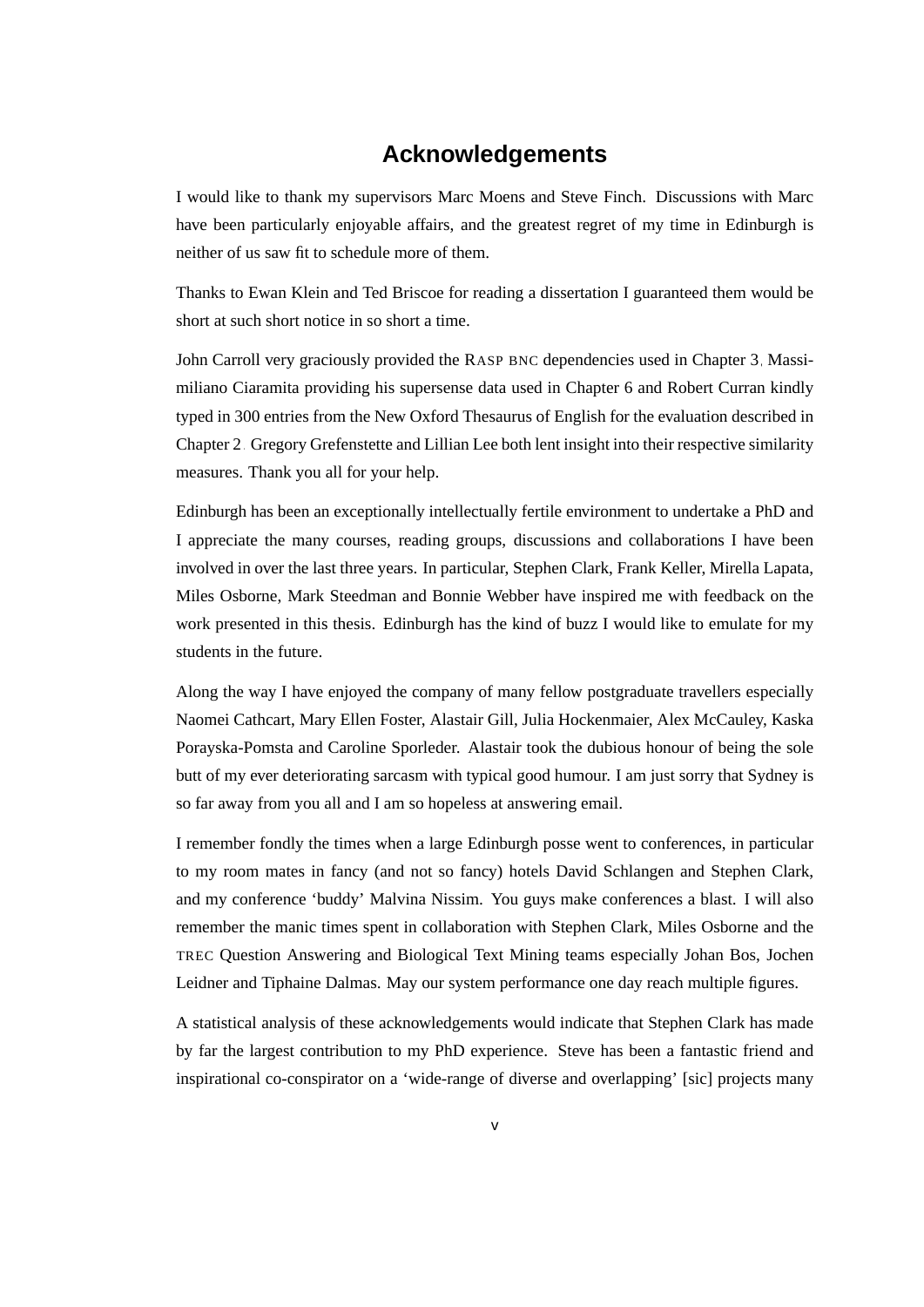of which do not even get a mention in this thesis. It is the depth and breadth of his intuition and knowledge of statistical NLP that I have attempted to acquire on long flights to conferences and even longer car journeys to Glasgow. Hindering our easy collaboration is the greatest cost of leaving Edinburgh and I will miss our regular conversations dearly.

Attempting to adequately thank my parents, Peter and Marylyn, seems futile. Their boundless support and encouragement for everything on the path to this point, and their uncountable sacrifices to ensure my success and happiness, is appreciated more than the dedication can possibly communicate. That Kathryn, Robert and Elizabeth have forgone the option of excommunicating their extremely geeky brother whilst in Edinburgh is also appreciated. Returning home to be with you all is the only possible competition for Edinburgh.

Even after working for three years on techniques to automatically extract synonyms, I am still lost for words to describe Tara, my companion and collaborator in everything. Without you, I would not have undertaken our Edinburgh adventure and without you I could not have enjoyed it in the way we did: chatting and debating, cycling, cooking, art-house cinema, travelling, Edinburgh festivals, more chatting, snooker, backgammon and our ever growing book collection. I think of us completing two PhDs together rather than doing one each. You are constantly challenging the way I think about and experience the world; and are truly the most captivating, challenging and inspiring person I have ever met.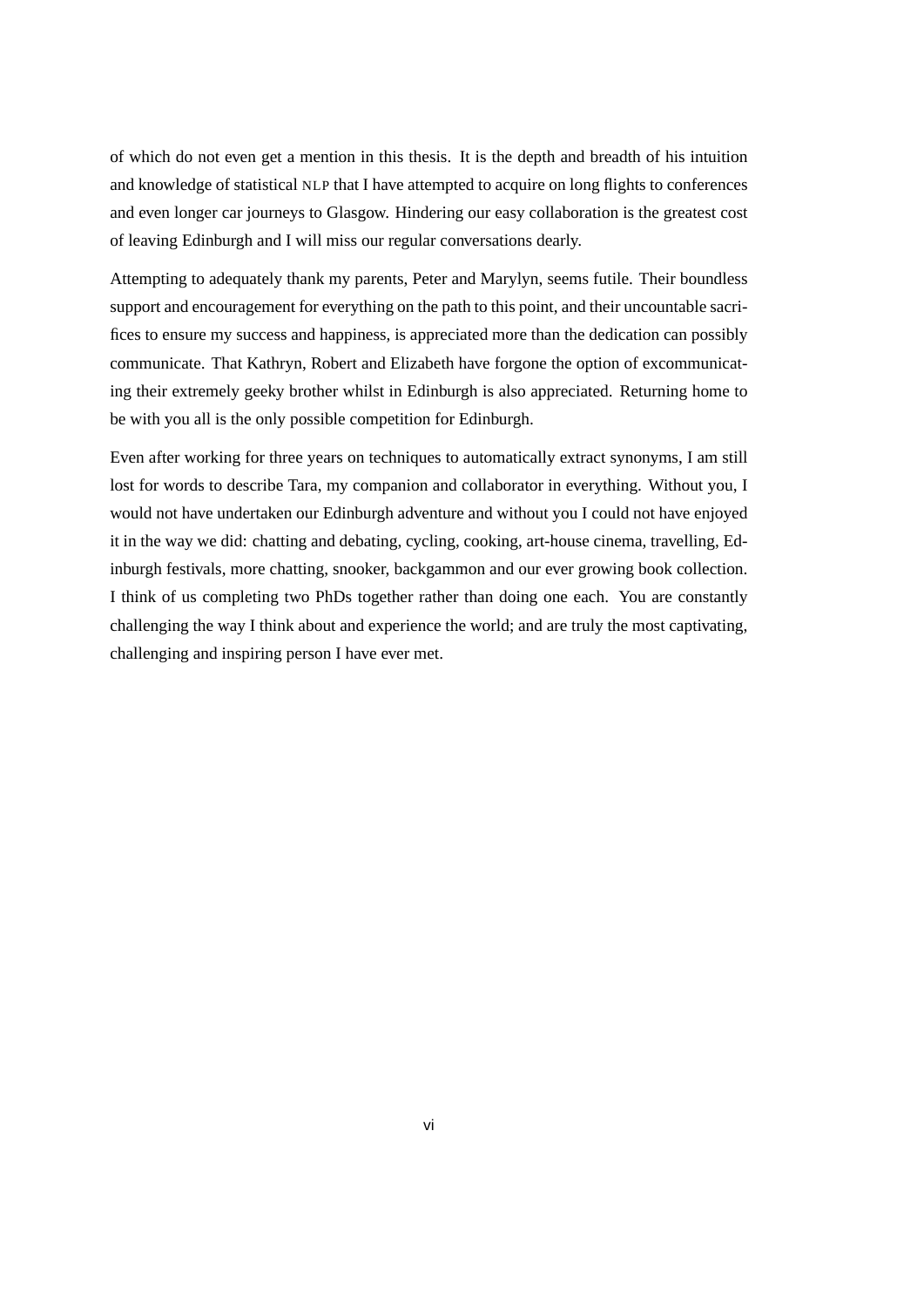### **Declaration**

I declare that this thesis was composed by myself, that the work contained herein is my own except where explicitly stated otherwise in the text, and that this work has not been submitted for any other degree or professional qualification except as specified.

(*James Richard Curran*)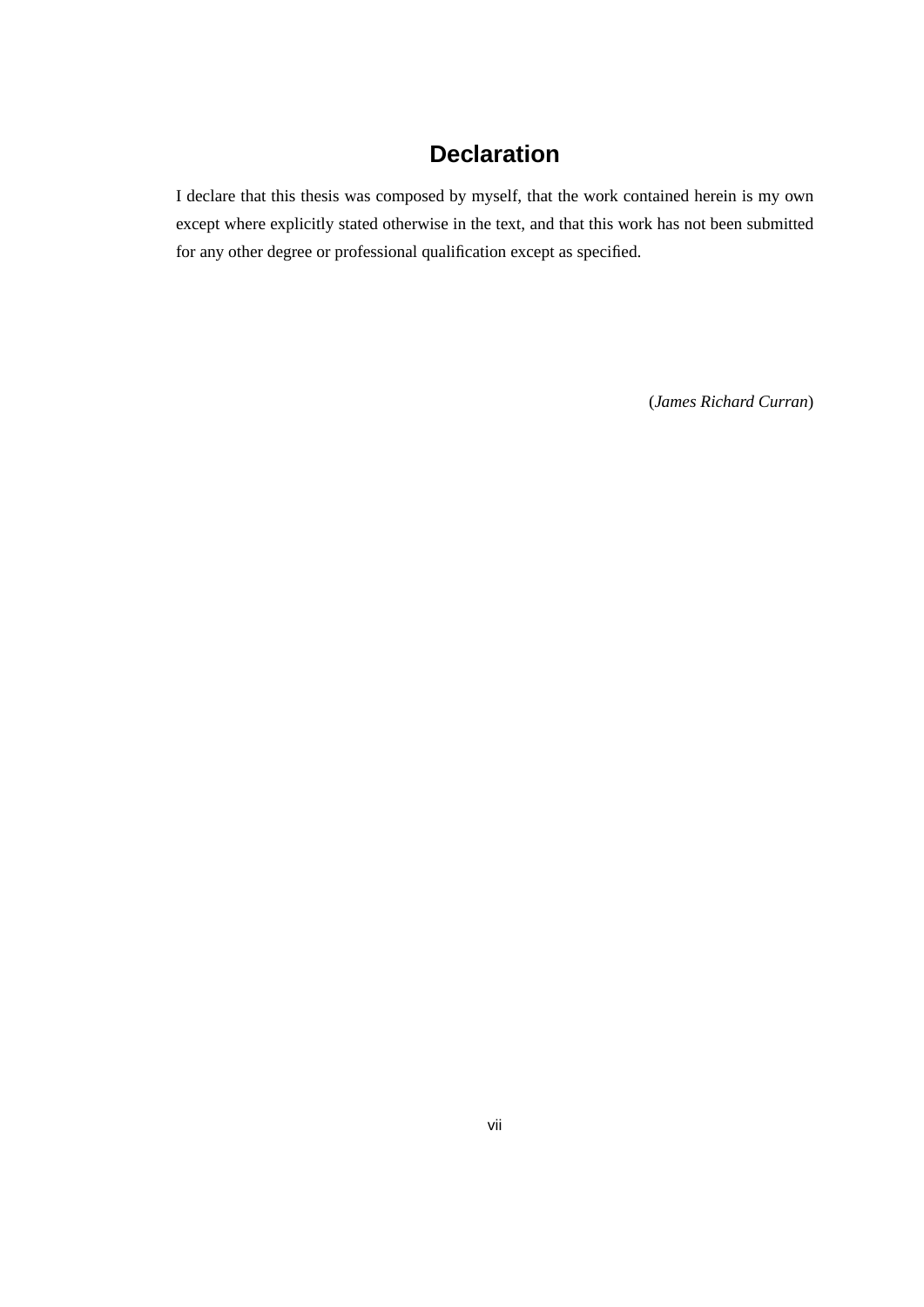To my parents, this is the culmination of every opportunity you have ever given me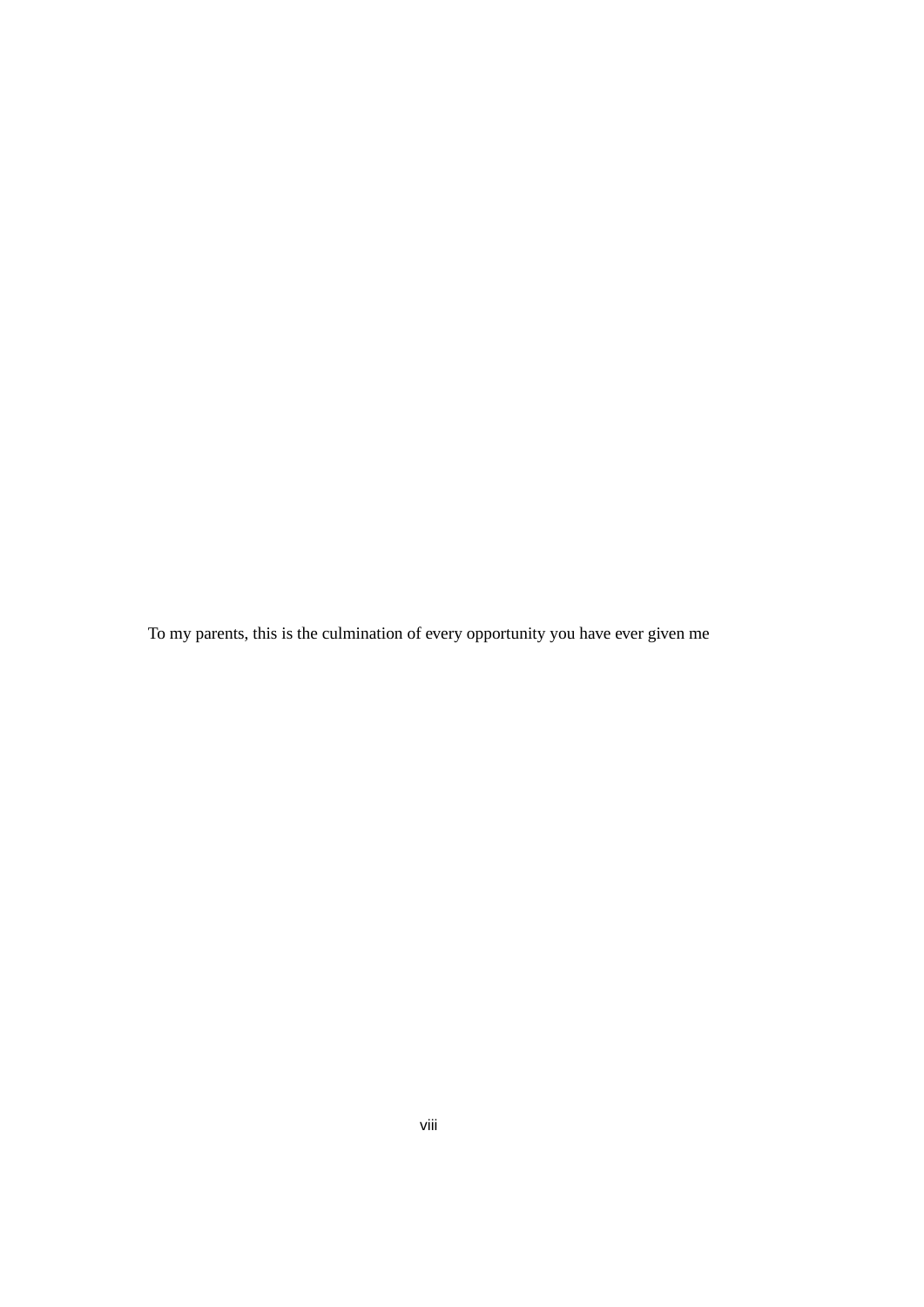## **Table of Contents**

| 1 |     | <b>Introduction</b><br>1 |                |  |  |  |  |  |
|---|-----|--------------------------|----------------|--|--|--|--|--|
|   | 1.1 |                          | $\overline{2}$ |  |  |  |  |  |
|   | 1.2 |                          | 3              |  |  |  |  |  |
|   |     | 1.2.1                    | 3              |  |  |  |  |  |
|   |     | 1.2.2                    | $\overline{4}$ |  |  |  |  |  |
|   | 1.3 |                          | 5              |  |  |  |  |  |
|   |     | 1.3.1                    | 6              |  |  |  |  |  |
|   |     | 1.3.2                    | $\overline{7}$ |  |  |  |  |  |
|   |     | 1.3.3                    |                |  |  |  |  |  |
|   | 1.4 |                          | 8 <sup>8</sup> |  |  |  |  |  |
|   |     | 141                      | 9              |  |  |  |  |  |
|   |     | 1.4.2                    |                |  |  |  |  |  |
|   | 1.5 |                          | 13             |  |  |  |  |  |
|   | 1.6 |                          |                |  |  |  |  |  |
|   | 1.7 |                          |                |  |  |  |  |  |
|   | 1.8 |                          |                |  |  |  |  |  |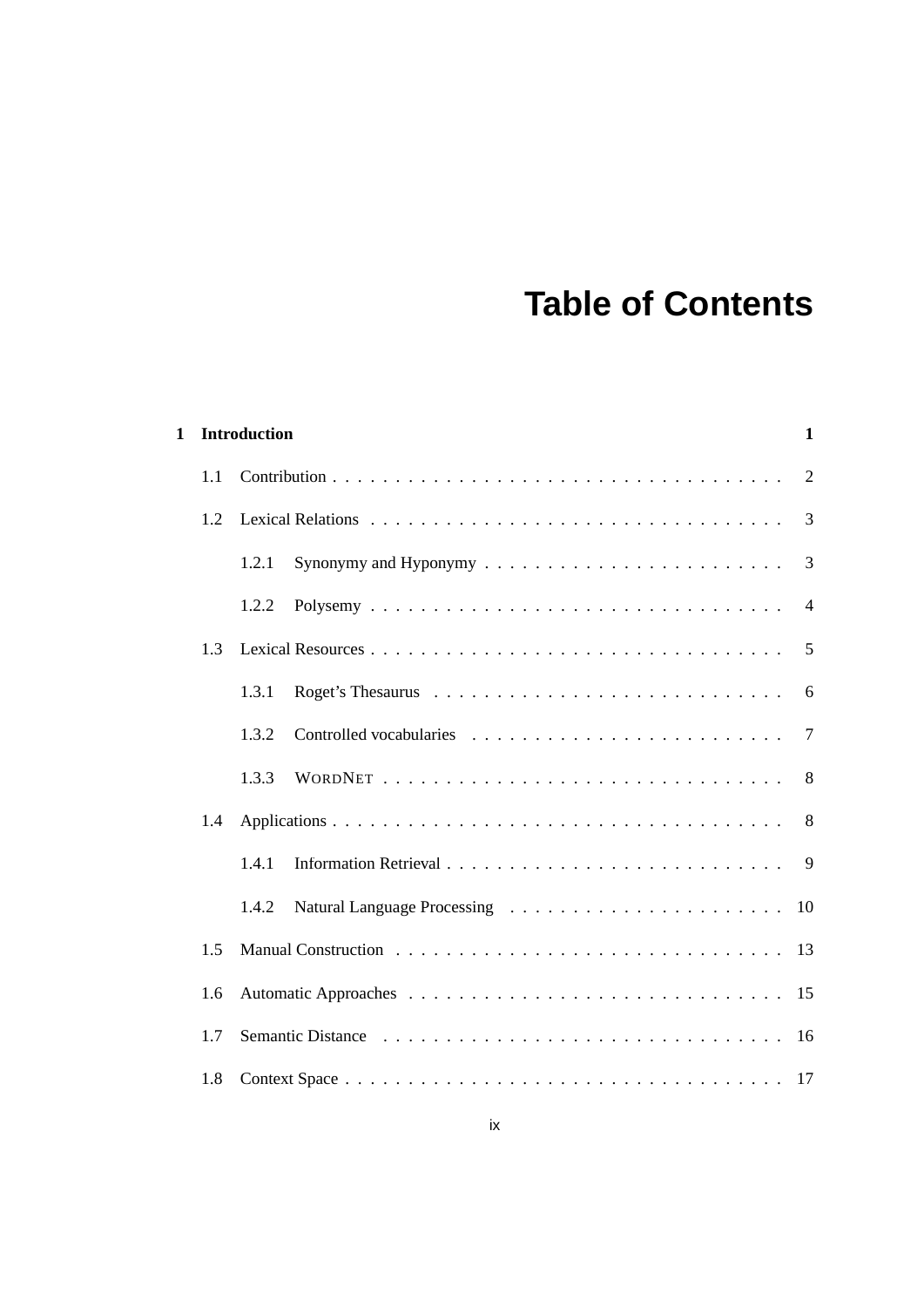| $\overline{2}$ |                | <b>Evaluation</b> |                | 19 |
|----------------|----------------|-------------------|----------------|----|
|                | 2.1            |                   |                | 21 |
|                |                | 2.1.1             |                | 21 |
|                |                | 2.1.2             |                | 22 |
|                |                | 2.1.3             | Gold-Standards | 23 |
|                |                | 2.1.4             |                | 24 |
|                |                | 2.1.5             |                | 26 |
|                | 2.2            |                   |                | 26 |
|                |                | 2.2.1             |                | 27 |
|                |                | 2.2.2             |                | 28 |
|                |                | 2.2.3             |                | 30 |
|                |                | 2.2.4             |                | 36 |
|                | 2.3            |                   |                | 37 |
|                |                | 2.3.1             |                | 37 |
|                | 2.4            |                   |                | 39 |
| 3              | <b>Context</b> |                   |                | 41 |
|                | 3.1            |                   |                | 43 |
|                |                | 3.2 Corpora       |                |    |
|                |                | 3.2.1             |                | 44 |
|                |                | 3.2.2             |                | 45 |
|                | 3.3            |                   |                | 46 |
|                |                | 3.3.1             |                | 46 |
|                |                | 3.3.2             |                | 48 |
|                |                | 3.3.3             |                | 49 |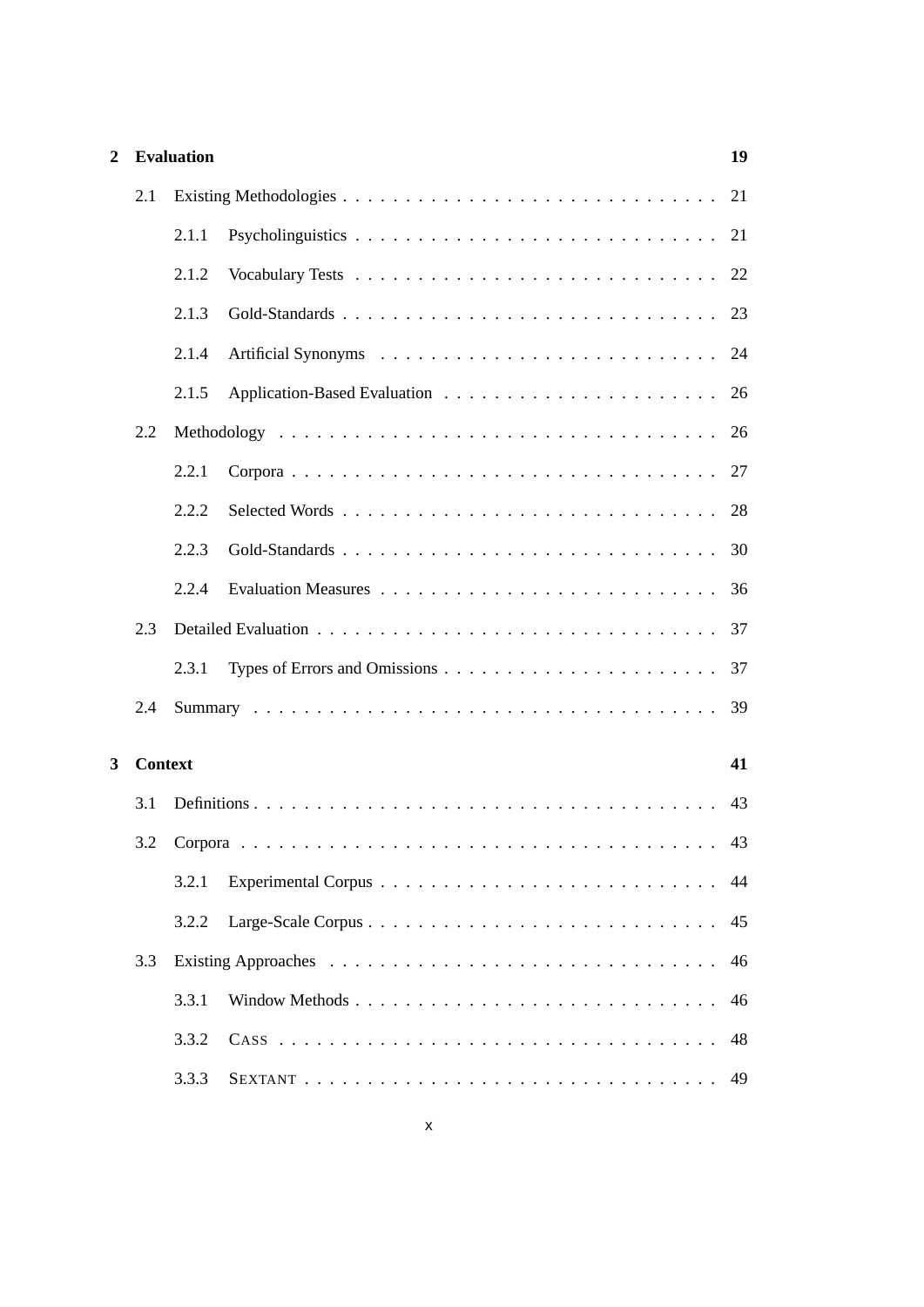|   |     | 3.3.4             |    |
|---|-----|-------------------|----|
|   |     | 3.3.5             | 51 |
|   | 3.4 |                   | 53 |
|   |     | 3.4.1             | 53 |
|   |     | 3.4.2             | 53 |
|   |     | 3.4.3             | 54 |
|   |     | 3.4.4             | 54 |
|   |     | 3.4.5             | 55 |
|   | 3.5 |                   | 58 |
|   |     | 3.5.1             | 58 |
|   |     | 3.5.2             | 59 |
|   |     | 3.5.3             | 63 |
|   |     | 3.5.4             | 63 |
|   |     | 3.5.5             | 64 |
|   | 3.6 |                   | 65 |
|   |     | 3.6.1             | 65 |
|   |     | 3.6.2             | 65 |
|   |     | 3.6.3             |    |
|   | 3.7 |                   | 66 |
| 4 |     | <b>Similarity</b> | 69 |
|   | 4.1 |                   | 71 |
|   | 4.2 | <b>Measures</b>   | 72 |
|   |     | 4.2.1             | 72 |
|   |     | 4.2.2             | 73 |
|   |     |                   |    |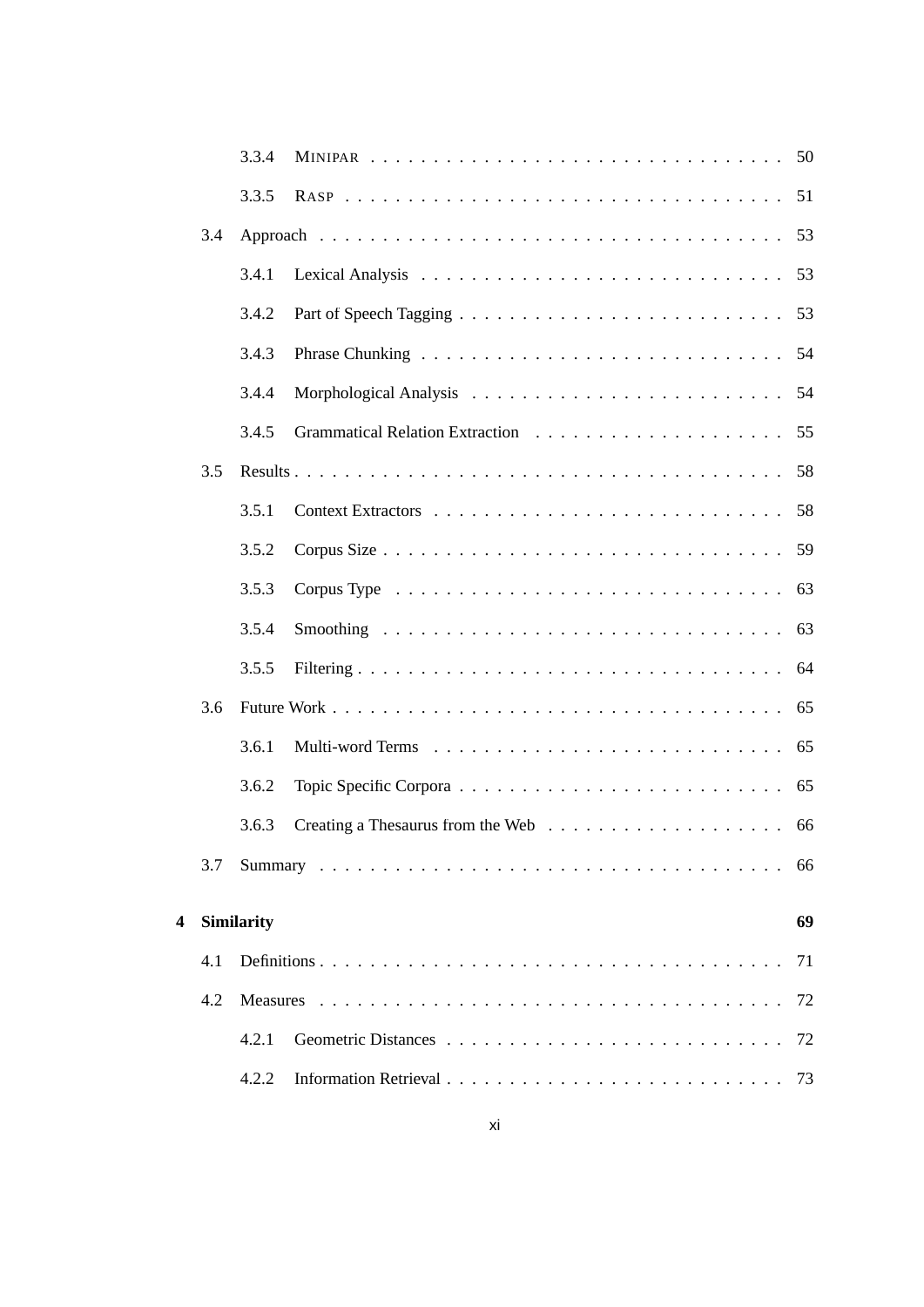|   |                | 4.2.3 |                       |    |
|---|----------------|-------|-----------------------|----|
|   |                | 4.2.4 | 75                    |    |
|   |                | 4.2.5 | 77                    |    |
|   | 4.3            |       | 78                    |    |
|   |                | 4.3.1 | 79                    |    |
|   |                | 4.3.2 | 80                    |    |
|   |                | 4.3.3 | 80                    |    |
|   |                | 4.3.4 | 81                    |    |
|   |                | 4.3.5 | 82                    |    |
|   | 4.4            |       | 84                    |    |
|   | 4.5            |       | 86                    |    |
|   |                |       |                       | 87 |
|   |                |       |                       |    |
| 5 | <b>Methods</b> |       |                       |    |
|   | 5.1            |       | 87                    |    |
|   |                | 5.1.1 | 88                    |    |
|   |                | 5.1.2 | 89                    |    |
|   |                | 5.1.3 | 90                    |    |
|   |                | 5.1.4 |                       |    |
|   |                |       | 95                    |    |
|   |                | 5.2.1 | 96                    |    |
|   |                | 5.2.2 | Minimum Cutoffs<br>98 |    |
|   |                | 5.2.3 | 99                    |    |
|   | 5.3            |       |                       |    |
|   |                | 5.3.1 |                       |    |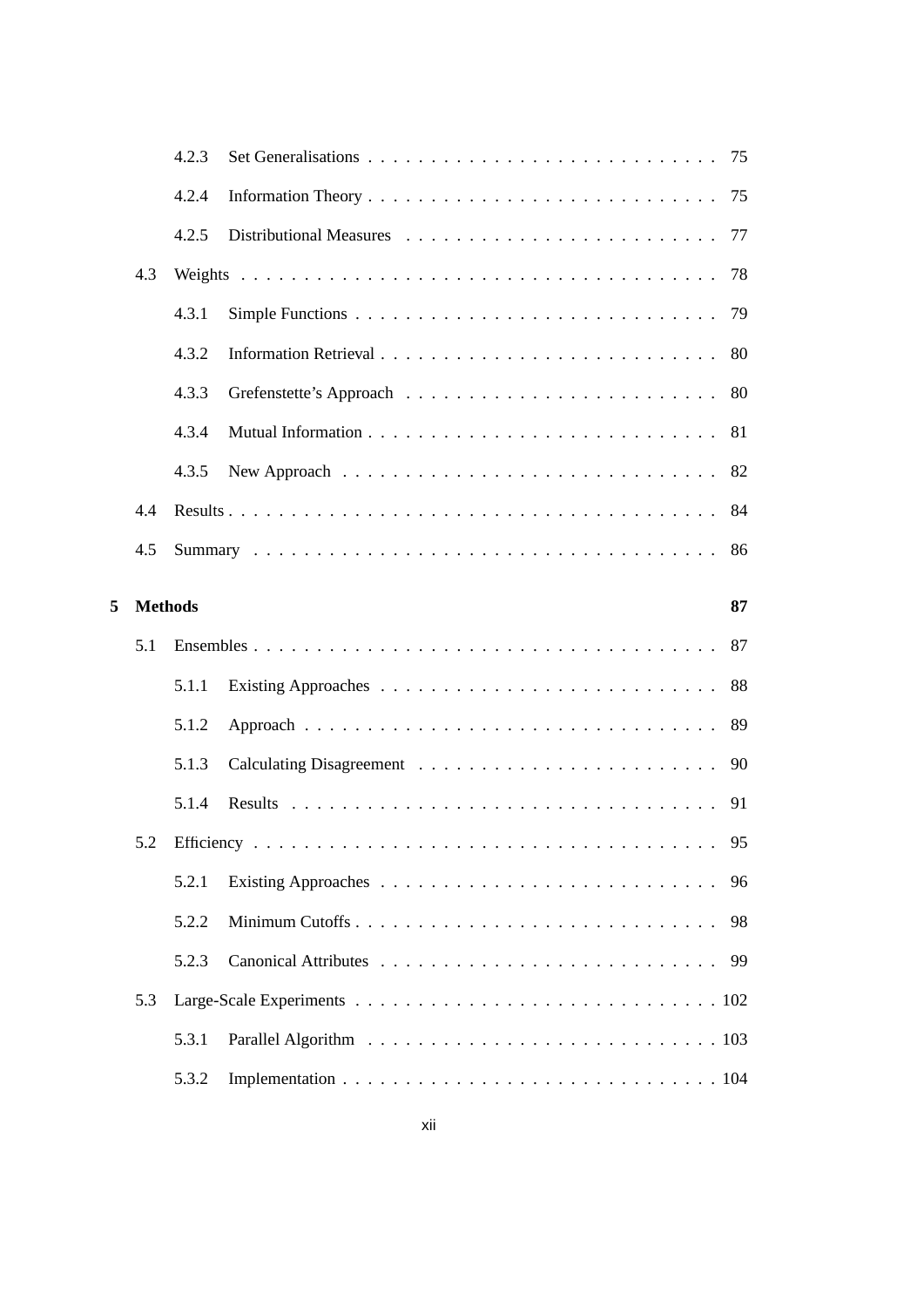|              |                | 5.3.3                    |                                                                                                      |     |
|--------------|----------------|--------------------------|------------------------------------------------------------------------------------------------------|-----|
|              | 5.4            |                          |                                                                                                      |     |
| 6            | <b>Results</b> |                          |                                                                                                      | 109 |
|              | 6.1            |                          |                                                                                                      |     |
|              |                | 6.1.1                    |                                                                                                      |     |
|              |                | 6.1.2                    | Error Analysis $\ldots \ldots \ldots \ldots \ldots \ldots \ldots \ldots \ldots \ldots \ldots \ldots$ |     |
|              | 6.2            |                          |                                                                                                      |     |
|              |                | 6.2.1                    |                                                                                                      |     |
|              |                | 6.2.2                    |                                                                                                      |     |
|              |                | 6.2.3                    |                                                                                                      |     |
|              |                | 6.2.4                    |                                                                                                      |     |
|              |                | 6.2.5                    |                                                                                                      |     |
|              | 6.3            |                          |                                                                                                      |     |
| 7            |                | <b>Conclusion</b>        |                                                                                                      | 125 |
| $\mathbf{A}$ | Words          |                          |                                                                                                      | 129 |
| B            |                | <b>Roget's Thesaurus</b> |                                                                                                      | 137 |
|              |                | <b>Bibliography</b>      |                                                                                                      | 141 |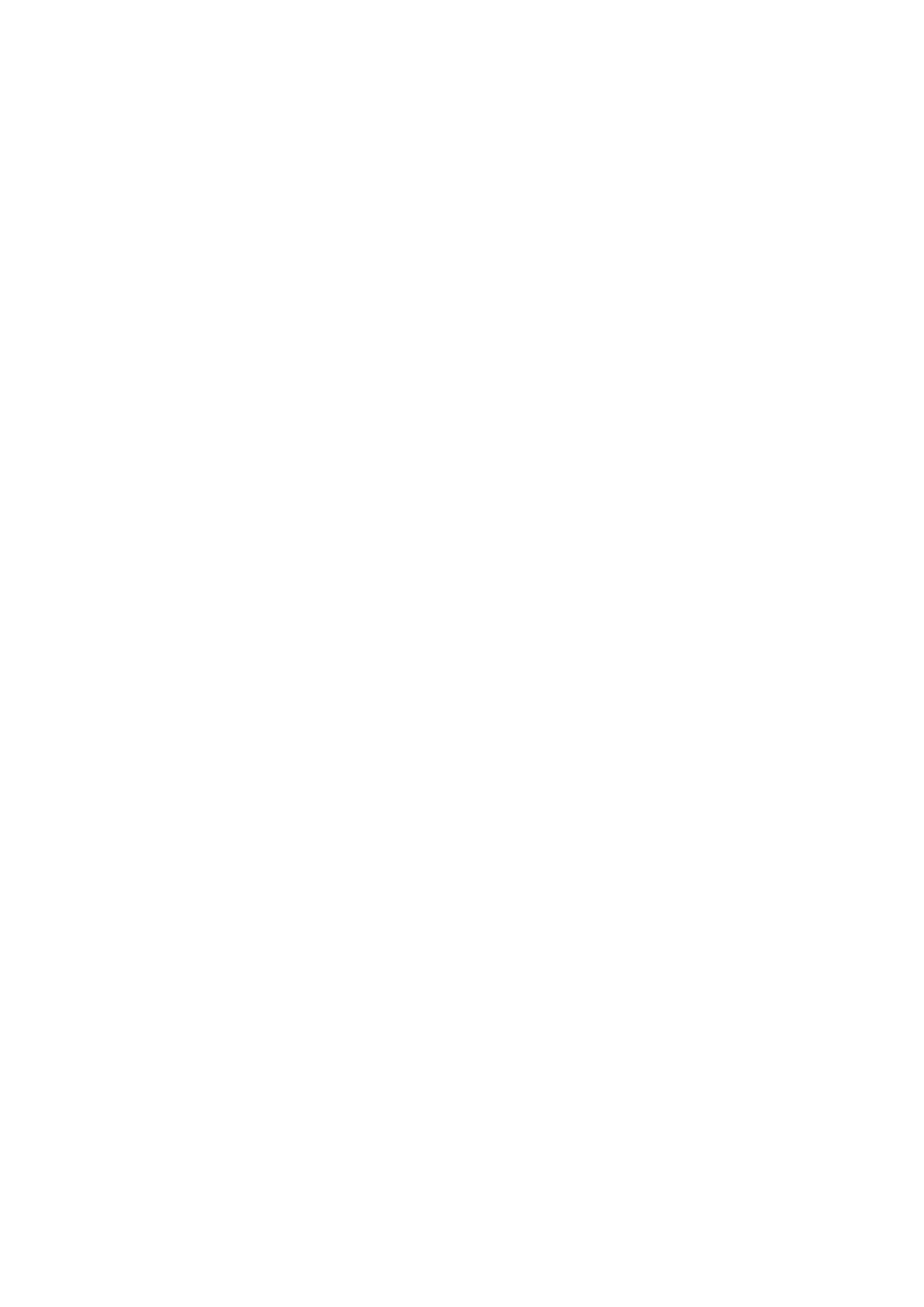# **List of Figures**

| 1.1 | An entry from the Library of Congress Subject Headings                                | 7              |
|-----|---------------------------------------------------------------------------------------|----------------|
| 1.2 |                                                                                       | 8 <sup>8</sup> |
| 2.1 | <b>company</b> in Roget's <i>Thesaurus of English words and phrases</i> (Roget, 1911) | 31             |
| 2.2 | <i>Roget's II: the New Thesaurus</i> (Hickok, 1995) entry for <b>company</b>          | 32             |
| 2.3 | <i>New Oxford Thesaurus of English</i> (Hanks, 2000) entry for <b>company</b>         | 33             |
| 2.4 | <i>The Macquarie Thesaurus</i> (Bernard, 1990) entries for <b>company</b>             | 34             |
|     |                                                                                       |                |
| 3.1 |                                                                                       | 46             |
| 3.2 | CASS sample grammatical instances (from tuples)                                       | 49             |
| 3.3 | MINIPAR sample grammatical instances (from pdemo)                                     | 51             |
| 3.4 |                                                                                       | 52             |
| 3.5 | Chunked and morphologically analysed sample sentence                                  | 55             |
| 3.6 |                                                                                       | 56             |
| 3.7 |                                                                                       | 60             |
| 3.8 |                                                                                       | 61             |
| 3.9 |                                                                                       | 62             |
|     |                                                                                       | 62             |
| 5.1 | Individual performance to 300MW using the DIRECT evaluation 91                        |                |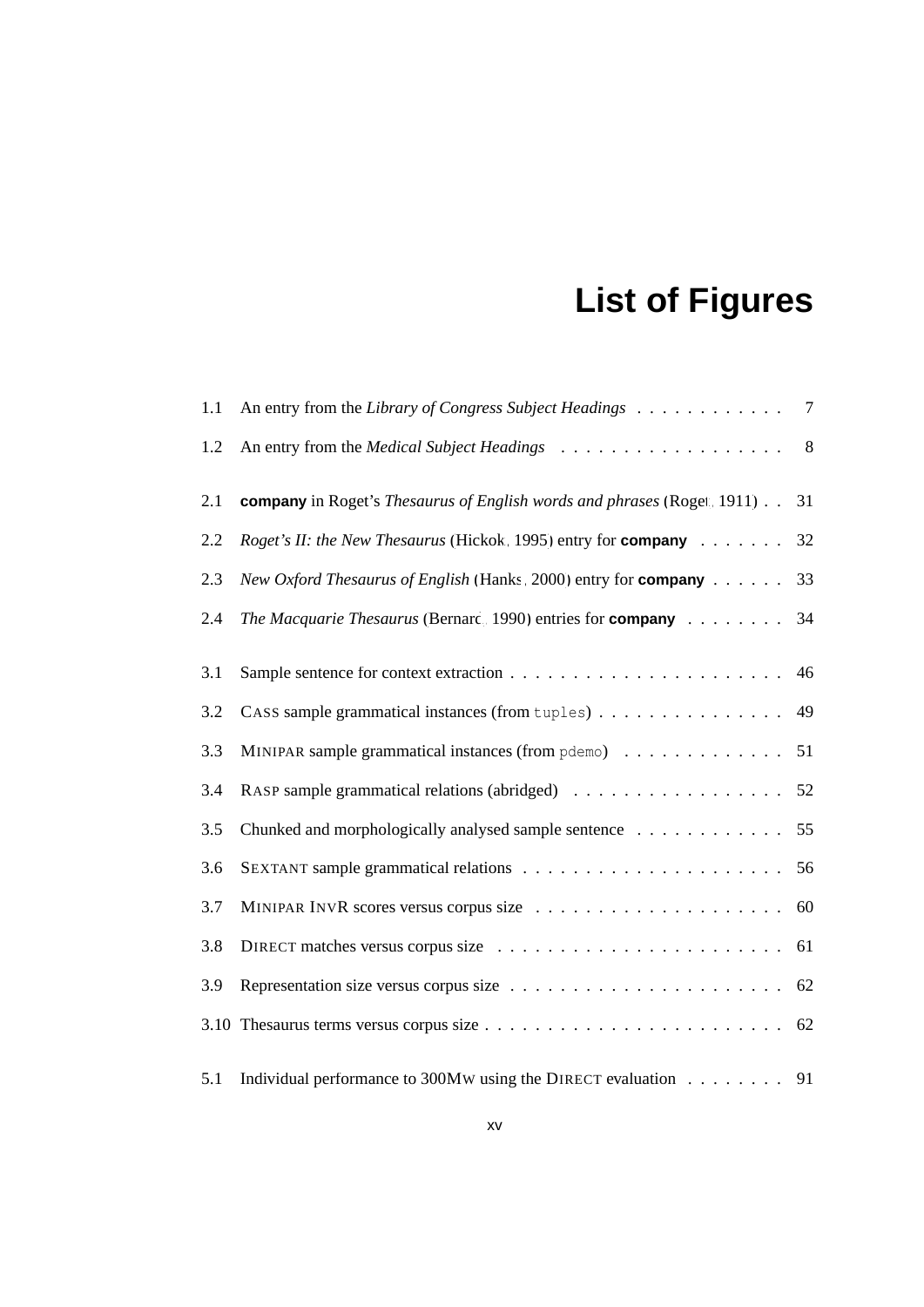| 5.2 Ensemble performance to 300MWs using the DIRECT evaluation 92  |
|--------------------------------------------------------------------|
| 5.3 Performance and execution time against minimum cutoff 99       |
| 5.4 The top weighted attributes of pants using TTEST 101           |
|                                                                    |
|                                                                    |
|                                                                    |
| B.1 Roget's Thesaurus Davidson (2002) entry for <b>company</b> 137 |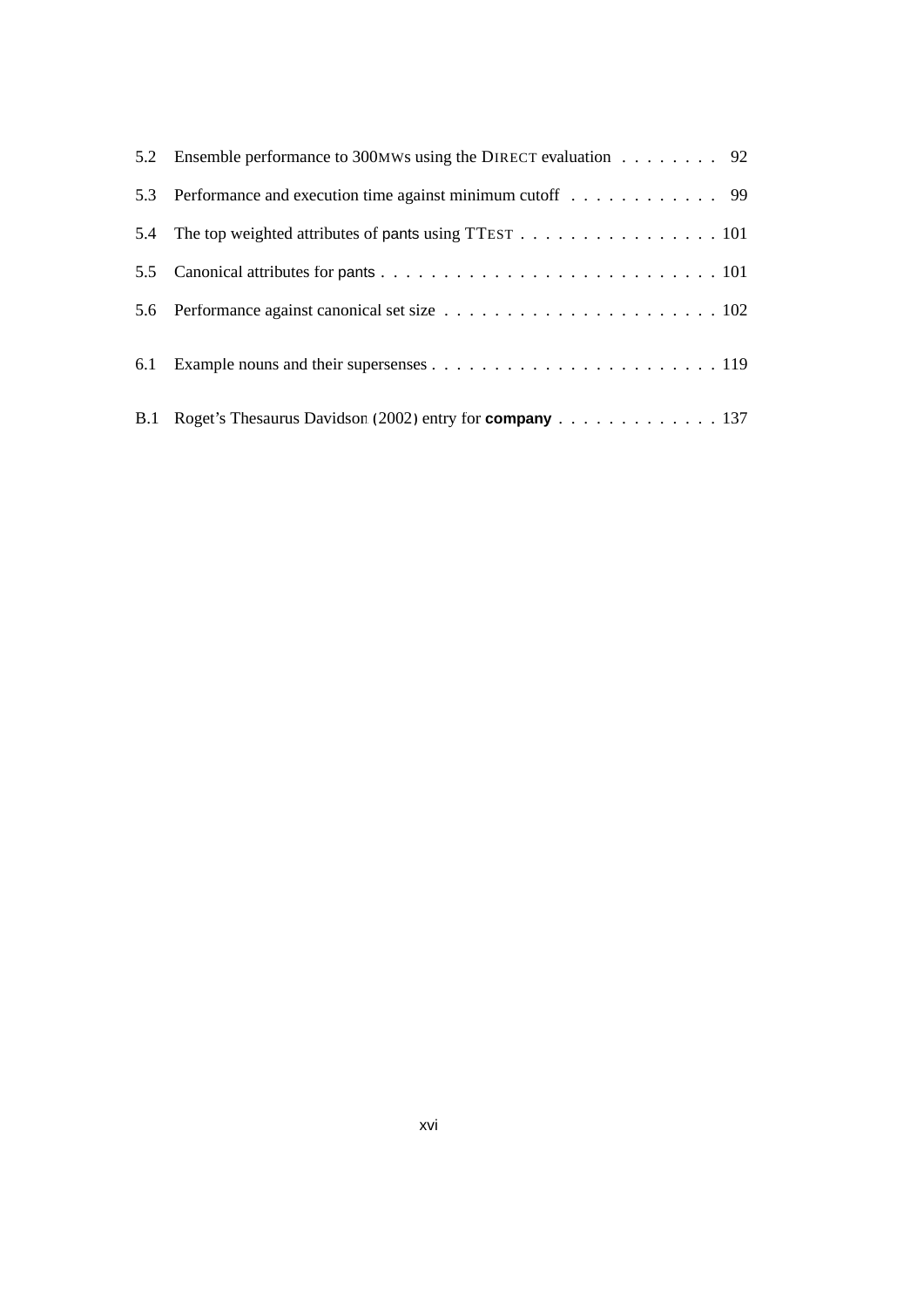## **List of Tables**

| 1.1 | Example near-synonym differentia from DiMarco et al. (1993) 4      |    |
|-----|--------------------------------------------------------------------|----|
| 3.1 |                                                                    | 44 |
| 3.2 |                                                                    | 45 |
| 3.3 |                                                                    | 48 |
| 3.4 | Some grammatical relations from CASS involving nouns               | 49 |
| 3.5 | Some grammatical relations from MINIPAR involving nouns            | 50 |
| 3.6 | Some grammatical relations from RASP involving nouns               | 52 |
| 3.7 |                                                                    | 56 |
| 3.8 | Thesaurus quality results for different context extractors         | 58 |
| 3.9 | Average SEXTANT(NB) results for different corpus sizes             | 60 |
|     | 3.10 Results on BNC and RCV1 for different context extractors      | 63 |
|     | 3.11 Effect of morphological analysis on SEXTANT(NB) these quality | 63 |
|     |                                                                    |    |
| 4.1 |                                                                    |    |
| 4.2 |                                                                    | 79 |
| 4.3 |                                                                    | 84 |
| 4.4 |                                                                    | 85 |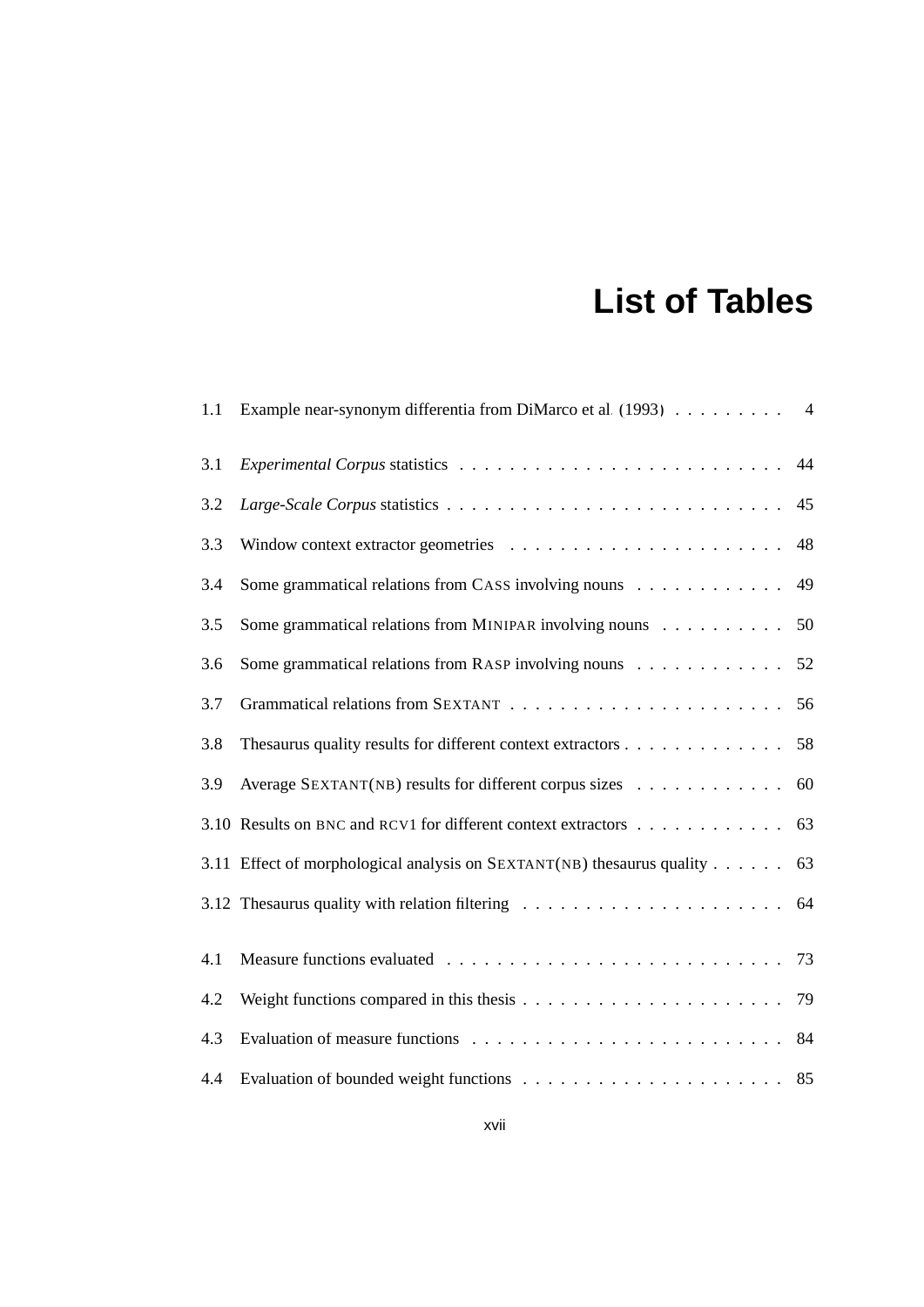| 4.5 | Evaluation of frequency logarithm weighted measure functions<br>85                    |
|-----|---------------------------------------------------------------------------------------|
| 4.6 | 85                                                                                    |
| 5.1 | 93                                                                                    |
| 5.2 | Agreement between ensemble members on small and large corpora<br>94                   |
| 5.3 | 94                                                                                    |
| 5.4 | Complex ensembles perform better than best individuals<br>94                          |
| 5.5 | Simple ensembles perform worse than best individuals $\ldots \ldots \ldots \ldots$ 95 |
| 5.6 |                                                                                       |
| 5.7 | Results from the 2 billion word corpus on the 70 experimental word set 105            |
| 6.1 |                                                                                       |
| 6.2 | Performance compared with relative frequency of the headword 111                      |
| 6.3 | Performance compared with the number of extracted attributes 111                      |
| 6.4 | Performance compared with the number of extracted contexts 112                        |
| 6.5 | Performance compared with polysemy of the headword 112                                |
| 6.6 | Performance compared with WORDNET root(s) of the headword $\ldots \ldots \ldots$ 113  |
| 6.7 | Lexical-semantic relations from WORDNET for the synonyms of company 113               |
| 6.8 |                                                                                       |
| 6.9 | 25 lexicographer files for nouns in WORDNET 1.7.1 115                                 |
|     |                                                                                       |
| A.1 |                                                                                       |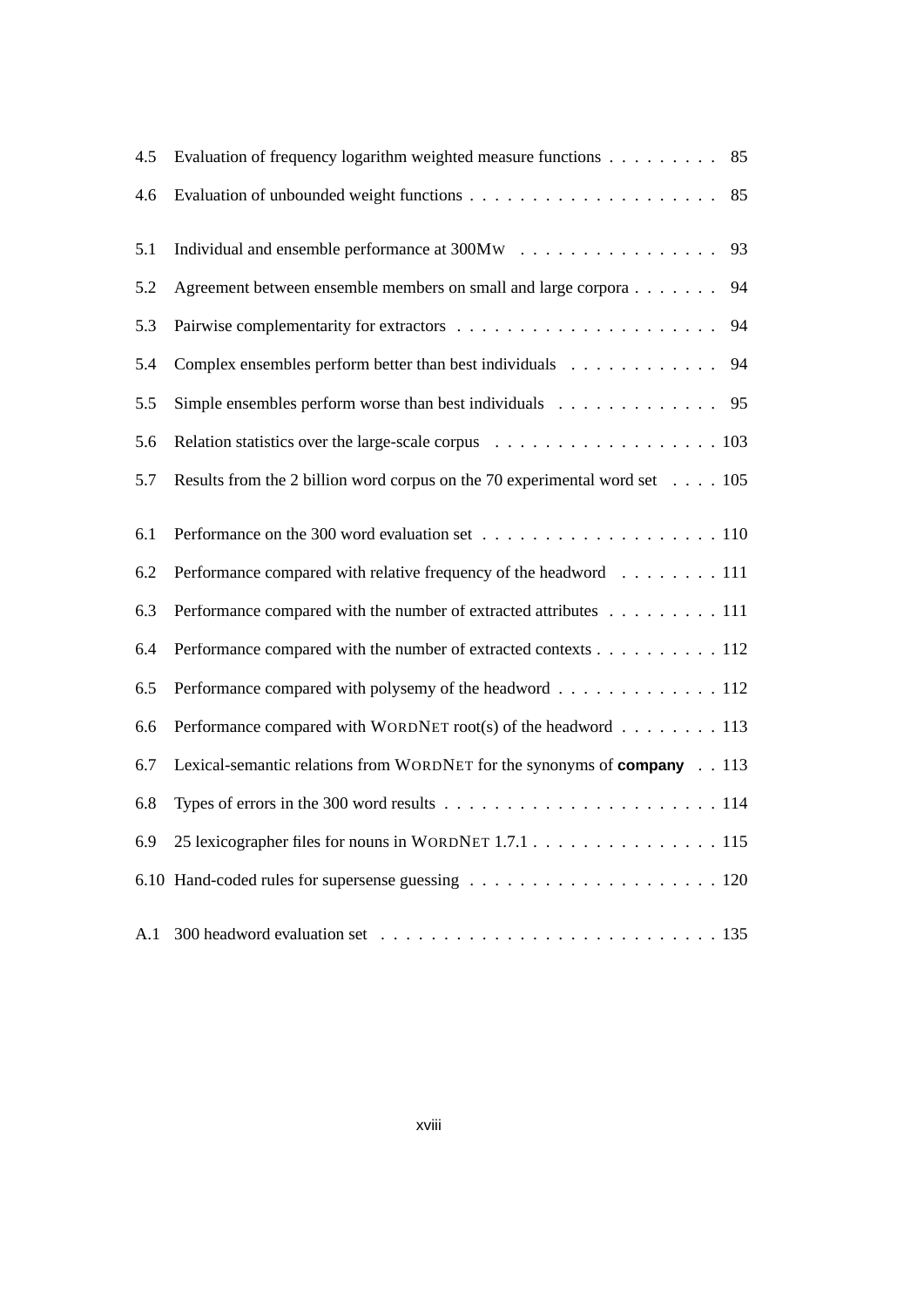## **Chapter 1**

## **Introduction**

<span id="page-18-0"></span>**introduction**: **launch** 0.052, **implementation** 0.046, advent 0.046, addition 0.045, adoption 0.041, arrival 0.038, absence 0.036, inclusion 0.036, creation 0.036, departure 0.036, availability 0.035, elimination 0.035, emergence 0.035, use 0.034, acceptance 0.033, abolition 0.033, array 0.033, passage 0.033, completion 0.032, announcement 0.032, ...

Natural Language Processing (NLP) aims to develop computational techniques for understanding and manipulating natural language. This goal is interesting from both scientific and engineering standpoints: NLP techniques inspire new theories of human language processing while simultaneously addressing the growing problem of managing information overload. Already NLP is considered crucial for exploiting textual information in expanding scientific domains such as bioinformatics [\(Hirschman et al., 2002\)](#page-166-1). However, the quantity of information available to non-specialists in electronic form is equally staggering.

This thesis investigates a computational approach to *lexical semantics*, the study of word meaning [\(Cruse, 1986\)](#page-162-0) which is a fundamental component of advanced techniques for retrieving, filtering and summarising textual information. It is concerned with statistical approaches to measuring *synonymy* or *semantic similarity* between words using raw text. I present a detailed analysis of existing methods for computing semantic similarity. This leads to new insights that emphasise semantic rather than distributional aspects of similarity, resulting in significantly improvements over the state-of-the-art. I describe novel techniques that make this approach computationally feasible and scalable to huge text collections. I conclude by employing these techniques to outperform the state-of-the-art in an application of lexical semantics. The semantic similarity example quoted above has been calculated using 2 billion words of raw text.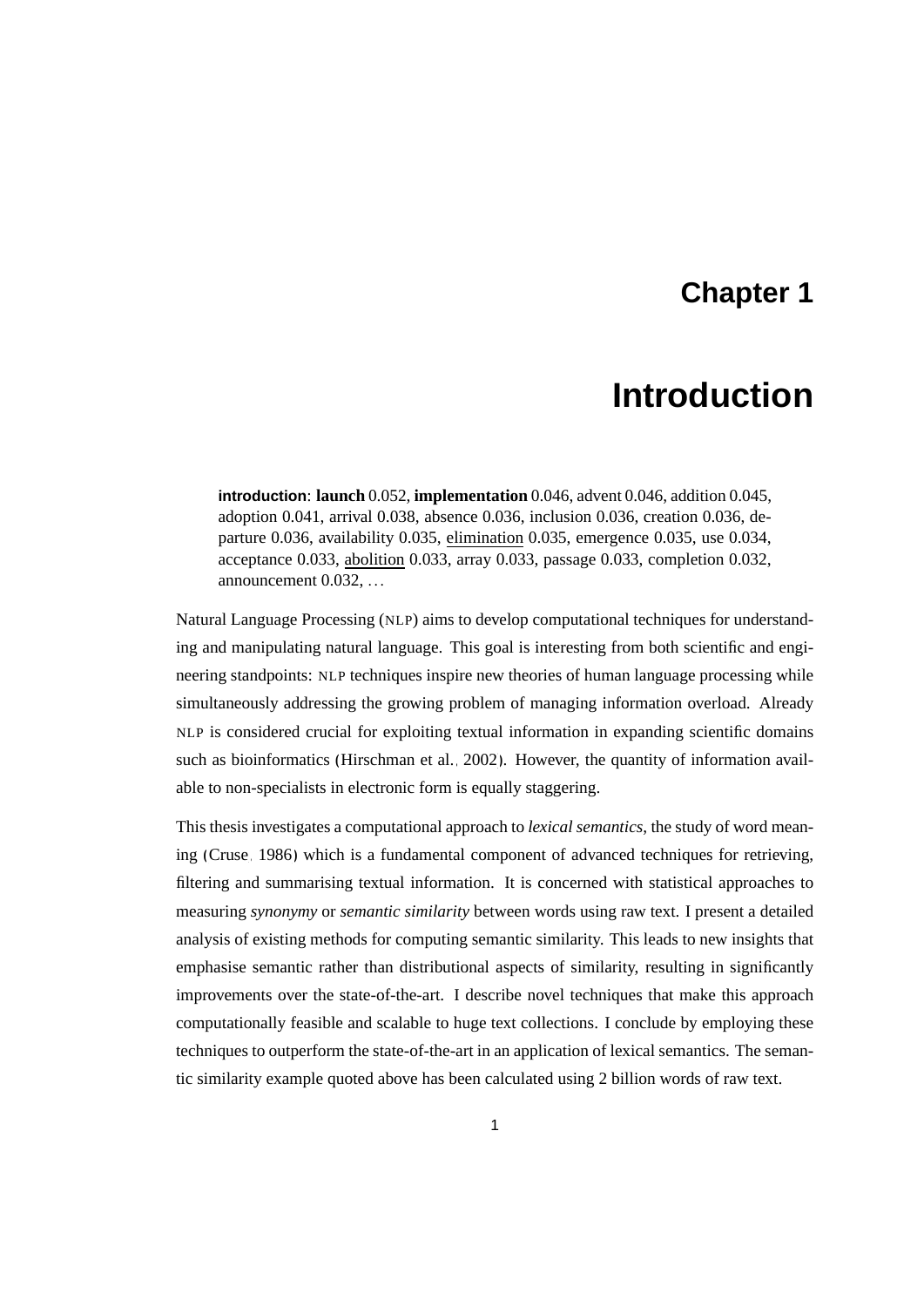#### <span id="page-19-0"></span>**1.1 Contribution**

Chapter [1](#page-18-0) begins by placing *semantic similarity* in the context of the theoretical and practical problems of defining synonymy and other lexical-semantic relations. It introduces the manually constructed resources that have heavily influenced NLP research and reviews the wide range of applications of these resources. This leads to a discussion of the difficulties of manual resource development that motivate computational approaches to semantic similarity. The chapter concludes with an overview of the context-space model of semantic similarity which forms the basis of this work.

Chapter [2](#page-36-0) surveys the many existing evaluation techniques for semantic similarity and motivates my proposed experimental methodology which is employed throughout the remainder of the thesis. This chapter concludes by introducing the detailed error analysis which is applied to the large-scale results in Chapter [6.](#page-126-0) This unified experimental framework allows the systematic exploration of existing and new approaches to semantic similarity.

I begin by decomposing the similarity calculation into the three independent components described in Section [1.8:](#page-34-0) *context*, *similarity* and *methods*. For each of these components, I have exhaustively collected and reimplemented the approaches described in the literature. This work represents the first systematic comparison of such a wide range of similarity measures under consistent conditions and evaluation methodology.

Chapter [3](#page-58-0) analyses several different definitions of context and their practical implementation, from scientific and engineering viewpoints. It demonstrates that simple shallow methods can perform almost as well as far more sophisticated approaches and that semantic similarity continues to improve with increasing corpus size. Given this, I argue that shallow methods are superior for this task because they can process much larger volumes of text than is feasible for more complex approaches. This work has been published as [Curran and Moens](#page-162-1) [\(2002b\)](#page-162-1).

Chapter [4](#page-86-0) uses the best context results from the previous chapter to compare the performance of many of the similarity measures described in the literature. Using the intuition that the most informative contextual information is collocational in nature, I explain the performance of the best existing approaches and develop new similarity measures which significantly outperform all the existing measures in the evaluation. The best combination of parameters in this chapter form the *similarity system* which is used for the remaining experimental results. This work has been published as [Curran and Moens](#page-162-2) [\(2002a\)](#page-162-2).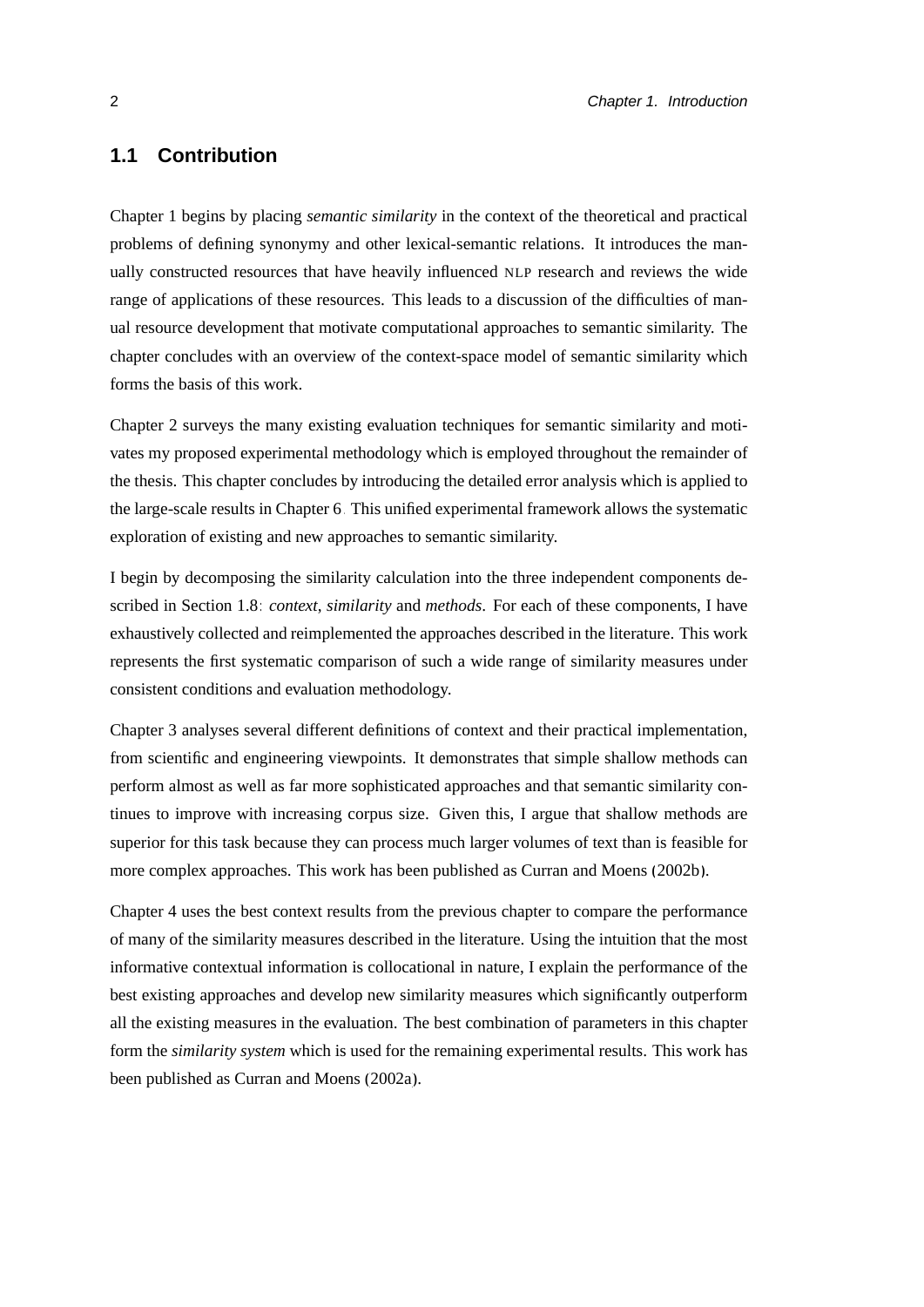Chapter [5](#page-104-0) proposes an ensemble approach to further improve the performance of the similarity system. This work has been published as [Curran \(2002\)](#page-162-3). It also considers the efficiency of the naïve nearest-neighbour algorithm, which is not feasible for even moderately large vocabularies. I have designed a new approximation algorithm to resolve this problem which constrains the asymptotic complexity, significantly reducing the running time of the system, with only a minor performance penalty. This work has been published in [Curran and Moens \(2002a\)](#page-162-2). Finally, it describes a message-passing implementation which makes it possible to perform experiments on a huge corpus of shallow-parsed text.

Chapter [6](#page-126-0) concludes the experiments by providing a detailed analysis of the output of the similarity system, using a larger test set calculated on the huge corpus with the parallel implementation. This system is also used to determine the *supersense* of a previously unseen word. My results on this task significantly outperform the existing work of [Ciaramita et al.](#page-161-0) [\(2003\)](#page-161-0).

#### <span id="page-20-0"></span>**1.2 Lexical Relations**

Lexical relations are very difficult concepts to define formally; a detailed account is given by [Cruse](#page-162-0) [\(1986\)](#page-162-0). Synonymy, the identity lexical relation, is recognised as having various degrees that range from complete contextual substitutability (*absolute synonymy*), truth preserving synonymy (*propositional synonymy*) through to near-synonymy (*plesionymy*). *Hyponymy*, or subsumption, is the subset lexical relation and the inverse relation is called *hypernymy* (or *hyperonymy*). *Hypernymy* can loosely be defined as the *is-a* or *is-a-kind-of* relation.

#### <span id="page-20-1"></span>**1.2.1 Synonymy and Hyponymy**

[Zgusta \(1971\)](#page-176-0) defines absolute synonymy as agreement in *designatum*, the essential properties that define a concept; *connotation*, the associated features of a concept; and *range of application*, the contexts in which the word may be used. Except for technical terms, very few instances of absolute synonymy exist. For instance, [Landau \(1989,](#page-167-0) pp. 110–111) gives the example of the ten synonyms of Jakob-Creutzfeldt disease, including Jakob's disease, Jones-Nevin syndrome and spongiform encephalopathy. These synonyms have formed as medical experts recognised that each instance represented the same disease.

Near-synonyms agree on any two of designatum, connotation and range of application ac-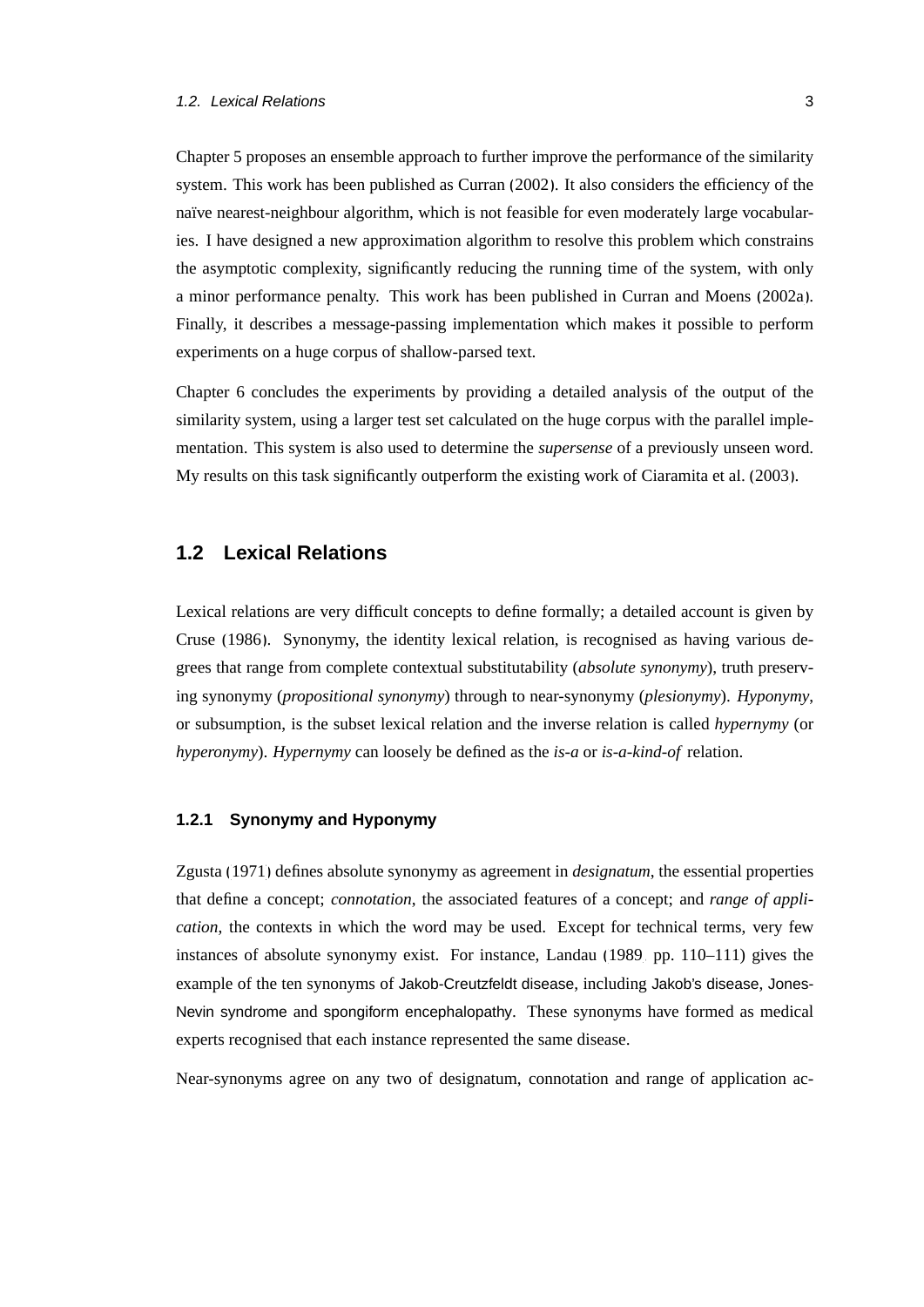| DENOTATIONAL DIMENSIONS | <b>CONNOTATIVE DIMENSIONS</b> |
|-------------------------|-------------------------------|
| intentional/accidental  | formal/informal               |
| continuous/intermittent | abstract/concrete             |
| immediate/iterative     | pejorative/favourable         |
| emotional/emotionless   | forceful/weak                 |
| degree                  | emphasis                      |
|                         |                               |

<span id="page-21-1"></span>Table 1.1: Example near-synonym differentia from [DiMarco et al. \(1993\)](#page-163-1)

cording to [Landau \(1989\)](#page-167-0), but this is not totally consistent with [Cruse](#page-162-0) [\(1986\)](#page-162-0), who defines plesionyms as non-truth preserving (i.e. disagreeing on designatum). Cruse's definition is summarised by [\(Hirst, 1995\)](#page-166-2) as *words that are close in meaning . . . not fully inter-substitutable but varying in their shades of denotation, connotation, implicature, emphasis or register*. Hirst and collaborators have explored near-synonymy, which is important for lexical choice in Machine Translation and Natural Language Generation [\(Stede, 1996\)](#page-174-0). In [DiMarco et al. \(1993\)](#page-163-1), they analyse usage notes in the *Oxford Advanced Learners Dictionary* (1989) and *Longman's Dictionary of Contemporary English* (1987). From these entries they identified 26 dimensions of *differentiae* for designatum and 12 for connotation. Examples of these are given in Table [1.1.](#page-21-1)

[DiMarco et al. \(1993\)](#page-163-1) add near-synonym distinctions to a Natural Language Generation (NLG) knowledge base and [DiMarco](#page-163-2) [\(1994\)](#page-163-2) shows how near-synonym differentia can form lexical relations between words. [Edmonds and Hirst \(2002\)](#page-164-0) show how a coarse-grained ontology can be combined with sub-clusters containing differentiated plesionyms. They also describe a two-tiered lexical choice algorithm for a NLG sentence planner. Finally, [Zaiu Inkpen and](#page-176-1) [Hirst](#page-176-1) [\(2001\)](#page-176-1) extract near-synonym clusters from a dictionary of near-synonym discriminations, augment it with collocation information [\(2002\)](#page-176-2) and incorporate it into an NLG system [\(2003\)](#page-176-3).

However, in practical NLP, the definition of lexical relations is determined by the lexical resource which is often inadequate (see Section [1.5\)](#page-30-0). For instance, synonymy and hyponymy is often difficult to distinguish in practice. Another example is that WORDNET does not distinguish types from instances in the noun hierarchy: both epistemologist and Socrates appear as hyponyms of philosopher, so in practice we cannot make this distinction using WORDNET.

#### <span id="page-21-0"></span>**1.2.2 Polysemy**

So far this discussion has ignored the problem of words having multiple distinct senses (*polysemy*). Sense distinctions in Roget's and WORDNET are made by placing words into different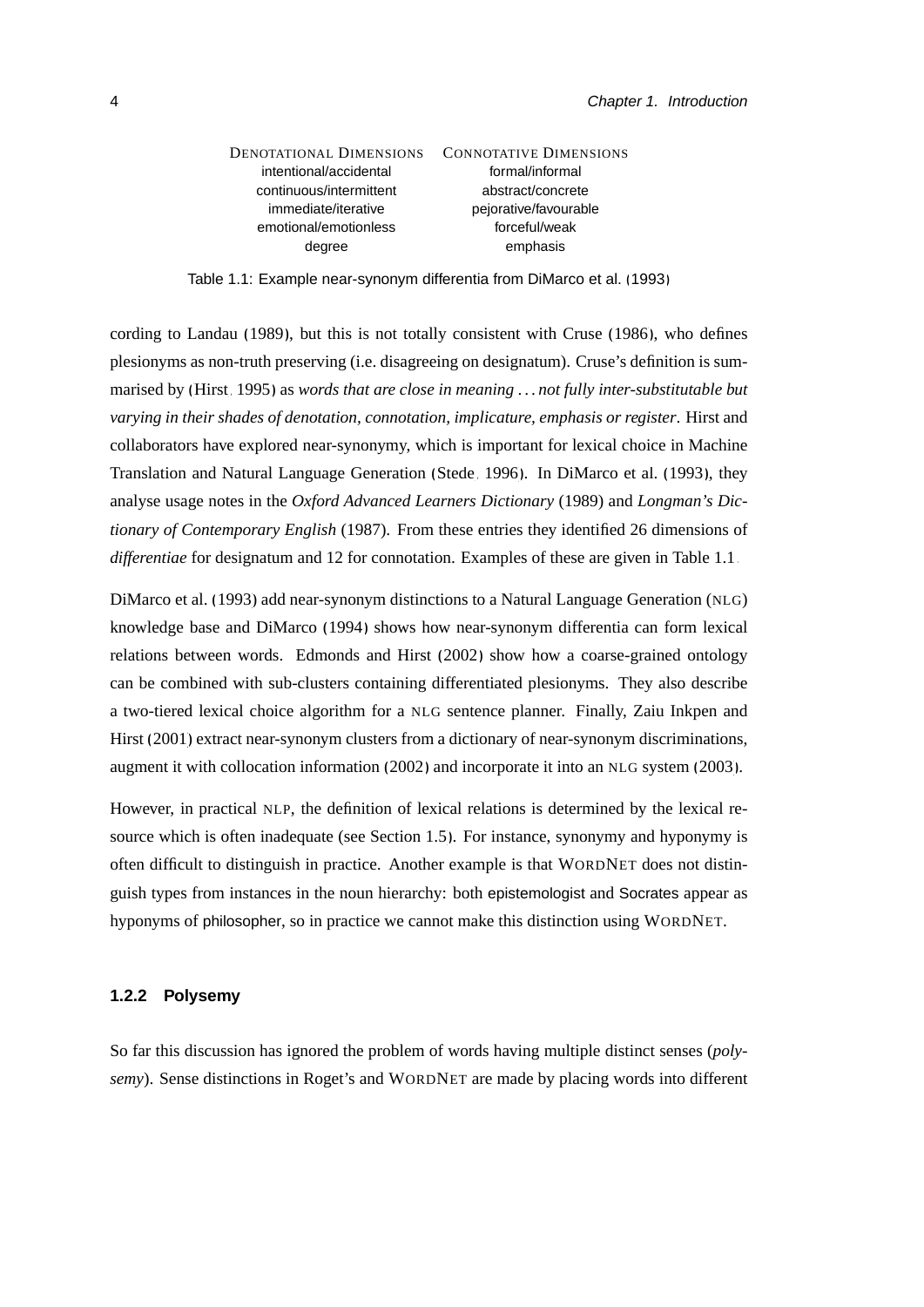places in the hierarchy. The similarity of two terms is highly dependent on the granularity of sense distinctions, on which lexical resources regularly disagree. Section [2.2.3](#page-47-0) includes a comparison of the granularity of the gold-standards used in this work. WORDNET has been consistently criticised for making sense distinctions that are too fine-grained, many of which are very difficult for non-experts to distinguish between.

There have been several computational attempts to reduce the number of sense distinctions and increase the size of each synset in WORDNET [\(Buitelaar, 1998;](#page-160-0) [Ciaramita et al., 2003;](#page-161-0) [Hearst](#page-166-3) and Schütze, 1993). This is related to the problem of *supersense tagging* of unseen words described in Section [6.2.](#page-131-0)

Another major problem is that synonymy is heavily domain dependent. For instance, some words are similar in one particular domain but not in another, depending on which senses are dominant in that domain. Many applications would benefit from topical semantic similarity (the *tennis problem*), for example relating ball, racquet and net. However, Roget's is the only lexical resource which provides this information.

Finally, there is the issue of *systematic* or *regular* relations between one sense and another. For instance, a systematic relationship exists between words describing a beverage (e.g. whisky) and a quantity of that beverage (e.g. a glass of whisky). Acquiring this knowledge reduces redundancy in the lexical resource and the need for as many fine-grained sense distinctions. There have been several attempts to encode [\(Kilgarriff, 1995\)](#page-167-1) and acquire [\(Buitelaar, 1998\)](#page-160-0) or infer [\(Wilensky, 1990\)](#page-176-4) systematic distinctions. A related problem is the semantic alternations that occur when words appear in context. [Lapata \(2001\)](#page-168-0) implements simple Bayesian models of sense alternations between noun-noun compounds, adjective-noun combinations, and verbs and their complements.

#### <span id="page-22-0"></span>**1.3 Lexical Resources**

Rather than struggle with a operational definition of synonymy and similarity, I will rely on lexicographers for 'correct' similarity judgements by accepting words that cooccur in thesaurus entries (*synsets*) as synonymous. Chapter [2](#page-36-0) describes and motivates this approach and compares it with other proposed evaluation methodologies. The English thesaurus has been a popular arbiter of similarity for 150 years [\(Davidson, 2002\)](#page-163-0), and is strongly associated with the work of Peter Mark Roget [\(Emblen, 1970\)](#page-164-1). Synonym dictionaries first appeared for Greek and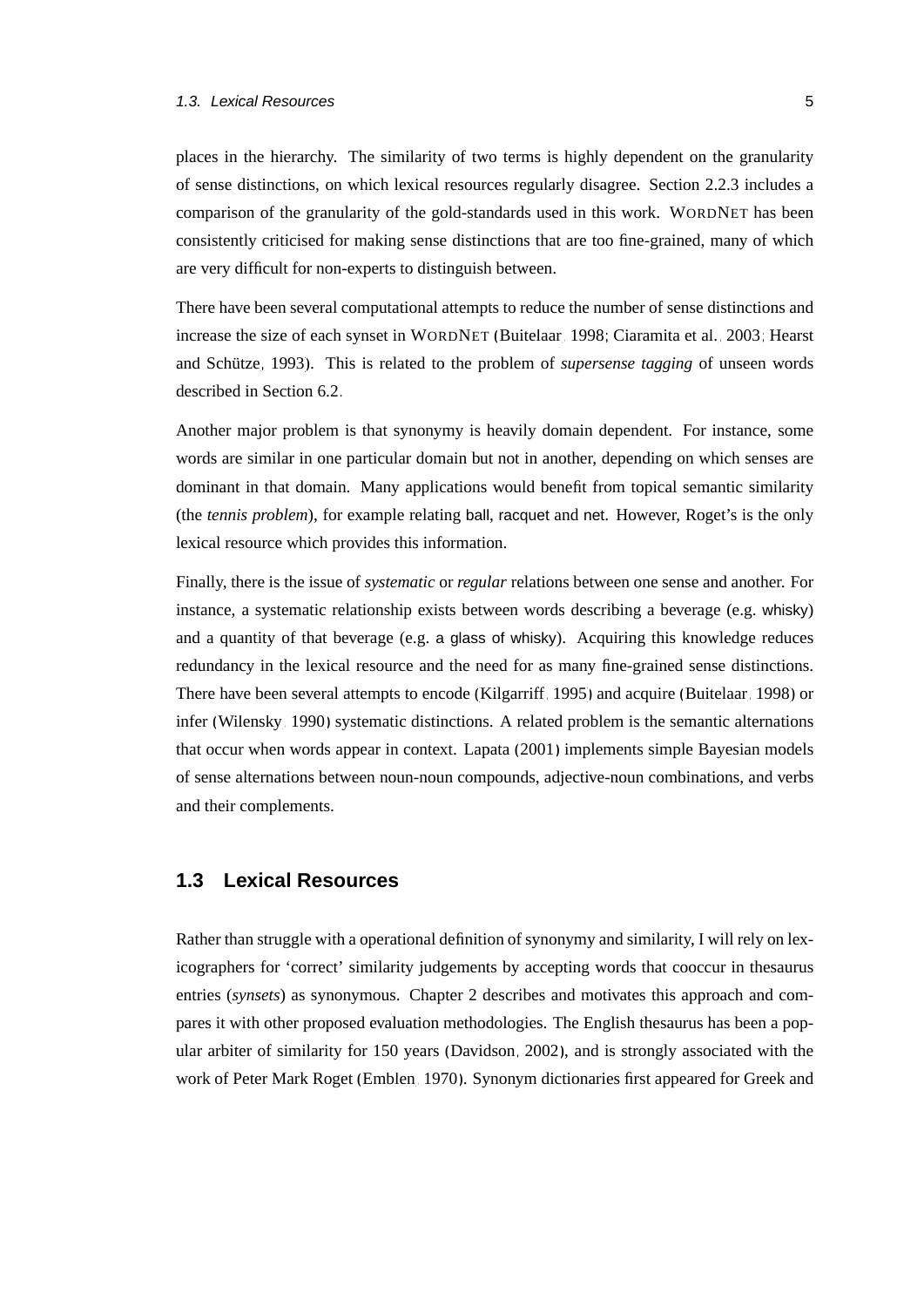Latin in the Renaissance, with French and German dictionaries appearing in the 18th century. In English, synonym dictionaries were slower to appear because the vocabulary was smaller and rapidly absorbing new words and evolving meanings [\(Landau, 1989,](#page-167-0) pp. 104–105).

Many early works were either lists of words (*lexicons*) or dictionaries of synonym discriminations (*synonymicons* or *synonymies*). These were often targeted at "coming up members of society and to eligible foreigners, whose inadequate grasp of the nuances of English synonymies might lead them to embarrassing situations" [\(Emblen, 1970,](#page-164-1) page 263). A typical example was William Taylor's *English Synonyms Discriminated*, published in 1813. The paragraph distinguishing between mirth and cheerfulness (page 98) is given below:

Mirth is an effort, cheerfulness a habit of the mind; mirth is transient, and cheerfulness permanent; mirth is like a flash of lightening, that glitters with momentary brilliance, cheerfulness is the day-light of the soul, which steeps it in a perpetual serenity.

Apart from discriminating entries in popular works such as Fowler's *A Dictionary of Modern English Usage* [\(1926\)](#page-164-2), their popularity has been limited except in advanced learner dictionaries.

#### <span id="page-23-0"></span>**1.3.1 Roget's Thesaurus**

The popularity of Roget's 1852 work *Thesaurus of English Words and Phrases* was instrumental in the assimilation of the word *thesaurus*, from the Greek meaning *storehouse* or *treasure*, into English. Roget's key innovation, inspired by the importance of classification and organisation in disciplines such as chemistry and biology, was the introduction of a hierarchical structure organising synsets by topic. A testament to the quality of his original hierarchy is that it remains relatively untouched in the 150 years since its original publication [\(Davidson, 2002\)](#page-163-0). The structure of Roget's thesaurus is described in detail in Section [2.2.3.](#page-47-0)

Unfortunately, Roget's original hierarchy has proved relatively difficult to navigate [\(Landau,](#page-167-0) [1989,](#page-167-0) page 107) and most descendants include an alphabetical index. Roget's thesaurus received modest critical acclaim and respectable sales although people were not sure how to use it. The biggest sales boost for the thesaurus was the overwhelming popularity of crossword puzzles which began with their regular publication in the *New York World* in 1913 [\(Emblen,](#page-164-1) [1970,](#page-164-1) page 278). Solvers were effectively using Roget's thesaurus to boost their own recall of answers using synonyms. The recall problem has motivated the use of thesauri in Information Retrieval (IR) and NLP. However, the structure of Roget's thesaurus and later work using such structured approaches has proved equally important in NLP.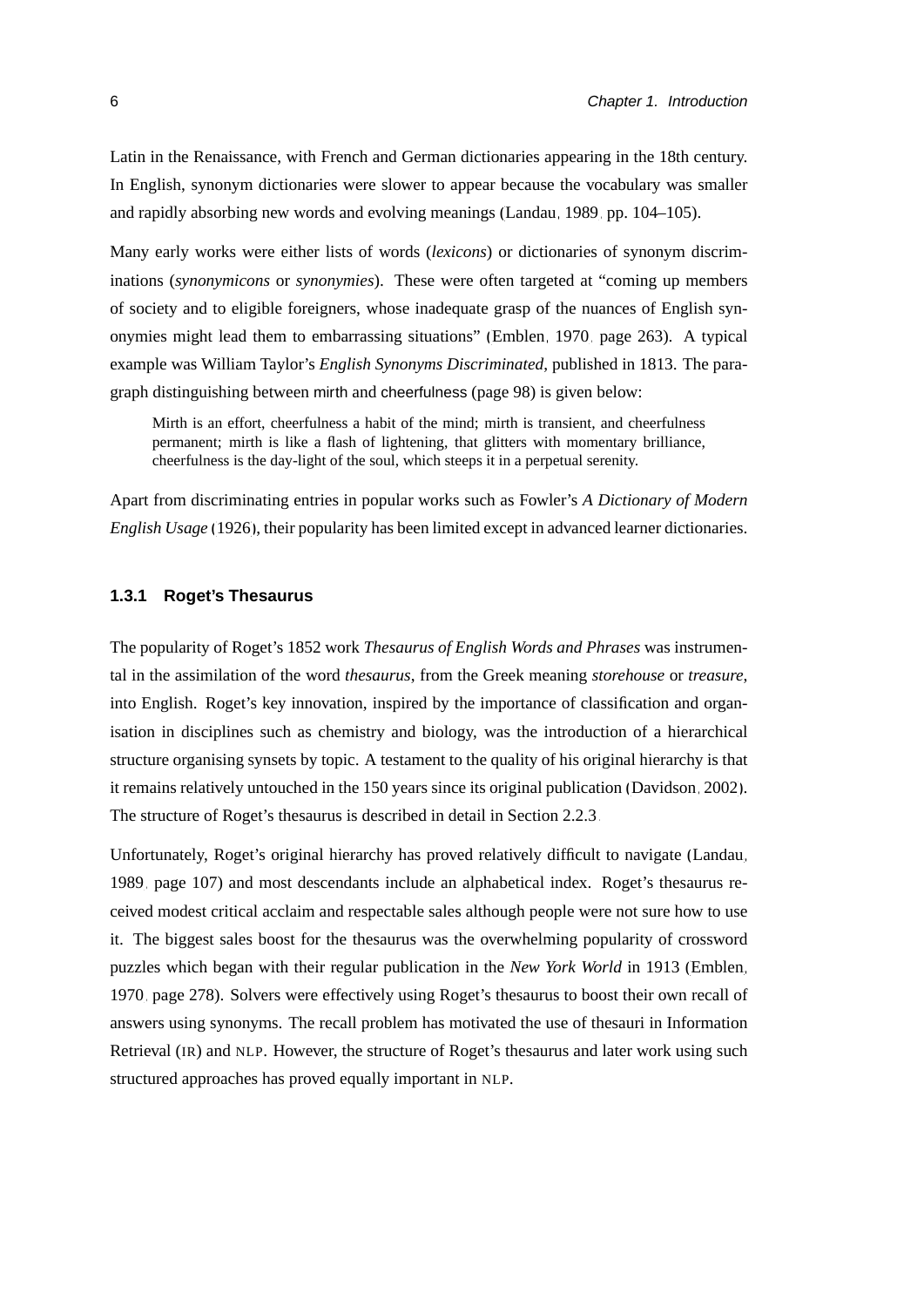#### <span id="page-24-0"></span>**1.3.2 Controlled vocabularies**

Controlled vocabularies have been used successfully to index *maintained* (or *curated*) document collections. A *controlled vocabulary* is a thesaurus of canonical terms for describing every concept in a domain. Searching by subject involves selecting terms that correspond to the topic of interest and retrieving every document indexed by those terms.

Two of the largest and up-to-date controlled vocabularies are the *Library of Congress Subject Headings* (LCSH) and the *Medical Subject Headings* (MeSH). Both contain hierarchically structured canonical terms, listed with a description, synonyms and links to other terms. The LCSH ([LOC](#page-175-0), [2003\)](#page-175-0) contains over 270 000 entries indexing the entire Library of Congress catalogue. An abridged entry for pathological psychology is given in Figure [1.1:](#page-24-1)

#### **Psychology, Pathological**

Here are entered systematic descriptions of mental disorders. Popular works . . . [on] mental disorders are entered under **mental illness**. Works on clinical aspects . . . are entered under **psychiatry**. **UF** Abnormal psychology; Diseases, Mental; Mental diseases; Pathological psychology; **BT** Neurology **RT** Brain–Diseases; Criminal Psychology; Insanity; Mental Health; Psychiatry; Psychoanalysis **NT** Adjustment disorders; Adolescent psychopathology; Brain damage; Codependency; . . . **–Cross-cultural studies** Figure 1.1: An entry from the Library of Congress Subject Headings

<span id="page-24-1"></span>MeSH ([NLM](#page-175-1), [2004\)](#page-175-1) is the National Library of Medicine's controlled vocabulary used to index articles from thousands of journals in the MEDLINE and Index Medicus databases. The MeSH hierarchy starts from general topics such as anatomy or mental disorders and narrows to specific topics such as ankle and conduct disorder. MeSH contains 21 973 terms (*descriptors*) and an additional 132 123 names from a separate chemical thesaurus. These entries are heavily crossreferenced. Part of the MeSH hierarchy and entry for psychology is given in Figure [1.2.](#page-25-2)

Other important medical controlled vocabularies are produced by the Unified Medical Language System (UMLS) project. The UMLS Metathesaurus integrates over 100 biomedical vocabularies and classifications, and links synonyms between these constituents. The SPECIAL-IST lexicon contains syntactic information for many terms, and the UMLS Semantic Network describes the types and categories assigned to Metathesaurus concepts and permissible relationships between these types.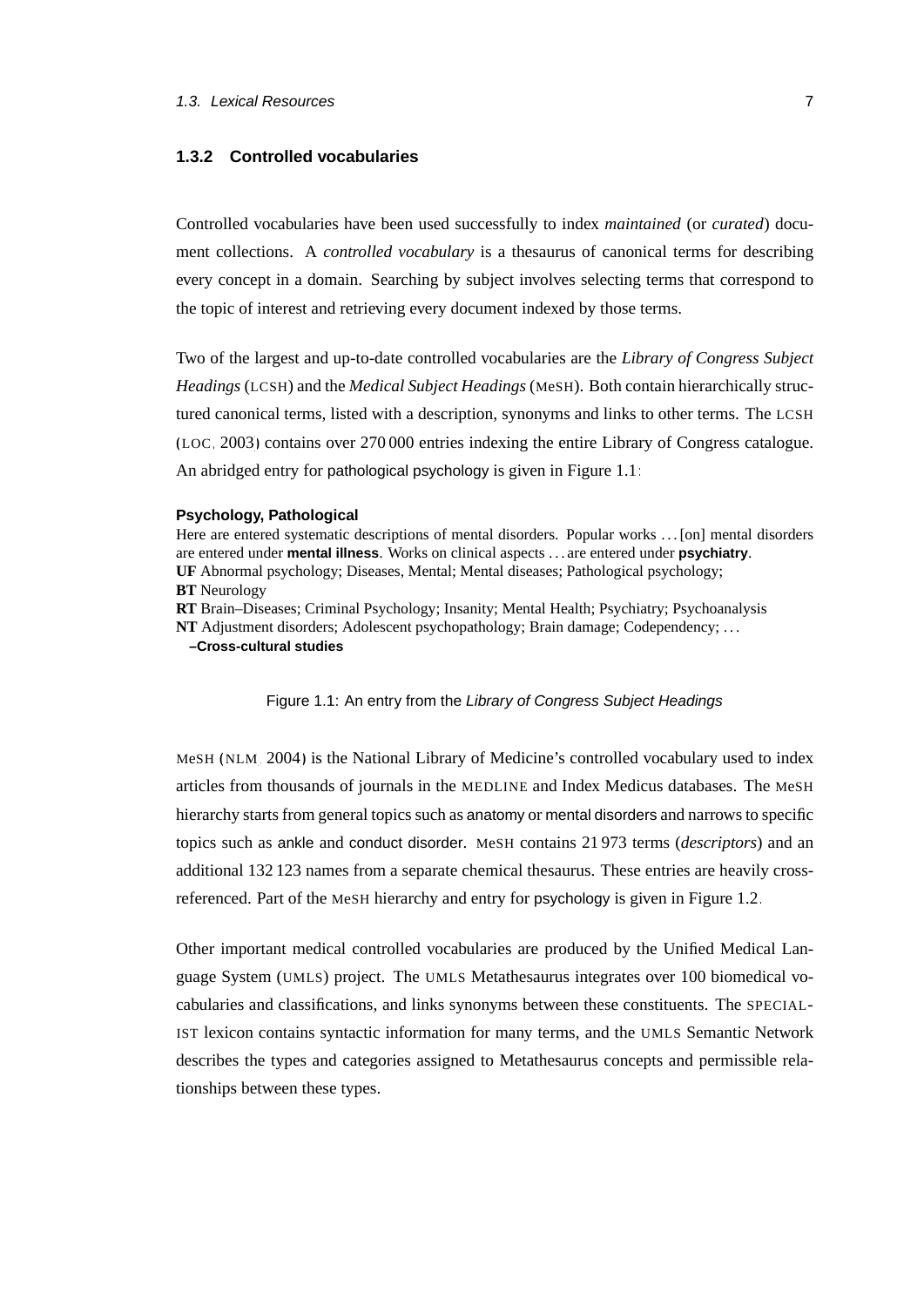```
Behavioural Disciplines and Activities [F04]
  Behavioural Sciences [F04.096]
      \mathbf{u}.
    Psychology [F04.096.628]
      Adolescent Psychology [F04.096.628.065]
. . .
      Psychology, Social [F04.096.628.829]
```
**MeSH Heading** Psychology **Tree Number** F04.096.628 **Scope Note** The science dealing with the study of mental processes and behaviour in man and animals. **Entry Term** Factors, Psychological; Psychological Factors; Psychological Side Effects; . . . . . . **Entry Version** PSYCHOL

<span id="page-25-2"></span>Figure 1.2: An entry from the Medical Subject Headings

#### <span id="page-25-0"></span>**1.3.3 WORDNET**

The most influential computational lexical resource is WORDNET [\(Fellbaum, 1998\)](#page-164-3). WORD-NET, developed by Miller, Fellbaum and others at Princeton University, is an electronic resource, combining features of dictionaries and thesauri, inspired by current psycholinguistic theories of human lexical memory. It consists of English nouns, verbs, adjectives and adverbs organised into synsets which are connected by various lexical-semantic relations. The noun and verb synsets are organised into hierarchies based on the hypernymy relation. Section [2.3](#page-54-0) describes the overall structure of WORDNET in more detail, as does the application-based evaluation work in Section [6.2.](#page-131-0)

#### <span id="page-25-1"></span>**1.4 Applications**

Lexical semantics has featured significantly throughout the history of computational manipulation of text. In IR indexing and querying collections with controlled vocabularies, and query expansion using structured thesauri or extracted similar terms have proved successful [\(Salton](#page-173-0) [and McGill, 1983;](#page-173-0) [van Rijsbergen, 1979\)](#page-175-2). Roget's thesaurus, WORDNET and other resources have been extremely influential in NLP research and are used in a wide range of applications. Methods for automatically extracting similar words or measuring the similarity between words have also been influential.

Recent interest in interoperability and resource sharing both in terms of software (with *web services*) and information (with the *semantic web*) has renewed interest in controlled vocabularies, ontologies and thesauri (e.g. [Cruz et al. 2002\)](#page-162-4).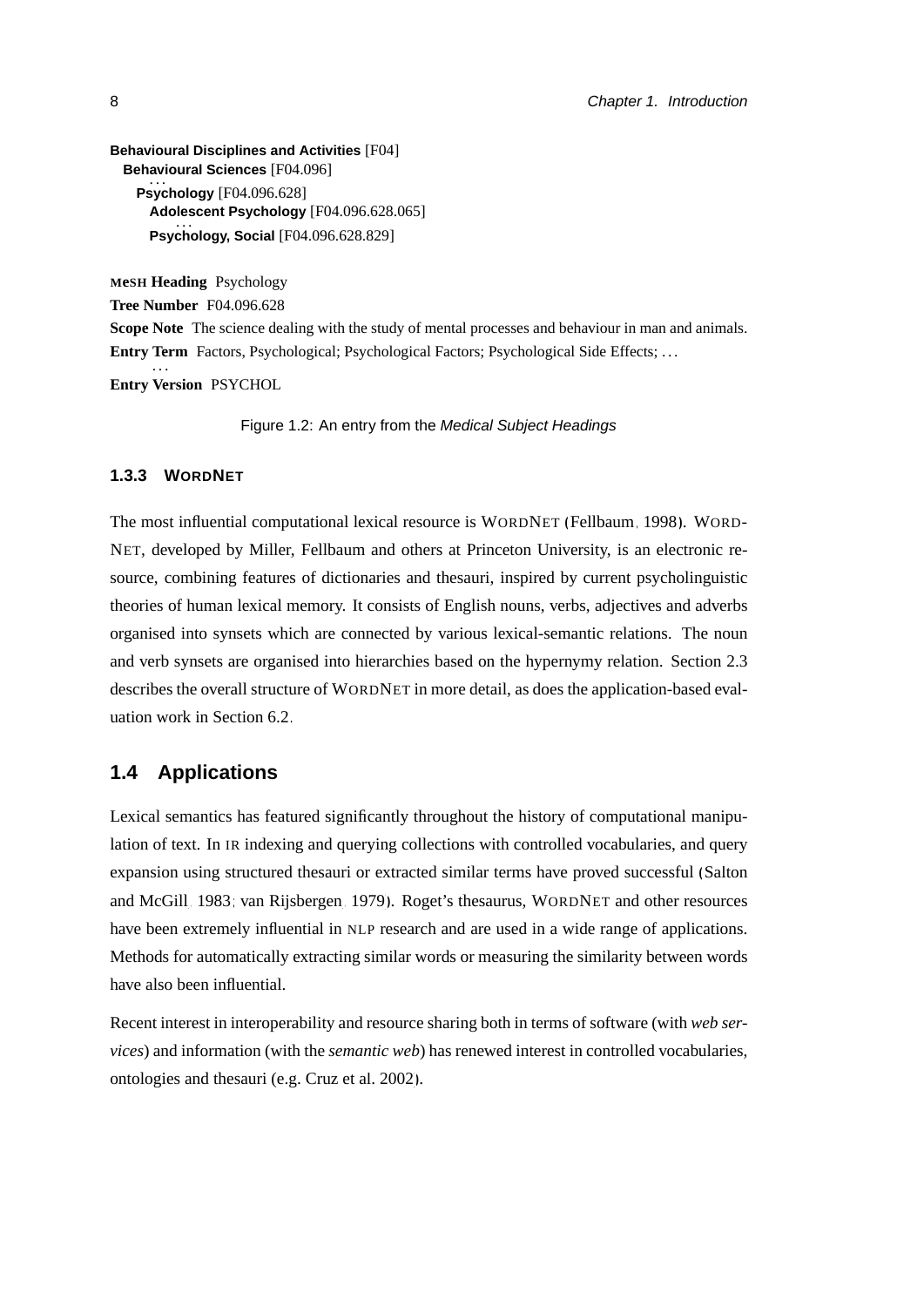The sections below describe some of the applications in IR and NLP that have benefited from the use of lexical semantics or similarity measures. This success over a wide range of applications demonstrates the importance of ongoing research and development of lexical-semantic resources and similarity measures.

#### <span id="page-26-0"></span>**1.4.1 Information Retrieval**

Lexical-semantic resources are used in IR to bridge the gap between the user's *information need* defined in terms of concepts and the computational reality of keyword-based retrieval. Both manually and automatically developed resources have been used to alleviate this mismatch.

Controlled vocabulary indexing is used in libraries and other maintained collections employing cataloguers (see Section [1.3.2\)](#page-24-0). In this approach, every document in the collection is annotated with one or more canonical terms. This is extremely time consuming and expensive as it requires expert knowledge of the structure of the controlled vocabulary. This approach is only feasible for valuable collections or collections which are reasonably static in size and topic, making it totally inappropriate for web search for example. Both the LCSH and MeSH require large teams to maintain the vocabulary and perform document classification.

The hierarchical structure of controlled vocabularies can be navigated to select query terms by concept rather than keyword; unfortunately, novices find this difficult as with Roget's thesaurus (cf. Section [1.3.1\)](#page-23-0). However, the structure can help to select more specific concepts (using *narrower term* links), or more general concepts (using *broader term* links) to manipulate the quality of the search results [\(Foskett, 1997\)](#page-164-4). As full-text indexing became feasible and electronic text collections grew, controlled vocabularies made way for keyword searching by predominantly novice users on large heterogeneous collections.

Lexical semantics is now used to help these novice users search by reformulating user queries to improve the quality of the results. Lexical resources, such as thesauri, are particularly helpful with increasing *recall*, by expanding queries with synonyms. This is because there is no longer a set of canonical index terms and the user rarely adds all of the possible terms that describe a concept. For instance, a user might type cat flu into a search engine. Given no extra information, the computer system would not be able to return results containing the term feline influenza because it does not recognise that the pairs cat/feline and flu/influenza are equivalent.

[Baeza-Yates and Ribeiro-Neto \(1999\)](#page-159-1) describe two alternatives for adding terms to the query: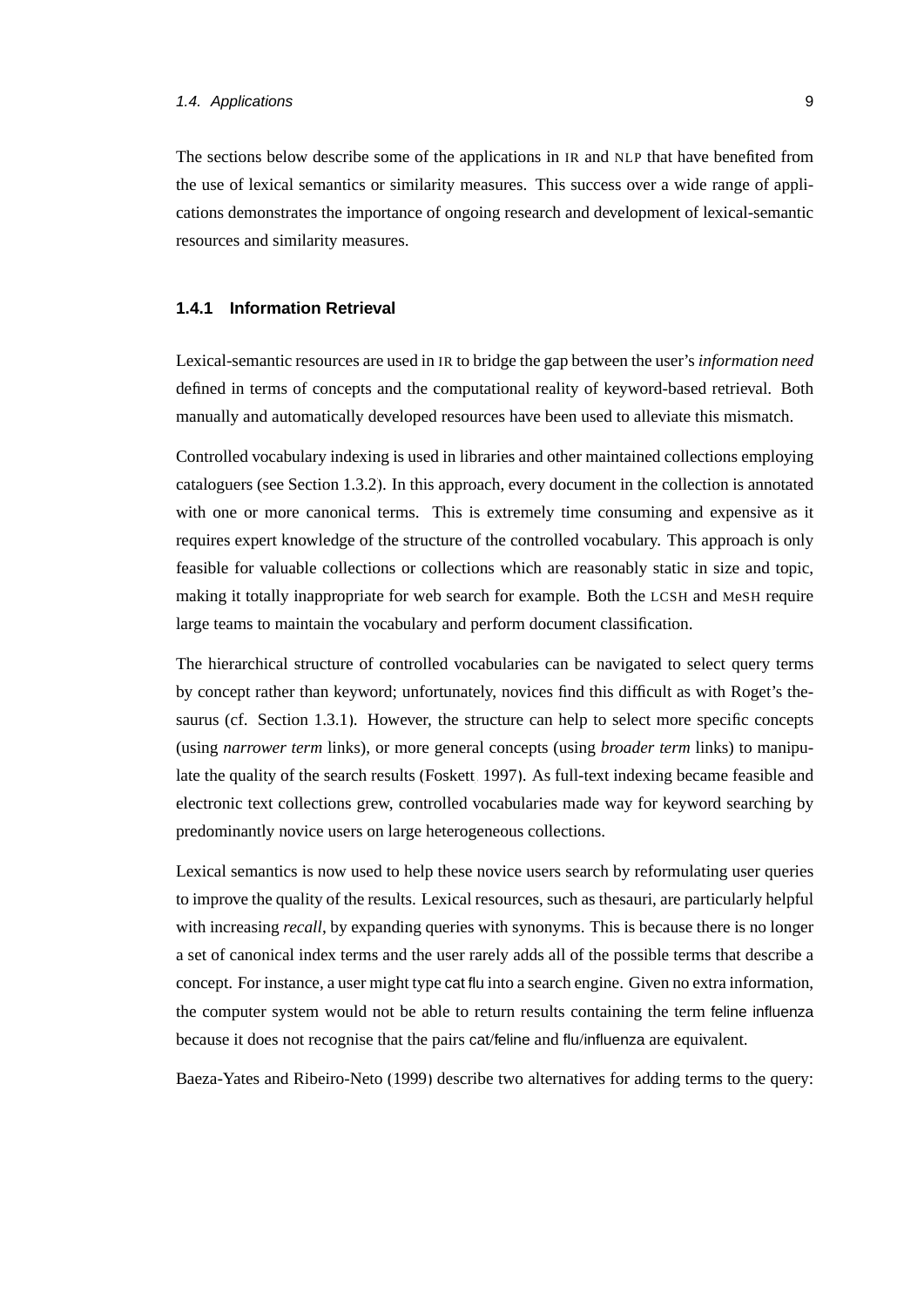*global* and *local* strategies (and their combination). Local strategies add terms using *relevance based feedback* on the results of the initial query, whereas global strategies use the whole document collection and/or external resources.

[Attar and Fraenkel \(1977\)](#page-158-1) pioneered feedback based approaches by expanding queries with terms deemed similar based on cooccurrence with query terms in the relevant query results. [Xu](#page-176-5) [and Croft \(1996\)](#page-176-5) use passage level cooccurrence to select new terms, which are then filtered by performing a correlation between the frequency distributions of query keywords and the new term. These local strategies can take into account the dependency of appropriate query expansion on the accuracy of the initial query and its results. However, they are not feasible for high demand systems or distributed document collections (e.g. web search engines).

Global query expansion may involve adding synonyms, cooccurring terms from the text, or variants formed by stemming and morphological analysis [\(Baeza-Yates and Ribeiro-Neto,](#page-159-1) [1999\)](#page-159-1). Previously this has involved the use of controlled vocabularies, regular thesauri such as Roget's, and also more recent work with WORDNET. Query expansion using Roget's and WORDNET [\(Mandala et al., 1998;](#page-170-0) [Voorhees, 1998\)](#page-175-3) has not been particularly successful, although [Voorhees \(1998\)](#page-175-3) did see an improvement when the query terms were manually disambiguated with respect to WORDNET senses. [Grefenstette](#page-165-1) [\(1994\)](#page-165-1) found query expansion with automatically extracted synonyms beneficial, as did [Jing and Tzoukermann \(1999\)](#page-167-2) when they combined extracted synonyms with morphological information. [Xu and Croft](#page-176-6) [\(1998\)](#page-176-6) attempt another similarity/morphology combination by filtering stemmer variations using mutual information. [Voorhees](#page-175-3) [\(1998\)](#page-175-3) also attempts word sense disambiguation using WORDNET, while Schütze and Pedersen (1995) use an approach based on extracted synonyms and see a significant improvement in performance.

#### <span id="page-27-0"></span>**1.4.2 Natural Language Processing**

NLP research has used thesauri, WORDNET and other lexical resources for many different applications. Similarity measures, either extracted from raw text (see Section [1.6\)](#page-32-0) or calculated over lexical-semantic resources (see Section [1.7\)](#page-33-0), have also been used widely.

One of the earliest applications that exploited the hierarchical structure of Roget's thesaurus was Masterman's work [\(1956\)](#page-170-1) on creating an interlingua and meaning representation for early machine translation work. Masterman believed that Roget's had a strong underlying mathe-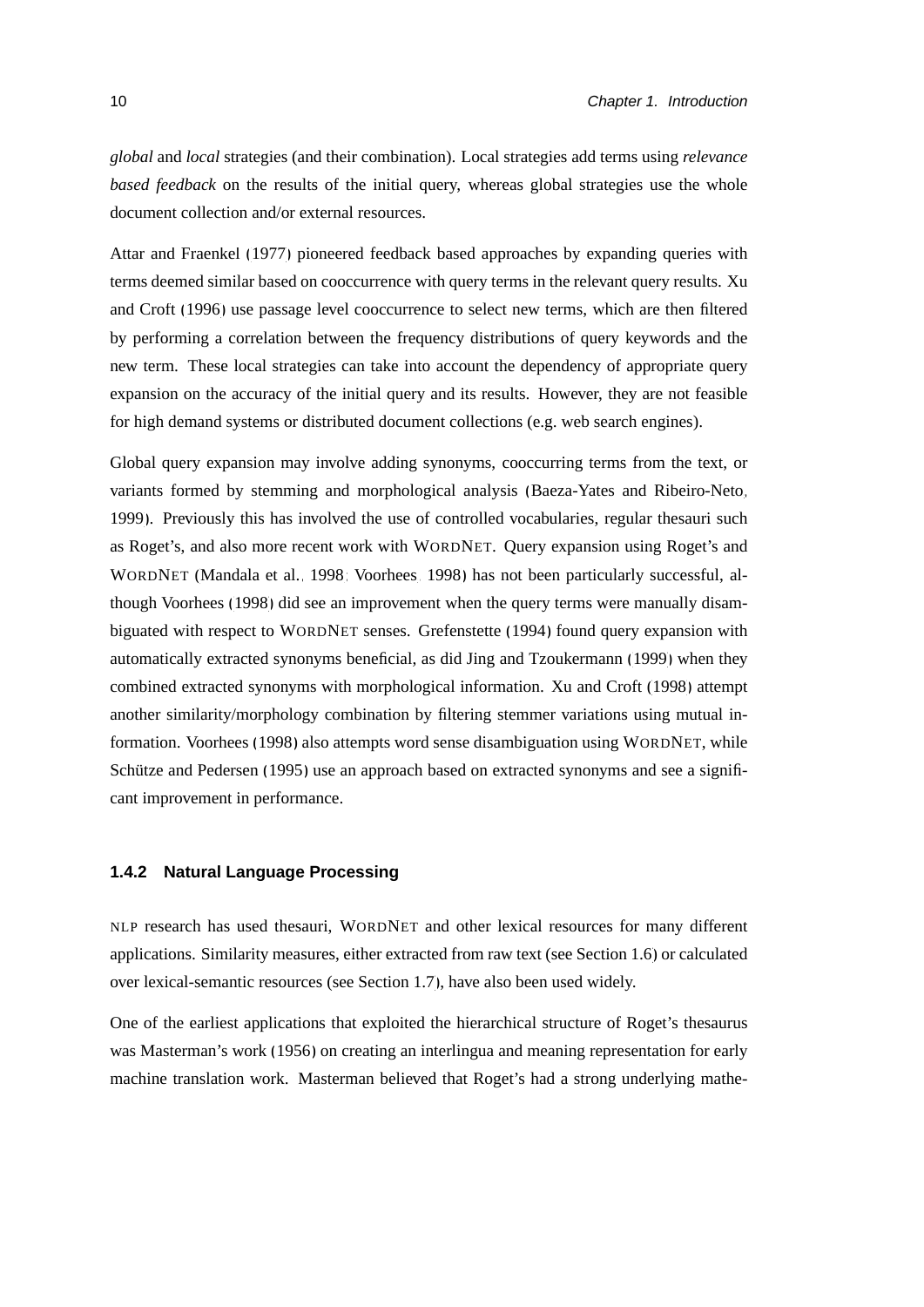#### 1.4. Applications 11

matical structure that could be exploited using a set theoretic interpretation of the structure. According to [Wilks \(1998\)](#page-176-7), this involved entering a reduced Roget's thesaurus hierarchy onto a set of 800 punch cards for use in a Hollerinth sorting machine. Spärck Jones (1964/1986, [1971\)](#page-174-1) pioneered work in semantic similarity, defining various kinds of synonymy in terms of *rows* (synsets) for machine translation and information retrieval.

The structure of Roget's thesaurus formed the basis of early work in word sense disambiguation (WSD). [Yarowsky \(1992\)](#page-176-8) used Roget's thesaurus to define a set of senses for each word, based on the topics that the word appeared in. The task then became a matter of disambiguating the senses (selecting one from the set) based on the context in which the terms appeared. Using a 100 word context, Yarowsky achieved 93% accuracy over a sample of 12 polysemous words.

More recently, Roget's has been effectively superseded by WORDNET, particularly in WSD, although experiments have continued using both; for example, Roget's is used for evaluation in [Grefenstette \(1994\)](#page-165-1) and in this thesis. The Roget's topic hierarchy has been aligned with WORDNET by [Kwong](#page-167-3) [\(1998\)](#page-167-3) and [Mandala et al. \(1999\)](#page-170-2) to overcome the *tennis problem*, and Roget's terms have been disambiguated with respect to WORDNET senses [\(Nastase and Sz](#page-171-0)[pakowicz, 2001\)](#page-171-0). The hierarchy structure in Roget's has also been used in edge counting measures of semantic similarity [\(Jarmasz and Szpakowicz, 2003;](#page-167-4) [McHale, 1998\)](#page-170-3), and for computing lexical cohesion using lexical chains [\(Morris and Hirst, 1991\)](#page-171-1). Lexical chains in turn have been used for automatically inserting hypertext links into newspaper articles [\(Green, 1996\)](#page-165-2) and for detecting and correcting malapropisms [\(Hirst and St-Onge, 1998\)](#page-166-4). [Jarmasz \(2003\)](#page-167-5) gives an overview of the applications of Roget's thesaurus in NLP.

Another standard problem in NLP is how to interpret small or zero counts for events. For instance, when a word does not appear in a corpus of 1 million words, does that mean it doesn't exist or just that we haven't seen it in our first million words. I have demonstrated empirically [\(Curran and Osborne, 2002\)](#page-162-5) that reliable, stable counts are not achievable for infrequent events even when counting over massive corpora. One standard technique is to use evidence from words known to be similar to improve the quantity of information available for each term. For instance, if you have seen cat flu, then you can reason that feline flu is unlikely to be impossible. These class-based and similarity-based smoothing techniques have become increasingly important in estimating probability distributions.

[Grishman and Sterling](#page-165-3) [\(1994\)](#page-165-3) proposed class-based smoothing for conditional probabilities using the probability estimates of similar words. [Brown et al.](#page-160-1) [\(1992\)](#page-160-1) showed that class-based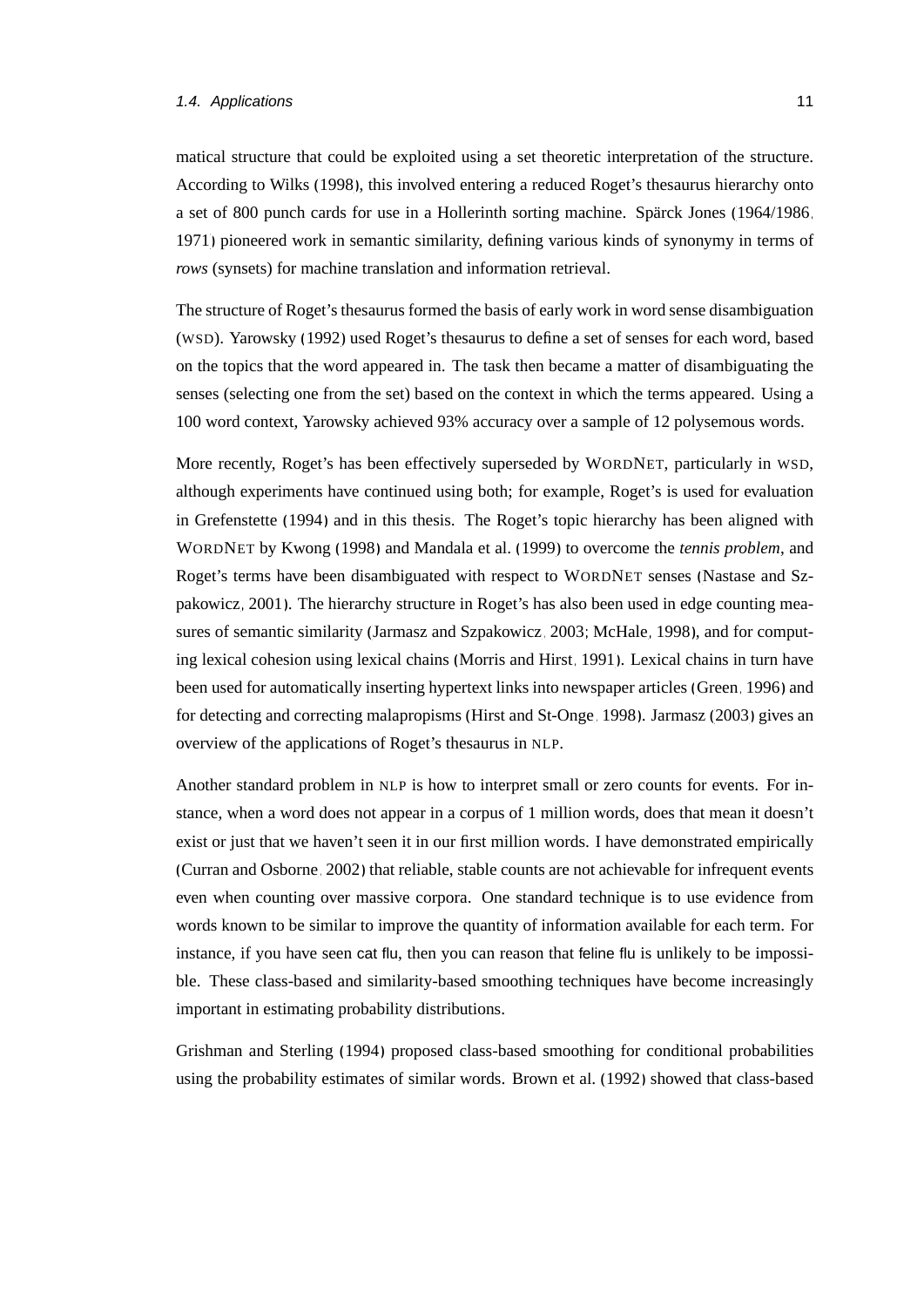smoothing using automatically constructed clusters is effective for language modelling, which was further improved by the development of *distributional* clustering techniques [\(Pereira et al.,](#page-172-1) [1993\)](#page-172-1). [Dagan et al.](#page-163-3) [\(1993,](#page-163-3) [1995\)](#page-163-4), [Dagan et al.](#page-163-5) [\(1999\)](#page-163-5) and [Lee \(1999\)](#page-168-1) have shown that using the distributionally nearest-neighbours improves language modelling and WSD. [Lee and Pereira](#page-168-2) [\(1999\)](#page-168-2) compare the performance of clustering and nearest-neighbour approaches. [Baker and](#page-159-2) [McCallum \(1998\)](#page-159-2) apply the distributional clustering technique to document classification because it allows for a very high degree of dimensionality reduction. [Lapata \(2000\)](#page-168-3) has used distributional similarity smoothing in the interpretation of nominalizations.

[Clark and Weir \(2002\)](#page-161-1) have shown measures calculated over the WORDNET hierarchy can be used for pseudo disambiguation, parse selection [\(Clark, 2001\)](#page-161-2) and prepositional phrase (PP) attachment [\(Clark and Weir, 2000\)](#page-161-3). [Pantel and Lin \(2000\)](#page-171-2) use synonyms from an extracted thesaurus to significantly improve performance in unsupervised PP-attachment. [Abe and Li](#page-158-2) [\(1996\)](#page-158-2) use a tree-cut model over the WORDNET hierarchy, selected with the minimum description length (MDL) principle, to estimate the *association norm* between words. [Li and Abe](#page-169-0) [\(1998\)](#page-169-0) reuse the approach to extract case frames for resolving PP-attachment ambiguities.

Synonymy has also been used in work on identifying significant relationships between words (*collocations*). For instance, [\(Pearce, 2001a](#page-172-2)[,b\)](#page-172-3) has developed a method of determining whether two words form a strong collocation based on the principle of substitutability. If a word pair is statistically correlated more strongly than pairs of their respective synonyms from WORDNET, then they are considered a collocation. Similarity techniques have also been used to identify when terms are in idiomatic and non-compositional relationships. [Lin \(1999\)](#page-169-1) has used similarity measures to determine if relationships between words are idiomatic or non-compositional and [Baldwin et al.](#page-159-3) [\(2003\)](#page-159-3) and [Bannard et al.](#page-159-4) [\(2003\)](#page-159-4) have used similar techniques to determine whether particle-verb constructions are non-compositional.

Similarity-based techniques have been used for text classification [\(Baker and McCallum, 1998\)](#page-159-2) and identifying semantic orientation, e.g. determining if a review is positive or negative [\(Tur](#page-175-4)[ney, 2002\)](#page-175-4). In NLG, the problem is mapping from the internal representation of the system to the appropriate term. Often discourse and pragmatic constraints require the selection of a synonymous term to describe a concept [\(Stede, 1996,](#page-174-0) [2000\)](#page-174-2). Here the near-synonym distinction between terms can be very important [\(Zaiu Inkpen and Hirst, 2003\)](#page-176-3). [Pantel and Lin](#page-171-3) [\(2002a\)](#page-171-3) have developed a method of identifying new word senses using an efficient similarity-based clustering algorithm designed for document clustering [\(Pantel and Lin, 2002b\)](#page-171-4).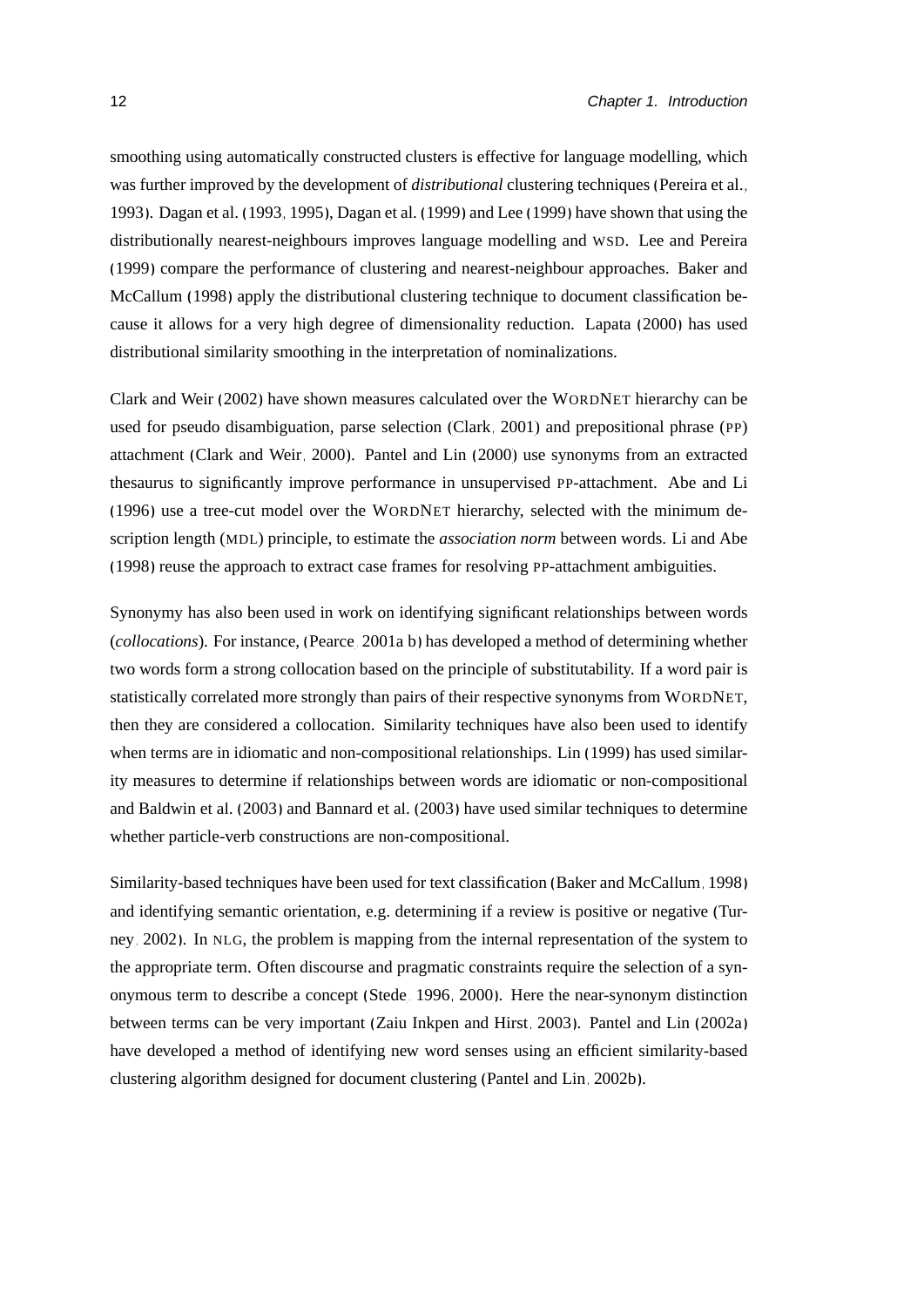In question answering (QA), there are several interesting problems involving semantic similarity. [Pasca and Harabagiu \(2001\)](#page-171-5) state that lexical-semantic knowledge is required in all modules of a state-of-the-art QA system. The initial task is retrieving texts based on the question. Since a relatively small number of words are available in the user's question, query expansion is often required to boost recall. Most systems in the recent TREC competitions have used query expansion components. Other work has focused on using lexical resources to calculate the similarity between the candidate answers and the question type [\(Moldovan et al., 2000\)](#page-171-6). [Harabagiu et al. \(1999\)](#page-165-4) and [Mihalcea and Moldovan \(2001\)](#page-170-4) created *eXtended* WORDNET by parsing the WORDNET glosses to create extra links. This then allows inference-based checking of candidate answers. [Lin and Pantel \(2001a\)](#page-169-2) use a similarity measure to identify synonymous paths in dependency trees, by extension of the word similarity calculations. They call this information an *inference rule*. For example, they can identify that X wrote Y and X is the author of Y convey the same information, which is very useful in question answering [\(Lin and Pantel,](#page-169-3) [2001b\)](#page-169-3).

This review is by no means exhaustive; lexical-semantic resources and similarity measures have been applied to a very wide range of tasks, ranging from low level processing such as stemming and smoothing, up to high-level inference in question answering. Clearly, further advancement in NLP will be enhanced by innovative development of semantic resources and measures.

#### <span id="page-30-0"></span>**1.5 Manual Construction**

Like all manually constructed linguistic resources, lexical-semantic resources require a significant amount of linguistic and language expertise to develop. Manual thesaurus construction is a highly conceptual and knowledge-intensive task and thus is extremely labour intensive often involving large teams of lexicographers. This makes these resources very expensive to develop, but unlike many linguistic resources, such as annotated corpora, there is already a large consumer market for thesauri. The manual development of a controlled vocabulary thesaurus, described in detail by [Aitchison et al. \(2002\)](#page-158-3), tends to be undertaken by government bodies in the few domains where they are still maintained.

The commercial value of thesauri means researchers have access to several different versions of Roget's thesaurus and other electronic thesauri. However, they are susceptible to the forces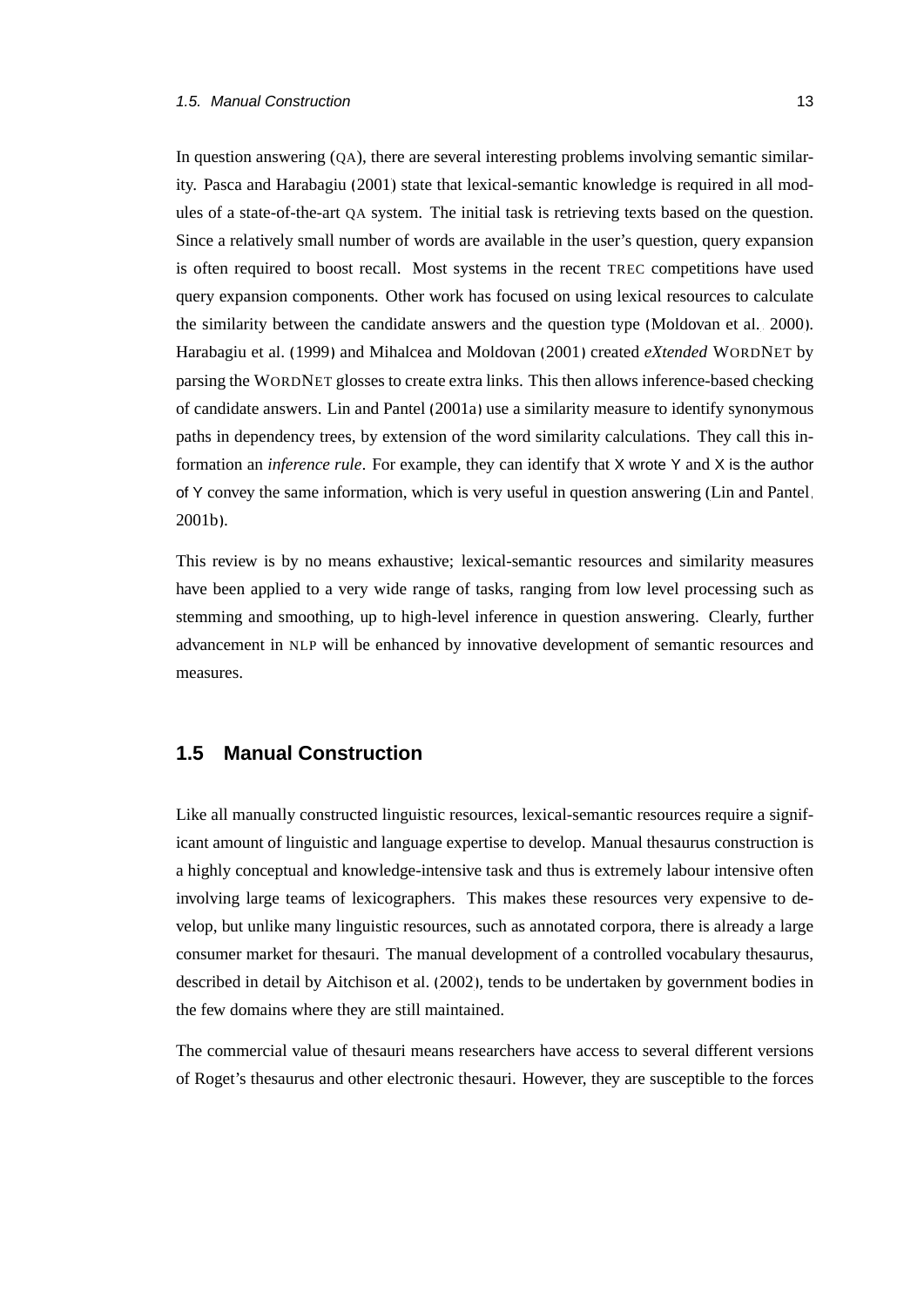of commercialism which drive the development of these resources. This often results in the inclusion of other materials and difficulties with censorship and trademarks [\(Landau, 1989;](#page-167-0) [Morton, 1994\)](#page-171-7). Since these are rarely marked in any way, they represent a significant problem for future exploitation of lexical resources in NLP. [\(Landau, 1989,](#page-167-0) page 108) is particularly scathing of the kind of material that is included in many modern thesauri:

The conceptual arrangement is associated with extreme inclusiveness. Rarely used words, non-English words, names, obsolete and unidiomatic expressions, phrases: all thrown in together along with common words without any apparent principle of selection. For example, in the fourth edition of Roget's International Thesaurus – one of the best of the conceptually arranged works – we find included under the subheading *orator*: "Demosthenes, Cicero, Franklin D. Roosevelt, Winston Churchill, William Jennings Bryan." Why not Pericles or Billy Graham? When one starts to include types of things, where does one stop? $\ldots$ 

Landau also makes the point [\(Landau, 1989,](#page-167-0) page 273) that many modern thesauri have entries for extremely rare words that are not useful for almost any user. However, for some computational tasks, finding synonyms for rare words is often very important.

Even if a strict operational definition of synonymy existed there are still many problems associated with manual resource development. Modern corpus-based lexicography techniques have reduced the amount of introspection required in lexicography. However, as resources constructed by fallible humans, lexical resources have a number of problems including:

- **bias** towards particular types of terms, senses related to particular topics etc. For instance, some specialist topics are better covered in WORDNET than others. The subtree for dog has finer-grained distinctions than for cat and worm which doesn't necessarily reflect finer-grained distinctions in reality;
- **low coverage** of rare words and senses of frequent words. This is very problematic when the word or sense is not rare. [Ciaramita et al.](#page-161-0) [\(2003\)](#page-161-0) have found that common nouns missing from WORDNET 1.6 occurred once every 8 sentences on average in the BLLIP corpus.
- **consistency** when classifying similar words into categories. For instance, the WORDNET lexicographer file for ionosphere (location) is different to exosphere and stratosphere (object), two other layers of the earth's atmosphere.

Even if it was possible to accurately construct complete resources for a snapshot of the language, it is constantly changing. Sense distinctions are continually being made and merged, new terminology coined, words migrating from technical domains to common language and becoming obsolete or temporarily unpopular.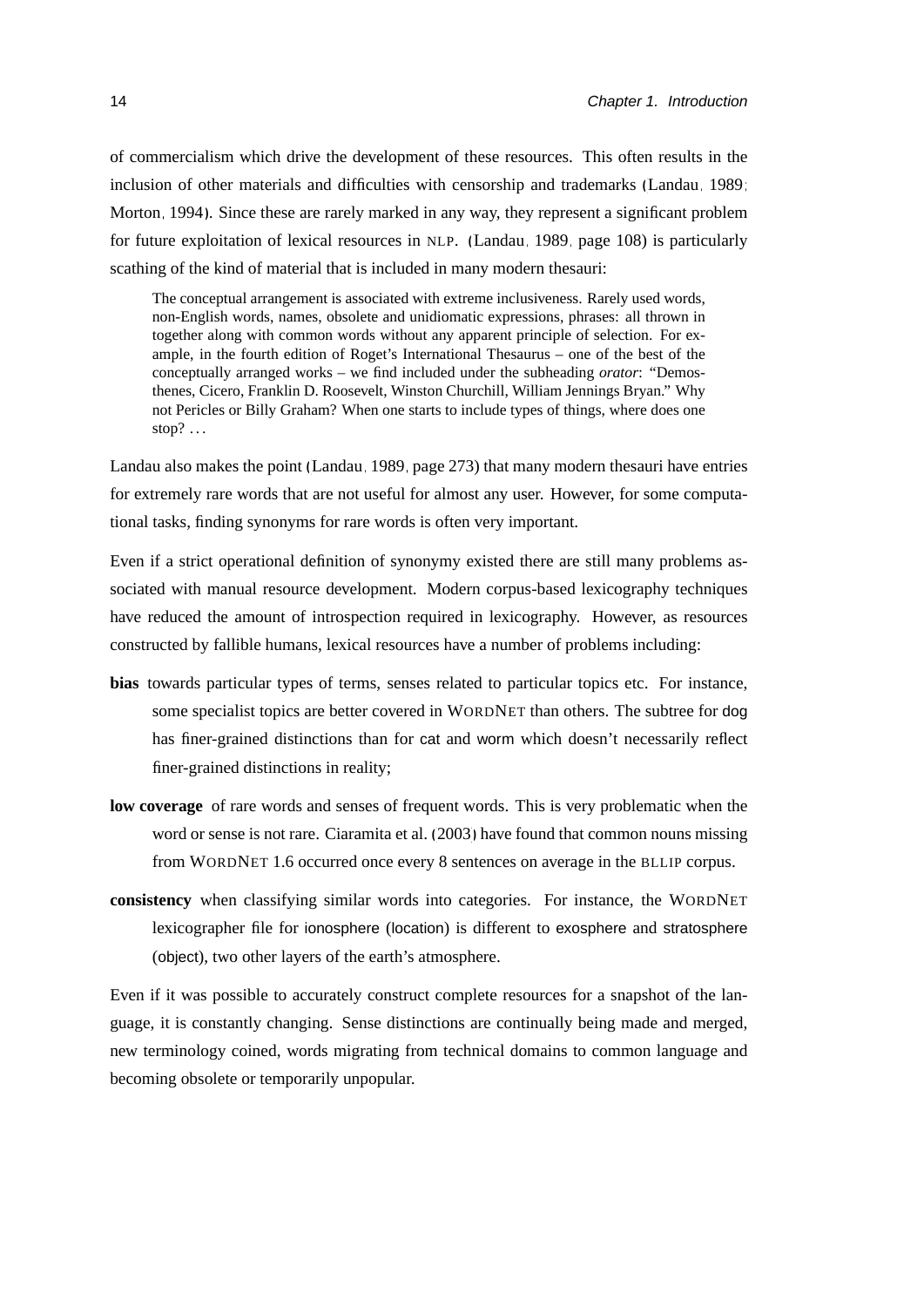In addition, many specialised topic areas require separate treatment since many terms that appear in everyday language have specialised meanings in these fields. In some technical domains, such as medicine, most common words have very specialised meanings and a significant proportion of the vocabulary does not overlap with everyday vocabulary. [Burgun and Boden](#page-160-2)[reider](#page-160-2) [\(2001\)](#page-160-2) compared an alignment of the WORDNET hierarchy with the medical lexical resource UMLS and found a very small degree of overlap between the two.

There is a clear need for fully automatic synonym extraction or in the least, methods to assist with the manual creation and updating of semantic resources. The results of the system presented in this thesis could easily support lexicographers in adding new terms and relationships to existing resources. Depending on the application, for example supersense tagging in Section [6.2,](#page-131-0) the results can be used directly to create lexical resources from raw text in new domains or specific document collections.

#### <span id="page-32-0"></span>**1.6 Automatic Approaches**

This section describes the automated approaches to semantic similarity that are unrelated to the vector-space methods used throughout this thesis. There have been several different approaches to creating similarity sets or similarity scores.

Along with work in electronic versions of Roget's thesaurus, there has been considerable work in extracting semantic information from machine readable dictionaries (MRDs). [Boguraev and](#page-160-3) [Briscoe \(1989b\)](#page-160-3) gives a broad overview of processing MRDs for syntactic and semantic information. For instance, [Lesk \(1986\)](#page-169-4) used the *Advanced Oxford Learners Dictionary* for sense disambiguation by selecting senses with the most words in common with the context. This work has been repeated using WORDNET glosses by [Banerjee and Pederson](#page-159-5) [\(2002,](#page-159-5) [2003\)](#page-159-6). [Fox et al. \(1988\)](#page-164-5) extract a semantic network from two MRDs and [Copestake \(1990\)](#page-161-4) extracts a taxonomy from the *Longman's Dictionary of Contemporary English*.

Apart from obtaining lexical relations from MRDs, there has been considerable success in extracting certain types of relations directly from text using shallow patterns. This work was pioneered by [Hearst \(1992\)](#page-166-5), who showed that it was possible to extract hyponym related terms using templates like:

•  $X, \ldots, Y$  and/or other Z.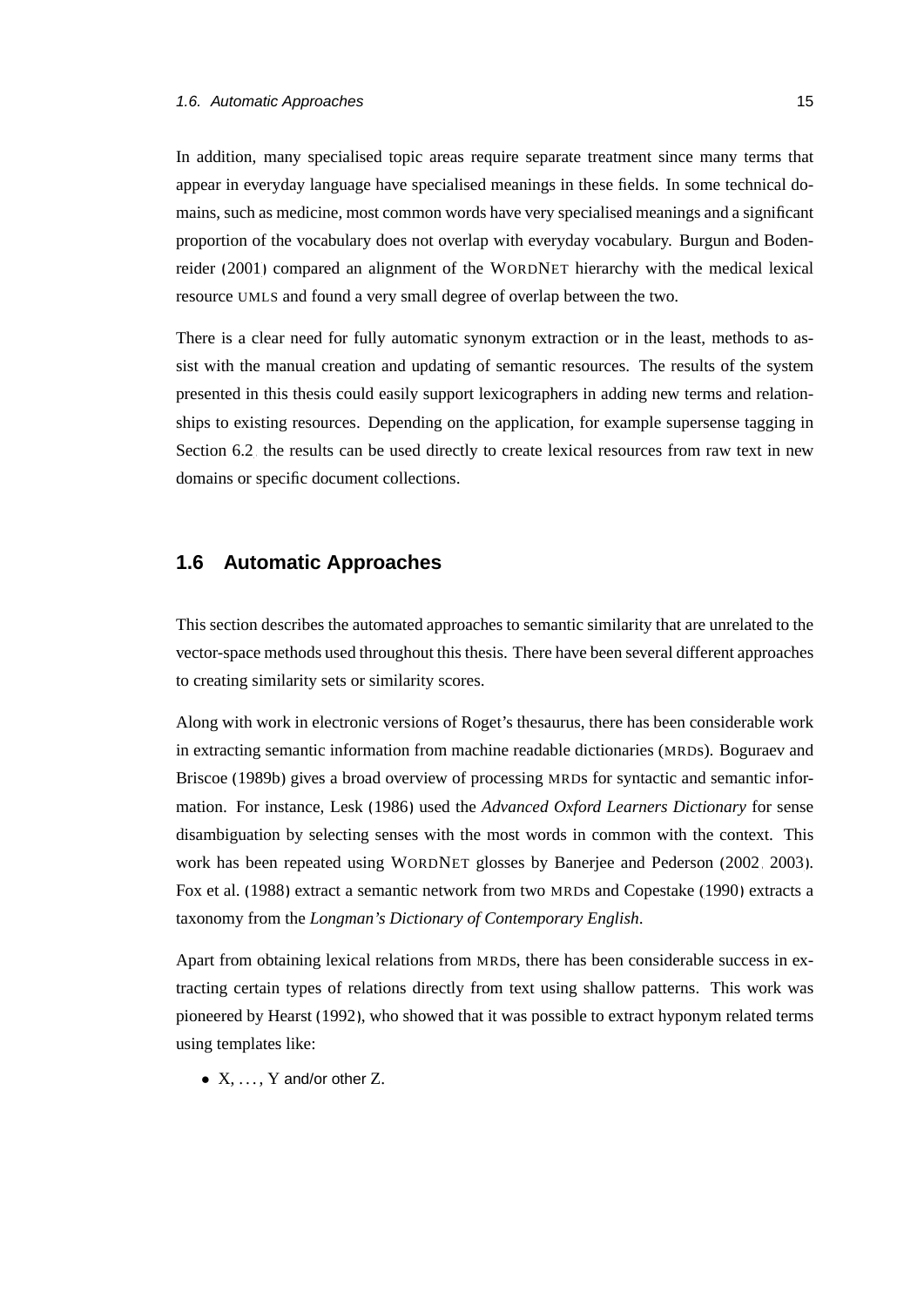$\bullet$  Z such as X,  $\dots$  and/or Y.

In these templates,  $X$  and  $Y$  are hyponyms of  $Z$ , and in many cases  $X$  and  $Y$  are similar, although rarely synonymous – otherwise it would not make sense to list them together. This approach has a number of advantages: it is quite efficient since it only requires shallow pattern matching on the local context and it can extract information for words that only appear once in the corpus, unlike vector-space approaches. The trade-off is that these template patterns are quite sparse and the results are often rather noisy.

[Hearst and Grefenstette \(1992\)](#page-166-6) combine this approach with a vector-space similarity measure [\(Grefenstette, 1994\)](#page-165-1), to overcome some of these problems. [Lin et al. \(2003\)](#page-169-5) suggest the use of patterns like from  $X$  to  $Y$ , to identify words that are incompatible but distributionally similar. [Berland and Charniak](#page-159-7) [\(1999\)](#page-159-7) use a similar approach for identifying whole-part relations. [Caraballo \(1999\)](#page-160-4) constructs a hierarchical structure using the hyponym relations extracted by [Hearst](#page-166-5) [\(1992\)](#page-166-5).

Another approach, often used for common and proper nouns, uses bootstrapping [\(Riloff and](#page-172-4) [Shepherd, 1997\)](#page-172-4) and multi-level bootstrapping [\(Riloff and Jones, 1999\)](#page-172-5) to find a set of terms related to an initial seed set. [Roark and Charniak](#page-172-6) [\(1998\)](#page-172-6) use a similar approach to [Riloff and](#page-172-4) [Shepherd](#page-172-4) [\(1997\)](#page-172-4) but gain significantly in performance by changing some parameters of the algorithm. [Agichtein and Gravano \(2000\)](#page-158-4) and [Agichtein et al.](#page-158-5) [\(2000\)](#page-158-5) use a similar approach to extract information about entities, such as the location of company headquarters, and [Sundare](#page-174-3)[san and Yi \(2000\)](#page-174-3) identify acronyms and their expansions in web pages.

#### <span id="page-33-0"></span>**1.7 Semantic Distance**

There is a increasing body of literature which attempts to use the link structure of WORDNET to make semantic distance judgements. The simplest approaches involve computing the shortest number of links from one node in WORDNET to another [\(Leacock and Chodorow, 1998;](#page-168-4) [Rada](#page-172-7) [et al., 1989\)](#page-172-7) using breadth-first search. Other methods constrain the breadth-first search by only allowing certain types of lexical relations to be followed at certain stages of the search [\(Hirst](#page-166-4) [and St-Onge, 1998;](#page-166-4) [St-Onge, 1995;](#page-174-4) [Wu and Palmer, 1994\)](#page-176-9). However, all of these methods suffer from coverage and consistency problems with WORDNET (see Section [1.5\)](#page-30-0). These problems stem from the fact that, intuitively, links deeper in the hierarchy represent a shorter semantic distance than links near the root. Further, there is a changing density of links (the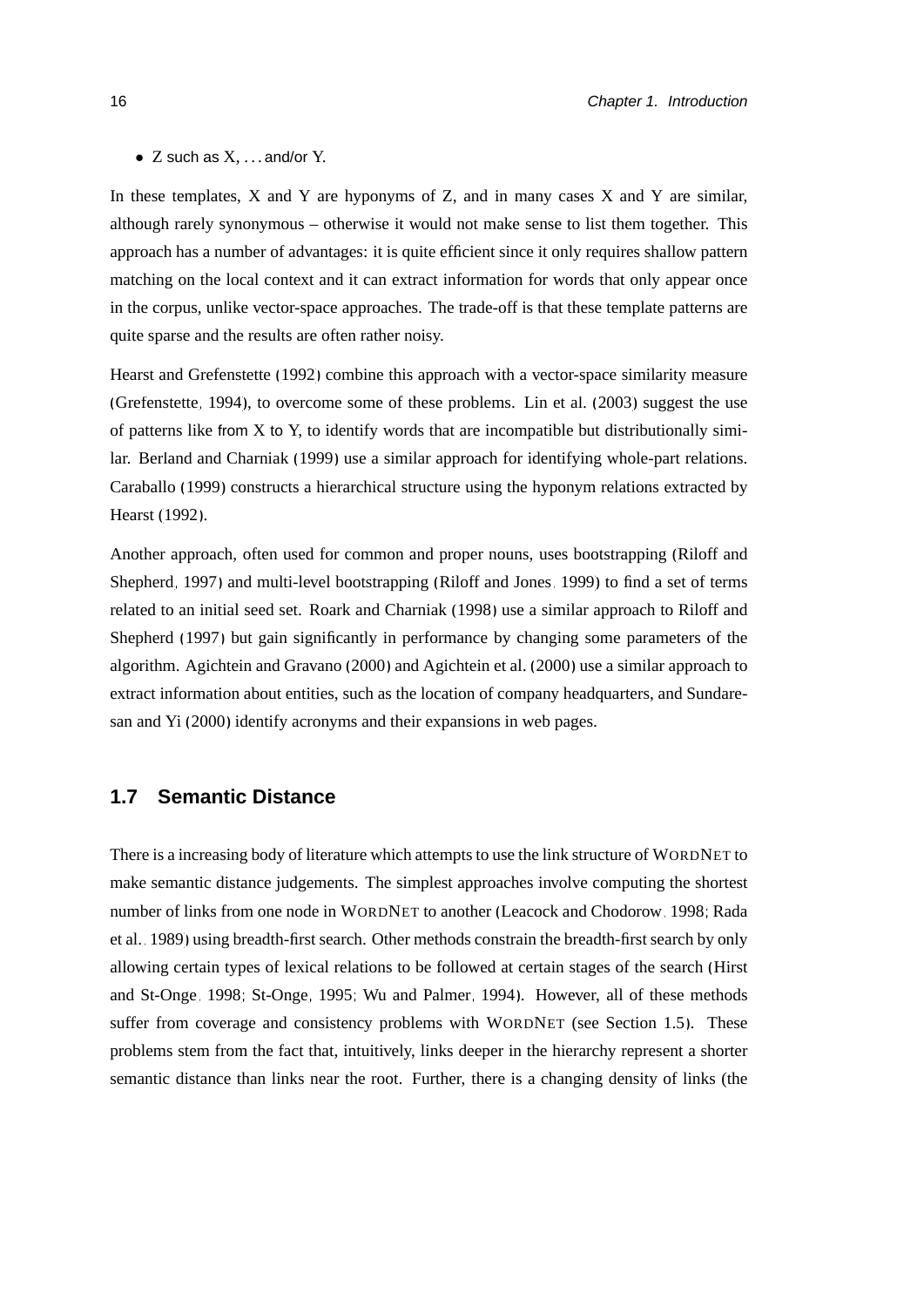#### 1.8. Context Space 17 and 17 and 17 and 17 and 17 and 17 and 17 and 17 and 17 and 17 and 17 and 17 and 17 and 17

#### *fanout factor* or *out degree*) for different nodes in different subjects.

These problems could either represent a lack of consistent coverage in WORDNET, or alternatively may indicate something about the granularity with which English covers concept space. There are two approaches to correcting the problem. The first set of methods involves weighting the edges of the graph by the number of outgoing and incoming links [\(Sussna, 1993\)](#page-174-5). The second method involves collecting corpus statistics about the nodes and weighting the links according to some measure over the node frequency statistics [\(Jiang and Conrath, 1997;](#page-167-6) [Lin,](#page-169-6) [1998d;](#page-169-6) [Resnik, 1995\)](#page-172-8).

[Budanitsky](#page-160-5) [\(1999\)](#page-160-5) and [Budanitsky and Hirst](#page-160-6) [\(2001\)](#page-160-6) survey and compare all of these existing semantic similarity metrics. They use correlation with the human similarity judgements from [Rubenstein and Goodenough \(1965\)](#page-173-3) and [Miller and Charles \(1991\)](#page-170-5) to compare the effectiveness of each method. These similarity metrics can be applied to any tree-structured semantic resource. For instance, it is possible calculate similarity over Roget's thesaurus by using the coarse hierarchy [\(Jarmasz, 2003;](#page-167-5) [Jarmasz and Szpakowicz, 2003\)](#page-167-4).

#### <span id="page-34-0"></span>**1.8 Context Space**

Much of the existing work on synonym extraction and word clustering, including the template and bootstrapping methods from the previous section, is based on the *distributional hypothesis* that *similar terms appear in similar contexts*. This hypothesis indicates a clear way of comparing words: by comparing the contexts in which they occur. This is the basic principle of *vector-space models* of similarity. Each *headword* is represented by a vector of frequency counts recording the contexts that it appears in. Comparing two headwords involves directly comparing the contexts in which they appear. This broad characterisation of vector-space similarity leaves open a number of issues that concern this thesis.

The first parameter is the formal or computational definition of *context*. I am interested in contextual information at the word-level, that is, the words that appear in the neighbourhood of the *headword* in question. This thesis is limited to extracting contextual information about common nouns, although it is straightforward to extend the work to verbs, adjectives or adverbs. There are many word-level definitions of context which will be described and evaluated in Chapter [3.](#page-58-0) This approach has been implemented by many different researchers in NLP including [Hindle \(1990\)](#page-166-7); [Brown et al. \(1992\)](#page-160-1); [Pereira et al. \(1993\)](#page-172-1); [Ruge \(1997\)](#page-173-4) and [Lin](#page-169-6) [\(1998d\)](#page-169-6),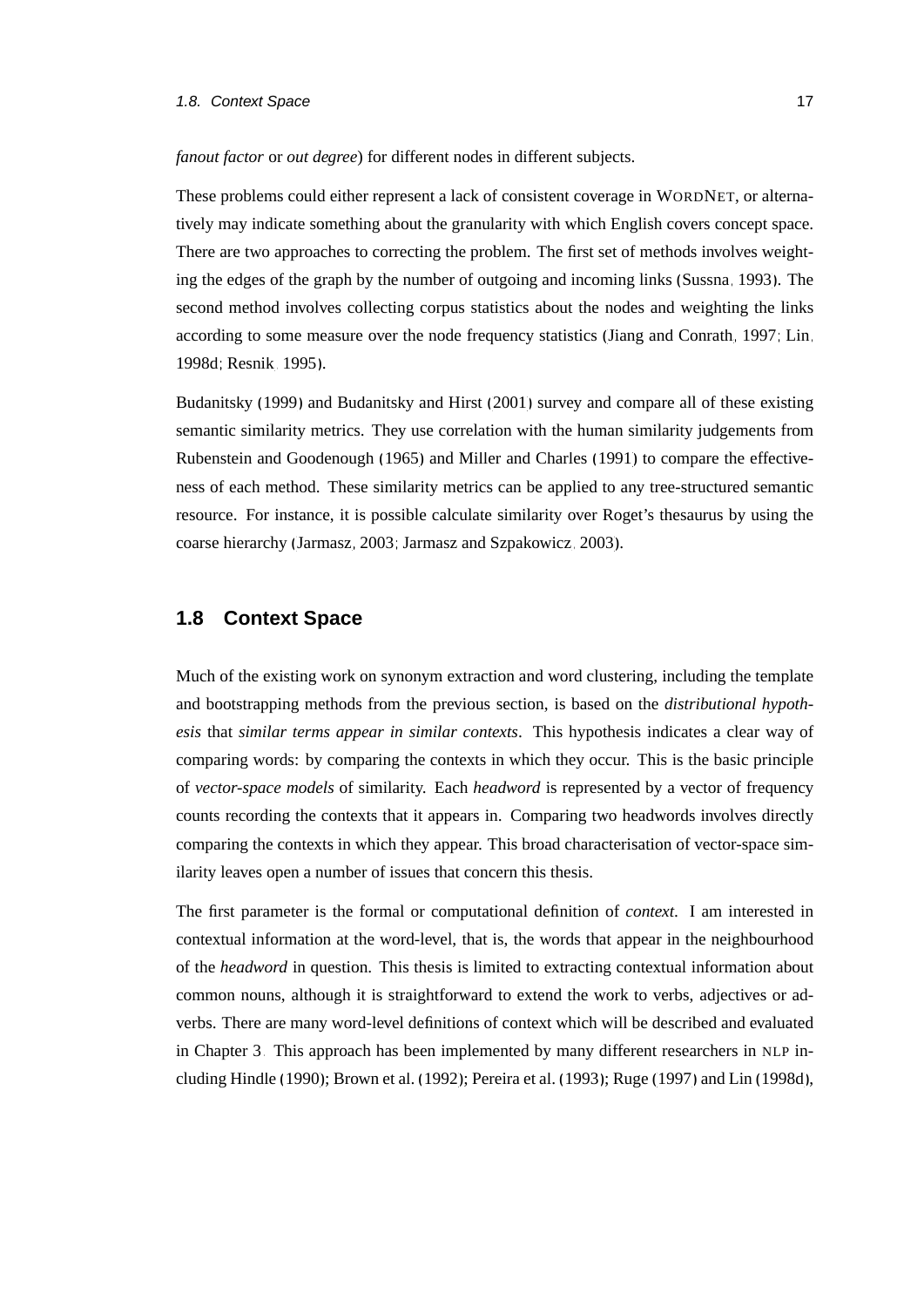all of which are described in Chapter [3.](#page-58-0)

However, other work in IR and text classification often considers the whole document to be the context, that is, if a word appears in a document, then that document is part of the context vector [\(Crouch, 1988;](#page-162-6) [Sanderson and Croft, 1999;](#page-173-5) [Srinivasan, 1992\)](#page-174-6). This is a natural choice in IR, where this information is already readily available in the inverted file index.

The second parameter of interest is how to compare two contextual vectors. These functions, which I call *similarity measures*, take the two contextual vectors and return a real number indicating their similarity or dissimilarity. IR has a long history of comparing term vectors [\(van Rijsbergen, 1979\)](#page-175-2) and many approaches have transferred directly from there. However, new methods based on treating the vectors as conditional probability distributions have proved successful. These approaches are described and evaluated in Chapter [4.](#page-86-0) The only restriction that I make on similarity measures is that they must have time complexity linear in the length of the context vectors. This is true for practically every work in the literature, except for [Jing and](#page-167-2) [Tzoukermann](#page-167-2) [\(1999\)](#page-167-2), which compares all pairs of context elements using mutual information.

The third parameter is the calculation of similarity over all of the words in the vocabulary (the *headwords*). For the purposes of evaluating the different contextual representations and measures of similarity I consider the simplest algorithm and presentation of results. For a given headword, my system computes the similarity with all other headwords in the lexicon and returns a list ranked in descending order of semantic similarity. Much of the existing work takes the similarity measure and uses a clustering algorithm to produce synonym sets or a hierarchy (e.g. [Brown et al., 1992;](#page-160-1) [Pereira et al., 1993\)](#page-172-1). For experimental purposes, this conflates the results with interactions between the similarity measure and the clustering algorithm. It also adds considerable computational overhead to each experiment since my approach can be run on just the words required for evaluation. However, I also describe methods for improving the efficiency of the algorithm and scaling it up to extremely large corpora in Chapter [5.](#page-104-0)

Finally, there is the issue of how this semantic similarity information can be applied. Section [1.4](#page-25-1) has presented a wide range of applications involving semantic similarity. In Chapter [6](#page-126-0) I describe the use of similarity measurements for the task of predicting the supersense tags of previously unseen words [\(Ciaramita et al., 2003\)](#page-161-0).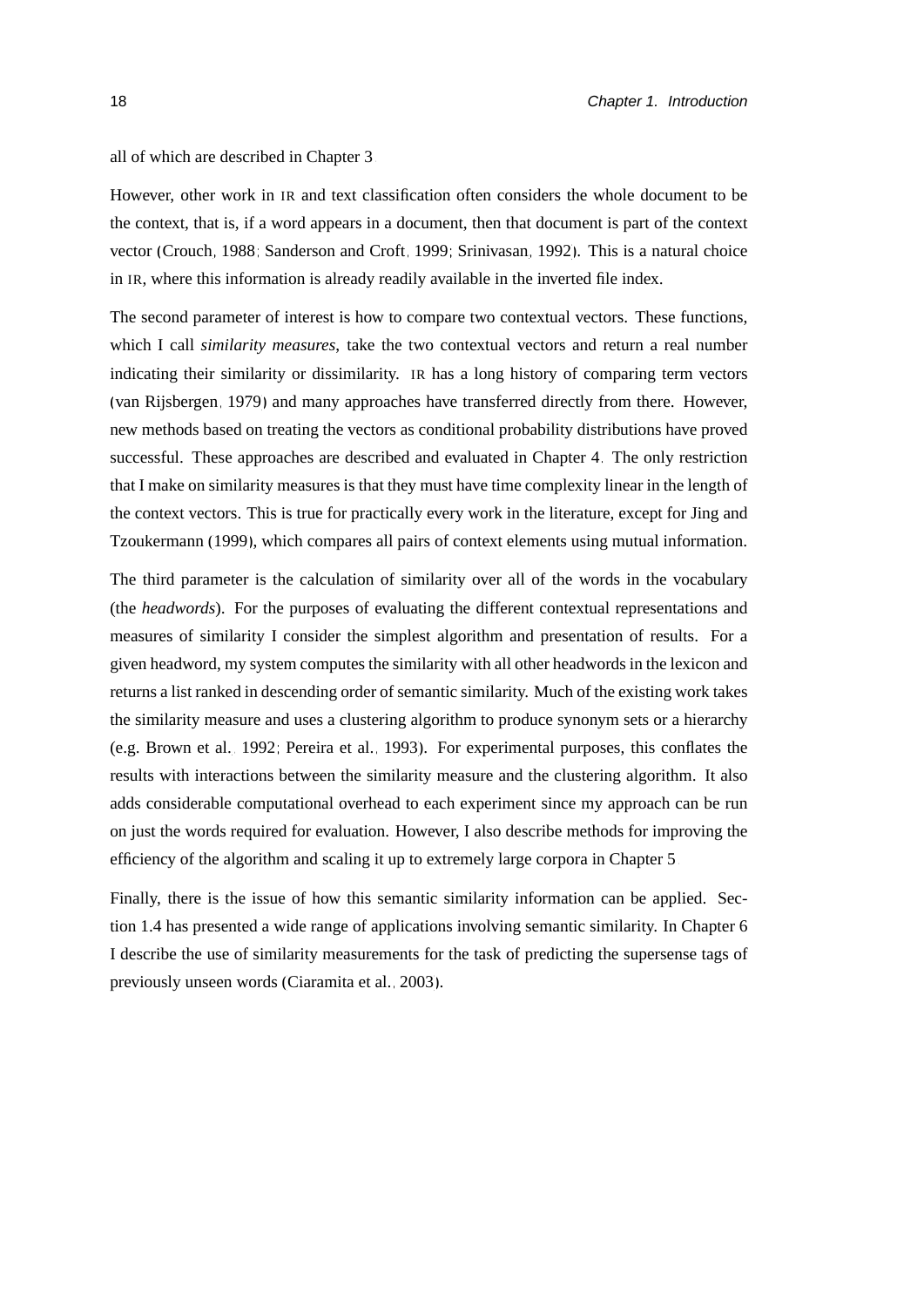# **Chapter 2**

# **Evaluation**

**evaluation**: **assessment** 0.141, examination 0.117, **appraisal** 0.115, **review** 0.091, audit 0.090, **analysis** 0.086, consultation 0.075, monitoring 0.072, testing 0.071, verification 0.069, counselling 0.065, screening 0.064, audits 0.063, consideration 0.061, inquiry 0.060, inspection 0.058, **measurement** 0.058, supervision 0.058, certification 0.058, checkup 0.057, ...

One of the most difficult aspects of developing NLP systems that involve something as nebulous as lexical semantics is evaluating the quality of the result. Chapter [1](#page-18-0) describes some of the problems of defining synonymy. This chapter describes several existing approaches to evaluating similarity systems. It presents the framework used to evaluate the system parameters outlined in Section [1.8.](#page-34-0) These parameters: *context*, *similarity* and *methods* are explored in the next three chapters. This chapter also describes the detailed error analysis used in Chapter [6.1.](#page-127-0)

Many existing approaches are too inefficient for large-scale analysis and comparison while others are not discriminating enough because they were designed to demonstrate proof-of-concept rather than compare approaches. Many approaches do not evaluate the similarity system directly, but instead evaluate the output of clustering or filtering components. It is not possible using such an approach to avoid interactions between the similarity measure and later processing. For instance, clustering algorithms are heavily influenced by the sensitivity of the measure to outliers. Later processing can also constrain the measure function, such as requiring it to be symmetrical or maintain the triangle inequality. Application-based evaluation, such as smoothing, is popular but unfortunately conflates semantic similarity with other properties, e.g. syntactic substitutability.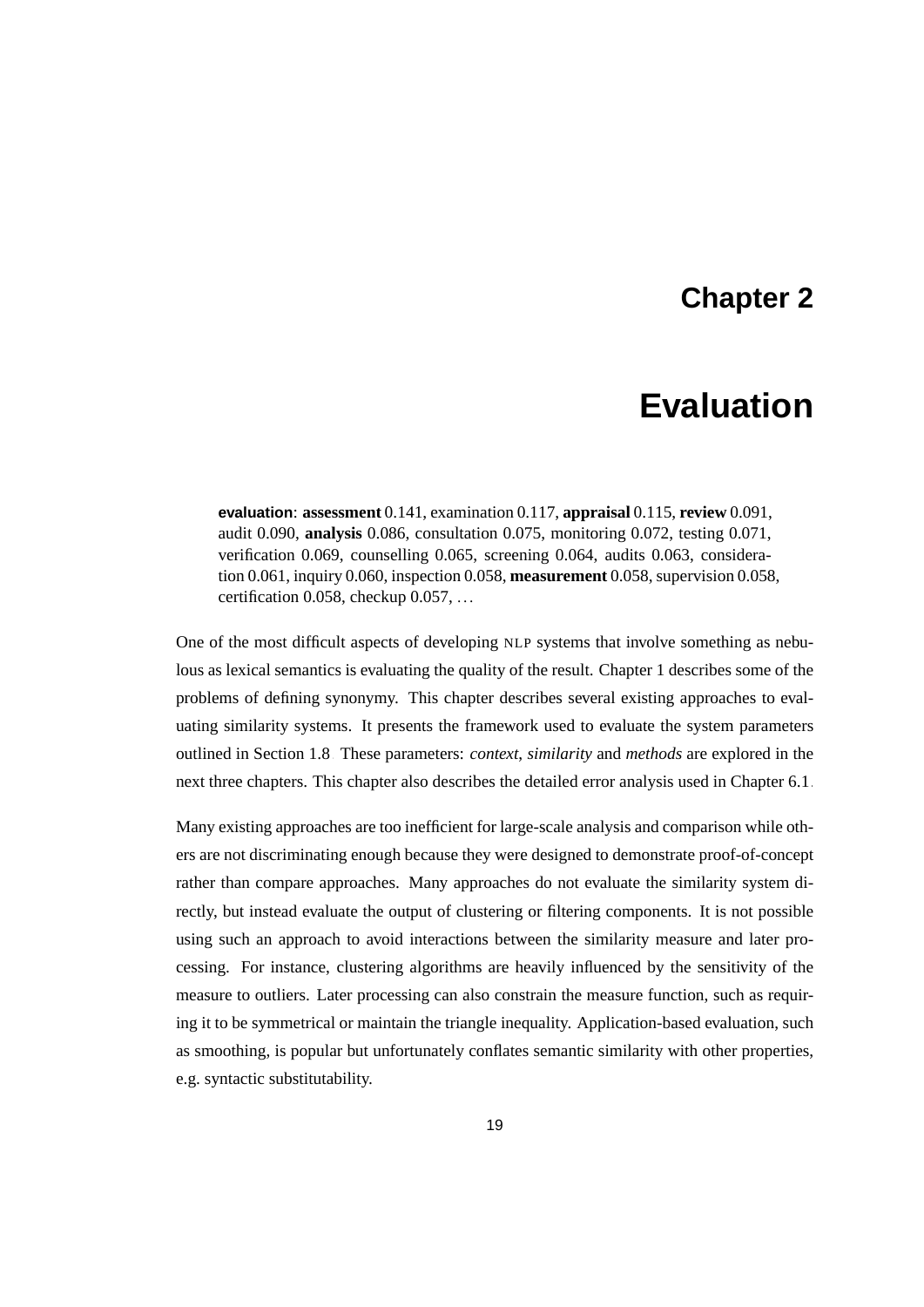This thesis focuses on similarity for common nouns, but the principles are the same for other syntactic categories. Section [2.1](#page-38-0) summarises and critiques the evaluation methodologies described in the literature. These methodologies are grouped according to the evidence they use for evaluation: *psycholinguistic* evidence, *vocabulary tests*, *gold-standard* resources, *artificial synonyms* and *application-based* evaluation.

I aim to separate semantic similarity from other properties, which necessitates the methodology described in Section [2.2.](#page-43-0) Computing semantic similarity is posed in this methodology as the task of extracting a ranked list of synonyms for a given headword. As such, it can be treated as an IR task evaluated in terms of precision and recall, where for a given headword: *precision* is the percentage of results that are headword synonyms; and *recall* is the percentage of all headword synonyms which are extracted. These measures are described in Section [2.2.4.](#page-53-0)

Synonymy is defined in this methodology by comparison with several gold-standard thesauri which are available in electronic or paper form. This eschews the problem of defining synonymy (Section [1.2\)](#page-20-0) by deferring to the expertise of lexicographers. However, the limitations of these lexical resources (Section [1.5\)](#page-30-0), in particular low coverage, make evaluation more difficult. To ameliorate these problems I also uses the union of entries across multiple thesauri. The gold-standards are described and contrasted in Section [2.2.3.](#page-47-0)

This methodology is used here, and in my publications, to examine the impact of various system parameters over the next three chapters. These parameters include the context extractors described in Chapter [3](#page-58-0) and similarity measures in Chapter [4.](#page-86-0) To make this methodology feasible a fixed list of headwords, described in Section [2.2.2,](#page-45-0) is selected, covering a range of properties to avoid bias and allow analysis of performance versus these properties in Section [6.1.](#page-127-0)

Although the above methodology is suitable for quantitative comparison of system configurations, it does not examine under what circumstances the system succeeds, and more importantly when it fails and how badly. The *error analysis*, described in Section [2.3,](#page-54-0) uses WORDNET to answer these questions by separating the extracted synonyms into their WORDNET relations, which allows analysis of the percentage of synonyms and antonyms, near and distant hyponyms/hypernyms and other lexical relatives returned by the system.

I also perform an application-based evaluation described in Chapter [6.](#page-126-0) This application involves classifying previously unseen words with coarse-grained supersense tags replicating the work of [Ciaramita and Johnson \(2003\)](#page-161-0) using semantic similarity.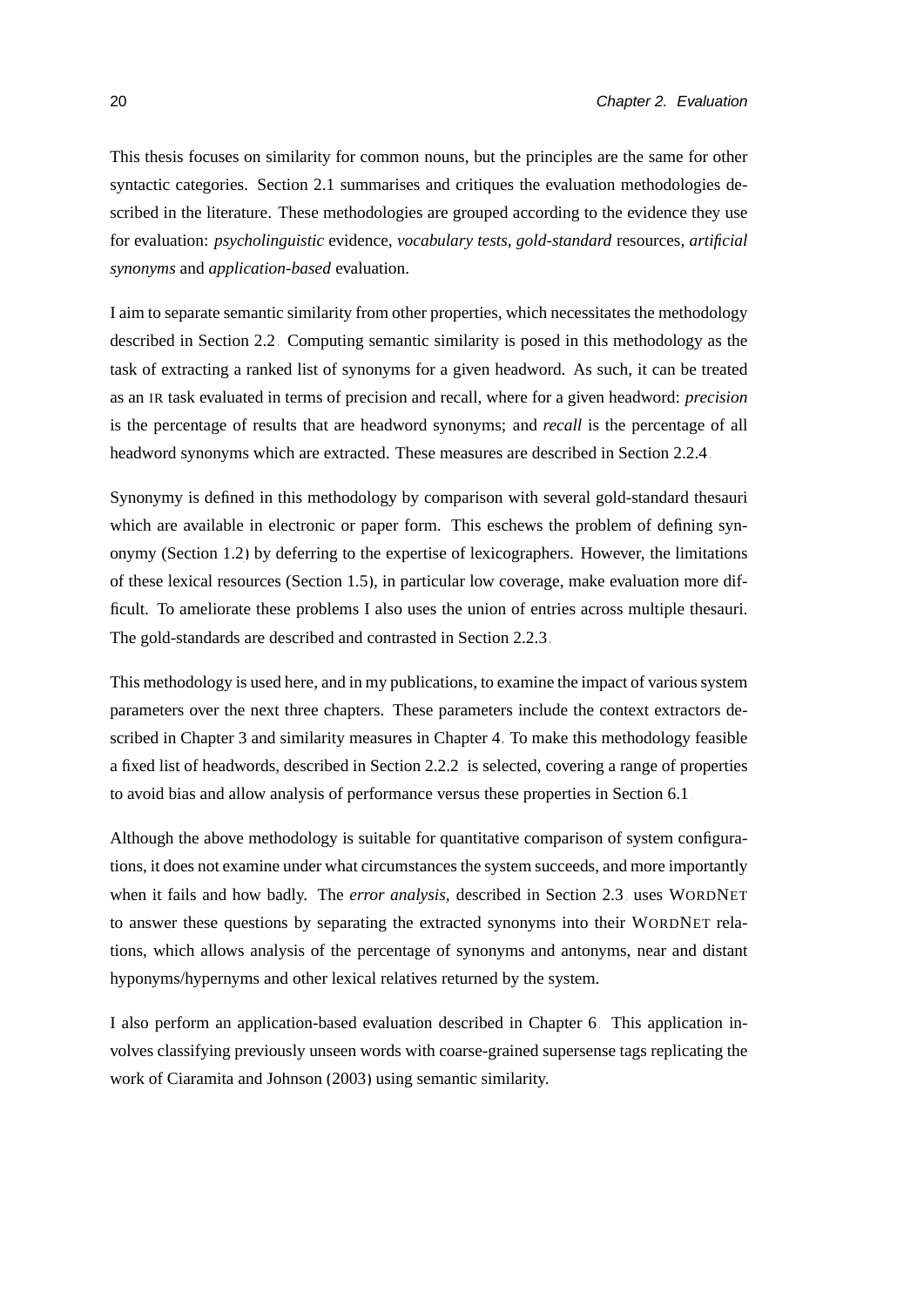## <span id="page-38-0"></span>**2.1 Existing Methodologies**

Many approaches have been suggested for evaluating the quality of similarity resources and systems. Direct approaches compare similarity scores against human performance or expertise. Psycholinguistic evidence (Section [2.1.1\)](#page-38-1), performance on standard vocabulary tests (Section [2.1.2\)](#page-39-0), and direct comparison against gold-standard semantic resources (Section [2.1.3\)](#page-40-0) are the direct approaches to evaluating semantic similarity described below. Indirect approaches do not use human evidence directly. Artificial synonym or ambiguity creation by splitting or combining words (Section [2.1.4\)](#page-41-0) and application-based evaluation (Section [2.1.5\)](#page-43-1) are indirect approaches described below. Results on direct evaluations are often easier to interpret but collecting or producing the data can be difficult (Section [1.5\)](#page-30-0).

#### <span id="page-38-1"></span>**2.1.1 Psycholinguistics**

Both elicited and measured psycholinguistic evidence have been used to evaluate similarity systems. [Grefenstette](#page-165-0) [\(1994\)](#page-165-0) evaluates against the *Deese Antonyms*, a collection of 33 pairs of very common adjectives and the most frequent response in free word-association experiments. [Deese \(1962\)](#page-163-0) found that the responses were predominantly a contrastive adjective. However, [Deese \(1964\)](#page-163-1) found the most common response for rarer adjectives was a noun the adjective frequently modified. Grefenstette's system chose the Deese antonym as the most or second most similar for 14 pairs. In many of the remaining cases, synonyms of the Deese antonyms were ranked first or second, e.g. slow-rapid, rather than slow-fast. Although this demonstrates the psychological plausibility of Grefenstette's method, the large number of antonyms extracted as synonyms is clearly a problem. Further, the [Deese](#page-163-1) [\(1964\)](#page-163-1) results suggest variability in low frequency synonyms which makes psycholinguistic results less reliable.

[Rubenstein and Goodenough \(1965\)](#page-173-0) collected semantic distance judgements, on a real scale 0 (no similarity) – 4 (perfect synonymy), for 65 word pairs from 51 human subjects. The word pairs were selected to cover a range in semantic distances. [Miller and Charles \(1991\)](#page-170-0) repeated these experiments 25 years later on a 30 pair subset with 38 subjects, who were asked specifically for *similarity of meaning* and told to ignore any other semantic relations. Later still [Resnik](#page-172-0) [\(1995\)](#page-172-0) repeated the subset experiment with 10 subjects via email. The correlation between mean ratings between the two sets of experiments was 0.97 and 0.96 respectively.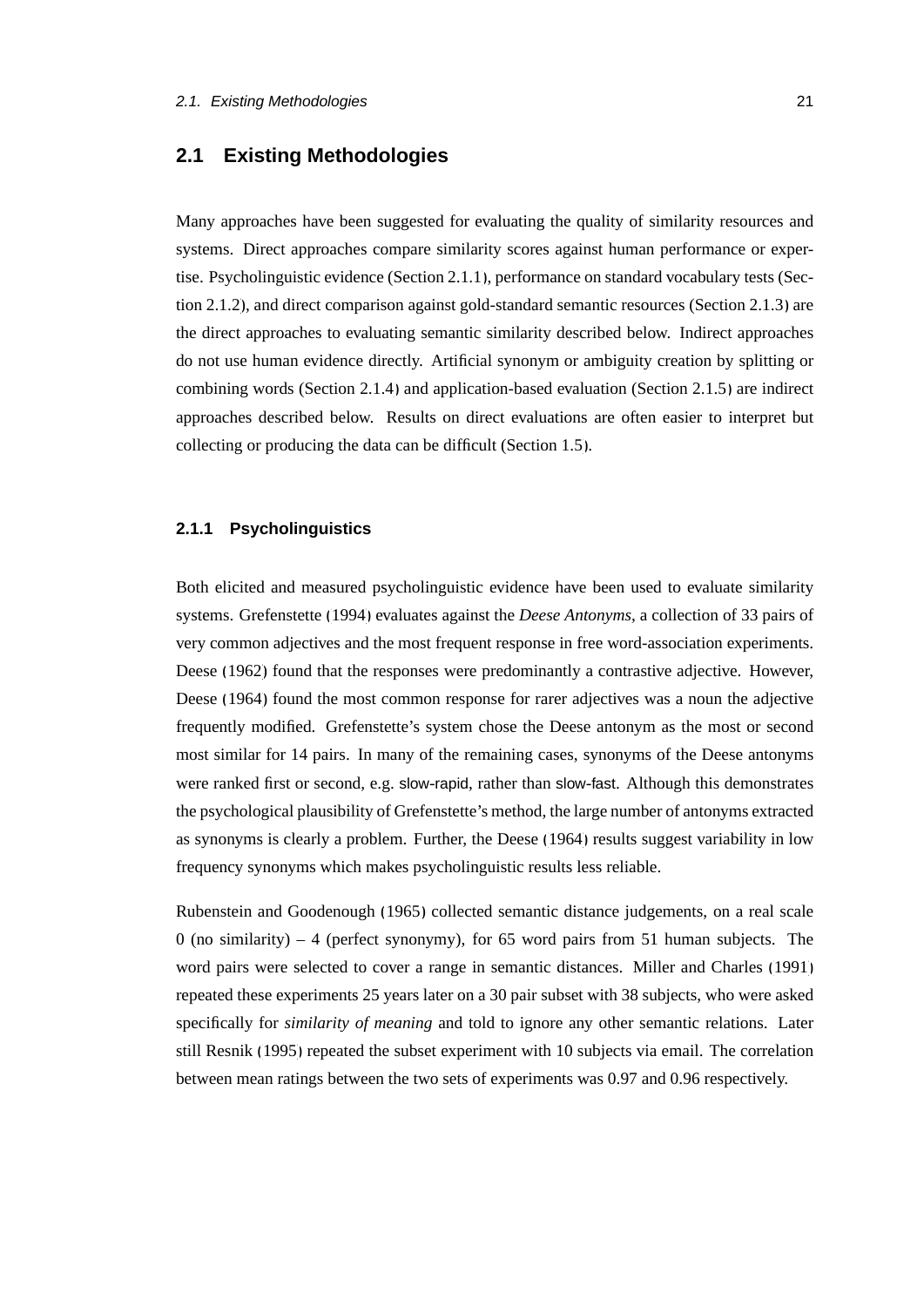[Resnik](#page-172-0) used these results to evaluate his WORDNET semantic distance measure and [Budanitsky](#page-160-0) [\(1999\)](#page-160-0) and [Budanitsky and Hirst \(2001\)](#page-160-1) extend this evaluation to several measures described in the literature. [McDonald](#page-170-1) [\(2000\)](#page-170-1) demonstrates the psychological plausibility of his similarity measure using the [Miller and Charles](#page-170-0) judgements and reaction times from a lexical priming task.

The original 65 judgements have been further replicated, with a significantly increased number of word pairs, by [Finkelstein et al. \(2002\)](#page-164-0) in the WordSimilarity-353 dataset. They use the WordSimilarity-353 judgements to evaluate an IR system. [Jarmasz and Szpakowicz \(2003\)](#page-167-0) use this dataset to evaluate their semantic distance measure over Roget's thesaurus. However, correlating the distance measures with these judgements is unreliable because of the very small set of word pairs. The WordSimilarity-353 dataset goes some way to resolving this problem.

Padó and Lapata (2003) use judgements from [Hodgson](#page-166-0) [\(1991\)](#page-166-0) to show their similarity system can distinguish between lexical-semantic relations. Lapata also uses human judgements to evaluate probabilistic models for logical metonymy [\(Lapata and Lascarides, 2003\)](#page-168-0) and smoothing [\(Lapata et al., 2001\)](#page-168-1). [Bannard et al.](#page-159-0) [\(2003\)](#page-159-0) elicit judgements for determining whether verbparticle expressions are non-compositional. These approaches all use the WEBEXP system [\(Keller et al., 1998\)](#page-167-1) to collect similarity judgements from participants on the web.

Finally, [Hatzivassiloglou and McKeown \(1993\)](#page-166-1) ask subjects to partition adjectives into nonoverlapping clusters, which they then compare pairwise with extracted semantic clusters.

#### <span id="page-39-0"></span>**2.1.2 Vocabulary Tests**

[Landauer and Dumais](#page-167-2) [\(1997\)](#page-167-2) used 80 questions from the vocabulary sections of the *Test of English as a Foreign Language* (TOEFL) tests to evaluate their *Latent Semantic Analysis* [\(Deer](#page-163-2)[wester et al., 1990\)](#page-163-2) similarity system. According to [Landauer and Dumais](#page-167-2) a score of 64.5% is considered acceptable in the vocabulary section for admission into U.S. universities.

The [Landauer and Dumais](#page-167-2) test set was reused by [Turney](#page-175-0) [\(2001\)](#page-175-0), along with 50 synonym selection questions from *English as a Second Language* (ESL) tests. [Turney et al. \(2003\)](#page-175-1) use these tests to evaluate ensembles of similarity systems and added analogy questions from the SAT test for analysing the performance of their system on analogical reasoning problems. Finally, [Jarmasz \(2003\)](#page-167-3) and [Jarmasz and Szpakowicz \(2003\)](#page-167-0) extend the vocabulary evaluation by including questions extracted from the *Word Power* section of *Reader's Digest*.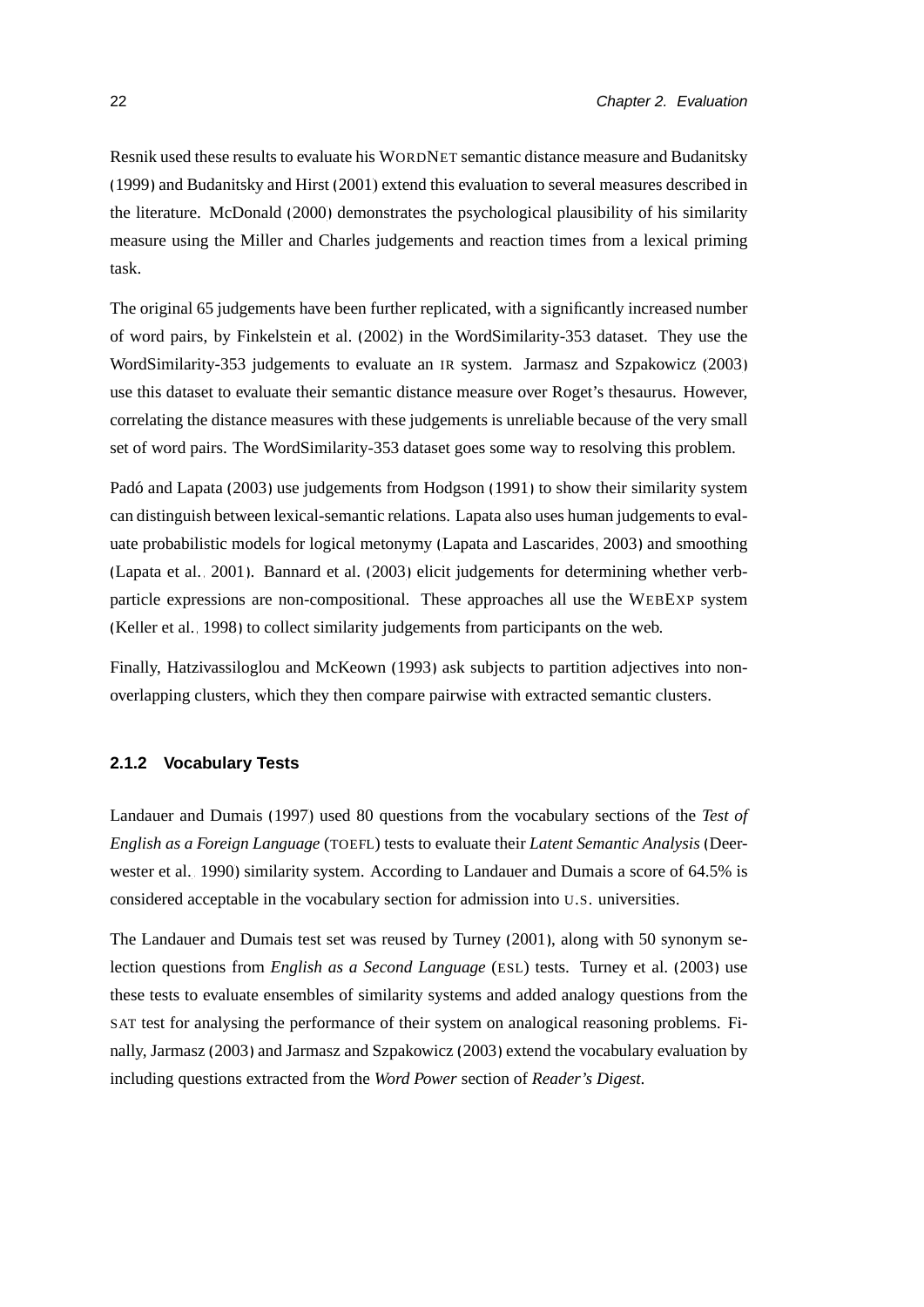Vocabulary test evaluation only provides four or five alternatives for each question which limits the ability to discriminate between with similar levels of performance. Also, the probability of randomly selecting the correct answer is high for a random guess, and even higher when often at least one option is clearly wrong in multiple-choice questions.

#### <span id="page-40-0"></span>**2.1.3 Gold-Standards**

Comparison against gold-standard resources, including thesauri, machine readable dictionaries (MRDs), WORDNET, and specialised resources e.g. [Levin \(1993\)](#page-169-0) classes, is a well established evaluation methodology for similarity systems, and is the approach taken in this thesis.

[Grefenstette \(1994,](#page-165-0) chap. 4) uses two gold-standards, *Roget's thesaurus* [\(Roget, 1911\)](#page-172-1) and the *Macquarie Thesaurus* [\(Bernard, 1990\)](#page-159-1), to demonstrate that his system performs significantly better than random selection. This involves calculating the probability  $P_c$  of two words randomly occurring in the same topic (*colliding*) and comparing that with empirical results. For Roget's thesaurus, [Grefenstette](#page-165-0) assumes that each word appears in two topics (approximating the average). The simplest approach involves calculating the complement – the probability of placing the two words into two (of the thousand) different topics without collision:

 $009$ 

<span id="page-40-1"></span>
$$
P_c = 1 - P_{\bar{c}} \tag{2.1}
$$

$$
\approx 1 - \left(\frac{998}{1000}\right)^2 \tag{2.2}
$$

$$
\approx 1 - \left(\frac{998}{1000}\frac{997}{999}\right) \tag{2.3}
$$

$$
\approx 0.4\% \tag{2.4}
$$

Equation [2.2](#page-40-1) is used by [Grefenstette,](#page-165-0) but this ignores the fact that a word rarely appears twice in a topic, which is taken into account by Equation [2.3.](#page-40-1)  $P_c$  is calculated in a similar way for the Macquarie except the average number of topics per word is closer to three.

[Grefenstette](#page-165-0) uses his system (SEXTANT) to extract the 20 most similar pairs of words from the MERGERS corpus (Section [2.2.1\)](#page-44-0). These pairs collided 8 times in Roget's, significantly more often than the one collision for 20 random pairs and the theoretical one collision in approximately 250 pairs. Grefenstette analysed the 20 most similar pairs from the HARVARD corpus (Section [2.2.1\)](#page-44-0) and found around 40% of non-collisions were because the first word in the pair did not appear in Roget's. Results were significantly better on the Macquarie, which suggests caution when using low-coverage resources, such as Roget's (1911). A smaller number of pairs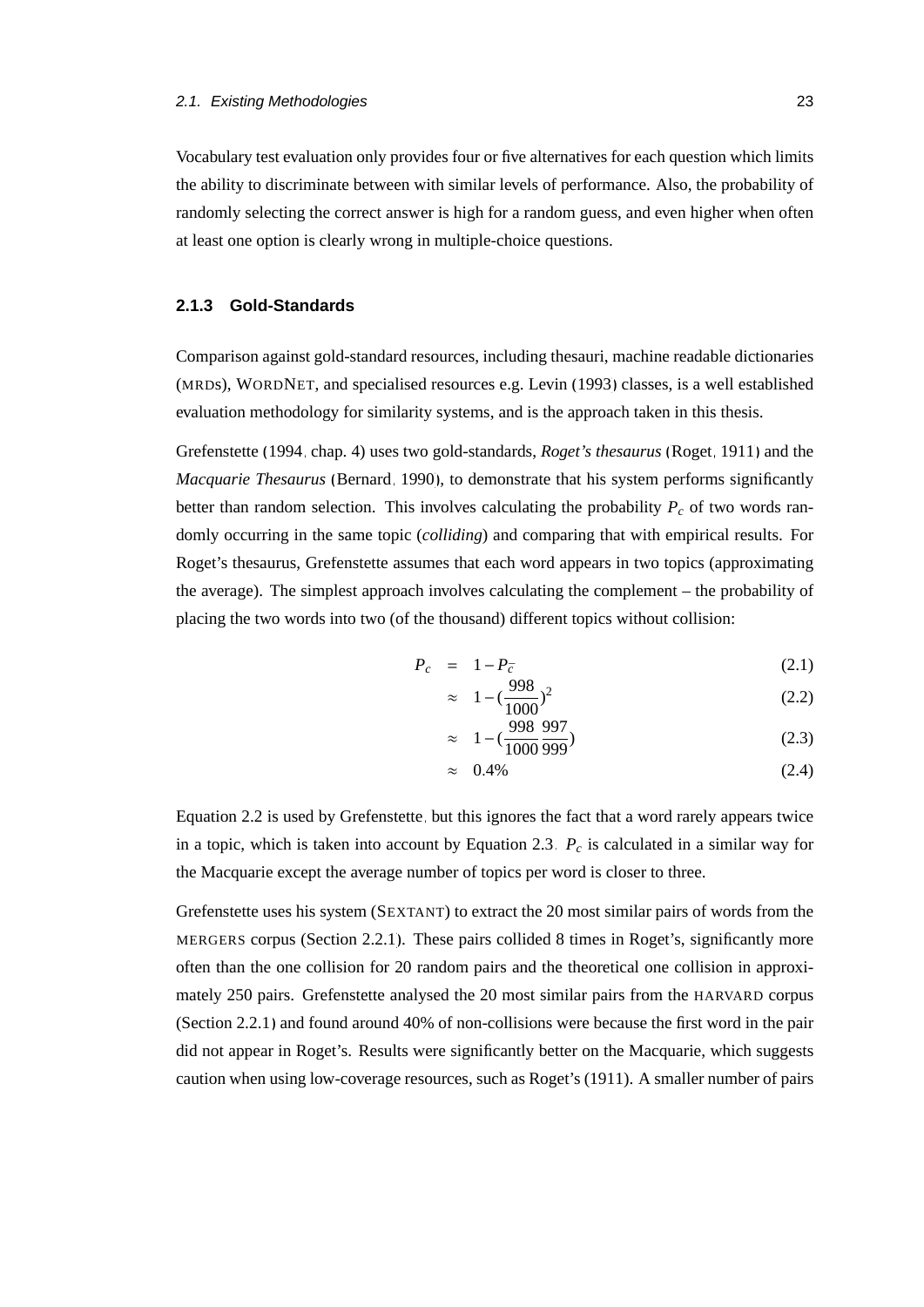were synonyms in some domain-specific contexts which are outside the coverage of a general English thesaurus. Other pairs were semantically related but not synonyms. Finally, there were the several pairs which were totally unrelated.

[Grefenstette](#page-165-0) also uses definition overlap, similar to [Lesk](#page-169-1) [\(1986\)](#page-169-1), on content words from *Webster's 7th edition* [\(Gove, 1963\)](#page-165-1) as a gold-standard for synonym evaluation.

Comparison with the currently available gold-standards suffers badly from topic sensitivity. For example, in Grefenstette's medical abstracts corpus (MED), injection and administration are very similar, but no general gold-standard would contain this information. This is exacerbated in Grefenstette's experiments by the fact that he did not have access to a large general corpus. Finally, measures that count overlap with a single gold-standard are not fine-grained enough to represent thesaurus quality because overlap is often quite rare.

Practically all recent work in semantic clustering of verbs evaluates against the [Levin \(1993\)](#page-169-0) classes. Levin classifies verbs on the basis of their alternation behaviour. For instance, the Vehicle Names class of verbs includes balloon, bicycle, canoe, and skate. These verbs all participate in the same alternation patterns.

[Lapata and Brew \(1999\)](#page-168-2) report the accuracy of a Bayesian model that selects Levin classes for verbs which can be disambiguated using just the subcategorisation frame. [Stevenson and Merlo](#page-174-0) [\(1999,](#page-174-0) [2000\)](#page-174-1) report the accuracy of classifying verbs with the same subcategorisation frames as either unergatives (manner of motion), unaccusatives (changes of state) or object-drop (unexpressed object alternation) verbs. In their unsupervised clustering experiments [Stevenson and](#page-174-0) [Merlo \(1999\)](#page-174-0) discuss the problem of determining the Levin class label of the cluster. [Schulte im](#page-173-1) [Walde \(2000\)](#page-173-1) reports the precision and recall of verbs clustered into Levin classes. However, in later work for German verbs, [Schulte im Walde \(2003\)](#page-173-2) introduces an alternative evaluation using the *adjusted Rand index* [\(Hubert and Arabie, 1985\)](#page-166-2).

Finally, [Hearst \(1992\)](#page-166-3) and [Caraballo and Charniak](#page-161-1) [\(1999\)](#page-161-1) compare their hyponym extraction and specificity ordering techniques against the WORDNET hierarchy. [Lin](#page-169-2) [\(1999\)](#page-169-2) uses an idiom dictionary to evaluate the identification of non-compositional expressions.

#### <span id="page-41-0"></span>**2.1.4 Artificial Synonyms**

Creating *artificial synonyms* involves randomly splitting the individual occurrences of a word into two or more distinct tokens to synthesise a pair of absolute synonyms. This method is in-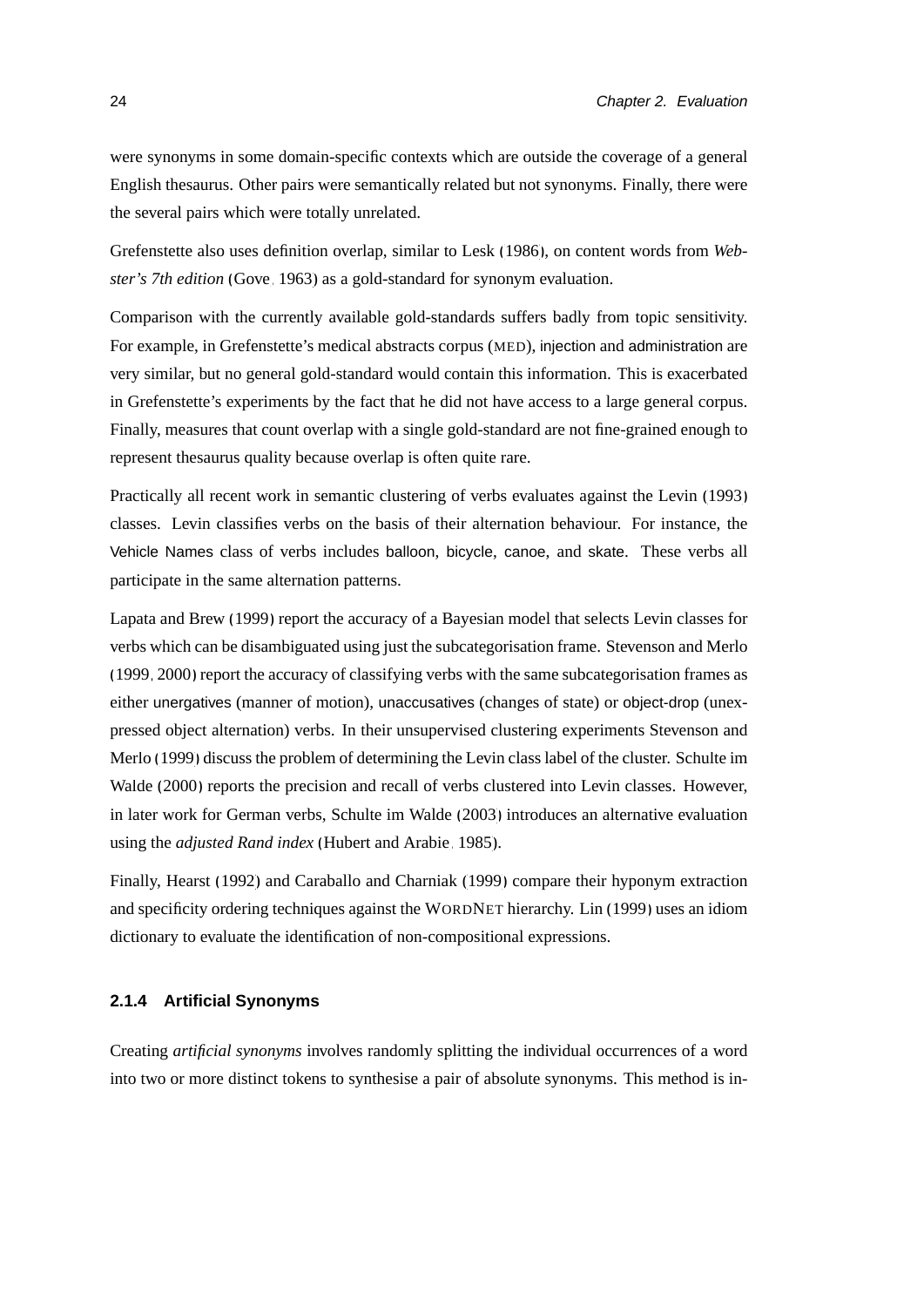#### 2.1. Existing Methodologies 25

spired by *pseudo-words* which were first introduced for word sense disambiguation (WSD) evaluation, where two distinct words were concatenated to produce an artificial ambiguity [\(Gale](#page-164-1) [et al., 1992;](#page-164-1) Schütze, 1992a). This technique is also used by [Banko and Brill \(2001\)](#page-159-2) to create extremely large 'annotated' datasets for disambiguating confusion sets e.g. {to, too, two}.

[Grefenstette \(1994\)](#page-165-0) creates artificial synonyms by converting a percentage of instances of a given word into uppercase. This gives two results: the ranking of the 'new' word in the original word's results and the ranking of the original term in the new word's list. In practice, raw text often contains relationships like artificial synonymy, such as words with multiple orthographies caused by spelling reform (e.g. colour/color), or frequent typographic errors and misspelling.

Artificial synonyms are a useful evaluation because they don't require a gold-standard and can measure performance on absolute synonymy. They can be created after context vectors have been extracted, because a word can be split by randomly splitting every count in its context vector, which makes these experiments very efficient. Further, the split ratio can easily be changed which allows performance to be compared for low and high frequency synonyms.

There are several parameters of interest for artificial synonym experiments:

- **frequency:** the frequency of the original word. Grefenstette split the terms up into 4 classes: *frequent* (top 1%), *common* (next 5%), *ordinary* (next 25%) and *rare* (the remainder). From each class 20 words were selected for the experiments.
- **split:** the percentage split used. Grefenstette used splits of 50%, 40%, 30%, 20%, 10%, 5% and 1% for each frequency class.
- **contexts:** the number of unique contexts the word appears in, which is often correlated with frequency except for idiomatic expressions where a word appears in very few contexts.

**polysemy:** the number of senses of the original word.

Grefenstette shows that for frequent and common terms, the artificial synonyms are ranked highly, even at relatively uneven splits of 20%. However, as their frequency drops, so does the recall of artificial synonyms. [Gaustad \(2001\)](#page-164-2) has noted that performance estimates for WSD using pseudo-word disambiguation are overly optimistic even when the distribution of the two constituent words matches the senses for a word. [Nakov and Hearst \(2003\)](#page-171-1) suggest this is because polysemous words often have related senses rather than randomly selected pseudoword pairs. They use MeSH to select similar terms for a more realistic evaluation.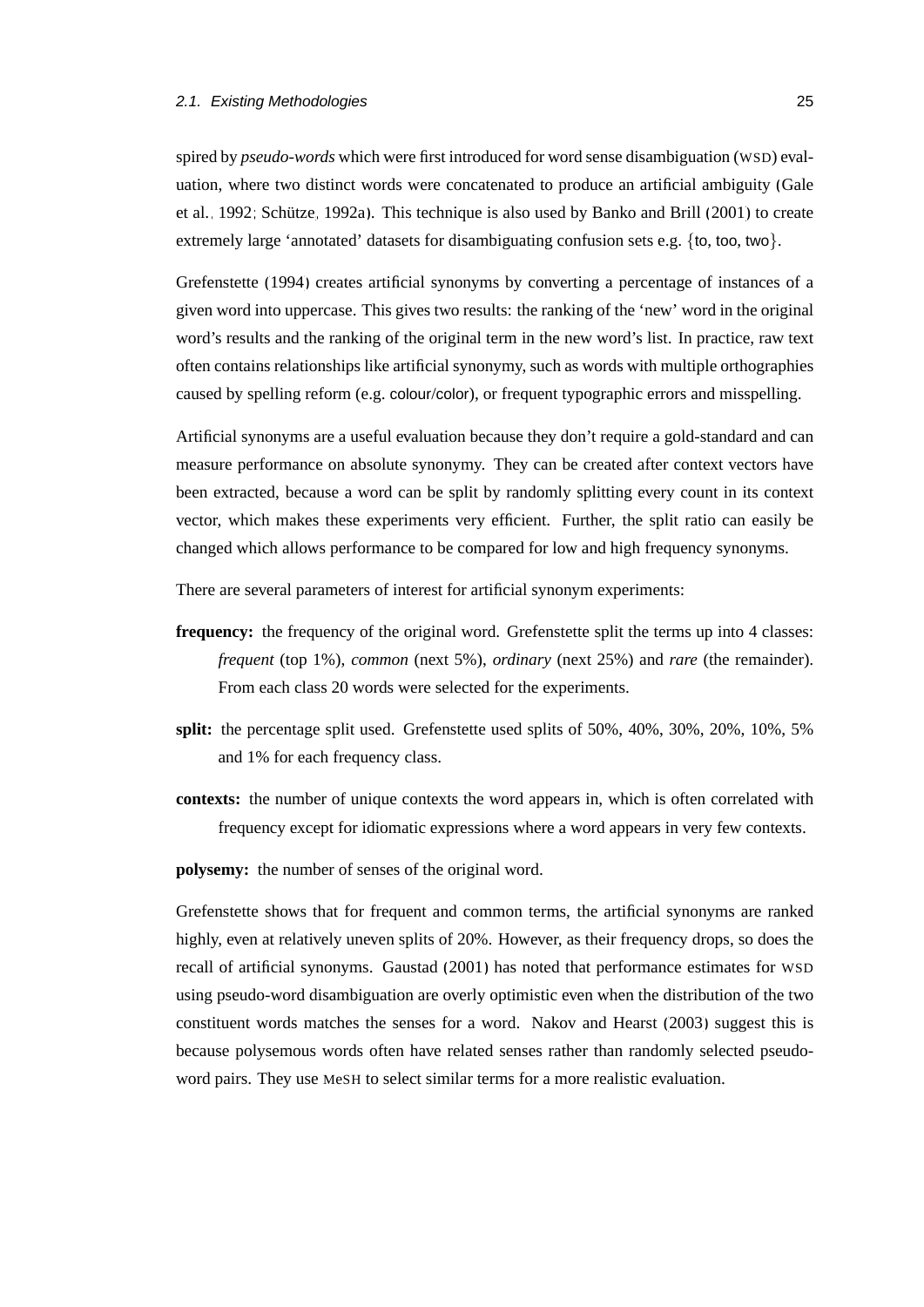#### <span id="page-43-1"></span>**2.1.5 Application-Based Evaluation**

Application-based evaluation involves testing whether the performance on a separate task improves with the use of a similarity system. Many systems have been evaluated in the context of performing a particular task. These tasks include smoothing language models [\(Dagan](#page-163-3) [et al., 1995,](#page-163-3) [1994\)](#page-163-4), word sense disambiguation [\(Dagan et al., 1997;](#page-163-5) [Lee, 1999\)](#page-168-3), information retrieval [\(Grefenstette, 1994\)](#page-165-0) and malapropism detection [\(Budanitsky, 1999;](#page-160-0) [Budanitsky and](#page-160-1) [Hirst, 2001\)](#page-160-1). Although many researchers compare performance against systems without similarity components, unfortunately only [Lee](#page-168-3) [\(1999\)](#page-168-3) and [Budanitsky](#page-160-0) [\(1999\)](#page-160-0) have actually performed evaluation of multiple approaches within an application framework.

## <span id="page-43-0"></span>**2.2 Methodology**

The evaluation methodologies described above demonstrate the utility of the systems developed for synonym extraction and measuring semantic similarity. They show that various models of similarity can perform in ways that mimic human behaviour in psycholinguistic terms, human intuition in terms of resources we create to organise language for ourselves and human performance as compared with vocabulary testing. These methods also show how performance on wider NLP tasks can be improved significantly by incorporating similarity measures.

However, the evaluation methodologies described above are not adequate for a large-scale comparison of different similarity systems, nor capable of fully quantifying the errors and omissions that a similarity system produces. This section outlines my evaluation methodology, which is based on using several gold-standard resources and treating semantic similarity as information retrieval, evaluated in terms of precision and recall.

The overall methodology is as follows: A number of single word common nouns (70 initially and 300 for detailed analysis) are selected, covering a range of properties described in Section [2.2.2.](#page-45-0) For each of these *headwords*, synonyms from several gold-standard thesauri are either taken from files or manually entered from paper. The gold-standards used are described and compared in Section [2.2.3.](#page-47-0) The 200 most similar words are then extracted for each headword and compared with the gold-standard using precision- and recall-inspired measures described in Section [2.2.4.](#page-53-0)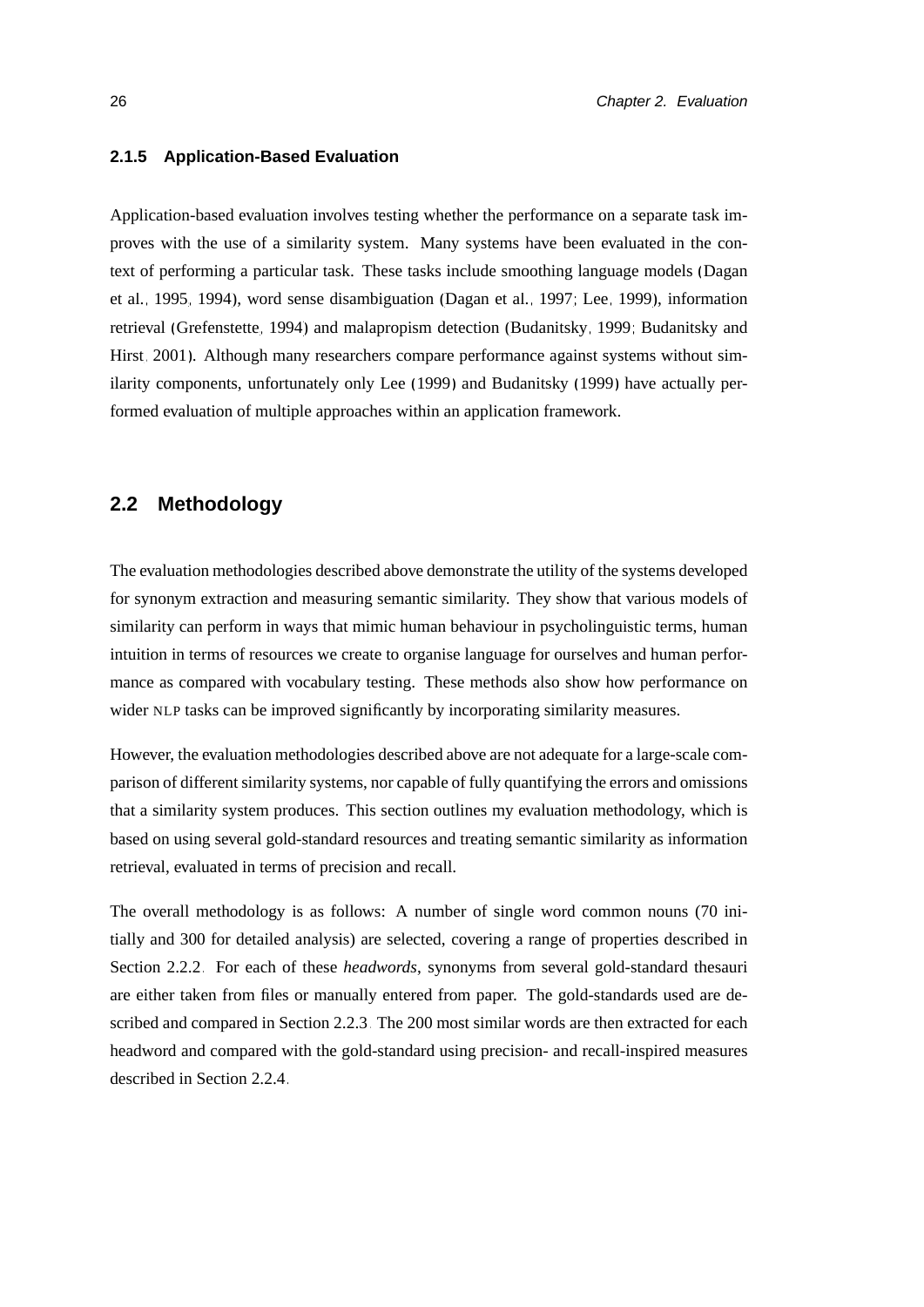#### <span id="page-44-0"></span>**2.2.1 Corpora**

One of the greatest limitations of [Grefenstette'](#page-165-0)s experiments is the lack of a large general corpus from which to extract a thesaurus. A general corpus is important because it is not inconceivable that thesaurus quality may be better on topic specific text collections. This is because one particular sense often dominates for each word in a particular domain. If the corpus is specific to a domain the contexts are more constrained and less noisy.

Of course, it is still a significant disadvantage to be extracting from specific corpora but evaluating on a general thesaurus (Section [2.1.3\)](#page-40-0). Many fields, for example medicine and astronomy, now have reasonably large ontologies which can be used for comparison and they also have large electronic collections of documents. However, evaluation on domain-specific collections is not considered in this thesis.

[Grefenstette \(1994,](#page-165-0) chap. 6) presents results over a very wide range of corpora including: the standard Brown corpus [\(Francis and Kucera, 1982\)](#page-164-3); HARVARD and SPORT corpora which consist of entries from extracted from Grolier's encyclopedia containing a hyponym of institution and sport from WORDNET; MED corpus of medical abstracts; and the MERGERS corpus of Wall Street Journal articles indexed with the merger keyword. The largest is the Brown corpus.

Other research, e.g. [Hearst \(1992\)](#page-166-3), has also extracted contextual information from reference texts, such as dictionaries or encyclopaedias. However, a primary motivation for developing automated similarity systems is replacing or aiding expensive manual construction of resources (Section [1.5\)](#page-30-0). Given this, the raw text fed to such systems should not be too expensive to create and be created in large quantities, neither of which is true of reference works. However, newspaper text, journal articles and webpages satisfy these criteria.

Corpus properties that must to be considered for evaluation include:

- corpus size
- topic specificity and homogeneity
- how much noise there is in the data

Corpus size and its implications is a central concern of this thesis. Chapter [3](#page-58-0) explores the trade-off between the type of extracted contextual information and the amount of text it can be extracted from. It also describes some experiments on different types of corpora which assess the influence of the second and third properties.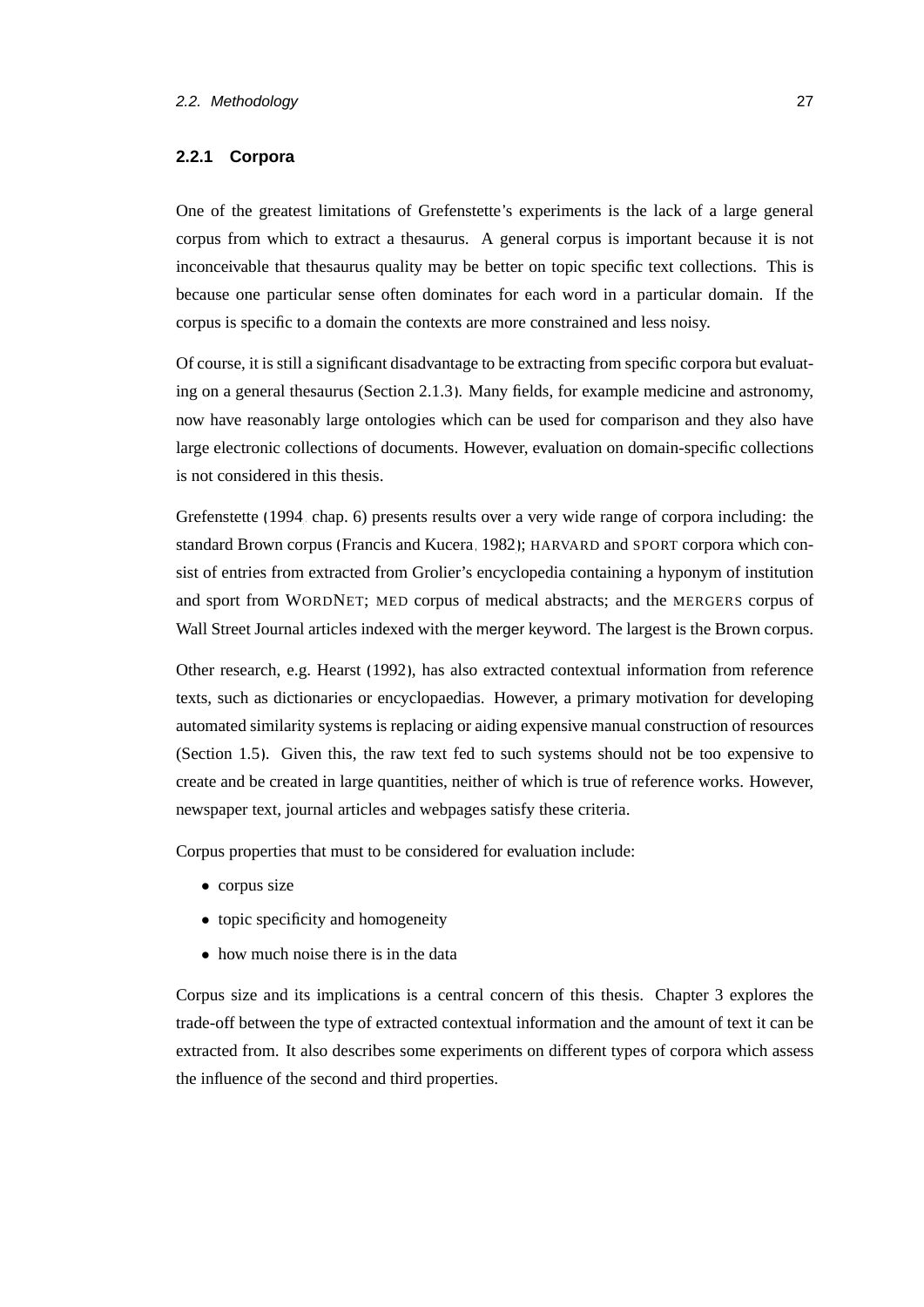#### <span id="page-45-0"></span>**2.2.2 Selected Words**

Many different properties can influence the quality of the synonyms extracted for a given headword. The most obvious property is the frequency of occurrence in the input text, since this determines how much contextual evidence is available to compare words. Other properties which may potentially impact on results include whether the headword is:

- seen in a restricted or wide range of contexts
- abstract or concrete
- specific/technical or general
- monosymous or polysemous (and to what degree)
- syntactically ambiguous
- a single or multi-word expression

It is infeasible to extract synonym lists for the entire vocabulary over a large number of experiments, so the evaluation employed in Chapters [3](#page-58-0)[–5](#page-104-0) uses a representative sample of 70 single word nouns. These nouns are shown in Table [2.1,](#page-45-1) together with counts from the Penn Treebank (PTB, [Marcus et al., 1994\)](#page-170-2), British National Corpus (BNC, [Burnard, 1995\)](#page-160-2) and the Reuters Corpus Volume 1 (RCV1, [Rose et al., 2002\)](#page-173-4) and sense properties from the Macquarie and Oxford thesauri and WORDNET. To avoid sample bias and provide representatives covering the parameters described above, the nouns were randomly selected from WORDNET such that they covered a range of values for the following:

**occurrence frequency** based on counts from the Penn Treebank, BNC and RCV1;

**number of senses** based on the number of Macquarie, Oxford and WORDNET synsets;

**generality/specificity** based on depth of the term in the WORDNET hierarchy;

**abstractness/concreteness** based on distribution across all WORDNET unique beginners.

<span id="page-45-1"></span>The detailed evaluation uses a larger set of 300 nouns, covering several frequency bands, based on counts from the PTB, BNC, the Brown Corpus, and 100 million words of New York Times text from the ACQUAINT Corpus [\(Graff, 2002\)](#page-165-2). The counts combine both singular, plural and alternative spelling forms. The 300 nouns were selected as follows: First, the 100 most frequent nouns were selected. Then, 30 nouns were selected from the ranges 100–50 occurrences per million (opm), 50–20 opm, 20–10 opm and 10–5 opm. 15 nouns each were selected that appeared 2 opm or 1 opm. The remaining 20 words were those missed from the original 70 word evaluation set. The 300 nouns are listed in Appendix [A.](#page-146-0)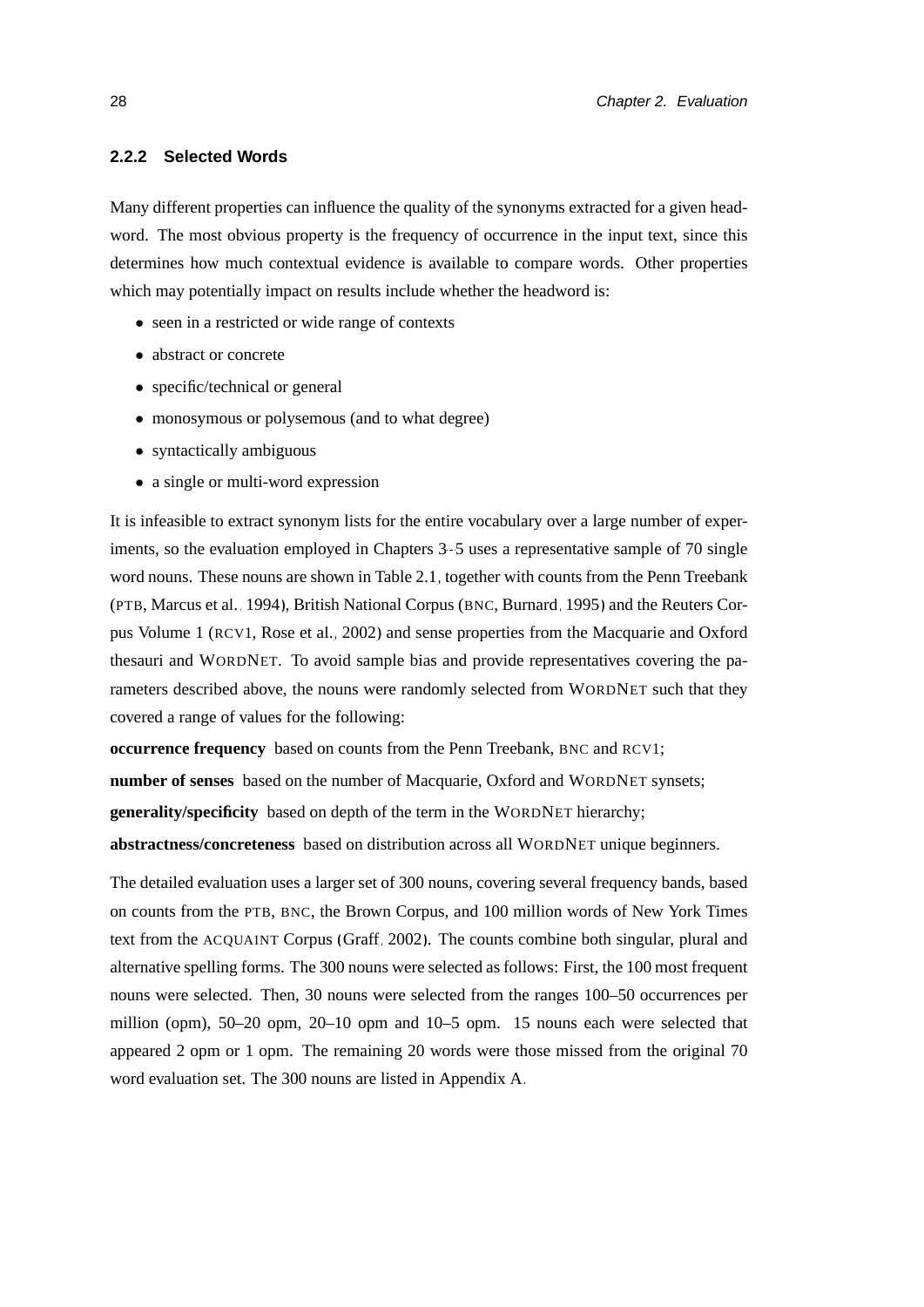# 2.2. Methodology 29

|            | RANK       | <b>FREQUENCY</b> |                 | <b>SENSES</b>  |                          | <b>DEPTH</b>             | WORDNET          |                  |                              |
|------------|------------|------------------|-----------------|----------------|--------------------------|--------------------------|------------------|------------------|------------------------------|
| TERM       | <b>PTB</b> | PTB              | <b>BNC</b>      | RCV1           |                          |                          |                  | MQ OX WN MIN/MAX | ROOT NODES                   |
| company    | 38         | 4098             | 57723           | 459 927        | 8                        | $\overline{5}$           | 9                | 5/8              | ENT, GRP, STT                |
| market     |            | 45 3 2 3 2       |                 | 33 563 537 763 | $\overline{4}$           | 3                        | 4                | 4/10             | ACT, ENT, GRP                |
| stock      | 69         | 2786             |                 | 9544 248 868   | 15                       | 11                       | 17               | 5/11             | ABS, ENT, GRP, POS, STT      |
| price      | 106        | 1935             |                 | 27737 335 369  | $\overline{2}$           | 3                        | 7                | 6/10             | ABS, ENT, POS                |
| government | 110        | 1051             |                 | 66 892 333 080 | 3                        | $\overline{2}$           | 4                | 5/9              | ACT, GRP, PSY                |
| time       |            | 116 1318         | 180053 173378   |                | 14                       | 8                        | 10               | 3/8              | ABS, EVT, PSY                |
| people     | 118        | 907              | 123 644 147 061 |                | $\overline{4}$           | 5                        | $\overline{4}$   | 3/8              | GRP                          |
| interest   | 138        | 925              |                 | 38 007 147 376 | 12                       | $\,$ 8 $\,$              | $\tau$           | 4/10             | ABS, ACT, GRP, POS, STT      |
| industry   | 151        | 927              |                 | 24 140 121 348 | 5                        | 3                        | 3                | 7/7              | ABS, ACT, GRP                |
| chairman   | 184        | 744              | 10414           | 65 28 5        | 1                        | 1                        | 1                | 7/7              | <b>ENT</b>                   |
| house      | 230        | 687              | 49954           | 69 1 24        | 10                       | 7                        | 12               | 5/8              | ACT, ENT, GRP                |
| index      | 244        | 545              | 4587            | 123 960        | 5                        | 3                        | 5                | 9/11             | ABS, ENT                     |
| concern    | 268        | 550              | 12385           | 39 3 54        | $\tau$                   | 6                        | 5                | 5/7              | GRP, PSY, STT                |
| law        | 311        | 470              | 31 004          | 61 579         | 8                        | 7                        | $\tau$           | 4/10             | ABS, ACT, GRP, PSY           |
| value      | 315        | 440              | 25 308          | 56954          | 12                       | 3                        | 6                | 4/9              | ABS, PSY                     |
| dollar     | 321        | 581              | 3700            | 153 394        | $\overline{2}$           | $\overline{\phantom{0}}$ | $\overline{4}$   | 7/14             | ABS                          |
| street     | 326        | 431              | 14777           | 47 27 5        | $\overline{2}$           | 1                        | 5                | 5/8              | ENT, GRP, STT                |
| problem    | 344        | 623              | 56361           | 63 3 44        | $\overline{4}$           | 3                        | 3                | 5/9              | ABS, PSY, STT                |
| country    | 374        | 502              | 48 14 6         | 172 593        | 5                        | 5                        | 5                | 4/7              | ENT, GRP                     |
| work       | 382        | 354              | 75 277          | 36454          | 9                        | 10                       | 7                | 4/8              | ACT, ENT, PHE, PSY           |
| power      | 414        | 367              | 38447           | 86578          | 16                       | 9                        | 9                | 3/10             | ABS, ENT, GRP, PHE, PSY, STT |
| change     | 536        | 407              | 40065           | 55487          | 9                        | 3                        | 10               | 4/14             | ABS, ACT, ENT, EVT, PHE      |
| thing      | 566        | 373              | 77246           | 27 601         | 7                        | 16                       | 12               | 3/8              | ABS, ACT, ENT, EVT, PSY, STT |
| car        | 595        | 390              | 35184           | 45 867         | $\overline{4}$           | $\overline{c}$           | $\mathfrak s$    | 9/10             | <b>ENT</b>                   |
| gas        | 623        | 242              | 8176            | 64 5 62        | 10                       | 1                        | 6                | 5/10             | ENT, PHE, STT                |
| statement  | 666        | 226              | 13988           | 126527         | 7                        | 1                        | 7                | 4/10             | ABS, ACT, ENT                |
| magazine   | 742        | 260              | 6008            | 8417           | 5                        | 1                        | 6                | 7/10             | ENT, GRP                     |
| man        | 929        | 269              | 98731           | 43989          | 9                        | 6                        | 11               | 3/11             | ENT, GRP                     |
| floor      | 1008       | 138              | 12690           | 12056          | 6                        | $\overline{4}$           | 9                | 5/12             | ENT, GRP, PSY                |
| hand       | 1086       | 206              | 53432           | 25 307         | 13                       | 7                        | 14               | 4/11             | ABS, ACT, ENT, GRP, PSY      |
| size       | 1 1 0 2    | 116              | 14422           | 14 2 9 0       | 6                        | 1                        | 5                | 4/8              | ABS, ENT, STT                |
| energy     | 1 1 4 2    | 174              | 12 19 1         | 41 0 54        | 3                        | $\overline{c}$           | 6                | 5/12             | ABS, GRP, PHE, STT           |
| idea       | 1220       | 134              | 32754           | 13535          | 10                       | 6                        | $\mathfrak s$    | 5/9              | ENT, PSY                     |
| newspaper  | 1220       | 164              | 8539            | 58723          | 1                        | 1                        | 4                | 7/10             | ENT, GRP                     |
| image      | 1466       | 97               | 11026           | 6697           | 10                       | 8                        | 7                | 5/9              | ABS, ENT, PSY                |
| book       | 1487       | 151              | 37661           | 16270          | 7                        | 3                        | 8                | 7/9              | ABS, ENT                     |
| aircraft   | 1586       | 94               | 6200            | 17165          | 1                        | 1                        | 1                | 9/9              | <b>ENT</b>                   |
| limit      | 1661       | 116              | 6741            | 14530          | 2                        | 4                        | 6                | 5/8              | ABS, ENT                     |
| word       | 1766       | 124              | 43744           | 8839           | 8                        | 11                       | 10               | 6/10             | ABS, ACT, PSY                |
| opinion    | 1935       | 80               | 9295            | 16378          | $\overline{\mathcal{A}}$ | $\mathbf{1}$             | $\boldsymbol{6}$ | 6/10             | ABS, ACT, PSY                |
| apple      | 2000       | 100              | 3237            | 5927           | 4                        | $\overline{\phantom{0}}$ | $\mathfrak{2}$   | 10/11            | <b>ENT</b>                   |
| fear       | 2187       | 109              | 9936            | 19814          | 2                        | $\overline{4}$           | $\boldsymbol{2}$ | 5/6              | PSY                          |
| radio      | 2 2 6 7    | 98               | 9072            | 26 060         | $\mathbf{2}$             | $\overline{\phantom{0}}$ | 3                | 8/10             | <b>ENT</b>                   |
| patient    | 2432       | 63               | 21653           | 8048           | $\mathbf{1}$             | 1                        | $\mathbf{1}$     | 7/7              | <b>ENT</b>                   |
| crop       | 2467       | 65               | 3011            | 32 3 27        | 9                        | 4                        | $\mathfrak{Z}$   | $7/10$           | ACT, ENT                     |
| purpose    | 3006       | 74               | 15 180          | 9031           | 3                        | 6                        | $\mathfrak{Z}$   | 6/6              | ABS, PSY                     |

70 headword evaluation set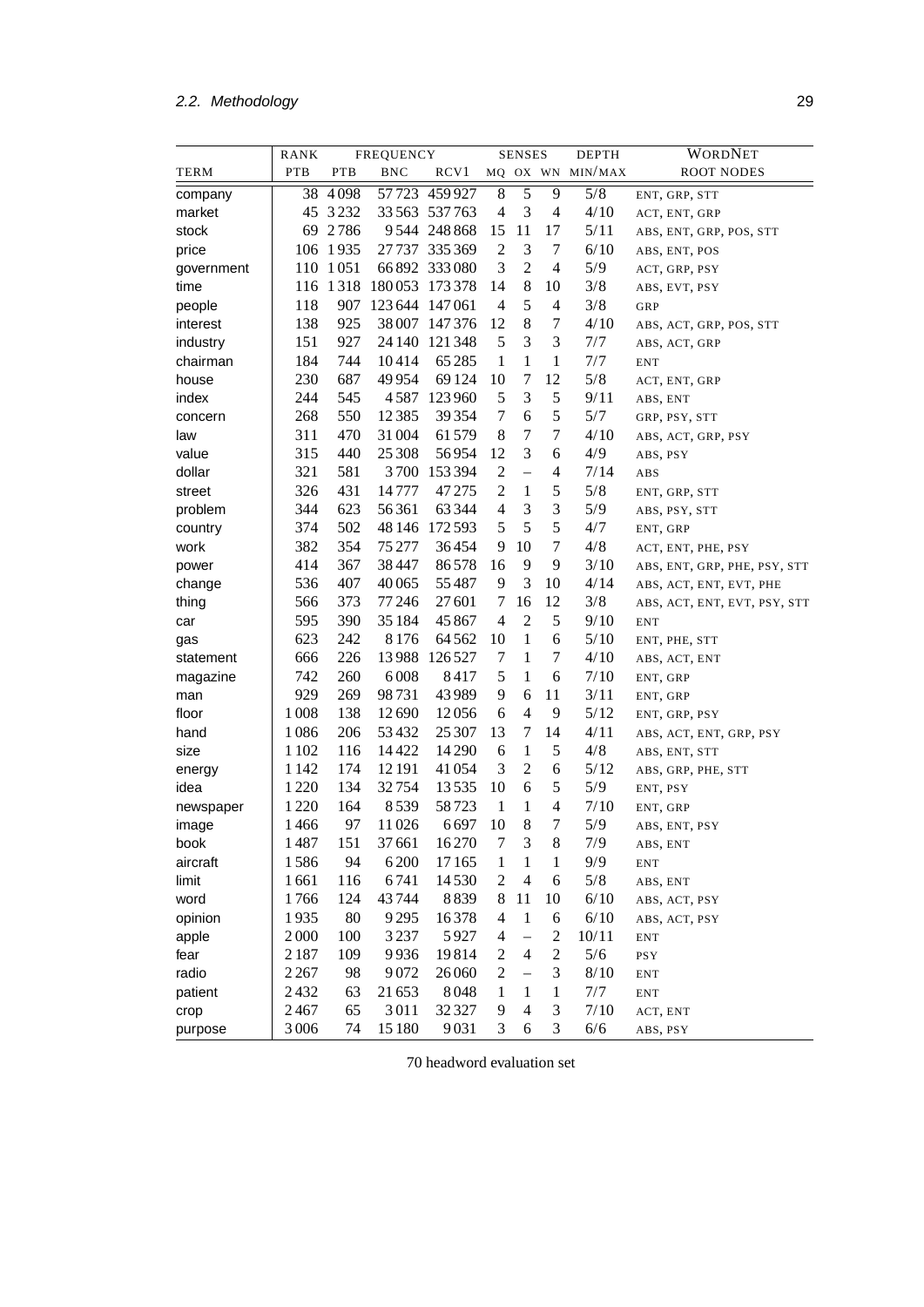|              | <b>RANK</b> |                | <b>FREQUENCY</b> |          |                | <b>SENSES</b>            |                | <b>DEPTH</b>     | WORDNET            |
|--------------|-------------|----------------|------------------|----------|----------------|--------------------------|----------------|------------------|--------------------|
| <b>TERM</b>  | <b>PTB</b>  | <b>PTB</b>     | <b>BNC</b>       | RCV1     |                |                          |                | MQ OX WN MIN/MAX | <b>ROOT NODES</b>  |
| promotion    | 3071        | 61             | 3696             | 4258     | 5              | 3                        | 4              | 5/9              | ABS, ACT           |
| star         | 3 1 9 9     | 65             | 8563             | 11538    | 11             | $\overline{4}$           | 7              | 6/10             | ABS, ENT           |
| location     | 3 2 6 5     | 57             | 5499             | 5470     | 7              | 1                        | 3              | 3/8              | ACT, ENT           |
| wine         | 3603        | 49             | 7349             | 3559     | 1              | 1                        | 2              | 9/10             | ABS, ENT           |
| apparel      | 3788        | 29             | 67               | 1978     | 2              | 1                        | $\mathbf{1}$   | 7/7              | <b>ENT</b>         |
| human        | 5099        | 37             | 2593             | 7138     | $\mathbf{1}$   | 1                        | $\mathfrak{2}$ | 4/11             | <b>ENT</b>         |
| knowledge    | 5099        | 19             | 14580            | 2836     | $\mathfrak{Z}$ | 5                        | $\mathbf{1}$   | 3/3              | <b>PSY</b>         |
| dream        | 5537        | 23             | 6416             | 2223     | 8              | $\overline{\mathcal{A}}$ | 6              | 4/8              | PSY, STT           |
| entity       | 6077        | 28             | 1818             | 4352     | 2              | 3                        | $\mathbf{1}$   | 2/2              | <b>ENT</b>         |
| taste        | 6401        | 18             | 4413             | 1 1 7 3  | 6              | 7                        | 7              | 5/9              | ABS, ACT, EVT, PSY |
| ball         | 7 1 3 0     | 29             | 8750             | 7730     | 9              | 3                        | 10             | 5/11             | ABS, ACT, ENT, GRP |
| chaos        | 7 1 3 0     | 13             | 1633             | 2445     | 2              | 1                        | 3              | 5/9              | PHE, PSY, STT      |
| boat         | 8136        | 17             | 7345             | 6128     | $\mathfrak{2}$ | 1                        | 2              | 10/10            | <b>ENT</b>         |
| fish         | 8721        | 9              | 9711             | 3042     | 3              | $\mathbf{1}$             | $\mathbf{2}$   | 7/8              | <b>ENT</b>         |
| village      | 10247       | 13             | 13359            | 9949     | $\sqrt{2}$     |                          | 3              | 6/7              | ENT, GRP           |
| pants        | 12636       | 5              | 547              | 282      | $\mathfrak{Z}$ | 2                        | $\mathfrak{2}$ | 9/11             | <b>ENT</b>         |
| religion     | 12636       | 7              | 5 1 2 7          | 1596     | $\overline{c}$ | 1                        | $\overline{c}$ | 6/10             | ABS, GRP, PSY      |
| forum        | 14425       | 9              | 1823             | 6067     | $\overline{4}$ | 3                        | 3              | 6/10             | ENT, GRP           |
| moisture     | 20917       | $\mathfrak{2}$ | 699              | 1806     | $\overline{c}$ | 1                        | 1              | 5/5              | <b>STT</b>         |
| tightness    | 28728       | $\mathbf{1}$   | 122              | 2025     | $\sqrt{5}$     | $\overline{\phantom{0}}$ | 3              | 6/7              | ABS, STT           |
| announcement | —           | 120            | 2391             | 22 2 2 2 | $\sqrt{2}$     | $\overline{2}$           | $\overline{c}$ | 8/9              | ABS                |
| hair         | -           | 16             | 14999            | 1388     | 3              | 3                        | 6              | 6/7              | ABS, ENT           |
| handful      | -           | 36             | 1489             | 2574     | $\mathfrak{2}$ | $\overline{2}$           | 2              | 6/6              | ABS                |
| mix          | -           | 26             | 1908             | 2933     | 3              | 1                        | 3              | 6/8              | ACT, ENT, EVT      |

70 headword evaluation set

#### <span id="page-47-0"></span>**2.2.3 Gold-Standards**

There are several drawbacks of evaluation by comparing against gold-standards (Section [2.1.3\)](#page-40-0), many of which are a result of the problems that manually constructed resources suffer from (Section [1.5\)](#page-30-0). This section describes one approach to overcoming these problems by combining multiple resources for the purposes of evaluation. I also describe and compare the different gold-standards to give a sense of the difficulty of the task. A comparison of Roget's, Macquarie, and information retrieval thesauri and WORDNET can be found in [Kilgarriff and Yallop](#page-167-4) [\(2000\)](#page-167-4). The gold-standard thesauri used in this evaluation are as follows:

**Roget's** *Roget's 1911* [\(Roget, 1911\)](#page-172-1) and *Roget's II* [\(Hickok, 1995\)](#page-166-4)

**Moby** *Moby Thesaurus* [\(Ward, 1996\)](#page-175-2)

**Oxford** *The New Oxford Thesaurus of English* [\(Hanks, 2000\)](#page-165-3)

**Macquarie** *The Macquarie Encyclopedic Thesaurus* [\(Bernard, 1990\)](#page-159-1)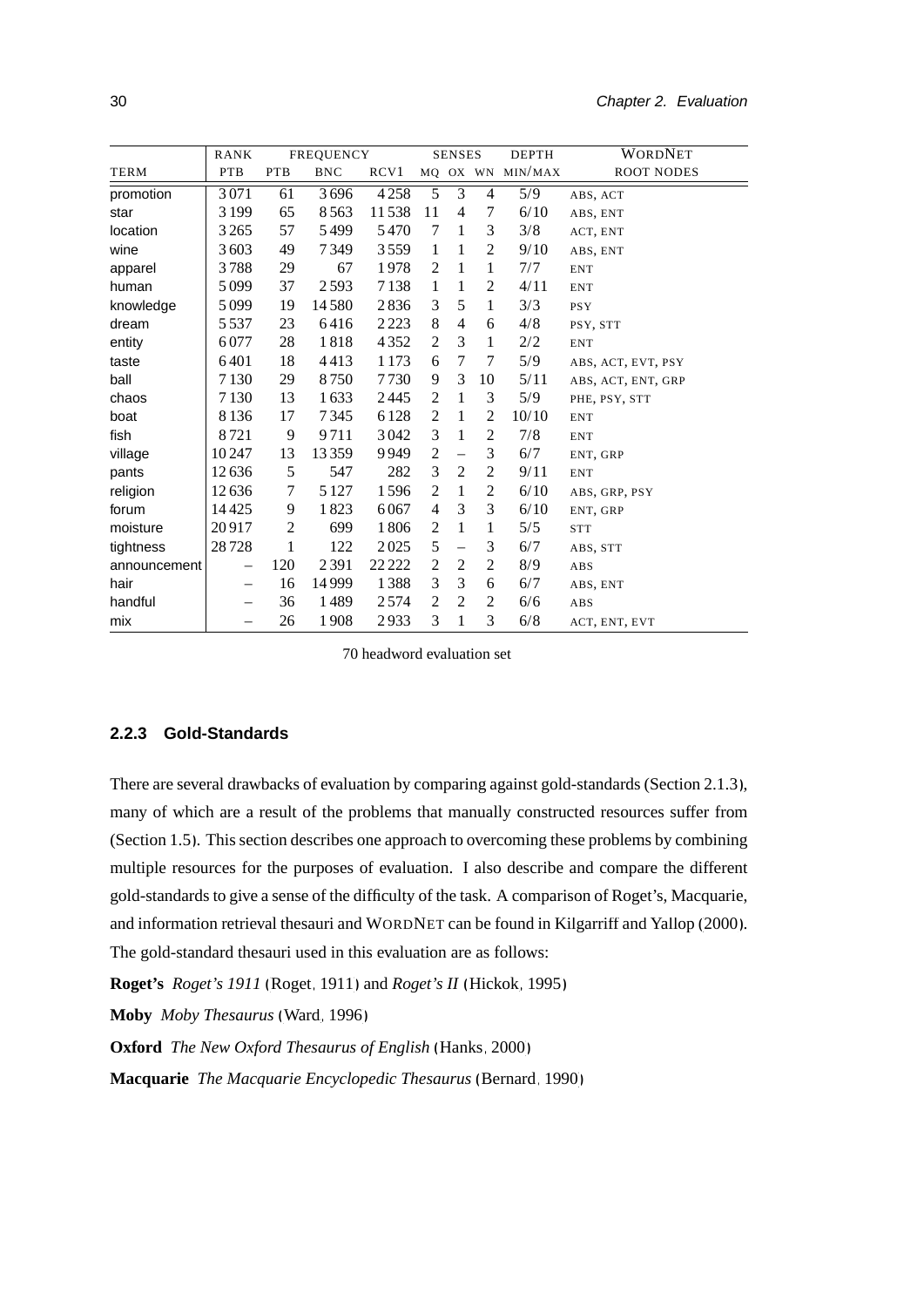#### 2.2. Methodology 31

| Abstract Relations | Intellectual Faculties    | <b>Voluntary Powers</b> | Sentiment and Moral P. |
|--------------------|---------------------------|-------------------------|------------------------|
| <i>Order</i>       | Communication of Ideas    | Individual Volition     | Sympathetic Affections |
| Collective Order   | Means of C. Ideas         | Antagonism              | Social Affections      |
| 72. Assemblage     | <b>Conventional Means</b> | Conditional A.          | 892. Sociality         |
| <b>Number</b>      | 599. The Drama            | $712.$ Party            |                        |
| Determinate Number |                           | 726. Combatant          |                        |
| 88. Accompaniment  |                           |                         |                        |

<span id="page-48-0"></span>Figure 2.1: **company** in Roget's Thesaurus of English words and phrases [\(Roget, 1911\)](#page-172-1)

Also for comparison purposes I have included the most recently completed paper thesaurus *Roget's Thesaurus: 150th Anniversary Edition* [\(Davidson, 2002\)](#page-163-6). In terms of coverage and structure these thesauri are very different.

Roget's *Thesaurus of English words and phrases* [\(1911\)](#page-172-1) is included in these experiments for comparison with [Grefenstette \(1994\)](#page-165-0) and because it is freely distributed on the Internet by Project Gutenberg. It was created by MICRA, Inc. in May 1991, who scanned the out of copyright 1911 edition and released it under the name *Thesaurus-1911*. MICRA Inc. also added more than 1000 words not present in the 1911 edition. However, it has very limited coverage in many areas because of its age and many uncorrected OCR errors. In other places it suffers from Landau's extreme inclusiveness (Section [1.5\)](#page-30-0), including many famous phrases, obsolete and idiomatic expressions and French, Greek and Latin expressions which are often not indicated as such. However, it has been used by a number of NLP researchers and it also is reasonably representative of Roget's 1852 edition.

The distinguishing feature of Roget's original work was the use of a hierarchical topic structure to organise the synsets. Hierarchy paths for synsets containing company are shown in Figure [2.1.](#page-48-0) The hierarchy consists of 6 top level semantic roots: Abstract Relations, Space, Matter, Intellectual Faculties, Voluntary Powers and Sentiment and Moral Powers. These were further broken down into two or three further distinctions leading to a list of 1000 *topics* ranging from 1. Existence, ..., 622. Pursuit, ..., 648. Goodness to 1000. Temple. These topics are often found in contrasting pairs, such as Existence-Inexistence and Goodness-Badness.

Roget's contains approximately 60 000 terms in total of which 32 000 are unique. Roget's hierarchy is relatively deep (up to seven levels) with words grouped in 8 696 small synsets within the 1000 topics at the leaves of the hierarchy. These synsets are often difficult to identify in their electronic transcription because they are delimited by punctuation alone, which is often incorrect or missing. Topics frequently contain relation pointers to other topics.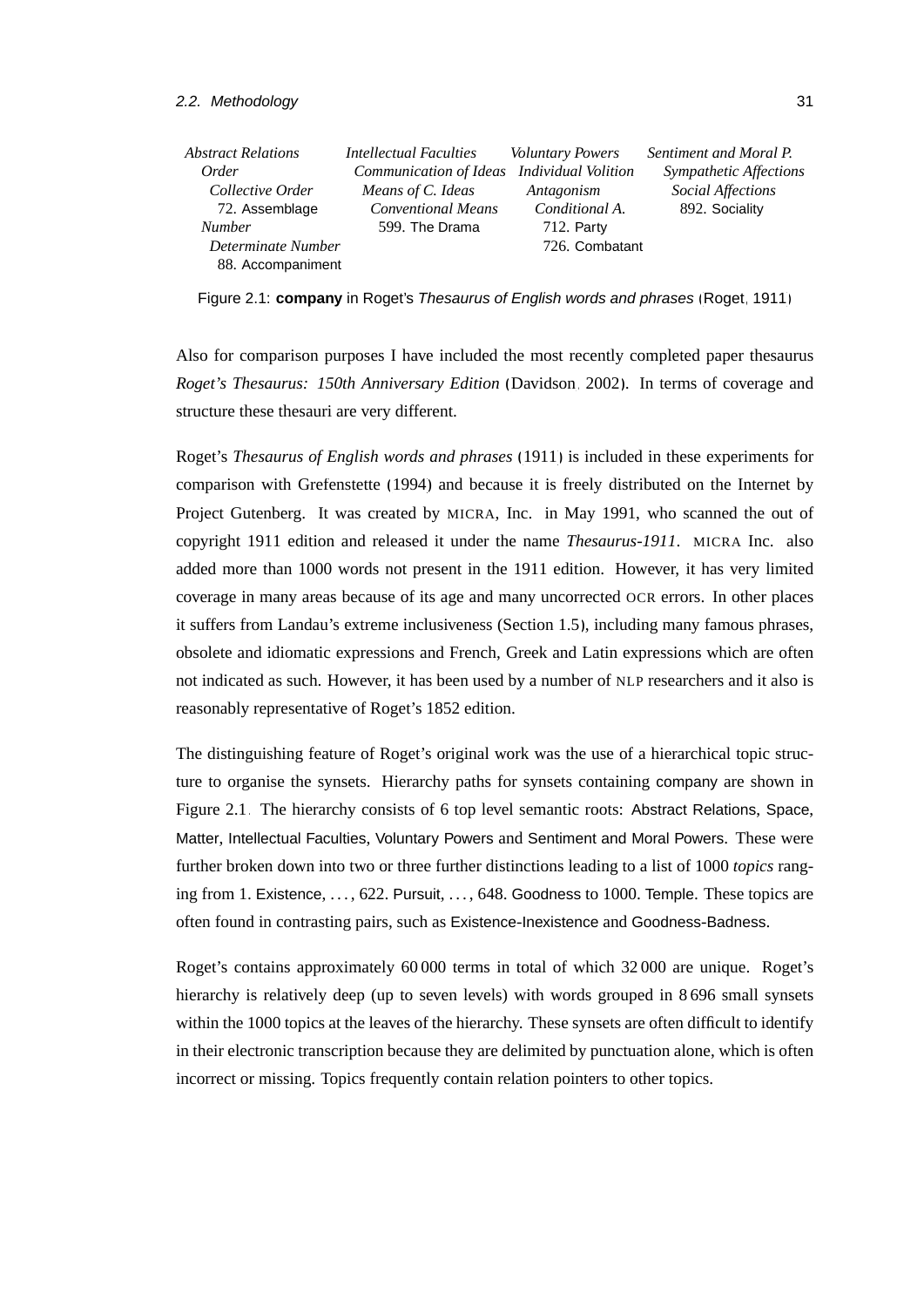#### **company** *noun*

**1.** A number of persons who have come or been gathered together : assemblage, assembly, body, conclave, conference, congregation, congress, convention, convocation, crowd, gathering, group, meeting, muster, troop. *Informal:* get-together. *See* COLLECT. **2.** A person or persons visiting one : guest, visitant, visitor. *See* ACCOMPANIED. **3.** A pleasant association among people : companionship, fellowship, society. *See* CONNECT, GROUP.

**4.** A commercial organization : business, concern, corporation, enterprise, establishment, firm<sup>2</sup> , house. *Informal:* outfit. *See* GROUP. **5.** A group of people acting together in a shared activity : band<sup>2</sup>, corps, party, troop, troupe. *See* PERFORMING ARTS. **company** *verb* To be with or go with (another): accompany, attend, companion, escort. *Obsolete:* consort. *Idiom:* go hand in hand with. *See* ACCOMPANIED.

<span id="page-49-0"></span>Figure 2.2: Roget's II: the New Thesaurus [\(Hickok, 1995\)](#page-166-4) entry for **company**

*Roget's II: The New Thesaurus, Third Edition* [\(Hickok, 1995\)](#page-166-4), like many modern "Roget's" thesauri, is in fact a dictionary-style thesaurus where synonyms are listed for each headword in alphabetical order. The entry for company appears in Figure [2.2.](#page-49-0) There are some similarities to the original Roget's Thesaurus including a thematic index and a large number of cross references to other entries, but it contains a larger, modern vocabulary.

The *Moby thesaurus*, released as part of the *Moby lexicon project* by Grady Ward in June 1996, consists of 30 259 head terms. It is alphabetically ordered with each entry consisting of a single large synonym list which conflates all the headword senses. Unfortunately, Moby does not make part of speech distinctions. However, it is freely available in electronic form.

*The New Oxford Thesaurus of English* [\(Hanks, 2000\)](#page-165-3) is a modern alphabetically organised thesaurus, which claims to contain over 600 000 "alternative and opposite words". The Oxford contains a lot of other information: entries for discriminating between near-synonyms e.g. credulous-gullible; for selecting commonly confused terms e.g. affect-effect; and lists on subjects such as monetary units. The entry for the word company appears in Figure [2.3.](#page-50-0) The 300 entries for this thesaurus were typed from the paper edition. For consistency, this did not include entering any cross-referenced synsets, nor any lists that the entry referred to. For several nouns, including aircraft, gas and pants, this policy resulted in a headword appearing in the thesaurus, but no synonyms being associated with that headword.

*The Macquarie Encyclopedic Thesaurus* [\(Bernard, 1990\)](#page-159-1) is an electronic version of a large modern thesaurus of Australian English, which claims to contain over 180 000 synonyms. The Macquarie thesaurus consists of 812 topics (similar to Roget's) containing 5602 distinct subtopic and syntactic distinctions, which are further split into 21 174 small synonym sets.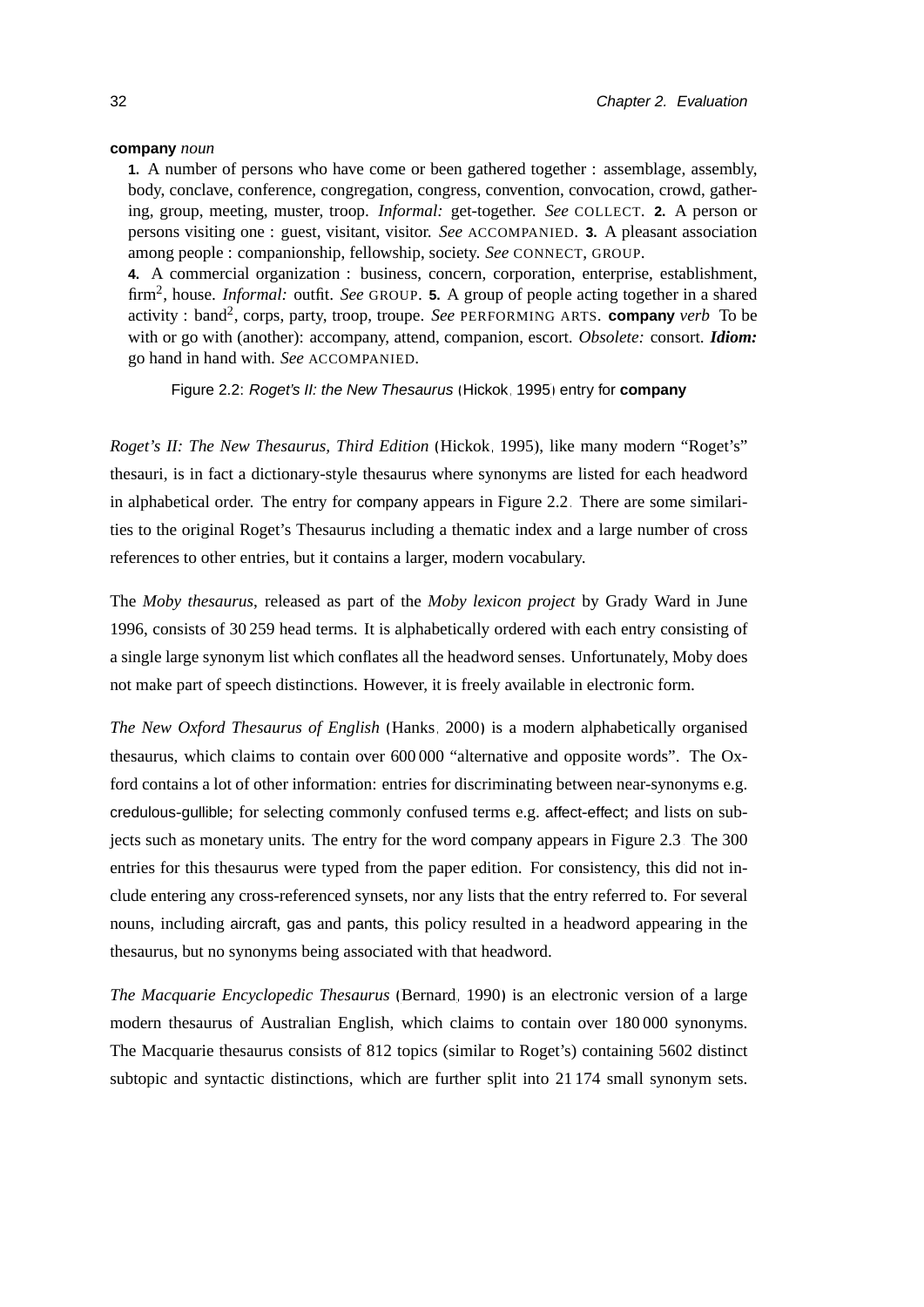#### 2.2. Methodology 33

**company**  $\triangleright$  **noun**  $\bullet$  *he works for the world's biggest oil company* **FIRM**, business, corporation, house, establishment, agency, office, bureau, institution, organization, operation, concern, enterprise, venture, undertaking, practice; conglomerate, consortium, syndicate, group, chain, combine, multiple, multinational; informal outfit, set-up.

– RELATED WORD: corporate.

➋ *I was greatly looking forward to the pleasure of his company* **COMPANIONSHIP**, presence, friendship, fellowship, closeness, amity, camaraderie, comradeship; society, association.

➌ *I'm expecting company* **GUESTS**, a guest, visitors, a visitor, callers, a caller, people, someone; archaic visitants.

➍ *he disentangled himself from the surrounding company of poets* **GROUP**, crowd, body, party, band, collection, assembly, assemblage, cluster, flock, herd, horde, troupe, swarm, stream, mob, throng, congregation, gathering, meeting, convention; informal bunch, gang, gaggle, posse, crew, pack; Brit. informal shower.

➎ *he recognized the company of infantry as French* **UNIT**, section, detachment, troop, corps, squad, squadron, platoon, battalion, division.

<span id="page-50-0"></span>Figure 2.3: New Oxford Thesaurus of English [\(Hanks, 2000\)](#page-165-3) entry for **company**

There is no hierarchy above the topics, instead navigation is via an alphabetical index into the topics at the back of the paper version. Slightly abridged subtopics containing company appear in Figure [2.4.](#page-51-0) From these diagrams it is clear that selecting the whole subtopic for evaluation would be unsatisfactory. The same is true for the entries for company in the 150th Anniversary Roget's shown in Appendix [B.](#page-154-0) In general I have chosen the smallest sense distinctions, which is a very tough comparison.

Since some of the extracted thesauri do not distinguish between different senses, I convert the structured thesauri into headword ordered format by concatenating the synsets that the headword appears in. Initially I had planned to evaluate against the individual gold-standards and their union. Although the performance differed on each gold-standard, the ordering between systems did not vary significantly between different thesauri. For this reason, only evaluations against the union gold-standard are presented in Chapters [3](#page-58-0)[–5.](#page-104-0) For the 70 noun evaluation sample, this resulted in a gold-standard thesaurus containing a total of 23 207 synonyms.

There is also a significant number of multi-word expressions. For the 70 noun testset, multiword terms account for approximately 23% of synonyms in Roget's, 25% in the Macquarie, 14% in the Oxford and 23% in Moby. However, almost none of the context extractors described in Chapter [3](#page-58-0) recognise multi-word words explicitly, the exception being Lin's MINIPAR, giving it a potential advantage of at least 14%. This again makes the evaluation tougher, but will allow comparison with later systems that can extract multi-word expressions.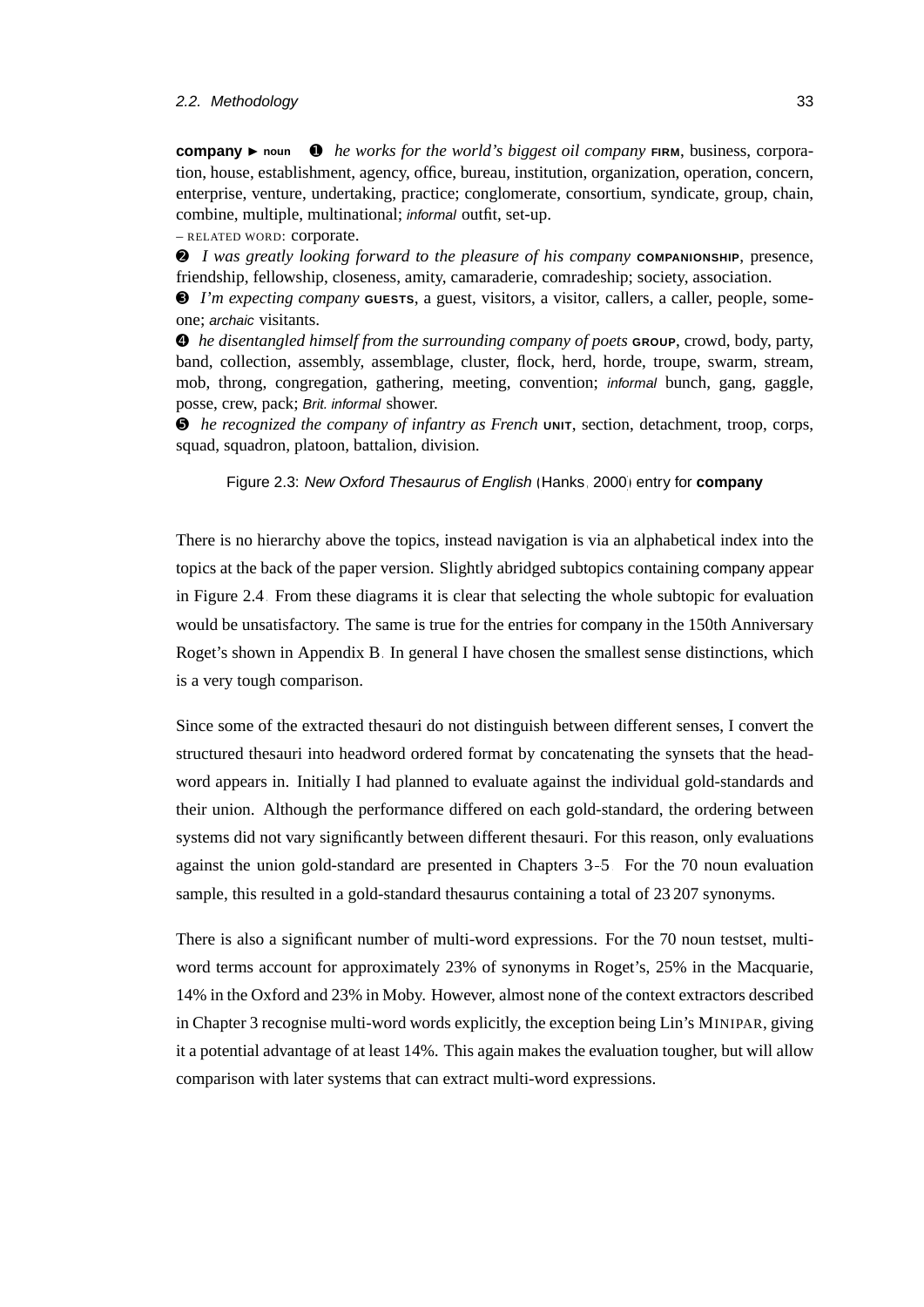#### **COMPANIONSHIP 133**

- *n.* **1 companionship**, coexistance, commensalism, commensality, comradeship, partnership, presence, togetherness; **accompaniment**, backing, obbligato, support, vamp; **company**, association, concomitance, conjunction. ···
- *v.* **4 accompany**, associate with, assort (*Archaic*), bear company with, chaperone, companion, company (*Archaic*), consort, join with, keep company with, run with; **escort**, arm, conduct, convoy, guide, walk; **follow**, dangle, go around with, hang about, hang round, run around with, string along with; **partner**, see, squire, take out.

#### **FIGHTER 269**

*n.* **3 armed forces**, armed services, army, artillery, cavalry, foot, general staff, horse, infantry, light horse, military, musketry (*Obs.*), rifles, soldiery; **navy**, flotilla, marine, R.A.N., senior service; **air force**, Kamikaze, R.A.A.F., R.A.F.; **nation in arms**, army of occupation, host (*Archaic*), land power, Sabaoth, standing army; **unit**, arm, battalion, battery, battle (*Archaic*), brigade, century, cohort, column, command, contingent, division, force, garrison, legion, maniple, regiment, section; **squad**, cadre, company, element, escadrille (*U.S.*), group, platoon, squadron, sub-unit, troop; ...

#### **GATHERING 307**

*n.* **1 gathering**, association, bee, get-together, meet, muster, roll-up, turnout; **assembly**, assemblage, body, confluence, conflux, congregation, constellation, convocation; **meeting**, hui (*N.Z.*), indaba (*S. Africa*), witan, witenagemot; **group**, band, cohort, company, outfit, party, phalanx; **gang**, crew, emu parade, mob, pack, rabble, ruck, shower; **crowd**, crush, huddle, multitude, press, sea of faces, throng; **jam**, bunfight, squeeze; **coroboree**; **grouping**, class, college, school; **stable**, string; **pack**, pride; **bevy**, covey, flight, flock, gaggle; **herd**, drove, horde, troop; **shoal**, school; **association** . . .

#### **MARINER 468**

*n.* **1 mariner**, boatie, hearty, jack, lascar, matelot, raftsman, sailor, salt, sea-dog, seafarer, shellback, shipman (*Archaic*), shipmate, submariner, tar, tarpaulin (*Rare*); **ship's crew**, company, complement, crew, ship; **navy**, mercantile marine, merchant marine, merchant navy, senior service; **yachtsman**, rock-hopper, sailor, windsurfer, yachtswoman, yachty, yottie; **windjammer**, reefer, sheethand; **ferryman**, bargee, boatman, bumboatman, gondolier, lighterman, wherryman; **oarsman**, bow, bowhand, bowman, bow oar, canoeist, galley slave, oar, paddler, punter, rower, sculler, stroke, waterman; **rowing crew**, bank, eight, four.

#### **PARTNER 541**

*v.* **4 partner**, accompany, associate, assort (*Archaic*), chaperone, company (*Archaic*), consociate, consort, mate, squire; **ally with**, go into business with, hang around with, hang with, keep company with, latch on to, mess with, pal up with, string along with, take up with, tie up with; **haunt**, follow, shadow; **assist**, attend, have a hand in, help, participate, take a hand in.

#### <span id="page-51-0"></span>Figure 2.4: The Macquarie Thesaurus [\(Bernard, 1990\)](#page-159-1) entries for **company**

*n*. band 701.2 company (companionship) 133.1 company (society) 701.7 company (trade) 761.3 group 307.1 ship's crew 468.1 social relations 699.1 squad 269.3 *v*. accompany 133.4 partner 541.4

#### **company**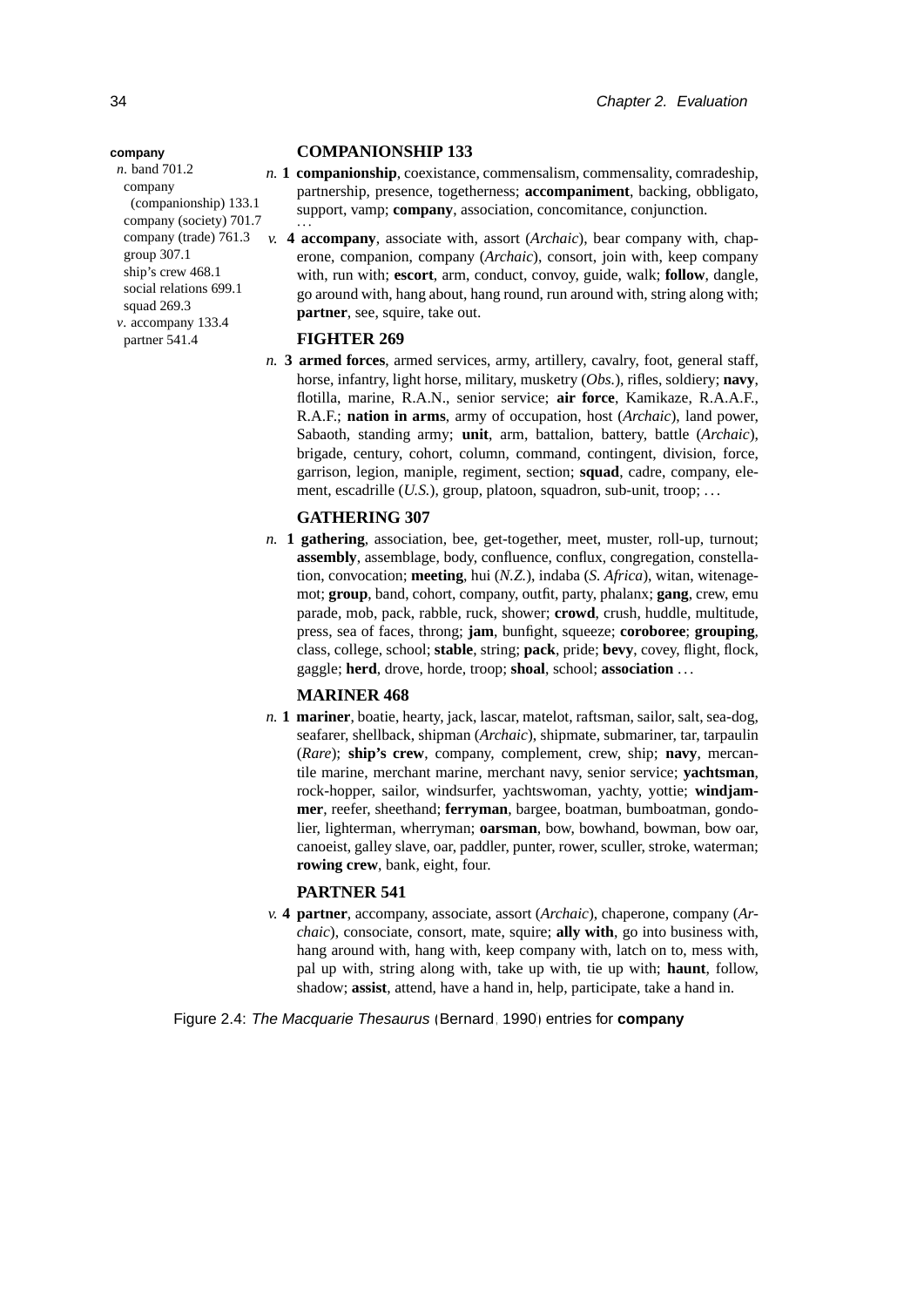#### **company**

*n*. band 701.2 company (companionship) 133.1 company (society) 701.7 company (trade) 761.3 group 307.1 ship's crew 468.1 social relations 699.1 squad 269.3 *v*. accompany 133.4 partner 541.4

#### **SOCIABILITY 699**

*n.* **1 sociability**, companionableness, conviviality, good fellowship, gregariousness, hospitableness, hospitality, party spirit, sociableness, sociality; **cordiality**, advances, approachability, approachableness, backslapping, bonhomie, cordialness, expansiveness, gladhanding, joviality, mellowness; **social relations**, commerce, companionship, company, comradeship, fellowship, routs and revels, social intercourse, socialness, society; **open house**, welcome.

#### **SOCIETY 701**

- *n.* **2 crowd**, army, cohort, galaxy, host; **band**, caravan, choir, chorus, company, consort (*Obs.*), flock (*Rare*), rout (*Archaic*), squad, tribe, troop (*Rare*), troupe; **corps**, body, brigade, phalanx, regiment; **meeting**, assembly, jamboree, mass meeting, muster, parade, rally, unlawful assembly; **congregation**, communion, ecclesia, parish council, vestry; **reception**, audience, durbar, levee. ···
	- **7 corporation**, body corporate, business house, enterprise, no-liability company, incorporated association, unlimited company; **establishment**, aunty, organisation; **cartel**, combine, conference (*Shipping*), consortium, monopoly, pool, ring, syndicate; **trading bloc**, common market, co-op, EEC, farmers' cooperative, OPEC; **company**, cast, firm, line-up, outfit; **partnership**, duumvirate, group practice, triumvirate; **team**, rink, side.

#### **TRADE 761**

*n.* **3 company**, holding company, joint-stock company, limited company, private company, private enterprise, proprietary limited company, straw company, subsidiary company, unlimited company; **conglomerate**, amalgamation, cartel, concern, cooperative, cooperative society, empire, firm, group, group, house, industry, interest, mixed business, mixed industry, multinational, pool (*U.S.*), pyramid, syndicate, transnational; **commercial centre**, entrepot, fort, marketplace, mart, office; **chamber of commerce**.

Figure 2.4: The Macquarie Thesaurus [\(Bernard, 1990\)](#page-159-1) entries for **company** (continued)

Finally, it is interesting to look at the coverage of the existing thesauri by comparing the entries for the same headwords. For the company example, every thesaurus contains synonyms that do not appear in the other thesauri, that is, they all contribute words to the union gold-standard. There is also a range in the sense distinctions for company, including the use of company as a verb in only the Oxford thesaurus. Table [2.1](#page-45-1) shows significant variation in the number of senses attributed by the Macquarie and Oxford thesauri and WORDNET for the 70 tests nouns. Also, there is no trend for a single thesaurus to prefer less or more senses than the others. The size of each entry varies dramatically between the alphabetical and topic ordered thesauri. There is also considerable disagreement on marking obsolete, slang and foreign expressions.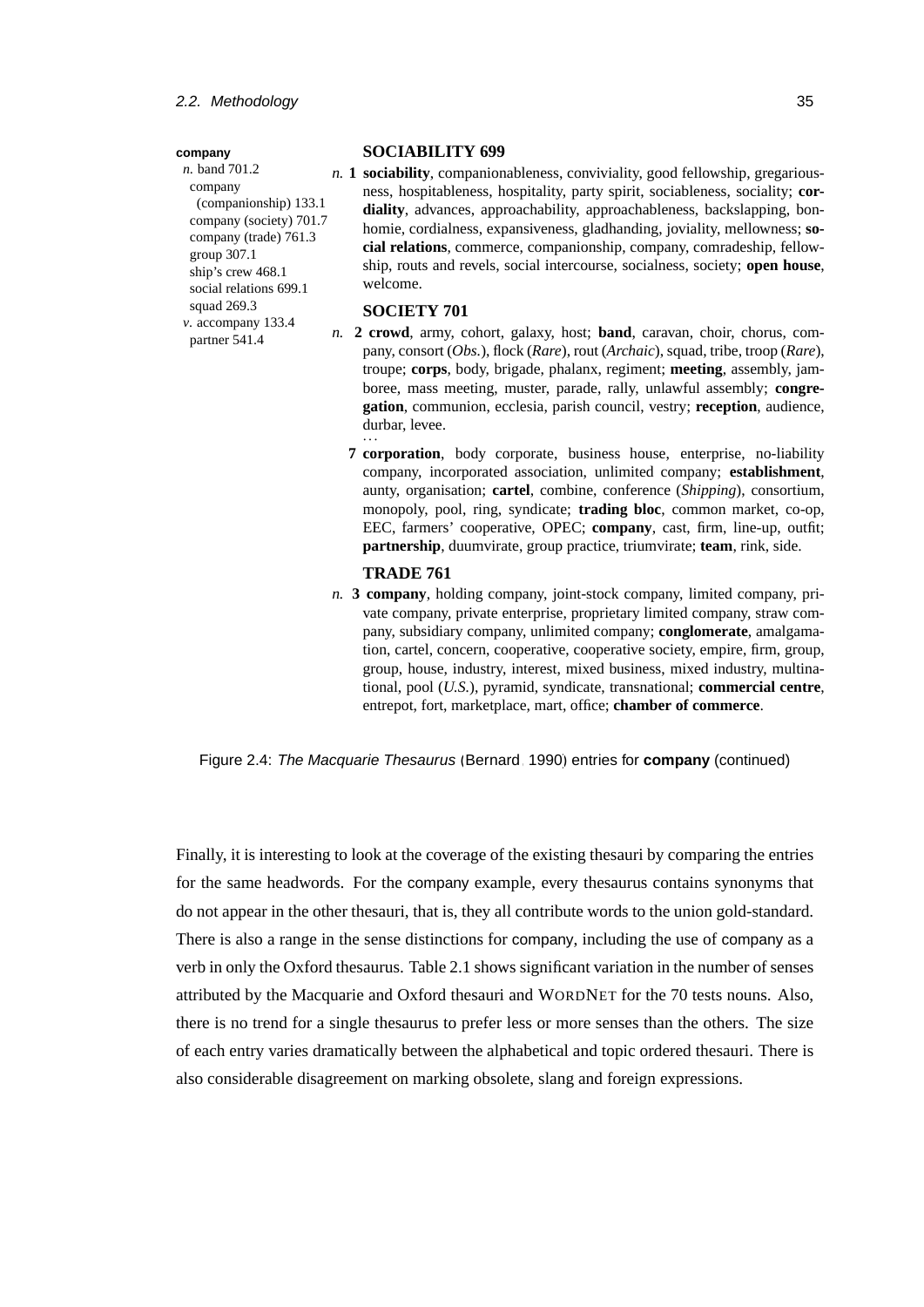#### <span id="page-53-0"></span>**2.2.4 Evaluation Measures**

The evaluation methodology frames semantic similarity as an information retrieval or extraction task, which involves extracting a list of synonyms for a given headword. On this basis the standard measures of *precision*, *recall* and *F-score* are applicable. *Precision* is the percentage of correct synonyms that have been extracted against the total number of terms extracted as judged by comparison with the gold-standards defined above. We fix the number of terms retrieved to 200 which makes precision effectively an accuracy measure. This is because determining a sensible cutoff for the various systems evaluated is very difficult. 200 synonyms is larger than the number of synonyms that have been used in application-based evaluations. For some very rare words several systems cannot return the full 200 synonyms.

*Recall* is the percentage of correct synonyms against the total number of correct synonyms in the given gold-standard. However, the recall measure is influenced heavily by the significant differences in each gold-standard. Also, it is not possible to determine whether the corpus actually contains instances of a word in every sense in the gold-standard. Thus it is not possible to measure the true recall. For instance, if the word firm only appears in an adjectival sense (solid) in the input corpus, then a system should not be penalised for missing synonyms of the noun sense (company). Finally, most applications of extracted synonyms, including the supersense classifier in Chapter [6,](#page-126-0) use a constant number of synonyms. My approach assumes that the number of correct synonyms is larger than the 200 returned by the system and focuses on precision as an evaluation measure. *F-score* is the harmonic mean of precision and recall.

The simplest evaluation measure is direct comparison of the extracted thesaurus with goldstandards (DIRECT). The comparison of the 200 proposed synonyms is a very coarse-grained measure of the performance of the system which is badly affected by low coverage in the goldstandards. Also, DIRECT does not take into consideration the ranking within the 200 terms, which is important, given that most applications will not use all 200 synonyms.

We also consider metrics that relate to how systems might use the thesaurus list, by considering the precision of the term list at certain intervals. We consider the precision of the top *n* synonyms  $(P(n))$  for the top ranked term, the top 5 terms, the top 10 terms and in the detailed evaluation the top 1–20 terms. This is in keeping with much of the work that has been done to use thesaurus terms. The DIRECT evaluation is proportional to *P*(200).

The final evaluation score is the sum of the inverse ranks (INVR) of each matching synonym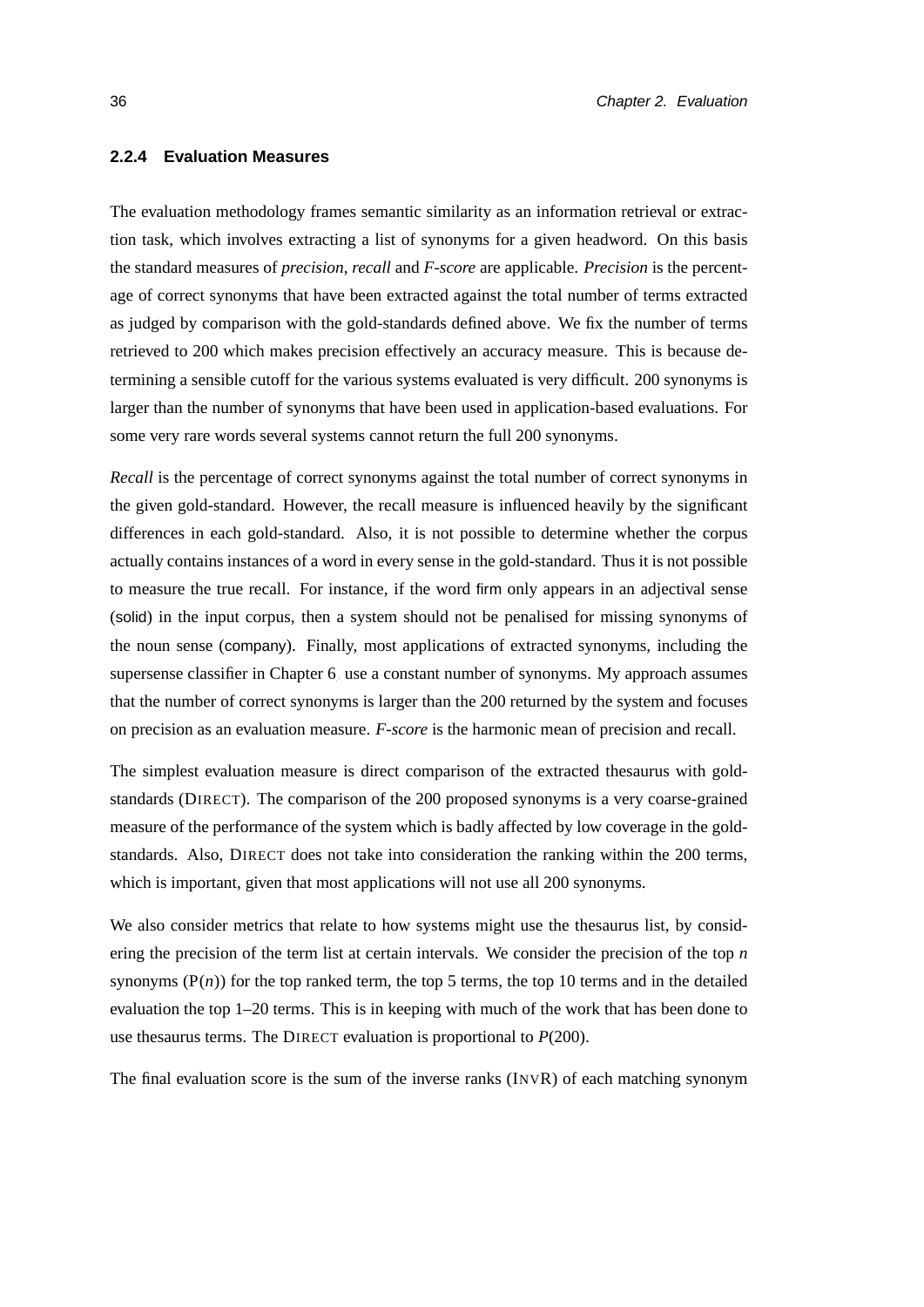from the gold-standard. For example, if the gold-standard matches terms at ranks 3, 5 and 28, the inverse rank score is calculated as  $\frac{1}{3} + \frac{1}{5}$  $\frac{1}{5} + \frac{1}{28} \approx 0.569$ . With at most 200 synonyms, the maximum INVR score is approximately 5.878  $(1 + \frac{1}{2})$  $\frac{1}{2} + \cdots + \frac{1}{200}$ ). The inverse rank scoring method has been used in the IR community to evaluate systems that return a fixed, limited number of answers (e.g. the TREC Question Answering track). Inverse rank is a useful measure of the subtle differences between ranked results.

In the results presented in Chapters [3–](#page-58-0)[5,](#page-104-0) the direct match score is summed over all test terms and each P(*n*) and INVR score is averaged over the extracted synonym lists for all 70 thesaurus terms. For the purposes of comparing systems it turns out that the different evaluation metrics are fairly strongly correlated [\(Curran, 2002\)](#page-162-0).

## <span id="page-54-0"></span>**2.3 Detailed Evaluation**

The evaluation measures proposed above are effective for distinguishing between extraction systems, but are not designed to measure the quality and usability of the similarity system. In particular, it is important to know the types and seriousness of the errors a system makes and also how the system performs depending on the properties of the headword. The detailed evaluation in Chapter [6](#page-126-0) will use the evaluation method described below to analyse the final output of my similarity system.

#### **2.3.1 Types of Errors and Omissions**

Until now the definition of error for this task has not taken into consideration the *types* of errors that can occur, proposed synonyms either appear in the gold-standard entry or they do not. However, under some circumstances and for some applications these errors may not be significant, but for others they may be critical.

The most significant problem with existing system are obvious errors – those terms which are blatantly unrelated to the headword. These make the extracted thesaurus unusable for many practical purposes. Part of the problem with Grefenstette's work was that there was no quantification of the serious errors, only the number of synonymous words that were extracted.

For the purposes of development and comparison of thesaurus extraction algorithms, it is interesting to identify the types of omissions and errors. Omissions range from total omission to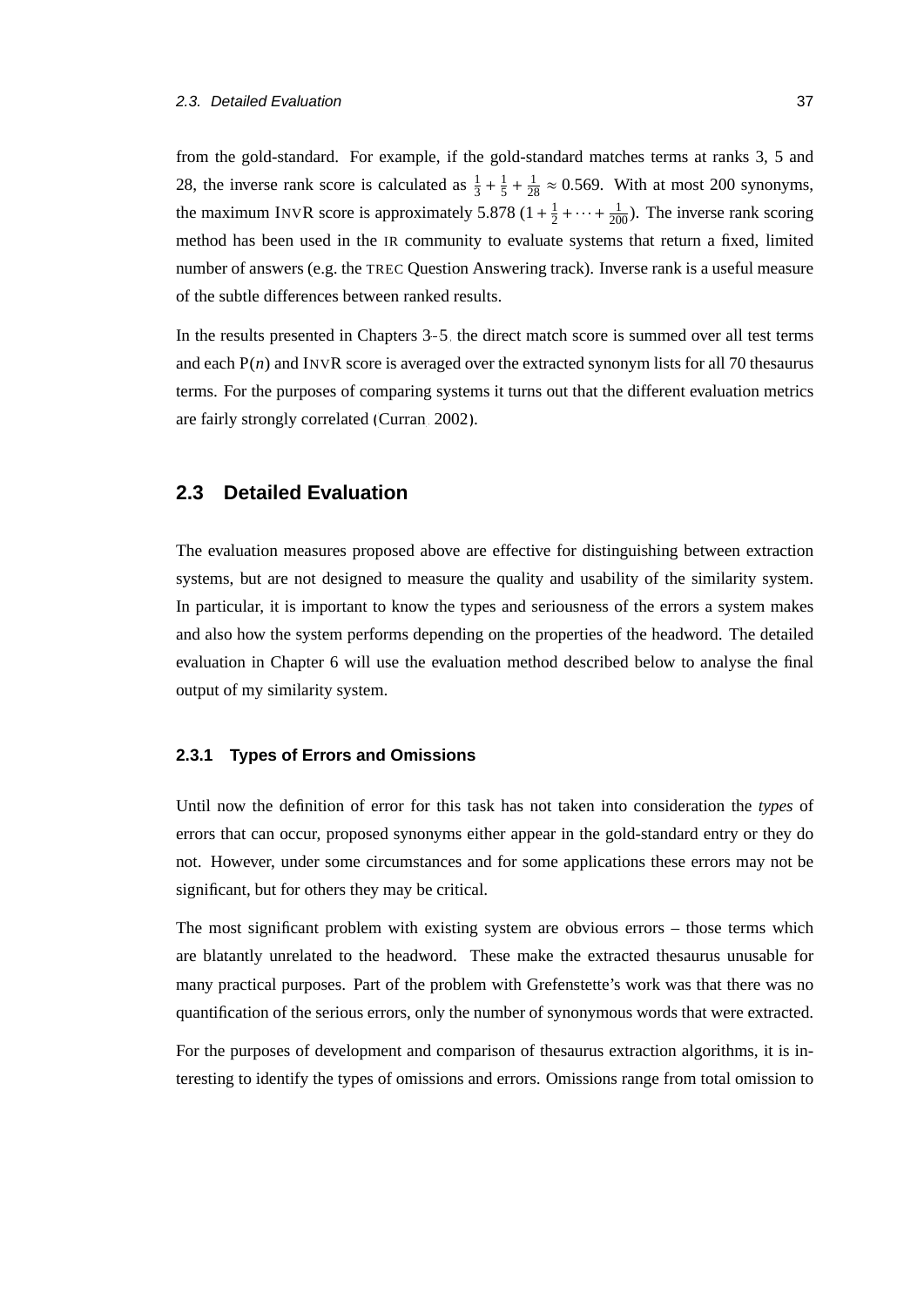being just below the cutoff:

- the headword or synonym does not appear in the corpus
- headword and synonym share no contexts in common
- headword and synonym share no synonymous contexts in common
- headword and synonym share some contexts in common but not enough to rank highly
- headword and synonym attribute vectors are dominated by particular attributes which are not representative of their similarity
- headword and synonym share many contexts in common but not enough to rank highly

Before describing the types of errors within a complete synonym set, it is necessary to describe relationships between headword/synonym pairs:

- the words are synonymous in general English
- the words are synonymous within subdomains of English (as indicated)
- the words are synonymous within subdomains of English (not indicated)
- the words are synonymous only in specific contexts in the corpus. For example idiomatic or stylised expressions and metaphorical usage in the corpus.
- the words share one or more common hypernyms but are not synonymous. For example, dog and cat are hyponyms of animal, but they are not synonyms. These are called *sisters*.
- the words are in some other kind of lexical-semantic relation:
	- **antonymy** which appears to be very difficult to distinguish contextually. The problem is that this relation is as strong as synonymy but negative in value. The usefulness of a thesaurus that cannot distinguish synonyms from antonyms is dubious at best.
	- **hyponymy/hypernymy** hypernyms of a headword are rarely considered synonymous with the headword. However, hyponyms are quite regularly considered synonymous in gold-standard thesauri.
	- **meronymy/holonymy** meronyms may or may not be considered to be synonymous. For instance, in some varieties of English, a car is commonly called a motor or wheels. In fact this appears to be a major mechanism for creating new synonyms in English.

The detailed evaluation in Section [6.1](#page-127-0) analyses the top 10 synonyms for each of the 300 large evaluation set nouns. It counts the number of times each lexical-semantic relation appears in the synonym list. It also gives an indication of WORDNET coverage by counting the number of synonyms not seen in WORDNET.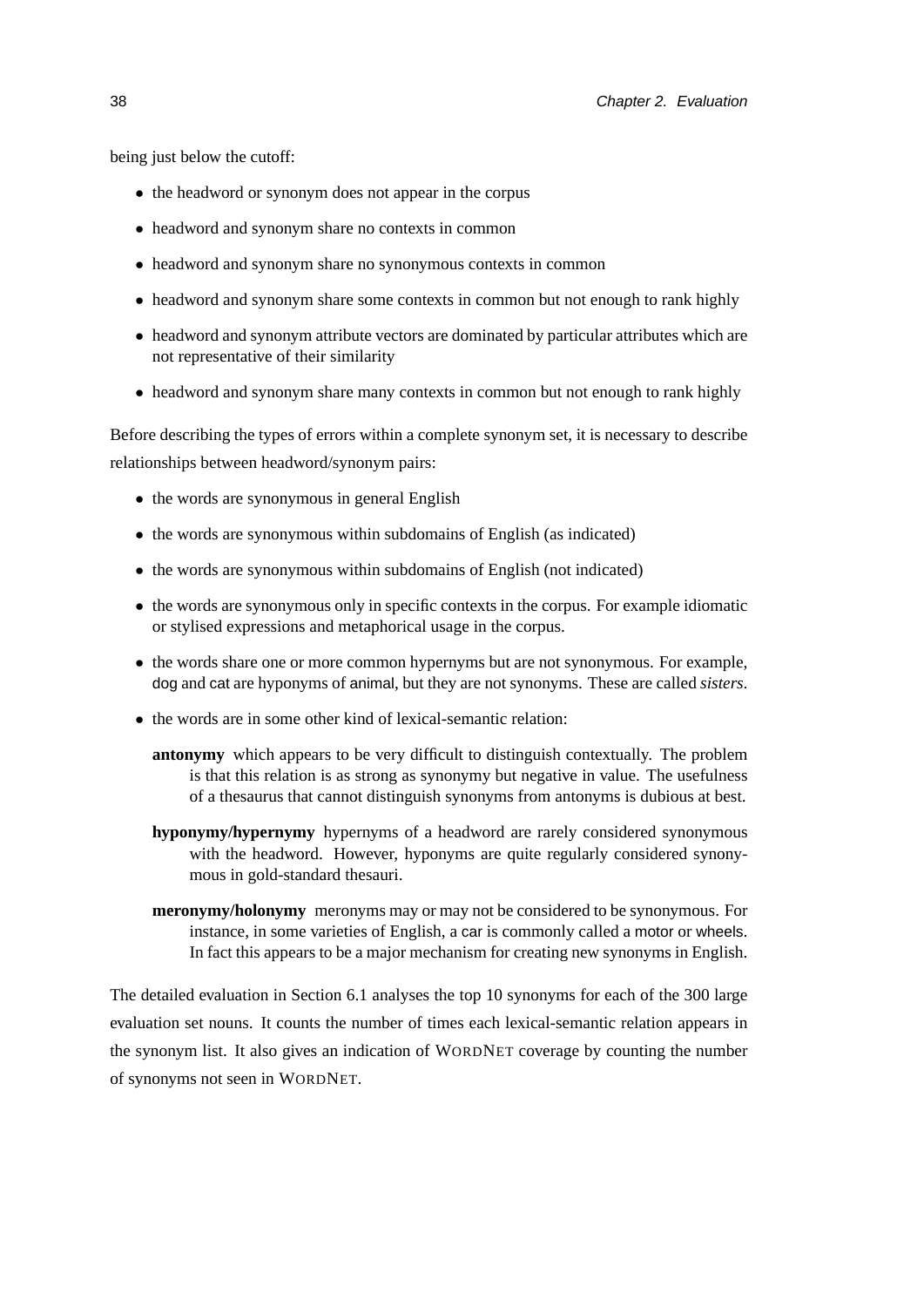# **2.4 Summary**

This chapter has described existing evaluation methodologies for synonym extraction. In doing so I have discussed the strengths and weaknesses of each approach. This motivates my own evaluation methodology which is focused on distinguishing semantic similarity from other factors, such as distributional similarity or syntactic substitutability. The remainder of this thesis will use this new evaluation methodology to compare practically all of the existing vector-space similarity systems component by component.

This chapter also introduces the detailed error analysis performed on the best results that my similarity system has produced in Chapter [5.](#page-104-0) This will be complemented by an applicationbased evaluation described in Chapter [6.](#page-126-0)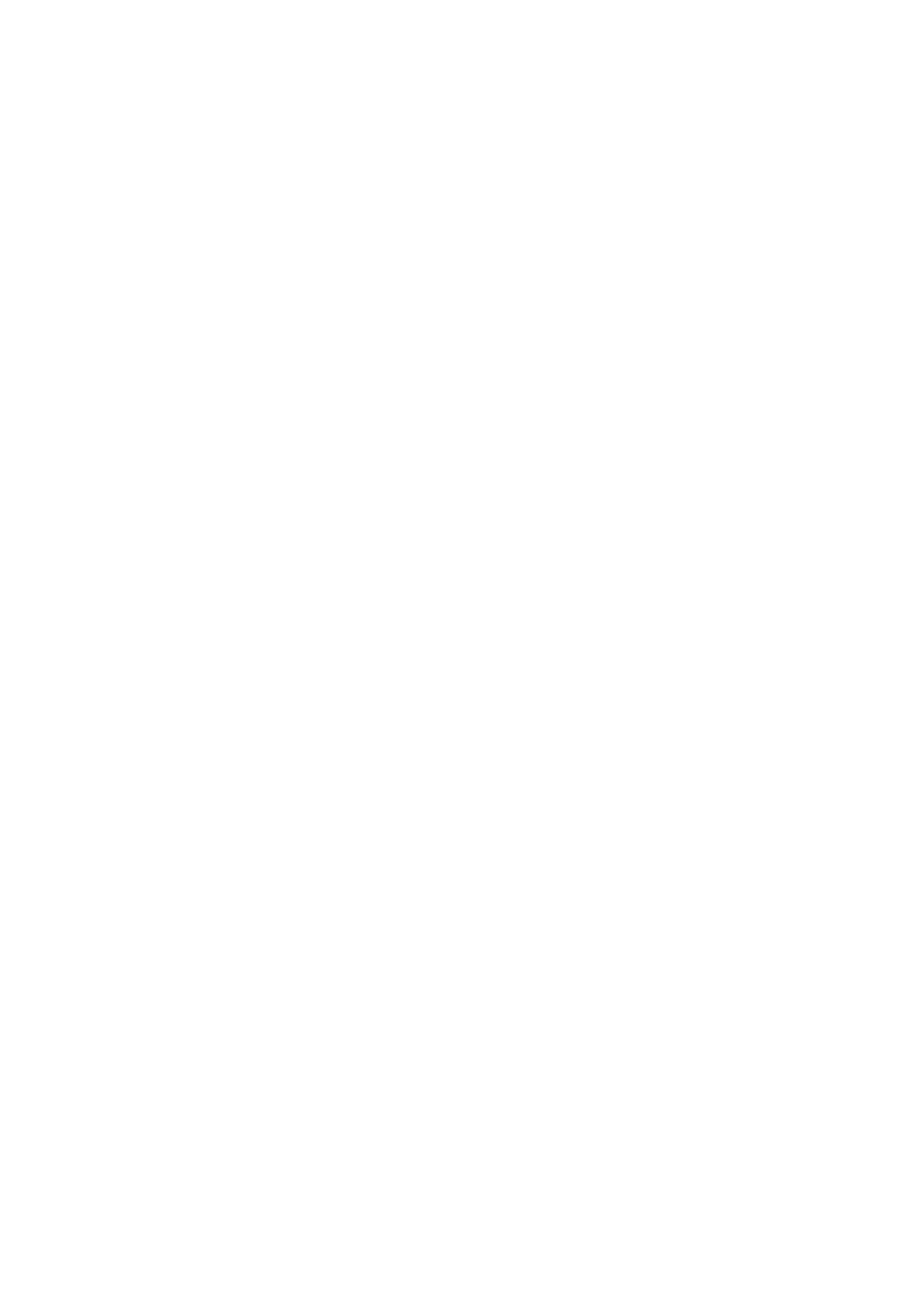# **Chapter 3**

# **Context**

<span id="page-58-0"></span>**context**: perspective 0.107, significance 0.095, **framework** 0.086, implication 0.083, regard 0.083, aspect 0.082, dimension 0.078, interpretation 0.07, meaning 0.069, nature 0.063, importance 0.062, consideration 0.061, focus 0.06, beginning 0.06, scope 0.06, continuation 0.058, relevance 0.057, emphasis 0.055, **backdrop** 0.054, **subject** 0.054, ...

Context plays an central role in many statistical NLP problems. For example, the accuracy of part of speech (POS) taggers and word sense disambiguation systems depend on the *quality* and *quantity* of contextual information that these systems can extract from the training data. When predicting the POS of a word, for instance, the immediately preceding word is usually more important than the following word or the tenth previous word. A crucial part of training these systems lies in extracting from the data high-quality contextual information, in the sense of defining contexts that are both *accurate* and *correlated* with the information (the POS tags, chunks or word senses) the system is trying to extract.

The quality of contextual information is heavily dependent on the size of the training corpus: with less data available, extracting contextual information for any given phenomenon becomes less reliable. However, corpus size is no longer a limiting factor: whereas up to now researchers have typically worked with corpora of between one million and one hundred million words, it has become feasible to build much larger document collections; for example, [Banko and Brill](#page-159-2) [\(2001\)](#page-159-2) report on experiments with a one billion word corpus. However, dramatically increasing the corpus size is not without other practical consequences and limitations. For instance, [Banko](#page-159-2) [and Brill'](#page-159-2)s experiments only used a small subset of the data available in their corpus.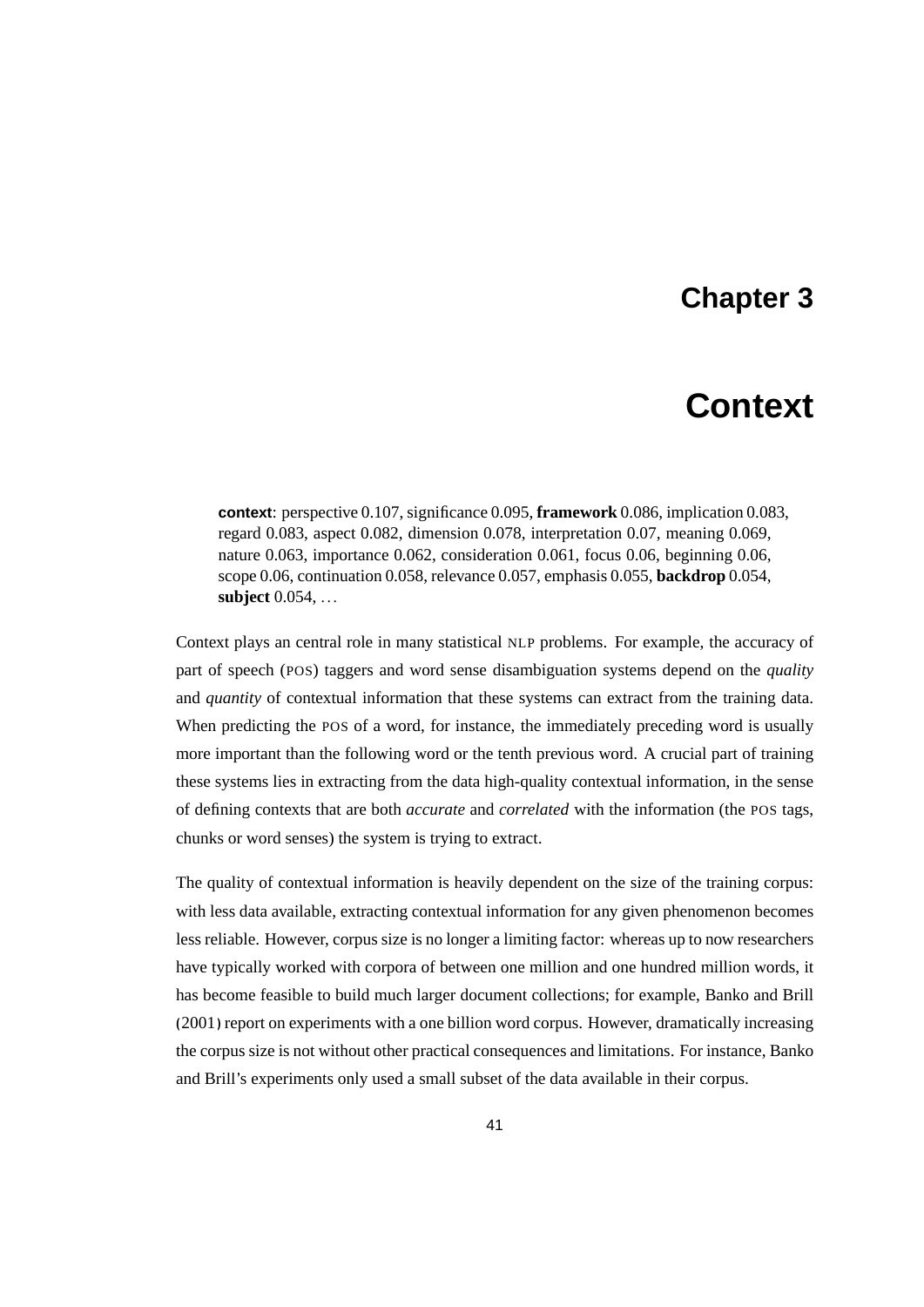Scaling context space involves balancing several competing factors, many of which can be interpreted in terms of the *quality*/*quantity* trade-off. For instance, although it is easy to collect vast quantities of text from the web, this text is often much noisier than newswire, e.g. Reuters Corpus Volume 1 (RCV1), edited newspaper text, e.g. ACQUAINT Corpus, or carefully selected samples, e.g. the British National Corpus (BNC). On the other hand, the breadth of topic coverage provided by the web or the BNC may produce better results than using news stories. Section [3.2](#page-60-0) describes the corpora used in these experiments and Section [3.5.3](#page-80-0) examines corpus influence on similarity systems.

The quality/quantity trade-off appears in the context *informativeness*, which is, in part, determined by the sophistication of the extraction algorithm. *Shallow processing*, such as POS tagging or chunking, identifies local syntactic relationships, while *deep processing*, such as full parsing, extracts syntactically richer information at the cost of increased complexity. Consequentially, extraction takes significantly more time and resources which results in much less text being processed in practice. Sections [3.3](#page-63-0) and [3.4](#page-70-0) describe various existing and new extraction processes compared in this experiment. Section [3.5.1](#page-75-0) presents the results and Section [3.5.2](#page-76-0) discusses the quality/quantity trade-off for similarity systems.

Finally, the extra information must be exploitable by the learning algorithms. However, the expanded space may make it infeasible to train some learners because of algorithmic efficiency or limited computational resources. Also, some algorithms cannot manage such large datasets effectively thus reducing rather than increasing the quality of the results.

Collecting reliable distributional evidence over informative contexts is crucial for exploiting the distributional hypothesis using vector-space models (Section [1.8\)](#page-34-0). However, scaling context space can be a problem because these models often record every context seen in the text. Vector-space similarity is a good task to use to experiment with scaling training data. The naïve nearest-neighbour search is very simple, causing few interactions between the data and the nature of the chosen learning algorithm, making any conclusions drawn as robust as possible.

This chapter analyses a continuum of approaches to context extraction for vector-space similarity systems. These approaches differ in their linguistic sophistication, speed, reliability and the amount of information that they annotate each context with. The results in Section [3.5](#page-75-1) establish some relationships between context informativeness and quality, algorithmic complexity and representation size and the performance of similarity systems and language systems in general.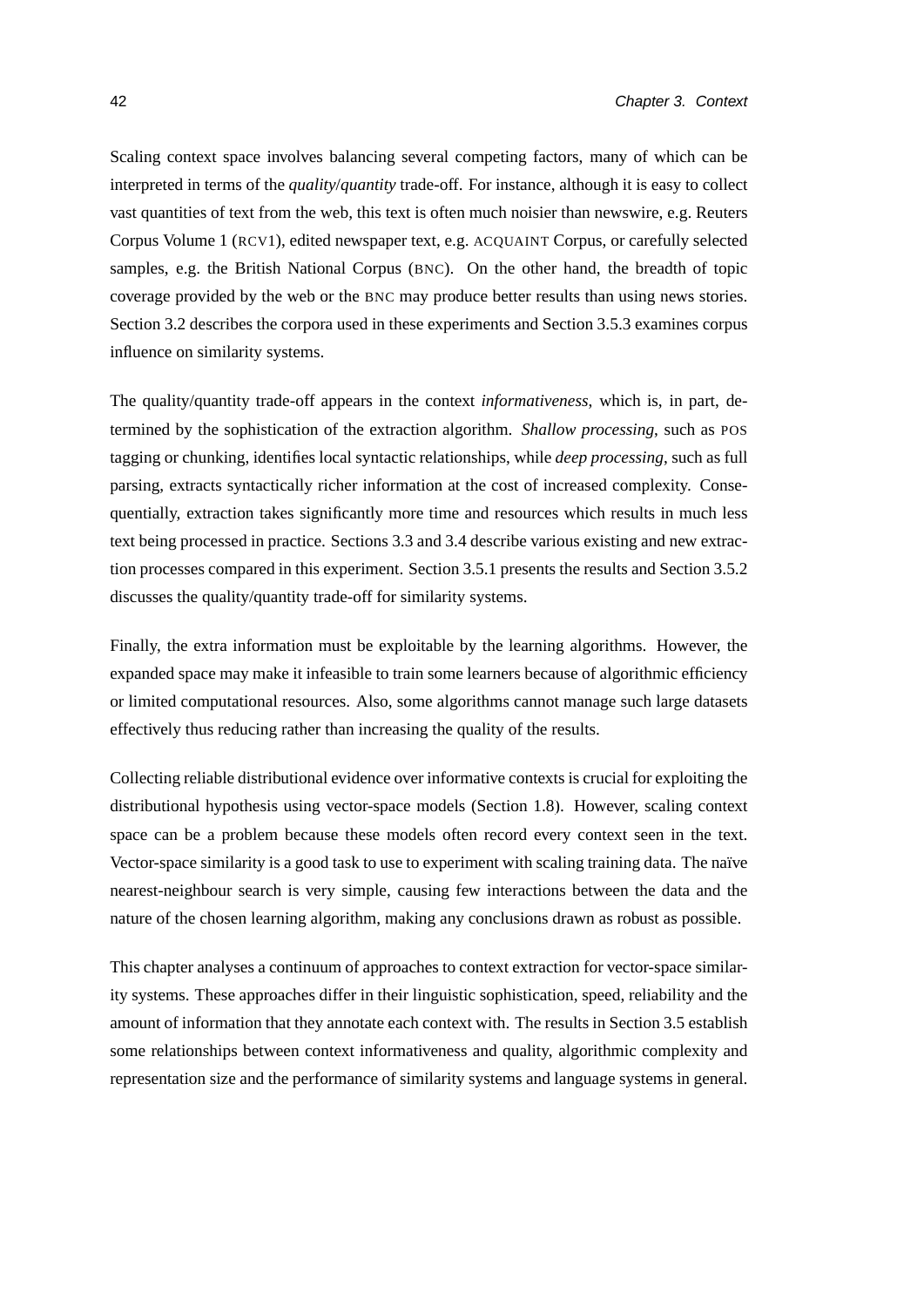# **3.1 Definitions**

Formally, a *context relation* (or *context*) is a tuple  $(w, r, w')$  where *w* is a headword occurring in some *relation type*  $r$ , with another word  $w'$  in one or more the sentences. Each occurrence extracted from raw text is an *instance* of a context, that is, a context relation/instance is the type/token distinction. We refer to the tuple  $(r, w')$  as an *attribute* of *w*.

The *relation type r* labels the context with extra annotation describing the particular relationship between the two words. If there is no extra information to convey it can be empty. For instance, the relation type may convey syntactic information from grammatical relations or it may label the position of w' in a sliding window. The tuple (dog, direct-obj, walk) indicates that the term dog was the direct object of the verb walk. The context instances are extracted from the raw text, counted and stored in *attribute vectors*, which are lists of the attributes associated with a given headword and their raw frequencies. Notation for describing statistics over contexts is defined in Section [4.1.](#page-88-0)

## <span id="page-60-0"></span>**3.2 Corpora**

There is little research into the effect of corpus type, genre and size on performance of NLP systems; exceptions include studies in cross-domain parsing [\(Gildea, 2001;](#page-164-4) [Hwa, 1999\)](#page-166-5). However, it is commonly acknowledged that domain independence is a significant problem in NLP. [Banko and Brill](#page-159-2) [\(2001\)](#page-159-2) present learning curves for confusion set disambiguation on several different machine learning techniques. Early similarity systems used small [\(Hindle, 1990\)](#page-166-6) or specialist [\(Grefenstette, 1994\)](#page-165-0) corpora (Section [2.2.1\)](#page-44-0) but with growing computing power more recent work by [Lin \(1998d\)](#page-169-3) has used 300 million words of newspaper text.

The data used in this thesis involves two aggregated text collections. The *experimental corpus* consists of the British National Corpus and the Reuters Corpus Volume 1, and is used to compare context extractors, similarity measures and algorithms in this and the next two chapters. The *large-scale corpus* consists of the BNC, RCV1, and much of the English news holdings of the Linguistic Data Consortium (LDC). It contains over 2 billion words of text, part of which was collected and processed for [Curran and Osborne \(2002\)](#page-162-1). It is used in the large-scale experiments and detailed evaluation in Chapter [6.](#page-126-0)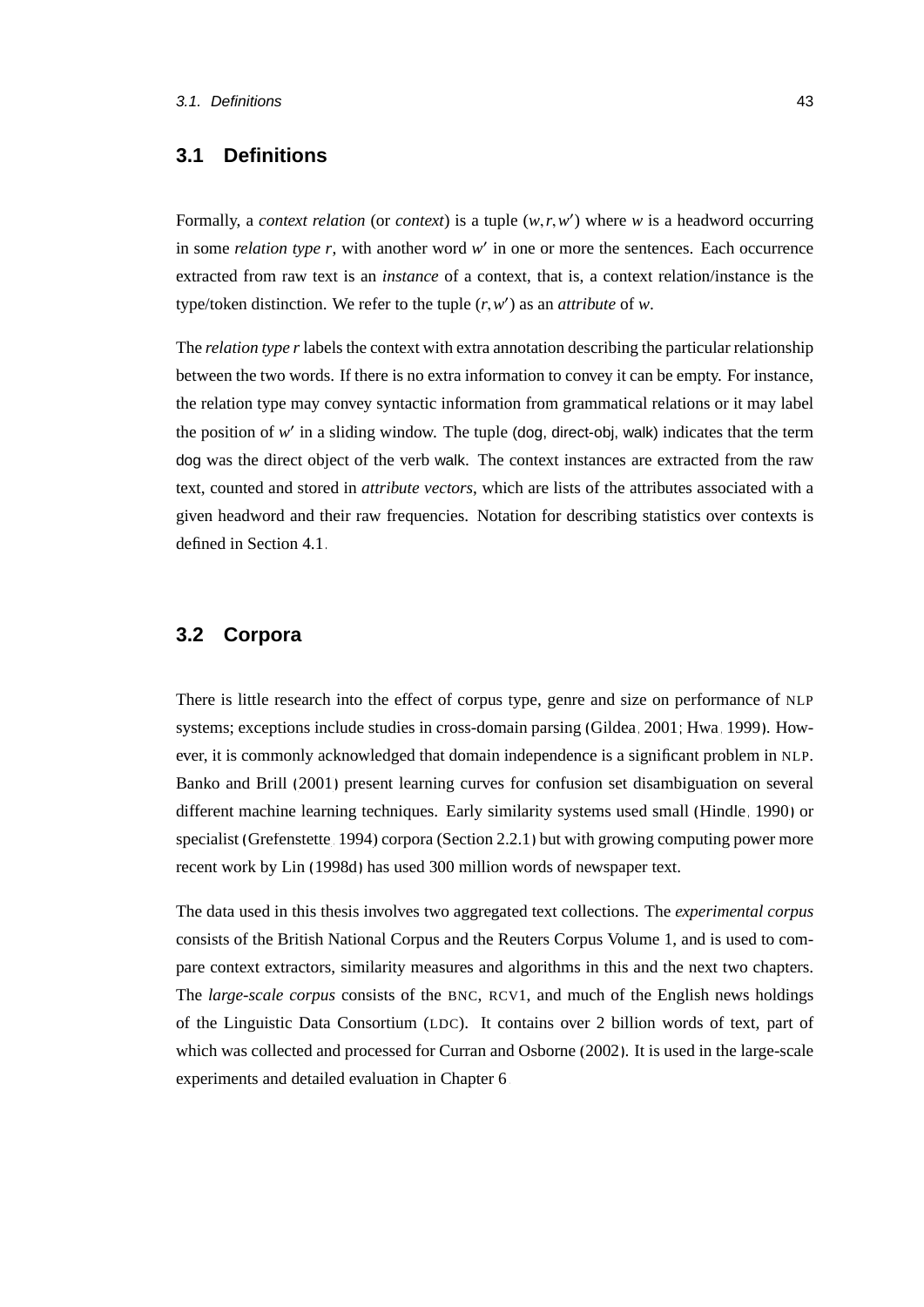#### <span id="page-61-1"></span>**3.2.1 Experimental Corpus**

The experimental corpus consists of two quite different corpora: the British National Corpus (BNC, [Burnard, 1995\)](#page-160-2) and the new Reuters Corpus Volume 1 (RCV1, [Rose et al., 2002\)](#page-173-4). The size of the two corpora are shown in Table [3.1.](#page-61-0) This is after the text has been reprocessed and includes punctuation in the word counts (unlike the quoted BNC numbers).

| <b>CORPUS</b>                 | LABEL            | DOCUMENTS | SENTENCES        | <b>WORDS</b>     |
|-------------------------------|------------------|-----------|------------------|------------------|
| British National Corpus   BNC |                  | 4 1 2 4   | .5.6M            | 115 <sub>M</sub> |
| Reuters Corpus Vol 1          | RCV <sub>1</sub> | 806791    | 8.1 <sub>M</sub> | 207 <sub>M</sub> |

<span id="page-61-0"></span>

| Table 3.1: Experimental Corpus statistics |
|-------------------------------------------|
|-------------------------------------------|

The *British National Corpus* was collected by a consortium of publishers, industry and university partners. It consists of samples (of up to 45 000 words each) of both written and spoken British English. Approximately 10% (10 million words) is spoken and the remaining 90 million words text. The written portion has been collected from a wide range of domains (see [Burnard, 1995,](#page-160-2) page 11) and a range of different formats including letters, books, periodicals, leaflets and text to be spoken (such as autocue text). It also covers a range of authors in gender, age and location. Some samples have been extracted from various sections of larger texts. The spoken component has also been designed in a similar way. These experiments have been restricted to the text component only because of problems parsing spoken text reliably.

The corpus has been marked up using SGML based on the *Text Encoding Initiative* guidelines [\(Sperberg-McQueen and Burnard, 2002\)](#page-174-2) and includes sentence splitting, tokenization and POS tagging. The POS tagging uses the CLAWS4 tagset and tagger [\(Leech et al., 1994\)](#page-168-4). The CLAWS4 tagger combines some common multi-word expressions such as according to and for the time being. Some higher level structures, such as lists are also marked up.

The *Reuters Corpus Volume 1* is a recently released archive of all of the English stories written by Reuters journalists between 20 August 1996 and 19 August 1997, made freely available to the research community. It consists of 806 791 news articles markedup with some meta-data using an XML schema. Unfortunately, the body text has not been marked up in any way. The text is much noisier than the heavily filtered BNC corpus and includes things like lists and tables rendered in text using whitespace and symbol characters. These are often difficult to identify automatically which adds considerable noise to the date. Also, the text has not been annotated with end of sentence markers or part of speech tags.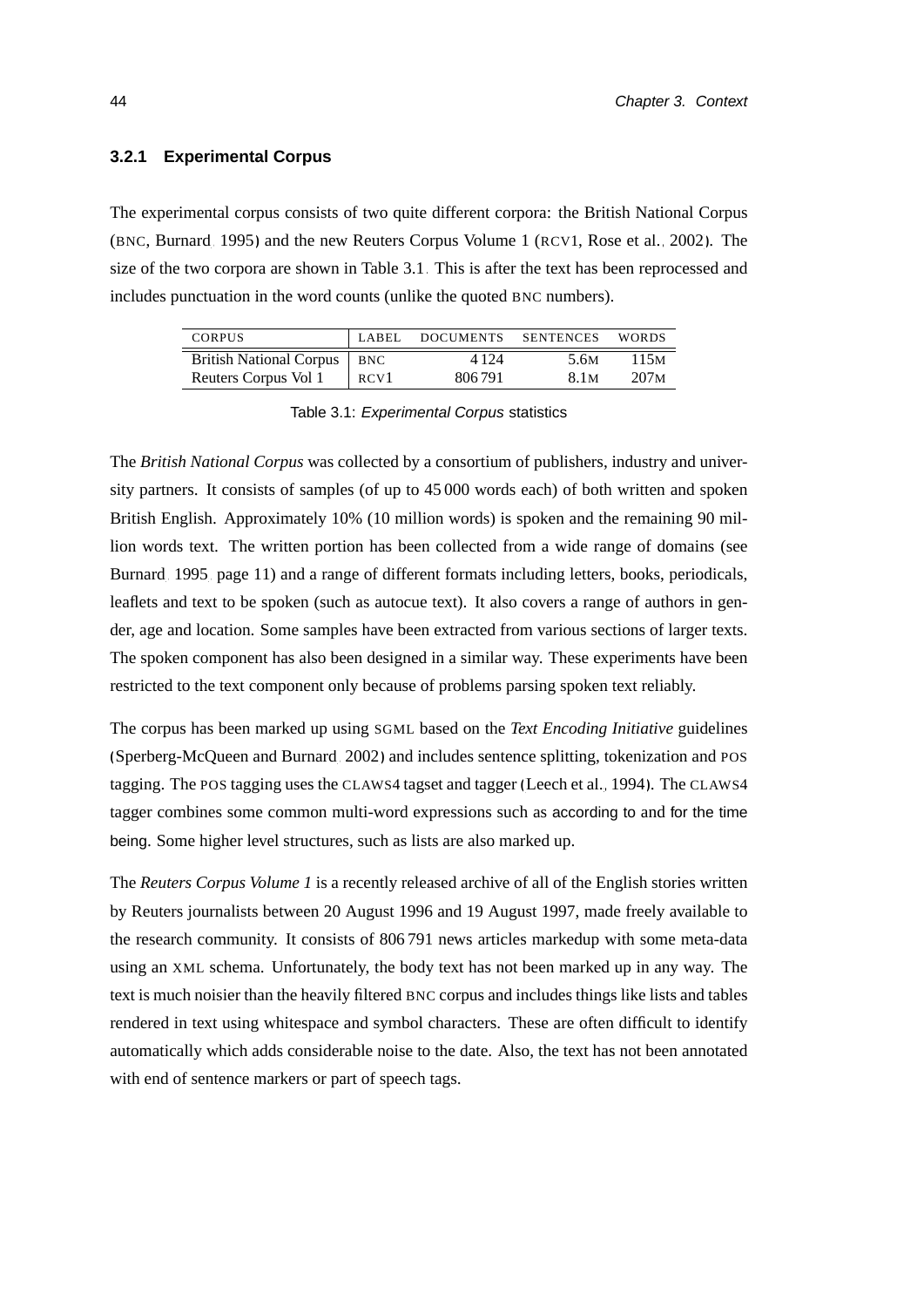The text in both corpora has been retokenized using a  $l$ ex [\(Lesk and Schmidt, 1975\)](#page-168-5) grammar extending on the tokenizer described in [\(Grefenstette, 1994,](#page-165-0) pp. 149–150). This resulted in a slight increase in the number of words in the BNC because of tokenization errors in the original corpus, such as not splitting on slashes appropriately giving blood/mosquito and bites/toilet. The BNC sentence splitting was maintained and simple heuristics were used to split the RCV1 sentences based on paragraph markers, newlines and recognising acronyms.

For the scaling experiments, described in Section [3.5.2,](#page-76-0) the text is grouped into a range of corpus sizes. The written BNC and RCV1 were first randomly shuffled together to produce a single homogeneous corpus of approximately 300 million words (MWs). This is split into two 150MW corpora over which the main experimental results are averaged. We then created smaller corpora of size  $\frac{1}{2}$  down to  $\frac{1}{64}$ th (2.34MW) of each 150MW corpus.

#### <span id="page-62-1"></span>**3.2.2 Large-Scale Corpus**

The large-scale corpus consists of the BNC, RCV1, and most of the LDC's American and international newswire and newspaper text that has been collected since 1987: Continuous Speech Recognition III (CSR-III, [Graff et al., 1995\)](#page-165-4); North American News Text Corpus (NANTC, [Graff, 1995\)](#page-165-5); the NANTC supplement (NANTS, [MacIntyre, 1998\)](#page-170-3); and the ACQUAINT Corpus [\(Graff, 2002\)](#page-165-2). The components and their sizes (including punctuation) are given in Table [3.2.](#page-62-0)

| <b>CORPUS</b>                       | LABEL           | <b>DOCUMENTS</b> | <b>SENTENCES</b> | <b>WORDS</b>     |
|-------------------------------------|-----------------|------------------|------------------|------------------|
| <b>British National Corpus</b>      | <b>BNC</b>      | 4 1 2 4          | 6.2M             | 114м             |
| Reuters Corpus Vol 1                | RCV1            | 806791           | 8.1 <sub>M</sub> | 207M             |
| Continuous Speech Recognition-III   | $CSR-III$       | 491349           | 9.3M             | 226M             |
| North American News Text Corpus     | <b>NANTC</b>    | 930367           | 23.2M            | 559 <sub>M</sub> |
| North American News Text Supplement | <b>NANTS</b>    | 942 167          | 25.2M            | 507 <sub>M</sub> |
| <b>ACQUAINT Corpus</b>              | <b>ACOUAINT</b> | 1 0 3 3 4 6 1    | 21.3M            | 491 <sub>M</sub> |
|                                     |                 |                  |                  |                  |

<span id="page-62-0"></span>Table 3.2: Large-Scale Corpus statistics

The LDC has recently released the *English Gigaword* corpus [\(Graff, 2003\)](#page-165-6) including most of the corpora listed above. I tokenized the text using the Grok-OpenNLP tokenizer [\(Morton, 2002\)](#page-171-2) and split the sentences using MXTerminator [\(Reynar and Ratnaparkhi, 1997\)](#page-172-2). Any sentences less than 3 words or more than 100 words long were rejected, along with sentences containing more than 5 numbers or more than 4 brackets, to reduce noise. The large-scale corpus is over 2 billion words, which makes the experiments in Chapter [6](#page-126-0) currently the largest collection of text processed by statistical NLP tools for published research.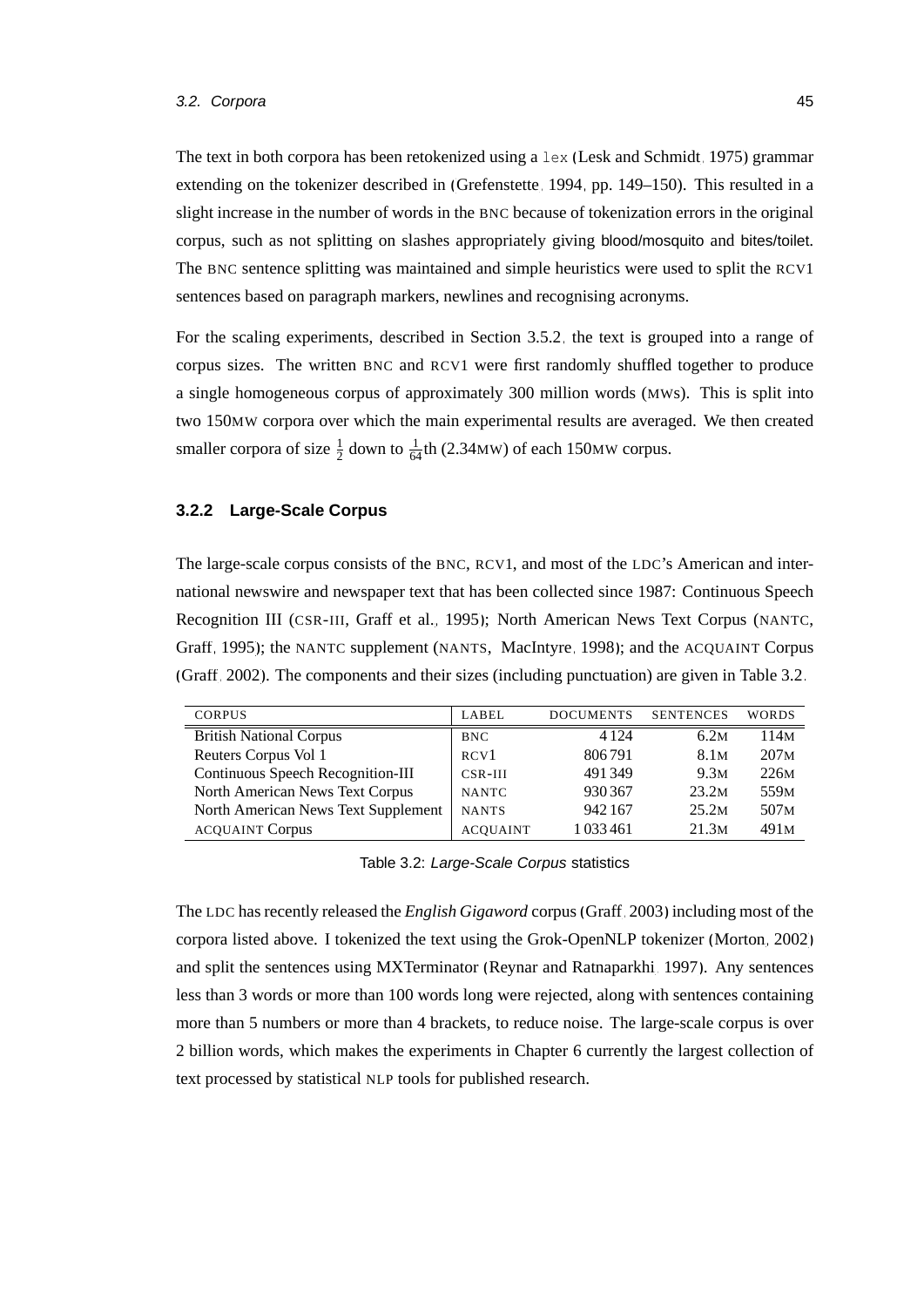# <span id="page-63-0"></span>**3.3 Existing Approaches**

There are a wide range of methods in NLP, IR and data-mining that share the same basic vectorspace approach to measuring similarity (Section [1.8\)](#page-34-0). Where these methods often differ is the way in which "context" is defined. In these experiments we will only consider sententially and syntactically local context, unlike IR approaches such as [Crouch](#page-162-2) [\(1988\)](#page-162-2) and [Sanderson and](#page-173-5) [Croft \(1999\)](#page-173-5) which consider document level cooccurrence as context.

The context extractors described below cover a wide range of linguistic sophistication ranging from *none* (the sliding window methods), through *shallow methods* (CASS and SEXTANT) to more sophisticated *deep methods* (MINIPAR and RASP). The more sophisticated methods will produce more informative context relations by extracting relationships between syntactically related words and annotating them with extra structural information. However, the speed of each system is reduced dramatically as the sophistication increases.

The following example, from Grefenstette's MED corpus, will be used to compare extractors:

*It was concluded that the carcinoembryonic antigens represent cellular constituents which are repressed during the course of differentiation of the normal digestive system epithelium and reappear in the corresponding malignant cells by a process of derepressive dedifferentiation.*

Figure 3.1: Sample sentence for context extraction

#### **3.3.1 Window Methods**

Methods that define the context of the headword in terms of the neighbouring words within a limited distance (either words or characters) are called *window* methods. In these methods, a fixed-width sliding window with respect to the headword is used to collect words that often occur with the headword.

Window-based extractors have a very low complexity and so are very easy to implement and can run very quickly. They are also practically language independent once the text has been segmented. However, this implies that they do not leverage any extra linguistic information. For instance, when we are building a noun similarity system, not being able to distinguish between noun and verb terms is a significant disadvantage. It would be possible to add this information with a POS tagger, but this would reduce the simplicity, speed and language independence of the approach.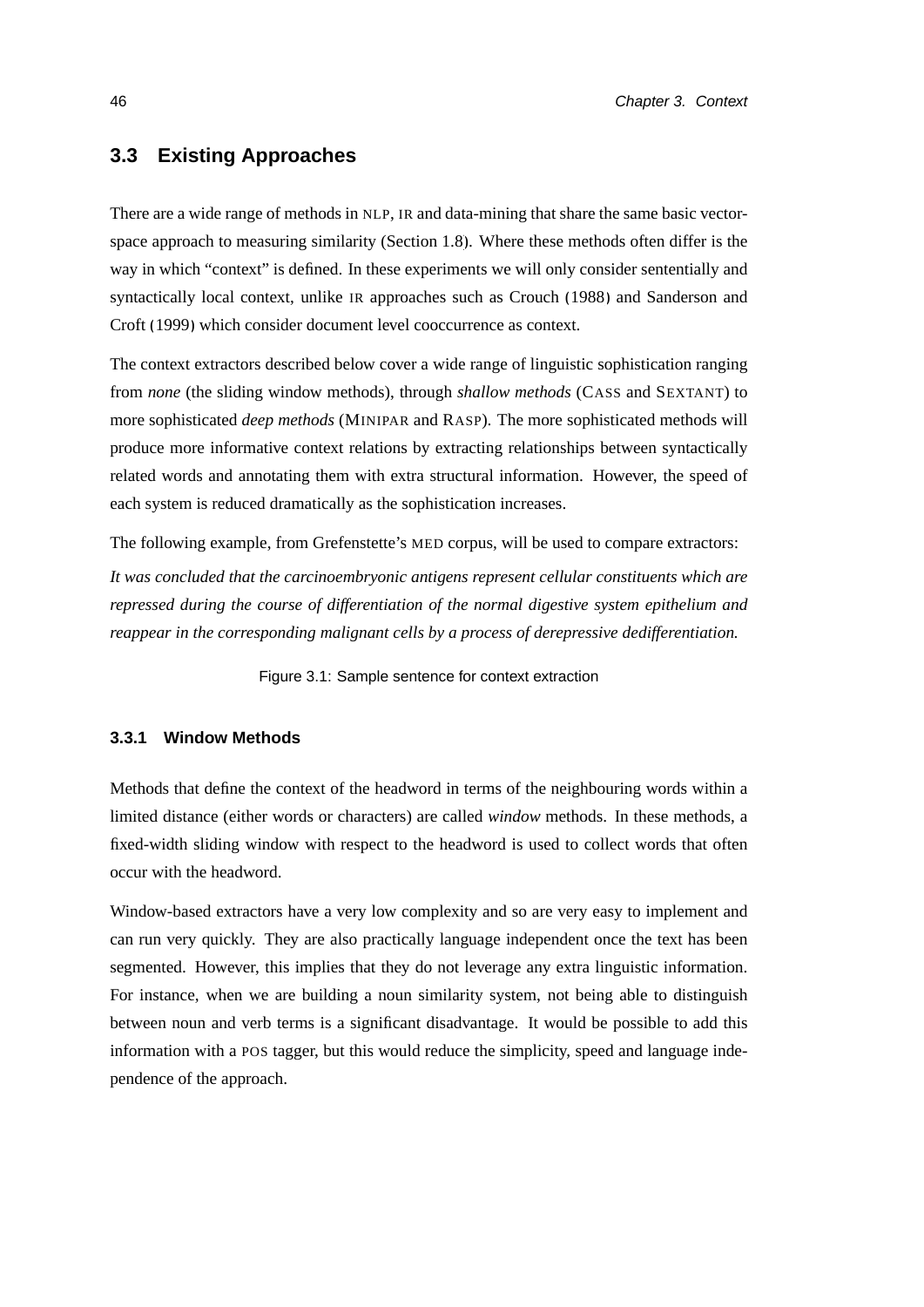The important factors to consider for window methods are the geometry of the window and whether to consider every word within the window. There are several aspects to the geometry:

- **width** how many words or characters does the window extend over.
- **symmetry** whether the headword is placed in the centre of the window, i.e. does the window extend the same distance to the left and right.
- **boundaries** whether the window is fixed regardless of boundaries, such as sentence and paragraph breaks, in the underlying text; e.g. does the window extend over sentences.

The simplest approach collects counts for every word in the window. However, another common approach is to filter the words in some way, either to eliminate high frequency but uninformative words such as function words, or to reduce the number of dimensions that must be dealt with in later processing. Finally, the window extractor may record the direction and/or position in the window using the relation type. Not recording the position, which is labelled with an asterisk in the experimental results, is a form of smoothing.

The context windows used in POS tagging and other sequence annotation tasks tends to be relatively local, such as the previous and next two or three words (see [Daelemans, 1999\)](#page-162-3). Normally, they do not extend beyond the sentence boundaries. Some work in vector-space similarity has also used such short lengths including lengths up to 10–20 words (e.g. [McDonald, 2000\)](#page-170-1). On the other hand, early experiments in word sense disambiguation used very large windows of up to 500 words [\(Yarowsky, 1992\)](#page-176-0). [Beeferman](#page-159-3) [\(1998\)](#page-159-3) also used a 500 word window for *trigger* (collocation) extraction in a broadcast news corpus because it approximates average document length. However, as the number of words processed increases the cost of storing these contexts becomes prohibitive. Another factor is whether a word that appears so far away from the headword is informative, that is, correlated with the headword.

A practical problem with larger window models is that they may become too large to manipulate. For instance, in work on dimensionality reduction for vector-space models Schütze [\(1992a](#page-173-3)[,b\)](#page-173-6) uses a window of 100 words either side, but only considers the 1000 most frequent terms within the window. This fixes the context matrix to have rows of length 1000. [Lan](#page-167-2)[dauer and Dumais \(1997\)](#page-167-2) use a similar technique with *Latent Semantic Indexing* [\(Deerwester](#page-163-2) [et al., 1990\)](#page-163-2) but argue that a 500 *character* limit is more appropriate. Their reasoning is that a fixed character window will select either fewer longer (and thus more informative) words or more shorter (and thus less informative) words, extracting a consistent amount of contextual information for each headword.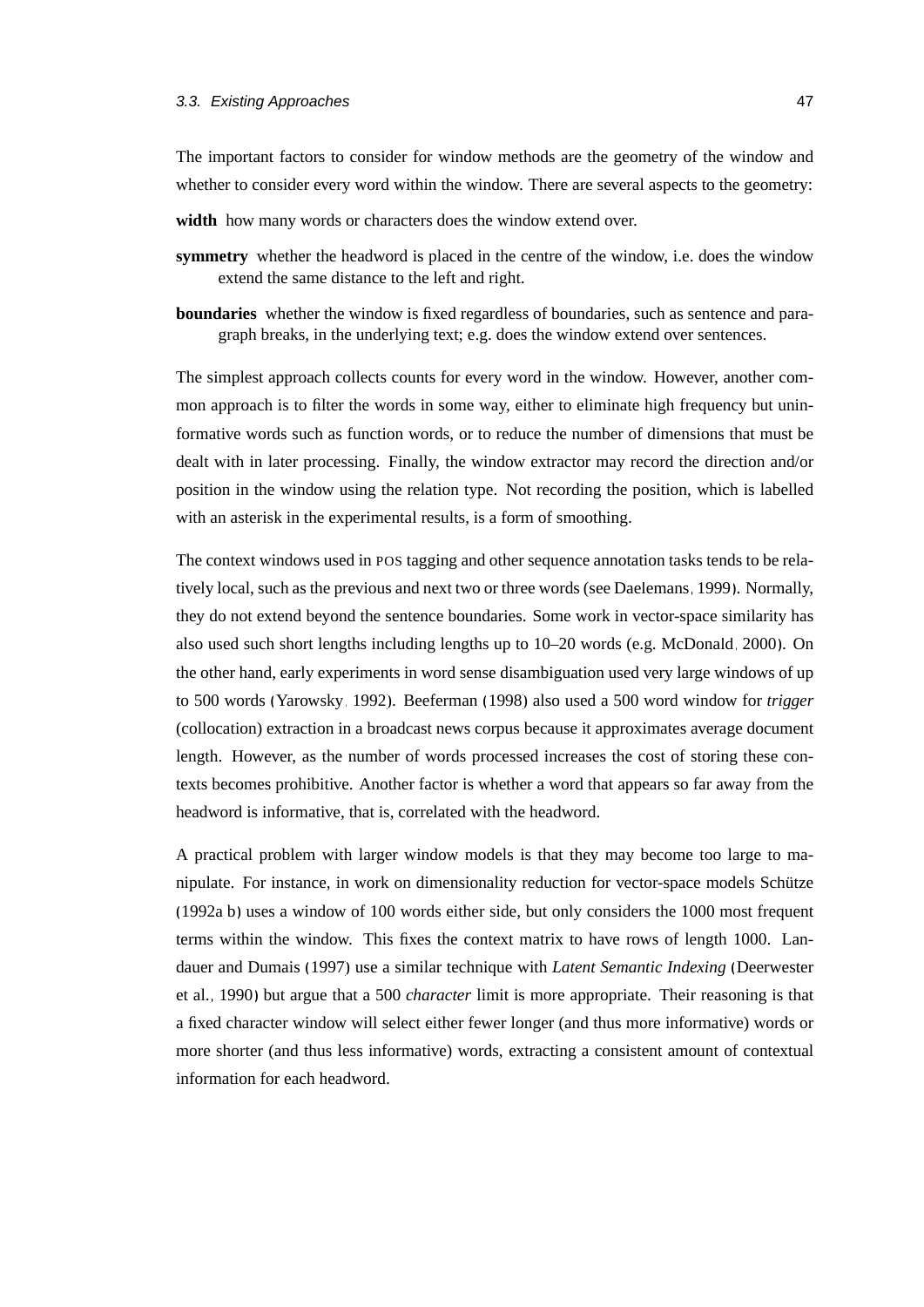| MARKED       | <b>UNMARKED</b> | <b>DESCRIPTION</b>                      |
|--------------|-----------------|-----------------------------------------|
| $W(L_1R_1)$  | $W(L_1R_1*)$    | first word to the left or right         |
| $W(L_1)$     |                 | first word to the left                  |
| $W(L_{1,2})$ | $W(L_{1,2}*)$   | first or second word to the left        |
| $W(L_{1-3})$ | $W(L_{1-3}*)$   | first, second or third word to the left |
| $W(R_1)$     |                 | first word to the right                 |
| $W(R_{12})$  | $W(R_{1,2^*})$  | first or second word to the right       |
|              |                 |                                         |

<span id="page-65-0"></span>Table 3.3: Window context extractor geometries

Many window extractors employ a *stopword list* (or *stoplist*) containing uninformative and very frequent words, such as determiners and pronouns, which are filtered out of context relations. Eliminating stopwords significantly reduces the number of relations, but, because they are uninformative for judging similarity, this rarely impacts negatively on the quality of results. In fact, results often improve because large stopword counts can swamp other information. [Jarmasz](#page-167-3) [\(2003\)](#page-167-3) gives a list of stopwords he uses in similarity experiments and [Grefenstette](#page-165-0) uses a stopword list [\(1994,](#page-165-0) page 151) in the *Webster's* dictionary evaluation.

The experiments in this thesis cover a range of window methods including those with and without the position and direction encoded using the relation type, and using a range (from 1 to 3 words) of window lengths. They also explore different lengths to the left and right to see which is most informative. The window geometries used are listed in Table [3.3.](#page-65-0) Extractors which do not distinguish between different directions or positions are identified with an asterisk, e.g. W(*L*1*R*1∗) looks one word to the left and right but does not record the position in the window.

#### **3.3.2 CASS**

The CASS parser [\(Abney, 1991,](#page-158-0) [1996\)](#page-158-1), part of [Abney'](#page-158-2)s SCOL system [\(1997\)](#page-158-2), uses cascaded finite state transducers (FSTs) to produce a limited-depth parse of POS tagged text. CASS has been used in various NLP tasks including vector-space similarity for word sense disambiguation [\(Lee and Pereira, 1999\)](#page-168-6), induction of selectional preferences [\(Abney and Light, 1999\)](#page-158-3) and modelling lexical-semantic relations [\(Lapata, 2001\)](#page-168-7).

The parser identifies *chunks* with 87.9% precision and 87.1% recall, and a per-word chunk accuracy of 92.1% [\(Abney, 1996\)](#page-158-1). The parser distribution includes a large grammar for English (the  $e8$  demo grammar) and a tool (the tuples program) that extracts predicate-argument tuples out of the parse trees that CASS produces. I use the output of the C&C POS tagger [\(Curran and Clark, 2003a\)](#page-162-4) as input to CASS. The experiments are based on SCOL version 1e.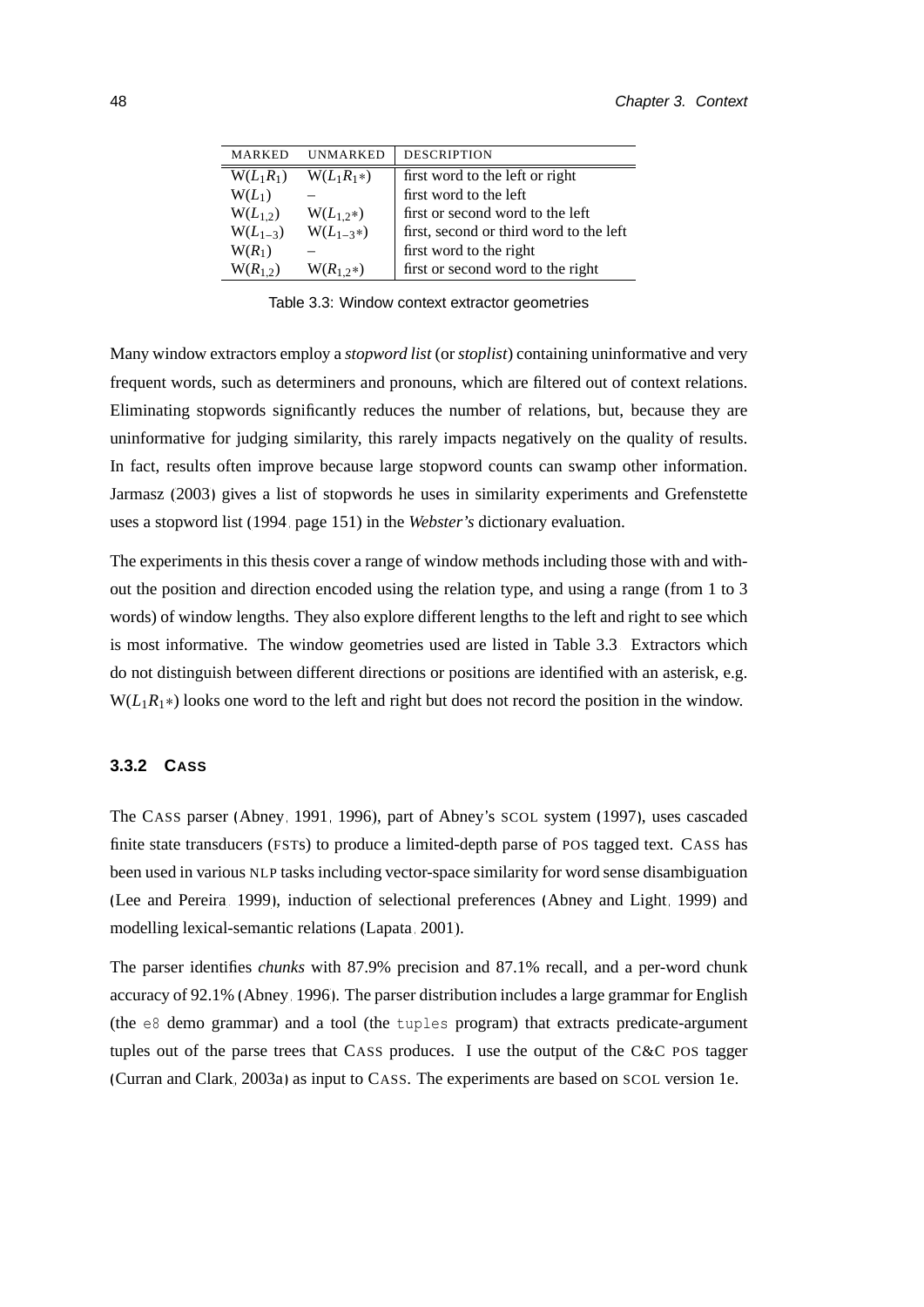| <b>RELATION</b> | <b>DESCRIPTION</b>                               |
|-----------------|--------------------------------------------------|
| subj            | subject ( <i>active frames only</i> )            |
| obj             | first object after the verb (active frames only) |
|                 | surface subject (passive frames only)            |
| $<$ prep $>$    | head of the prepositional phrase                 |
|                 | labelled with the preposition prep               |
| bi2             | surface object (passive frames only)             |

<span id="page-66-0"></span>Table 3.4: Some grammatical relations from CASS involving nouns

Any CASS grammatical relation (GR) that links a noun with any content word (nouns, verbs, adjectives) is a context relation. Inverse context relations are also created for noun-noun GRs; for instance, in interest rate, rate is modified by interest, so there is an inverse relation indicating interest modifies rate. The GR type is used as the relation type. Some of the most frequent GRs are shown in Table [3.4.](#page-66-0) [Lee and Pereira \(1999\)](#page-168-6) only used the object relations and [Lapata \(2001\)](#page-168-7) only used the object and subject relations.

The finite state parsing algorithm is very efficient. The times reported below include the POS tagging time. CASS is not capable of identifying indirect objects, so [Joanis \(2002,](#page-167-5) page 27) uses tgrep expressions to extract them. I use the default CASS output for consistency.

```
0 concluded :obj It
3 represent :obj constituents :subj antigens
10 repressed :during course :obj which
25 reappear :in cells :by process
```
Figure 3.2: CASS sample grammatical instances (from tuples)

#### <span id="page-66-1"></span>**3.3.3 SEXTANT**

The *Semantic EXtraction from Text via Analysed Networks of Terms* (SEXTANT) system has been designed specifically for automatic thesaurus extraction [\(Grefenstette, 1994\)](#page-165-0). It consists of a fast shallow NLP pipeline and a naïve grammatical relation extraction tool. The shallow pipeline consists of lexical and morphological analysis, POS tagging and chunking. The relation extraction tool makes five passes over the chunker output associating nouns with verbs, modifiers and prepositional phrases.

I have implemented several variants of SEXTANT that are described in detail in Section [3.4.](#page-70-0) Since the shallow pipeline and the grammatical relation extraction is fast, SEXTANT is very efficient, and has been used to process the 2 billion word collection used in Chapter [6.](#page-126-0)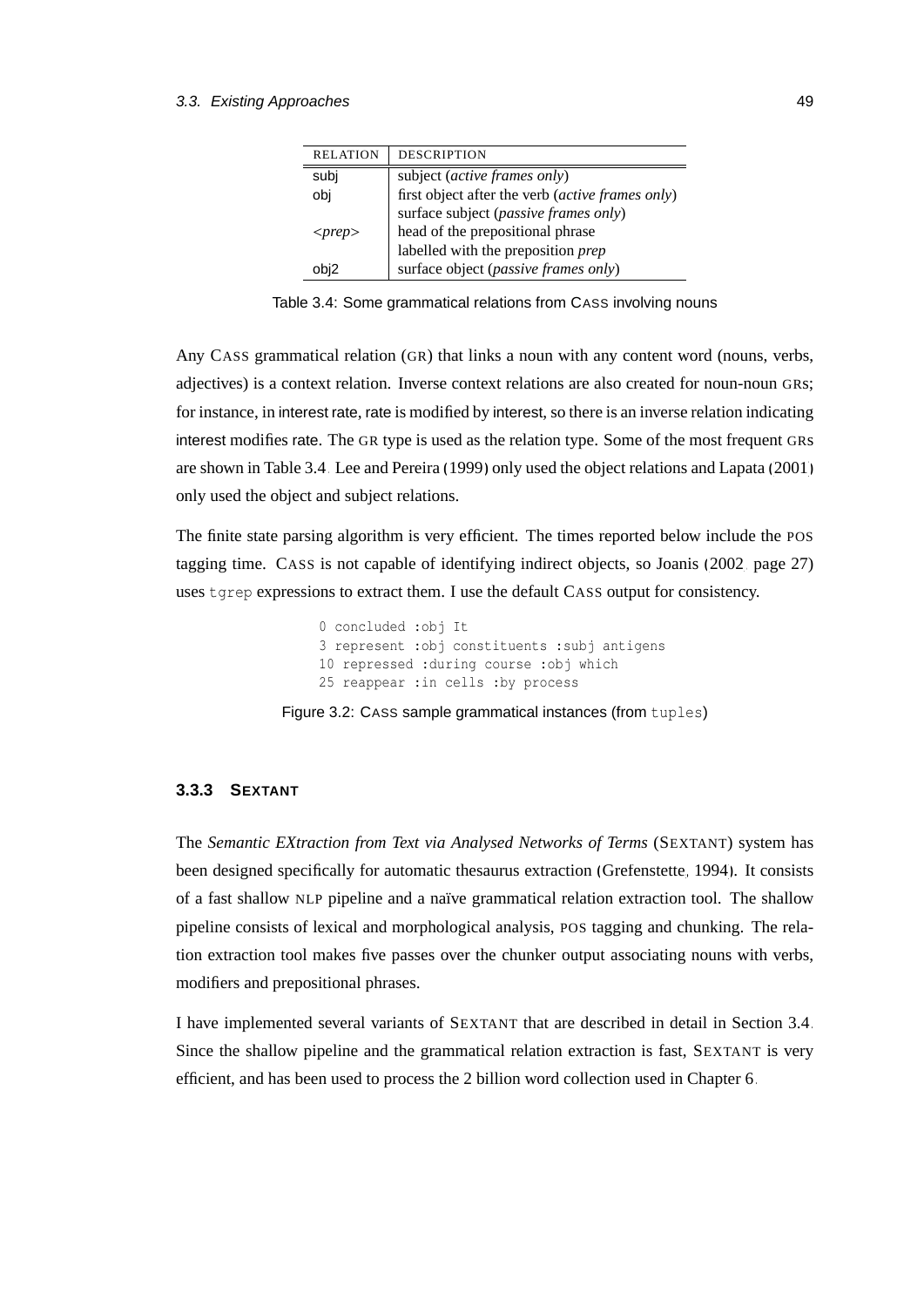One difficulty that [Grefenstette \(1994\)](#page-165-0) describes is the interpretation of long noun compounds in SEXTANT. For instance, civil rights activist should be interpreted as ((civil rights) activist). Therefore, the extracted relations should be (civil rights) and (rights activist) rather than (civil activist). Unfortunately, SEXTANT extracts all three relations, and in general causes the two right most nouns in compounds to share all of the modifiers to their left as context. For frequent compound nouns, this made the nouns appear more similar than they were. For frequent long noun compounds, common in technical domains, this can be a significant problem. To overcome this problem Grefenstette does not allow nouns adjacent in frequent noun compounds to be similar. However, this eliminates a common form of synonym production; for instance, denim jeans can be abbreviated to denims, but Grefenstette's policy would not allow them to be similar (after morphological analysis).

#### **3.3.4 MINIPAR**

[Lin \(1998a\)](#page-169-4) has used GRs extracted from newspaper text with MINIPAR to calculate semantic similarity, which in turn has been applied in many NLP applications (Section [1.4.2\)](#page-27-0). The MINIPAR parser [\(Lin, 1998b\)](#page-169-5) is a broad-coverage principle-based parser, a descendent of the PRINCIPAR parser [\(Lin, 1993,](#page-169-6) [1994\)](#page-169-7). In an evaluation on the SUSANNE corpus [\(Sampson,](#page-173-7) [1995\)](#page-173-7) MINIPAR achieves about 88% precision and 80% recall on dependency relationships [\(Lin, 1998b\)](#page-169-5). Given the complexity of the parser, MINIPAR is quite efficient, at 300 words per second [\(Lin, 1998a\)](#page-169-4). However, this is still significantly slower than CASS and SEXTANT.

| <b>RELATION</b> | <b>DESCRIPTION</b>                                       |
|-----------------|----------------------------------------------------------|
| appo            | apposition                                               |
| comp1           | first complement                                         |
| det             | determiner                                               |
| gen             | genative marker                                          |
| mod             | the relationship between a word and its adjunct modifier |
| pnmod           | post nominal modifier                                    |
| pcomp-n         | nominal complement of prepositions                       |
| post            | post determiner                                          |
| vrel            | passive verb modifier of nouns                           |
| obj             | object of verbs                                          |
| obj2            | second object of ditransitive verbs                      |
| subi            | subject of verbs                                         |
| s               | surface subject                                          |

<span id="page-67-0"></span>Table 3.5: Some grammatical relations from MINIPAR involving nouns

I have extracted context relations directly from the full parse tree using the pdemo program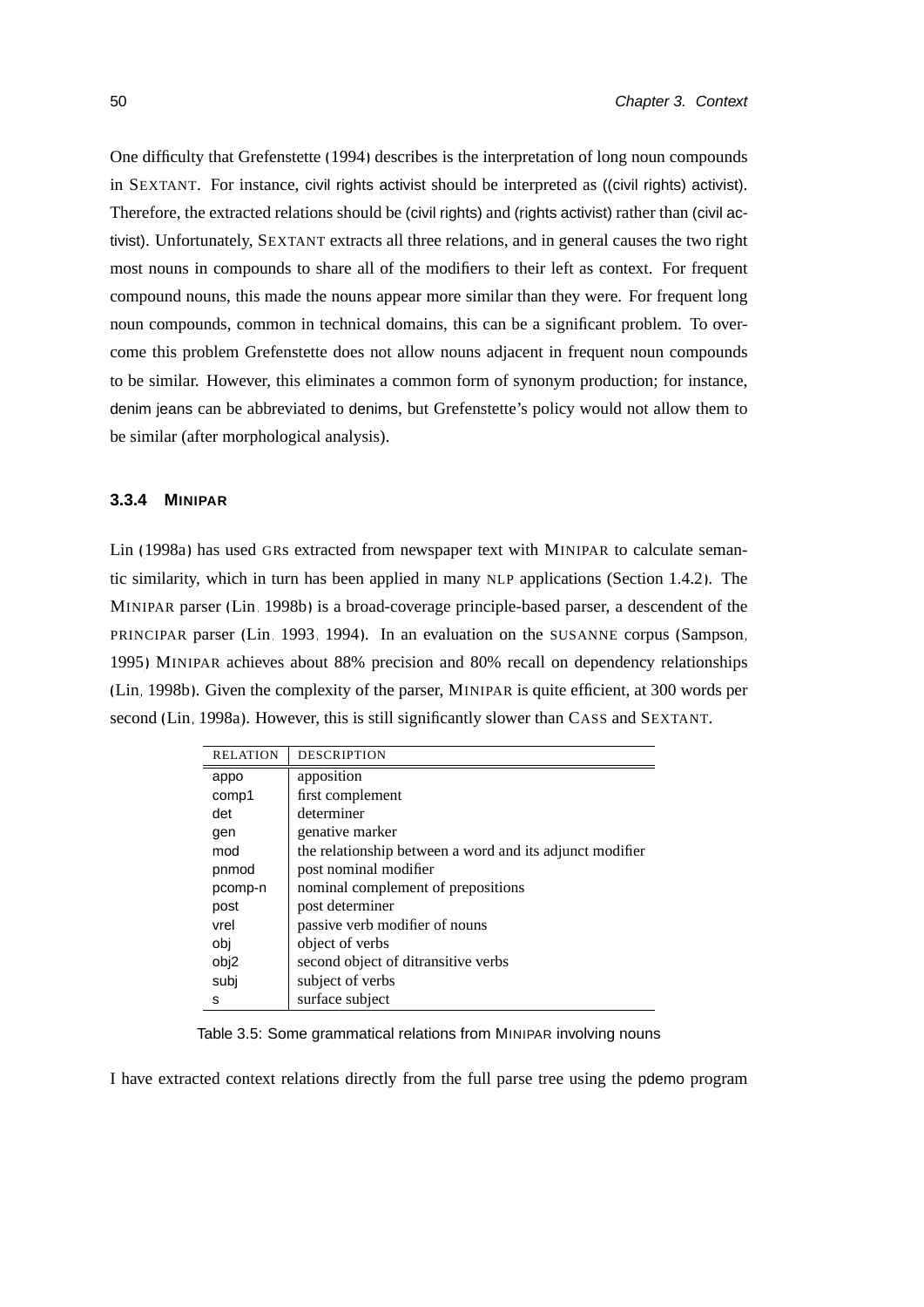distributed with MINIPAR. As with CASS, context relations were created for every GR that linked nouns with other content words and inverse relations were also created. Table [3.5](#page-67-0) lists the MINIPAR grammatical relation types involving nouns (from the README file in the MINIPAR distribution). Padó and Lapata [\(2003\)](#page-171-0) use chains of MINIPAR grammatical relations with a vector-space similarity model, which allows them to distinguish between several different types of lexical-semantic relationship.

MINIPAR is also the only extractor that identifies multi-word expressions, which means it has a minor advantage over the other approaches when it comes to the evaluation, since it has some chance of identifying the multi-word synonyms in the gold-standard thesauri which make up between 14–25% of the synonyms.

```
fin C:i:V conclude
conclude V:s:Subj it
conclude V:be:be be
conclude V:expletive:Subj it
of Prep:pcomp-n:N epithelium
conclude V:fc:C fin
fin C:c:COMP that
fin C:i:V represent
represent V:s:N antigen
antigen N:det:Det the
antigen N:mod:A carcinoembryonic
represent V:subj:N antigen
represent V:obj:N constituent
constituent N:mod:A cellular
represent V:obj:N constituent<br>constituent N:mod:A cellular<br>constituent N:rel:C fin
fin C:whn:N which
fin C:i:V repress
repress V:be:be be
repress V:obj:N which
repress V:mod:Prep during
during Prep:pcomp-n:N course
course N:det:Det the
                                    course N:mod:Prep of
                                    of Prep:pcomp-n:N differentiation
                                    differentiation N:mod:Prep of
                                   epithelium N:det:Det the
                                   epithelium N:mod:A normal
                                     epithelium N:nn:N digestive system
                                     digestive system N:lex-mod:(null) digestive
                                     repress V:conj:V reappear
                                     reappear V:subj:N which
                                     reappear V:mod:Prep in
                                     in Prep:pcomp-n:N cell
                                     cell N:det:Det the
                                    cell N:mod:A corresponding
                                   cell N:mod:A malignant
                                   cell N:mod:Prep by
                                   by Prep:pcomp-n:N process
                                   process N:det:Det a
                                     process N:mod:Prep of
                                     of Prep:pcomp-n:N dedifferentiation
                                    dedifferentiation N:mod:A derepressive
```
#### Figure 3.3: MINIPAR sample grammatical instances (from pdemo)

#### **3.3.5 RASP**

The *Robust Accurate Statistical Parsing* project (RASP) parser [\(Briscoe and Carroll, 2002\)](#page-160-3) uses a statistical model over the possible state transitions of an underlying LR parser with a manually constructed phrase structure grammar. RASP achieves an F-score of 76.5% on a manually annotated 500 sentence subset of the SUSANNE corpus [\(Sampson, 1995\)](#page-173-7) using the grammatical relation-based evaluation proposed by [Carroll et al. \(1998\)](#page-161-2).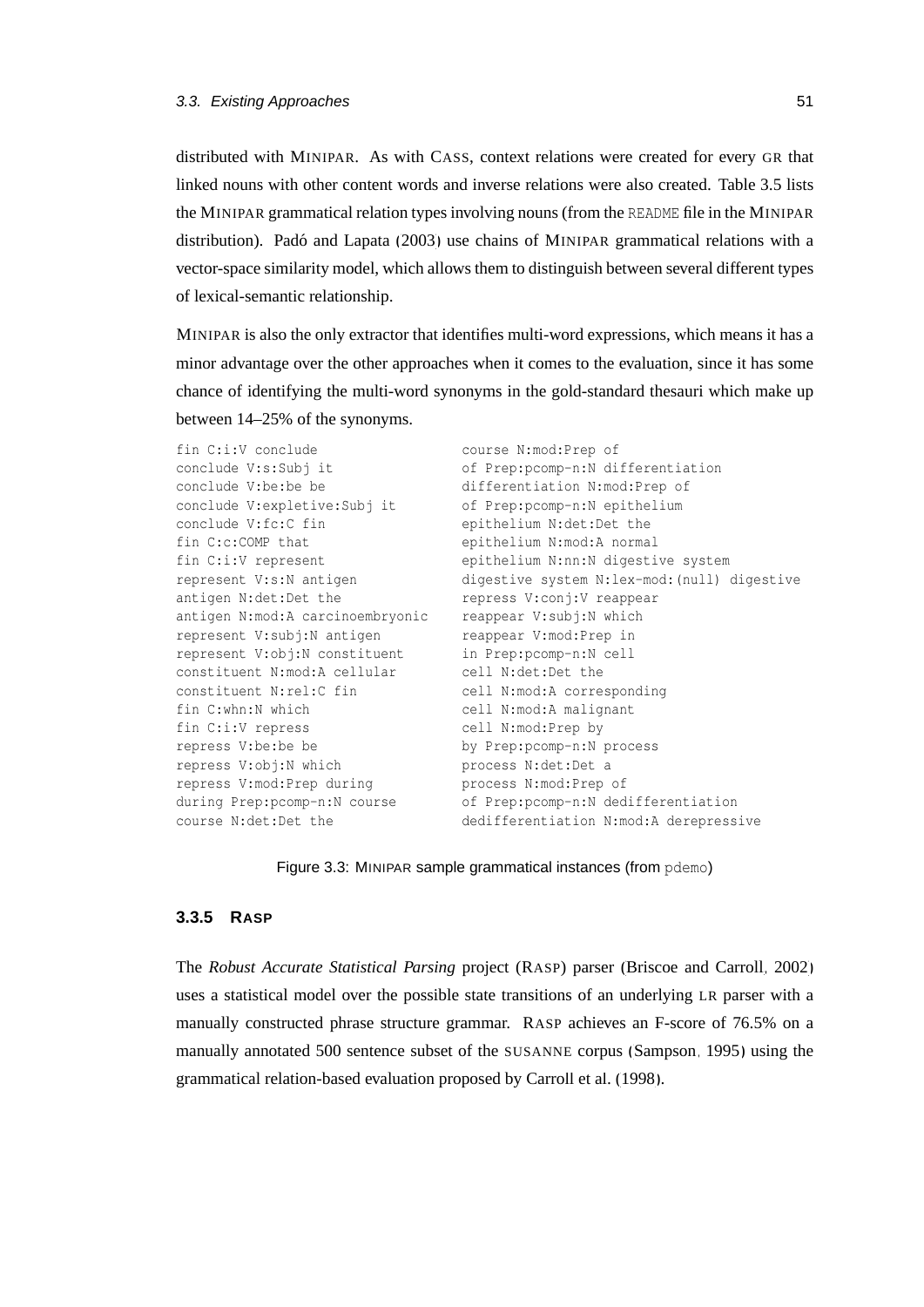[McCarthy et al. \(2003\)](#page-170-4) have used RASP to extract a thesaurus of simplex and phrasal verbs which was applied to determining compositionality. [Weeds and Weir \(2003\)](#page-175-3) have used RASP GRs for vector-space semantic similarity comparing the work of [Lin](#page-169-3) [\(1998d\)](#page-169-3) and [Lee \(1999\)](#page-168-3) in terms of precision and recall. John Carroll has kindly supplied me with the RASP GRs from the written portion of the British National Corpus for these experiments. The RASP GRs used as context relations in this thesis are shown in Table [3.6.](#page-69-0) Once again, these are the GRs which link nouns with other content words and again inverse context relations are also generated.

| <b>RELATION</b> | <b>DESCRIPTION</b>                                                                 |
|-----------------|------------------------------------------------------------------------------------|
| mod             | relation between head and modifier                                                 |
| ncmod           | non-clausal modifiers (including PP, adjectival and nominal modification)          |
| detmod          | relation between noun and determiner                                               |
| ncsubj          | non-clausal subjects                                                               |
| obi             | most general object relation                                                       |
| dobj            | direct object relation, first non-clausal complement not introduced by preposition |
| iobj            | indirect object relation, non-clausal complement introduced by preposition         |
| obj2            | second non-clausal complement in ditransitive constructions                        |
| xcomp           | predicate and clausal complement with no overt subject                             |
| conj            | conjust to annotate the type of conjunction and heads of conjuncts                 |

<span id="page-69-0"></span>Table 3.6: Some grammatical relations from RASP involving nouns

```
(|ncsubj| |conclude+ed:3_VVN| |It:1_PPH1| |obj|)
(|clausal| |conclude+ed:3_VVN| |represent:8_VV0|)
(|clausal| |conclude+ed:3_VVN| |reappear:26_VV0|)
(|ncsubj| |reappear:26_VV0| |antigen+s:7_NN2| _)
(|iobj| |in:27_II| |reappear:26_VV0| |cell+s:31_NN2|)
(|iobj| |by:32_II| |reappear:26_VV0| |process:34_NN1|)
(|ncsubj| |derepressive:36_VVG| |antigen+s:7_NN2| _)
(|dobj| |derepressive:36_VVG| |dedifferentiation:37_NN1| _)
(|ncsubj| |represent:8_VV0| |antigen+s:7_NN2| _)
(|dobj| |represent:8_VV0| |constituent+s:10_NN2| _)
(|clausal| |represent:8_VV0| |be+:12_VBR|)
(|ncsubj| |be+:12_VBR| |which:11_DDQ| _)
(|xcomp| _ |be+:12_VBR| |repressed:13_JJ|)
(|ncmod| _ |antigen+s:7_NN2| |carcinoembryonic:6_JJ|)
(|detmod| _ |antigen+s:7_NN2| |the:5_AT|)
(|ncmod| _ |constituent+s:10_NN2| |cellular:9_JJ|)
(|ncmod| _ |epithelium:24_NN1| |system:23_NN1|)
(|ncmod| _ |epithelium:24_NN1| |digestive:22_JJ|)
(|ncmod| _ |epithelium:24_NN1| |normal:21_JJ|)
(|detmod| _ |epithelium:24_NN1| |the:20_AT|)
```
Figure 3.4: RASP sample grammatical relations (abridged)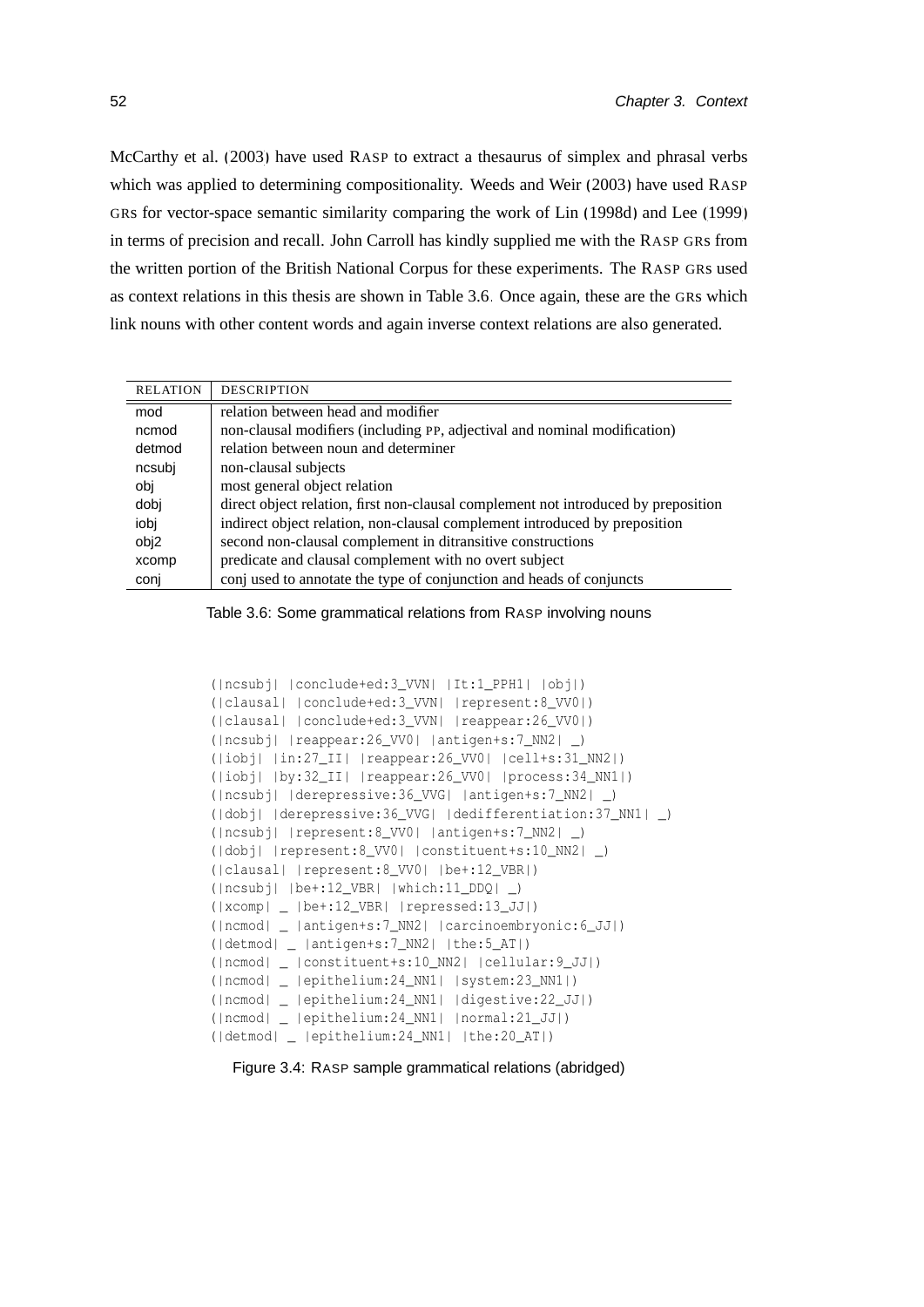# <span id="page-70-0"></span>**3.4 Approach**

My approach is based on Grefenstette's SEXTANT system introduced in Section [3.3.3.](#page-66-1) Except for the window methods, SEXTANT is the simplest context extractor and is extremely fast. It uses naïve grammatical relation processing over shallow phrase chunks in place of the manually developed grammars used by the parsing approaches. The efficiency of the SEXTANT approach makes the extraction of grammatical relations from over 2 billion words of raw text feasible. Finally, it was the only context extractor not made freely available in source code or executable form, but is instead described in detail in [Grefenstette](#page-165-0) [\(1994\)](#page-165-0). Reimplementing it completes the survey of approaches to context-space similarity systems in the literature.

There are three versions of my SEXTANT implementation, each using different shallow NLP tools which vary in their sophistication, complexity and speed. SEXTANT(NB) uses simple Na¨ıve Bayes tagging/chunking models, SEXTANT(LT) uses the *Text Tokenisation Toolkit* [\(Grover et al., 2000\)](#page-165-7), and SEXTANT(MX) uses the C&C maximum entropy tools [\(Curran and](#page-162-4) [Clark, 2003a,](#page-162-4)[b\)](#page-162-5). They demonstrate the sensitivity of SEXTANT to the quality of these components, which are described below.

#### **3.4.1 Lexical Analysis**

SEXTANT uses a lexical analyser and sentence splitter generated from a lex grammar [\(Lesk](#page-168-5) [and Schmidt, 1975\)](#page-168-5), reproduced in [Grefenstette \(1994,](#page-165-0) pp 149–150). This grammar identifies contractions (e.g. 'd and 'll), genitive markers ('s), abbreviations (such as month names) and some acronym forms. Lexical analysis is followed by simple name recognition which concatenates titlecase words into a single term when they do not directly follow a period. The lexical analysis used in my experiments is described in Sections [3.2.1](#page-61-1) and [3.2.2.](#page-62-1)

#### **3.4.2 Part of Speech Tagging**

[Grefenstette](#page-165-0) [\(1994\)](#page-165-0) assigns a set of possible POS tags from the CLARIT dictionary [\(Evans et al.,](#page-164-5) [1991\)](#page-164-5) which occurs as part of morphological normalisation. The CMU POS tagger, a trigram tagger based on [de Marcken \(1990\)](#page-163-7) and trained on the Brown Corpus [\(Francis and Kucera,](#page-164-3) [1982\)](#page-164-3), is used to disambiguate the set of POS tags.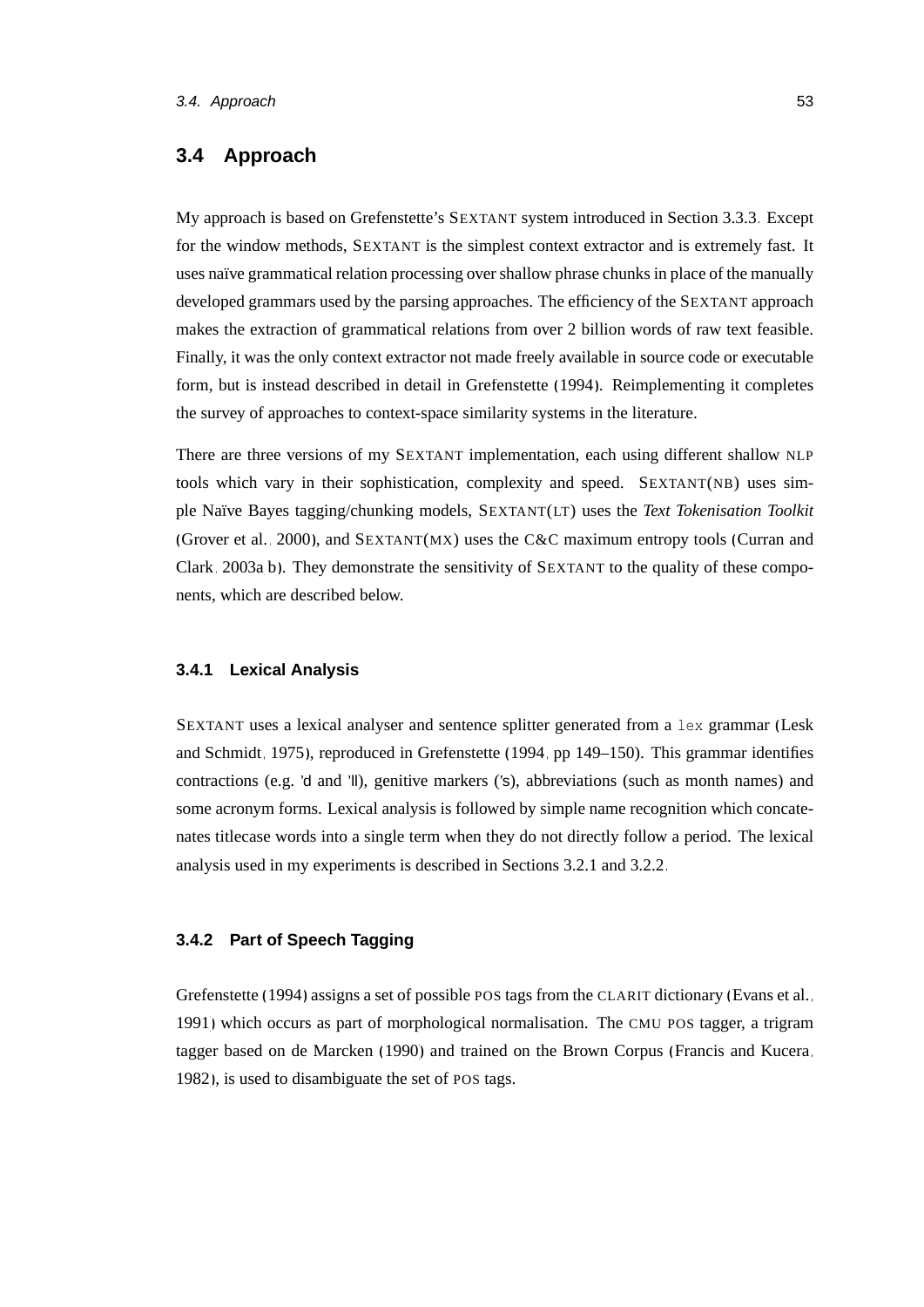In my reimplementations,  $SexTANT(NB)$  uses a very simple Naïve Bayes POS tagger with the same feature set as [Ratnaparkhi \(1996\)](#page-172-3). This tagger makes local classification decisions rather than maximising the probability over the sequence using Viterbi or beam search. This is very simple to implement and is extremely fast. SEXTANT(LT) uses the LT-POS tagger from the Language Technology Group at the University of Edinburgh [\(Grover et al., 2000\)](#page-165-7). LT-POS is the slowest of the POS taggers. SEXTANT(MX) uses a maximum entropy POS tagger developed jointly with Stephen Clark [\(Curran and Clark, 2003a\)](#page-162-4). It has been designed to be very efficient, tagging at around 100 000 words per second. The only similar performing tool is the *Trigrams 'n' Tags* tagger [\(Brants, 2000\)](#page-160-4) which uses a much simpler statistical model. All three taggers have been trained on the Penn Treebank [\(Marcus et al., 1994\)](#page-170-2), so the remaining components are designed to handle the Penn POS tag set [\(Santorini, 1990\)](#page-173-8).

#### **3.4.3 Phrase Chunking**

[Grefenstette](#page-165-0) [\(1994\)](#page-165-0) uses a simple transition table algorithm to recognise noun phrase (NP) and verb phrase (VP) chunks. The CanBegin table contains POS tags allowed to start an NP or VP. The CanContinue table contains pairs of POS tags across which the phrase may continue. The CanEnd table contains POS tags allowed to terminate phrases. The algorithm scans for a CanBegin POS tag, then collects the longest chain of CanContinue pairs, and finally backtracks until a CanEnd tag is found. Grefenstette states that the tables are designed to produce the longest possible NPs including prepositional phrases (PPs) and conjunctions.

As above, SEXTANT(NB) uses a Naïve Bayes classifier with word and POS features, SEX-TANT(LT) uses the rule-based LT-CHUNK, and SEXTANT(MX) uses a maximum entropy chunker which uses the same features as the C&C Named Entity recogniser [\(Curran and Clark,](#page-162-5) [2003b\)](#page-162-5). The Naïve Bayes and maximum entropy chunkers are trained on the entire Penn Treebank [\(Marcus et al., 1994\)](#page-170-2) chunks extracted using the CoNLL-2000 script [\(Buchholz, 2000\)](#page-160-5). The Penn Treebank separates PPs and conjunctions from NPs so these chunks are concatenated to match Grefenstette's table-based results.

#### **3.4.4 Morphological Analysis**

[Grefenstette \(1994\)](#page-165-0) uses the CLARIT morphological normaliser [\(Evans et al., 1991\)](#page-164-5) before POS tagging. My implementations use morpha, the Sussex morphological analyser [\(Minnen et al.,](#page-170-5)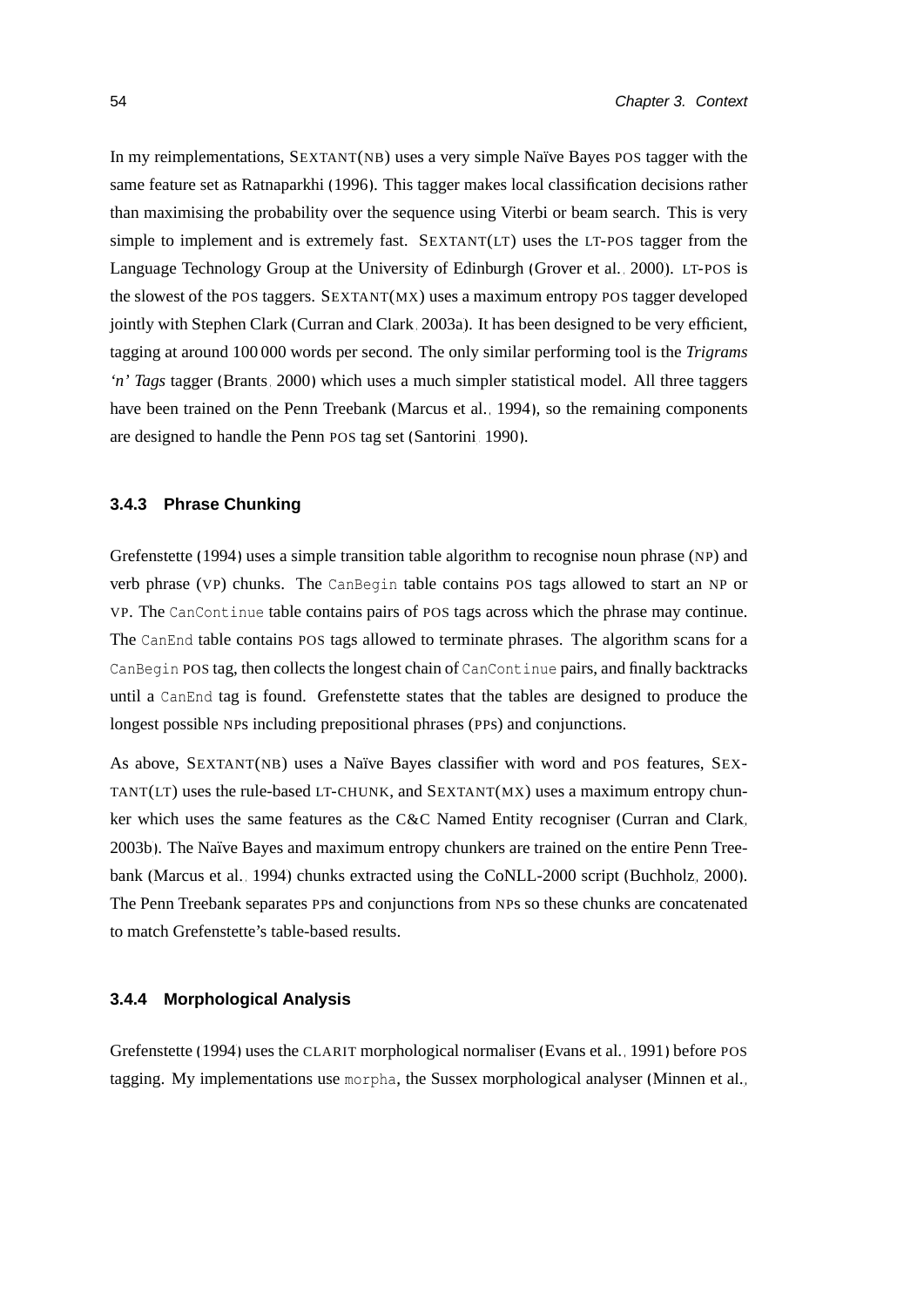#### 3.4. Approach 55

 $[it]_{NP}$  [*be conclude*] $VP$  *that* [*the carcinoembryonic antigen*] $NP$  [*represent*] $VP$  [*cellular constituent*]*NP which* [*be repress*]*VP* [*during the course of differentiation of the normal digestive system epithelium*] $_{NP}$  *and* [*reappear*] $_{VP}$  [*in the correspond malignant cell by a process of derepressive dedifferentiation*]*NP .*

Figure 3.5: Chunked and morphologically analysed sample sentence

[2000,](#page-170-0) [2001\)](#page-170-1), which is implemented using lex grammars for both affix splitting and generation. This analyser is also used internally by the RASP parser. morpha has wide coverage – nearly 100% against the CELEX lexical database [\(Minnen et al., 2001\)](#page-170-1) – and is very efficient, analysing over 80 000 words per second [\(Minnen et al., 2000\)](#page-170-0).

Unlike Grefenstette, the analysis is performed after POS tagging since morpha can use POS tag information. morpha often maintains sense distinctions between singular and plural nouns; for instance: spectacles is not reduced to spectacle, but fails to do so in other cases: glasses is converted to glass. This inconsistency is problematic when using morphological analysis to smooth vector-space models. The benefit of morphological smoothing of context relations is described in Section [3.5.4.](#page-80-0)

## **3.4.5 Grammatical Relation Extraction**

After the raw text has been POS tagged and chunked, the grammatical relation extraction algorithm is run over the chunks. This consists of five passes over each sentence that first identify noun and verb phrase heads and then collect grammatical relations between each common noun and its modifiers and verbs.

Passes 1 and 2 associate adjectival, nominal and PP modifiers with the nouns they modify and also identifies the head within the NP. VP heads and their voice (active, passive or attributive) are then identified. Passes 3–5 associate verbs with their subjects and objects. A global list of grammatical relations generated by each pass is maintained across the passes. The global list is used to determine if a word is already attached. Once all five passes have been completed this association list contains all of the noun-modifier/verb pairs which have been extracted from the sentence. The grammatical relations extracted by SEXTANT are shown in Table [3.7.](#page-73-0) As with the previous parsing context extractors, inverse context relations are also created for noun-noun grammatical relations (nn and nnprep). Figure [3.6](#page-73-1) shows the grammatical relations extracted for the sample sentence.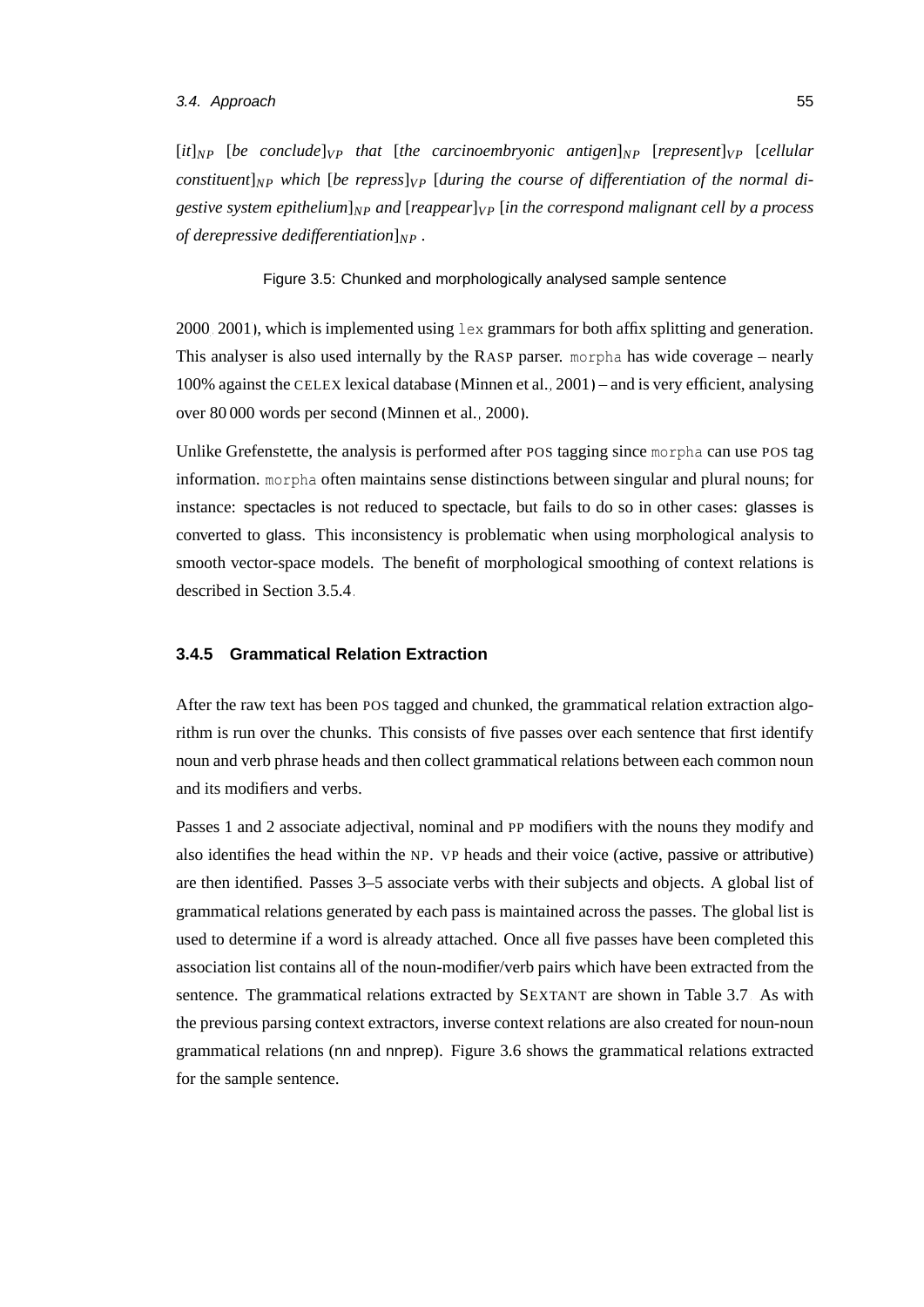| <b>RELATION</b> | <b>DESCRIPTION</b>                                    |
|-----------------|-------------------------------------------------------|
| adj             | relation between a noun and an adjectival modifier    |
| dobj            | relation between a verb and a direct object           |
| iobj            | relation between a verb and an indirect object        |
| nn              | relation between a noun and a noun modifier           |
| nnprep          | relation between a noun and the head of a PP modifier |
| subj            | relation between a verb and a subject                 |

<span id="page-73-0"></span>Table 3.7: Grammatical relations from SEXTANT



<span id="page-73-1"></span>Figure 3.6: SEXTANT sample grammatical relations coloured as follows: **adj**, **nn**, **nnprep**, **subj**, **dobj** and **iobj**

## **Pass 1: Noun Pre-modifiers**

This pass scans NPs, left to right, creating adjectival (adj) and nominal (nn) pre-modifier GRs with every noun to the pre-modifier's right, up to a preposition or the phrase end. This corresponds to assuming right-branching noun compounds. For example, normal forms an adj GR with digestive, system and epithelium in the sample sentence. Within each NP only the NP and PP heads remain unattached.

#### **Pass 2: Noun Post-modifiers**

This pass scans NPs, right to left, creating post-modifier GRs between the unattached heads of NPs and PPs. If a preposition is encountered between the noun heads, a prepositional noun (nnprep) GR is created, otherwise an appositional noun (nn) GR is created. This corresponds to assuming right-branching PP-attachment. For example, dedifferentiation modifies process,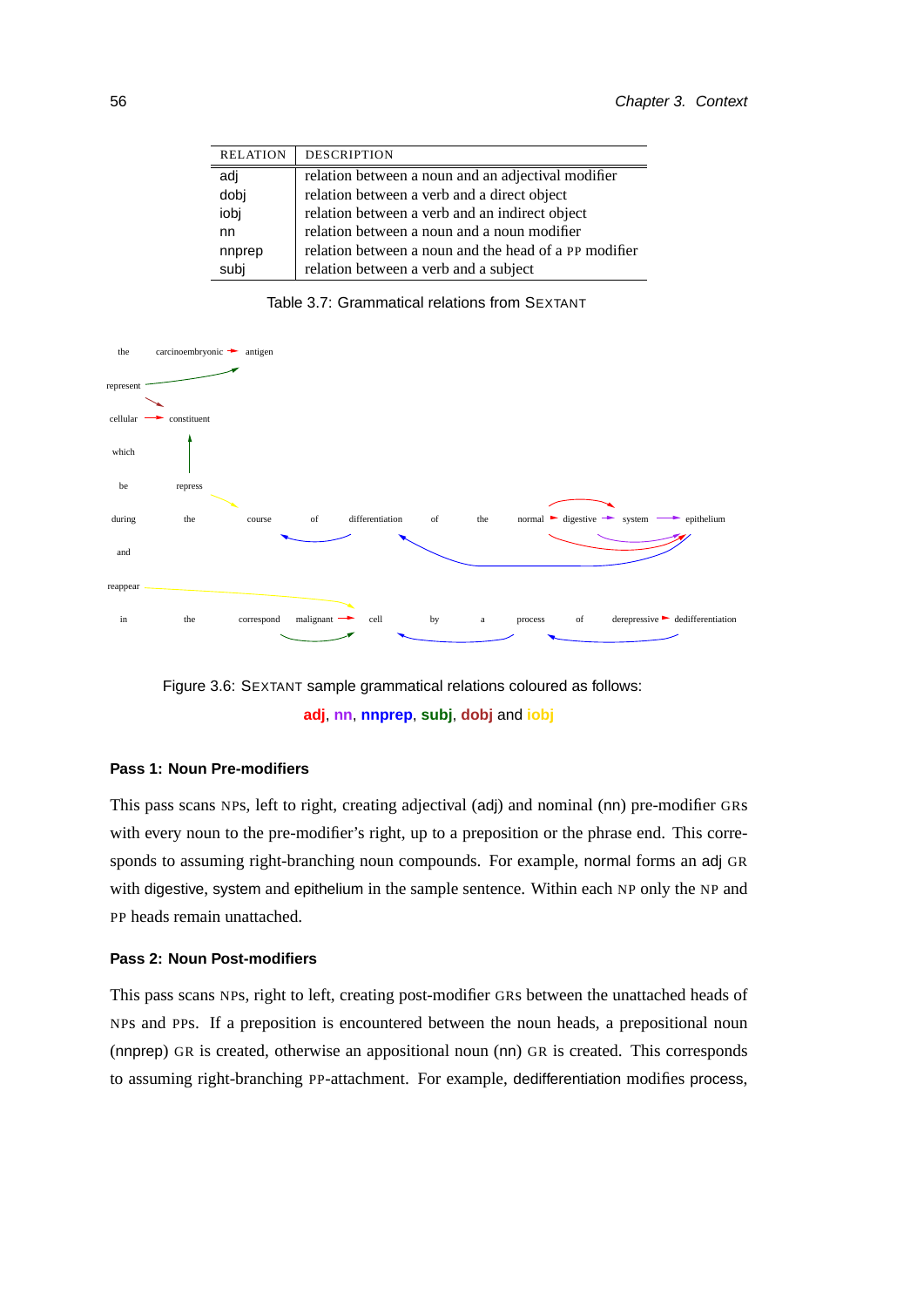#### 3.4. Approach 57

which in turn modifies cell. After this phrase only the NP head remains unattached.

#### **Tense Determination**

The rightmost verb in each VP is considered the head. A VP is initially categorized as active. If the head verb is a form of *be* then the VP becomes attributive. Otherwise, the algorithm scans the VP from right to left: if an auxiliary verb form of be is encountered the VP becomes passive; if a progressive verb (except being) is encountered the VP becomes active.

Only the noun heads on either side of VPs remain unattached. The remaining three passes attach these to the verb heads as either subjects or objects depending on the voice of the VP.

#### **Pass 3: Verb Pre-Attachment**

This pass scans sentences, right to left, associating the first NP head to the left of the VP with its head. If the VP is active, a subject (subj) relation is created; otherwise, a direct object (dobj) relation is created. For example, antigen is the subject of represent.

#### **Pass 4: Verb Post-Attachment**

This pass scans sentences, left to right, associating the first NP or PP head to the right of the VP with its head. If the VP was classed as active and the phrase is an NP then a direct object (dobj) relation is created. If the VP was classed as passive and the phrase is an NP then a subject (subj) relation is created. If the following phrase is a PP then an indirect object (iobj) relation is created. The interaction between the head verb and the preposition determine whether the noun is an indirect object of a ditransitive verb or alternatively the head of a PP that is modifying the verb. However, SEXTANT always attaches the PP to the previous phrase.

#### **Pass 5: Verb Progressive Participles**

The final step of the process is to attach progressive verbs to subjects and objects (without concern for whether they are already attached). Progressive verbs can function as nouns, verbs and adjectives and once again a naïve approximation to the correct attachment is made. Any progressive verb which appears after a determiner or quantifier is considered a noun. Otherwise, it is considered a verb and passes 3 and 4 are repeated to attach subjects and direct objects. This pass is dependent on the way the chunker includes progressive participles.

Finally, SEXTANT collapses the nn, nnprep and adj relations together into a single broad modifier grammatical relation. [Grefenstette](#page-165-0) [\(1994,](#page-165-0) page 46) claims this extractor has a grammatical relation accuracy of 75% after manually checking 60 sentences.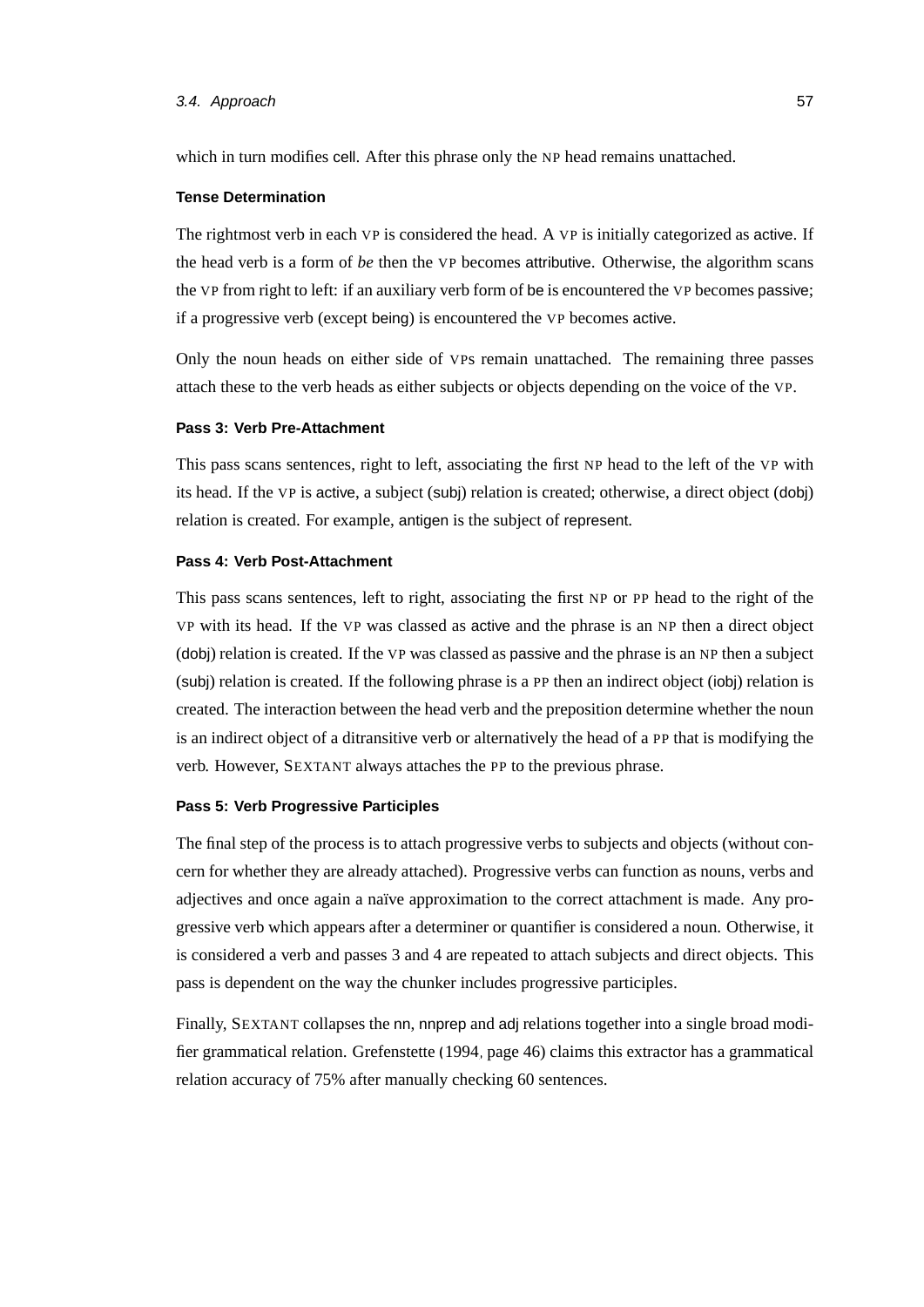| <b>SYSTEM</b>  | <b>SPACE</b> | RELS.  | ATTRS. | <b>TERMS</b> | <b>DIRECT</b> | P(1) | P(5) | P(10) | INVR | <b>TIME</b>       |
|----------------|--------------|--------|--------|--------------|---------------|------|------|-------|------|-------------------|
|                | Mв           | M      | M      | $\bf k$      | <b>COUNT</b>  | $\%$ | $\%$ | %     |      |                   |
| RASP           | 267          | 43.22  | 12.44  | 185          | 1956          | 70   | 53   | 45    | 2.08 | 6.0d              |
| SEXTANT(LT)    | 178          | 20.37  | 7.84   | 97           | 1835          | 70   | 53   | 45    | 2.04 | 3.2 <sub>d</sub>  |
| <b>MINIPAR</b> | 376          | 68.41  | 16.22  | 828          | 1921          | 65   | 50   | 44    | 2.01 | 1.9d              |
| CASS           | 191          | 38.30  | 9.31   | 191          | 1517          | 53   | 43   | 35    | 1.63 | 1.6 <sub>hr</sub> |
| SEXTANT(NB)    | 269          | 30.25  | 11.92  | 268          | 1856          | 73   | 51   | 44    | 2.05 | 1.4 <sub>hr</sub> |
| SEXTANT(MX)    | 313          | 38.78  | 16.11  | 400          | 1910          | 71   | 51   | 44    | 2.08 | 1.1 <sub>hr</sub> |
| $W(L_1)$       | 124          | 79.81  | 7.50   | 422          | 1660          | 64   | 46   | 38    | 1.84 | 6.7 <sub>m</sub>  |
| $W(L_{1,2})$   | 348          | 155.41 | 18.75  | 463          | 1705          | 64   | 50   | 41    | 1.91 | 7.0 <sub>m</sub>  |
| $W(L_{1,2}*)$  | 269          | 155.41 | 16.03  | 463          | 1679          | 69   | 47   | 41    | 1.91 | 7.0 <sub>m</sub>  |
| $W(L_{1-3})$   | 582          | 226.40 | 31.34  | 467          | 1623          | 69   | 47   | 41    | 1.87 | 7.5 <sub>m</sub>  |
| $W(L_{1-3}*)$  | 401          | 226.40 | 23.65  | 467          | 1603          | 60   | 45   | 39    | 1.77 | 7.5 <sub>m</sub>  |
| $W(L_1R_1)$    | 278          | 159.62 | 14.97  | 452          | 1775          | 73   | 50   | 41    | 2.00 | 7.0 <sub>m</sub>  |
| $W(L_1R_1*)$   | 224          | 159.62 | 13.35  | 452          | 1700          | 63   | 49   | 40    | 1.91 | 7.0 <sub>m</sub>  |
| $W(R_1)$       | 124          | 79.81  | 7.49   | 371          | 1277          | 44   | 28   | 24    | 1.23 | 6.7 <sub>m</sub>  |
| $W(R_{1,2})$   | 348          | 155.41 | 18.79  | 438          | 1490          | 47   | 39   | 32    | 1.47 | 7.0 <sub>m</sub>  |

<span id="page-75-0"></span>Table 3.8: Thesaurus quality results for different context extractors

## **3.5 Results**

There are four sets of results related to context extraction. The first results compare context extractors on the written portion of the British National Corpus (BNC). Section [3.5.2](#page-76-0) investigate the impact of corpus size on similarity systems and the trade-off between corpus size, running time and representation size using the experimental corpus (Section [3.2.1\)](#page-61-0). Section [3.5.3](#page-80-1) considers the impact of corpus type by comparing results from the BNC and RCV1 text. The remaining sections investigate the benefit of smoothing and filtering the context representation. The 70 word experimental test set (Section [2.2.2\)](#page-45-0) is used for all of these experiments. Similarity has been calculated using the JACCARD measure with the TTEST weighting function, which is found to be the best semantic similarity measure function in the next chapter.

#### **3.5.1 Context Extractors**

Table [3.8](#page-75-0) summarises the representation size and performance of each context extractor applied to the written portion of the BNC, which was used because the RASP GRs were supplied by John Carroll and SEXTANT(LT) took too long to process the RCV1 corpus.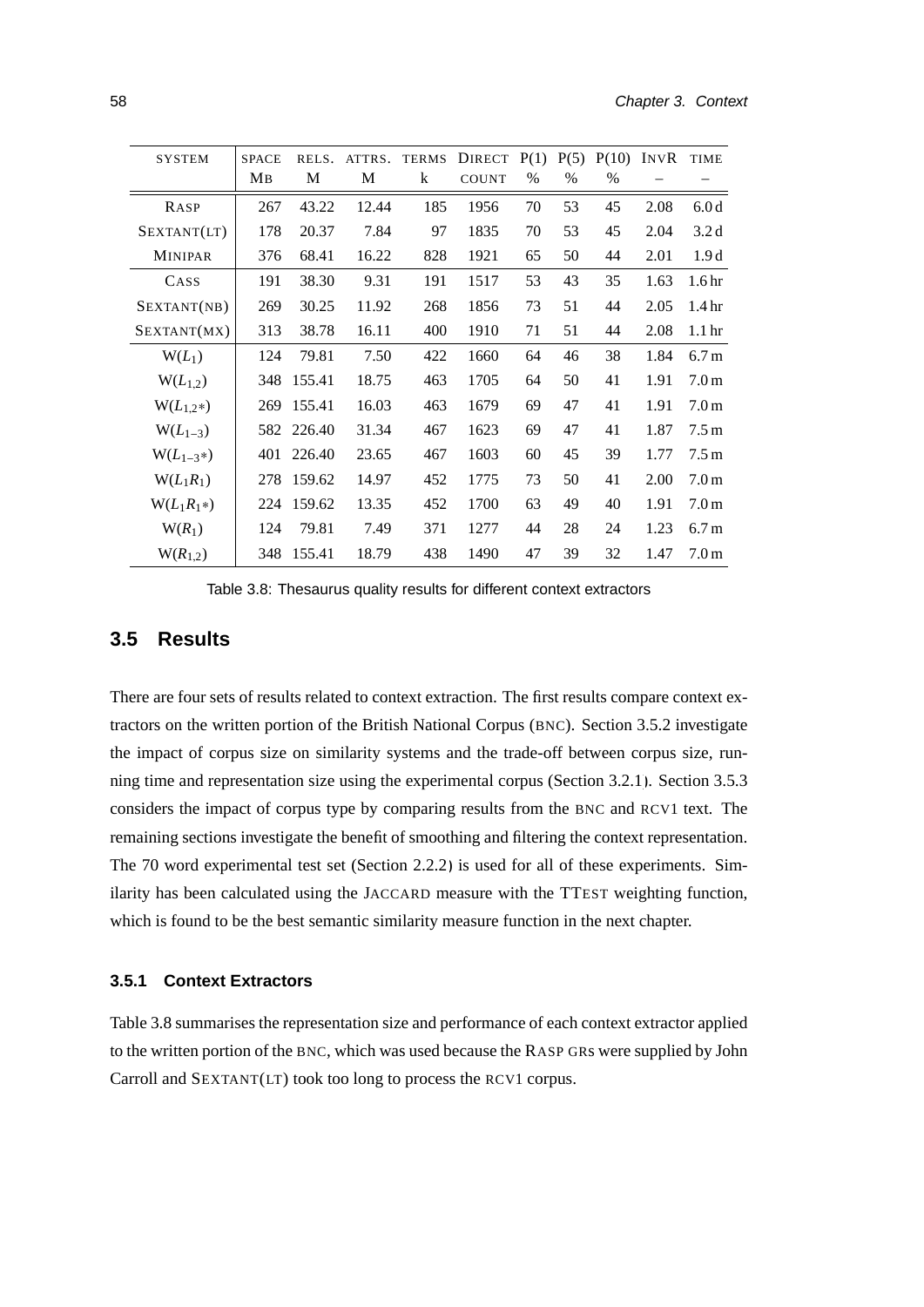RASP performs significantly better than the other context extractors using the direct match evaluation but MINIPAR and SEXTANT(NB) also produce quite similar results over the other evaluation metrics. Amongst the simpler methods,  $W(L_1R_1)$  and  $W(L_{1,2})$  give reasonable results. Depending on the components, the shallow methods vary quite considerably in performance. Of these the state-of-the-art maximum entropy SEXTANT(MX) performs the best. Overall, the more sophisticated parsers outperform the shallow parsing approaches which significantly outperform the majority of window-based approaches.

The first thing to note is the time spent extracting contextual information: RASP, SEXTANT(LT) and MINIPAR take significantly longer to run (in days) than the other extractors and the window methods run extremely quickly (in minutes). SEXTANT(MX), which has been designed for speed, runs 40 times faster than MINIPAR and over 120 times faster than RASP, but performs almost as well. These ratios are only approximate because RASP was run on different (but comparable) hardware. On the other hand, SEXTANT(LT) was one of the slowest systems even though it was also a very shallow approach, clearly implementation efficiency is important.

Also, MINIPAR extracts many more headwords and relations with a much larger representation than SEXTANT, whereas RASP extracts more relations for a smaller number of headwords. This is partly because MINIPAR extracts more types of relations from the parse tree than SEXTANT and RASP and partly because it extracts extra multi-word expressions. The larger window methods have low correlation between the headword and context and so extract a massive context representation, but the results are over 10% worse than the syntactic extractors.

Given a medium-sized corpus and a reasonable amount of time, it is clear that RASP or MINI-PAR will produce the best results. However, the choice is no longer obvious when the quantity of raw text available is effectively unlimited.

#### <span id="page-76-0"></span>**3.5.2 Corpus Size**

Similarity systems need large quantities of text to reliably extract contextual information. In light of the amount of raw text now freely available in news corpora (Section [3.2.2\)](#page-62-0) and on the web, we must reconsider the limiting factors of the previous results. Table [3.9](#page-77-0) shows what happens to the saurus quality as we decrease the size of the corpus to  $\frac{1}{64}$ th of its original size (2.3MWs) for SEXTANT(NB). Halving the corpus results in a significant reduction for most of the measures. All five evaluation measures show the same log-linear dependence on the size of the corpus. Figure [3.7](#page-77-1) shows the same trend for Inverse Rank evaluation of the MINIPAR extractor with a log-linear fitting the data points.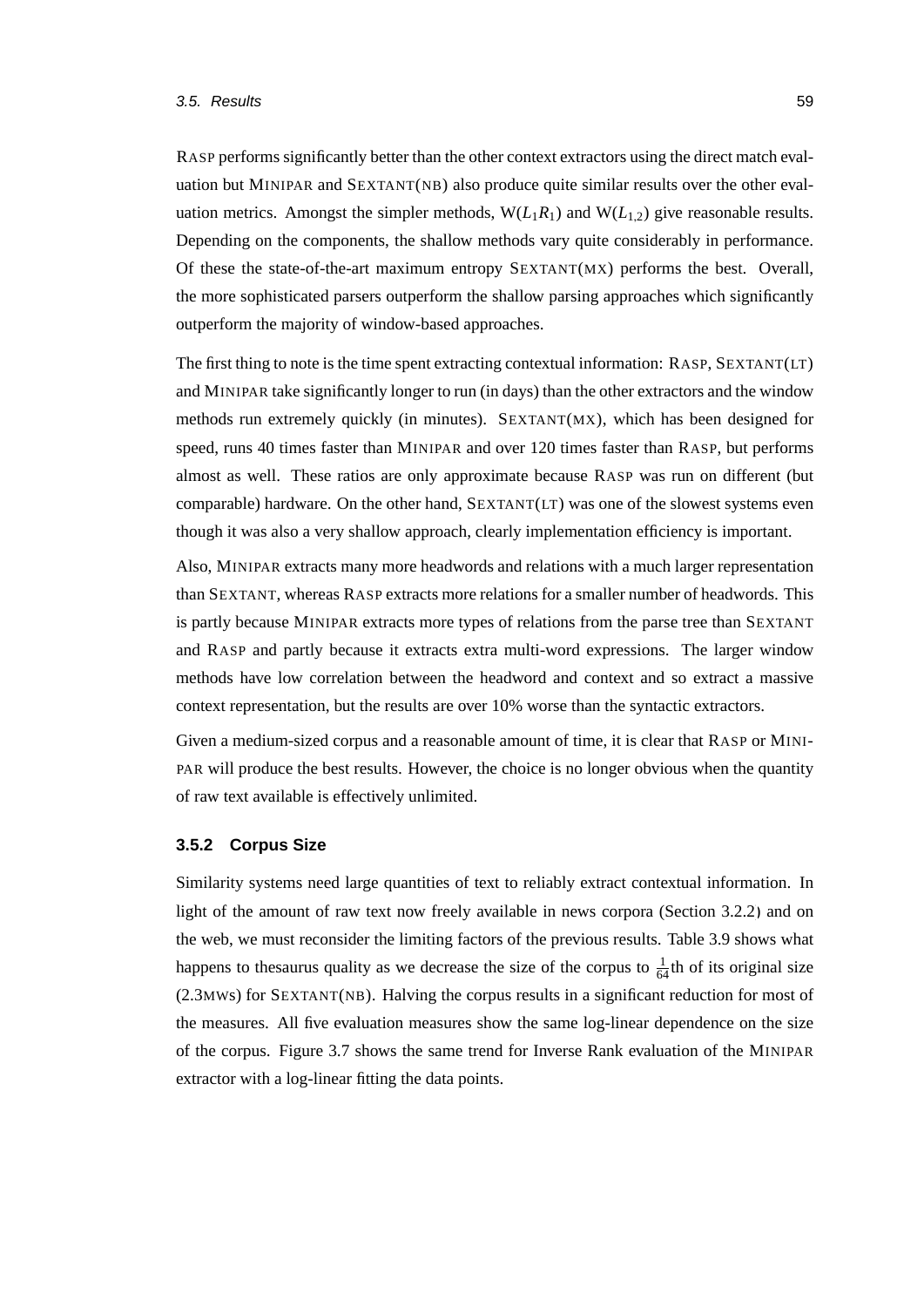| <b>CORPUS</b> | <b>SPACE</b><br>MB | RELS.<br>М | ATTRS.<br>M | <b>TERMS</b><br>k | <b>DIRECT</b> | P(1)<br>$\%$ | P(5)<br>$\frac{0}{0}$ | P(10)<br>$\%$ | INVR |
|---------------|--------------------|------------|-------------|-------------------|---------------|--------------|-----------------------|---------------|------|
| <b>MWS</b>    |                    |            |             |                   | <b>AVG</b>    |              |                       |               |      |
| 150.0         | 274                | 53.07      | 12.08       | 268.94            | 23.75         | 64.5         | 47.0                  | 39.0          | 1.85 |
| 75.0          | 166                | 26.54      | 7.38        | 181.73            | 22.60         | 58.0         | 43.5                  | 36.0          | 1.73 |
| 37.5          | 98                 | 13.27      | 4.36        | 120.48            | 21.75         | 54.0         | 41.0                  | 34.5          | 1.62 |
| 18.8          | 56                 | 6.63       | 2.54        | 82.33             | 20.45         | 47.0         | 36.5                  | 31.0          | 1.46 |
| 9.4           | 32                 | 3.32       | 1.44        | 55.55             | 18.50         | 40.0         | 32.5                  | 27.5          | 1.29 |
| 4.7           | 18                 | 1.66       | 0.82        | 37.95             | 16.65         | 34.0         | 29.5                  | 23.5          | 1.13 |
| 2.3           | 10                 | 0.83       | 0.46        | 25.97             | 14.60         | 27.5         | 25.0                  | 19.5          | 0.93 |

<span id="page-77-0"></span>Table 3.9: Average SEXTANT(NB) results for different corpus sizes

We can use the same curve fitting to estimate thesaurus quality on larger corpora for three of the best extractors: SEXTANT(NB), MINIPAR and  $W(L_1R_1)$ . Figure [3.8](#page-78-0) does this with the direct match evaluation. The estimate indicates that MINIPAR will continue to be the best performer on direct matching. We then plot the direct match scores for the 300MW corpus to see how accurate our predictions are. The SEXTANT(NB) system performs almost exactly as predicted and the other two slightly under-perform their predicted scores, thus the fitting is accurate enough to make reasonable predictions.



<span id="page-77-1"></span>Figure 3.7: MINIPAR INVR scores versus corpus size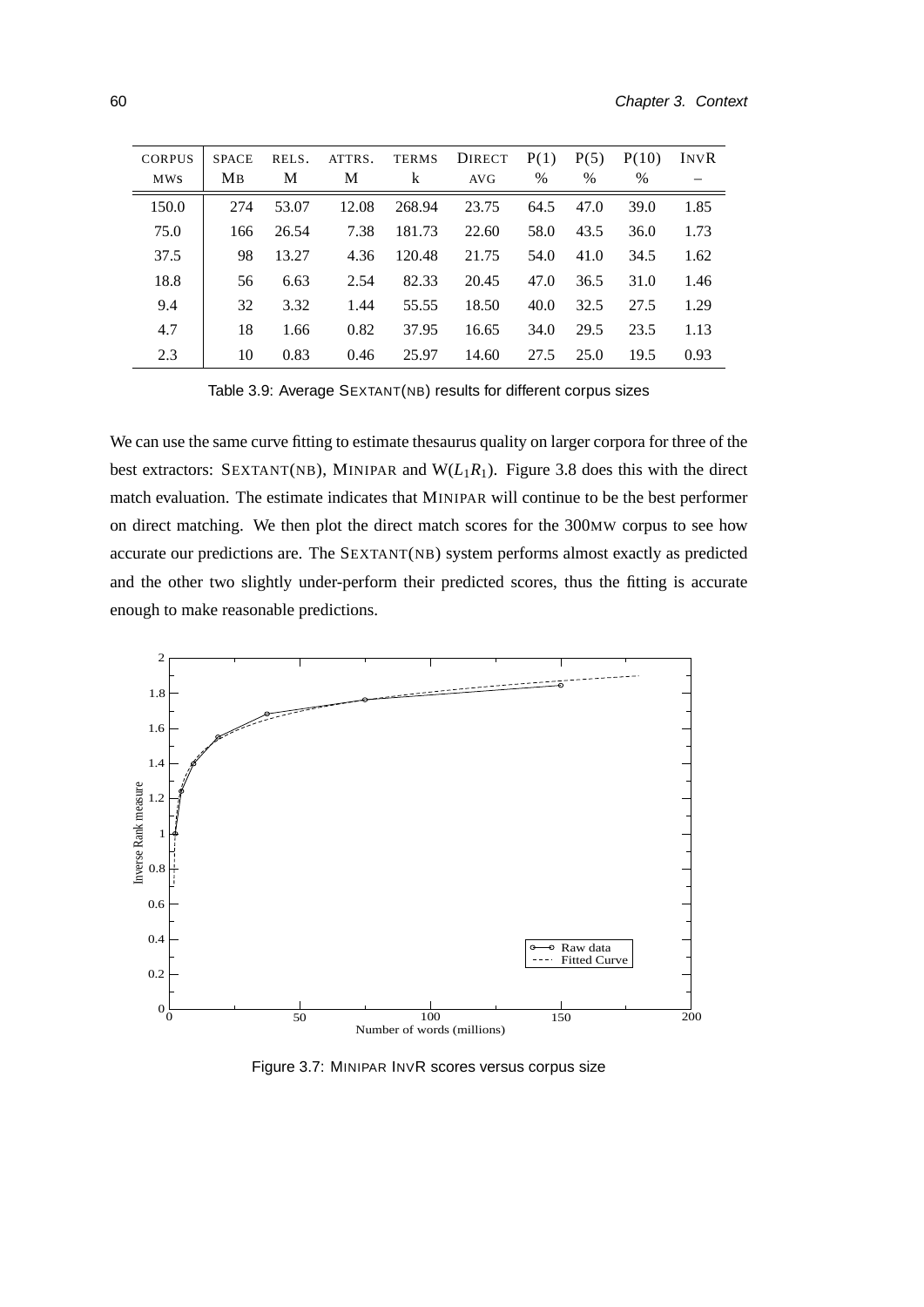

<span id="page-78-0"></span>Figure 3.8: DIRECT matches versus corpus size

Using Figure [3.8](#page-78-0) and the timing data in Table [3.8](#page-75-0) it is possible to make "engineering" decisions regarding the trade-off between extractor complexity, relation quality and speed. For instance, if we fix the total time and computational resources at an arbitrary point, e.g. the point where MINIPAR can process 75 MWs, we get an average direct match score of 23.5. However, we can get the same resultant accuracy by using SEXTANT(NB) on a corpus of 116 MWs or  $W(L_1R_1)$ on a corpus of 240 MWs. From Figure [3.8,](#page-75-0) extracting contexts from corpora of these sizes would take MINIPAR 37 hours, SEXTANT(NB) 2 hours and  $W(L_1R_1)$  12 minutes.

However, there is an almost linear relationship between the amount of raw text consumed and the size of the resulting model, in terms of the number of unique relations and the number of headwords. Interpolation on Figure [3.9](#page-79-0) predicts that the extraction would result in 10M unique relations from MINIPAR and SEXTANT(NB) and 19M from  $W(L_1R_1)$ . Figure [3.10](#page-79-1) indicates that extraction would result in 550k MINIPAR headwords, 200k SEXTANT(NB) headwords and 600k  $W(L_1R_1)$  headwords. The window methods and MINIPAR suffer from the greatest representation inflation as the raw text is consumed.

These results suggest that accurate, efficient shallow context extractors, such as SEXTANT(MX), are the most successful approach when large quantities of text are available.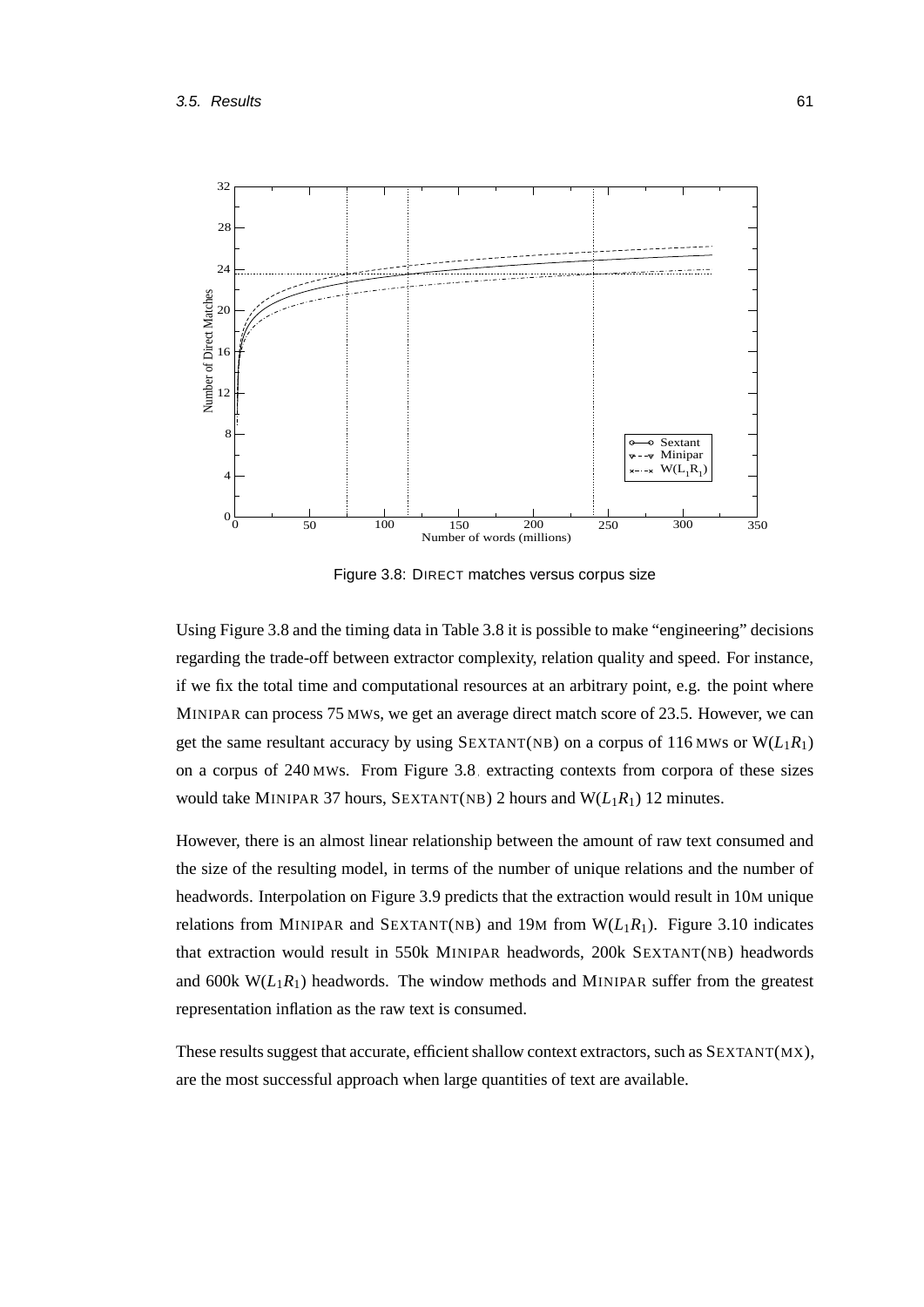

<span id="page-79-0"></span>Figure 3.9: Representation size versus corpus size



<span id="page-79-1"></span>Figure 3.10: Thesaurus terms versus corpus size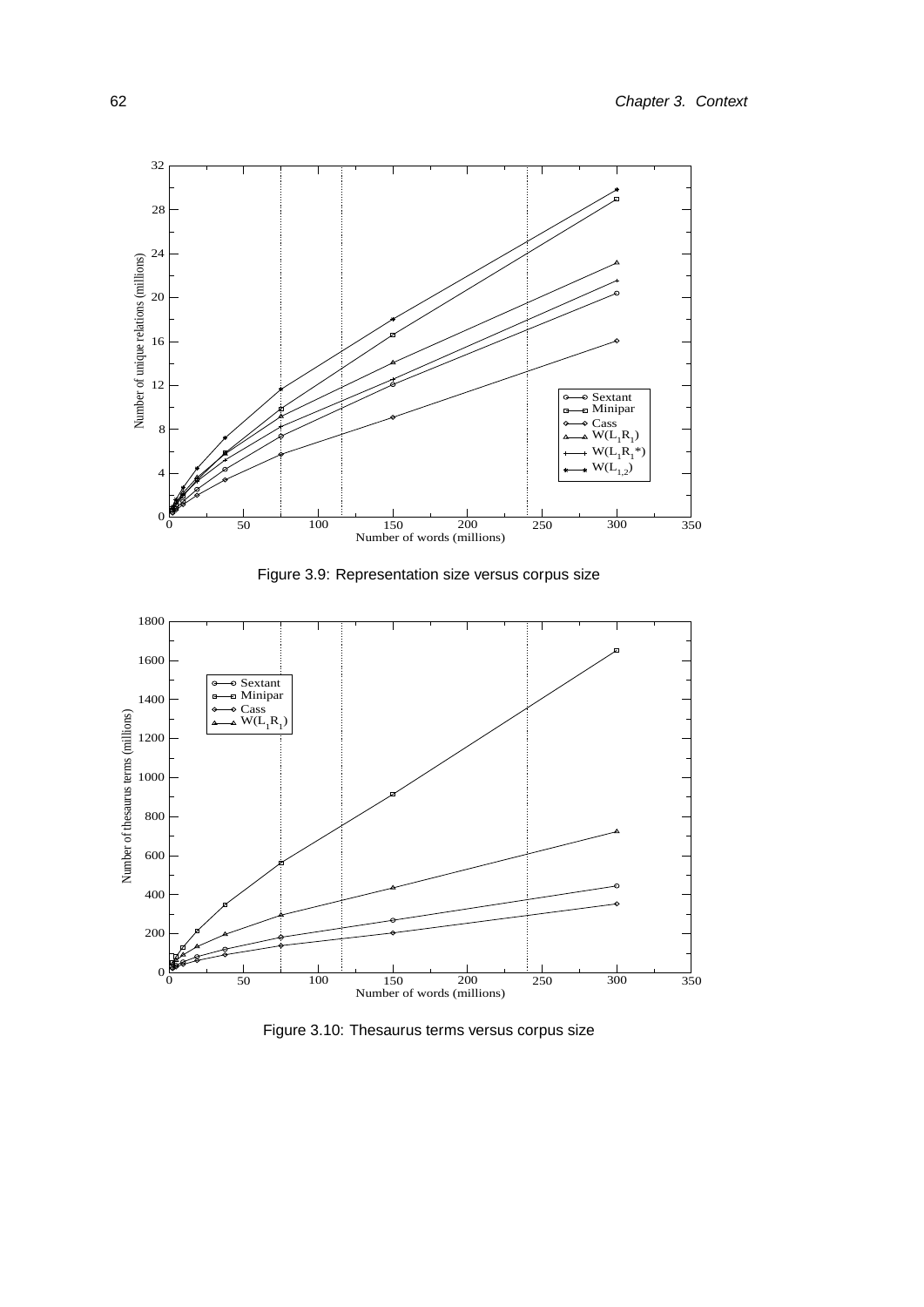| <b>SYSTEM</b>  | <b>CORPUS</b>    | <b>SPACE</b> |            |       |      | RELS. ATTRS. TERMS DIRECT $P(1) P(5) P(10) INVR$ |           |           |      |      |
|----------------|------------------|--------------|------------|-------|------|--------------------------------------------------|-----------|-----------|------|------|
|                |                  | <b>MB</b>    | M          | M     | k    | <b>COUNT</b>                                     | $\%$      | $\%$      | $\%$ |      |
| <b>MINIPAR</b> | <b>BNC</b>       | 376          | 68.41      | 16.22 | 828  | 1921                                             | 65.0 50.0 |           | 44.0 | 2.01 |
| <b>MINIPAR</b> | RCV1             |              | 422 117.61 | 17.02 | 1001 | 1472                                             |           | 58.0 43.0 | 37.0 | 1.68 |
| SEXTANT(NB)    | <b>BNC</b>       | 269          | 30.25      | 11.92 | 268  | 1856                                             | 73.0 51.0 |           | 44.0 | 2.05 |
| SEXTANT(NB)    | RCV <sub>1</sub> | 279          | 75.89      | 12.25 | 269  | 1468                                             |           | 56.0 43.0 | 34.0 | 1.66 |
| $W(L_1R_1)$    | <b>BNC</b>       | 278          | 159.62     | 14.97 | 452  | 1775                                             | 73.0 50.0 |           | 41.0 | 2.00 |
| $W(L_1R_1)$    | RCV <sub>1</sub> |              | 245 262.87 | 13.17 | 417  | 1356                                             | 51.0      | 39.0      | 33.0 | 1.52 |

<span id="page-80-2"></span>Table 3.10: Results on BNC and RCV1 for different context extractors

| MORPH.     | <b>MB</b> |       | SPACE ATTRS. TERMS DIRECT $P(1)$ $P(5)$ $P(10)$ INVR<br>M k AVG | $\%$ | $\%$           | $\%$ |      |
|------------|-----------|-------|-----------------------------------------------------------------|------|----------------|------|------|
| none       | 345       | 14.70 | 298 20.33 32.5 36.9 33.6 1.37                                   |      |                |      |      |
| attributes | 302       | 13.17 | 298 20.65 32.0 37.6 32.5 1.36                                   |      |                |      |      |
| both       | 274       | 12.08 | 269 23.74                                                       |      | 64.5 47.0 39.0 |      | 1.86 |

<span id="page-80-3"></span>Table 3.11: Effect of morphological analysis on SEXTANT(NB) thesaurus quality

## <span id="page-80-1"></span>**3.5.3 Corpus Type**

Table [3.10](#page-80-2) gives the results for MINIPAR, SEXTANT(NB) and  $W(L_1R_1)$  on the BNC and RCV1 text collections. The performance from all of the systems is significantly better on the BNC than the RCV1 corpus. There are a number of possible explanations for this including that the BNC has been more heavily edited and so is a much cleaner corpus; also it contains a wide range of genres and, perhaps more importantly, topics.

Unfortunately, BNC and RCV1 differ in noise and topic coverage so it is not possible to draw a stronger conclusion. Clearly corpus type has a very large impact on performance. These results illuminate another aspect of the *quality*/*quantity* trade-off. Assembling a very large corpus of freely available raw text will not guarantee an improvement in performance. Creating a noisy corpus with wide topic coverage will allow the dominant factor in these results to be identified.

#### <span id="page-80-0"></span>**3.5.4 Smoothing**

Since MINIPAR and RASP perform morphological analysis on the context relations we have added an existing morphological analyser [\(Minnen et al., 2000\)](#page-170-0) to the other extractors. Table [3.11](#page-80-3) shows the improvement gained by morphological analysis of the attributes and relations for the SEXTANT(NB) 150MW corpus.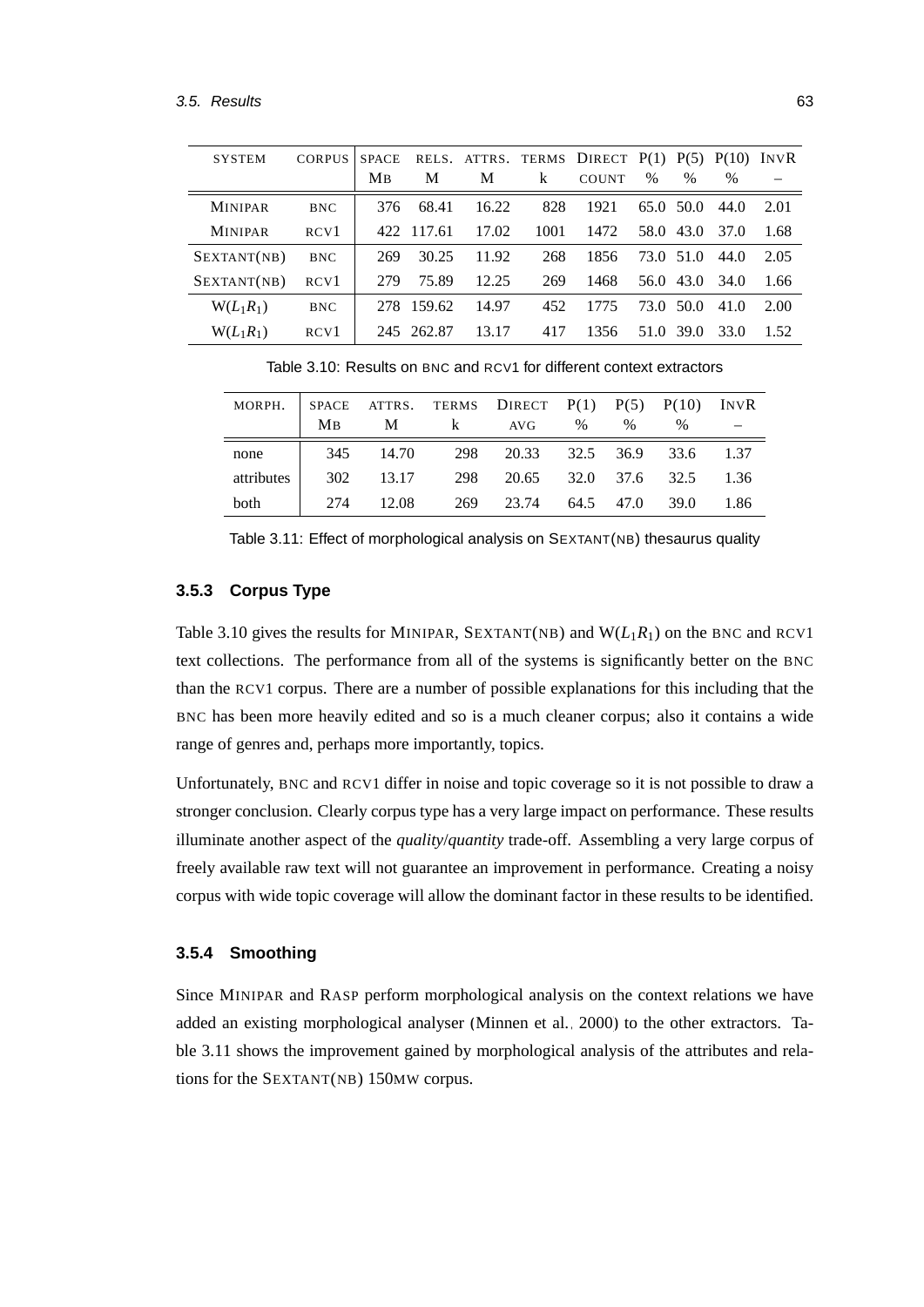| <b>SYSTEM</b>  | <b>SPACE</b> | RELS. | ATTRS. | <b>TERMS</b> | <b>DIRECT</b> | P(1) | P(5) | P(10) | INVR |
|----------------|--------------|-------|--------|--------------|---------------|------|------|-------|------|
|                | MB           | M     | M      | k            | AVG           | $\%$ | $\%$ | $\%$  |      |
| 300M           | 431          | 80.33 | 20.41  | 445          | 25.30         | 61.0 | 47.0 | 39.0  | 1.87 |
| 150M           | 274          | 53.07 | 12.08  | 269          | 23.75         | 64.5 | 47.0 | 39.0  | 1.85 |
| <b>FIXED</b>   | 244          | 61.17 | 10.74  | 265          | 24.35         | 65.0 | 46.5 | 38.5  | 1.86 |
| <b>LEXICON</b> | 410          | 78.69 | 18.09  | 264          | 25.25         | 62.0 | 47.0 | 40.0  | 1.87 |
| >1             | 149          | 67.97 | 6.63   | 171          | 24.20         | 66.0 | 45.0 | 38.0  | 1.85 |
| >2             | 88           | 62.57 | 3.93   | 109          | 23.20         | 66.0 | 46.0 | 36.0  | 1.82 |
|                |              |       |        |              |               |      |      |       |      |

<span id="page-81-0"></span>Table 3.12: Thesaurus quality with relation filtering

The morphological analysis of the attributes does not significantly affect performance but it does reduce the representation size. However, when both headwords and attributes are processed, improvement in results is very large, as is the reduction in the representation size and the number of context relations. The reduction in the number of terms is a result of coalescing the plural nouns with their corresponding singular nouns, which greatly reduces the data sparseness problems. The morphological analysis makes a significant impact on the data-sparseness problem, unlike the minimal improvement for PP-attachment [\(Collins and Brooks, 1995\)](#page-161-0). The rest of the experiments use morphological analysis of both the headwords and attributes.

#### **3.5.5 Filtering**

The context representation is very large even for the most constrained context extractor. This section considers some methods for limiting the size of the context representation. Table [3.12](#page-81-0) shows the results of performing various kinds of filtering on the representation size.

The FIXED and LEXICON filters run over the full 300MW corpus, but have size limits based on the 150MW corpus. The FIXED filter does not allow any object/attribute pairs to be added that were not extracted from the 150MW corpus. The LEXICON filter does not allow any objects to be added that were not extracted from the 150MW corpus. The FIXED and LEXICON filters show that counting over larger corpora does produce marginally better results, that is, getting more reliable counts for the same contexts does slightly improve performance.

The  $>1$  and  $>2$  filters prune relations with a frequency of less than or equal to one or two. The  $>1$  and  $>2$  filters show that the many relations that occur infrequently do not contribute significantly to the vector comparisons and hence do not impact on the final results, even though they dramatically increase the representation size.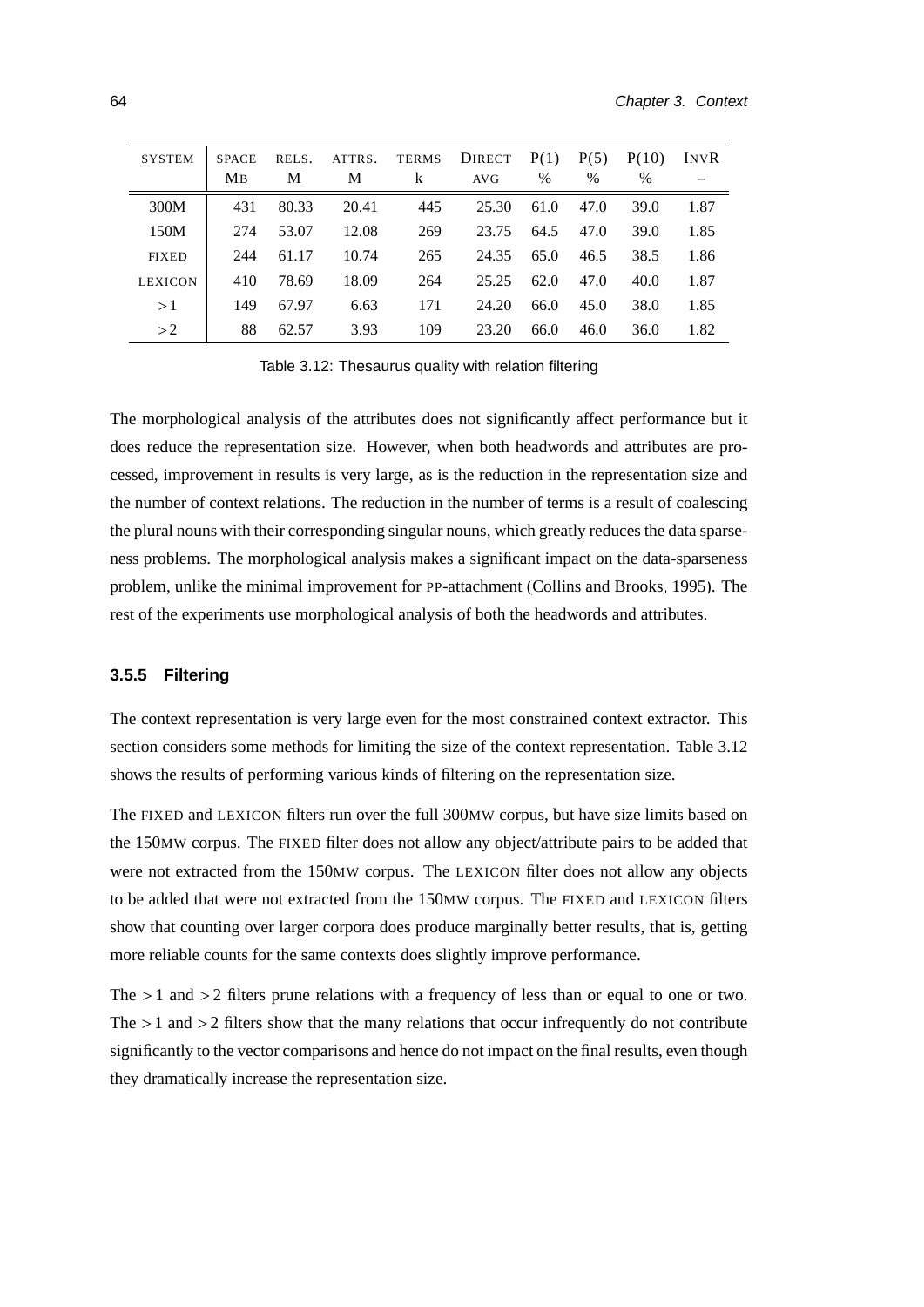## **3.6 Future Work**

The context experiments in this chapter leave several open problems to be explored. Firstly, there are still context extractors missing from these experiments. for example, the very large window methods described in Section [3.3.1](#page-63-0) that use only the 1000 most frequent attributes. How does this limit impact on performance for computationally-intensive approaches like Latent Semantic Analysis (LSA). There are also many combinations of grammatical relations from the parsing extractors which are worth exploring individually. This chapter has only discussed using all of the GRs that are associated with nouns for each extractor. There are a number of larger problems described below that build on this work.

#### **3.6.1 Multi-word Terms**

Most of the context extractors only handle single word terms. However, around 25% of terms in manually created thesauri are multi-word (Section [2.2.3\)](#page-47-0). The treatment of multi-word terms has not been adequately treated in most NLP tasks. Few POS taggers use knowledge of compound nouns or phrasal verbs to improve their accuracy. The first problem is identifying multiword expressions and the second is incorporating them into the shallow pipeline. Adding multi-word terms will significantly increase the representation size. However, they should improve the attribute quality by removing highly correlated contexts (e.g. (rate, nn, interest) and splitting up very high frequency attributes (e.g. verb-particle will split (object, get)).

## **3.6.2 Topic Specific Corpora**

There is an increasing interest in extracting technical and specialised terms, usage and vocabulary from topic specific corpora. There are two motivations for doing this. Firstly, lexical resources for many of these domains is scarce while raw text is usually in abundance, so automatic extraction methods are particularly attractive. I would like to extract thesauri for domains such as bioinformatics, which generate vast amounts of text and already have lexical resources available for evaluation.

Secondly, comparing extracted synonyms may provide an avenue for comparing the vocabulary of particular specialised domains with everyday usage. Additions and omissions would then indicate differences in language usage between the domains. Direct comparison of the attribute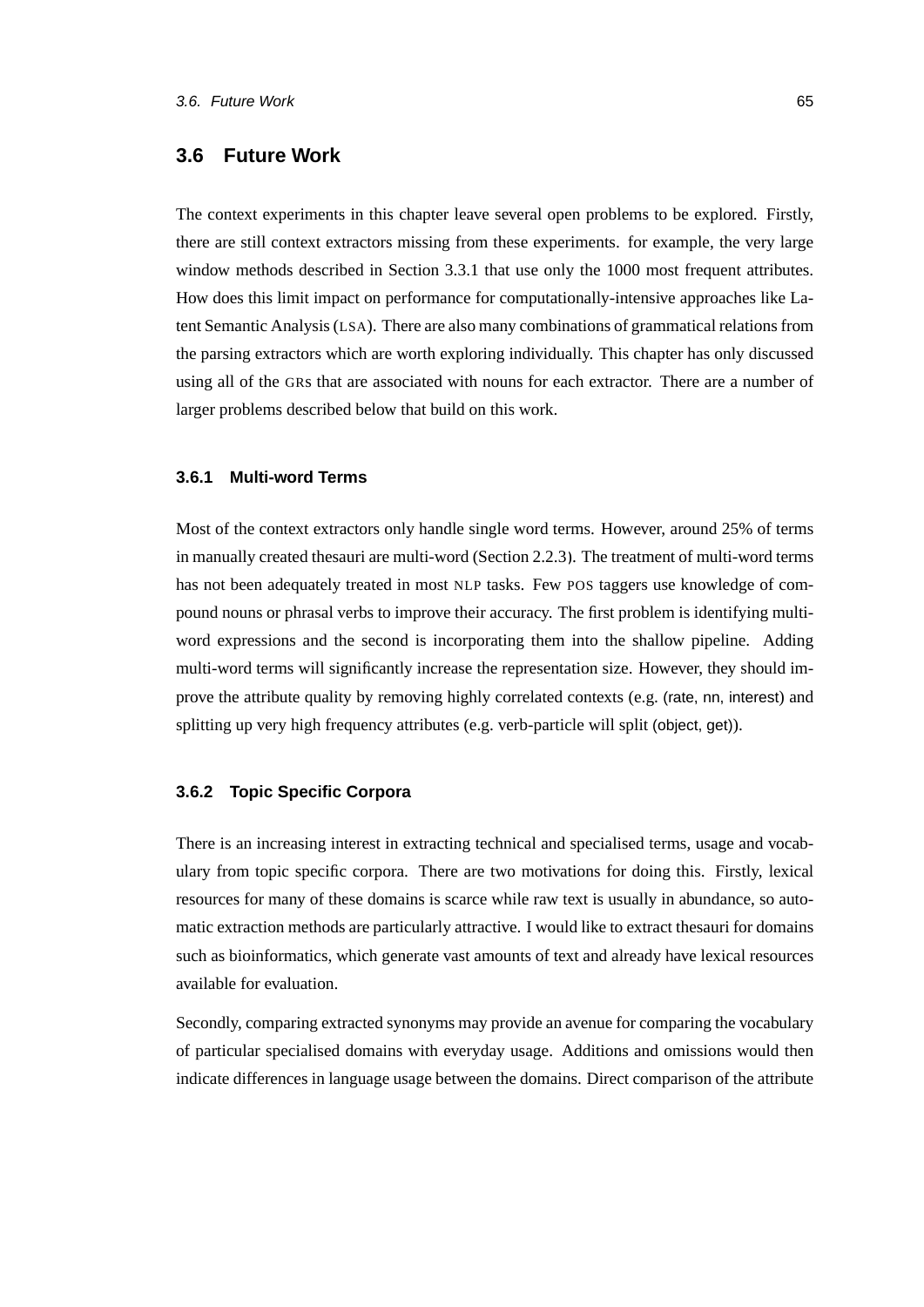vectors may also highlight differing usages in different domains. If the attribute vectors of a term from two different corpora were quite different then it is likely that the term has a different meaning in each corpus.

#### **3.6.3 Creating a Thesaurus from the Web**

Finally, I would like to construct a thesaurus from webpages spidered from the web. Firstly, this would demonstrate the efficiency of the SEXTANT(MX) shallow pipeline and the parallel implementation described in Section [5.3.](#page-119-0) It could also be used to address the noise or coverage question posed by the corpus type results in Section [3.5.3.](#page-80-1) There are two components that would need to be added to the similarity system. The first component is a web spider for collecting randomly distributed web pages. The second component is new tokenization and text processing that takes into account the HTML tags. This component will be crucial in extracting text which is relatively noise-free. Using document clustering techniques from IR or document collections generated from domain-specific queries it may be possible to build topic specific thesauri from large general text collections such as the web. These topic specific thesauri could then be compared and perhaps merged together into a single thesaurus with topic markers.

## **3.7 Summary**

This chapter has introduced and compared a wide range of approaches to extracting contextual information for measuring semantic similarity. The performance of these approaches was correlated with the sophistication of the linguistic processing involved. Unfortunately, the best systems are therefore also the least scalable. Until recently, large enough quantities of text were not available to make efficiency an issue. However, my results in Section [3.5.2](#page-76-0) demonstrate that once we have effectively unlimited amounts of raw text, shallow systems which are linguistically informed but very efficient can prove to be the most effective.

It is a phenomenon common to many NLP tasks that the quality or accuracy of a system increases log-linearly with the size of the corpus. [Banko and Brill \(2001\)](#page-159-0) also found this trend for the task of confusion set disambiguation on corpora of up to one billion words. They demonstrated behaviour of different learning algorithms with very simple contexts on extremely large corpora. We have demonstrated the behaviour of a simple learning algorithm on much more complicated contextual information on very large corpora.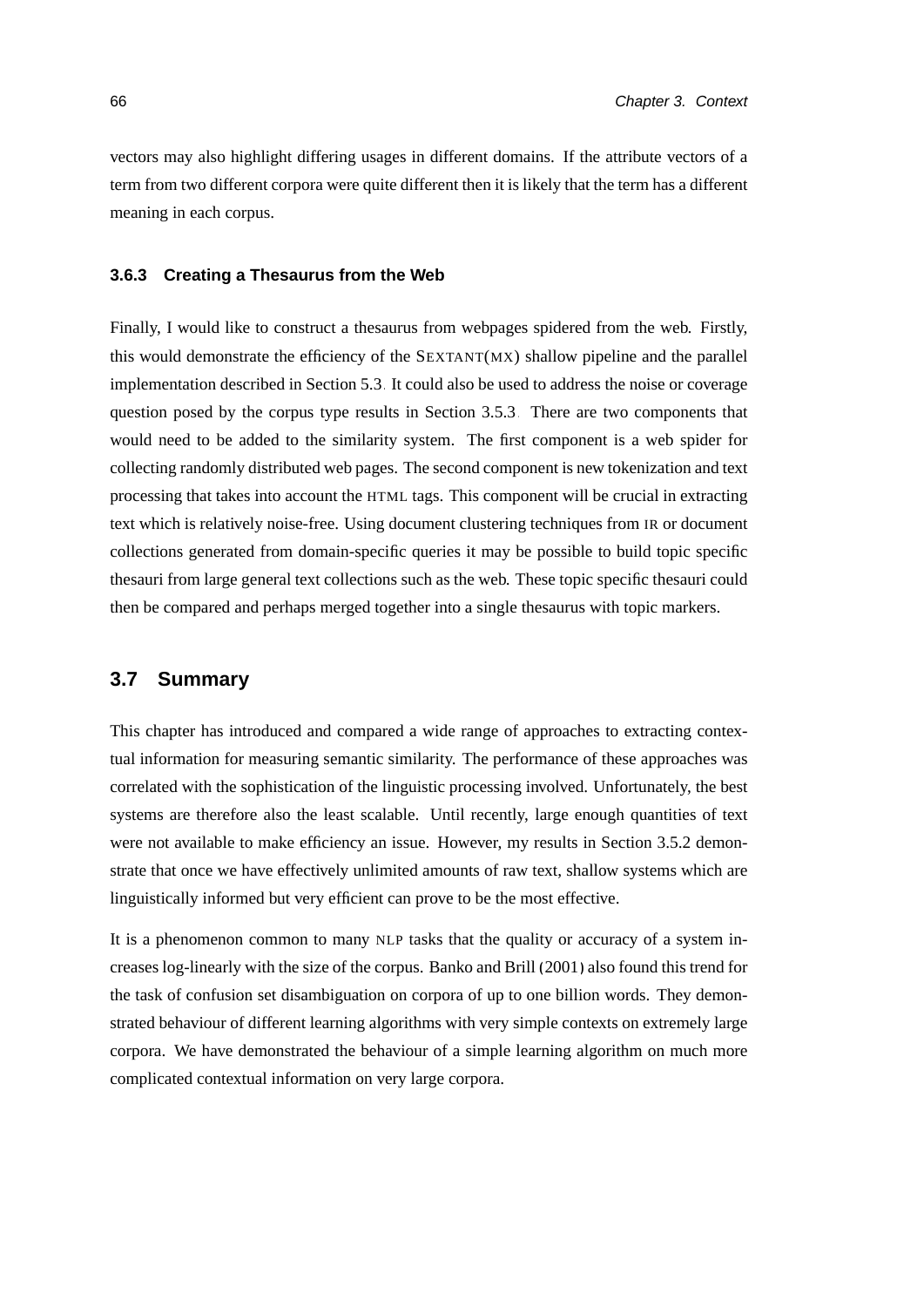## 3.7. Summary 67

My experiments suggest that the existing methodology of evaluating systems on small corpora without reference to the execution time and representation size ignores important aspects of the evaluation of NLP tools.

These experiments show that efficiently implementing and optimising the NLP tools used for context extraction is of crucial importance, since the increased corpus sizes make execution speed an important evaluation factor when deciding between different learning algorithms for different tasks and corpora. These results also motivate further research into improving the asymptotic complexity of the learning algorithms used in NLP systems. In the new paradigm, it could well be that far simpler but scalable learning algorithms significantly outperform existing systems.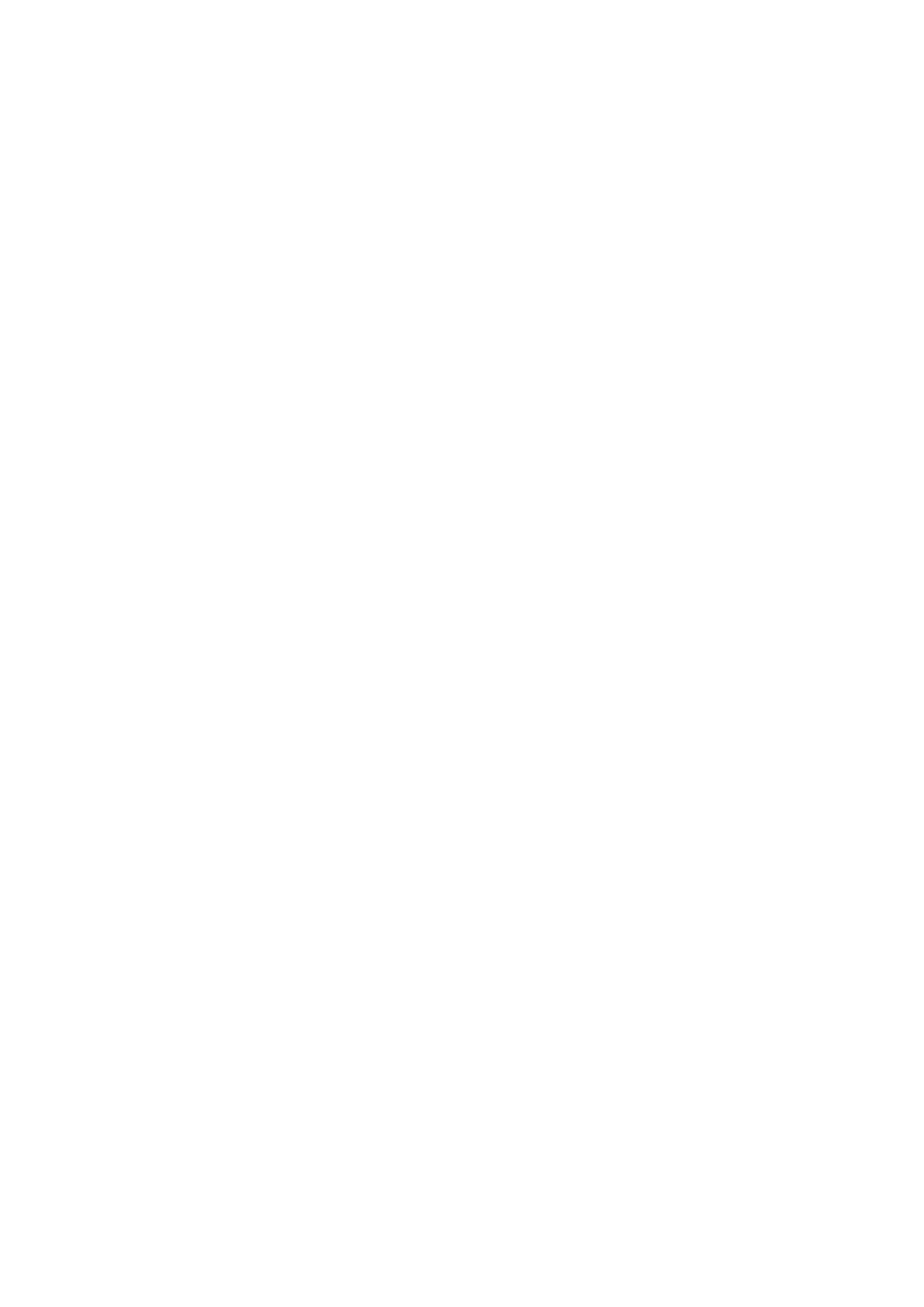## **Chapter 4**

# **Similarity**

**similarity**: **resemblance** 0.122, **parallel** 0.083, contrast 0.061, flaw 0.060, discrepancy 0.060, difference 0.056, **affinity** 0.052, aspect 0.052, **correlation** 0.052, variation 0.052, contradiction 0.051, distinction 0.050, divergence 0.049, commonality 0.049, disparity 0.048, characteristic 0.048, shortcoming 0.048, significance 0.046, clue 0.046, hallmark 0.045, ...

Once an accurate and informative contextual representation of each headword has been extracted from raw text, it is compiled into a vector-space representation by counting the number of times each context occurs. Headwords are then compared using the distributional hypothesis that similar words appear in similar contexts, i.e. they have similar context vectors. With a context space defined, measuring semantic similarity involves devising a function for measuring the similarity between context vectors that best captures our notion of semantic similarity.

This chapter begins by factoring the existing similarity measures into two components: measures and weights. Section [4.1](#page-88-0) defines the notation to describe them. The *measure* functions, which calculate the overall similarity between the two weighted vectors, are described with their motivation in Section [4.2.](#page-89-0)

The *weight* functions transform the raw counts for each context instance into more comparable values by incorporating a measure of the informativeness of the attribute and its frequency. Intuitively, weight functions model the importance of an attribute. Section [4.3](#page-95-0) describes the existing weight functions and in the process motivates an analogy between weight functions and collocation extraction statistics. This insight leads to new weight functions that significantly outperform the state-of-the-art using the evaluation described in Chapter [2.](#page-36-0)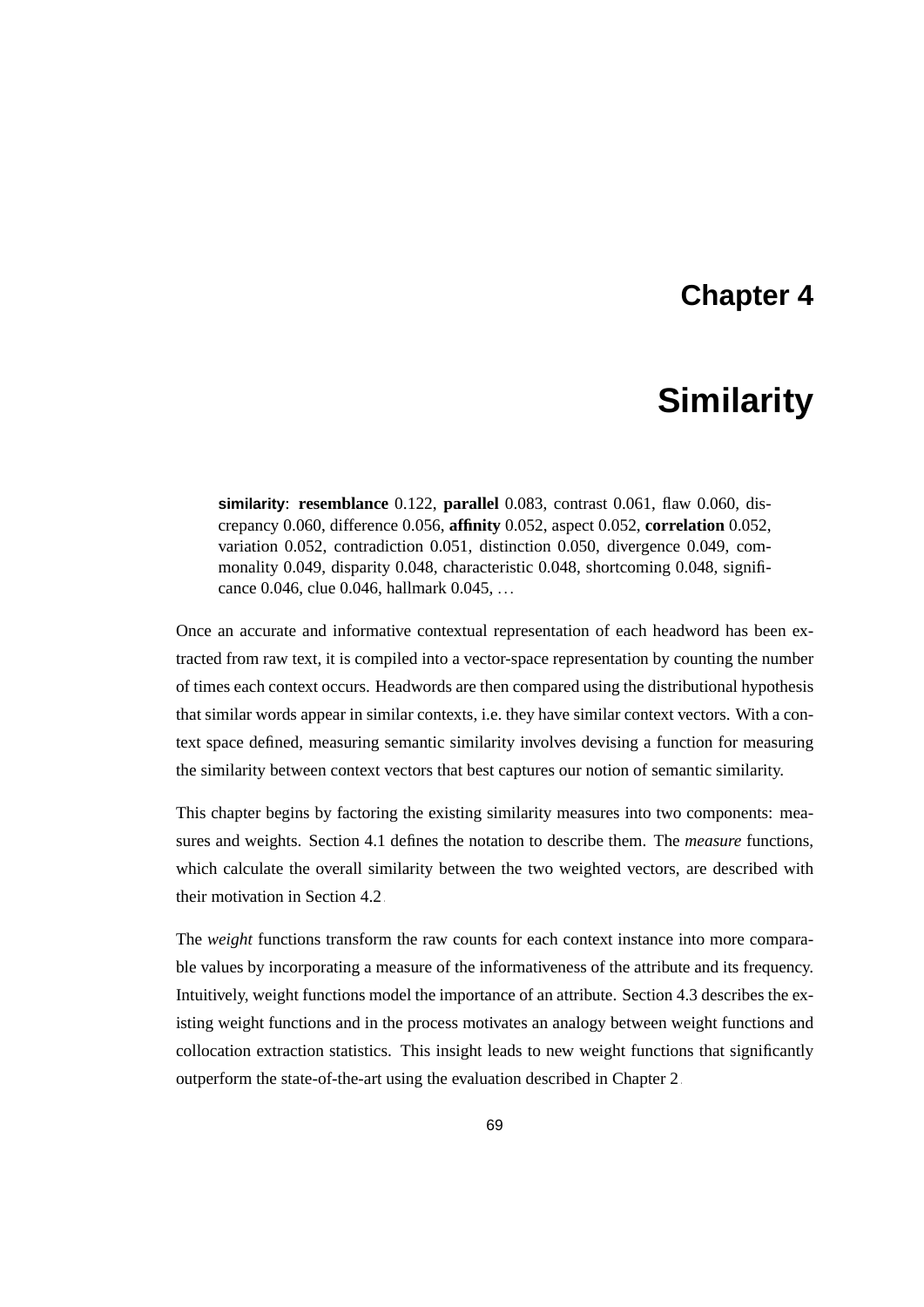There are two types of similarity measures: *distance* or *dissimilarity* measures, for instance the L<sup>2</sup> NORM distance, which increase as the distance between the vectors increases; and *similarity* measures, for instance the COSINE measure, which decrease as the distance between the vectors increases. I will use the term *similarity measure* loosely for all similarity functions, whether they are similarity or dissimilarity measures.

There are also other properties that may be important depending on the application; for instance, whether the similarity function is *symmetric*,  $\text{sim}(a,b) \equiv \text{sim}(b,a)$ , and whether it satisfies the *triangle inequality*,  $\sin(a, b) + \sin(b, c) \geq \sin(a, c)$ . These properties are important for clustering and search applications which sometimes rely on these assumptions for their correctness. For my evaluation methodology, which only relies on ranking, such properties are not important; whether the function calculates similarity or dissimilarity simply just changes whether ranking must be in ascending or descending order. Other work, e.g. [Lee](#page-168-0) [\(2001\)](#page-168-0), has used a negative exponential to convert distance measures into similarity measures.

[Lee \(1999\)](#page-168-1) considers these formal properties in her analysis of several different similarity measures. [Lin \(1998d\)](#page-169-0) describes and compares several similarity functions. [Weeds and Weir \(2003\)](#page-175-0) compare the performance of the similarity measures proposed by Lee and Lin in terms of precision and recall. [Strehl \(2002\)](#page-174-0) gives a detailed comparison of measure functions and their impact on clustering.

[Grefenstette](#page-165-0) [\(1994\)](#page-165-0) breaks the weight function down into two further factors: a *global* weight *g* and a *local* weight *l*. The global weight is a function of the headword and attribute in the relation and involves frequency counts over all extracted contexts. The local weight function is based directly on the context instance frequency. The weight function is constrained to be in the range 0–1. [Pantel and Lin \(2002a\)](#page-171-0) incorporate a relation frequency-based correction function that can also be considered as a local weight.

The work in this thesis does not explicitly consider separating local and global weight functions. Also, my implementation does not restrict the weight function to the range 0–1, although most of the successful weight functions are restricted to this range. Section [4.4](#page-101-0) describes some interesting results when the weight functions are allowed negative values.

Some measure functions are designed to compare frequency distributions, for instance, the information theoretic measures proposed by [Lee \(1999\)](#page-168-1). In these cases the weight function is either the relative frequency or is a normalisation (to a total probability of one) of some other previously applied weight function.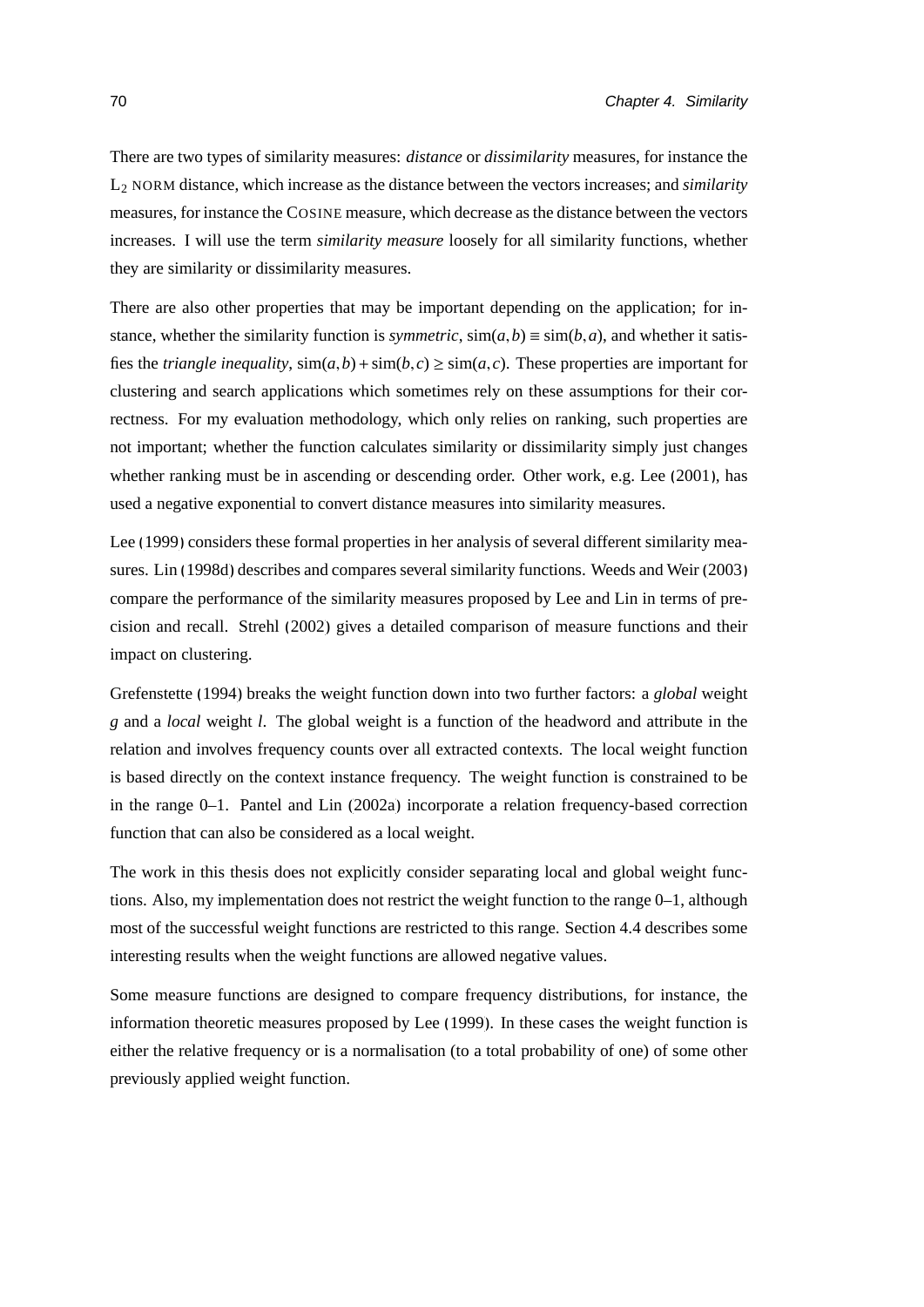## <span id="page-88-0"></span>**4.1 Definitions**

The context extractor returns a series of context relations with their instance frequencies. These relations can be represented in nested form  $(w, (r, w'))$ , which distinguishes the attribute, but can easily be flattened to give  $(w, r, w')$ . Computationally, nested relations are represented as sparse vectors of attributes and frequencies for each headword.

From this representation we can calculate a large range of values including the headword, attribute and relation frequencies (both token and type). These counts are not the same as the number of times the headword or attribute occurs in the corpus because a single attribute can appear in the overlapping context of several headwords, and a single headword may have several attributes within each context. Also, not every instance of a headword in the corpus will result in context instances being produced by the extractor. Hence the true instance frequency of headwords and attributes is currently lost in the relation extraction process.

I describe the functions evaluated in this chapter using an extension of the notation used by [Lin \(1998a\)](#page-169-1), where an asterisk indicates a set of values ranging over all existing values of that component of the relation tuple. In this notation, everything is defined in terms of the existence of context instances, that is context relations with a non-zero frequency. The set of attributes for a given headword *w* on a given corpus is defined as:

$$
(w,*,*) \equiv \{(r,w') \mid \exists (w,r,w')\}
$$
\n(4.1)

For convenience, I have extended the notation to weighted attribute vectors by defining a generic weighting function for each relation wgt( $w, r, w'$ ). This is the place holder for the weight functions described in Section [4.3.](#page-95-0)

A subscripted asterisk indicates that the variables are bound together:

$$
\sum \text{wgt}(w_m, *_{r}, *_{w'}) \times \text{wgt}(w_n, *_{r}, *_{w'})
$$
\n(4.2)

which is a notational abbreviation of:

$$
\sum_{(r,w')\in(w_m,*,*)\cap(w_n,*,*)}\text{wgt}(w_m,r,w')\times\text{wgt}(w_n,r,w')
$$

For frequency counts used in defining weight functions there is a similar notation:

$$
f(w,*,*) \equiv \sum_{(r,w') \in (w,*,*)} f(w,r,w') \tag{4.3}
$$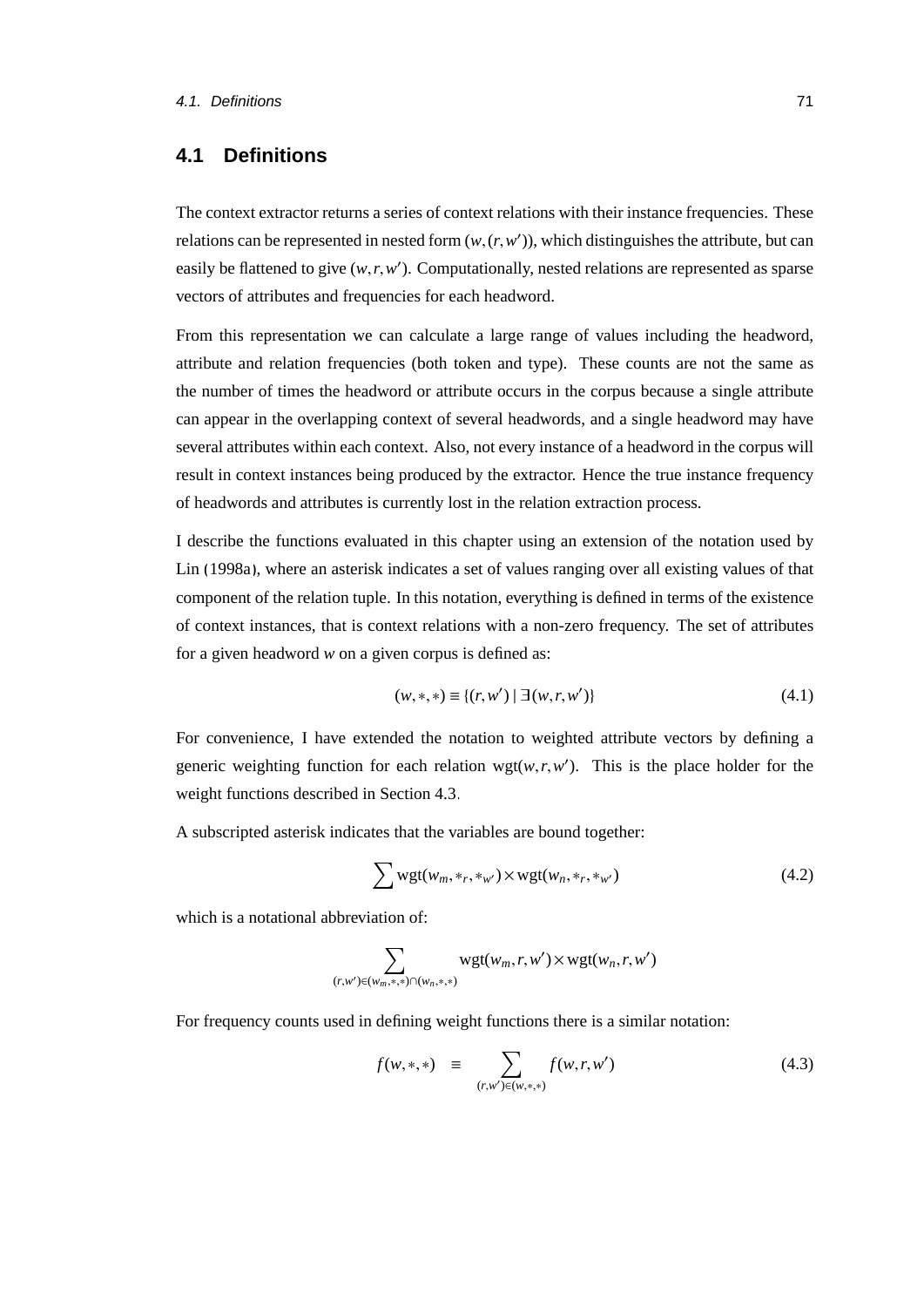$$
p(w, *, *) \equiv \frac{f(w, *, *)}{f(*, *, *)}
$$
\n
$$
p(w, *, *) \equiv |(w, *, *)|
$$
\n(4.4)

$$
n(w,*,*) \equiv |(w,*,*)| \tag{4.5}
$$

$$
N_w \equiv |\{w \, | n(w, \ast, \ast) > 0\}| \tag{4.6}
$$

Here *<sup>f</sup>*(*w*,∗,∗) is the total *instance* or *token* frequency of the contexts that *<sup>w</sup>* appears in; *n*(*w*,∗,∗) is the total *type* frequency, i.e. the number of attributes that *w* appears with. Using this notation, we can define the token and type frequency of each context, headword and attribute, and within each attribute the word and relation type frequencies. These values represent all that is available from the relation extraction output by simple counting. All of the measure and weight functions are defined in terms of these fundamental values.

## <span id="page-89-0"></span>**4.2 Measures**

Measure functions perform the high-level comparison of weighted vector-space representations of each headword. Table [4.1](#page-90-0) lists the measure functions which are described below and evaluated in Section [4.4.](#page-101-0) These measure functions cover several different types including simple distance metrics like L-norms (Manhattan and Euclidean distance), Information Retrieval inspired set measures, weighted versions of these developed by [Grefenstette \(1994\)](#page-165-0) and others, other measures used in the literature and finally distributional methods which compare the relative frequency distributions based on information theoretic principles. I have also created my own extensions to the set based measures using similar principles to Grefenstette (described in Section [4.2.3\)](#page-92-0). Alternative generalisations are marked with a dagger. An extensive but slightly dated study of distance measures is given in [Anderberg](#page-158-0) [\(1973\)](#page-158-0).

#### <span id="page-89-1"></span>**4.2.1 Geometric Distances**

The  $L_1$ ,  $L_2$  and the  $L_\infty$  norms (also called *Minkowski* distances) are well known measures of distance derived from a coordinate geometry perspective of distance. The norm number *n* indicates the power in the following general form:

$$
L_n(w_1, w_2) = \sqrt[n]{\sum (wgt(w_1, *_{r}, *_{w'}) - wgt(w_2, *_{r}, *_{w'}))^n}
$$
(4.7)

The *L*<sup>1</sup> norm is also called the *Manhattan* or *Levenshtein* distance:

$$
L_1(w_1, w_2) = \sum |wgt(w_1, *_{r}, *_{w'}) - wgt(w_2, *_{r}, *_{w'})|
$$
\n(4.8)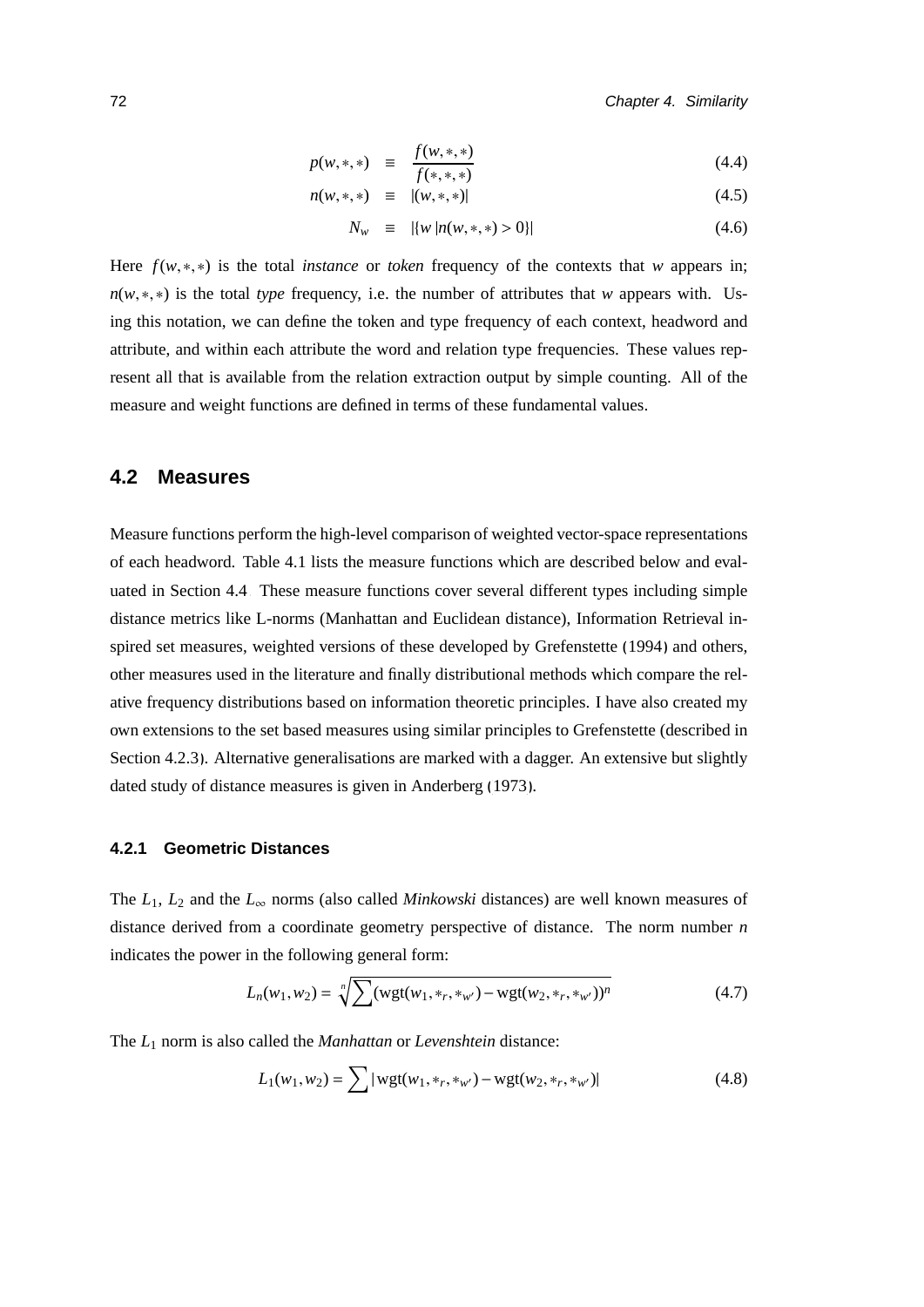| $L_1$ NORM        | $\sum  {\rm wgt}(w_1, *_{r}, *_{w}') - {\rm wgt}(w_2, *_{r}, *_{w}') $                                                                                      | $L_2$ NORM           | $\sqrt{\sum}(\text{wgt}(w_1,*,*,*,\cdot)) - \text{wgt}(w_2,*,*,*,\cdot))^2$                                                                                                                  |
|-------------------|-------------------------------------------------------------------------------------------------------------------------------------------------------------|----------------------|----------------------------------------------------------------------------------------------------------------------------------------------------------------------------------------------|
| <b>SETCOSINE</b>  | $ (w_1,*,*) \cap (w_2,*,*) $<br>$\sqrt{ (W_1,*,*)  \times  (W_2,*,*) }$                                                                                     | <b>COSINE</b>        | $\sum \text{wgt}(w_1,*_r,*_{w'}) \times \text{wgt}(w_2,*_r,*_{w'})$<br>$\sqrt{\sum wgt(w_1,*,*)^2 \times \sum wgt(w_2,*,*)^2}$                                                               |
| <b>SETDICE</b>    | $2 (w_1,*,*) \cap (w_2,*,*) $<br>$ (w_1,*,*) + (w_2,*,*) $                                                                                                  | DICE                 | $\sum$ wgt(w <sub>1</sub> ,* <sub>r</sub> ,* <sub>w</sub> /)×wgt(w <sub>2</sub> ,* <sub>r</sub> ,* <sub>w</sub> /)<br>$\sum \text{wgt}(W_1, *_{r}, *_{w'}) + \text{wgt}(W_2, *_{r}, *_{w'})$ |
| DICE <sup>†</sup> | $2 \sum \min(wgt(w_1, *_{r}, *_{w'}), wgt(w_2, *_{r}, *_{w'}))$<br>$\sum$ wgt(W <sub>1</sub> ,*r,* <sub>w</sub> /)+wgt(W <sub>2</sub> ,*r,* <sub>w</sub> /) | <b>SETJACCARD</b>    | $ (w_1,*,*) \cap (w_2,*,*) $<br>$ (W_1,*,*)\cup(W_2,*,*) $                                                                                                                                   |
| <b>JACCARD</b>    | $\frac{\sum \min(wgt(w_1,*_r,*_{w'}),wgt(w_2,*_r,*_{w'}))}{\sum \max(wgt(w_1,*_r,*_{w'}),wgt(w_2,*_r,*_{w'}))}$                                             | JACCARD <sup>†</sup> | $\sum\text{wgt}(w_1,\ast_r,\ast_{w'})\times\text{wgt}(w_2,\ast_r,\ast_{w'})$<br>$\sum \text{wgt}(W_1, *_{r}, *_{w'}) + \text{wgt}(W_2, *_{r}, *_{w'})$                                       |
| LIN               | $\sum$ wgt(w <sub>1</sub> ,*r,* <sub>w'</sub> )+wgt(w <sub>2</sub> ,*r,* <sub>w'</sub> )<br>$\sum \text{wgt}(w_1,*,*) + \sum \text{wgt}(w_2,*,*)$           | $\alpha$ -SKEW       | see Section 4.2.5                                                                                                                                                                            |
| $JS-DIV$          | see Section 4.2.5                                                                                                                                           |                      |                                                                                                                                                                                              |

<span id="page-90-0"></span>Table 4.1: Measure functions evaluated

and measures the component-wise absolute difference between two vectors. [Lee \(1999\)](#page-168-1) quotes a bounding relationship between the *L*<sup>1</sup> norm and the KL-divergence (see Section [4.2.5\)](#page-94-0). The *L*<sup>2</sup> norm is also called the *Euclidean* distance:

$$
L_2(w_1, w_2) = ||\mathbf{wgt}(w_1, \ast_r, \ast_{w'}) - \mathbf{wgt}(w_2, \ast_r, \ast_{w'})||
$$
\n(4.9)

$$
= \sqrt{\sum (wgt(w_1, *_{r}, *_{w'}) - wgt(w_2, *_{r}, *_{w'}))^2}
$$
(4.10)

[Lee \(1999\)](#page-168-1) quotes [Kaufman and Rousseeuw \(1990\)](#page-167-0) who suggest that the  $L_2$  norm is extremely sensitive to the effects of outliers in the vector and prefer the  $L_1$  norm. The final norm is the  $L_\infty$ norm, which is equivalent to taking the maximum distance between the corresponding relation weights of the two terms.

Finally, many methods simply combine the weights of the corresponding context relations. This is particularly common with mutual information weighted scores, for example, [Hindle](#page-166-0) [\(1990\)](#page-166-0) and [Luk](#page-170-2) [\(1995\)](#page-170-2) (see Section [4.3.4\)](#page-98-0).

#### **4.2.2 Information Retrieval**

The measure functions prefixed with SET- in Table [4.1](#page-90-0) use the set theoretic model from early experiments in IR [\(van Rijsbergen, 1979\)](#page-175-1). These measures include the *Dice*, *Jaccard*, *cosine* and *overlap* measures which are summarised in Manning and Schütze (1999, page 299). These methods have been extended to incorporate weightings for each set member. The *cosine* measure, originally taken from linear algebra, extends naturally to weighted vectors and has become the standard measure for weighted vectors in IR.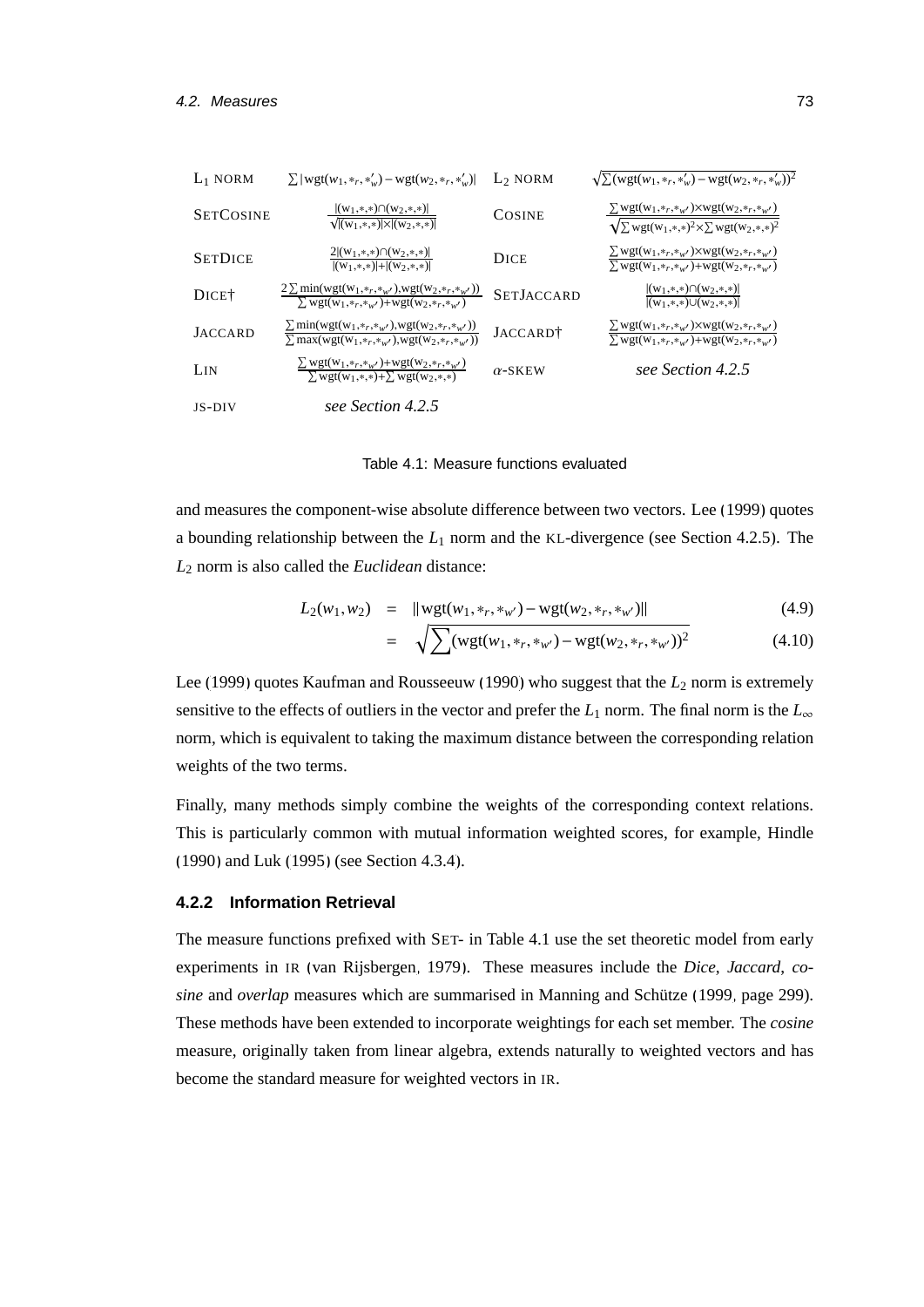The *overlap* measure counts the number of attributes the two headwords have in common as a fraction of the number of attributes in the smaller headword, i.e. the one with fewer attributes by type. For objects  $obj_m$  and  $obj_n$  the overlap measure is:

$$
\frac{2| (w_1,*,*) \cap (w_2,*,*) |}{\min(| (w_1,*,*)|, | (w_2,*,*) |)}
$$
(4.11)

The *Dice* measure [\(Dice, 1945\)](#page-163-0) is twice the ratio between the number of shared attributes and the total number of attributes for each headword, i.e. including the common attributes twice. The constant ensures the function ranges between 0 and 1. Dice has been used in many NLP and IR applications including compiling multi-word translation lexicons [\(Smadja et al., 1996\)](#page-173-0).

$$
\frac{2| (w_1, * , * ) \cap (w_2, * , *)|}{|(w_1, * , *)| + | (w_2, * , *)|}
$$
\n(4.12)

The *Jaccard* measure, also called the *Tanimoto* measure [\(Tanimoto, 1958\)](#page-175-2), compares the number of common attributes with the number of unique attributes for a pair of headwords:

$$
\frac{|(w_1,*,*) \cap (w_2,*,*)|}{|(w_1,*,*) \cup (w_2,*,*)|}
$$
\n(4.13)

[Grefenstette](#page-165-0) [\(1994\)](#page-165-0) uses a weighted generalisation of Jaccard (Section [4.2.3\)](#page-92-0).

[Witten et al. \(1999\)](#page-176-0) motivate the use of the *cosine* measure in IR over the dot product and the *L*<sup>1</sup> and higher order norms. The *dot* or *inner product* of two document vectors developed naturally from generalising coordinate wise matching. Unfortunately it does not account for the length of each vector, so it always favours longer vectors. However, the norm distances (Section [4.2.1\)](#page-89-1) discriminate too strongly against vectors with significantly different lengths, such as documents and queries in an IR context, or common and rare words in NLP. The cosine measure overcomes these problems by considering the difference in *direction* of two vectors in context space as opposed to the distance. This has a well understood geometric interpretation starting from the inner product between two vectors  $\vec{w}_1$  and  $\vec{w}_2$ :

$$
\vec{w}_1 \cdot \vec{w}_2 = ||\vec{w}_1|| ||\vec{w}_2|| \cos \theta \tag{4.14}
$$

which can be transformed giving the angle (the cosine of the angle) between the two vectors:

$$
\cos \theta = \frac{\vec{w}_1 \cdot \vec{w}_2}{\|\vec{w}_1\| \|\vec{w}_2\|}
$$
(4.15)

$$
= \frac{\sum \text{wgt}(w_1, *_{r}, *_{w'}) \text{wgt}(w_2, *_{r}, *_{w'})}{\sqrt{\sum \text{wgt}(w_1, *_{r}, *)^2 \sum \text{wgt}(w_2, *_{r}, *)^2}}
$$
(4.16)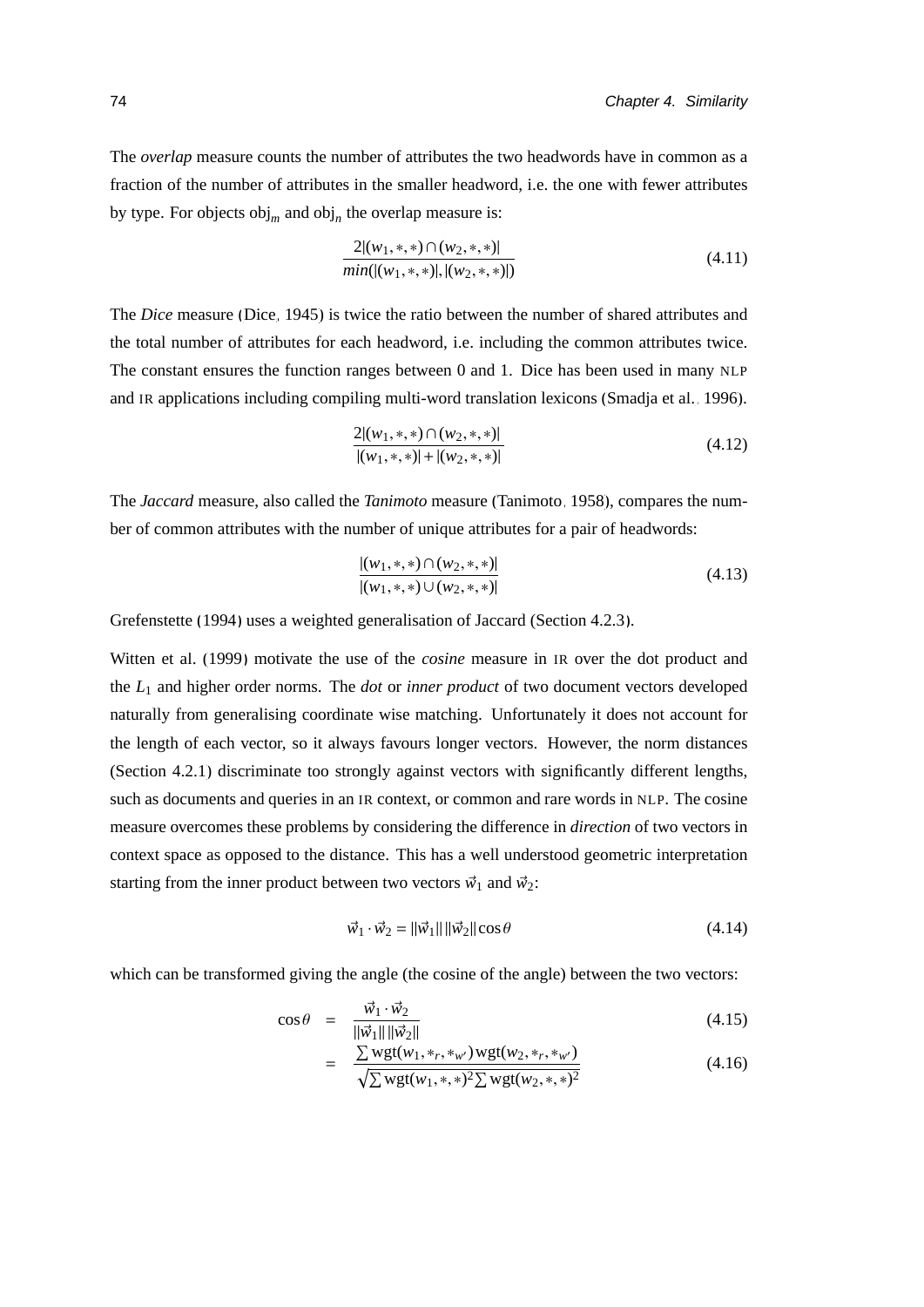#### <span id="page-92-0"></span>**4.2.3 Set Generalisations**

[Grefenstette \(1994\)](#page-165-0) generalises the Jaccard similarity measure to non-binary value (fuzzy sets) semantics, by relaxing the binary membership test, so that each attribute is represented by a real value in the range 0–1. This means that intersection, union and set cardinality must be reformulated. Grefenstette's generalisation replaces intersection with the minimum weight, and union with a maximum weight. Set cardinality is generalised to summing over the union of the attributes of the headwords:

$$
\frac{\sum \min(wgt(w_1, *, *), wgt(w_2, *, *))}{\sum \max(wgt(w_1, *, *), wgt(w_2, *, *))}
$$
\n(4.17)

 $\sum \max(wgt(w_1, *, *), wgt(w_2, *, *))$ <br>By constraining the weights to either 0 or 1, it is clear that the weighted measure reduces to the binary Jaccard measure. There are also alternative generalisations for Jaccard and other set measures. For example, the overlap metric can be generalised as the sum of the maximum of weights for  $w_1$  and  $w_2$  on the numerator, and the sum of the minimum weights on the denominator. The Dice measure can be extended in a similar way. It turns out that the generalisation for Dice and Jaccard can be equivalent depending on the method under consideration. Table [4.1](#page-90-0) shows the different generalisations used in this thesis for Jaccard and Dice. Alternate generalisations are marked with a dagger. There are other possible generalisations of the Jaccard function that I have not considered here (e.g., [Strehl, 2002,](#page-174-0) page 94). [Dagan et al.](#page-163-1) [\(1993\)](#page-163-1) use a form of Jaccard which separates the left and right contexts which is equivalent to using a window extractor with the relation type equal to left or right.

#### **4.2.4 Information Theory**

[Lin](#page-169-0) [\(1998d\)](#page-169-0) proposes his own similarity metric based on three intuitions:

- The similarity between objects A and B is related to what they have in common (called their *commonality*). The more commonality they share the more similar they are.
- The similarity between objects A and B is inversely related to the differences between them. The more differences they have, the less similar they are.
- The maximum similarity between objects A and B should only be reached when they are identical, no matter how much commonality they share.

He then presents a series of information theoretic (and other) assumptions to constrain his definition of a similarity measure. The information theory used is the information measure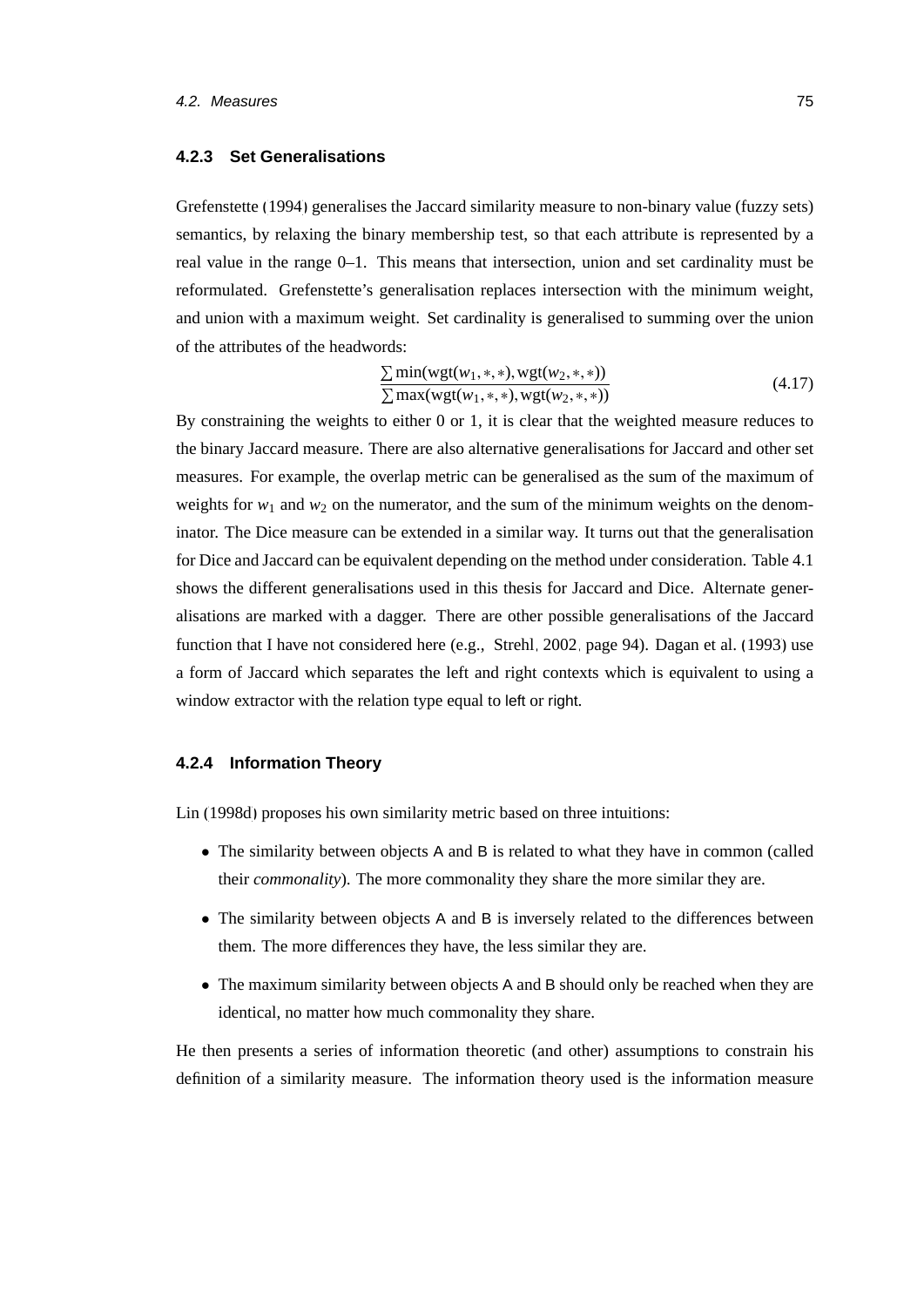$I(X)$  for an event *X*, defined as the negative log probability [\(Cover and Thomas, 1991\)](#page-162-0):

$$
I(X) = -\log P(X) \tag{4.18}
$$

The 6 assumptions which define Lin's similarity measure are:

- **Assumption 1:** Commonality is defined as  $I$ (common $(A, B)$ ) where  $common(A, B)$  is a common proposition or event. In our case, common(*A*,*B*) refers to common attributes between headwords A and B.
- **Assumption 2:** Difference is defined as  $I$ (desc( $A$ , $B$ ))  $I$ (common( $A$ , $B$ )) where  $desc(A, B)$  is a proposition that describes "what A and B are". In our case,  $\text{desc}(A, B)$  is the attributes representing each headword.
- **Assumption 3:** Similarity is only a function of commonality and difference.
- **Assumption 4:** The similarity of identical objects is one.
- **Assumption 5:** The similarity of objects with no commonality is zero.
- **Assumption 6:** Overall similarity between objects is a weighted average of their similarity from "different" perspectives. For instance, if there are two sources of features, similarity should be calculated by combining the individual similarities using a weighted average.

Using these assumptions Lin derives the equation of similarity as:

$$
\text{sim}(A, B) = \frac{\log P(\text{common}(A, B))}{\log P(\text{desc}(A, B))}
$$
\n(4.19)

[Lin](#page-169-0) [\(1998d\)](#page-169-0) then goes on to use this similarity measure for three tasks: similarity between ordered ordinal values based on their distribution; string similarity (compared with edit distance and trigram similarity); and for word similarity using grammatical relations from MINIPAR (Section [3.3.4\)](#page-67-0) using the equation:

$$
sim(w_1, w_2) = \frac{2I(F(w_1) \cap F(w_2))}{I(F(w_1)) + I(F(w_2))}
$$
\n(4.20)

where *F*(*w*) returns the set of features (which I call *attributes*) for the headword *w*.

Any generalisation of the intersection here will lose any extra information about the joint probability of the feature set. However, in this context, words  $w_1$  and  $w_2$  are assumed to be independent, so there is no such information. By factoring out the information measure, we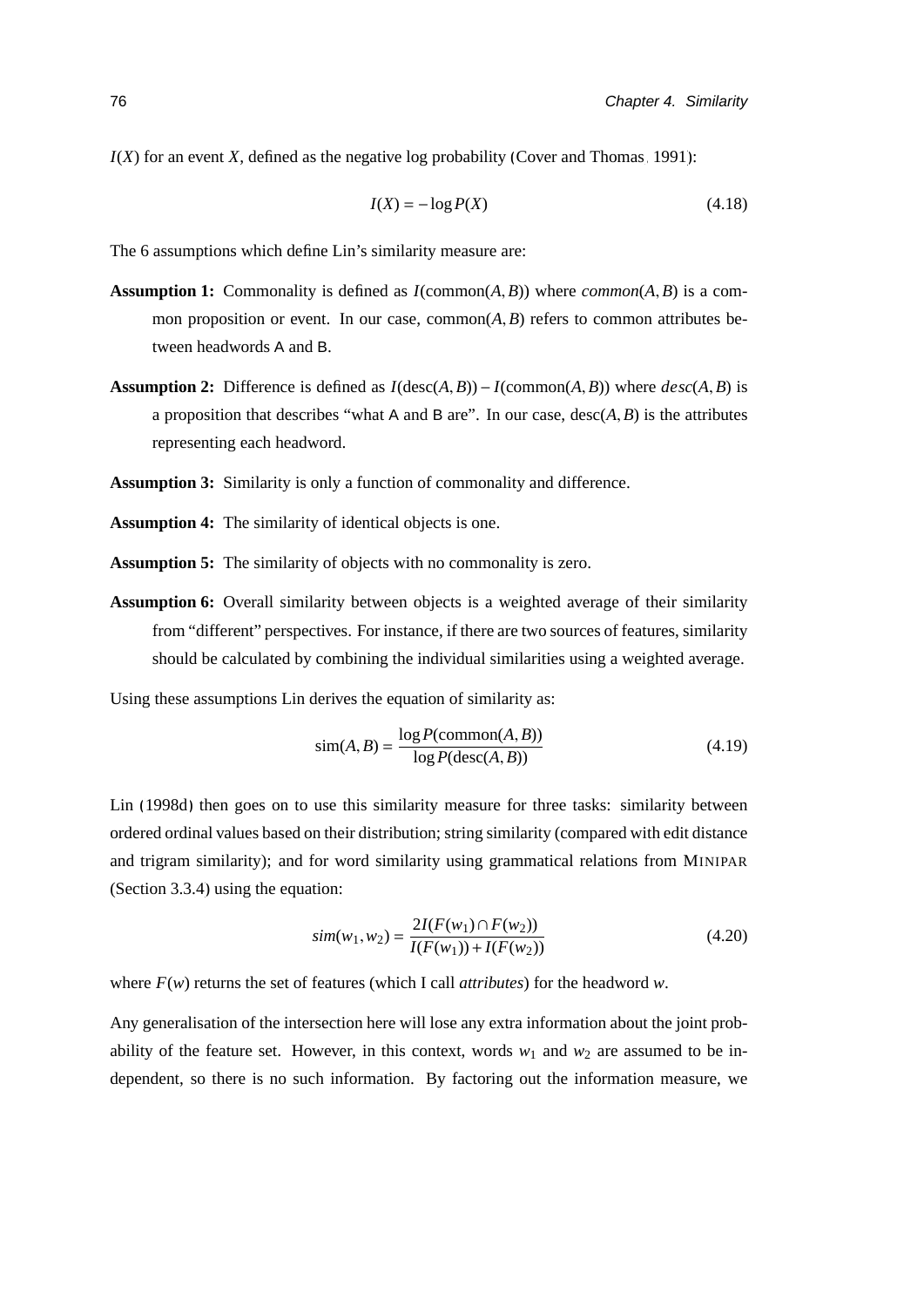#### 4.2. Measures 77

are left with a function similar to a partially generalised Dice. Again, there is the problem of interpreting the intersection:

$$
sim(w_1, w_2) = \frac{2 \text{ wgt}(F(w_1) \cap F(w_2))}{\text{ wgt}(F(w_1)) + \text{ wgt}(F(w_2))}
$$
\n(4.21)

Taking the product of the two weight functions will lead to the generalised Dice measure. An alternative that I consider here, as does [Lin \(1998a\)](#page-169-1), is to consider the sum of the two weights, and remove the constant so the assumptions are still satisfied:

$$
\frac{\sum \text{wgt}(w_1, *_{r}, *_{w'}) + \text{wgt}(w_2, *_{r}, *_{w'})}{\sum \text{wgt}(w_1, *, *) + \sum \text{wgt}(w_2, *, *)}
$$
\n(4.22)

#### <span id="page-94-0"></span>**4.2.5 Distributional Measures**

[Pereira et al. \(1993\)](#page-172-0) consider the task of vector-based similarity as one of comparing the conditional distributions of the headwords  $p = P(*)w_1$  and  $q = P(*)w_2$ . Their approach uses information theoretic measures of *distributional similarity* as measures of semantic similarity. The *P*(\*|*w*) distributions are either estimated directly as relative frequencies  $\frac{f(x,w)}{f(x)}$  or after smoothing has been applied to the raw counts.

The basis of these distributional measures is the *Kullback-Leibler divergence* (KL-divergence) or *relative entropy* [\(Cover and Thomas, 1991,](#page-162-0) page 18):

$$
D(p||q) = \sum_{x} p(x) \log \frac{p(x)}{q(x)}
$$
 (4.23)

where  $0\log 0$  is defined to be zero using limiting arguments. The KL-divergence can be interpreted as the expected value of the *loss of information*  $I(q(x)) - I(p(x))$  of modelling the source distribution  $p(x)$  with another distribution  $q(x)$ . In this sense, if one distribution can be used to encode another without much loss of coding efficiency they are similar.

The KL-divergence is non-negative and equal to zero iff  $p(x) \equiv q(x) \forall x$ . It is not symmetrical (i.e.  $D(p||q) \neq D(q||p)$ ), but this is not a major difficulty since we can easily take the sum of both KL-divergences (which Kullback called the *divergence*). [Lee \(1997\)](#page-168-2) gives several different motivations for the use of the KL-divergence as a measure of distributional similarity.

Although the KL-divergence has many theoretical benefits, it is hard to implement in practice because it is undefined for the case where  $q(x) = 0$  and  $p(x) \neq 0$ . For semantic similarity, the distributions are very sparse making this is a significant problem. There are two alternatives: use of smoothing on the distributions  $p(x)$  and  $q(x)$  or modify the divergence in some way to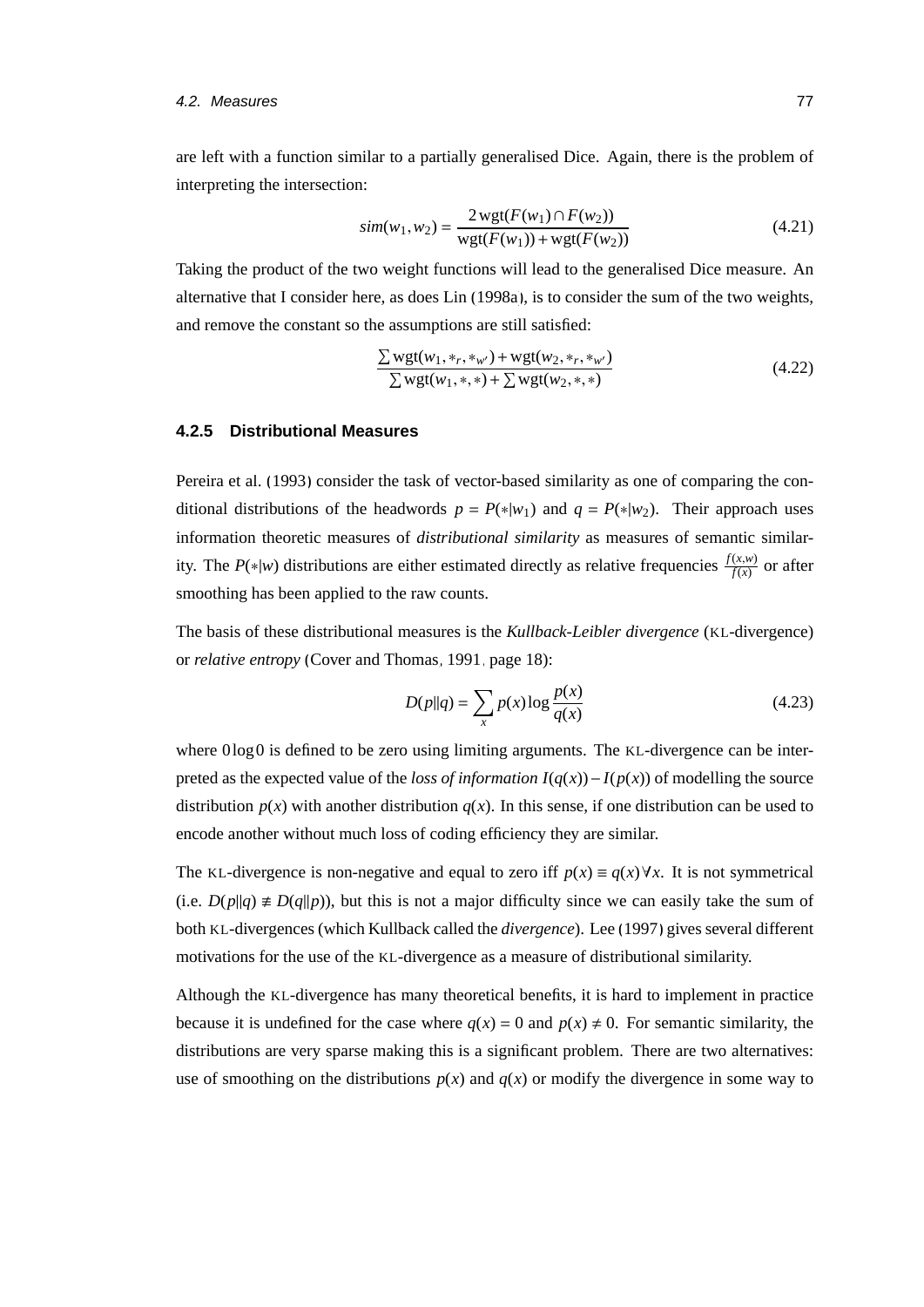handle this problem. [Lee \(1997\)](#page-168-2) considers both approaches, using a back-off smoothing, with weight  $\alpha(x)$ , to the marginal  $p(y)$  for the KL-divergence:

$$
p_{\text{BO}}(y|x) = \begin{cases} \frac{f(x,y)}{f(x)} & f(x,y) > 0\\ \alpha(x)p(y) & otherwise \end{cases}
$$
(4.24)

A significant disadvantage of this approach is that the calculation becomes very expensive because the zeros can no longer be ignored (p.c. Stephen Clark). I will not consider using backoff, but instead use the modifications to the KL-divergence that [Lee](#page-168-2) [\(1997,](#page-168-2) [1999\)](#page-168-1) proposes.

The first of these is the *total divergence to the mean*, also called the *Jensen-Shannon* (JS) divergence, which involves comparing both distributions to the mean of the two distributions:

<span id="page-95-1"></span>
$$
A(p,q) = D(p||\frac{p+q}{2}) + D(q||\frac{p+q}{2})
$$
\n(4.25)

This overcomes the problem of zeros in either the *p* or *q* distribution and at the same time makes the measure symmetrical. Also,  $A(p,q)$  still maintains the property that only identical distributions have a score of zero. [Lee](#page-168-1) [\(1999\)](#page-168-1) gives an algebraic manipulation of [4.25](#page-95-1) which only requires calculation over the shared attributes, giving some performance improvement over the naïve approach. She also demonstrates that  $A(p,q)$  has a maximum value of  $2\log 2$ . [Lee \(1997\)](#page-168-2) compares divergence with other measures graphically suggesting that they are less susceptible to sampling error because their values deviate less for small changes in the parameters.

An alternative to the JS-divergence is to only add a weighted amount of the second distribution to the first, which leads to the α*-skew divergence* [\(Lee, 1999\)](#page-168-1):

$$
s_{\alpha}(p,q) = D(p||\alpha p + (1-\alpha)q)
$$
\n(4.26)

For  $\alpha = 1$  the  $\alpha$ -skew divergence is the KL-divergence and for  $\alpha = \frac{1}{2}$  $\frac{1}{2}$  the *α*-skew divergence is twice the JS-divergence. Commonly used values for  $\alpha$  are 0.1 and 0.01.

## <span id="page-95-0"></span>**4.3 Weights**

The context relation weight function is designed to assign higher value to contexts that are more indicative of the meaning of that word. These weight functions can incorporate frequency counts for any component(s) of the relation tuple. Table [4.2](#page-96-0) lists the weight functions considered in this thesis. The weight functions include simple frequency functions; approaches from information retrieval; and from existing systems [\(Grefenstette, 1994;](#page-165-0) [Lin, 1998a](#page-169-1)[,d\)](#page-169-0).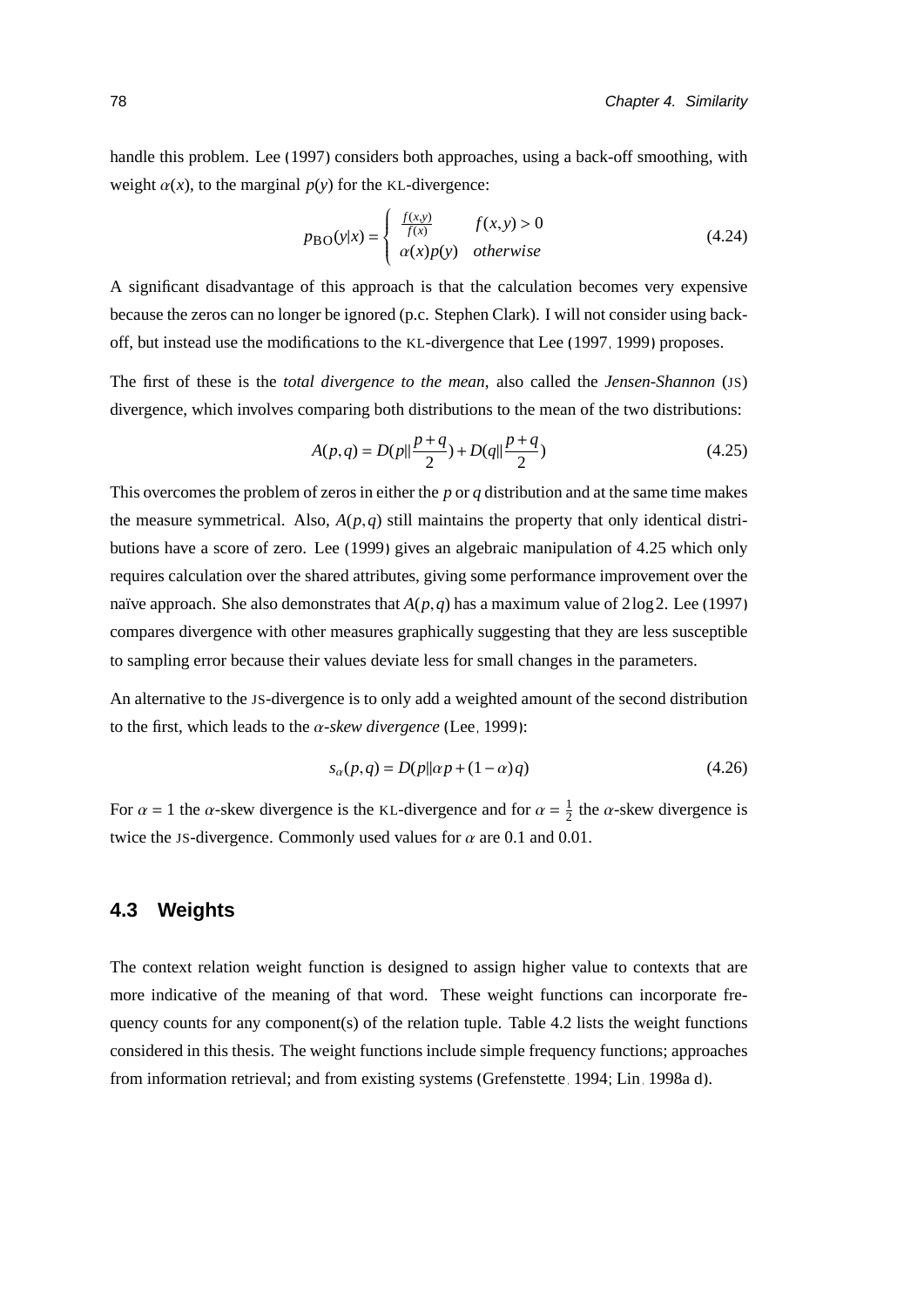| 1.0                                                              | FREQ         | f(w,r,w')                                                      |
|------------------------------------------------------------------|--------------|----------------------------------------------------------------|
| $\frac{f(w,r,w')}{f(w,*)}$                                       | TF-IDF       | $\frac{f(w,r,w')}{n(*,r,w')}$                                  |
| $\frac{\log_2(f(w,r,w')+1)}{\log_2(1+\frac{N(r,w')}{n(*r,w')})}$ | GREF94       | $\log_2(f(w,r,w')+1)$<br>$log_2(n(*, r, w') + 1)$              |
| see Section 4.3.5                                                | LR.          | see Section 4.3.5                                              |
| $\log(\frac{f(w,r,w')f(*,r,*)}{f(*,rw')f(w,r*)})$                | LIN98B       | $-\log(\frac{n(*,r,w')}{N})$                                   |
| $\frac{2p(w,r,w')}{p(w,*,*)+p(*,r,w')}$                          |              |                                                                |
| $\log(\frac{p(w,r,w')}{p(w**p)(r,w')} )$                         | <b>TTEST</b> | $\frac{p(w,r,w')-p(*,r,w')p(w,*,*)}{\sqrt{p(*,r,w')p(w,*,*)}}$ |
|                                                                  |              |                                                                |

<span id="page-96-0"></span>Table 4.2: Weight functions compared in this thesis

My proposed weight functions are motivated by the intuition that highly predictive attributes are strong collocations with their headwords. This in itself is not a new concept, *mutual information* having been successfully used as a weighting function by a number of systems in the past [\(Hindle, 1990;](#page-166-0) [Lin, 1998c;](#page-169-2) [Luk, 1995\)](#page-170-2). However, this is the first research to connect weighting with collocational strength and test various weight functions systematically. I have implemented most of the approaches in the *Collocations* chapter of Manning and Schütze [\(1999\)](#page-170-3), including the t-test,  $\chi^2$ -test and likelihood ratio.

I have also experimented with limiting these functions to a positive range, which has been used in the past [\(Hindle, 1990;](#page-166-0) [Lin, 1998c\)](#page-169-2), and adding extra frequency weighting. In the weight function naming convention, the  $\pm$  suffix indicates an unrestricted range and the LOG suffix indicates that an extra  $\log_2(f(w,r,w')+1)$  factor has been added to promote the influence of higher frequency attributes. The  $\dagger$  suffix indicates an alternative formula.

## **4.3.1 Simple Functions**

The simple weight functions include using the value 1 if a relation exists regardless of its frequency and zero otherwise (IDENTITY); using the raw frequency directly (FREQ) or using the relative frequency (RELFREQ). The distributional methods, such as the  $\alpha$ -skew divergence, are only properly defined with the relative frequency weight function. However, it is possible to consider alternative weight functions by renormalising the vector after applying the alternative weight function.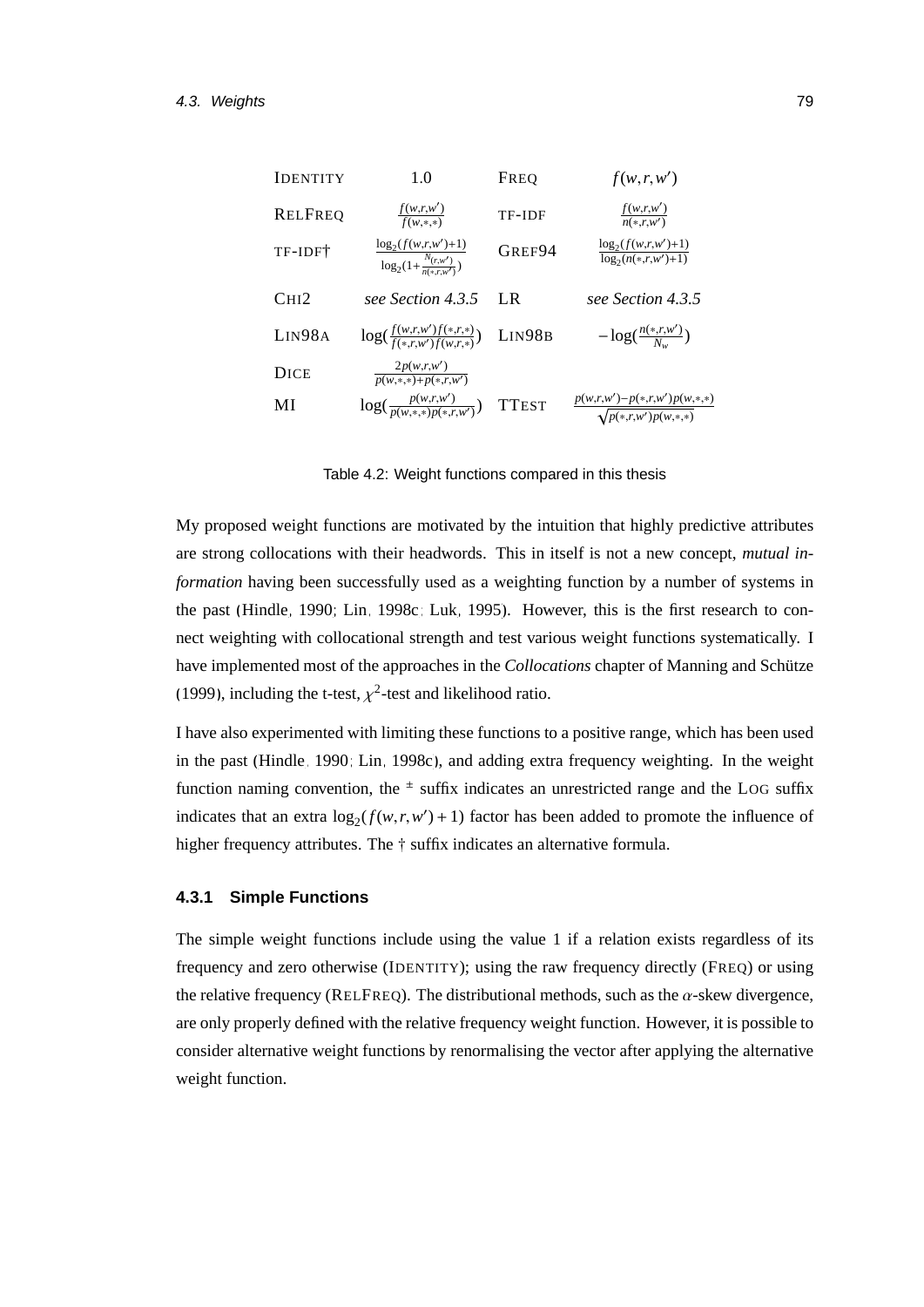#### **4.3.2 Information Retrieval**

The standard IR term weighting functions are based on the term frequency-inverse document frequency (TF-IDF) principle. The *term frequency* is the number of times the term appears in a particular document, or in our case the context instance frequency  $f(w,r,w')$ . Large term frequencies indicate the term is representative of the document (in this case, the meaning of the headword). The *document frequency* is the number of documents the term appears in, or in our case the attribute frequency  $n(*,r,w')$ . Large document frequencies indicate the term does not discriminate well between documents (meanings). For instance, it might be a determiner. TF-IDF balances these two competing factors by taking the ratio.

[Witten et al. \(1999,](#page-176-0) pp. 183–185) describe various ways of encoding the TF-IDF principle. The term frequency can be either taken directly  $f(w,r,w')$  or using a logarithm to reduce the impact of high frequencies  $\log_2(1 + f(w, r, w'))$ . Here we have followed Grefenstette's convention of adding one to the frequency so that  $f(w, r, w') = 1$  gives a weight of one after the logarithm. The inverse document frequency can be used directly  $\frac{1}{n(*,r,w')}$  or again reduced using a logarithm:

$$
\log_2\left(1 + \frac{N_w}{n(*, r, w')}\right) \tag{4.27}
$$

[Witten et al.](#page-176-0) also describe several other variations for TF-IDF.

#### **4.3.3 Grefenstette's Approach**

In developing my implementation of SEXTANT, a number of inconsistencies were discovered between the description in *Explorations in Automatic Thesaurus Discovery* (EATD, [Grefen](#page-165-0)[stette, 1994\)](#page-165-0) of the local and global weight functions and the quoted examples and results. With Grefenstette's assistance I was able to identify his original weighting functions. Making a clear distinction between attributes and relations clarifies the weighting function descriptions.

In particular, the global weight function (EATD, page 48) does not satisfy the 0–1 range constraint, does not match the experimental results (EATD, Figure 3.14, page 52) and the results obtained with this formula are not as good as those quoted (EATD, Figure 3.12, page 51) using Grefenstette's original data. With Grefenstette's assistance and access to his original SEXTANT implementation I have inferred the global weight function used. Grefenstette's source code contains the several different formula which could be selected.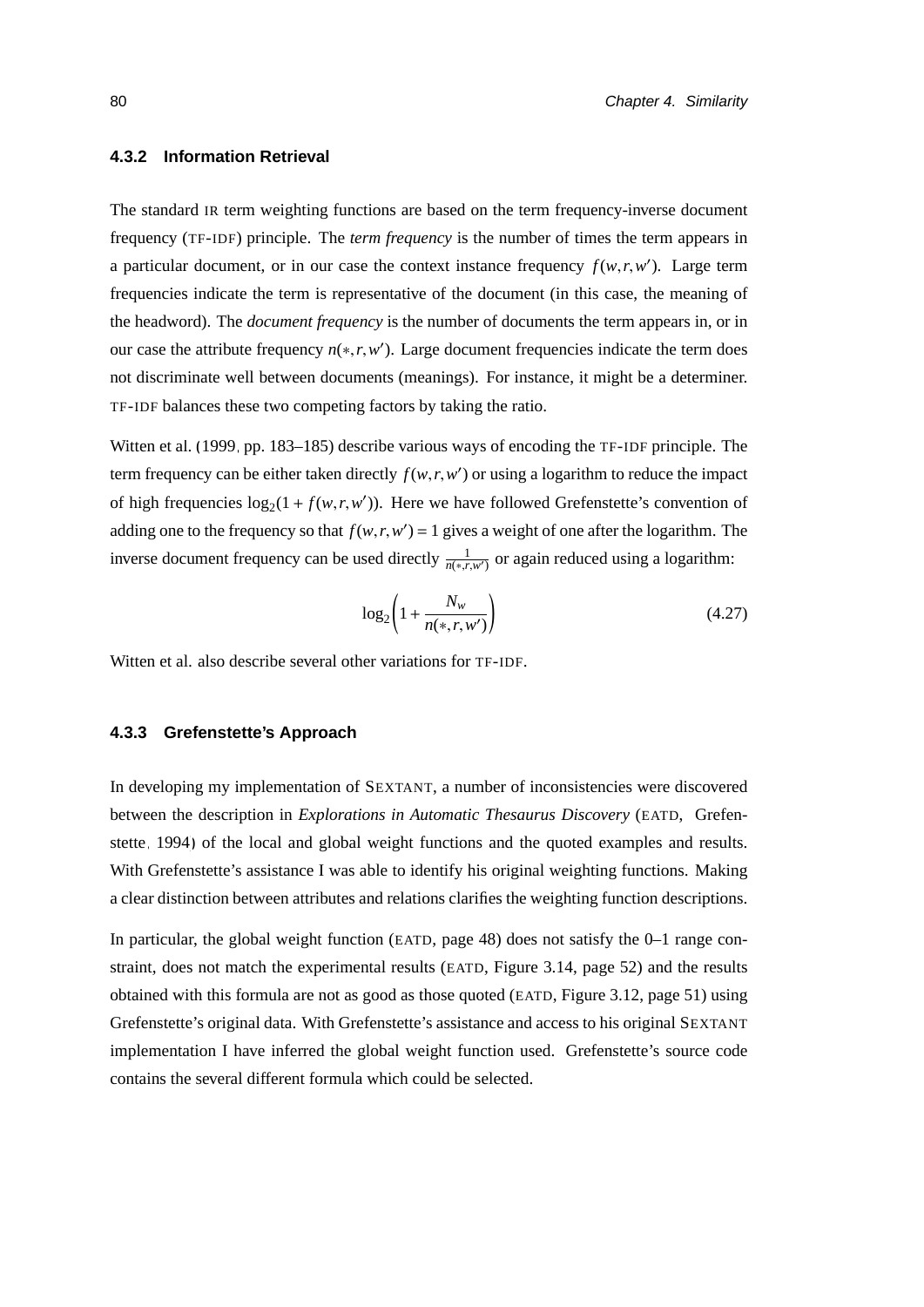#### 4.3. Weights 81

The global function, based on the description in EATD with corrections from the source code is an entropy-based global measure (p.c. Grefenstette):

$$
g(w,r,w') = 1 + \sum p(w|r,w') \log_2(p(w|r,w')) \tag{4.28}
$$

where  $p(w|r, w')$  is  $\frac{f(w,r,w')}{f(*,r,w')}$  $f(x, r, w)$ . The local weighting function is a log-frequency measure:

$$
l(w,r,w') = \log_2(1 + f(w,r,w')) \tag{4.29}
$$

These functions resolve some of the inconsistencies in EATD. However, the best performance on my dataset was produced by a different weight function from Grefenstette's source code, which was another variation of TF-IDF:

$$
\frac{\log_2(f(w,r,w')+1)}{\log_2(n(*,r,w')+1)}
$$
\n(4.30)

## <span id="page-98-0"></span>**4.3.4 Mutual Information**

Perhaps the most widely-used weight function in both vector-space similarity and wider NLP tasks is *mutual information* (MI, [Fano, 1963\)](#page-164-0), which is often defined in NLP as:

$$
I(x, y) = \log \frac{p(x, y)}{p(x)p(y)}
$$
 (4.31)

However this is *pointwise* mutual information, i.e. between two random events  $x \in X$  and  $y \in Y$ . The full definition of mutual information between two random variables *X* and *Y* is:

$$
I(X;Y) = \sum_{x} \sum_{y} p(x,y) \log \frac{p(x,y)}{p(x)p(y)}
$$
(4.32)

The mutual information can be interpreted as the KL-divergence (defined above) between the joint distribution  $p(x, y)$  and the product or independent distribution  $p(x)p(y)$ .

[Church and Hanks](#page-161-1) [\(1989,](#page-161-1) [1990\)](#page-161-2) use the term *association ratio* rather than (pointwise) mutual information because for word tasks with order encoded in the frequency count  $(f(x, y) \neq$ *f*(*y*, *x*)), the calculation does not satisfy the symmetrical property of information ( $I(x, y) \equiv$  $I(y, x)$ ). The second reason is that Church and Hanks use a window method for extracting frequency counts can so  $f(x, y)$  can be larger than  $f(x)$  or  $f(y)$ . They employ mutual information to identify strong collocations. It is now recognised as the standard approach to this task (Manning and Schütze, 1999).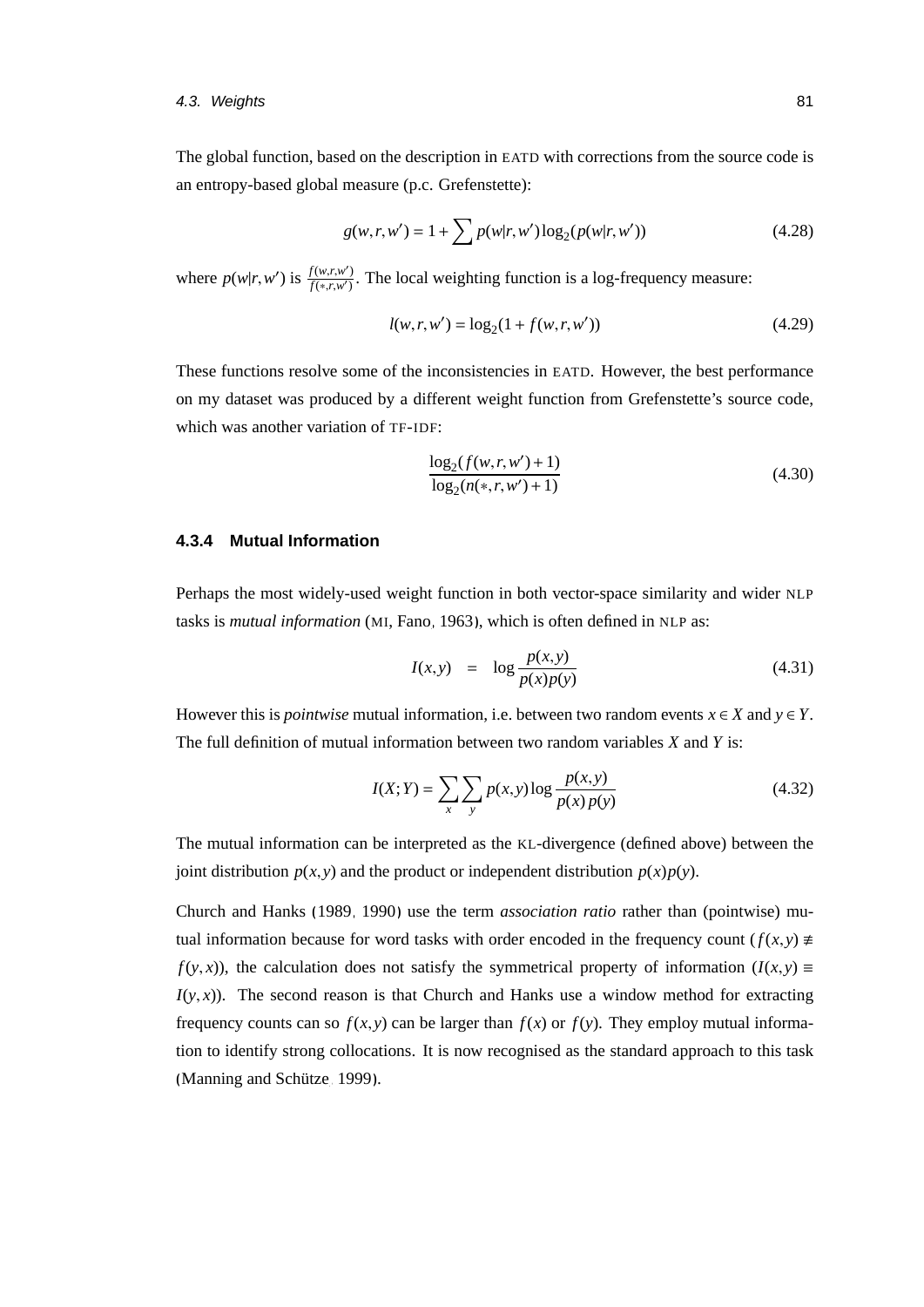[Hindle](#page-166-0) [\(1990\)](#page-166-0) uses pointwise mutual information as a weight function between headwords and attributes (in Hindle's case the subject and object relations between the nouns and their verbs) for vector-space similarity experiments:

$$
I(w,r,w') = \log_2 \frac{p(w,r,w')}{p(w,*,*)\,p(*,r,w')} \tag{4.33}
$$

$$
= \log_2 \frac{f(w,r,w')f(*,*,*)}{f(w,*,*)f(*,r,w')} \tag{4.34}
$$

Hindle claims that MI is better than cosine because it is roughly proportional to the number of contexts in common, and better than inner product because it is guaranteed that the noun will be most similar to itself. In fact, Hindle's weighting is a bit more complicated than pointwise mutual information. He uses the smallest absolute mutual information value if the weights are both positive or both negative, otherwise the similarity score for that particular relation is zero. It is common to restrict the range of the mutual information score to non-negative values e.g. [Lin \(1998d\)](#page-169-0) and [Dagan et al. \(1993\)](#page-163-1).

[Lin \(1998a\)](#page-169-1) uses a slightly different calculation of the mutual information for a relation than the earlier work of Hindle, based on different dependence assumptions in the product estimate:

$$
I(w,r,w') = \log_2 \frac{p(w,r,w')}{p(w)p(r|w)p(w'|w)}
$$
(4.35)

$$
= \log_2 \frac{f(w,r,w')f(*,r,*)}{f(w,r,*)f(*,r,w')} \tag{4.36}
$$

[Brown et al.](#page-160-0) [\(1992\)](#page-160-0) use mutual information to determine which clusters to merge in their cluster based n-gram language modelling. [Dagan et al.](#page-163-1) [\(1993\)](#page-163-1) use mutual information for estimating cooccurrence probabilities. [Luk](#page-170-2) [\(1995\)](#page-170-2) uses mutual information to score cooccurrences in definition concepts as part of a word sense disambiguation system. [Turney \(2001\)](#page-175-3) uses mutual information with cooccurrence probabilities for selecting the correct word in vocabulary tests.

#### <span id="page-99-0"></span>**4.3.5 New Approach**

The previous section has shown that a wide range of systems have used mutual information to weight similarity terms by their significance. The success of mutual information in both collocation identification and vector-space similarity suggests there are parallels between these tasks. My hypothesis is that *strong correlates are very informative for semantic similarity* because they occur frequently enough to be reliable and their correlation with specific headwords makes them indicative of the nature of the headword. I have tested this by implementing the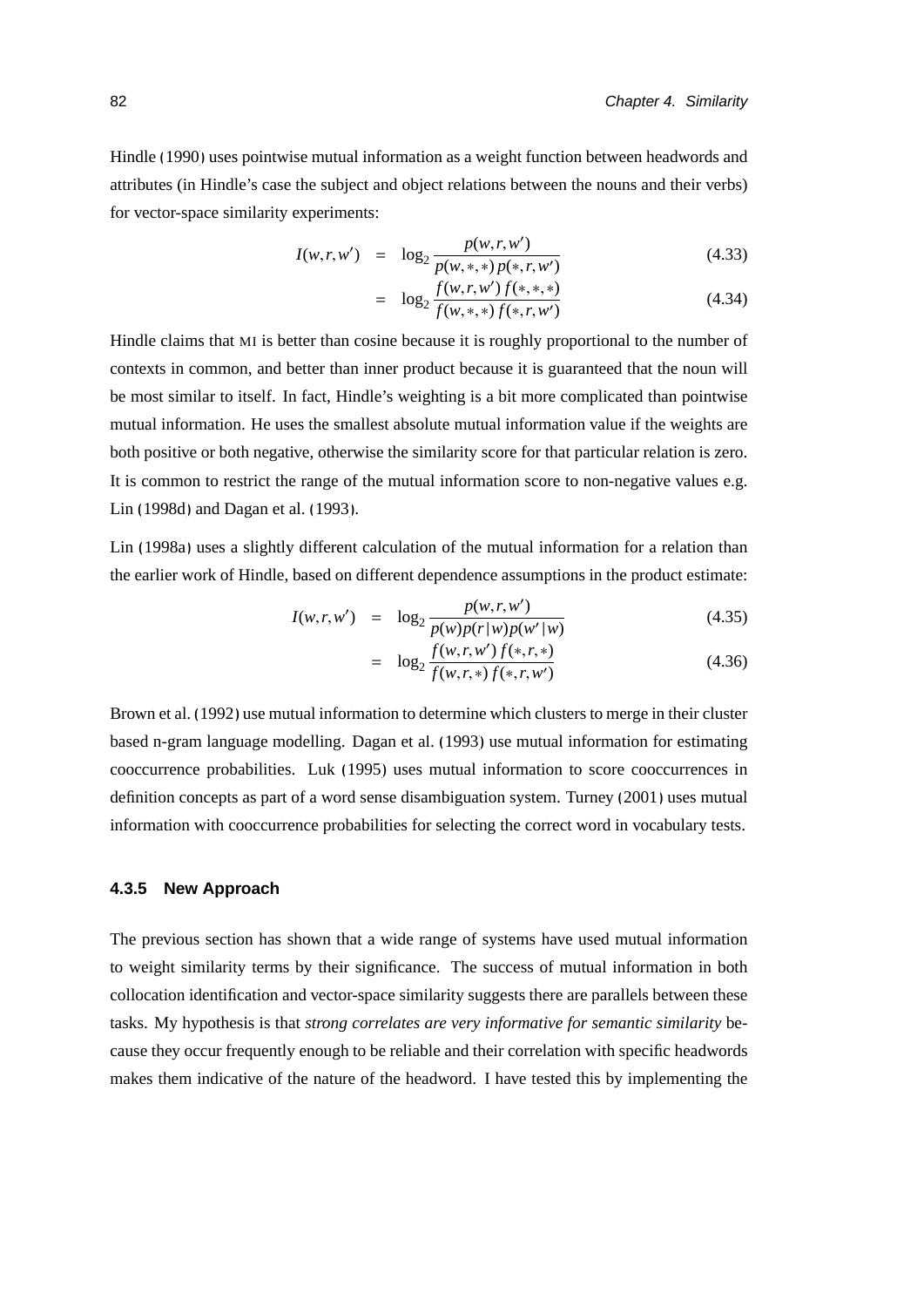#### 4.3. Weights 83

t-test,  $\chi^2$ -test and likelihood ratio methods described in Manning and Schütze (1999, chap. 5) for extracting collocations.

The t-test and the  $\chi^2$ -test are standard hypothesis testing techniques. The standard approach is to define a *null hypothesis* that contradicts what we wish to demonstrate and then reject it using the statistical test. For collocation extraction, the *null hypothesis* is that there is no relationship or dependence between the two words, that is the product distribution  $p(x, y) =$  $p(x)p(y)$  accurately models the relationship between two words. To reject this we compare the product distribution with the observed joint distribution using a statistical test.

For instance, the t-test compares a value *x* against a normal distribution defined by its mean  $\mu$ , sample variance  $s^2$  and sample size  $N$ :

$$
\tau = \frac{x - \mu}{s} \sqrt{N} \tag{4.37}
$$

In the context of calculating association strength within relations, that is between headwords and attributes, this becomes:

<span id="page-100-0"></span>
$$
\frac{p(w,r,w') - p(*,r,w')p(w,*,*)}{\sqrt{p(*,r,w')p(w,*,*)}}
$$
\n(4.38)

The  $\chi^2$ -test for collocation extraction, uses a 2 by 2 *contingency table* which counts the events involving the headword and the attribute. The four cells store the frequency of the headword and attribute cooccurring ( $O_{wa}$ ), the headword occurring without the attribute ( $O_{w\bar{a}}$ ), the attribute occurring without the headword ( $O_{\bar{w}a}$ ), and neither of them occurring ( $O_{\bar{w}\bar{a}}$ ). For context relation weighting the  $\chi^2$ -test becomes:

$$
\frac{N(O_{wa}O_{\bar{wa}}-O_{w\bar{a}}O_{\bar{w}a})^2}{(O_{wa}+O_{w\bar{a}})(O_{wa}+O_{\bar{w}a})(O_{w\bar{a}}+O_{\bar{w}\bar{a}})(O_{\bar{w}a}+O_{\bar{w}\bar{a}})}
$$
(4.39)

where N is the total number of contexts *<sup>f</sup>*(∗,∗,∗) and the contingency cells are:

$$
O_{wa} = f(w, r, w') \tag{4.40}
$$

$$
O_{w\bar{a}} = f(w,*,*) - O_{wa}
$$
 (4.41)

$$
O_{\bar{w}a} = p(*, r, w') - O_{wa}
$$
\n(4.42)

$$
O_{\bar{w}\bar{a}} = N - O_{w\bar{a}} - O_{\bar{w}a} + O_{wa}
$$
\n
$$
(4.43)
$$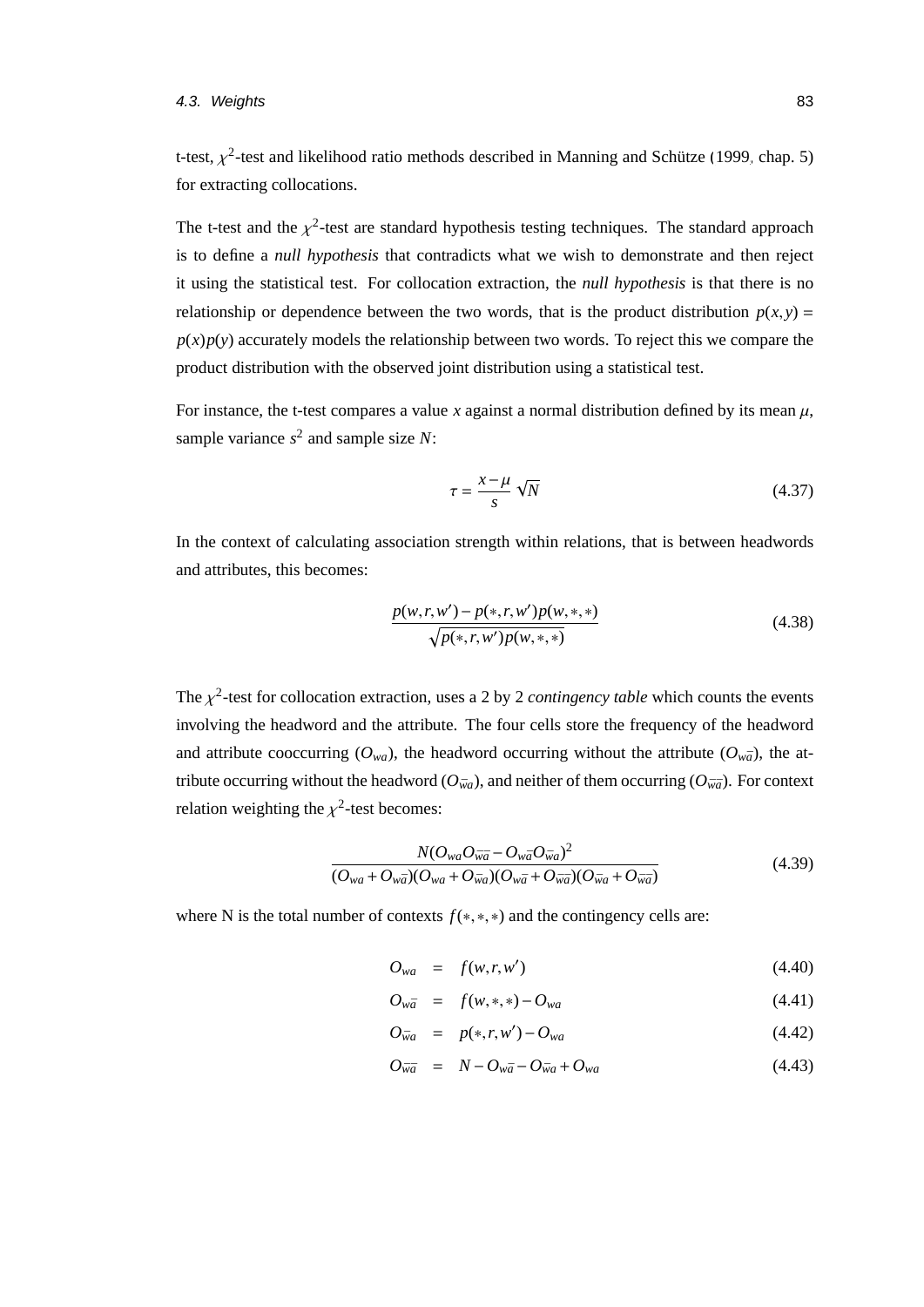| <b>MEASURE</b>       | WEIGHT         | <b>DIRECT</b> | P(1) | P(5) | P(10) | INVR |
|----------------------|----------------|---------------|------|------|-------|------|
|                      |                | <b>COUNT</b>  | $\%$ | $\%$ | $\%$  |      |
| <b>SETCOSINE</b>     | <b>TTEST</b>   | 1276          | 14   | 15   | 15    | 0.76 |
| <b>SETDICE</b>       | <b>TTEST</b>   | 1496          | 63   | 44   | 34    | 1.69 |
| <b>SETJACCARD</b>    | <b>TTEST</b>   | 1458          | 59   | 43   | 34    | 1.63 |
| <b>COSINE</b>        | <b>TTEST</b>   | 1276          | 14   | 15   | 15    | 0.76 |
| DICE                 | <b>TTEST</b>   | 1536          | 19   | 20   | 20    | 0.97 |
| DICE <sup>†</sup>    | <b>TTEST</b>   | 1916          | 76   | 52   | 45    | 2.10 |
| <b>JACCARD</b>       | <b>TTEST</b>   | 1916          | 76   | 52   | 45    | 2.10 |
| JACCARD <sup>†</sup> | <b>TTEST</b>   | 1745          | 40   | 30   | 28    | 1.36 |
| Lin                  | <b>TTEST</b>   | 1826          | 60   | 46   | 40    | 1.85 |
| <b>JS-DIV</b>        | <b>RELFREO</b> | 1619          | 66   | 46   | 35    | 1.76 |
| $\alpha$ -SKEW       | <b>RELFREQ</b> | 1456          | 51   | 40   | 30    | 1.53 |
|                      |                |               |      |      |       |      |

<span id="page-101-1"></span>Table 4.3: Evaluation of measure functions

## <span id="page-101-0"></span>**4.4 Results**

For computational practicality, I make the simplifying assumption that the performance of measure and weight functions are independent of each other. I have run experiments over a range of measure-weight combinations which suggest that this is a reasonable approximation. Therefore, I have evaluated the weight functions using the DICE† measure, and the measure functions using the TTEST weight because they produced the best results in my previous experiments. The exception to this is the divergence measures, which require the RELFREQ weight.

Table [4.3](#page-101-1) presents the results of evaluating the measure functions. The best performance across all measures was shared by JACCARD and DICE†, which produced identical results for the 70 test nouns. DICE† is slightly faster to compute and is to be preferred, although for historical reasons JACCARD has been used in later experiments. The next best system, which performed almost 5% worse on DIRECT, was Lin's measure, also another variant of the DICE-JACCARD measure functions. On the other evaluation measures, particularly the precision measures, DICE† and JACCARD have produced outstanding results. The combination of measuring the common and unique attributes that these measures encode [\(Lin, 1998d\)](#page-169-0) performs best for semantic similarity experiments. The JS-divergence is the best of the rest, significantly outperforming the remaining measures. Surprisingly, the  $\alpha$ -skew divergence performs badly, but this might be improved by experimenting with the value of  $\alpha$ .

Table [4.4](#page-102-0) presents the results of evaluating the weight functions. Here TTEST significantly outperformed the other weight functions, which supports the intuition that good context relations are strong collocates of the headword. Lin's information theoretic measure LIN98A and Hindle's mutual information MI measure are the next best performing weights, adding further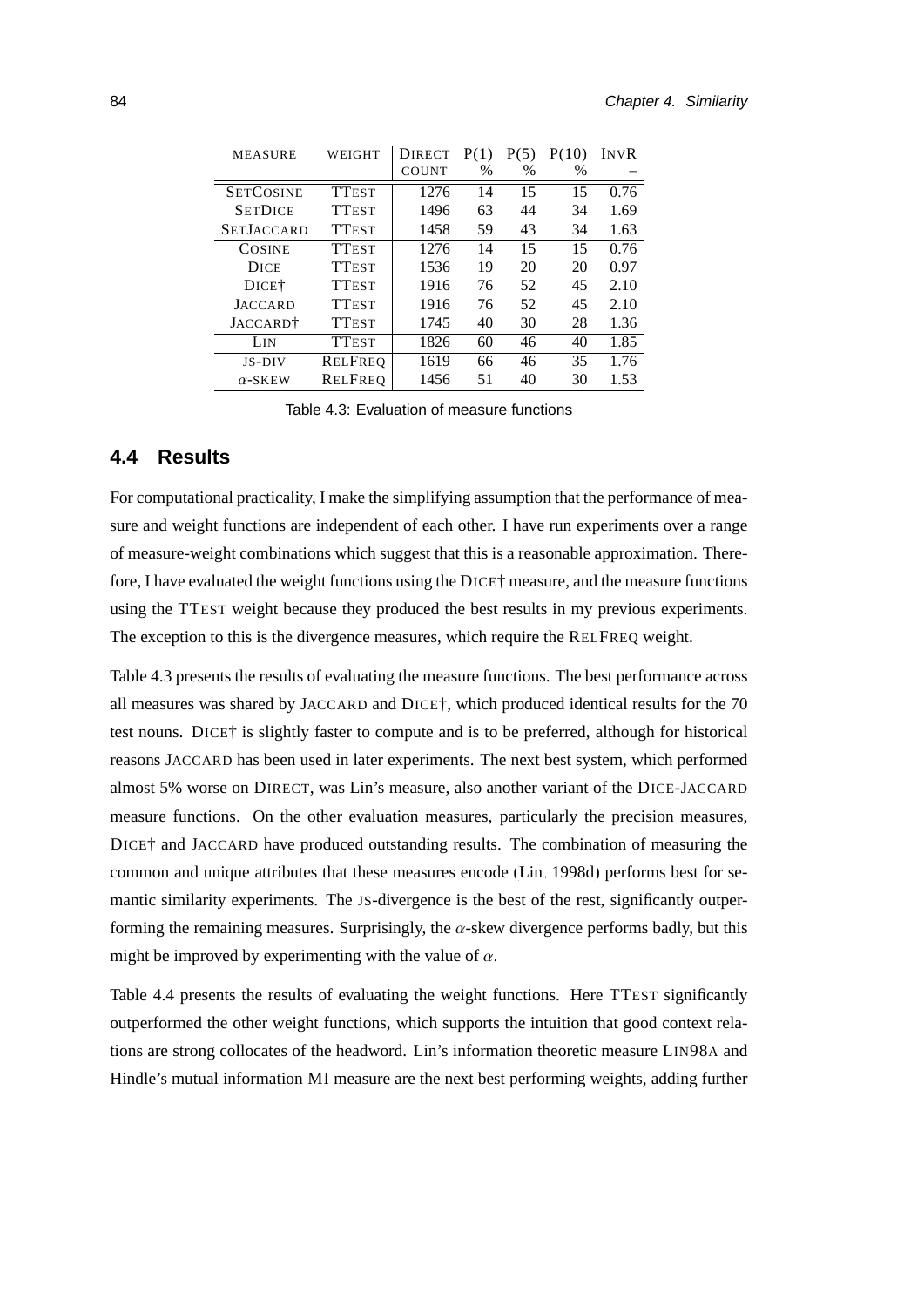| WEIGHT             | <b>DIRECT</b> | P(1) | P(5) | P(10) | <b>INVR</b> |
|--------------------|---------------|------|------|-------|-------------|
|                    | COUNT         | $\%$ | $\%$ | %     |             |
| IDENTITY           | 1228          | 46   | 34   | 29    | 1.33        |
| FREO               | 1227          | 63   | 38   | 28    | 1.51        |
| RELFREO            | 1614          | 64   | 49   | 36    | 1.79        |
| TF-IDF             | 1509          | 46   | 39   | 33    | 1.53        |
| TF-IDF†            | 1228          | 59   | 38   | 29    | 1.47        |
| GREF94             | 1258          | 54   | 38   | 29    | 1.46        |
| LIN98A             | 1735          | 73   | 50   | 42    | 1.96        |
| LIN98 <sub>B</sub> | 1271          | 47   | 34   | 30    | 1.37        |
| MI                 | 1736          | 66   | 49   | 42    | 1.92        |
| CHI2               | 1623          | 33   | 27   | 26    | 1.24        |
| DICE               | 1480          | 61   | 45   | 34    | 1.70        |
| <b>TTEST</b>       | 1916          | 76   | 52   | 45    | 2.10        |
| LR                 | 1510          | 53   | 39   | 32    | 1.58        |

<span id="page-102-0"></span>

|  | Table 4.4: Evaluation of bounded weight functions |  |
|--|---------------------------------------------------|--|
|  |                                                   |  |

| WEIGHT          | DIRECT       | P(1) |               | $P(5) \overline{P(10)}$ | INVR |
|-----------------|--------------|------|---------------|-------------------------|------|
|                 | <b>COUNT</b> | $\%$ | $\frac{0}{0}$ |                         |      |
| <b>DICELOG</b>  | 1498         | 67   | 45            | 35                      | 1 73 |
| <b>TTESTLOG</b> | 1865         | 70   | 49            | 41                      | 1.99 |
| <b>MILOG</b>    | 1841         |      | 52            | 43                      | 2.05 |

Table 4.5: Evaluation of frequency logarithm weighted measure functions

<span id="page-102-1"></span>

| WEIGHT                              | DIRECT $P(1)$ $P(5)$ |      |      | P(10) | INVR |
|-------------------------------------|----------------------|------|------|-------|------|
|                                     | <b>COUNT</b>         | $\%$ | $\%$ | $\%$  |      |
| $MI^{\pm}$                          | 1511                 | 59   | 14   | 39    | 1 74 |
| $MILOG^{\pm}$                       | 1566                 | 61   | 46   | 41    | 1.84 |
| $T$ EST <sup><math>\pm</math></sup> | 1670                 | 67   | 50   | 43    | 1.96 |
| $TTESTLOG^{\pm}$                    | 1532                 | 63   | 50   | 42    | 1 89 |

<span id="page-102-2"></span>Table 4.6: Evaluation of unbounded weight functions

support for the collocation hypothesis. It is surprising that the other collocation extractors did not perform as well, since TTEST is not popular for collocation extraction because of its behaviour on low frequency counts. Clearly, this behaviour is beneficial for semantic similarity.

The results for the frequency logarithm weighted evaluation functions are shown in Table [4.5.](#page-102-1) The performance of the DICE and MI weight functions improve with this added frequency weighting which suggest that DICE and MI do not take frequency into account enough. On the other hand, the performance of TTEST is reduced suggesting frequency is already contributing.

One difficulty with weight functions involving logarithms or differences is that the score is sometimes negative which often has a detrimental effect on the overall performance. The results in Table [4.6](#page-102-2) show that weight functions that are not bounded below by zero do not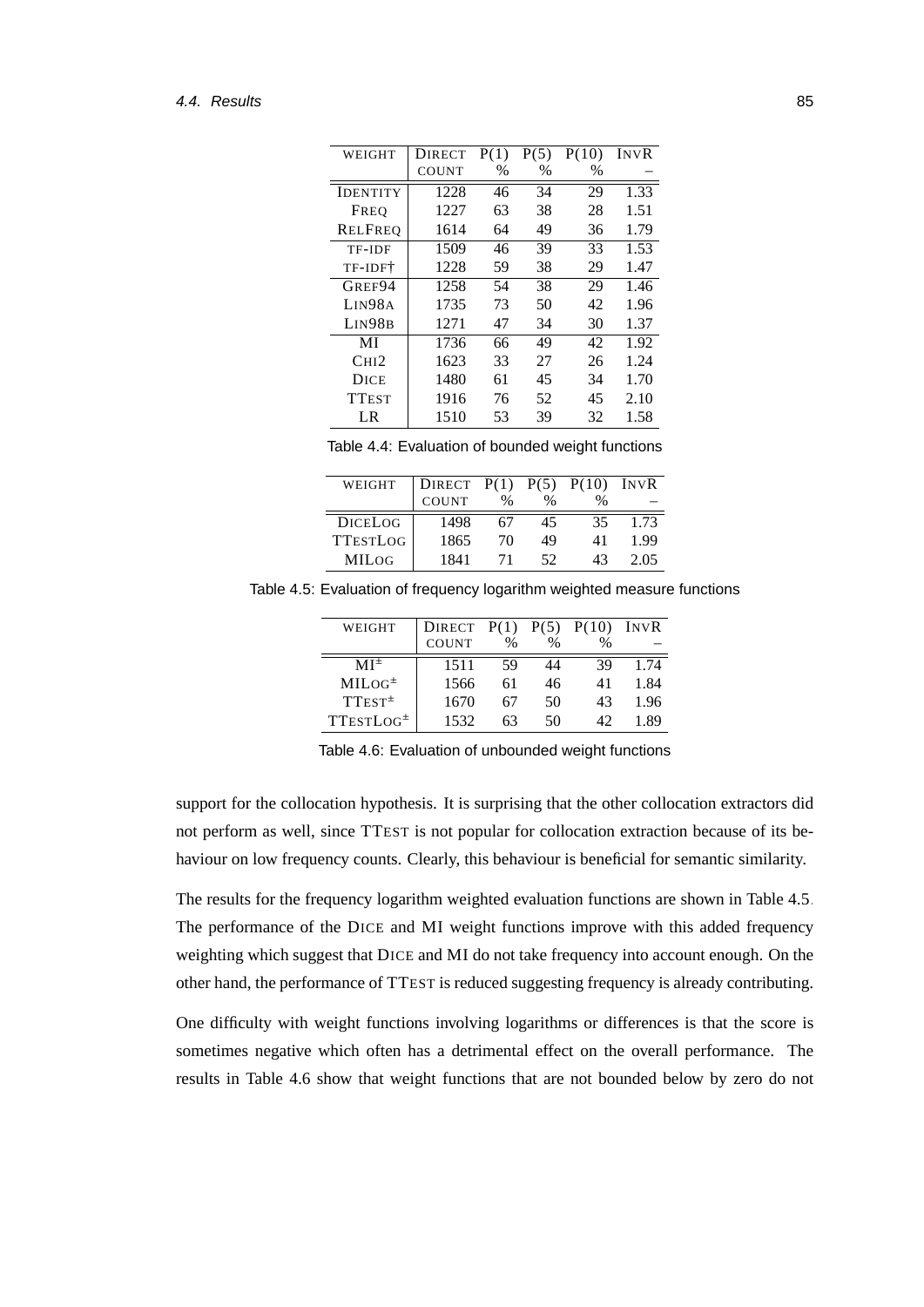perform as well on thesaurus extraction. However, unbounded weights do produce interesting and unexpected results: they tend to return misspellings of the headword and its synonyms, abbreviations and lower frequency synonyms.

For instance, TTEST<sup>+</sup> returned Co, Co. and PLC for company, but they do not appear in the synonym lists extracted with TTEST. The unbounded weight functions also extracted more hyponyms, for example, corporation names for company, including Kodak and Exxon. Finally unbounded weights tended to promote synonyms from minority senses because frequent senses get demoted by negative weights. For example, TTEST<sup>+</sup> returned writings, painting, fieldwork, essay and masterpiece as the best synonyms for work, whereas TTEST returned study, research, job, activity and life. The  $TTEST^{\pm}$  function is negative when the joint probability is less than the expected value from the product distribution (Equation [4.38\)](#page-100-0). These results suggest this occurs more often for more frequent synonyms, and so rare synonyms get a higher relative rank when the weight function is unbounded.

## **4.5 Summary**

This chapter has presented a systematic study of the semantic similarity measures described in the literature. It begins by factoring similarity measures into a weight function that assesses the informativeness of contextual information and a measure function that compares weighted context vectors. It extends notation introduced by [Lin \(1998a\)](#page-169-1) to conveniently describe the measure and weight functions. The evaluation of a range of measure functions taken from geometry, IR and existing similarity systems in this chapter has shown the DICE† and JACCARD measures to be superior by a significant margin. DICE† is the preferred choice because it is slightly more efficient to compute.

This chapter also proposes new weight functions inspired by the observation that informative attributes are strong collocates with their headwords because strong collocations are relatively frequent and highly correlated. Testing this intuition, I implemented the collocation extraction statistics described in the *Collocations* chapter of Manning and Schütze (1999). The evaluation shows that the TTEST weight function, based on the t-test significantly outperforms every weight functions, from IR and existing similarity systems, including MI. However, good results using MI and the other collocation extraction functions suggests this intuition might be true.

However, the list of measure and weight functions is still incomplete. I intend to add other measure and weight functions, and also test many more weight-measure function combinations.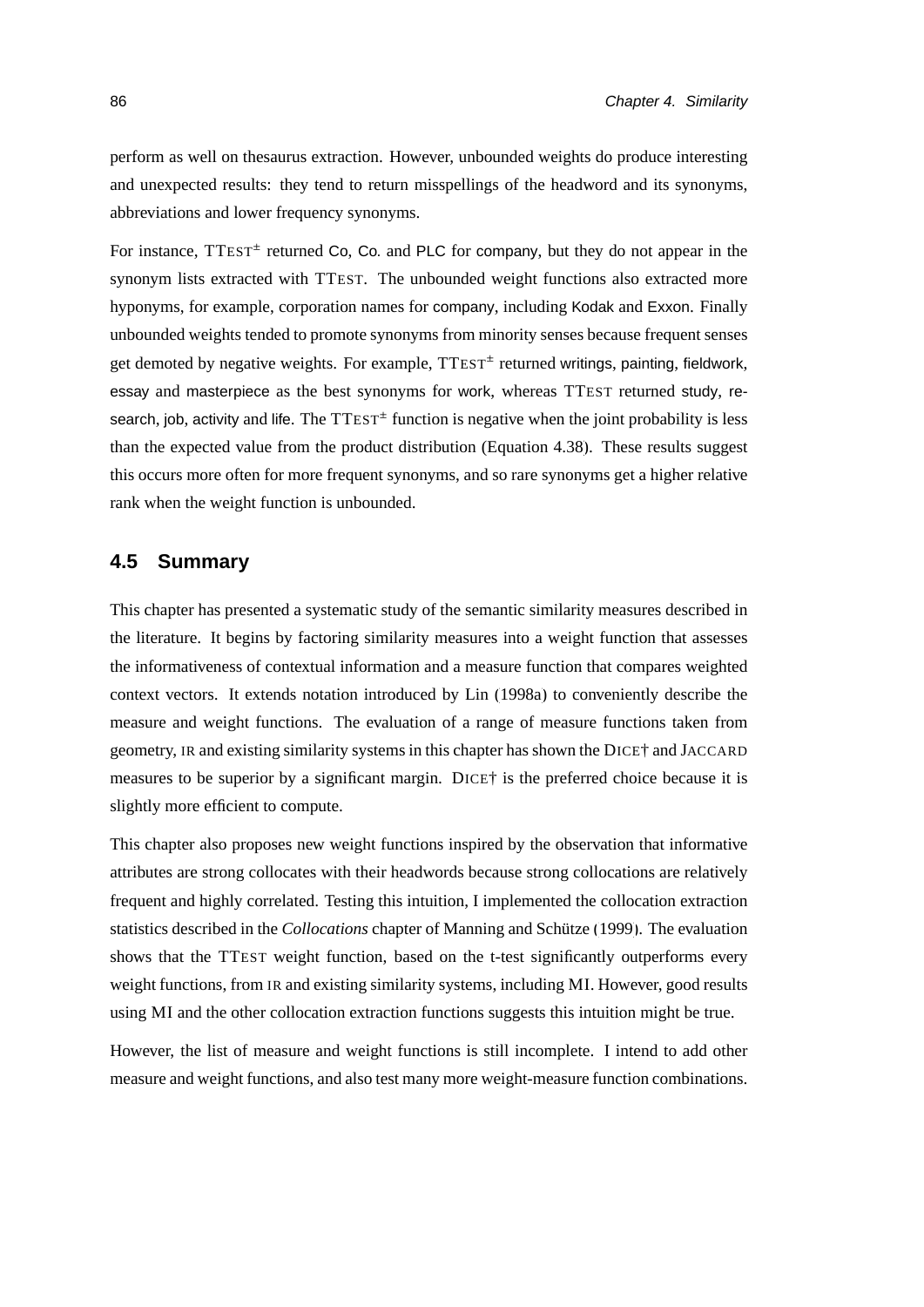## **Chapter 5**

# **Methods**

**method**: **technique** 0.169, **procedure** 0.095, **means** 0.086, **approach** 0.081, **strategy** 0.074, tool 0.071, concept 0.062, **practice** 0.061, formula 0.059, **tactic** 0.059, **technology** 0.058, mechanism 0.058, **form** 0.054, alternative 0.052, **standard** 0.051, **way** 0.050, **guideline** 0.049, **methodology** 0.048, model 0.047, **process** 0.047, ...

This chapter covers three different algorithms and implementation techniques for improving vector-space similarity systems. The first section describes the use of ensembles for improving the quality of similarity results, and corresponds to part of [Curran \(2002\)](#page-162-1). The second section improves the algorithmic complexity of the naïve nearest-neighbour algorithm, and corresponds to part of [Curran and Moens](#page-162-2) [\(2002a\)](#page-162-2). The third section describes the large-scale experiments on over 2 billion words of text, using my efficient SEXTANT(MX) implementation with the best performing measure and weighting functions found in the previous two chapters. It also describes the implementation techniques required to perform these large-scale experiments using a parallelized version of the nearest-neighbour algorithm which runs on a Beowulf cluster.

## **5.1 Ensembles**

Ensemble learning is a machine learning technique that combines the output of several different classifiers with the goal of improving classification performance. The classifiers within the ensemble may differ in several ways, such as the learning algorithm or knowledge representation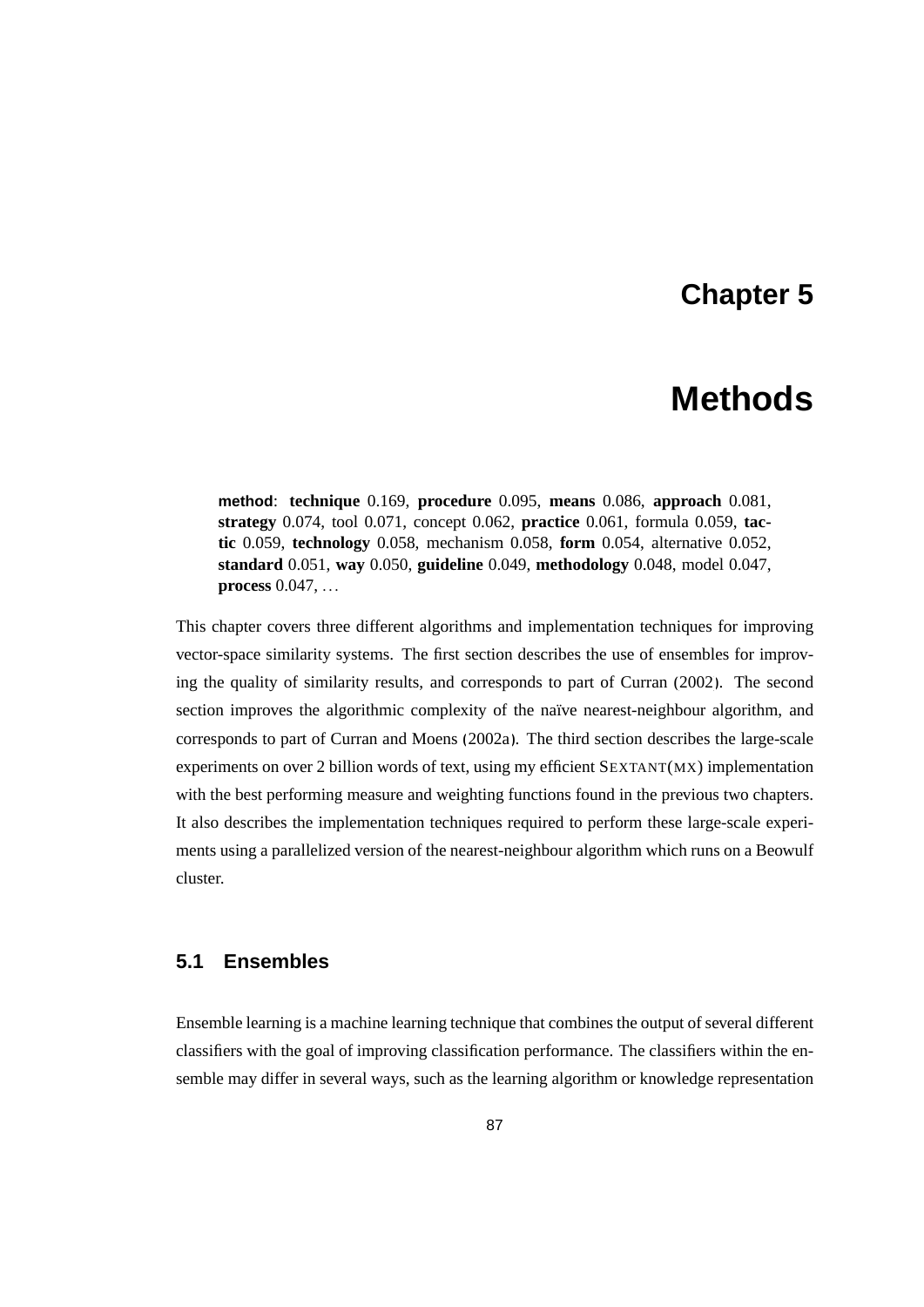used, or data they were trained on. Ensemble learning has been successfully applied to numerous NLP tasks, including POS tagging [\(Brill and Wu, 1998;](#page-160-1) [van Halteren et al., 1998\)](#page-175-4), chunking [\(Tjong Kim Sang, 2000;](#page-175-5) [Tjong Kim Sang et al., 2000\)](#page-175-6), word sense disambiguation [\(Pederson,](#page-172-1) [2000\)](#page-172-1) and statistical parsing [\(Henderson and Brill, 1999\)](#page-166-1). [Dietterich \(2000\)](#page-163-2) presents a broad introduction to ensemble methods.

Ensemble methods overcome learner bias by averaging the bias over different systems. For an ensemble to be more effective than its constituents, the individual classifiers must have better than 50% *accuracy* and must produce *diverse* erroneous classifications [\(Dietterich, 2000\)](#page-163-2). [Brill](#page-160-1) [and Wu \(1998\)](#page-160-1) call this complementary disagreement *complementarity*. Although ensembles are often effective on problems with small training sets, recent work suggests this may not be true as dataset size increases. [Banko and Brill](#page-159-0) [\(2001\)](#page-159-0) found that for confusion set disambiguation with corpora larger than 100 million words, the best individual classifiers outperformed ensemble methods.

One limitation of their results is the simplicity of their task and methods used to examine the efficacy of ensemble methods. However, the task was constrained by the ambitious use of one billion words of training material. Disambiguation is relatively simple because confusion sets are rarely larger than four elements. The individual methods must be inexpensive because of the computational burden of the huge training set. They must perform limited processing of the training corpus and can only consider a fairly narrow context surrounding each instance. Finally, because confusion set disambiguation only uses local context, these experiments ignored the majority of the one billion words of text.

This section explores the value of ensemble methods for the more complex task of computing semantic similarity, training on corpora of up to 300 million words. The increased complexity leads to results contradicting [Banko and Brill](#page-159-0) [\(2001\)](#page-159-0), which are then explored further using ensembles of different contextual complexity. This work emphasises the link between contextual complexity and the problems of representation sparseness and noise as corpus size increases, which in turn impacts on learner bias and ensemble efficacy.

#### **5.1.1 Existing Approaches**

[Hearst and Grefenstette](#page-166-2) [\(1992\)](#page-166-2) have proposed a combination of the results of their respective similarity systems to produce a hyponym hierarchy. Although this is strictly not an ensemble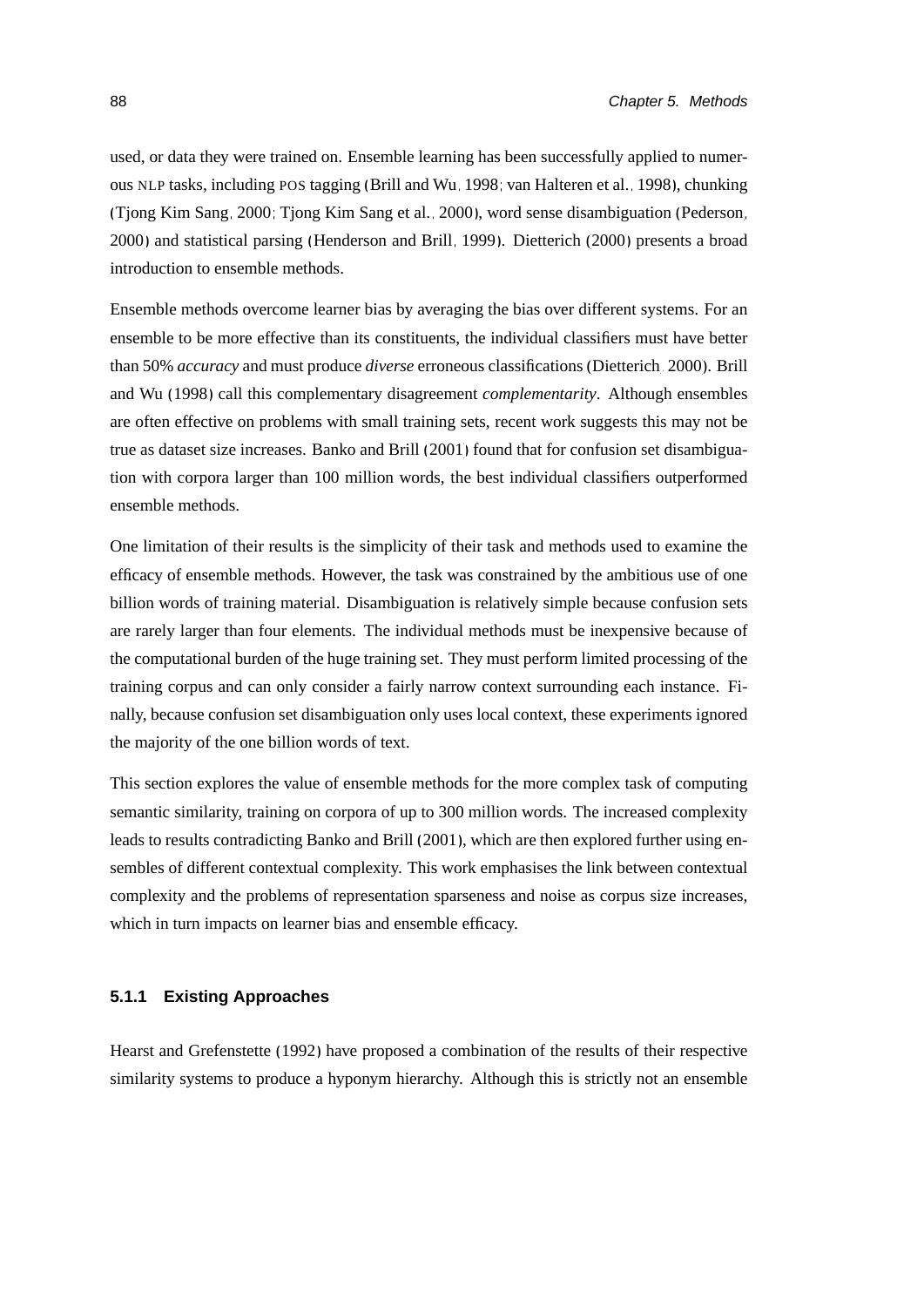#### 5.1. Ensembles 89

method it does use the combined information from their two different systems to make a final decision. The results from these two methods are very different, so each system brings a lot of new information to the combination. In particular, [Hearst and Grefenstette](#page-166-2) [\(1992\)](#page-166-2) find a significant improvement in recall, which is a major problem for hyponym extraction systems.

[Turney et al.](#page-175-7) [\(2003\)](#page-175-7) combine several different similarity systems including Latent Semantic Analysis [\(Landauer and Dumais, 1997\)](#page-167-1), pointwise mutual information [\(Turney, 2001\)](#page-175-3), thesaurus-based similarity and similarity calculated using cooccurrence scores from *Google*. They implement a committee of these approaches using several mixture models which describe how the probability distribution from each system is weighted. In each mixture model, each system is associated with a weight which is optimized on training data using a simple hill-climbing algorithm.

[Littman et al.](#page-169-3) [\(2002\)](#page-169-3) implement an open architecture for solving crossword puzzles where several independent programs contribute candidate answers for each clue, which are then merged and tested by a central solver. This problem is quite similar to the vocabulary tests used by [Turney et al.](#page-175-7) [\(2003\)](#page-175-7) for evaluation.

#### **5.1.2 Approach**

The experiments in this section have been conducted using ensembles consisting of up to six similarity systems each using a different context extractor described in Chapter [3.](#page-58-0) The six context extractors are: CASS, MINIPAR, SEXTANT(NB),  $W(L_{1,2})$ ,  $W(L_1R_1)$  and  $W(L_1R_1*)$ . The similarity systems use the same TTEST weight and JACCARD measure function. They cover a wide range in performance, as summarised in the top half of Table [5.1.](#page-110-0) Each ensemble member returns the usual 200 synonyms and scores for each of the 70 headwords in the experimental test set.

I have built ensembles from all six context extractors, labelled with an asterisk in the results (e.g. MEAN(∗)), and the top three performing extractors, MINIPAR, SEXTANT(NB) and  $W(L_1R_1)$ , (e.g. MEAN(3)), based on the results in Table [5.1.](#page-110-0)

Ensemble voting methods for this task are interesting because the output of the component systems consists of an ordered set of extracted synonyms rather than a single class label or a probability distribution. To test for subtle ranking effects I have implemented three different methods of combination: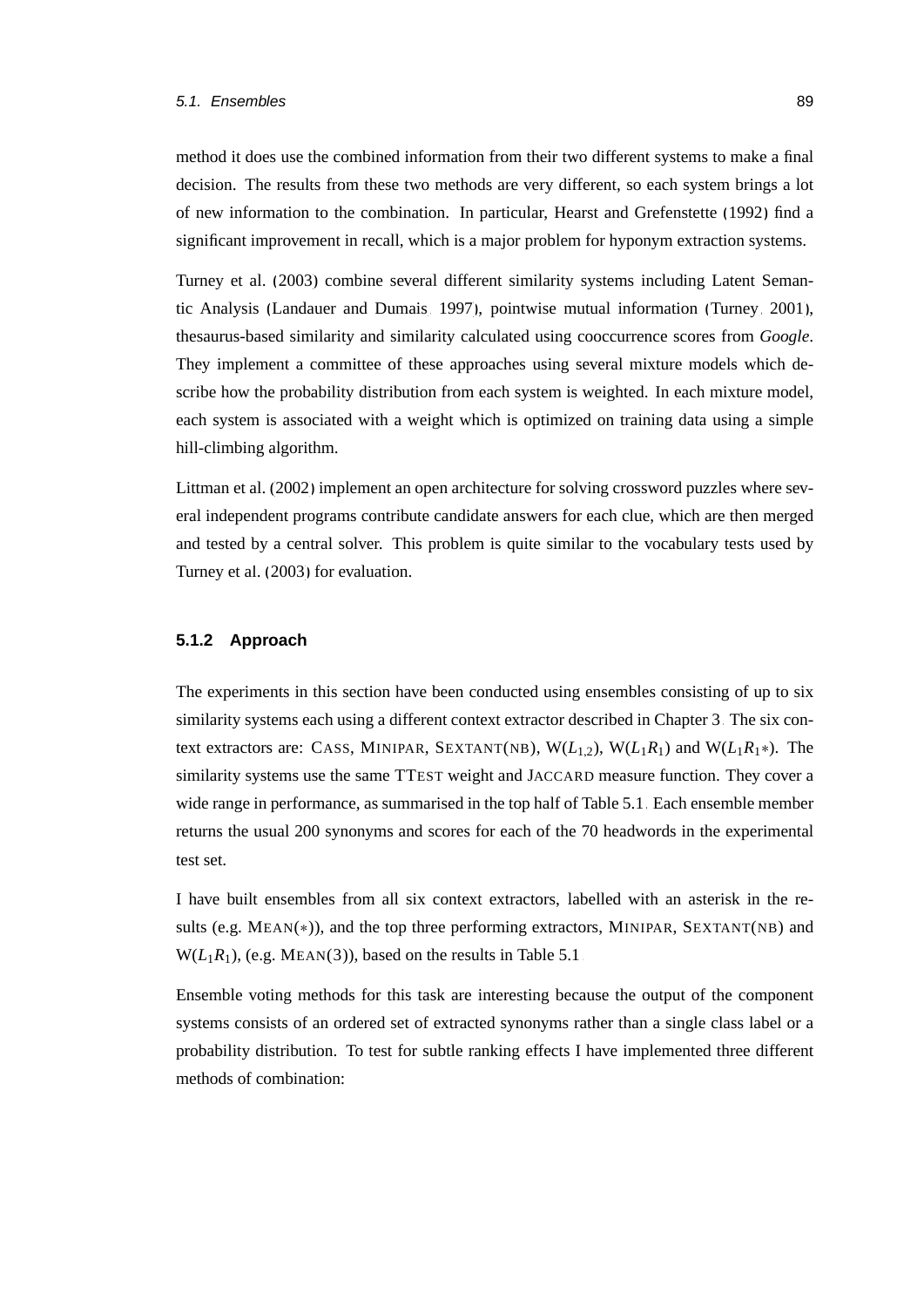**MEAN:** the arithmetic mean rank of each headword over the ensemble.

**HARMONIC:** the harmonic mean rank of each term.

**MIXTURE:** ranking based on the mean score for each term.

For the arithmetic and harmonic mean voting methods, the system calculates the mean *ranking* for each synonym over all of the ensemble members, and then reranks them using the mean rank. The arithmetic and harmonic means are compared because they behave very differently when the values being combined vary considerably. For the mixture method, the system calculates the mean *score* for each synonym over all of the ensemble members, and then reranks them using the mean score. The individual member scores are not normalised because each extractor uses the same similarity measure and weight function. Ties are arbitrarily broken.

The ensemble assigns a rank of 201 and similarity score of zero to words that did not appear in the list of 200 synonyms returned by each ensemble member. These boundaries for unseen synonyms were chosen to be slightly worse than the rank and score of the last extracted synonym. The values of the boundary parameters could have a considerable impact on the results since they determine how much of an influence words can have that are not returned by all of the ensemble members. However, I have not attempted to experiment with these parameters.

#### **5.1.3 Calculating Disagreement**

To measure the complementary disagreement between individual ensemble members, *a* and *b*, I have calculated both [Brill and Wu'](#page-160-1)s *complementarity C* and the *Spearman rank-order correlation*  $R_s$  [\(Press et al., 1992\)](#page-172-2) to compare their output:

$$
C(A, B) = (1 - \frac{|\text{errors}(A) \cap \text{errors}(B)|}{|\text{errors}(A)|}) * 100\%
$$
\n(5.1)

$$
R_{s}(A,B) = \frac{\sum_{i}(\mathbf{r}(A_{i}) - \mathbf{r}(A))(\mathbf{r}(B_{i}) - \mathbf{r}(B))}{\sqrt{\sum_{i}(\mathbf{r}(A_{i}) - \mathbf{r}(A))^{2}}\sqrt{\sum_{i}(\mathbf{r}(B_{i}) - \mathbf{r}(B))^{2}}}
$$
(5.2)

where *A* and *B* are synonym lists produced by the two members and  $r(X_s)$  is the rank of synonym *s* in synonym list *X* and  $\overline{r(X)}$  is the mean rank of the synonyms in *X*. The Spearman rank-order correlation coefficient is the linear correlation coefficient between the rankings of elements of *A* and *B*. *R<sup>s</sup>* is a useful non-parametric comparison for when the ranking is more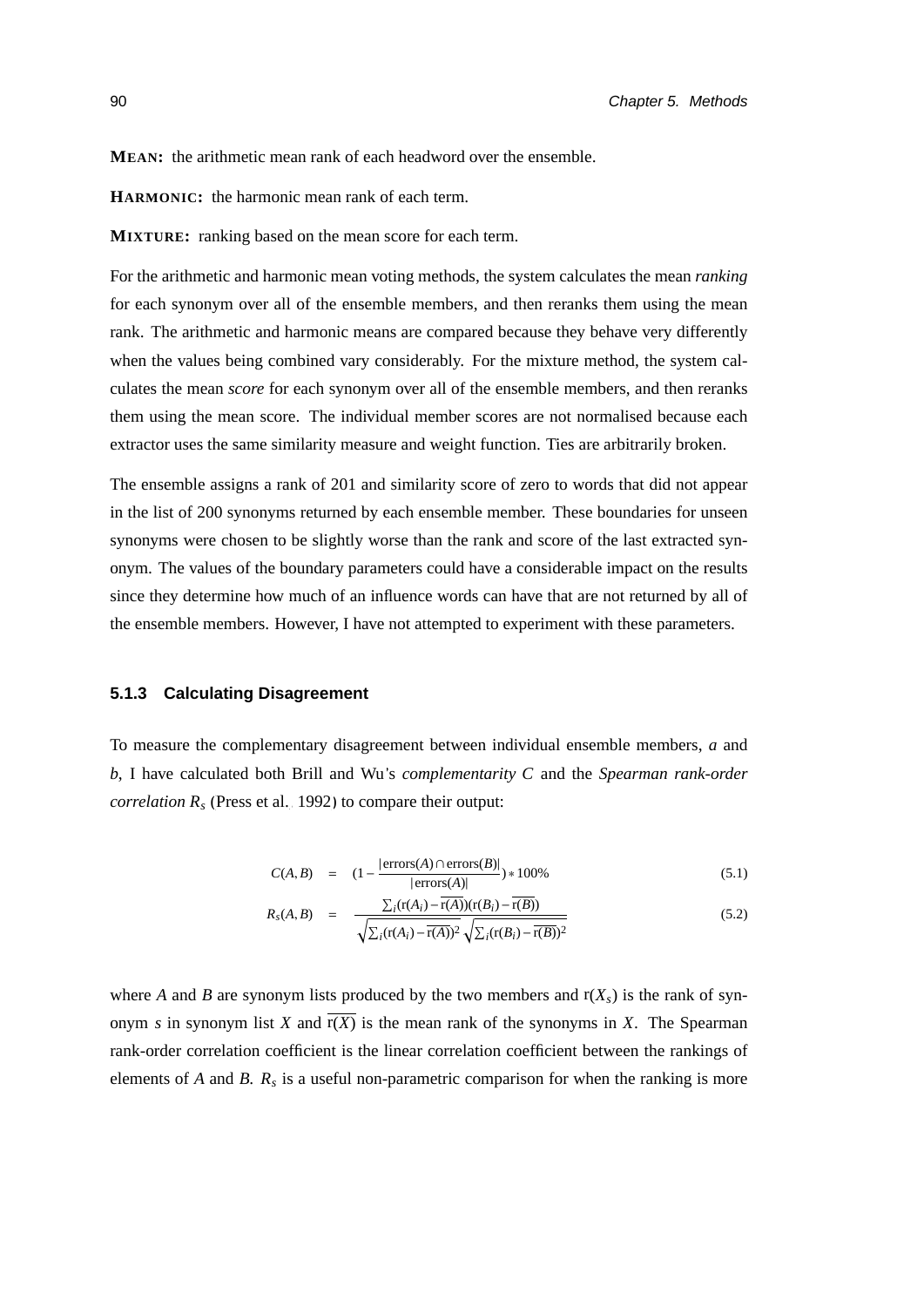

<span id="page-108-0"></span>Figure 5.1: Individual performance to 300MW using the DIRECT evaluation

relevant than the scores assigned to the individual items. For the results shown in Table [5.2,](#page-111-0) the average over all pairs in the ensemble is quoted.

## **5.1.4 Results**

Figure [5.1](#page-108-0) shows the performance trends for the individual extractors on corpora ranging from 2.3 million up to 300 million words. The best individual context extractors are SEXTANT(NB), MINIPAR and  $W(L_1R_1)$ , with SEXTANT(NB) outperforming MINIPAR beyond approximately 200 million words. These three extractors are combined to form the top-three ensemble. CASS and the other window methods perform significantly worse than SEXTANT(NB) and MINIPAR. Interestingly, the window extractor without positional information  $W(L_1R_1*)$  performs almost as well as the window extractor with positional information  $W(L_1R_1)$  on larger corpora, suggesting that position information is not as useful with large corpora, perhaps because the left and right set of words for each headword becomes relatively disjoint.

Figure [5.2](#page-109-0) plots the learning curve over the range of corpus sizes for the best three individual methods and the full ensembles. Although the ensembles clearly dominate the individual ex-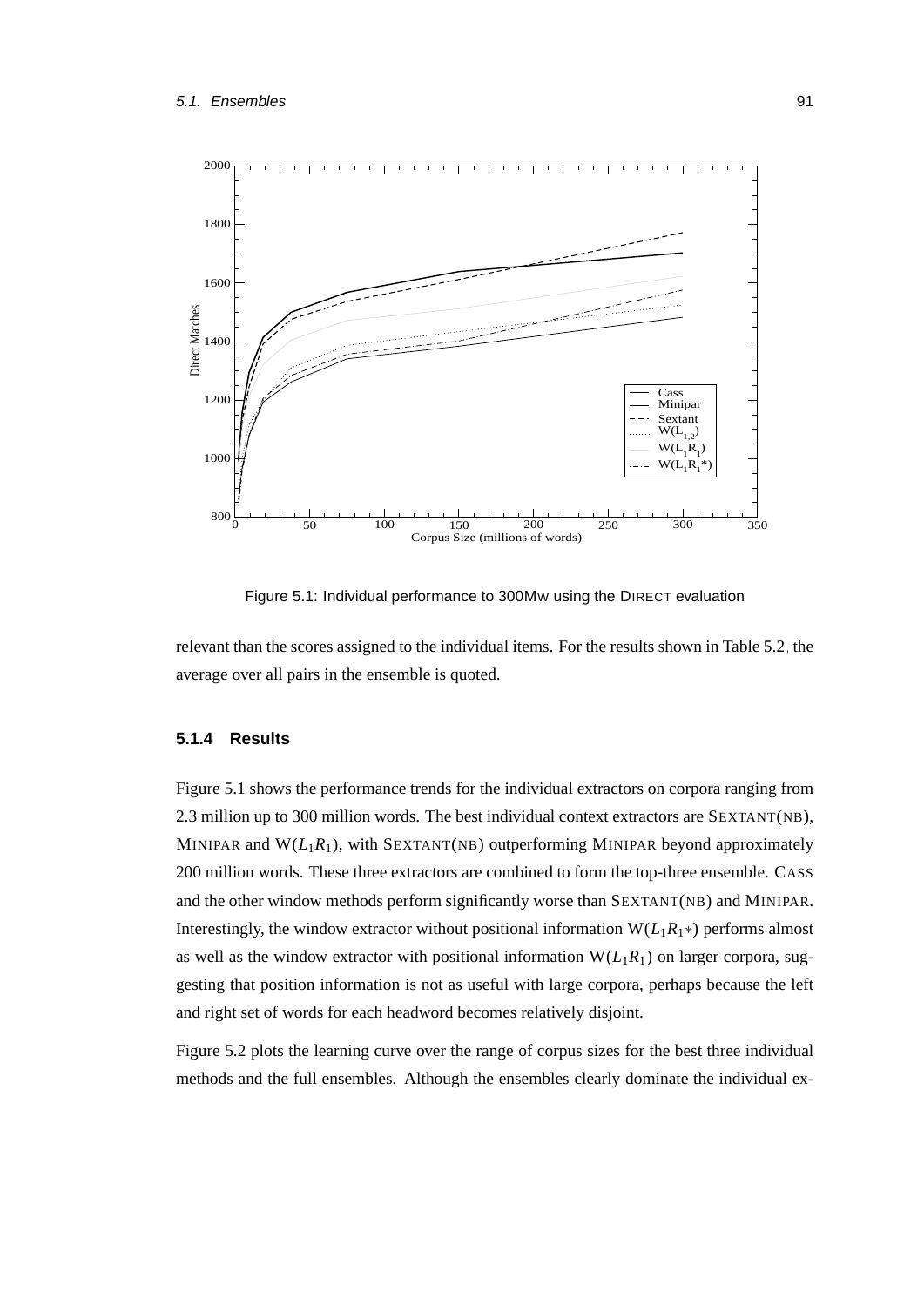

<span id="page-109-0"></span>Figure 5.2: Ensemble performance to 300MWs using the DIRECT evaluation

tractors for the entire learning curve, these plots indicate that ensemble methods are of more value, at least in percentage terms, for smaller training sets. If this trend were to continue, then we would eventually expect no benefit from using an ensemble, as suggested by [Banko](#page-159-0) [and Brill \(2001\)](#page-159-0). However, the trend shown does not give a clear indication either way as to whether the individual extractors will eventually asymptote to the ensemble methods.

Table [5.1](#page-110-0) presents the final results for all the individual extractors and the six ensembles on the experimental corpus. At 300 million words, all of the ensemble methods outperform the individual extractors which contradicts the results obtained by [Banko and Brill](#page-159-0) [\(2001\)](#page-159-0) for confusion set disambiguation. The best performing ensembles, MIXTURE(∗) and MEAN(∗), combine the results from all of the individual extractors. MIXTURE(∗) performs nearly 10% better on the DIRECT evaluation than SEXTANT(NB), the most competitive individual context extractor at 300MWs. Table [5.1](#page-110-0) also shows that full ensembles, combining all six individual extractors, outperform ensembles combining only the top three extractors. This seems rather surprising given that the other individual extractors seem to perform significantly worse than the top three.

It is interesting to see how the weaker methods still contribute to ensemble performance. For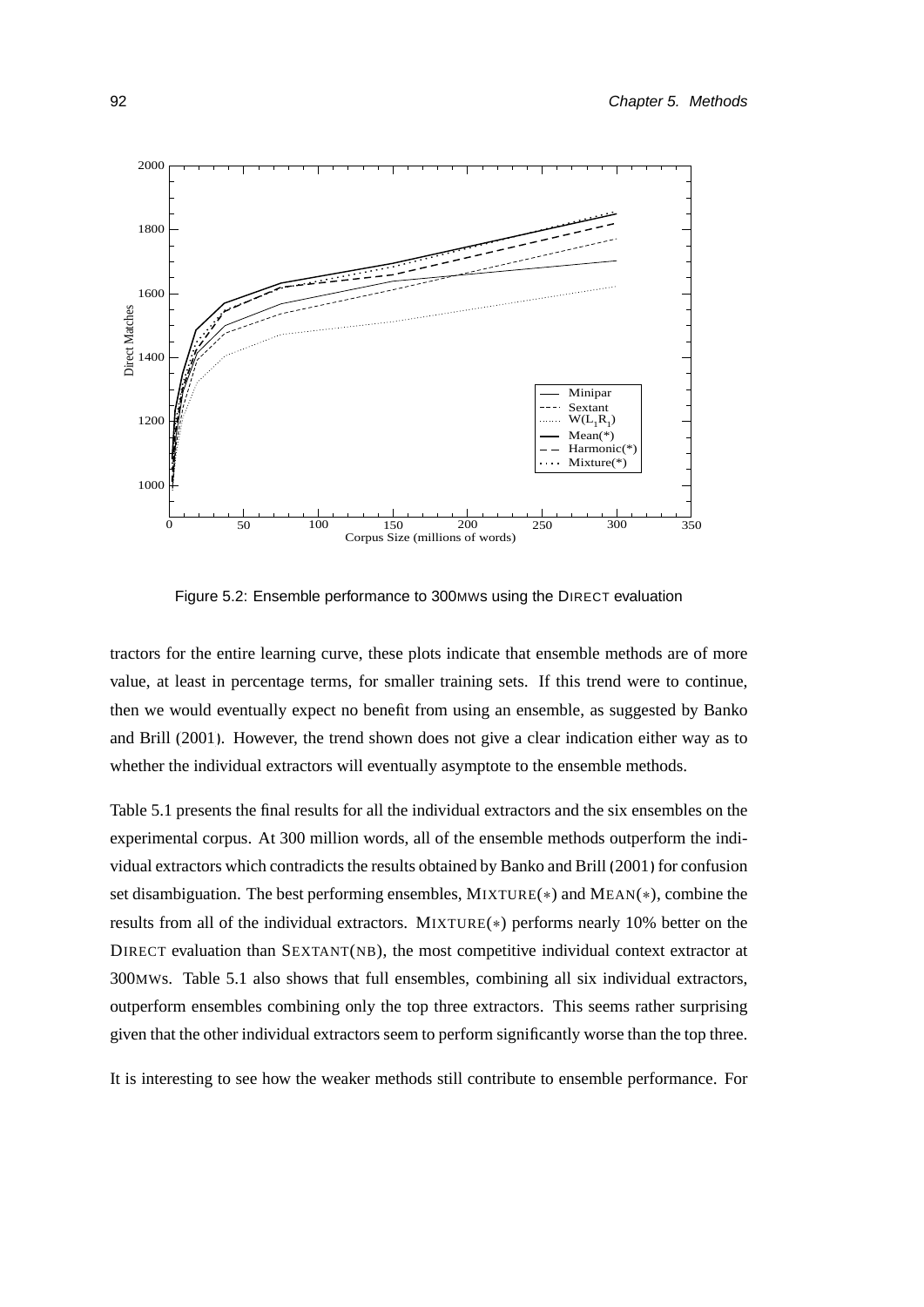#### 5.1. Ensembles 93

| System                  | <b>DIRECT</b> | P(1) | P(5) | P(10) | INVR |
|-------------------------|---------------|------|------|-------|------|
| CASS                    | 1483          | 50%  | 41%  | 33%   | 1.58 |
| <b>MINIPAR</b>          | 1703          | 59%  | 48%  | 40%   | 1.86 |
| <b>SEXTANT</b>          | 1772          | 61%  | 47%  | 39%   | 1.87 |
| $W(L_{1,2})$            | 1525          | 54%  | 43%  | 37%   | 1.68 |
| $W(L_1R_1)$             | 1623          | 57%  | 46%  | 38%   | 1.76 |
| $W(L_1R_1*)$            | 1576          | 63%  | 44%  | 38%   | 1.78 |
| $MEAN(*)$               | 1850          | 66%  | 50%  | 43%   | 2.00 |
| MEAN(3)                 | 1802          | 63%  | 50%  | 44%   | 1.98 |
| $HARMONIC(*)$           | 1821          | 64%  | 51%  | 43%   | 2.00 |
| HARMONIC <sub>(3)</sub> | 1796          | 63%  | 51%  | 43%   | 1.96 |
| $MIXTURE(*)$            | 1858          | 64%  | 52%  | 44%   | 2.03 |
| MIXTURE(3)              | 1794          | 63%  | 51%  | 44%   | 1.99 |

<span id="page-110-0"></span>Table 5.1: Individual and ensemble performance at 300MW

thesaurus extraction, there is no clear concept of *accuracy greater than 50%* since it is not a simple classification task. So, although most of the evaluation results are significantly less than 50%, this does not represent a failure of a necessary condition of ensemble improvement.

Considering the complementarity and rank-order correlation coefficients for the constituents of the different ensembles proves to be more informative. Table [5.2](#page-111-0) shows these values for the smallest and largest corpora and Table [5.3](#page-111-1) shows the pairwise complementarity for the ensemble constituents. The Spearman rank-order correlation ranges between −1 for strong anti-correlations through to 1 for high correlation. In these experiments, the average Spearman rank-order correlation is not sensitive enough to compare disagreement within our ensembles, because the values are very similar for every ensemble. However, the average complementarity, which is a percentage, clearly shows the convergence of the ensemble members with increasing corpus size, which partially explains the reduced efficacy of ensemble methods for large corpora. Since the top-three ensembles suffer this to a greater degree, they perform significantly worse at 300 million words. Further, the full ensembles can average the individual biases better since they sum over a larger number of ensemble methods with different biases.

To evaluate an ensemble's ability to reduce the data sparseness and noise problems suffered by different context models, I have constructed ensembles based on context extractors with different levels of complexity and constraints. Table [5.4](#page-111-2) shows the performance on the experimental corpus for the three syntactic extractors, the top three performing extractors and their corresponding mean rank ensembles. For these more sophisticated context extractors, the en-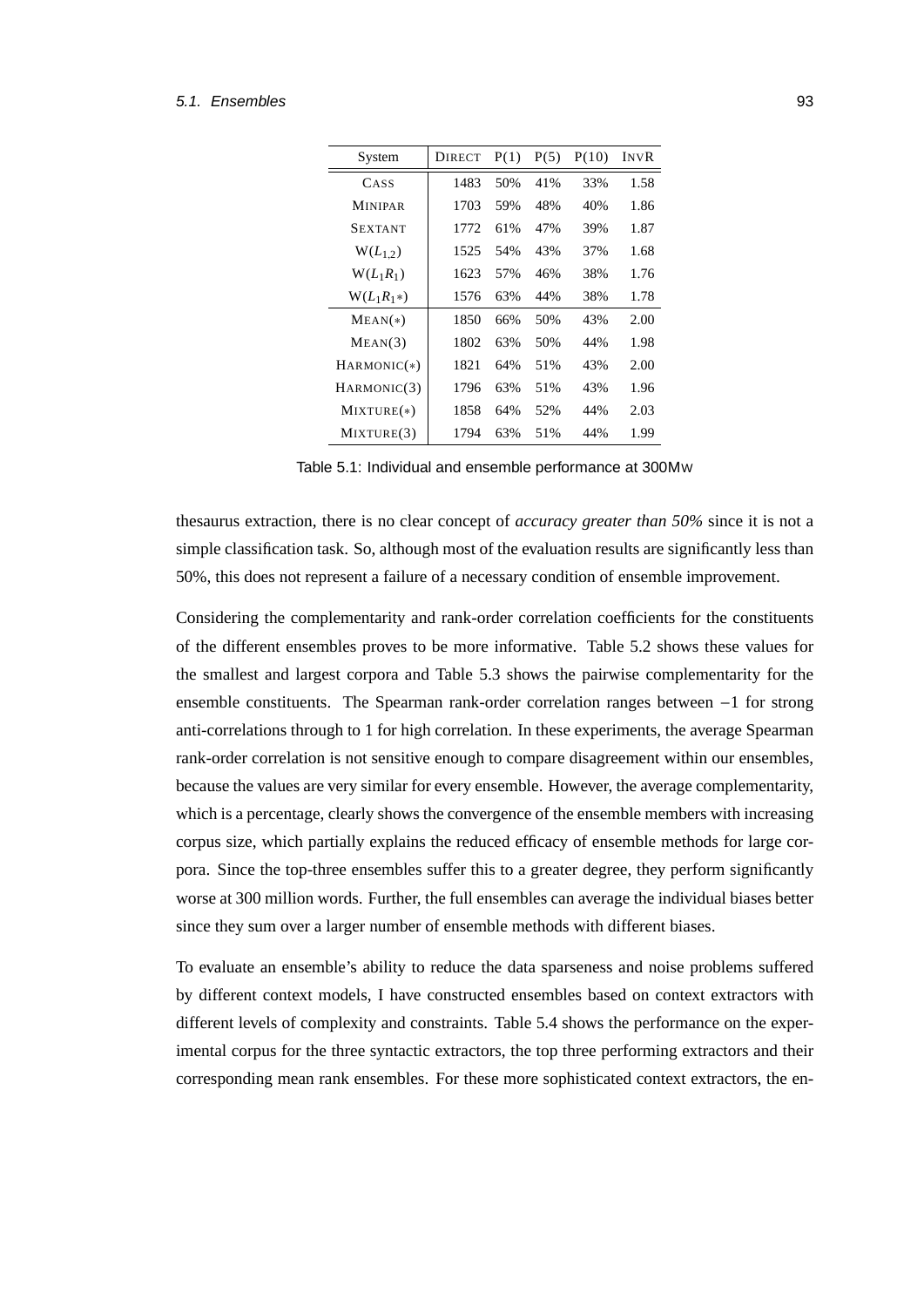| Ensemble                      | R.    |       |
|-------------------------------|-------|-------|
| Ensemble( $*$ ) on 2.3M words | 0.467 | 69.2% |
| Ensemble(3) on 2.3M words     | 0.470 | 69.8% |
| Ensemble(*) on 300M words     | 0.481 | 54.1% |
| Ensemble(3) on 300M words     | 0.466 | 51.2% |

Table 5.2: Agreement between ensemble members on small and large corpora

<span id="page-111-0"></span>

| System       |     |             |     |      |     | CASS MINI SEXT W( $L_{1,2}$ ) W( $L_1R_1$ ) W( $L_1R_1*$ ) |
|--------------|-----|-------------|-----|------|-----|------------------------------------------------------------|
| CASS         |     | 0% 58% 59%  |     | 65%  | 63% | 69%                                                        |
| <b>MINI</b>  | 57% | 0%          | 47% | 57%  | 54% | 60%                                                        |
| <b>SEXT</b>  |     | 58% 47%     | 0%  | 54%  | 53% | 58%                                                        |
| $W(L_{1,2})$ |     | 65% 58% 55% |     | - 0% | 40% | 43%                                                        |
| $W(L_1R_1)$  |     | 63% 54% 54% |     | 39%  | 0%  | 33%                                                        |
| $W(L_1R_1*)$ |     | 69% 60% 58% |     | 43%  | 33% | $0\%$                                                      |

<span id="page-111-1"></span>Table 5.3: Pairwise complementarity for extractors

sembles continue to outperform individual learners, since the context representations are still reasonably sparse. The average complementarity is greater than 50%.

Table [5.5](#page-112-0) shows the performance on the experimental corpus for a range of window-based extractors and their corresponding mean rank ensembles. Most of the individual learners perform poorly because the extracted contexts are only weakly correlated with the headwords. Although the ensemble performs better than most individuals, they fail to outperform the best individual on DIRECT evaluation. Since the average complementarity for these ensembles is similar to the methods above, we must conclude that it is a result of the individual methods themselves. In this case, the most correlated context extractor, e.g.  $W(L_1R_1)$  in the centre ensemble of Ta-

| System         | <b>DIRECT</b> | P(1) | P(5) | P(10) | INVR |
|----------------|---------------|------|------|-------|------|
| CASS           | 1483          | 50%  | 41%  | 33%   | 1.58 |
| <b>MINIPAR</b> | 1703          | 59%  | 48%  | 40%   | 1.86 |
| <b>SEXTANT</b> | 1772          | 61%  | 47%  | 39%   | 1.87 |
| MEAN(P)        | 1803          | 60%  | 48%  | 42%   | 1.89 |
| $W(L_1R_1)$    | 1623          | 57%  | 46%  | 38%   | 1.76 |
| <b>MINIPAR</b> | 1703          | 59%  | 48%  | 40%   | 1.86 |
| <b>SEXTANT</b> | 1772          | 61%  | 47%  | 39%   | 1.87 |
| MEAN(3)        | 1802          | 63%  | 50%  | 44%   | 1.98 |

<span id="page-111-2"></span>Table 5.4: Complex ensembles perform better than best individuals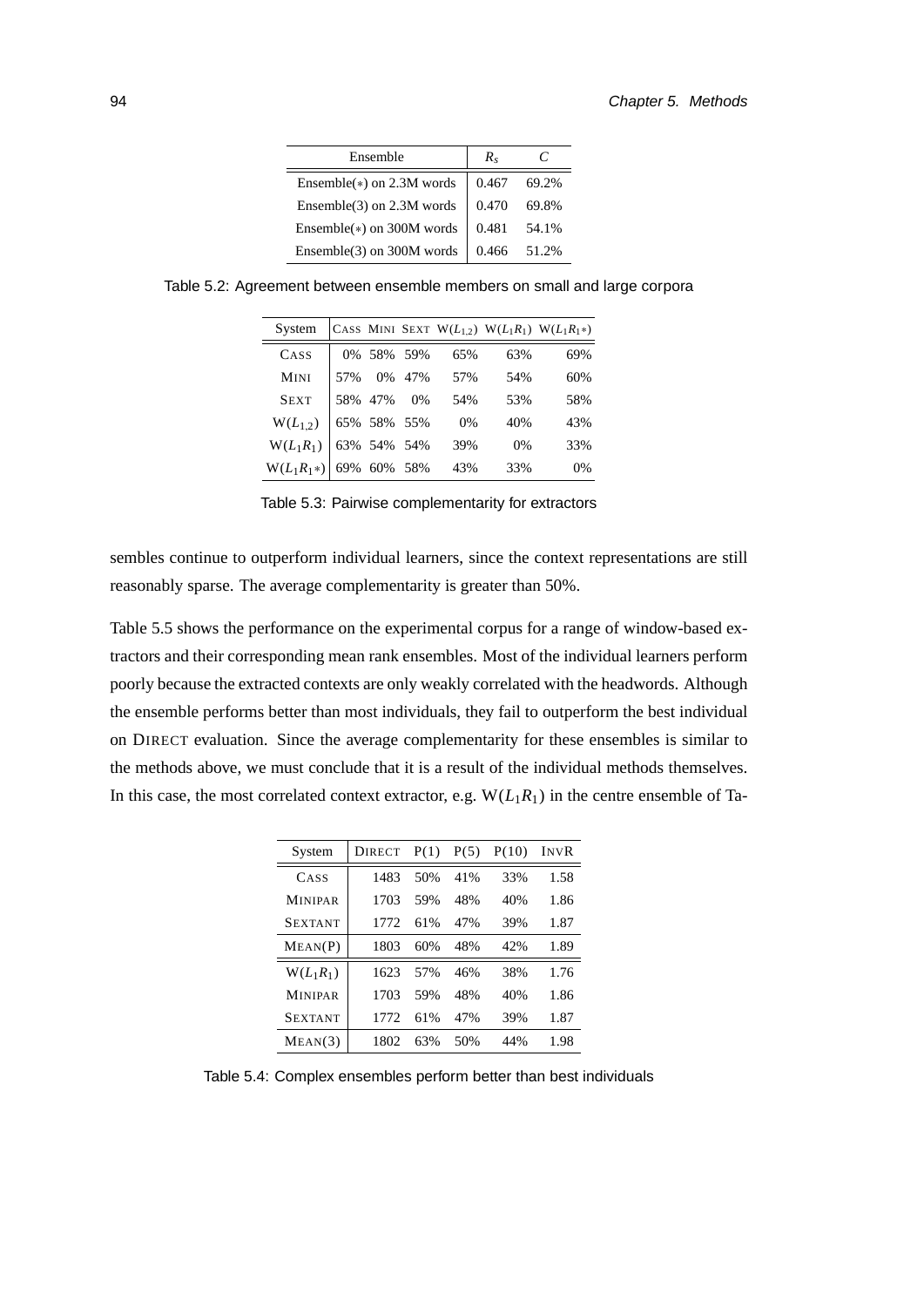#### 5.2. Efficiency 95

| System           | <b>DIRECT</b> | P(1) | P(5) | P(10) | INVR |
|------------------|---------------|------|------|-------|------|
| $W(L_1)$         | 1566          | 59%  | 42%  | 35%   | 1.70 |
| $W(L_2)$         | 1235          | 44%  | 36%  | 31%   | 1.38 |
| $W(R_1)$         | 1198          | 44%  | 28%  | 24%   | 1.19 |
| $W(R_2)$         | 1200          | 49%  | 30%  | 24%   | 1.25 |
| $MEAN(D_{1 2})$  | 1447          | 54%  | 46%  | 37%   | 1.74 |
| $W(L_{1,2})$     | 1525          | 54%  | 43%  | 37%   | 1.68 |
| $W(L_1R_1)$      | 1623          | 57%  | 46%  | 38%   | 1.76 |
| $W(R_{1,2})$     | 1348          | 53%  | 32%  | 29%   | 1.40 |
| $MEAN(D_{1,2})$  | 1550          | 63%  | 46%  | 39%   | 1.81 |
| $W(L_{1,2^*})$   | 1500          | 50%  | 41%  | 36%   | 1.60 |
| $W(L_1R_1*)$     | 1576          | 63%  | 44%  | 38%   | 1.78 |
| $W(R_{1,2})$     | 1270          | 46%  | 29%  | 27%   | 1.28 |
| $MEAN(D_{1.2}*)$ | 1499          | 64%  | 46%  | 39%   | 1.82 |
|                  |               |      |      |       |      |

<span id="page-112-0"></span>Table 5.5: Simple ensembles perform worse than best individuals

ble [5.5,](#page-112-0) extracts a relatively noise-free representation which performs better than averaging the bias of the other very noisy ensemble members.

## **5.2 Efficiency**

Vector-space approaches to similarity rely heavily on extracting large contextual representations for each headword to minimise data sparseness and noise. This large contextual representation must be extracted from an even larger quantity of raw text. As Chapter [3](#page-58-0) demonstrates, performance improves significantly as the corpus size increases. NLP is entering an era where virtually unlimited amounts of text are available, but the computational resources and techniques required to utilise it are not. Under these conditions, Chapter [3](#page-58-0) examines the computational trade-offs to be considered between the quality and quantity of contextual information.

However, extracting a large, high-quality contextual representation is not the only computational challenge, because comparing these representations is not scalable. All of the similarity measures can be computed in  $O(m)$  steps, where *m* is the number of attributes for each headword. If there are *n* headwords and the similarity measure is computed in a pairwise fashion, the total time complexity is  $O(n^2m + n^2 \log n)$  which is very expensive.

In Chapter [3,](#page-58-0) Figure [3.9](#page-79-0) shows that the total number of contexts grows almost linearly with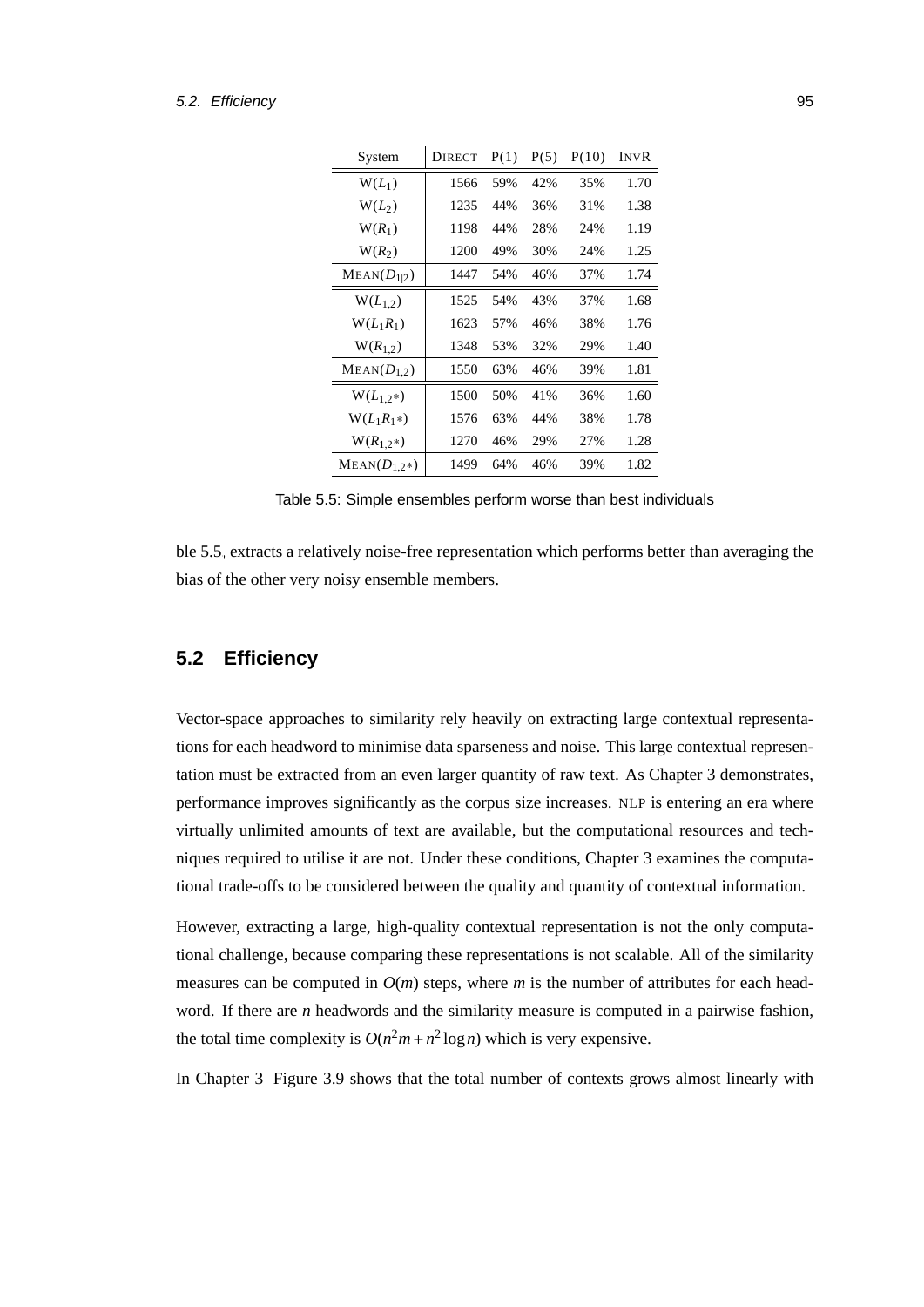corpus size (which relates to *m*); Figure [3.10](#page-79-1) shows that the number of headwords also increases linearly, but at a much slower rate. However, this does mean the vector-space nearest-neighbour algorithm is effectively cubic in corpus size. Clearly, this expansion needs to be bounded in some way without a significant loss in quality of results.

## **5.2.1 Existing Approaches**

[Grefenstette \(1994,](#page-165-0) page 59) stores attribute vectors as linked lists with bit signatures which allow for efficient checks for shared attributes. On Grefenstette's small scale experiments, bit vectors are reasonably effective at reducing the execution time because many vectors do not share any attributes. A fundamental problem is that because attributes are not randomly distributed, some attributes are extremely common, e.g. (obj, get), and may occur with many headwords, making the bit signature ineffective.

Also, as the corpus size increases, the number of attributes increases, and so does the probability of sharing at least one attribute or the bit signatures returning false positives for a much larger number of attributes. The only way to solve the latter problem is to increase the size of the bit signature, which already takes up a considerable space overhead. Unfortunately, memory usage is quite significant, as all of the relations and their frequencies must be kept in memory for every object giving a space complexity of *O*(*nm*).

One method that I have already implemented which considerably improves performance involves pre-computing and caching attribute weights for the cases where the attribute does not exist in the other vector. Calculating a similarity measure involves moving along each element of the two attribute vectors. My implementation stores the cumulative sum of the remaining attributes at each element in the vector. So when the shorter sparse vector is exhausted rather than running along summing the remaining elements of the longer vector, the cached cumulative sum can be used. This has quite a significant improvement on performance but at the cost of *O*(*nm*) additional memory.

The previous methods reduce the complexity constants by relatively small factors but have no impact on either the vocabulary size *n* or the number of attributes *m*. What is required is at least a much larger reduction in the complexity coefficients or even better a reduction or bounding on the factors *m* and *n*. One way this can be achieved is to eliminate low frequency headwords because they have very little contextual information. This can significantly reduce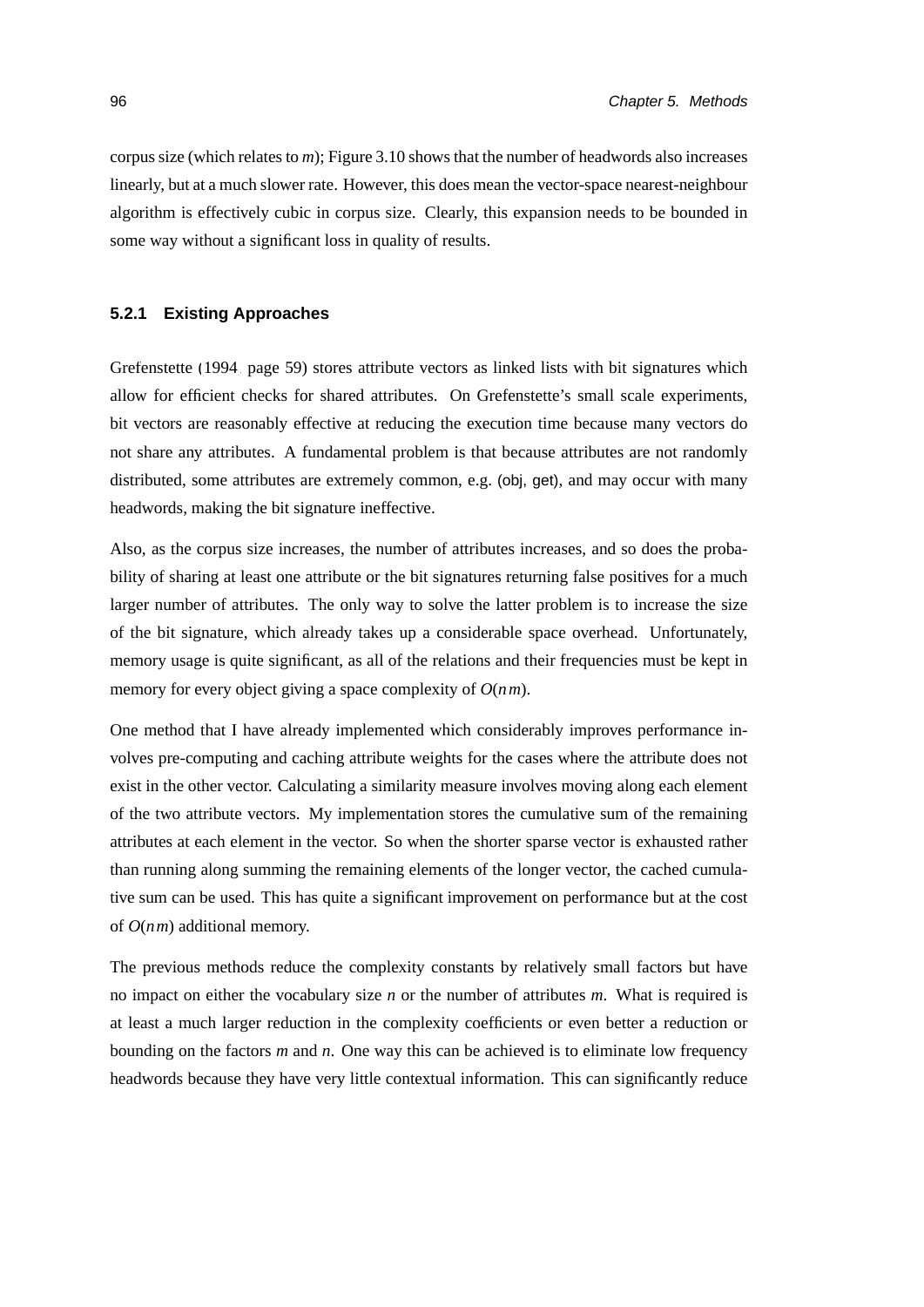the number of headwords *n* but this impacts on the recall and precision of the system – usually the recall drops and the precision is increased. [Grefenstette \(1994\)](#page-165-0) does this by only comparing headwords which have a frequency greater than 10. Some cutoff experimental results are given in Section [5.2.2.](#page-115-0) Other work, such as [\(Lee, 1999\)](#page-168-0), only considers the 1000 most frequent common nouns. The experiments on merging morphological variants in Section [3.5.4](#page-80-0) are also a form of headword reduction by smoothing rather than filtering.

Clustering [\(Brown et al., 1992;](#page-160-0) [Pereira et al., 1993\)](#page-172-0) using methods such as *k-means* also reduces the number of similarity comparisons that need to be performed, because each comparison is to a small number of attribute vectors that summarise each cluster. *k*, the number of clusters, is usually much smaller than the number of headwords *n*. Algorithms used by Memory-Based Learners (MBL), such as the IGTrees [\(Daelemans et al., 1997\)](#page-162-0), impose an ordering over the features to efficiently search for a reasonable match. Vector-space models of semantic similarity could be reformulated in terms of IGTrees over a very large number of classes consisting of every headword in the representation.

Another approach is to reduce the number of attributes *m*, that is, the dimensionality of the context space. [Landauer and Dumais](#page-167-0) [\(1997\)](#page-167-0) use Latent Semantic Analysis [\(Deerwester et al.,](#page-163-0) [1990\)](#page-163-0) and [Schutze \(1992a,](#page-173-0)[b\)](#page-173-1) uses Single Value Decomposition to significantly reduce the di- ¨ mensionality of context spaces. These methods have the added advantage of combining almost all of the information in the original dimensions in the new smaller dimensions, thereby smoothing as well as reducing the number of dimensions. However, these methods themselves are computationally intensive. For instance, Schütze  $(1992a,b)$  $(1992a,b)$  only uses the 1000 most frequent words as context because computing the SVD on a larger matrix is very expensive. The same problem is true of LSA as well. This means these methods are important for their smoothing properties, but the dimensionality reduction itself is as expensive as performing the nearest-neighbour comparisons.

There are other methods that fit into this category that have not been used for vector-space semantic similarity such as Principle Component Analysis (PCA). What is needed are dimensionality reduction techniques that do not need to operate on the entire matrix, but instead can make local decisions based on a single attribute vector. In signal processing, these methods include Fourier and Wavelet analysis, but it is not clear how these methods could be applied to our attribute vectors, where there is no connection between the *i*-th and  $(i + 1)$ -th elements of the attribute vector.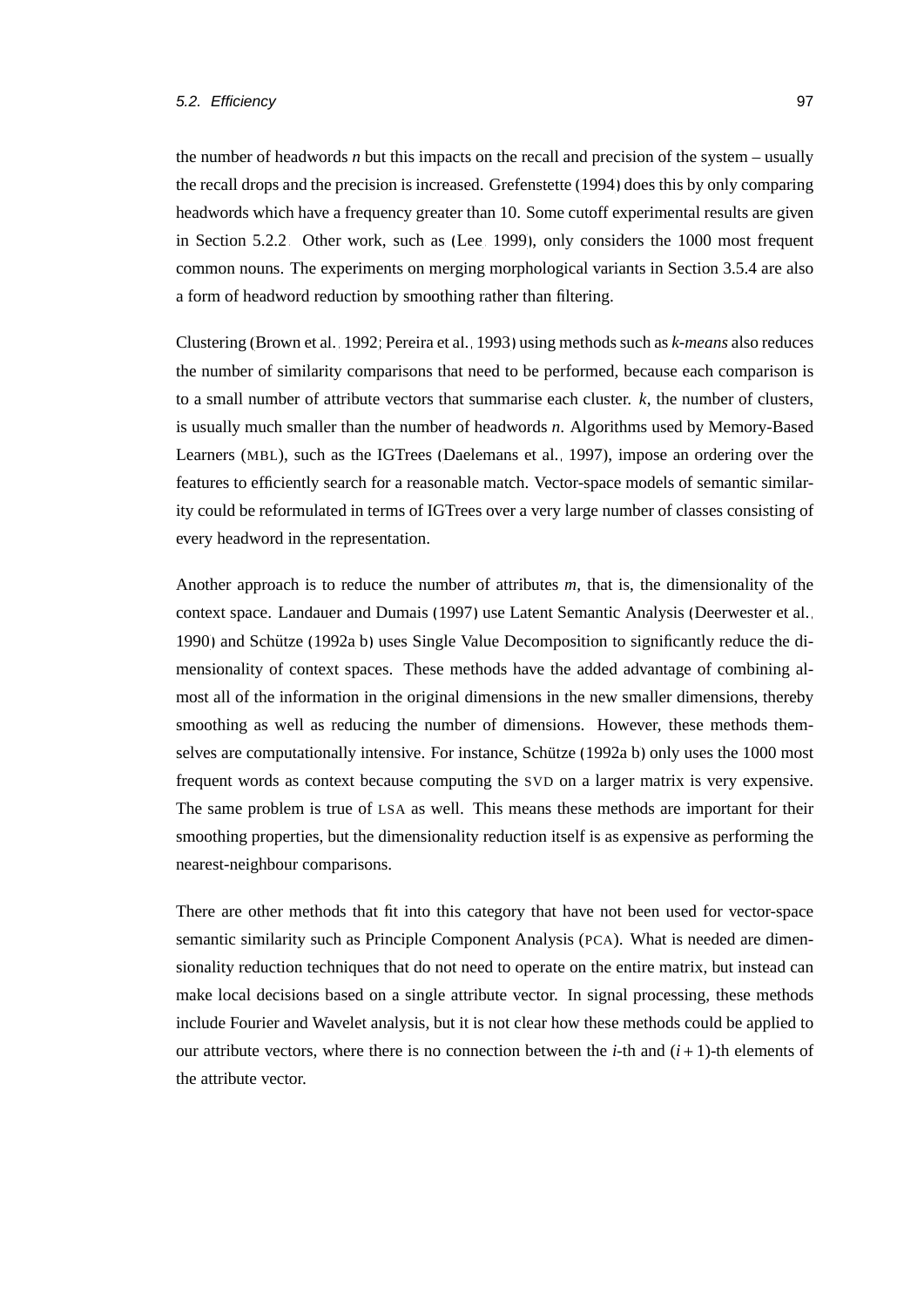## <span id="page-115-0"></span>**5.2.2 Minimum Cutoffs**

Introducing a minimum cutoff that ignores low frequency headwords can eliminate many unnecessary comparisons against potential synonyms with very little informative contextual information. Figure [5.3](#page-116-0) presents both the performance of the system using direct match evaluation (left axis) and execution times (right axis) for increasing cutoffs. This test was performed using JACCARD and the TTEST and LIN98A weight functions. The first feature of note is that as the minimum cutoff is increased to 30, the direct match results improve for TTEST, which is probably a result of the TTEST's weakness on low frequency counts.

The trade-off between speed, precision and recall needs to be investigated. Initially, the execution time is rapidly reduced by small increments of the minimum cutoff. This is because Zipf's law [\(Zipf, 1949\)](#page-176-0) applies to headwords and their relations, and so small increments of the cutoff eliminate many headwords from the tail of the distribution. There are only 29 737 headwords when the cutoff is 30, 88 926 headwords when the cutoff is 5, and 246 067 without a cutoff, and because the extraction algorithm is  $O(n^2m)$ ; this results in significant efficiency gains. Since extracting only 70 headwords takes about 43 minutes with a minimum cutoff of 5, the efficiency/performance trade-off is particularly important from the perspective of implementing a practical extraction system.

Even with a minimum cutoff of 30 as a reasonable compromise between speed and accuracy, extracting a thesaurus for 70 headwords takes approximately 20 minutes. If we want to extract a complete thesaurus for 29 737 headwords left after the cutoff has been applied, it would take approximately one full week of processing. Given that the size of the training corpus is much much larger in the next section, which would increase both the number of attributes for each headword and the total number of headwords above the minimum cutoff, this is not nearly fast enough. The problem is that the time complexity of thesaurus extraction is not practically scalable to significantly larger corpora.

Although the minimum cutoff helps by reducing *n* to a reasonably small value, it does not constrain *m* in any way. In fact, using a cutoff increases the average value of *m* across the headwords because it removes low frequency headwords with few attributes. For instance, the frequent company appears in 11 360 grammatical relations, with a total frequency of 69 240 occurrences, whereas the infrequent pants appears in only 401 relations with a total frequency of 655 occurrences.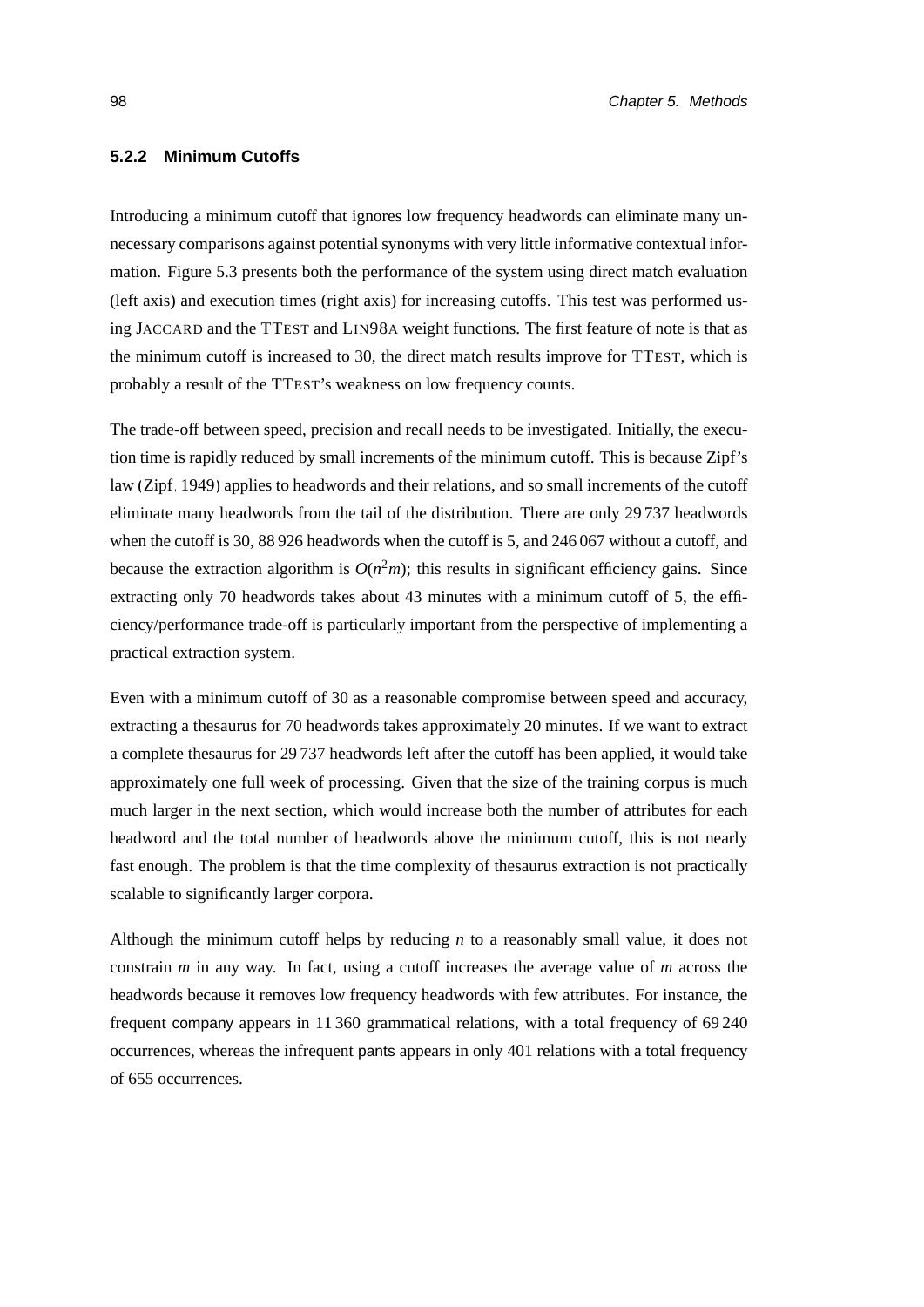

<span id="page-116-0"></span>Figure 5.3: Performance and execution time against minimum cutoff

The problem is that for every comparison, the algorithm must examine almost the entire length of both attribute vectors. [Grefenstette](#page-165-0) [\(1994\)](#page-165-0) uses bit signatures to test for shared attributes, but because of the high frequency of the most common attributes, this does not skip many comparisons. Our system keeps track of the sum of the remaining vector which is a significant optimization, but comes at the cost of increased representation size. However, what is needed is some algorithmic reduction that bounds the number of full *O*(*m*) vector comparisons performed.

## **5.2.3 Canonical Attributes**

My approach attempts to deal with the very large vocabulary and very large feature vectors without significant loss of information while at the same time reducing the time complexity of the algorithm so that it can scale to massive text collections.

The first requirement is that any dimensionality reduction or other preprocessing acts on each individual attribute vector without considering other vectors. There are two reasons for this: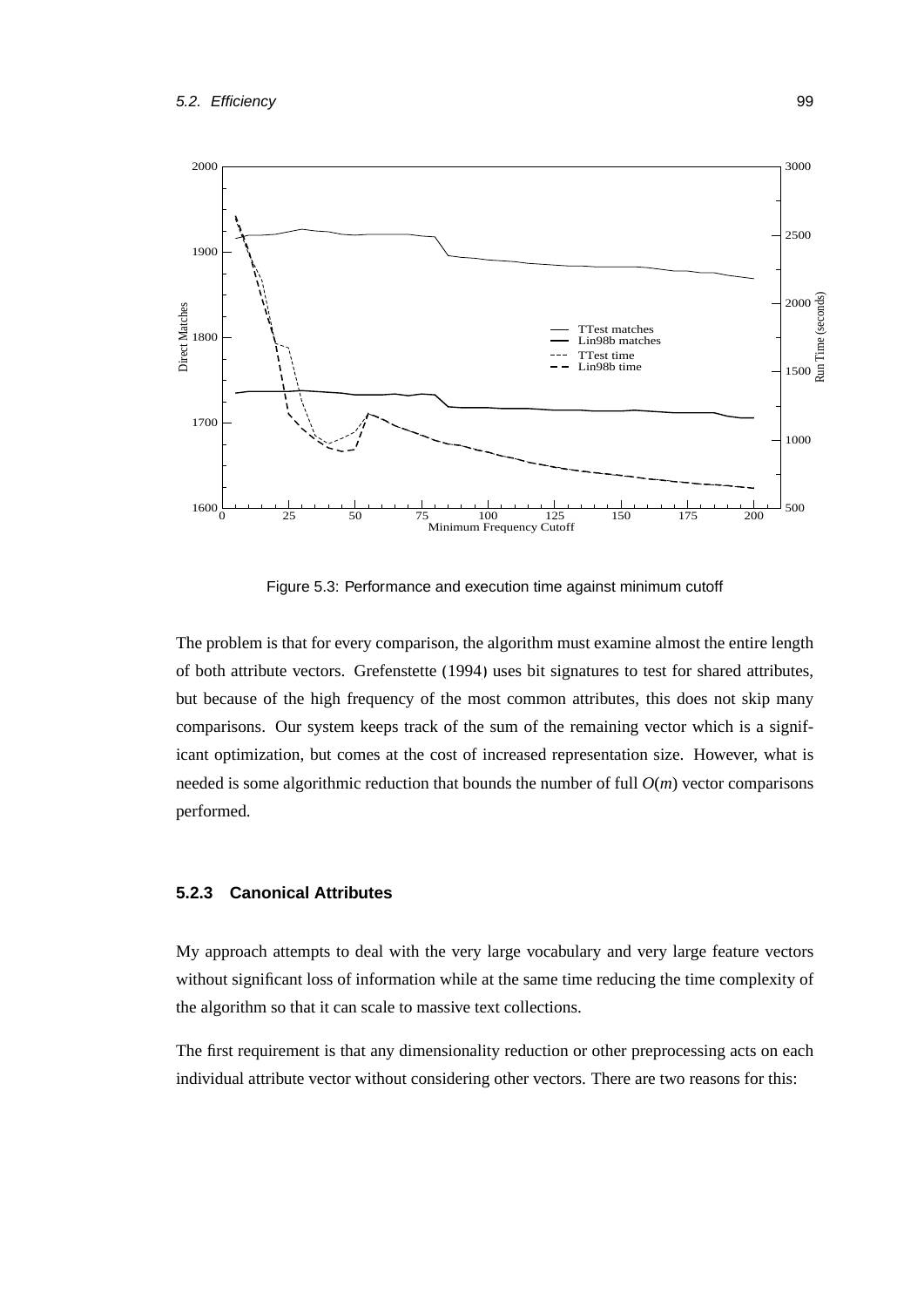- to ensure the time complexity of the preprocessing is not greater than the time taken to actually perform the comparisons;
- to allow easy parallelisation of the algorithm by splitting the headwords across multiple processes. This is needed for the very large-scale experiments in Section [5.3.](#page-119-0)

One way of bounding the complexity is to perform an approximate comparison first. If the approximation returns a positive result, then the algorithm performs the full comparison. This is done by introducing another, much shorter vector of *canonical attributes*, with a bounded length *k*. If our approximate comparison returns at most *p* positive results for each term, then the time complexity becomes  $O(n^2k + npm)$ , which, since *k* is constant, is  $O(n^2 + npm)$ . So as long as the system uses an approximation function and vector such that  $p \ll n$ , the system will run much faster and be much more scalable in *m*, the number of attributes. However,  $p \ll n$ implies that we are discarding a very large number of potential matches and so there will be a performance penalty. This trade-off is governed by the number of the canonical attributes and how representative they are of the full attribute vector, and thus the headword itself. It is also dependent on the functions used to compare the canonical attribute vectors.

A strong constraint on synonyms is that they usually share key verbs (and sometimes modifiers) that they associate with. For instance, clothing is almost invariably associated with the verb wear. Once the words are grouped into coarse "topic" categories using the verb context relations, the similarity measure can be pairwise computed on each group. If there are *k* categories the time complexity is greatly reduced to  $O(k(\frac{n}{k}))$  $(\frac{n}{k})^2 m + n \frac{n}{k}$  $\frac{n}{k} \log \frac{n}{k}$ ).

This idea of pre-clustering can be used repeatedly to form a hierarchy of clusters. The headwords in each cluster are then compared using the similarity measure. Another alternative is to compare key verbs first before other relations, and if the key verbs score well, to then compare the rest of the attribute vectors. This could reduce *m* quite considerably on average and is a similar idea to ordering the attributes in Memory-Based Learning described above.

The canonical vector must contain attributes that best describe the headword in a bounded number of entries. The obvious first choice is the most strongly weighted attributes from the full vector. Figure [5.4](#page-118-0) shows some of the most strongly weighted attributes for pants with their frequencies and weights. However, these attributes, although strongly correlated with pants, are in fact too specific and idiomatic to be a good summary, because there are very few other words with similar canonical attributes. For example, (adjective, smarty) only appears with two other headwords (bun and number) in the entire corpus. The heuristic is so aggressive that too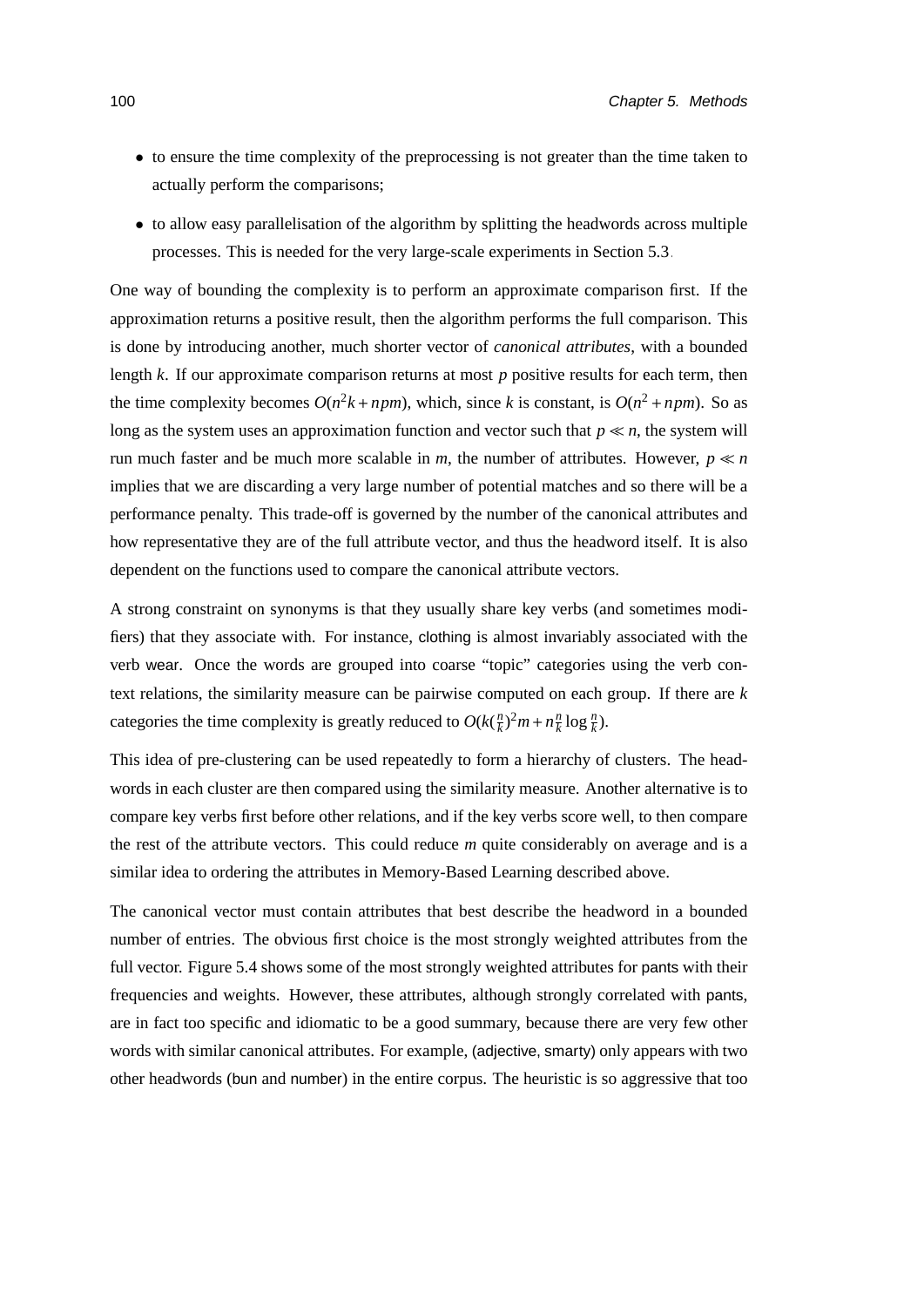| RELATION             | COUNT | <b>SCORE</b> |
|----------------------|-------|--------------|
| (adjective, smarty)  | 3     | 0.0524       |
| (direct-obj, pee)    | 3     | 0.0443       |
| (noun-mod, loon)     | 5     | 0.0437       |
| (direct-obj, wet)    | 14    | 0.0370       |
| (direct-obj, scare)  | 10    | 0.0263       |
| (adjective, jogging) | 5     | 0.0246       |
| (indirect-obj, piss) | 4     | 0.0215       |
| (noun-mod, ski)      | 14    | 0.0201       |

Figure 5.4: The top weighted attributes of pants using TTEST

<span id="page-118-0"></span>

| <b>RELATION</b>     | <b>COUNT</b> | <b>SCORE</b> |
|---------------------|--------------|--------------|
| (direct-obj, wet)   | 14           | 0.0370       |
| (direct-obj, scare) | 10           | 0.0263       |
| (direct-obj, wear)  | 17           | 0.0071       |
| (direct-obj, keep)  |              | 0.0016       |
| (direct-obj, get)   | 5            | 0.0004       |
|                     |              |              |

<span id="page-118-1"></span>Figure 5.5: Canonical attributes for pants

few positive approximate matches result.

To alleviate this problem I have filtered the attributes so that only strongly weighted subject, direct-obj and indirect-obj relations are included in the canonical vectors. This is because in general they constrain the headwords more and partake in fewer idiomatic collocations with the headwords. So the general principle is the most descriptive verb relations constrain the search for possible synonyms, and the other modifiers provide finer grain distinctions used to rank possible synonyms. Figure [5.5](#page-118-1) shows the 5 canonical attributes for pants. This canonical vector is a better general description of the headword pants, since similar headwords are likely to appear as the direct object of wear, even though it still contains the idiomatic attributes (direct-obj, wet) and (direct-obj, scare).

One final difficulty this example shows is that attributes like (direct-obj, get) are not informative. We know this because (direct-obj, get) appears with 8769 different headwords, which means the algorithm may perform a large number of unnecessary full comparisons since (direct-obj, get) could be a canonical attribute for many headwords. To avoid this problem a maximum cutoff is applied on the number of headwords the attribute appears with.

With limited experimentation, I have found that TTESTLOG is the best weight function for selecting canonical attributes. This may be because the extra  $log_2(f(w,r,w')+1)$  factor encodes the desired bias towards relatively frequent canonical attributes. If a canonical attribute is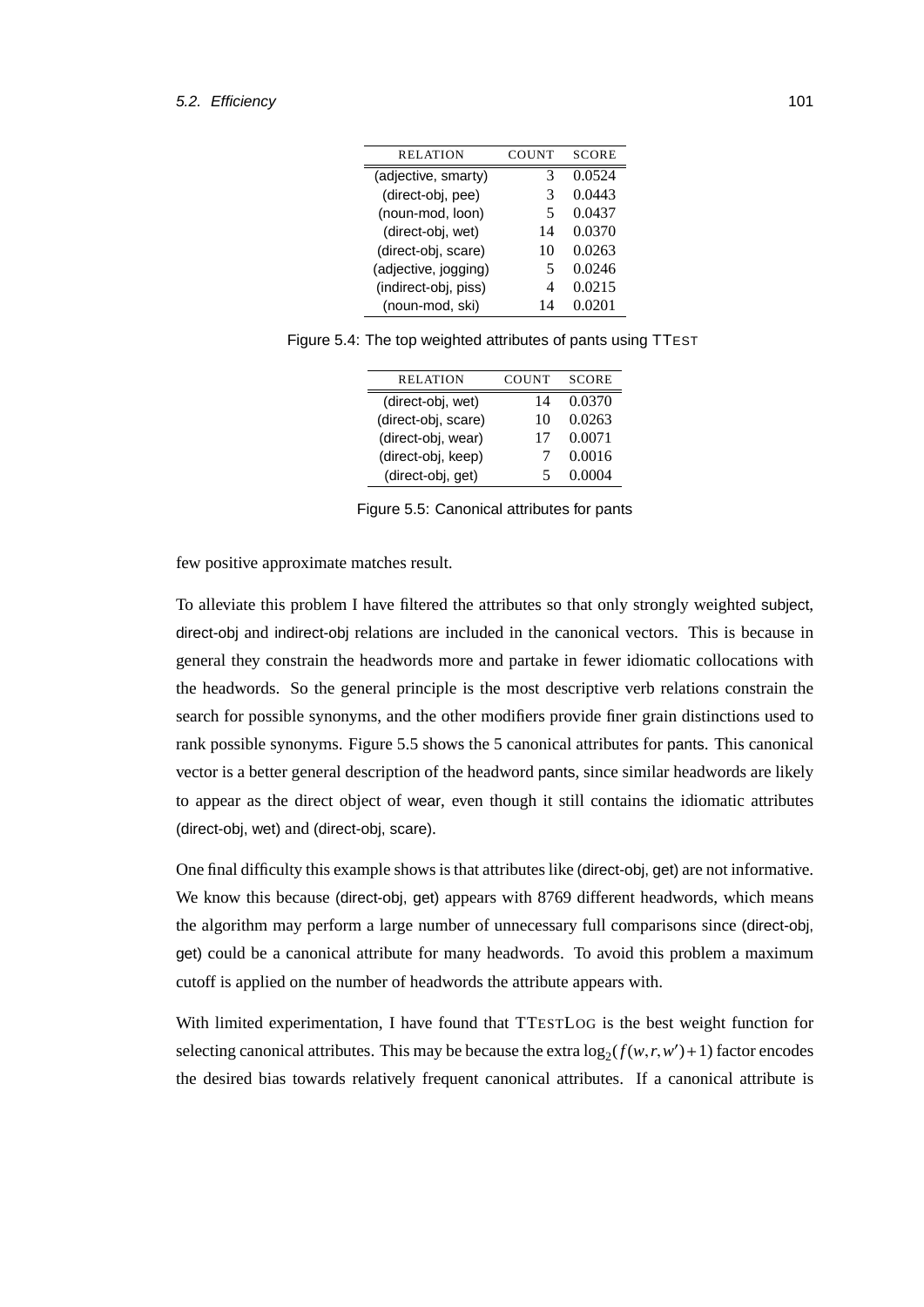

<span id="page-119-1"></span>Figure 5.6: Performance against canonical set size

shared by the two headwords, then our algorithm performs the full comparison.

Figure [5.6](#page-119-1) shows system performance and speed, as canonical vector size is increased, with the maximum cutoff at 4000, 8000, and 10 000. As an example, with a maximum cutoff of 10 000 and a canonical vector size of 70, the total DIRECT score of 1841 represents a 3.9% performance penalty over full extraction, for an 89% reduction in execution time.

## <span id="page-119-0"></span>**5.3 Large-Scale Experiments**

This section describes the very large-scale experiments using the 2 billion word corpus that is introduced in Section [3.2.2.](#page-62-0) As far as I am aware this is the first work to perform experiments using shallow NLP tools on a corpus of this size. Although there are experiments that have used the web as a corpus, they only estimate cooccurrence relative frequencies using search engine hit counts [\(Keller et al., 2002;](#page-167-1) [Modjeska et al., 2003\)](#page-171-0). Experiments by [Banko and Brill \(2001\)](#page-159-0) have used a 1 billion word corpus for ensemble experiments (as described in Section [5.1\)](#page-104-0). However, these experiments only considered selected examples (for confusion sets) from the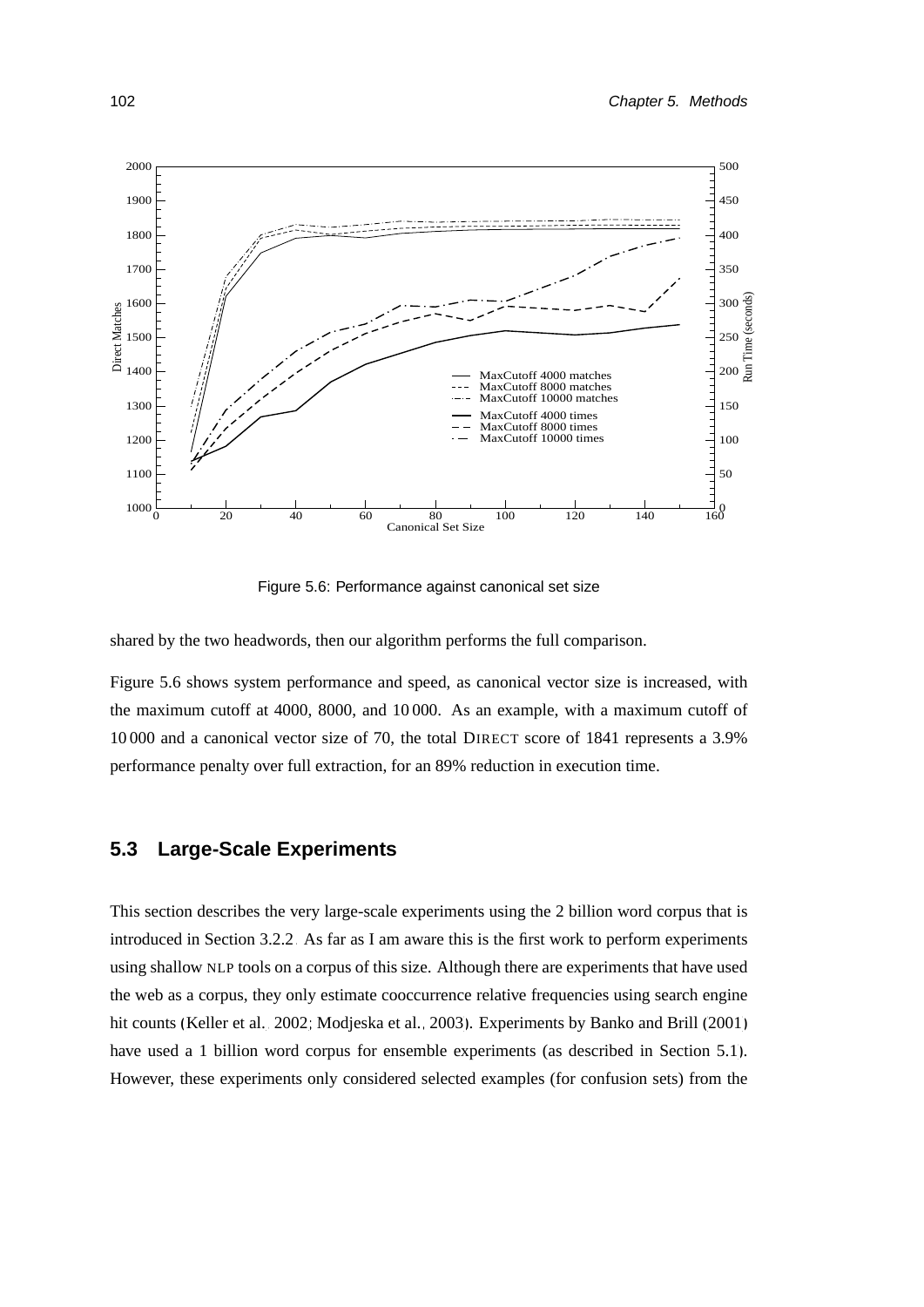| STATISTIC                      | <b>VALUE</b>  |
|--------------------------------|---------------|
| number of words in corpus      | 2 107 784 102 |
| number of sentences in corpus  | 92778662      |
| corpus space                   | 10.6 GB       |
| <b>ALL</b> results             |               |
| number of headwords            | 541722        |
| number of relations (by type)  | 52408792      |
| number of relations (by token) | 553633914     |
| number of attributes (by type) | 1567145       |
| representation space           | $0.99$ GB     |
| $CUTOFF(5)$ results            |               |
| number of headwords            | 68957         |
| number of relations (by type)  | 10516988      |
| number of relations (by token) | 488 548 702   |
| number of attributes (by type) | 224786        |
| representation space           | 0.19 GB       |

<span id="page-120-0"></span>Table 5.6: Relation statistics over the large-scale corpus

corpus and thus did not process the entire corpus.

I first ran the entire SEXTANT(MX) extraction pipeline: tokenization, tagging, chunking and relation extraction over the entire 2 billion words of text. This is only feasible because each component has been designed to run very quickly and these components use relatively shallow methods. These issues are discussed in Section [3.4.](#page-70-0) The statistics for the extracted relations are given in Table [5.6.](#page-120-0) The problem is that the ALL data no longer fits in memory on commodity hardware. And, even if it could fit, it would be extremely slow because of the significantly increased vocabulary size. To overcome this problem I have written a parallelized version of my similarity system which runs on a 64-node Beowulf cluster. The ALL results use the parallel implementation with all of the extracted data on 10 nodes of the cluster.

The CUTOFF(5) results use an attribute frequency cutoff of five or more. This cutoff was chosen to make the dataset fit on a single machine for comparison. Notice that using a cutoff of five dramatically reduces the number of relations and attributes by type, but has a much less severe impact on the number of relations by token. The space required to store the representation is also reduced by a factor of about 5. Finally, the number of headwords is drastically reduced.

## **5.3.1 Parallel Algorithm**

The nearest-neighbour algorithm for finding the most similar synonyms simply iterates over the vocabulary comparing each vector with the vector of the headword in question. Parallelising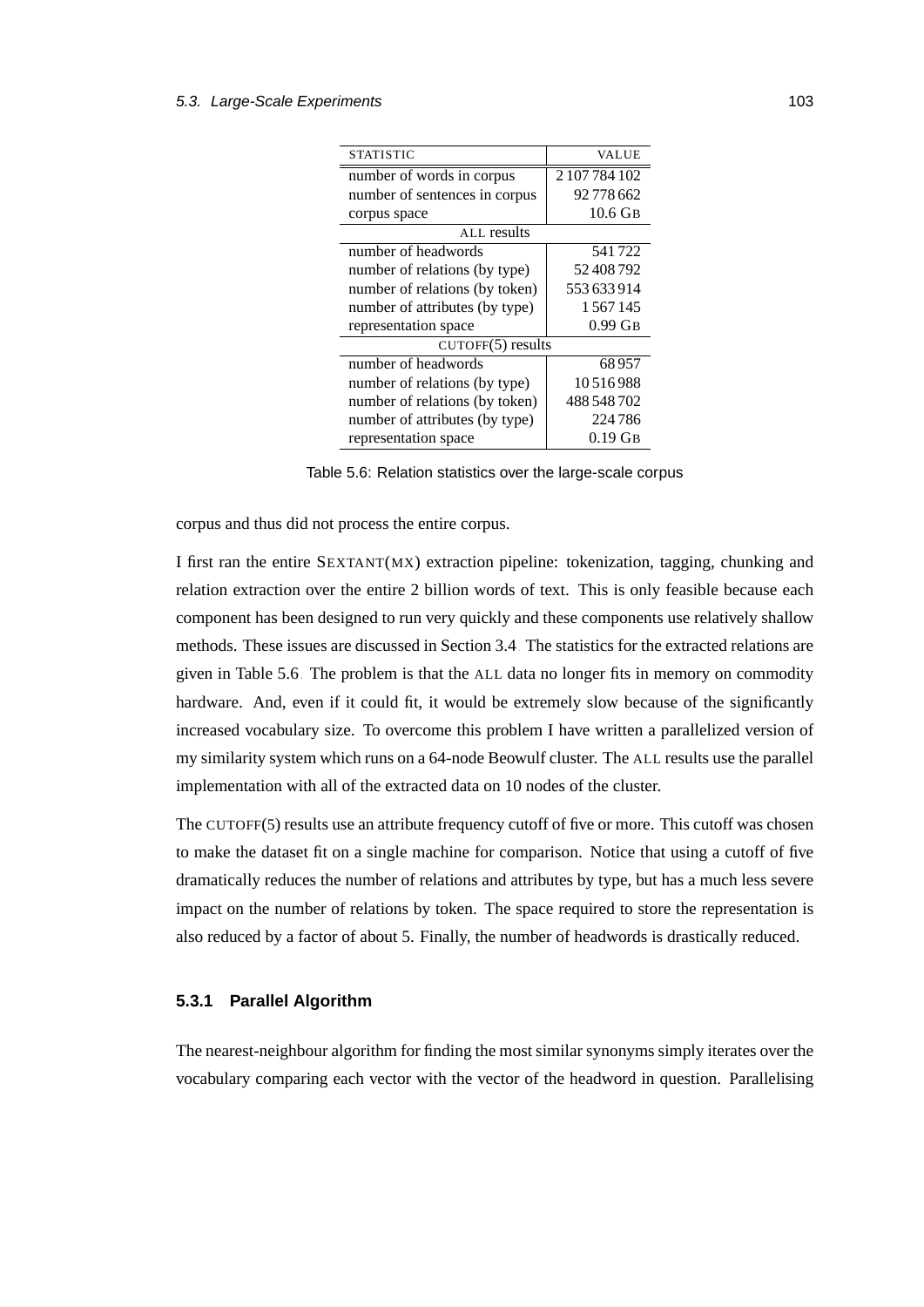this task is relatively straightforward. It involves splitting the vocabulary into separate parts and running the loop in parallel with each part on a separate process. After each process has found the most similar words in its own part of the vocabulary, the results are combined, i.e. the root process sorts the combined results and returns the top *n*. For this reason, high performance computing people would call this task *embarassingly parallel*.

The first question is how to split the words across the machine. The simplest approach would be to take the first *m* words for the first machine and so on, but this suffers from the problem of uneven loading of the task across processes. In such a situation, many processes might be waiting for the most heavily loaded process to catch up and so the efficiency of the parallisation is limited by the unbalanced load.

In our case, the load is unbalanced because the frequency of words (and thus the size of their vectors) is not consistent across the vocabulary. A more complicated approach would be to count the number of headwords in each context vector and try to balance each process so it contains a similar number of words and total length of the vectors. In practice, it suffices to split the words by sending the *n*-th word to the *n*-th process (using the modulus operator), so each machine gets a distribution over the vocabulary and hopefully the word frequency. I have found this results in quite well balanced loads for these experiments.

However, there are more problems than simply splitting the vocabulary. The first problem is that the attribute vector being compared against must be transmitted to each process. For a fixed set of headwords this simply involves including the headwords in the data distributed to each process, but for an online algorithm, the process containing the word must transmit the vector to all other processes before they can start comparing it against their vocabulary part.

The second problem is that even relatively simple weighting functions use properties, such as the attribute frequency, which must be summed over all relations which are distributed between the processes. However, most of these global properties can be calculated once in advance and stored in each process. For instance, storing the total frequency of each attribute is insignificant compared with storing many large context vectors.

#### **5.3.2 Implementation**

For my parallel large-scale experiments I have modified my code to run on a large Beowulf cluster using a message-passing approach. This approach involves each node having its own memory (inaccessible to other nodes, as opposed to shared memory parallelism) and communi-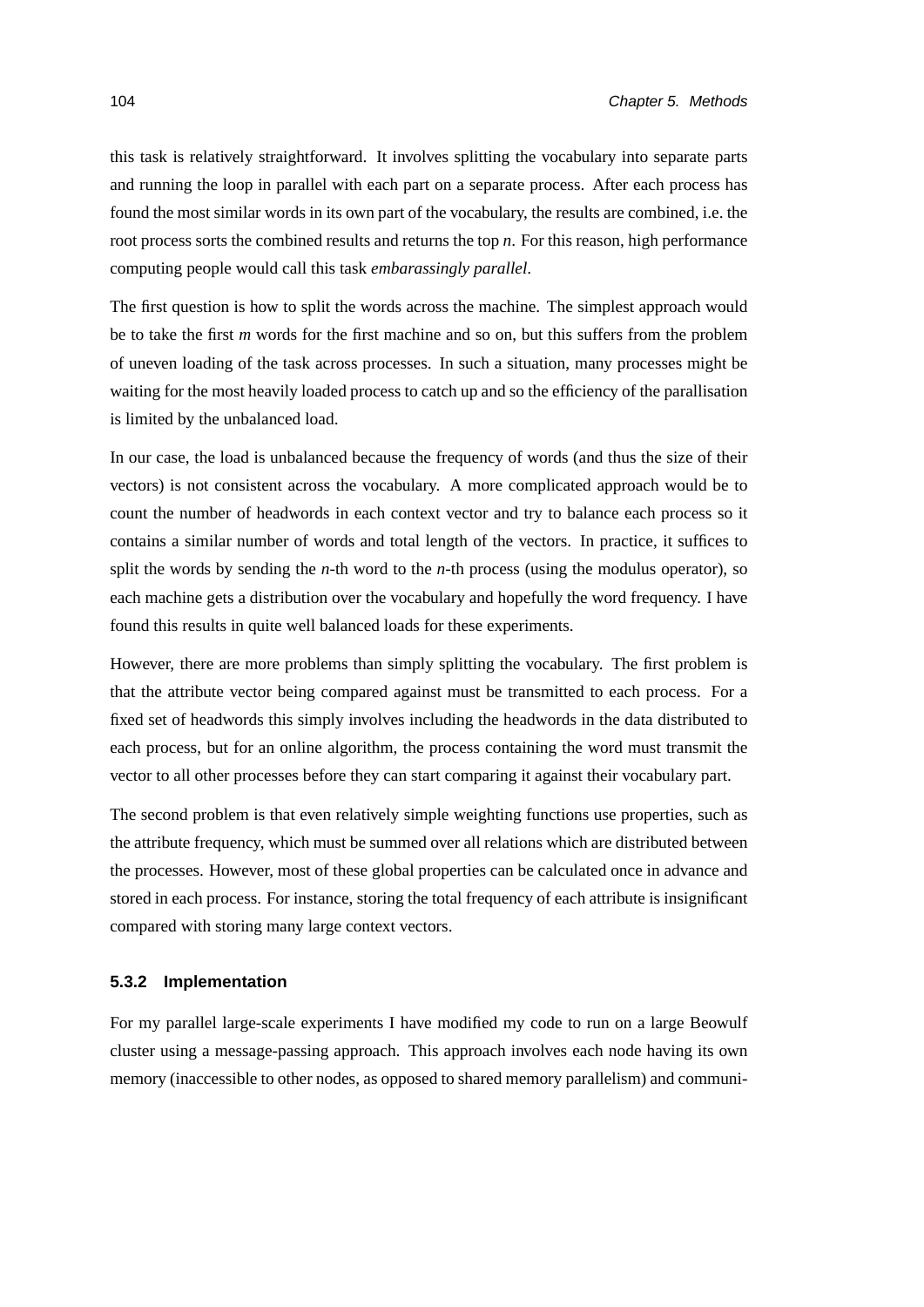| MEASURE DIRECT P(1) P(2) P(5) P(10) P(20) INVR<br>COUNT % % % % % = |      |     |    |     |    |     |        |
|---------------------------------------------------------------------|------|-----|----|-----|----|-----|--------|
| ALL                                                                 | 2021 |     | 69 | -58 | 48 | 38. | 2.23   |
| CUTOFF(5)                                                           | 1381 | 81. | 71 | 55  | 44 | 36  | - 2.18 |

<span id="page-122-0"></span>Table 5.7: Results from the 2 billion word corpus on the 70 experimental word set

cating and synchronising by sending messages between the nodes. This model of communication matches a cluster configuration very well but can also be efficiently implemented on shared memory machines. This is not true in reverse for shared memory parallelism. The Message Passing Interface MPI library [\(Gropp et al., 1996\)](#page-165-1) is the emerging standard for implementing message-passing algorithms portably in high performance computing. I have used this library to communicate between the nodes.

The process begins with splitting the data file into node sized chunks and transferring one chunk to each node of the cluster. I currently use 10 nodes, each calculating similarity over representations of approximately 100MB. This runs faster than the usual single CPU runs which typically have representations of around 200MB. I create a separate common data file containing the relations for the test headwords, and another file containing global attribute counts. These files are also distributed to each node. The MPI library then starts processes on each node in the cluster. Each node iterates over the list of words it has for each word in the testfile under control of the root node. Answers are sent back to the root node, which collates and reranks the results to produce the standard output format.

### **5.3.3 Results**

Table [5.7](#page-122-0) shows the performance of the two datasets on the 70 word experimental evaluation. The ALL results significantly outperform the best individual context extractor (RASP). However, the CUTOFF(5) results are very poor indicating just how important all of the contextual information is, even those events that only occur 4 times in 2 billion words.

The results for the large 300 word detailed evaluation and also the results on the applicationbased evaluation are given in the next chapter.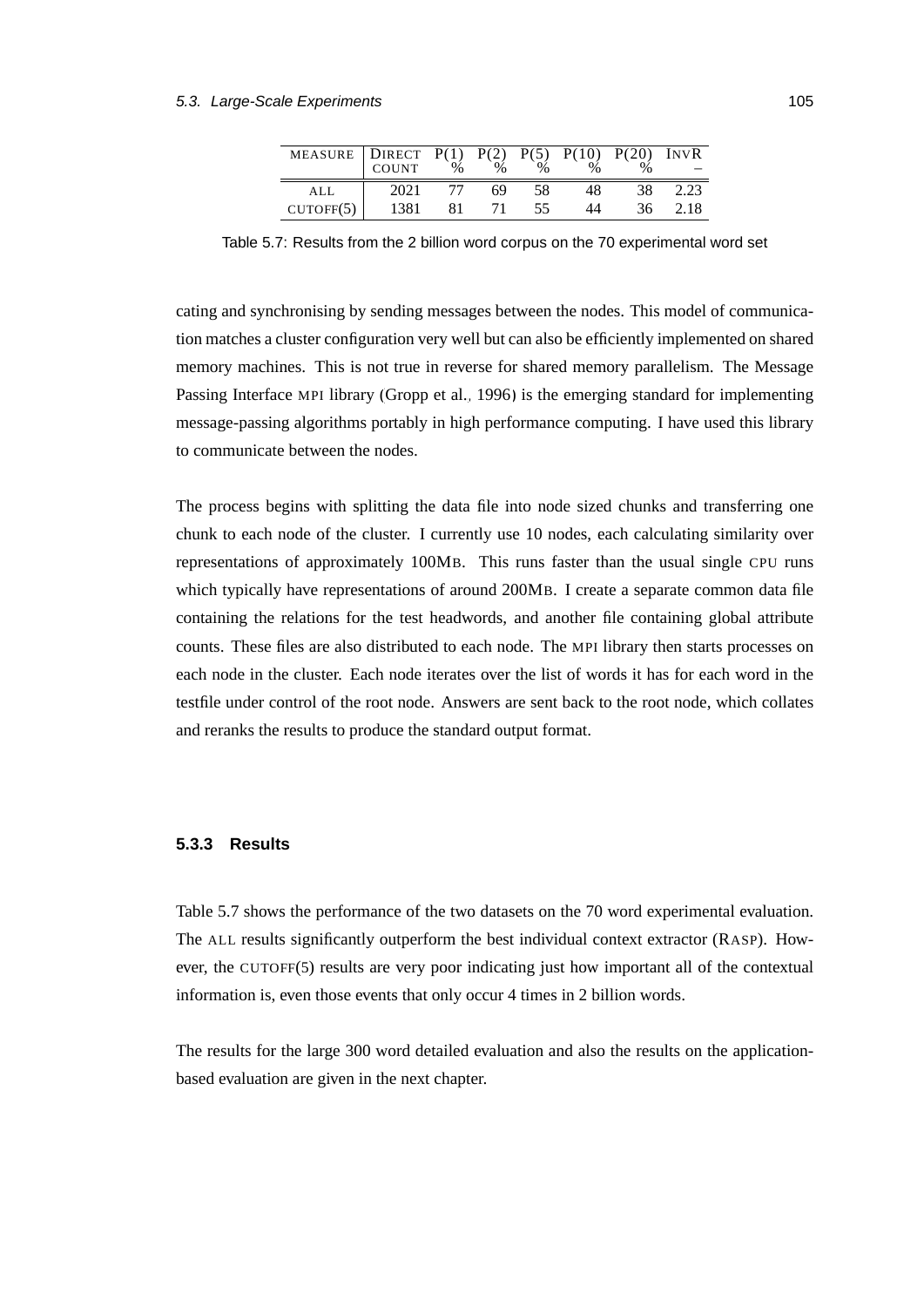## **5.4 Summary**

This chapter has demonstrated three different algorithms for similarity systems. The first was the application of ensemble learning to similarity systems. The second was a new approximation algorithm for efficient synonym extraction. The third was a parallel implementation of my similarity system which has allowed the calculation of semantic similarity from over 2 billion words of raw text.

This chapter also demonstrated the effectiveness of ensemble methods for synonym extraction and investigates the performance of ensemble extractors on corpora ranging up to 300 million words in size. Contrary to work reported by [Banko and Brill \(2001\)](#page-159-0), the ensemble methods continue to outperform the best individual systems for very large corpora.

The poorly constrained window methods, where contextual correlation is often low, outperformed the ensembles, which parallels results from [Banko and Brill](#page-159-0) [\(2001\)](#page-159-0). This suggests that large training sets ameliorate the predominantly noise-induced bias of the best individual learner better than amortising the bias over many similar ensemble constituents. Noise is reduced as occurrence counts stabilise with larger corpora, improving individual classifier performance, which in turn causes ensemble constituents to converge, reducing complementarity. This reduces the efficacy of classifier combination and contributes to individual classifiers outperforming the ensemble methods.

For more complex, constrained methods the same principles apply. Since the correlation between context and target is much stronger, there is less noise in the representation. However, the added constraints reduce the number of contextual relations extracted from each sentence, leading to data sparseness. These factors combine so that ensemble methods continued to outperform the best individual methods.

This chapter has also investigate the speed/performance trade-off using minimum frequency cutoffs to ignore headwords which are unlikely synonyms because of their limited contextual support. This has lead to the proposal of a new approximate comparison algorithm based on *canonical attributes* and a process of coarse- and fine-grained comparisons. This approximation algorithm is dramatically faster than simple pairwise comparison, with only a small performance penalty, which means that complete thesaurus extraction on large corpora is now feasible. Further, the canonical vector parameters allow for control of the speed/performance trade-off. These experiments show that large-scale thesaurus extraction is practical, and al-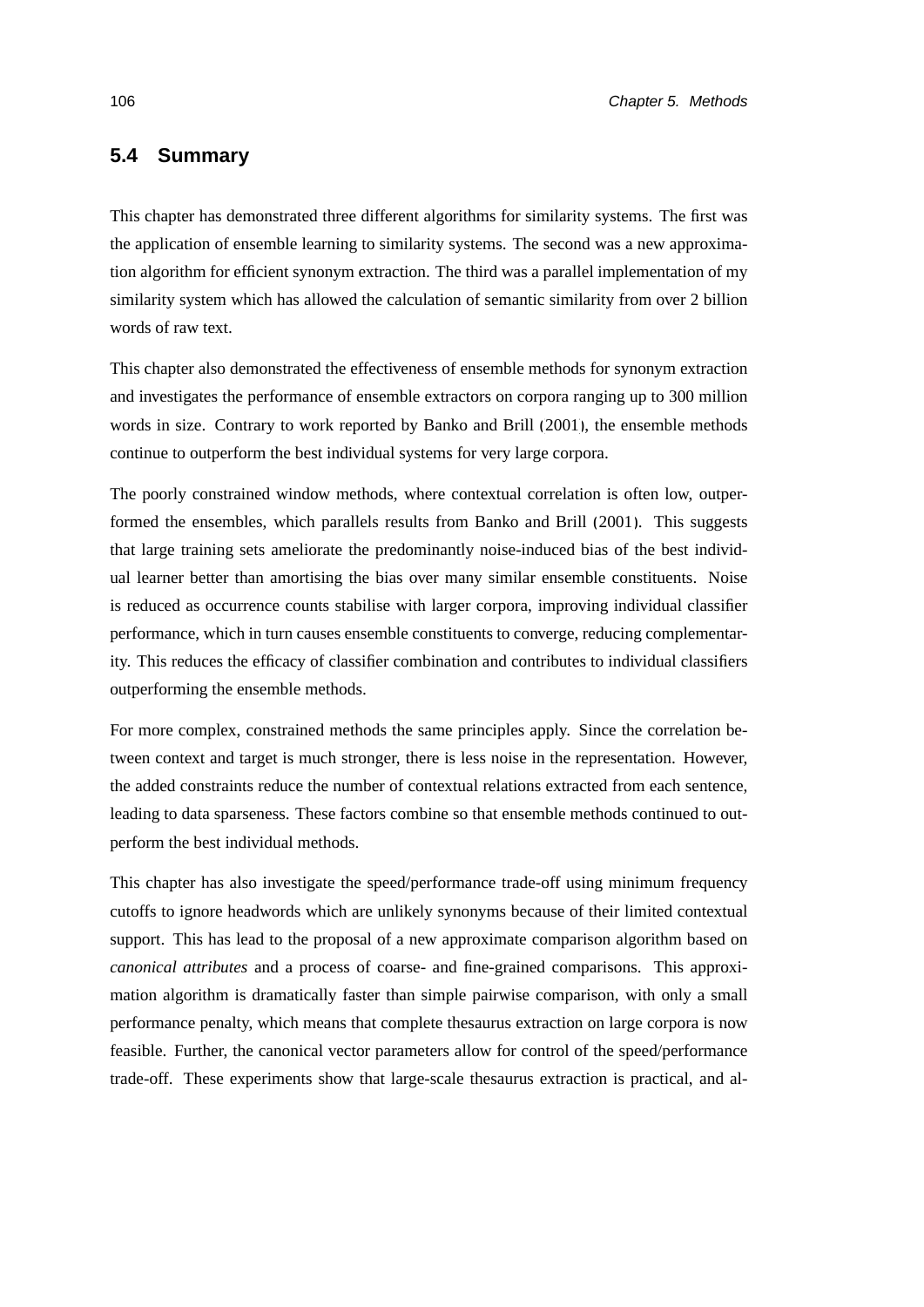## 5.4. Summary 107

though results are not yet comparable with manually constructed thesauri, may now be accurate enough to be useful for some NLP tasks.

Finally, this chapter has introduced a parallel implemention of my similarity system that allows semantic similarity to be calculated using contextual information extracted from over 2 billion words of raw text. The output of this system is analysed in the next chapter using the detailed evaluation and the large evaluation set.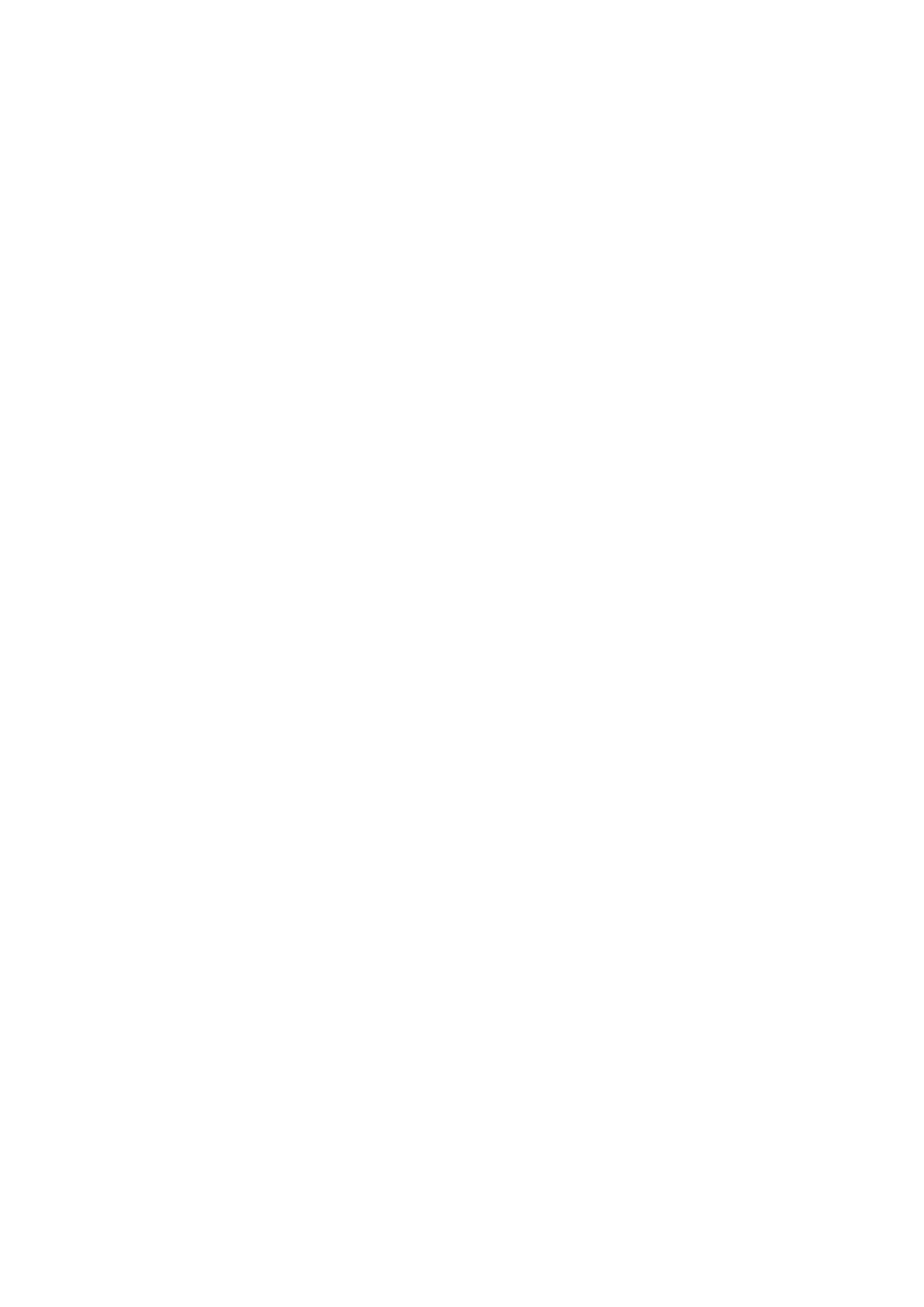## **Chapter 6**

# **Results**

<span id="page-126-0"></span>**result**: **consequence** 0.065, **outcome** 0.062, **effect** 0.056, **finding** 0.055, evidence 0.054, response 0.048, possibility 0.042, kind 0.041, impact 0.041, datum 0.041, **reason** 0.041, extent 0.041, report 0.040, example 0.040, series 0.040, aspect 0.040, account 0.039, amount 0.038, degree 0.038, basis 0.038, ...

This chapter is devoted to analysing the output of the large-scale similarity system and demonstrating its use in an application. The large-scale system and an evaluation on the experimental test set were presented in Section [5.3.](#page-119-0) The detailed error analysis in Section [6.1](#page-127-0) compares performance against a number of variables that were introduced in Section [2.3](#page-54-0) on a larger set of words controlled for frequency. These frequency brackets are useful for estimating the performance of the system in practice. The analysis also uses WORDNET to classify the system output according to the types of lexical-semantic relations that are considered to be synonyms by the system. In particular, it is important to know to what degree the system confuses synonyms with antonyms, hyponyms and meronyms.

After describing the analysis of my similarity system, I demonstrate a relatively simple application of semantic similarity. This involves repeating the recent experiments by [Ciaramita and](#page-161-0) [Johnson \(2003\)](#page-161-0) in categorising previously unseen words using *supersenses* defined in terms of the WORDNET lexicographer files. This task represents the first step in automatically inserting words in WORDNET. My approach significantly improves on the existing work. As mentioned in Chapter [1,](#page-18-0) automatic methods can either be used directly or as an assistant to a lexicographer to add words to WORDNET.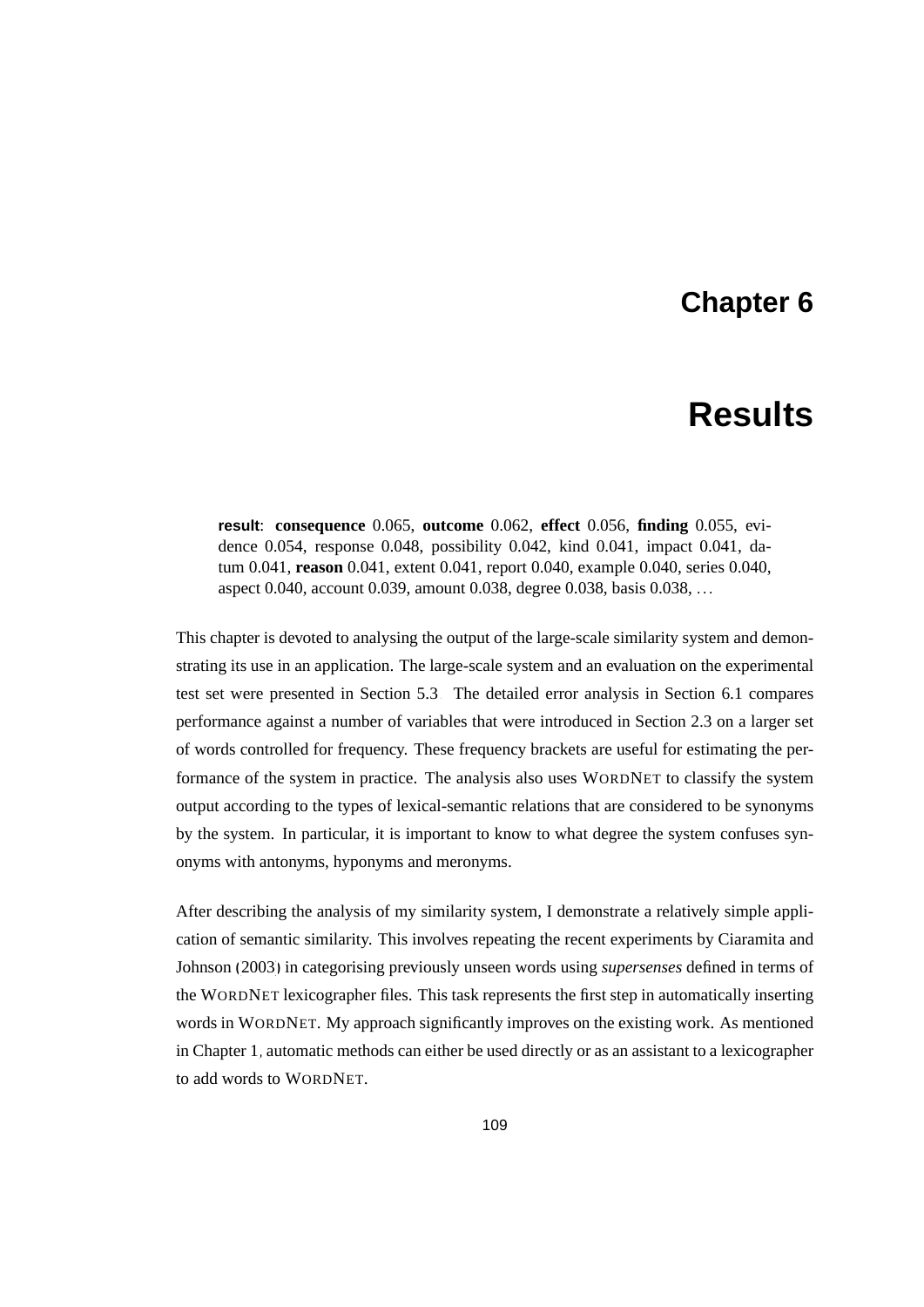| <b>HEADWORD</b>    | <b>DIRECT</b> | <b>DIRECT</b> | P(1)          | P(2)     | P(5) | P(10) | P(20)         | INVR | <b>INVR</b> |
|--------------------|---------------|---------------|---------------|----------|------|-------|---------------|------|-------------|
|                    | <b>COUNT</b>  | MAX           | $\frac{0}{0}$ | %        | $\%$ | %     | $\frac{0}{0}$ |      | MAX         |
| company            | 31            | 378           | 100           | 100      | 60   | 50    | 45            | 2.78 | 6.51        |
| interest           | 64            | 746           | 100           | 100      | 100  | 80    | 60            | 3.69 | 7.19        |
| problem            | 30            | 283           | 100           | 100      | 80   | 60    | 30            | 2.53 | 6.22        |
| change             | 32            | 576           | 100           | 100      | 60   | 60    | 50            | 2.76 | 6.93        |
| idea               | 61            | 454           | 100           | 100      | 100  | 90    | 60            | 3.71 | 6.70        |
| radio              | 26            | 177           | 100           | 100      | 60   | 40    | 45            | 2.20 | 5.76        |
| star               | 32            | 588           | 100           | 100      | 80   | 50    | 35            | 2.62 | 6.96        |
| knowledge          | 28            | 167           | 100           | 100      | 100  | 80    | 60            | 3.24 | 5.70        |
| pants              | 12            | 241           | 100           | 100      | 40   | 40    | 20            | 1.91 | 6.06        |
| tightness          | 6             | 152           | $\Omega$      | $\theta$ | 20   | 10    | 10            | 0.61 | 5.60        |
| Average (over 300) | 26            | 316           | 68            | 68       | 55   | 45    | 35            | 2.08 | 5.92        |

<span id="page-127-1"></span>Table 6.1: Performance on the 300 word evaluation set

## <span id="page-127-0"></span>**6.1 Analysis**

This section presents a detailed analysis of the large-scale results using the 300 word evaluation set (see Appendix [A\)](#page-146-0). This evaluation was introduced in Section [2.3.](#page-54-0) The evaluation methodology used to compare the systems described in the previous three chapters needed to be easy to compare and draw conclusions from. For this reason, a small number of evaluation measures were reported so that a direct comparison was possible. Now that a single set of results is being evaluated it is possible to perform a more detailed analysis.

Table [6.1](#page-127-1) presents the results from the large-scale similarity system for some example headwords and the average over the 300 word evaluation set. The two columns labelled MAX give the maximum possible score for the previous column where it is not simply 100%. For example, company could have a maximum DIRECT score of 378 synonyms from the gold-standard. The average performance, at the bottom of Table [6.1,](#page-127-1) is significantly lower than the average scores in Table [5.7](#page-122-0) indicating how much harder the larger test set is. The main reason for this is that it contains a larger portion of lower frequency words, including a number of words that are very rare with less than 5 occurrences per million.

The next two sections analyse the results summarised in Table [6.1](#page-127-1) in more detail. Section [6.1.1](#page-128-0) considers how performance varies with a number of parameters, including the relative frequency of the word and the amount of contextual information describing it. This is important for estimating the reliability of the system on unseen words. Section [6.1.2](#page-130-0) examines the distribution of synonyms and errors across the results using WORDNET. This information is very useful for determining if the system is accurate enough which is often application dependent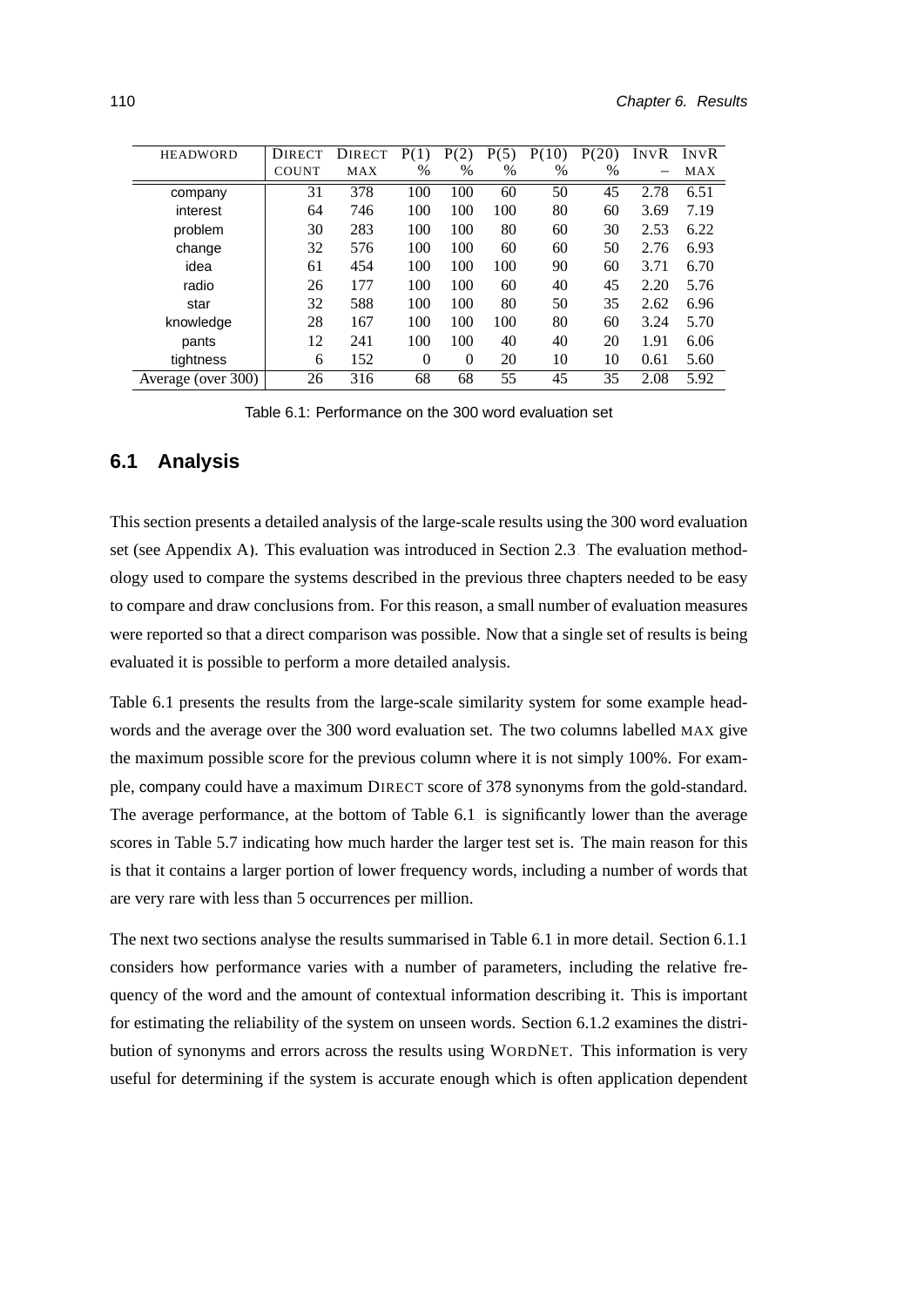| REL. FREO.          | <b>NUM</b> | <b>DIRECT</b> | P(1) | P(2) | P(5) | P(10) | P(20) | INVR |
|---------------------|------------|---------------|------|------|------|-------|-------|------|
| <b>OPM</b>          |            | <b>COUNT</b>  | $\%$ | $\%$ | $\%$ | $\%$  | $\%$  |      |
| <b>TOP 100</b>      | 111        | 32.3          | 67   | 66   | 55   | 46    | 39    | 2.20 |
| $50 < f_r \leq 100$ | 39         | 29.3          | 67   | 62   | 57   | 47    | 37    | 2.14 |
| $20 < f_r \leq 50$  | 30         | 27.9          | 80   | 70   | 62   | 50    | 39    | 2.28 |
| $10 < f_r \leq 20$  | 30         | 23.1          | 70   | 72   | 60   | 47    | 36    | 2.14 |
| $5 < f_r \le 10$    | 30         | 20.9          | 63   | 62   | 51   | 43    | 31    | 1.88 |
| $2 < f_r \leq 5$    | 30         | 16.4          | 67   | 63   | 52   | 36    | 26    | 1.76 |
| $1 < f_r \leq 2$    | 15         | 17.7          | 73   | 60   | 48   | 43    | 30    | 1.85 |
| $0 < f_r \leq 1$    | 15         | 18.6          | 60   | 60   | 51   | 41    | 31    | 1.81 |
|                     |            |               |      |      |      |       |       |      |

<span id="page-128-1"></span>Table 6.2: Performance compared with relative frequency of the headword

| <b>NUMBER OF</b>  | <b>NUM</b> | <b>DIRECT</b> | P(1) |      | P(   | P(10) | P(20) | INVR |
|-------------------|------------|---------------|------|------|------|-------|-------|------|
| <b>ATTRIBUTES</b> |            | COUNT         | $\%$ | $\%$ | $\%$ | $\%$  | %     |      |
| 50k < n < 100k    | 13         | 35.8          | 69   | 65   | 54   | 52    | 45    | 2.39 |
| 10k < n < 50k     | 177        | 30.2          | 71   | 66   | 57   | 47    | 38    | 2.20 |
| $5k < n \leq 10k$ | 35         | 21.9          | 60   | 64   | 51   | 38    | 31    | 1.84 |
| 1k < n < 5k       | 64         | 18.7          | 70   | 67   | 57   | 45    | 31    | 1.97 |
| $0 < n < 1$ k     |            | 14.8          | 36   | 36   | 35   | 31    | 23    | 127  |
|                   |            |               |      |      |      |       |       |      |

<span id="page-128-2"></span>Table 6.3: Performance compared with the number of extracted attributes

(see Section [2.1.5\)](#page-43-0). For instance, confusing antonyms with synonyms may be perfectly acceptable in a smoothing application, where the focus is purely on distributional similarity, but in an information retrieval or extraction context, extracting antonyms could be worse than not retrieving any synonyms.

## <span id="page-128-0"></span>**6.1.1 Performance Breakdown**

The evaluation of the results against headword relative frequency, in occurrences per million, is shown in Table [6.2.](#page-128-1) The second column indicates how many examples there are in each bin. The process of selecting these frequency ranges is described in Section [2.2.2.](#page-45-0) Although there is a noticeable drop in the DIRECT and INVR measures as the relative frequency decreases, the precision measures remain relatively stable. For instance, the top ranking synonym is still correct 60% of the time when the headword only occurs once every million words, demonstrating that even for quite rare words the system can extract reasonable synonyms. Also, the large drop in the DIRECT and INVR measures is partly caused by rarer words having fewer synonyms in the gold-standards, an effect which has less impact on the precision measures.

Table [6.3](#page-128-2) shows the performance against the number of attributes, and Table [6.4](#page-129-0) the number of contexts, extracted for each headword from the 2 billion words. These results clearly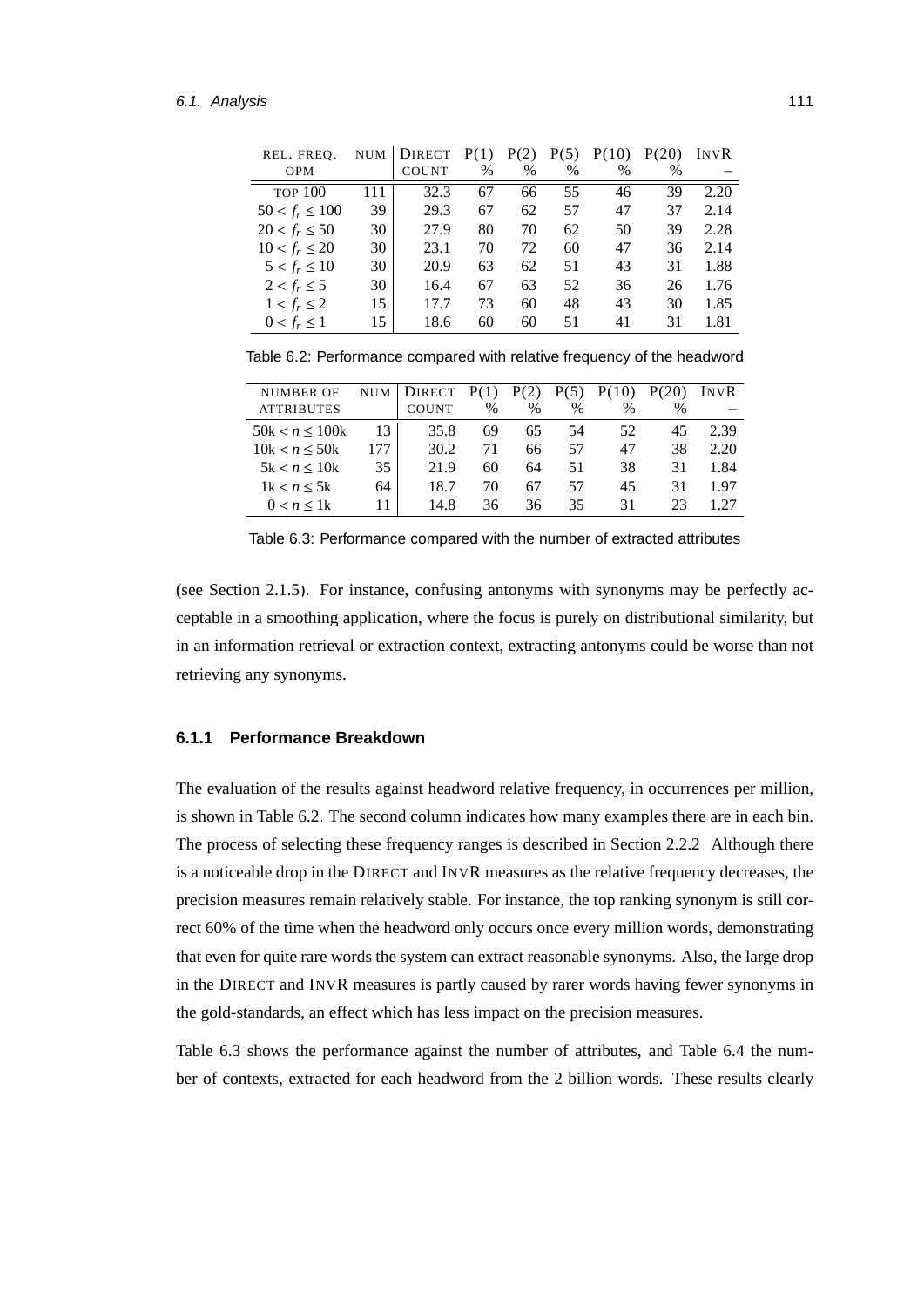| <b>NUMBER OF</b>  | NUM | <b>DIRECT</b> |      |      | P(5) | P(10) | P(20) | INVR |
|-------------------|-----|---------------|------|------|------|-------|-------|------|
| <b>CONTEXTS</b>   |     | <b>COUNT</b>  | $\%$ | $\%$ | %    | $\%$  | $\%$  |      |
| $1M < n \leq 10M$ | 60  | 34.6          | 70   | 65   | 56   | 49    | 41    | 2.30 |
| 100k < n < 1M     | 123 | 28.6          | 69   | 64   | 56   | 46    | 37    | 2.13 |
| 50k < n < 100k    | 23  | 23.2          | 70   | 74   | 61   | 43    | 33    | 2.10 |
| 10k < n < 50k     | 51  | 20.8          | 75   | 71   | 57   | 42    | 31    | 2.01 |
| 5k < n < 10k      | 22  | 18.9          | 64   | 61   | 51   | 42    | 31    | 1.84 |
| 0 < n < 5k        | 21  | 15.9          | 48   | 50   | 42   | 39    | 27    | 1.56 |
|                   |     |               |      |      |      |       |       |      |

<span id="page-129-0"></span>Table 6.4: Performance compared with the number of extracted contexts

| <b>NUMBER OF</b> | <b>NUM</b> | <b>DIRECT</b> | P(1) | P(2) | P(5) | P(10) | P(20) | INVR |
|------------------|------------|---------------|------|------|------|-------|-------|------|
| <b>SENSES</b>    |            | <b>COUNT</b>  | $\%$ | %    | $\%$ | $\%$  | $\%$  |      |
| $5 < n \leq 8$   |            | 49.8          | 64   | 73   | 65   | 61    | 52    | 2.73 |
| 3 < n < 5        | 52         | 38.0          | 69   | 69   | 59   | 48    | 41    | 2.36 |
| 2 < n < 3        | 59         | 30.5          | 71   | 62   | 54   | 46    | 37    | 2.15 |
| $1 < n \leq 2$   | 65         | 25.7          | 82   | 75   | 61   | 50    | 37    | 2.29 |
| 0 < n < 1        | 113        | 17 2          | 59   | 58   | 49   | 39    | 29    | l 74 |
|                  |            |               |      |      |      |       |       |      |

<span id="page-129-1"></span>Table 6.5: Performance compared with polysemy of the headword

demonstrate that to obtain reasonable results a large amount of contextual information must be extracted. There is a very large drop in performance across all measures if the number of attributes drops below 1000 or the number of context instances drops below 5000. The general trend is that the precision measures are reasonably stable above the 1000 attribute threshold, while the DIRECT and INVR measures show a steady decrease in performance with decreasing numbers of attributes and contexts. These tables also show how large the contextual representation becomes for some words, with up to 100 000 attributes summarising up to 10 000 000 context instances extracted from the 2 billion word corpus. Also, a large percentage of the words have over 10 000 attributes.

Table [6.5](#page-129-1) shows the evaluation of the results against polysemy, i.e. the number of senses for the headword in WORDNET. The DIRECT and INVR measures tend to increase with increasing numbers of senses while the precision measures are fairly stable. An exception are headwords with one sense which perform significantly worse, and two senses, which perform significantly better. Single sense headwords tend to be rare, while highly ambiguous headwords tend to be frequent, which conflates the trends. Intuitively, fewer senses will produce better results because the context vector only represents one meaning. This is probably why the two sense headwords are performing the best because they have few senses but are not as rare as many of the one sense headwords. More experiments are needed with a large enough test set to control for both number of senses and relative frequency.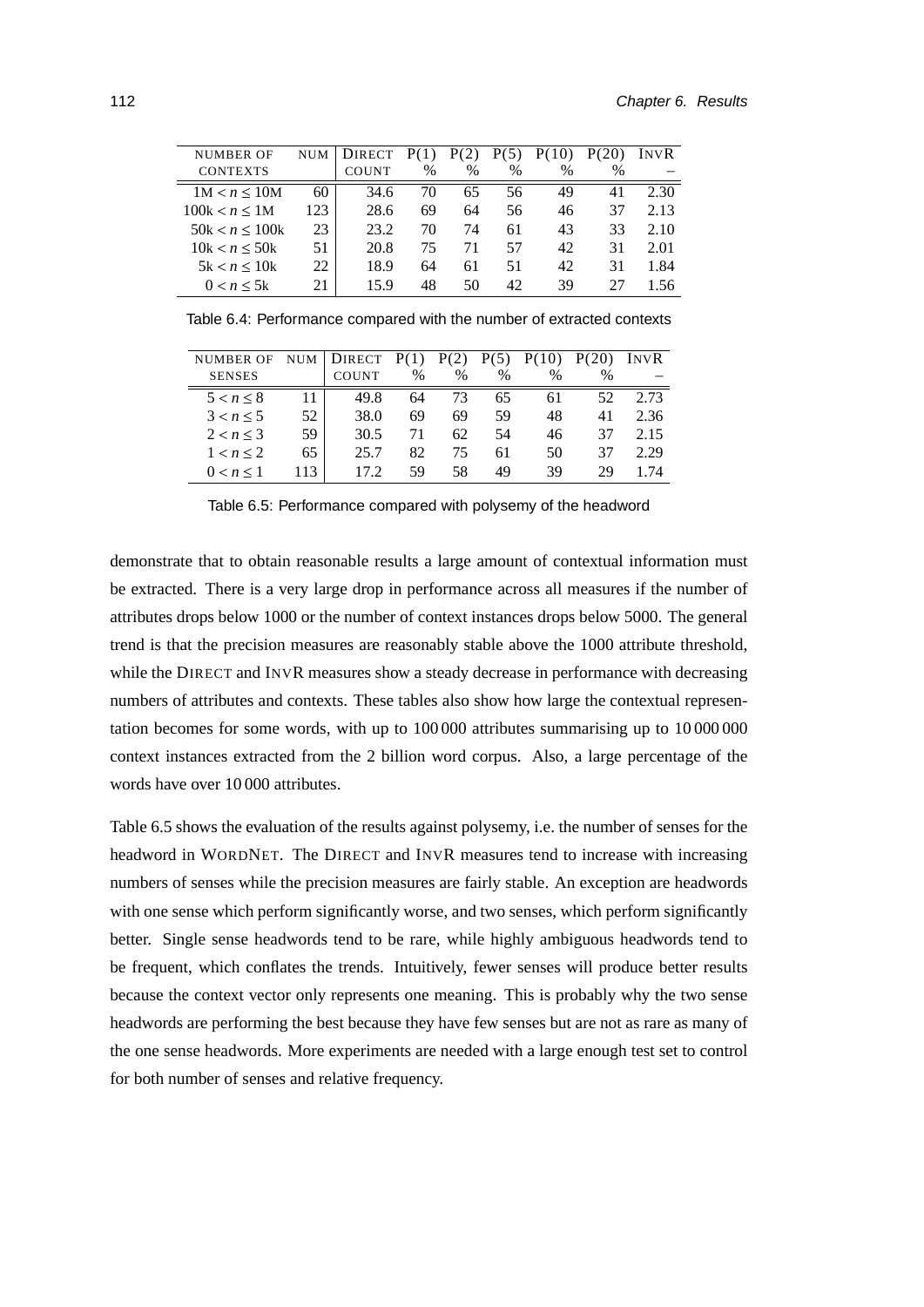| WORDNET        | <b>NUM</b> | <b>DIRECT</b> | P(1) | P(2) | P(5) | P(10) | P(20) | INVR |
|----------------|------------|---------------|------|------|------|-------|-------|------|
| <b>ROOT</b>    |            | <b>COUNT</b>  | $\%$ | $\%$ | $\%$ | $\%$  | $\%$  |      |
| abstraction    | 149        | 30.4          | 70   | 64   | 56   | 46    | 37    | 2.16 |
| activity       | 85         | 34.5          | 68   | 67   | 60   | 50    | 41    | 2.32 |
| entity         | 184        | 27.4          | 67   | 65   | 54   | 45    | 35    | 2.07 |
| event          | 33         | 36.0          | 82   | 73   | 61   | 52    | 44    | 2.49 |
| group          | 72         | 32.8          | 67   | 69   | 56   | 49    | 40    | 2.24 |
| phenomenon     | 25         | 36.8          | 72   | 72   | 64   | 49    | 42    | 2.43 |
| possession     | 22         | 34.0          | 64   | 64   | 54   | 45    | 36    | 2.15 |
| psych. feature | 89         | 36.0          | 75   | 74   | 64   | 53    | 43    | 2.49 |
| state          | 56         | 33.3          | 73   | 69   | 57   | 49    | 40    | 2.31 |

<span id="page-130-1"></span>Table 6.6: Performance compared with WORDNET root(s) of the headword

Table [6.6](#page-130-1) shows the evaluation of the results against the WORDNET unique beginner(s), or roots, the headwords appears under. When a headword appears under multiple roots its evaluation is added to all of the roots. These results suggest that entity and abstraction words are the hardest to find synonyms for, whilst event, phenomenon and psychological feature words are slightly easier. Semantic properties do not appear to impact heavily on the results, and if there is any influence it is significantly less than the influence of relative frequency.

## <span id="page-130-0"></span>**6.1.2 Error Analysis**

In this section I consider the types of errors produced by my similarity system. What constitutes an "error" has been discussed in Section [2.3.](#page-54-0) Basically, the approach is to extract the top 10 synonyms for a headword and then look at the lexical relations that WORDNET uses to describe the relationship between the headword and the synonym. The WORDNET relations considered are synonym, antonym, hyponym, hypernym, meronym and holonym.

| <b>RELATION</b> | <b>SYNONYM</b>           |
|-----------------|--------------------------|
| hyponym         | subsidiary               |
| hypernym        | unit                     |
| sister          | firm, industry, business |
| sister          | bank, giant, maker       |
| sister          | manufacturer             |

<span id="page-130-2"></span>Table 6.7: Lexical-semantic relations from WORDNET for the synonyms of **company**

I have also created another category called sisters which covers words that appear in any other subtree of the parent of the headword. That is, you go up the hierarchy to the parent and then down any other subtree. I also count synonyms which do not appear in WORDNET. The relations found for the top ten synonyms of company are given in Table [6.7.](#page-130-2)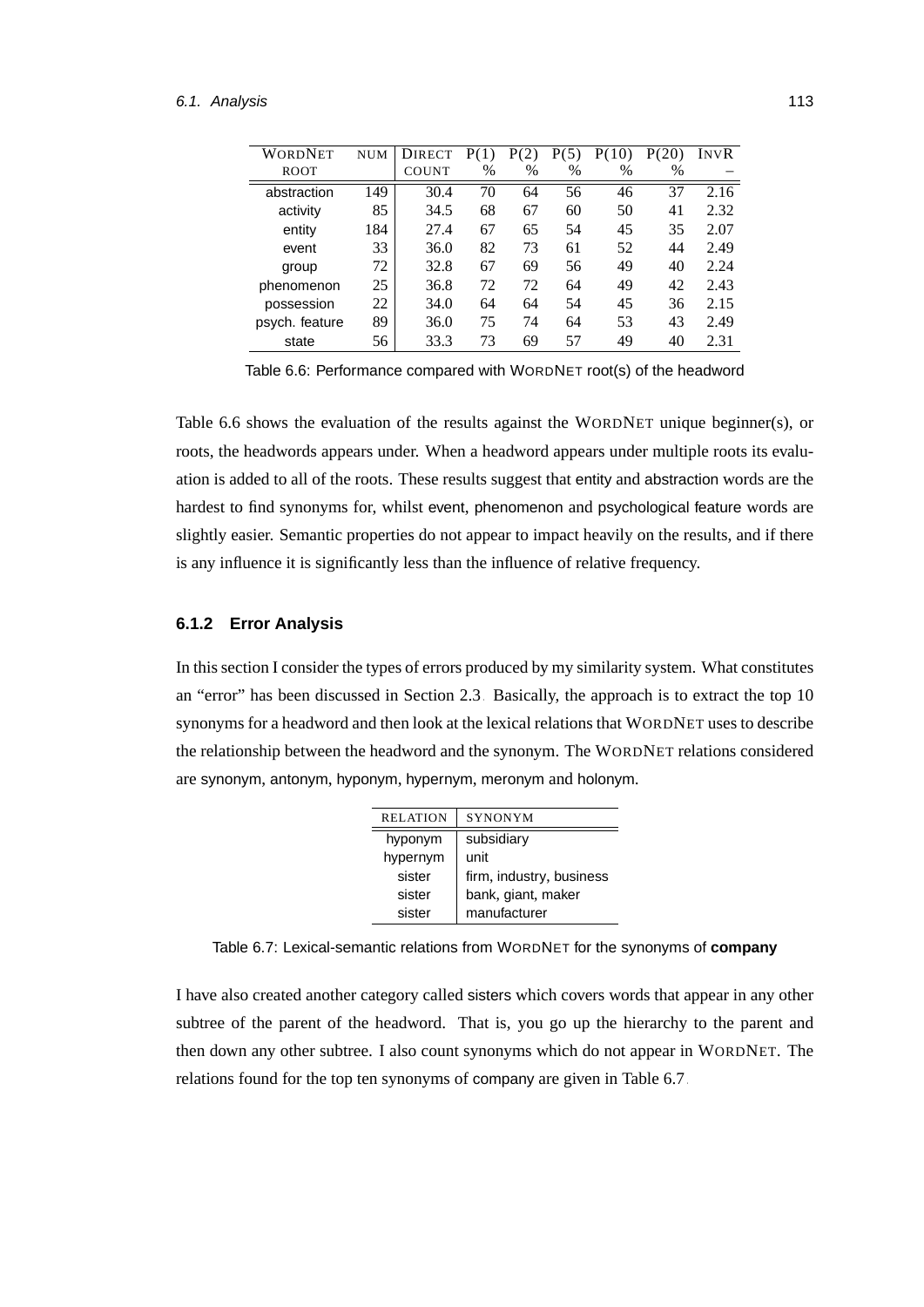| <b>HEADWORD</b>       | <b>SYN</b> | <b>ANT</b> | <b>MER</b>    | HOL      | <b>HYPO</b>    | <b>HYPE</b> | <b>SIS</b> | <b>MISS</b> | ERR  |
|-----------------------|------------|------------|---------------|----------|----------------|-------------|------------|-------------|------|
| company               |            | $\Omega$   | $\Omega$      | $\theta$ |                |             | 8          | 0           |      |
| interest              |            | 0          |               | 0        |                | $\theta$    | 4          |             |      |
| problem               |            | 0          |               |          |                | 2           | $\theta$   |             |      |
| change                |            | 0          | 0             | 0        | q              | 0           | 0          |             |      |
| idea                  |            | 0          | $\Omega$      | 0        | 6              |             | $\Omega$   | $\Omega$    | 2    |
| radio                 |            | 0          | 0             | 0        | $\mathbf{0}$   |             | 6          | $\theta$    | 3    |
| star                  |            | 0          |               | 0        |                | 3           | 3          |             | 3    |
| knowledge             |            | 0          |               |          | 8              | $\theta$    |            |             |      |
| pants                 |            | ∩          | $\mathcal{O}$ | 0        | $\mathfrak{D}$ | 0           | 6          |             |      |
| tightness             | 0          | 0          | 0             | 0        | 0              | 0           |            |             | 9    |
| Total (over 300)      | 177        | 15         | 26            | 34       | 384            | 215         | 673        | 92          | 1374 |
| Percentage (over 300) | 6          |            |               |          | 13             |             | 23         |             | 46   |

<span id="page-131-0"></span>Table 6.8: Types of errors in the 300 word results

The relation distribution for the top ten synonyms over the 300 word results are shown in Table [6.8.](#page-131-0) The bottom row of the table gives the percentage distribution over the relations. The error column, ERR, shows the number of synonyms that do not appear in any of the other relations. Approximately 40% of extracted synonyms fall into classes that are reasonably compatible with the headword (every class except antonyms, missing and error). The 6% of WORDNET synonyms found is expected because synonym distinctions are very fine-grained in WORDNET. The largest relation is the sister relation with 23% of the extracted synonyms, which gives an indication of the level of sense distinction which the similarity system is capable of identifying. Also, of the top ten extracted synonyms, approximately 3% do not appear in WORDNET showing that gold-standard coverage is still a significant problem.

## **6.2 Supersenses**

This section presents experiments in classifying previously unseen common nouns with WORD-NET *supersenses*. It forms an application-based evaluation of the large-scale similarity system described in the previous chapter and evaluated in the previous section. The task involves repeating the experiments and evaluation used by [Ciaramita and Johnson \(2003\)](#page-161-0) with a similaritybased approach rather than their classification-based approach.

The supersense tagger implemented by [Ciaramita and Johnson \(2003\)](#page-161-0) is a multi-class perceptron classifier [\(Crammer and Singer, 2001\)](#page-162-1), which uses the standard collocation, spelling and syntactic features common in WSD and named entity recognition systems.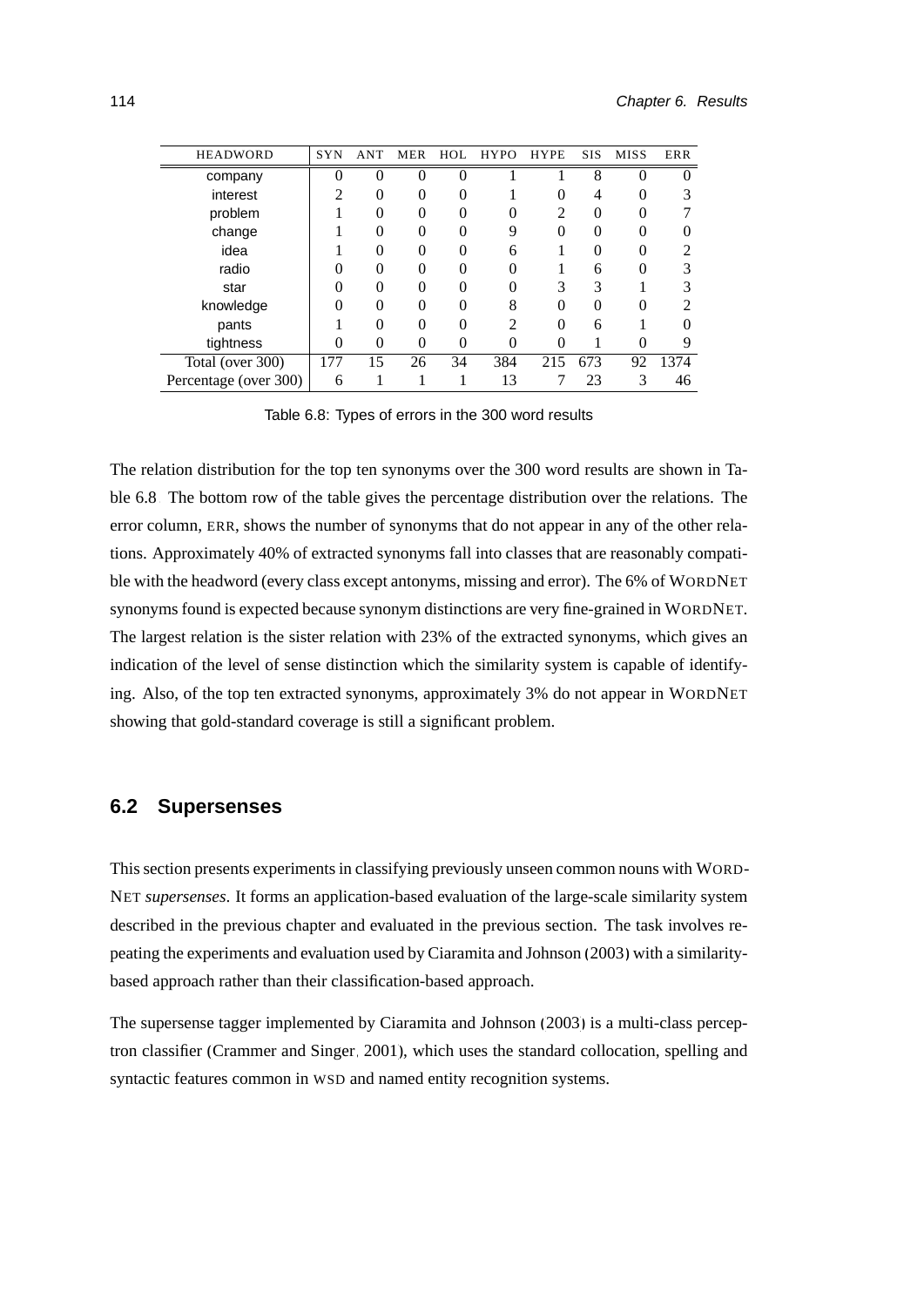.

WORDNET *supersenses*, as defined by [Ciaramita and Johnson](#page-161-0) [\(2003\)](#page-161-0), are the broad semantic classes created by lexicographers as the initial step of inserting words into the WORDNET hierarchy. These are called *lexicographer files* or *lexfiles*. For the noun hierarchy, there are 25 lexfiles (and a file containing the list of the top level nodes in the hierarchy called Tops).

Lexfiles form a set of coarse-grained sense distinctions included with WORDNET. For example, the word company appears with the following supersenses in WORDNET 1.7.1: group, which covers company in the social, financial and troupe senses (amongst others), and state, which covers companionship. The names and descriptions of the noun lexfiles, taken from the lexnames manpage distributed with WORDNET, are shown in Table [6.9.](#page-132-0) There are also 15 lexfiles for verbs, 3 for adjectives and 1 for adverbs.

| <b>LEXFILE</b> | <b>DESCRIPTION</b>                          |
|----------------|---------------------------------------------|
| act            | acts or actions                             |
| animal         | animals                                     |
| artifact       | man-made objects                            |
| attribute      | attributes of people and objects            |
| body           | body parts                                  |
| cognition      | cognitive processes and contents            |
| communication  | communicative processes and contents        |
| event          | natural events                              |
| feeling        | feelings and emotions                       |
| food           | foods and drinks                            |
| group          | groupings of people or objects              |
| location       | spatial position                            |
| motive         | goals                                       |
| object         | natural objects (not man-made)              |
| person         | people                                      |
| phenomenon     | natural phenomena                           |
| plant          | plants                                      |
| possession     | possession and transfer of possession       |
| process        | natural processes                           |
| quantity       | quantities and units of measure             |
| relation       | relations between people or things or ideas |
| shape          | two and three dimensional shapes            |
| substance      | substances                                  |
| time           | time and temporal relations                 |

<span id="page-132-0"></span>Table 6.9: 25 lexicographer files for nouns in WORDNET 1.7.1

Some of these lexfiles map directly to the top level nodes in the noun hierarchy, called *unique beginners*, while others are grouped together as hyponyms of a unique beginner [\(Fellbaum,](#page-164-0) [1998,](#page-164-0) page 30). For example, abstraction subsumes the lexical files attribute, quantity, relation,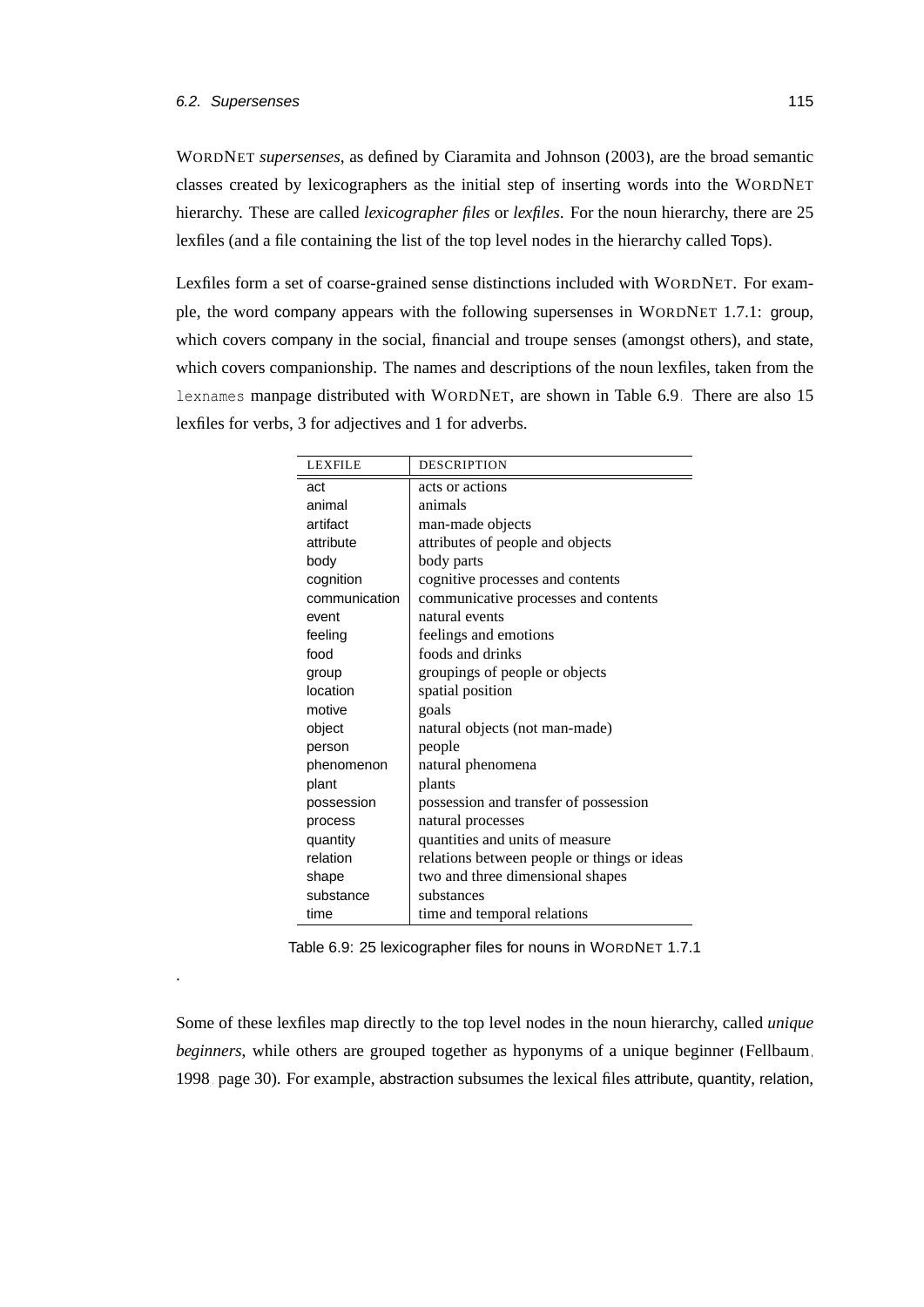communication and time. There are 11 unique beginners in the WORDNET noun hierarchy which could also be used as supersenses. [Ciaramita \(2002\)](#page-161-1) has produced a mini-WORDNET by manually reducing the WORDNET hierarchy to 106 broad categories. [Ciaramita et al. \(2003\)](#page-161-2) describe how the lexfiles can be used as root nodes in a two level hierarchy with all of the WORDNET senses appearing directly underneath.

Other alternative sets of supersenses could be created by an arbitrary cut somewhere through the WORDNET hierarchy near the top, or by using topics from a thesaurus such as Roget's or the Macquarie thesaurus. Their topic distinctions are much less fine-grained than WORDNET senses, which have been criticised as being too difficult to distinguish even for experts. Further, [Ciaramita et al.](#page-161-2) [\(2003\)](#page-161-2) state that most of the key distinctions between senses of a word are still maintained with supersenses.

Supersense tagging can provide automated or semi-automated assistance to lexicographers adding words to the WORDNET hierarchy. Once this task is solved successfully, it may be possible to insert words directly into the fine-grained distinctions of the hierarchy itself. Clearly, this is the ultimate goal, to be able to insert new terms into the existing hierarchy, and extend the hierarchy where necessary.

Supersense tagging is also of interest for the many applications that need coarse-grained senses, for instance information extraction and question answering. [Ciaramita and Johnson \(2003\)](#page-161-0) suggest that supersense tagging is a similar task to named entity recognition, which also has a very small set of options with similar granularity for labelling previously unseen terms (e.g. location, person and organisation). In these ways, it is also similar to the bootstrapping techniques for learning members of a particular class [\(Riloff and Shepherd, 1997\)](#page-172-1).

[Ciaramita and Johnson \(2003\)](#page-161-0) have analysed the BLLIP corpus, finding that common nouns that do not appear in WORDNET 1.6 have a relative frequency of 0.0054, and so on average an unknown word appears every 8 sentences. Clearly it is important to be able to interpret these words in some way.

### **6.2.1 Previous Work**

There has been a considerable amount of work addressing the issue of structurally (and statistically) manipulating the hierarchy of the English WORDNET and the construction of new wordnets using the concept structure from English.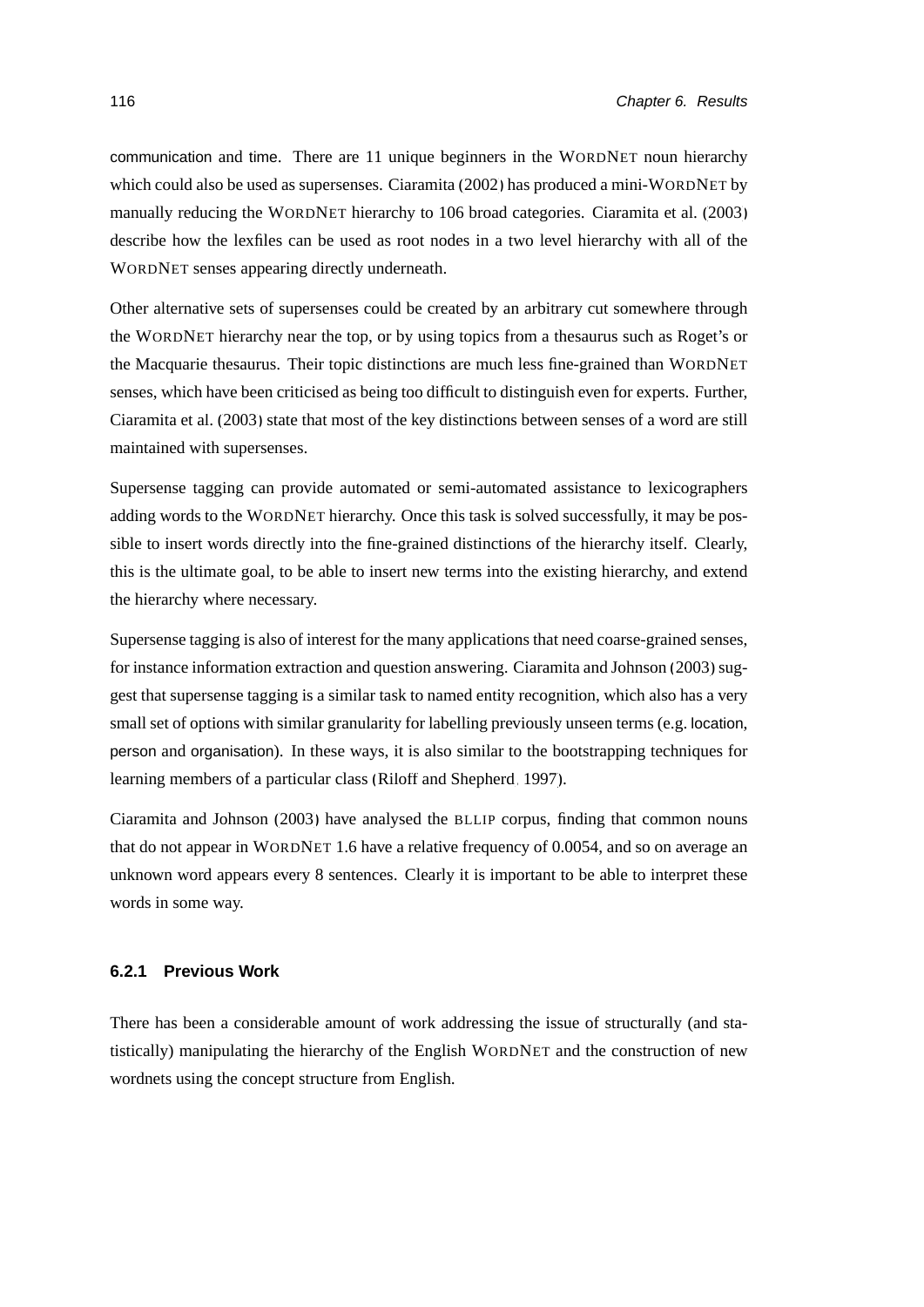## 6.2. Supersenses 117

In terms of adding information to the existing English WORDNET, [Beeferman \(1998\)](#page-159-1) adds several different types of information including phonetic and rhyming similarity from the CMU pronunciation dictionary using edit distance and anagram. More importantly, he also adds collocation pairs extracted from a large corpus (160 million words of broadcast news) using mutual information. The cooccurrence window was 500 words (which was designed to approximate average document length). Over 350 000 trigger pairs were added. The result (and the regular expression language that describes paths over the network) he terms *lexical FreeNet*.

[Caraballo and Charniak \(1999\)](#page-161-3) have examined the issue of determining the specificity of nouns from raw text. They find that simple frequency counts are the most effective way of determining the parent-child relationship ordering. Raw frequency achieves 83% accuracy over types of vehicle, food and occupation. The other measure [Caraballo and Charniak](#page-161-3) found to be successful was measuring the entropy of the conditional distribution of surrounding words given the noun. This is a necessary step for determining hyponymy relationships between words and building a noun hierarchy [\(Caraballo, 1999\)](#page-160-1). However, it is clear that these methods cannot extend to abstract types. For instance, entity is less frequent than many concepts it subsumes. This suggests it will only be possible to add words to an existing abstract categories rather than create categories right up to the unique beginners.

Hearst and Schütze (1993) flatten the structure of WORDNET into 726 categories using an algorithm which attempts to minimise the variance between the size of each category. They use these categories to label paragraphs with topics, effectively repeating Yarowsky's [\(1992\)](#page-176-1) word sense disambiguation experiments using the WORDNET-derived categories rather than Roget's thesaurus. They then use Schütze's [\(1992a\)](#page-173-0) WordSpace system to add topical links, such as between ball, racquet and game (the *tennis problem*) that are currently not supported by WORDNET. Further, they also use the same context-space techniques to label previously unseen words using the most common class assigned to the top 20 synonyms for that word. These unseen words are common nouns, proper names, and existing words with previously unseen senses.

[Widdows \(2003\)](#page-176-2) uses a similar technique to Hearst and Schütze to insert words into the WORD-NET hierarchy. He first extracts synonyms for the unknown word using vector-space similarity measures with Latent Semantic Analysis and then searches for a location in the hierarchy near-est to these synonyms. The same technique as Hearst and Schütze (1993) and [Widdows \(2003\)](#page-176-2) is used in my approach to supersense tagging.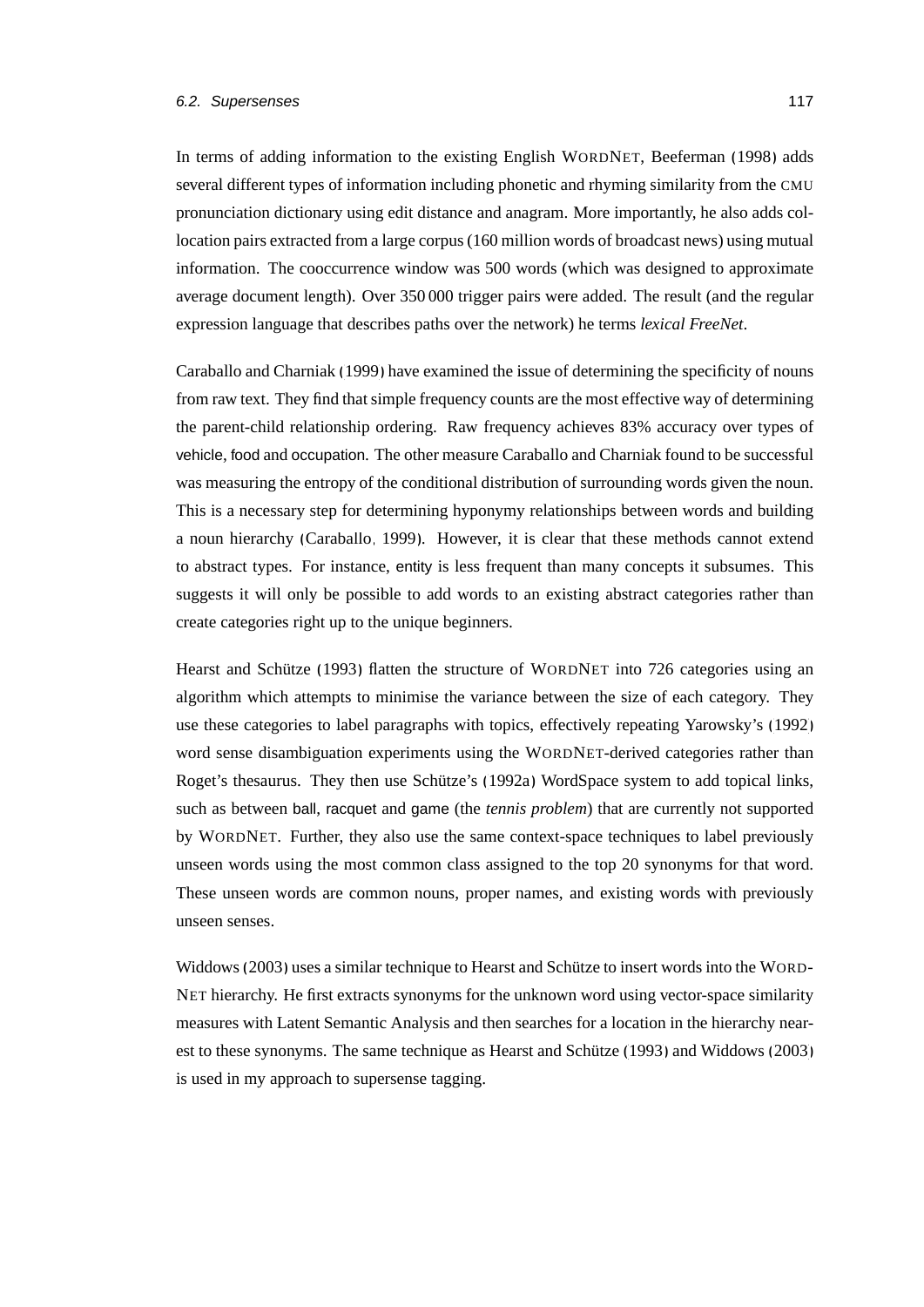There are very few links between the noun and verb hierarchies, topically related words and morphologically related terms in WORDNET. [Harabagiu et al. \(1999\)](#page-165-2) set out to improve this situation by augmenting WORDNET with links between concepts in the gloss of each synset. This involves first disambiguating the words in the glosses with respect to WORDNET senses for each word. Their motivation for doing this is the construction of a knowledge base for common sense reasoning, in particular for inference in question answering.

Apart from augmenting WORDNET with different kinds of knowledge, there has been considerable work trying to align WORDNET with other lexical resources, including Levin's verb classes [\(Green et al., 2001\)](#page-165-3), topic categories from Roget's thesaurus [\(Mandala et al., 1999;](#page-170-0) [Nas](#page-171-1)[tase and Szpakowicz, 2001\)](#page-171-1) and information from LDOCE [\(Kwong, 1998\)](#page-167-2). [Stevenson \(2002\)](#page-174-0) uses three different similarity metrics to align WORDNET with CIDE+ to augment WORDNET with related term links. Even the Dewey decimal system has been combined with WORDNET [\(Cavaglia, 1999\)](#page-161-4). `

There have also been efforts to augment WORDNET with domain-specific ontologies [\(O'Sullivan](#page-171-2) [et al., 1995\)](#page-171-2) and also to prune senses and synonym relation links based on evidence from domain-specific corpora [\(Basili et al., 1998;](#page-159-2) [Turcato et al., 2000\)](#page-175-0). The concept structure of the English WORDNET has been used to automatically create wordnets for other languages with the help of bilingual dictionaries for Catalan (Benítez et al., 1998; [Farreres et al., 1998\)](#page-164-1), Spanish [\(Atserias et al., 1997;](#page-158-0) [Farreres et al., 1998\)](#page-164-1) and Korean [\(Lee et al., 2000\)](#page-168-1). These approaches must first disambiguate the entries in the MRD against the senses in the English WORDNET core structure.

## **6.2.2 Evaluation**

The supersense tagging task has a very natural evaluation: inserting the extra common nouns that have been added to a new version of WORDNET. [Ciaramita and Johnson](#page-161-0) [\(2003\)](#page-161-0) use the words that have been added to WORDNET 1.7.1 since the WORDNET 1.6 release. They compare this evaluation with a standard cross-validation approach that uses a small percentage of the words from their WORDNET 1.6 training set for evaluation. Their results suggest that the WORDNET 1.7.1 test set is significantly harder because of the large number of abstract category nouns, for instance, communication and cognition, that appear in the 1.7.1 data, which are rather difficult to classify correctly.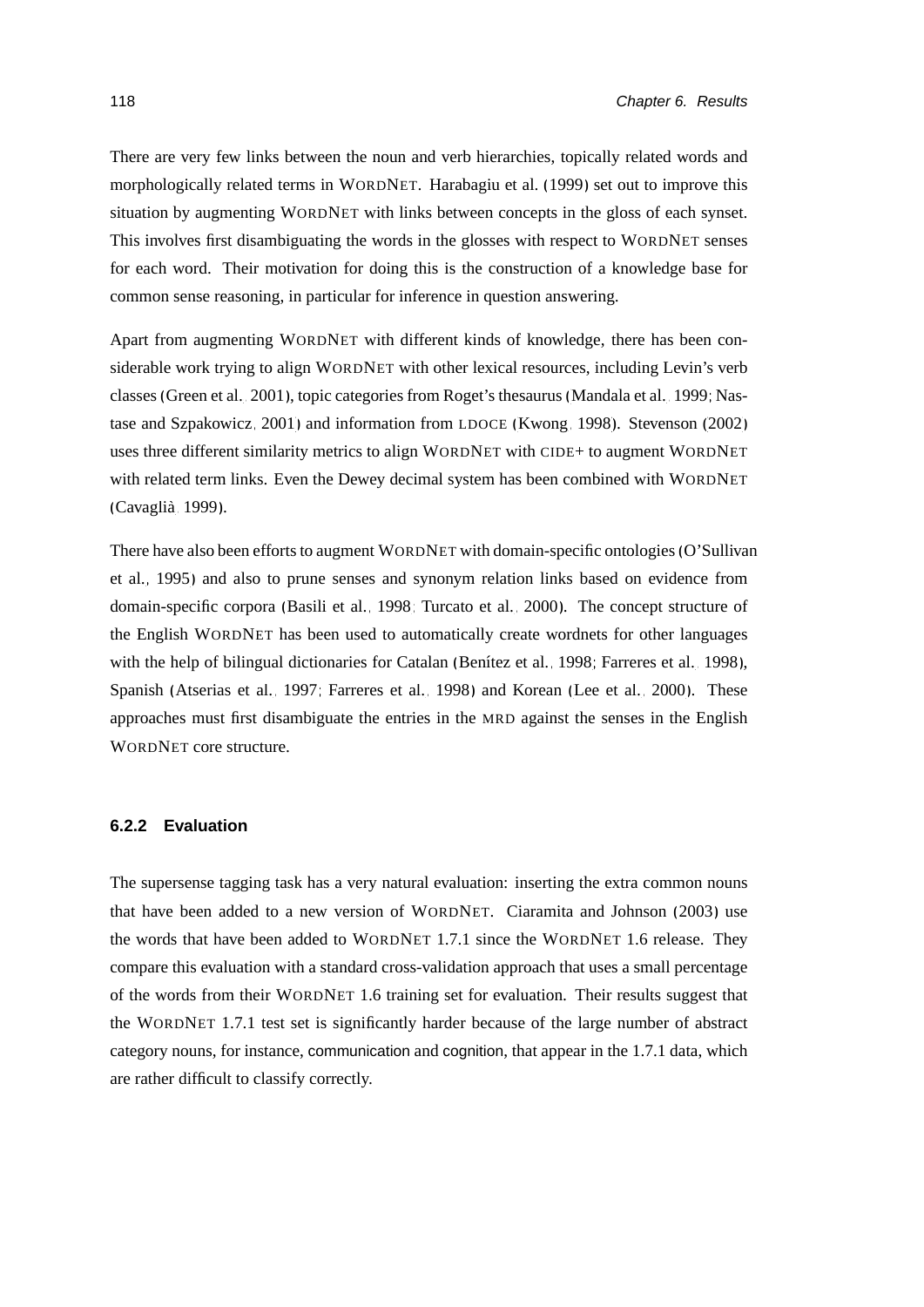|             | WORDNET 1.6       | WORDNET 1.7.1 |                   |  |
|-------------|-------------------|---------------|-------------------|--|
| <b>NOUN</b> | <b>SUPERSENSE</b> | <b>NOUN</b>   | <b>SUPERSENSE</b> |  |
| stock index | communication     | week          | time              |  |
| fast food   | food              | buyout        | act               |  |
| bottler     | group             | insurer       | group             |  |
| subcompact  | artifact          | partner       | person            |  |
| advancer    | person            | health        | state             |  |
| cash flow   | possession        | income        | possession        |  |
| downside    | cognition         | contender     | person            |  |
| discounter  | artifact          | cartel        | group             |  |
| trade-off   | act               | lender        | person            |  |
| billionaire | person            | planner       | artifact          |  |

<span id="page-136-0"></span>Figure 6.1: Example nouns and their supersenses

My evaluation will use exactly the same test sets as [Ciaramita and Johnson \(2003\)](#page-161-0). The WORD-NET 1.7.1 test set consists of 744 previously unseen nouns, the majority of which (over 90%) have only one sense. The WORDNET 1.6 test set consists of several cross-validation sets of 755 nouns randomly selected from the BLLIP training set used by [Ciaramita and Johnson \(2003\)](#page-161-0). Massimiliano Ciaramita has kindly supplied me with the WORDNET 1.7.1 test set and one cross-validation run of the WORDNET 1.6 test set. All of my experiments are performed on the WORDNET 1.6 test set with one final run on the WORDNET 1.7.1 test set. Some examples from the test sets are given in Figure [6.1](#page-136-0) with their supersenses.

#### **6.2.3 Approach**

My approach uses semantic similarity with a hand-crafted fall-back for unseen words. The similarity approach uses the supersenses of extracted synonyms to choose the correct supersense. This is the approach used by Hearst and Schütze  $(1993)$  and Widdows  $(2003)$ . The synonyms are extracted using the large-scale similarity system described in Section [5.3.](#page-119-0) This method is used if there is sufficient information about the unknown noun to extract reasonably reliable synonyms. The fall-back method is a simple hand-coded classifier which examines the unknown noun and makes a guess based on morphological analysis. These rules were created by looking at the suffixes of rare nouns in WORDNET 1.6. The supersense guessing rules are given in Table [6.10.](#page-137-0) If none of the rules match, then the default artifact is assigned.

The problem now becomes how to convert the ranked list of extracted synonyms into a single supersense selection. Each synonym has one or more supersense tags taken from WORDNET 1.6 to match the training data used by [Ciaramita and Johnson](#page-161-0) [\(2003\)](#page-161-0). For this there are a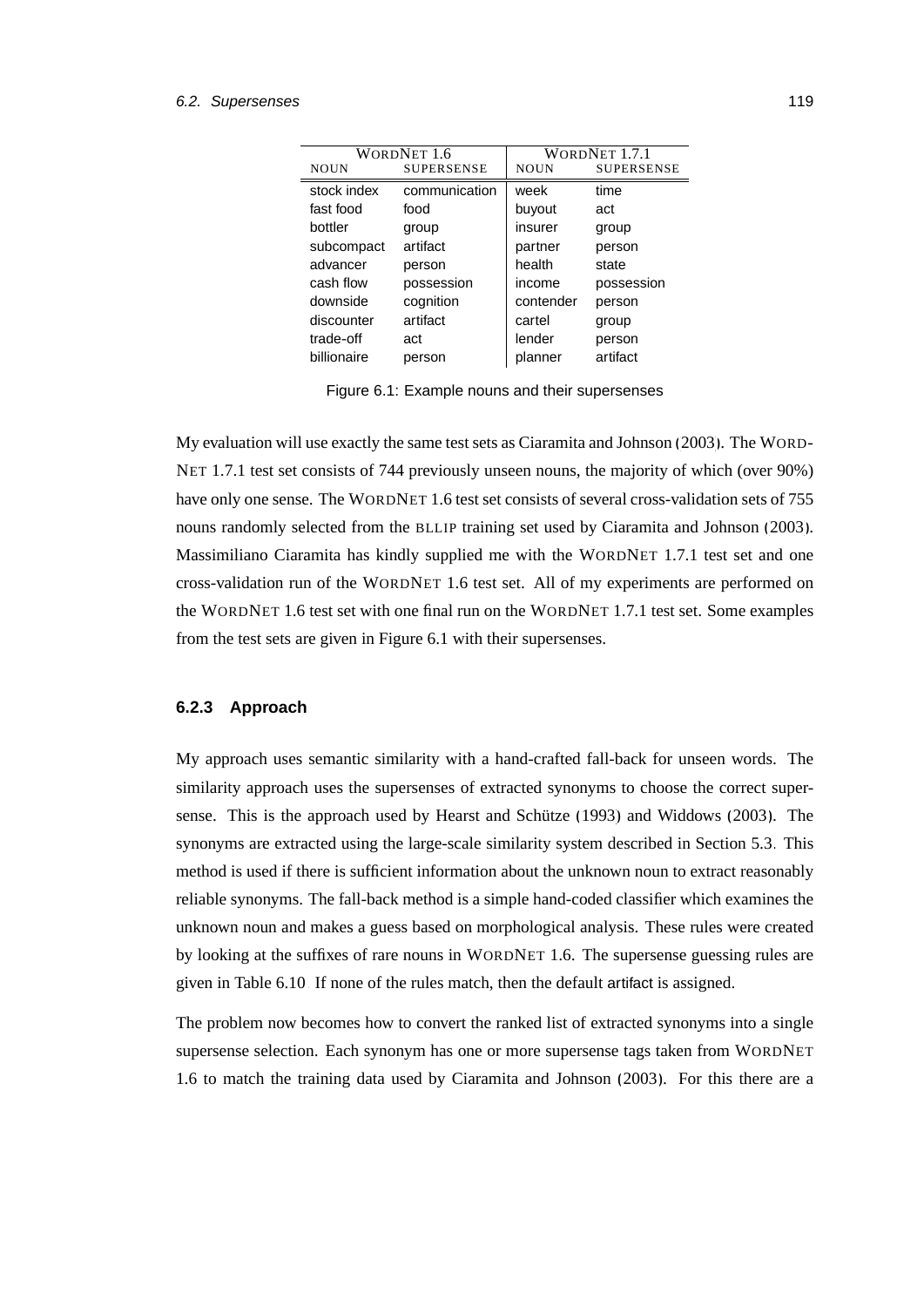| <b>SUFFIX</b>           | <b>EXAMPLE</b> | <b>SUPERSENSE</b> |
|-------------------------|----------------|-------------------|
| -ness                   | remoteness     | attribute         |
| -tion, -ment            | annulment      | act               |
| -ist, -man              | statesman      | person            |
| $-$ ing, $-$ ion        | bowling        | act               |
| -ity                    | viscosity      | attribute         |
| -ics, -ism              | electronics    | cognition         |
| -ene, -ane, -ine        | arsine         | substance         |
| -er, -or, -ic, -ee, -an | mariner        | person            |
| -gy                     | entomology     | cognition         |

<span id="page-137-0"></span>Table 6.10: Hand-coded rules for supersense guessing

number of parameters to consider:

- how many synonyms to use;
- how to weight each synonym's contribution;
- whether unreliable synonyms should be filtered out;
- how to deal with polysemous synonyms.

The experiments described below consider a range of options for these parameters. In fact, these experiments are so quick to run I have been able to exhaustively test many combinations of these parameters. For the number of synonyms to use I have considered a wide range, from just the top scoring synonym through to 200 extracted synonyms.

There are several ways to weight each synonym's contribution. The simplest approach would be to give each synonym the same weight. Another approach is to use the scores returned by the similarity system. Finally, the weights can use the ranking of the extracted synonyms. Again these options have been considered below. A related question is whether to use all of the extracted synonyms, or perhaps filter out synonyms for which a small amount of contextual information has been extracted, and so might be unreliable.

The final issue is how to deal with polysemy. Does each sense get a single count when it appears or is it distributed evenly between senses like [Resnik \(1995\)](#page-172-2)? Another alternative is to only consider synonyms with a single supersense in WORDNET.

One disadvantage of the similarity approach is that it requires full synonym extraction, which compares the unknown word against a large number of words when, in fact, we want to calculate the similarity to a small number of supersenses. This inefficiency could be reduced significantly if we consider only very high frequency words, but even this is still expensive.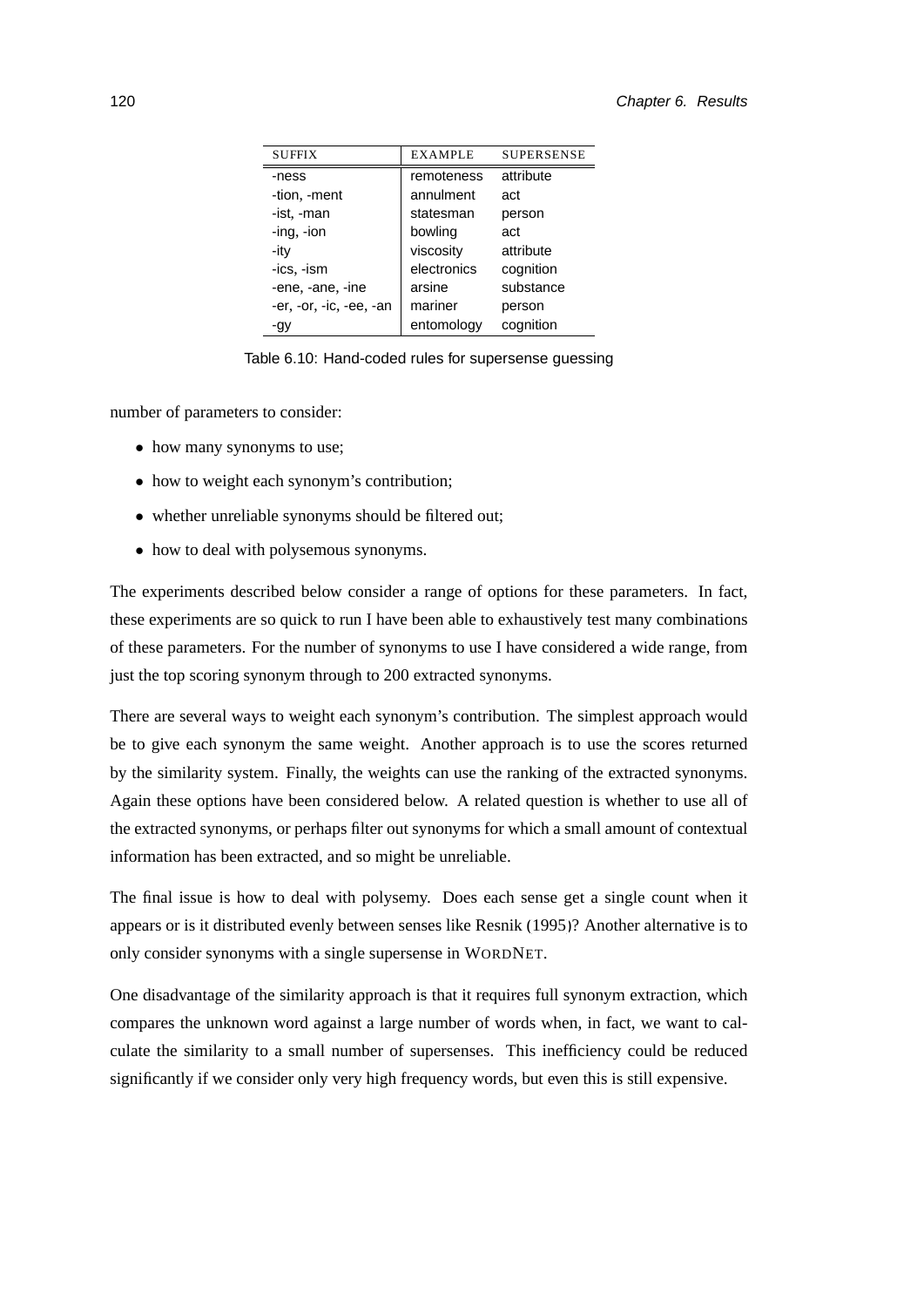#### **6.2.4 Results**

I have used the WORDNET 1.6 test set to experiment with different parameter settings and have kept the WORDNET 1.7.1 test set as a final comparison of best results with [Ciaramita and John](#page-161-0)[son](#page-161-0) [\(2003\)](#page-161-0). The synonyms were extracted from the 2 billion word corpus using SEXTANT(NB) with the JACCARD measure and TTEST weight function. The experiments were performed by considering all possible combinations of the parameters described below.

The following weighting options were considered for each supersense: the initial weight for a supersense could either be a constant (IDENTITY) or the similarity score (SCORE) calculated by the synonym extractor. The initial weight could then be divided by the number of supersenses to share out the weight (SHARED). The weight could also be divided by the rank (RANK) to penalise supersenses further down the list.

The best performance on the WORDNET 1.6 test set was achieved by using the SCORE weight function, without any sharing or ranking penalties.

Synonyms are filtered before contributing to the vote with their supersense(s). This filtering involves checking that the synonym's frequency and number of attributes are large enough to ensure the synonym is reliable. I have experimented with a wide range of minimum cutoffs for the frequency and number of attributes. The best performance on the WORDNET 1.6 data was achieved by using cutoffs of 5 for both the frequency and the number of attributes. However, many systems performed almost as well with only one of the two cutoffs set.

The next question is how many synonyms are considered and whether that number applies before or after the filtering has occurred. For instance, if this number applies before filtering, then fewer than 50 synonyms may contribute to the supersense vote because they have been filtered out. All of the top performing systems used 50 synonyms applied after the filtering process has occurred.

The final consideration regarding the synonym list is whether highly polysemous nouns should be filtered out. In fact, using a filter which removed synonyms with more than one or two senses turned out to make little difference.

Finally, the decision needs to be made between using the similarity measure or the guessing rules. This is determined by looking at the frequency and number of attributes for the unknown word. Not surprisingly, the similarity system works better than the guessing rules if it has any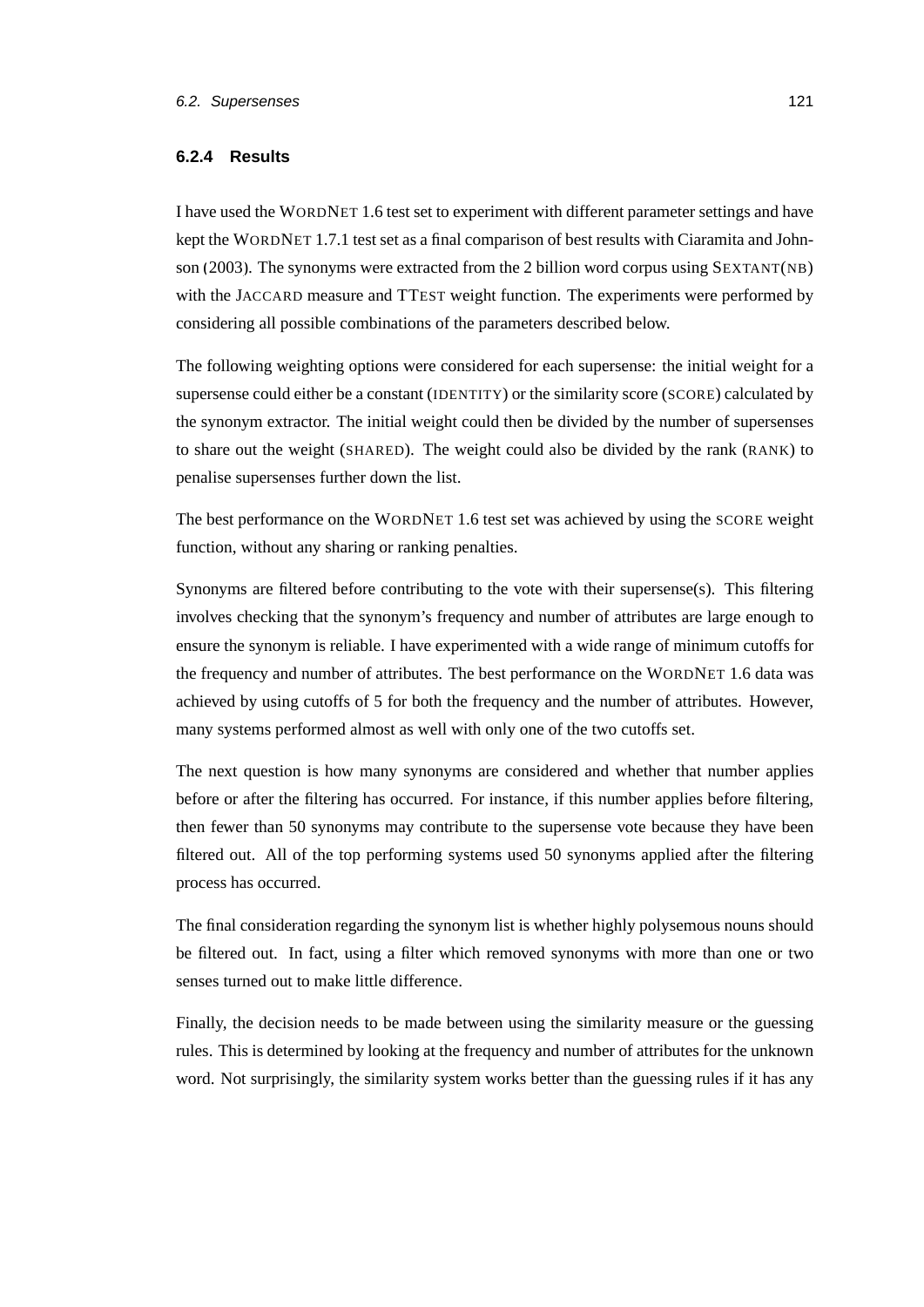information at all, so the frequency and number of attributes cutoffs were 0 or 5 for the top performing systems.

The accuracy of the best performing system(s) was 68.2% with several other combinations of the parameters described above performing almost as well. This accuracy should be compared against the results of [Ciaramita and Johnson \(2003\)](#page-161-0) who get 53.4% as their best accuracy. On the WORDNET 1.7.1 test set, the performance of the best system (from the above experiments) is 62.8%, which significantly outperforms [Ciaramita and Johnson \(2003\)](#page-161-0) who get an accuracy of 52.9%.

## **6.2.5 Future Work**

An alternative approach worth exploring is to create vectors for the supersense categories themselves. This has the advantage of producing a much smaller number of vectors, but the question then becomes how to construct such vectors. One solution would be to take the intersection between vectors that fit into a particular class (i.e. to find the common contexts that these words appear in). However, given the sparseness of the data this would not leave very large vectors. Another solution is to sum the vectors but this could potentially produce very large vectors which may not match well against the smaller vectors. A final solution would be to consider a large set of the canonical attributes defined in the previous chapter for approximate matching.

Also, I would like to move onto the more difficult task of insertion into the hierarchy itself and compare against the results from [Widdows \(2003\)](#page-176-2) using latent semantic indexing. Here the issue of how to combine vectors is even more interesting since there is the additional structure of the WORDNET inheritance hierarchy and the small synonym sets that can be used for more fine-grained combination of vectors.

## **6.3 Summary**

This chapter has analysed the results of the large-scale system described in the previous chapter and applied these results to the task of supersense tagging.

The analysis showed that for the DIRECT and INVR measures there is a strong dependence between relative frequency of the headword and synonym quality. On the precision measures the dependence was not as significant. Similar results were found for the number of extracted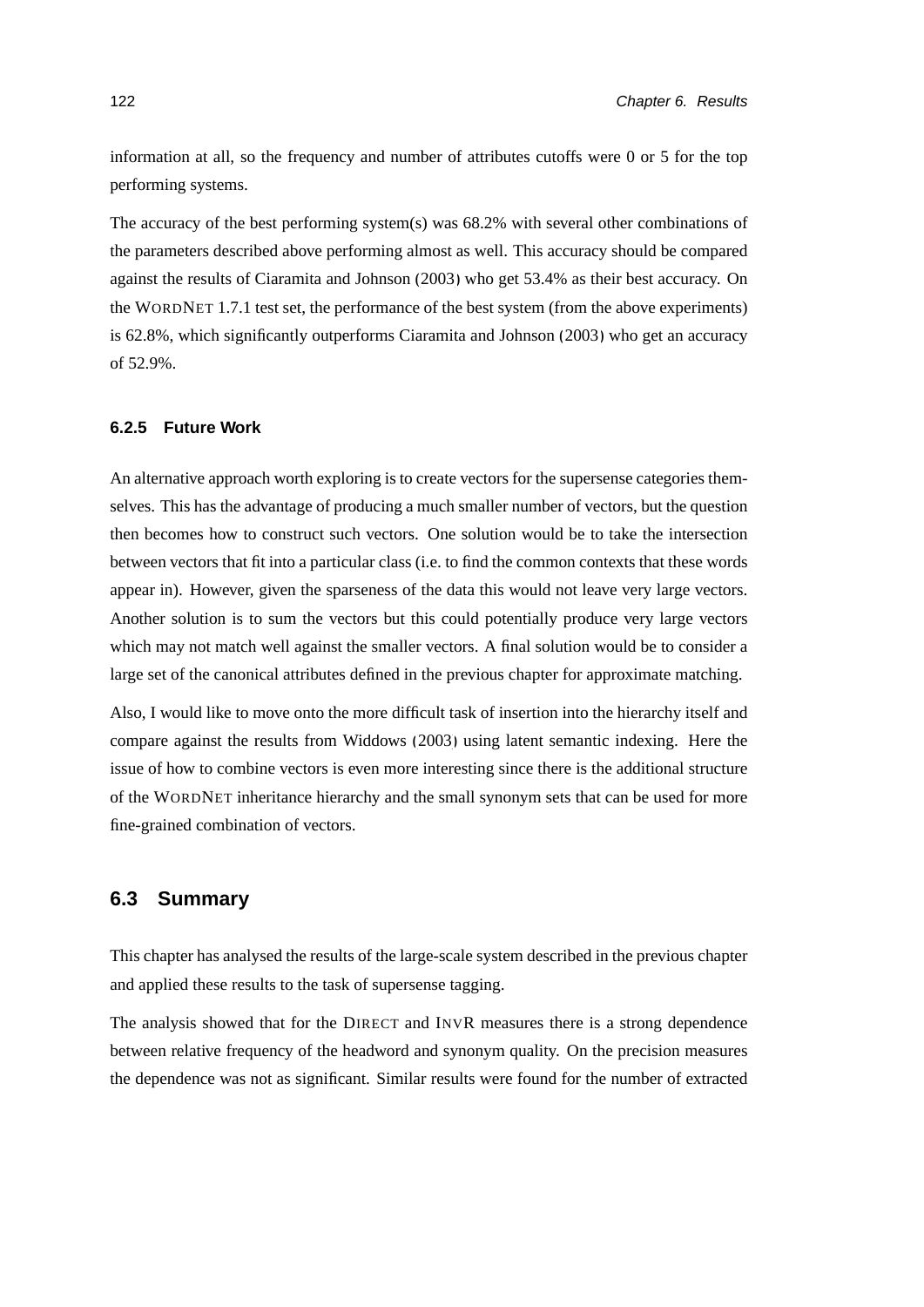contexts and attributes. An important result was identifying a minimum number of extracted contexts and attributes required to achieve reasonable results. The analysis also looked at performance against semantic properties such as the number of senses of the headword and the broad semantic category it belonged to.

The application of semantic similarity to supersense tagging follows similar work by [Hearst](#page-166-0) and Schütze (1993) and [Widdows](#page-176-2) [\(2003\)](#page-176-2). To classify a previously unseen word my approach extracts synonyms and uses their supersenses as an indication of the supersense of the unseen word. Using this approach I have significantly outperformed the existing work of [Ciaramita](#page-161-0) [and Johnson \(2003\)](#page-161-0).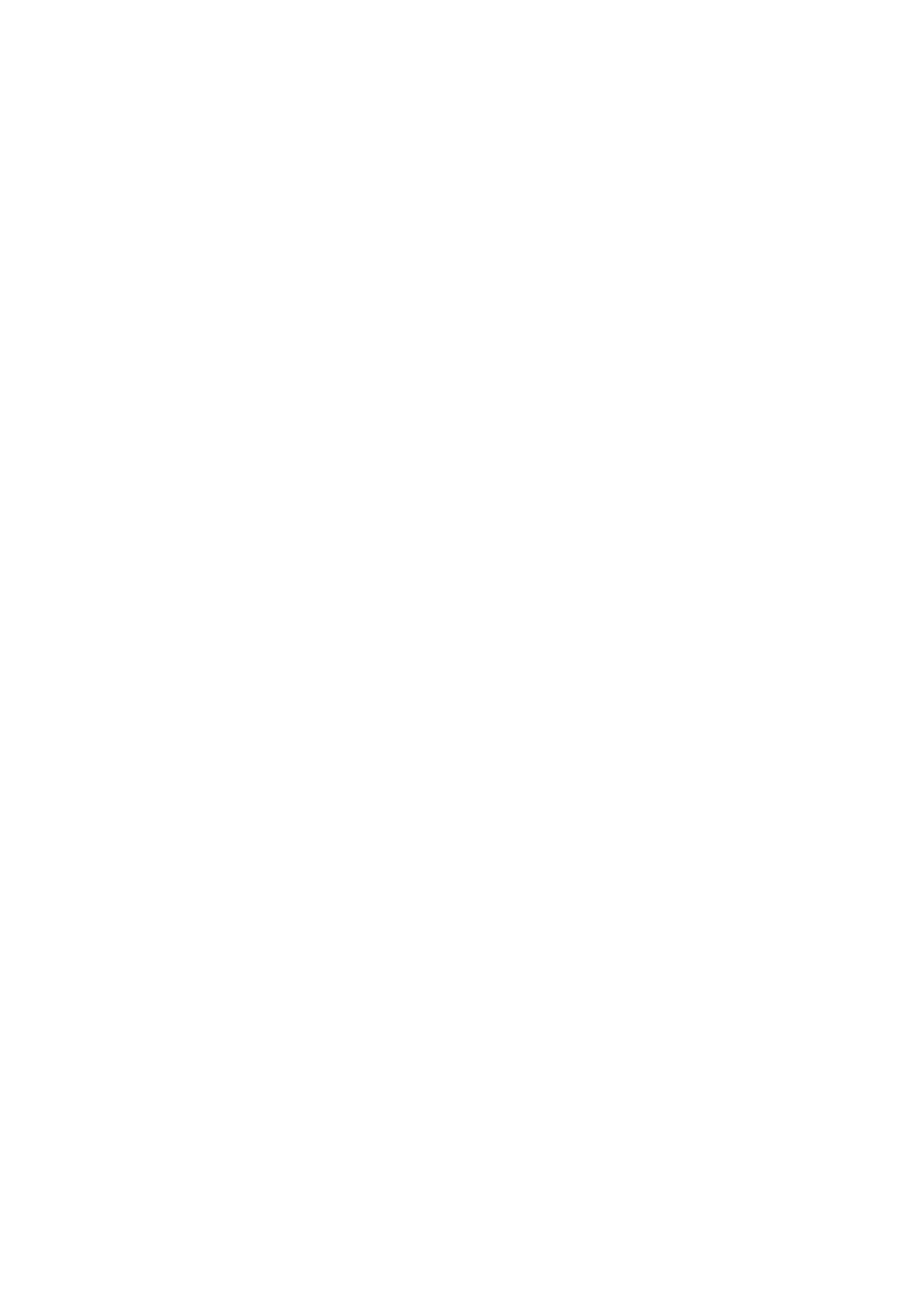## **Chapter 7**

# **Conclusion**

**conclusion**: finding 0.067, outcome 0.057, **interpretation** 0.044, **assertion** 0.043, assessment 0.043, **explanation** 0.041, **judgment** 0.039, **assumption** 0.039, **decision** 0.039, recommendation 0.037, **verdict** 0.037, **completion** 0.036, **inference** 0.036, suggestion 0.036, **result** 0.035, answer 0.035, **view** 0.035, comment 0.034, testimony 0.034, argument 0.034, ...

This thesis explores a statistical approach to lexical semantics, in particular, the measurement of semantic similarity, or synonymy, using vector-space models of context.

I have presented an exhaustive systematic analysis of existing vector-space approaches using a methodology designed to separate synonymy from other related properties. This analysis has inspired new measures of similarity that emphasise *semantic* rather than *distributional* similarity, which results in a significant improvement over the state-of-the-art.

I have also developed techniques for improving similarity calculations. The first is an ensemble of learners approach which improves performance over individual methods. The second is a novel approximation algorithm which bounds the time complexity of the nearest-neighbour calculations making this approach feasible for large collections. The third is a parallel implementation of my similarity system using message-passing which allows the calculates similarity on a Beowulf cluster. This large-scale system is used to compute similarity over a 2 billion word corpus, currently the largest quantity of text to be analysed using shallow statistical techniques.

A final experiment involved applying this large-scale system to supersense tagging, assigning broad semantic classes taken from the WORDNET lexicographer files, to previously unseen common nouns. My results significantly outperform existing approaches.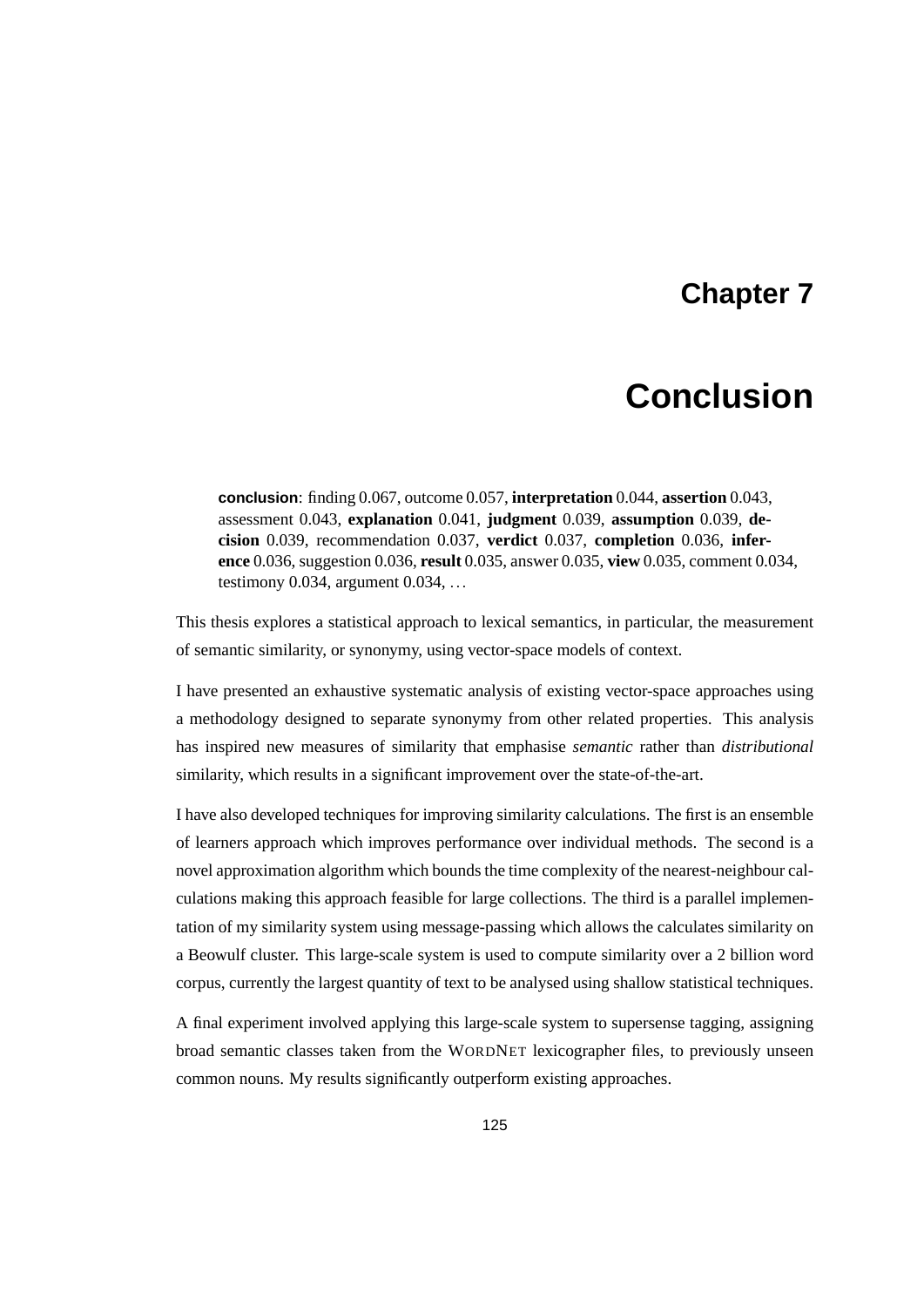Chapter [1](#page-18-0) introduces semantic similarity, describing the theoretical and practical problems of defining synonymy and other lexical-semantic relations. It discussed Roget's thesaurus, WORDNET, and other manually constructed resources and their ongoing contribution to NLP research and applications. However, the cost and complexity of manual development, and the problems with manually developed resources, are presented motivating computational approaches to semantic similarity. The chapter concludes with an overview of the context-space model of semantic similarity which forms the basis of this work. It also describes the partitioning of my experiments into context extraction, similarity measures and algorithmic methods.

Chapter [2](#page-36-0) surveys existing evaluation techniques for semantic similarity, finding them unsuitable for a systematic comparison of similarity systems. This motivates the experimental methodology which compares ranked lists of extracted synonyms with a gold-standard created by unifying several thesauri. This ensures semantic similarity is evaluated rather than other properties such as distributional similarity or syntactic substitutability. This chapter also introduces the detailed error analysis which is applied to the large-scale results in Chapter [6.](#page-126-0)

Chapter [3](#page-58-0) argues that shallow methods are better suited to extracting contextual information for semantic similarity because they can process larger volumes of text than is feasible with complex methods. The chapter begins by evaluating several context extractors ranging from simple window-based methods through to wide-coverage parsers. The results demonstrate that shallow methods can perform almost as well as more linguistically sophisticated approaches. However, shallow methods are often several orders of magnitude faster. The results also show that similarity systems improve with increasing corpus size leading me to advocate shallow methods for semantic similarity. Other results demonstrated that smoothing and filtering the context relations can also improve performance whilst reducing the size of the representation.

Chapter [4](#page-86-0) hypothesises that the most informative context relations for measuring similarity are strong collocations, proposing new measures based on statistical collocation extraction techniques. The chapter begins by factoring similarity measures into two components: functions for weighting context relations (*weights*) and functions for comparing weighted vectors (*measures*). The DICE† measure and my new TTEST weight, based on the t-test for collocation extraction, significantly outperform the state-of-the-art techniques. The combination of shallow context extraction with the DICE† and TTEST similarity measure forms my similarity system which is used for the remaining results.

Chapter [5](#page-104-1) describes an ensemble of similarity systems and proposes two algorithms for practi-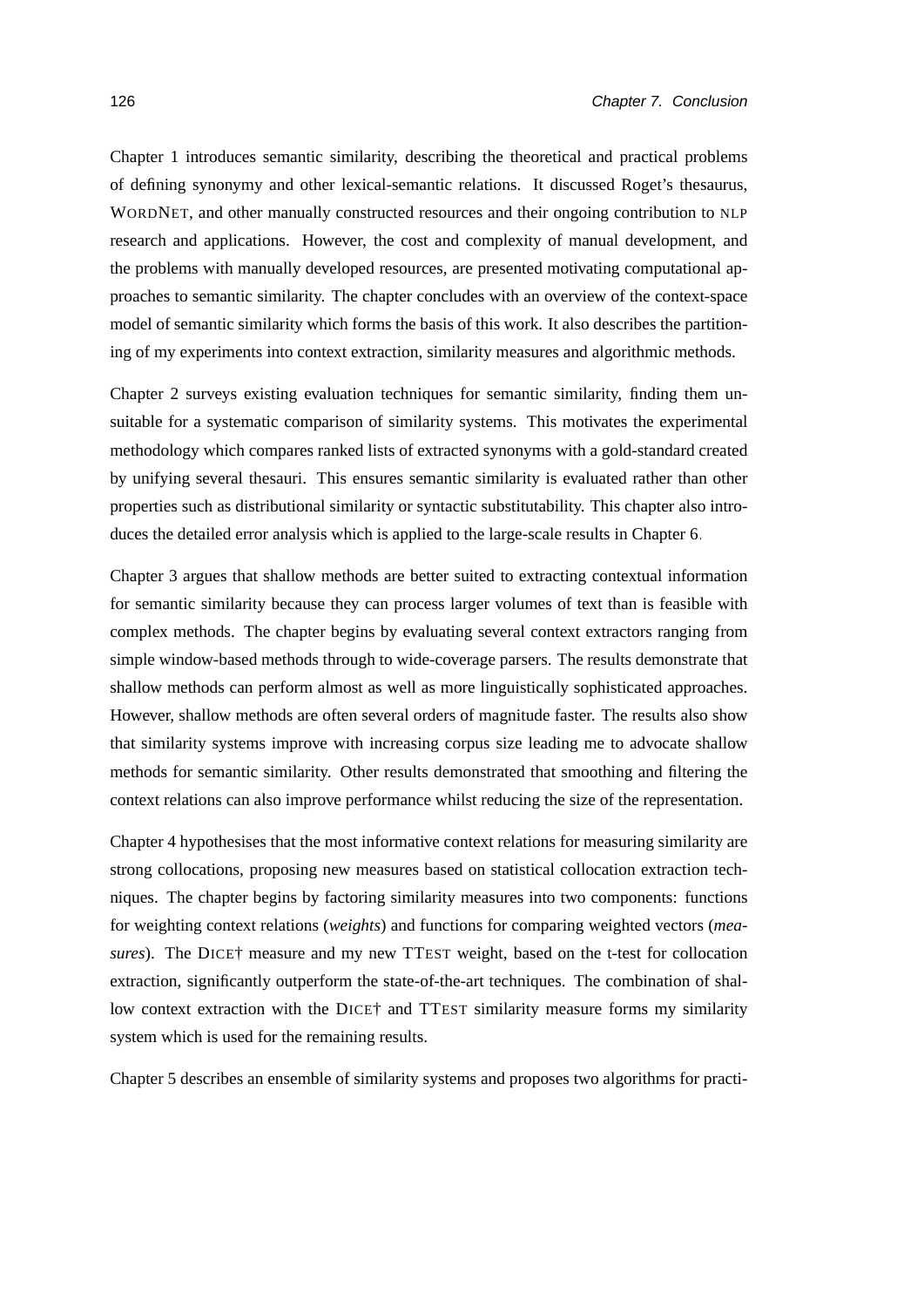cal synonym extraction. The ensemble combines several context extractors from Chapter [3](#page-58-0) using three proposed voting techniques. The results obtained contradict those of [Banko and Brill](#page-159-0) [\(2001\)](#page-159-0) which led to further analysis. Chapter [5](#page-104-0) then discusses the inefficiency of the nearestneighbour algorithm for semantic similarity which makes extracting synonyms for even moderately large vocabularies infeasible. It presents a novel approximation algorithm which constrains the asymptotic time complexity, significantly reducing the running time of the system, with only a minor performance penalty. Finally, the chapter describes a parallelized version of the similarity system which, running on a Beowulf cluster, allows similarity measurements using contexts extracted from a 2 billion word corpus of shallow-parsed text, the largest such corpus known at this time.

Chapter [6](#page-126-0) presents a detailed analysis of the large-scale similarity results from Chapter [5](#page-104-0) and describes the application of these similarity results to supersense tagging. The detailed analysis of the large-scale results show that the quality is acceptable for many NLP applications even for quite rare words. The analysis suggests a the minimum number of contexts required for reasonable performance. Finally, the error analysis breaks down the results into various lexical-semantic relations using WORDNET. These results show that about 40% of the top 10 synonyms are closely related either by synonymy or another lexical relation. Chapter [6](#page-126-0) also applies the large-scale results to the task of supersense tagging previously unseen common nouns. My results on this task significantly outperform the approach of [Ciaramita and Johnson](#page-161-0) [\(2003\)](#page-161-0) who have introduced this task.

Through the detailed and systematic analysis of existing approaches to semantic similarity, this thesis has proposed and evaluated a novel approach that significantly outperforms the current state-of-the-art. It presents algorithms that make this approach feasible on unprecedented quantities of text and demonstrates that these results can contribute to advancing wider NLP applications.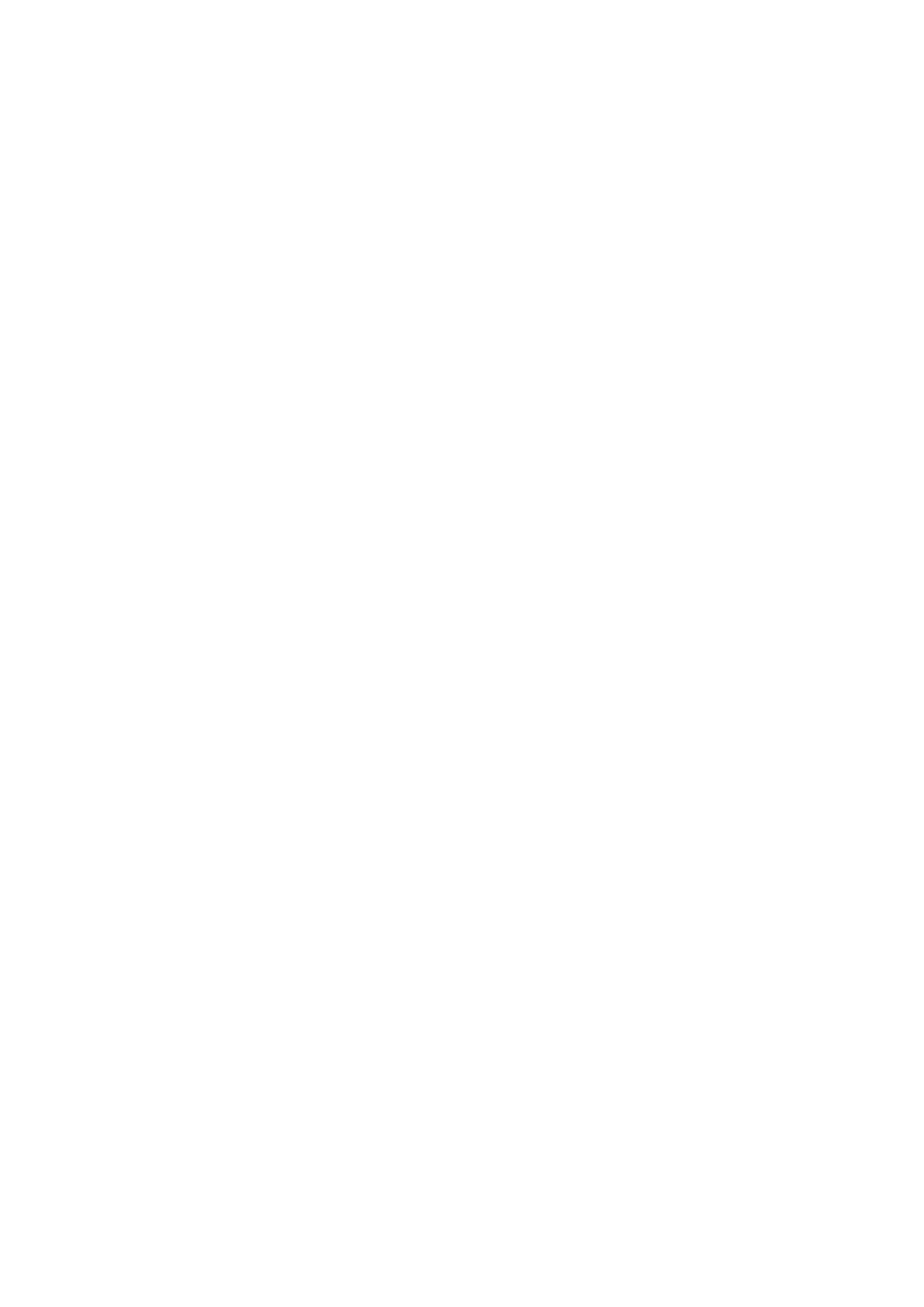# **Appendix A**

# **Words**

|            | RANK       |             | <b>FREQUENCY</b>       |                     |                          | <b>SENSES</b>            |                | <b>DEPTH</b>     | <b>WORDNET</b>          |
|------------|------------|-------------|------------------------|---------------------|--------------------------|--------------------------|----------------|------------------|-------------------------|
| TERM       | <b>PTB</b> | <b>PTB</b>  | <b>BNC</b>             | RCV <sub>1</sub>    |                          |                          |                | MQ OX WN MIN/MAX | <b>ROOT NODES</b>       |
| percent    |            | 18 6 131    |                        | 9509 836640         | $\overline{\phantom{m}}$ |                          | 1              | 8/8              | ABS                     |
| company    |            | 38 4 0 98   |                        | 57 723 459 927      | 8                        | 5                        | 9              | 5/8              | ENT, GRP, STT           |
| year       |            | 42 4 1 7 9  |                        | 163 807 614 675     | 2                        | 1                        | $\overline{4}$ | 5/6              | ABS, GRP                |
| market     |            | 45 3232     |                        | 33 563 537 763      | $\overline{4}$           | 3                        | $\overline{4}$ | 4/10             | ACT, ENT, GRP           |
| share      |            | 65 3 2 04   |                        | 16815 450387        | $\overline{4}$           | 1                        | 5              | 4/12             | ABS, ACT, ENT, POS      |
| stock      |            | 69 2786     |                        | 9544 248 868        | 15                       | 11                       | 17             | 5/11             | ABS, ENT, GRP, POS, STT |
| sale       |            | 88 1 801    |                        | 19 123 197 873      | $\overline{2}$           | 3                        | 5              | 3/9              | ABS, ACT, STT           |
| trading    |            | 91 1 2 6 9  | 1 2 6 6                | 75310               | 1                        | $\overline{\phantom{0}}$ | 1              | 6/6              | ACT                     |
| president  |            | 96 1453     |                        | 11019 172713        | $\overline{2}$           | 3                        | 6              | 7/10             | ACT, ENT                |
| business   |            | 102 1438    |                        | 39 154 143 163      | 10                       | $\overline{4}$           | 9              | 4/8              | ACT, GRP, PSY           |
| price      |            | 106 1935    |                        | 27737 335369        | $\overline{2}$           | 3                        | 7              | 6/10             | ABS, ENT, POS           |
| government |            | 110 1051    |                        | 66 892 333 080      | 3                        | $\overline{2}$           | $\overline{4}$ | 5/9              | ACT, GRP, PSY           |
| cent       | 111        | 996         |                        | 403 131 378         | 1                        | $\qquad \qquad -$        | $\overline{2}$ | 9/14             | ABS                     |
| quarter    |            | 113 1012    |                        | 9 2 2 5 1 2 5 7 7 0 | 11                       | 4                        | 13             | 5/14             | ABS, ENT                |
| time       |            |             | 116 1318 180053 173378 |                     | 14                       | 8                        | 10             | 3/8              | ABS, EVT, PSY           |
| people     | 118        | 907         | 123 644 147 061        |                     | $\overline{4}$           | 5                        | $\overline{4}$ | 3/8              | GRP                     |
| investor   |            | 119 1 193   |                        | 3486 107 147        | 1                        | $\overline{\phantom{0}}$ | 1              | 6/6              | <b>ENT</b>              |
| yesterday  |            | 124 1708    | 96                     | 36182               | 1                        | $\overline{\phantom{0}}$ | $\mathfrak{2}$ | 5/6              | ABS                     |
| month      |            | 125 1468    |                        | 39 779 234 134      |                          |                          | $\overline{2}$ | 5/6              | ABS                     |
| week       |            | 127 1 1 3 1 |                        | 47 367 271 427      |                          |                          | 3              | 6/7              | ABS                     |
| bond       |            | 132 1219    |                        | 3933 160035         | 13                       | 3                        | 10             | 5/11             | ABS, ENT, PHE, POS, PSY |
| group      |            | 134 1270    |                        | 60 653 221 114      | 8                        | 5                        | 3              | 2/4              | ABS, ENT, GRP           |
| interest   | 138        | 925         |                        | 38 007 147 376      | 12                       | 8                        | 7              | 4/10             | ABS, ACT, GRP, POS, STT |
| earnings   | 139        | 759         | 3169                   | 85426               | $\overline{c}$           | 1                        | $\overline{c}$ | 8/10             | POS                     |
| industry   | 151        | 927         |                        | 24 140 121 348      | 5                        | 3                        | 3              | 7/7              | ABS, ACT, GRP           |
| money      | 154        | 693         | 37 287                 | 73921               | 3                        | 3                        | $\mathfrak{Z}$ | 5/12             | ABS, POS                |
| official   | 155        | 854         |                        | 7875 177957         | 3                        | 1                        | $\overline{c}$ | 6/7              | <b>ENT</b>              |
| program    | 156        | 905         | 5733                   | 19431               | 7                        | $\overline{\phantom{0}}$ | 8              | 6/11             | ABS, ACT, EVT, PSY      |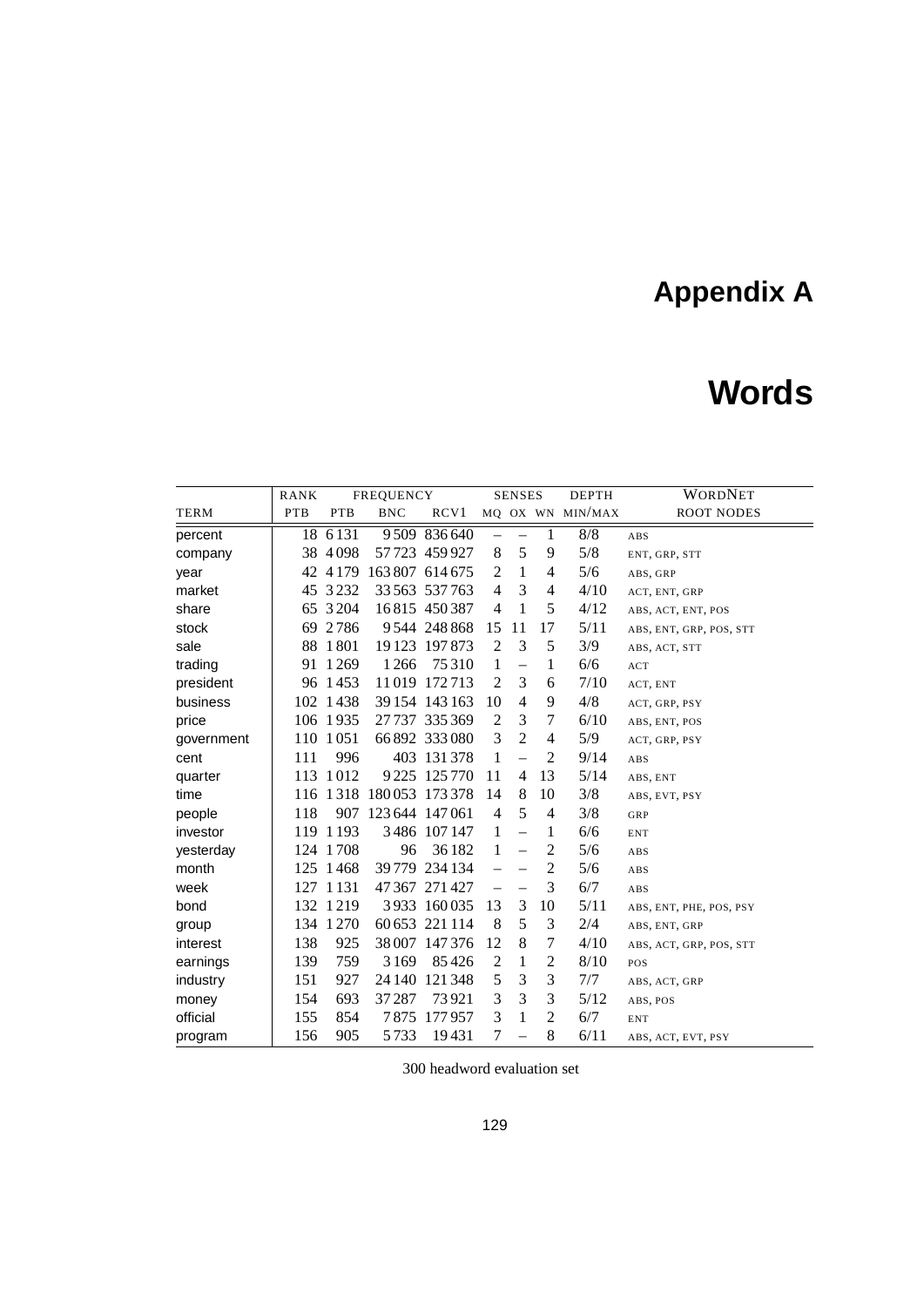|            | <b>RANK</b> | FREQUENCY |             | <b>SENSES</b>  |                |                | <b>DEPTH</b>     | WORDNET          |                                   |
|------------|-------------|-----------|-------------|----------------|----------------|----------------|------------------|------------------|-----------------------------------|
| TERM       | PTB         | PTB       | <b>BNC</b>  | RCV1           |                |                |                  | MQ OX WN MIN/MAX | <b>ROOT NODES</b>                 |
| analyst    |             | 157 1000  |             | 1773 169046    | 4              | $\overline{a}$ | $\overline{3}$   | 6/12             | <b>ENT</b>                        |
| rate       |             | 163 1237  |             | 30 335 270 409 | 3              | 3              | 3                | 5/9              | ABS, POS                          |
| investment | 165         | 887       |             | 12 119 114 115 | $\overline{c}$ | $\overline{4}$ | 3                | 4/9              | ACT, ENT, POS                     |
| unit       | 166         | 836       | 17950       | 85910          | 7              | 3              | $\tau$           | 3/8              | ABS, ENT, GRP, PSY                |
| day        |             | 170 1075  |             | 93 261 195 186 | $\mathfrak s$  | 4              | 10               | 5/7              | ABS, ENT, STT                     |
| profit     | 177         | 756       |             | 11427 116465   | $\overline{c}$ | $\overline{c}$ | $\overline{2}$   | 7/8              | ABS, POS                          |
| state      | 182         | 887       |             | 44 903 269 878 | 8              | 9              | 8                | 2/12             | ENT, GRP, PHE, PSY, STT           |
| chairman   | 184         | 744       | 10414       | 65 2 85        | 1              | $\mathbf{1}$   | $\mathbf{1}$     | 7/7              | <b>ENT</b>                        |
| fund       | 189         | 926       |             | 12587 113668   | 3              | 3              | 3                | 8/12             | ABS, GRP, POS                     |
| security   |             | 191 1031  |             | 15 737 140 834 | 6              | 5              | 9                | 4/10             | ABS, ACT, ENT, GRP, POS, PSY, STT |
| bank       |             | 198 1414  |             | 20959 431 169  | 11             | 5              | 10               | 5/11             | ACT, ENT, GRP, POS                |
| firm       | 198         | 871       |             | 13 879 114 245 | 3              | $\mathbf{1}$   | $\mathbf{1}$     | 7/7              | GRP                               |
| part       | 202         | 659       | 61852       | 89055          | 6              | 8              | 12               | 3/9              | ABS, ACT, ENT, POS, PSY, STT      |
| product    | 203         | 813       |             | 21 704 101 787 | $\overline{c}$ | $\overline{c}$ | 6                | 4/8              | ENT, GRP, PHE, PSY                |
| plan       | 207         | 800       |             | 23710 100372   | 6              | 3              | 3                | 6/9              | ENT, PSY                          |
| issue      | 218         | 948       |             | 27 437 124 031 | 12             | 6              | 11               | 3/12             | ACT, ENT, EVT, PHE, POS, PSY      |
| trader     | 223         | 583       |             | 1666 182529    | 3              | $\mathbf{1}$   | $\mathbf{1}$     | 8/8              | <b>ENT</b>                        |
| loss       | 229         | 789       | 15430       | 91084          | 3              | 5              | 8                | 4/8              | ABS, ACT, EVT, PHE, POS           |
| house      | 230         | 687       | 49954       | 69124          | 10             | 7              | 12               | 5/8              | ACT, ENT, GRP                     |
| way        | 231         |           | 590 109 981 | 65929          | 10             | 11             | 12               | 4/8              | ABS, ACT, ENT, POS, PSY, STT      |
| tax        | 233         | 610       |             | 18 694 109 496 | 5              | $\overline{c}$ | $1\,$            | 6/6              | POS                               |
| growth     | 238         | 460       |             | 13043 114 105  | 5              | 5              | $\boldsymbol{7}$ | 4/7              | ENT, EVT, GRP, PHE, STT           |
| index      | 244         | 545       |             | 4587 123960    | 5              | 3              | 5                | 9/11             | ABS, ENT                          |
| executive  | 252         | 722       | 7921        | 38 103         | $\overline{c}$ | $\overline{c}$ | 3                | 7/8              | ENT, GRP                          |
| concern    | 268         | 550       | 12385       | 39 3 54        | $\tau$         | 6              | 5                | 5/7              | GRP, PSY, STT                     |
| computer   | 278         | 705       | 17300       | 30538          | $\overline{2}$ | 1              | $\overline{2}$   | 6/8              | <b>ENT</b>                        |
| case       | 287         | 562       | 61488       | 52481          | 11             | 12             | 18               | 4/10             | ABS, ACT, ENT, EVT, GRP, PSY, STT |
| today      | 292         | 400       | 528         | 57237          | 1              | $\overline{c}$ | $\overline{2}$   | 5/6              | ABS                               |
| number     | 295         | 465       | 60584       | 91 5 95        | 8              | 5              | 11               | 5/10             | ABS, ENT, EVT, GRP                |
| trade      | 307         | 556       |             | 20394 168530   | 5              | 3              | 7                | 5/9              | ACT, GRP, PHE                     |
| oil        | 310         | 436       |             | 11 040 138 946 | $\overline{4}$ | 3              | $\overline{2}$   | 8/9              | <b>ENT</b>                        |
| law        | 311         | 470       | 31 004      | 61 579         | 8              | 7              | 7                | 4/10             | ABS, ACT, GRP, PSY                |
| end        | 313         | 390       | 46458       | 98 5 07        | 10             | 6              | 14               | 3/9              | ABS, ACT, ENT, EVT, PSY, STT      |
| value      | 315         | 440       | 25 308      | 56954          | 12             | 3              | 6                | 4/9              | ABS, PSY                          |
| dollar     | 321         | 581       |             | 3700 153394    | $\overline{c}$ | $\equiv$       | 4                | 7/14             | ABS                               |
| system     | 324         | 716       | 61885       | 95 161         | 9              | 4              | 9                | 3/8              | ABS, ENT, GRP, PSY                |
| street     | 326         | 431       | 14777       | 47 275         | $\overline{c}$ | 1              | 5                | 5/8              | ENT, GRP, STT                     |
| result     | 331         | 581       |             | 33 834 114 062 | $\overline{c}$ | 4              | 3                | 3/8              | ABS, EVT, PHE                     |
| point      | 341         | 665       |             | 50 858 188 234 | 28             | 11             | 24               | 3/11             | ABS, ENT, PSY, STT                |
| problem    | 344         | 623       | 56361       | 63 344         | 4              | 3              | 3                | 5/9              | ABS, PSY, STT                     |
| world      | 344         | 502       |             | 59 062 122 434 | 6              | 6              | 8                | 3/8              | ENT, GRP, PSY, STT                |
| country    | 374         | 502       |             | 48 146 172 593 | 5              | 5              | 5                | 4/7              | ENT, GRP                          |
| work       | 382         | 354       | 75 277      | 36454          | 9              | 10             | 7                | 4/8              | ACT, ENT, PHE, PSY                |
| report     | 411         | 490       |             | 34 119 120 036 | 10             | 8              | 7                | 5/9              | ABS, ACT, EVT, PSY                |
| power      | 414         | 367       | 38447       | 86578          | 16             | 9              | 9                | 3/10             | ABS, ENT, GRP, PHE, PSY, STT      |
| service    | 419         | 776       |             | 54 938 120 161 | 7              | 8              | 15               | 4/9              | ABS, ACT, ENT, GRP, PHE           |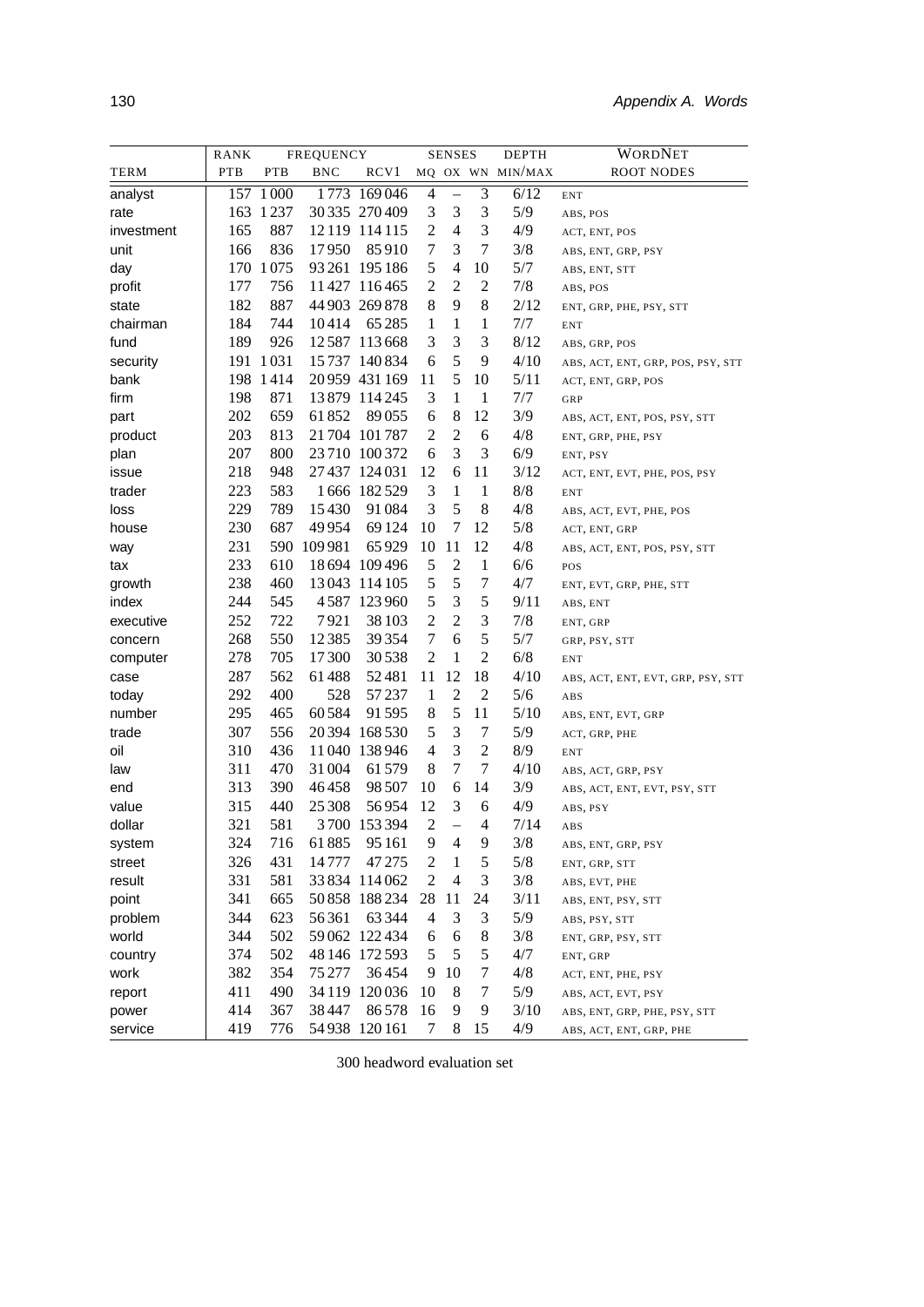|              | RANK       |            | FREQUENCY  |                  |                          | <b>SENSES</b>            |                          | <b>DEPTH</b>     | WORDNET                           |
|--------------|------------|------------|------------|------------------|--------------------------|--------------------------|--------------------------|------------------|-----------------------------------|
| TERM         | <b>PTB</b> | <b>PTB</b> | <b>BNC</b> | RCV <sub>1</sub> |                          |                          |                          | MQ OX WN MIN/MAX | <b>ROOT NODES</b>                 |
| home         | 425        | 435        | 39798      | 56565            | 6                        | 6                        | 9                        | 4/10             | ENT, GRP, STT                     |
| order        | 430        | 503        | 25582      | 58825            | 14                       | 13                       | 12                       | 3/11             | ABS, ACT, GRP, STT                |
| member       | 444        | 384        | 47003      | 86821            | $\overline{4}$           | 3                        | 5                        | 5/7              | ABS, ENT, GRP                     |
| level        | 464        | 422        | 32505      | 118852           | 3                        | $\overline{4}$           | $\tau$                   | 3/10             | ABS, ENT, STT                     |
| line         | 464        | 432        | 32766      | 59035            | 27                       | 20                       | 29                       | 4/12             | ABS, ACT, ENT, GRP, PHE, POS, PSY |
| drop         | 492        | 256        | 3502       | 19362            | 16                       | 7                        | 8                        | 6/9              | ABS, ACT, ENT, EVT                |
| life         | 508        | 333        | 64797      | 36123            | 9                        | 10                       | 13                       | 4/11             | ABS, ENT, PHE, PSY, STT           |
| area         | 519        | 395        | 58417      | 74 497           | 5                        | $\mathfrak{S}$           | 6                        | 5/7              | ABS, ENT, PSY, STT                |
| change       | 536        | 407        | 40065      | 55487            | 9                        | 3                        | 10                       | 4/14             | ABS, ACT, ENT, EVT, PHE           |
| information  | 566        | 238        | 38 6 30    | 41975            | 3                        | 1                        | 5                        | 4/15             | ABS, GRP, PSY                     |
| thing        | 566        | 373        | 77246      | 27 601           | 7                        | 16                       | 12                       | 3/8              | ABS, ACT, ENT, EVT, PSY, STT      |
| car          | 595        | 390        | 35184      | 45867            | $\overline{4}$           | $\mathfrak{2}$           | 5                        | 9/10             | <b>ENT</b>                        |
| gas          | 623        | 242        | 8176       | 64562            | 10                       | $\mathbf{1}$             | 6                        | 5/10             | ENT, PHE, STT                     |
| fact         | 631        | 217        | 42199      | 19 100           | 3                        | 3                        | $\overline{4}$           | 5/8              | ABS, PSY, STT                     |
| family       | 653        | 257        | 42486      | 27718            | 8                        | 5                        | 7                        | $4/7$            | ENT, GRP                          |
| statement    | 666        | 226        |            | 13988 126527     | 7                        | 1                        | 7                        | 4/10             | ABS, ACT, ENT                     |
| talk         | 666        | 238        | 11266      | 89743            | 4                        | 6                        | 5                        | 5/9              | ABS, ACT                          |
| place        | 685        | 207        | 53534      | 43489            | 9                        | 8                        | 16                       | 4/10             | ABS, ACT, ENT, PSY, STT           |
| dealer       | 710        | 227        |            | 3473 126775      | 5                        | $\overline{c}$           | $\mathfrak s$            | 7/9              | ENT, GRP                          |
| parent       | 735        | 234        | 20046      | 12525            | $\overline{4}$           | 2                        | 1                        | 9/9              | <b>ENT</b>                        |
| magazine     | 742        | 260        | 6008       | 8417             | 5                        | 1                        | 6                        | 7/10             | ENT, GRP                          |
| head         | 753        | 183        | 38526      | 48014            | 39                       | 7                        | 32                       | 4/11             | ABS, ENT, EVT, GRP, PHE, PSY      |
| something    | 778        | 161        |            | 11645            | $\overline{2}$           | $\qquad \qquad -$        | 1                        | 4/4              | <b>ENT</b>                        |
| institution  | 826        | 206        | 11389      | 20980            | 8                        | 5                        | 5                        | 5/9              | ACT, ENT, GRP, PSY                |
| course       | 836        | 162        | 26849      | 16095            | 18                       | 9                        | 8                        | 4/7              | ACT, ENT, GRP                     |
| team         | 843        | 183        | 22794      | 41 25 2          | 6                        | $\overline{c}$           | 2                        | 5/6              | GRP                               |
| trust        | 898        | 260        | 8963       | 22 3 6 7         | 6                        | 3                        | 6                        | 4/7              | ABS, GRP, POS, PSY, STT           |
| man          | 929        | 269        | 98731      | 43989            | 9                        | 6                        | 11                       | 3/11             | ENT, GRP                          |
| question     | 936        | 245        | 39 108     | 26486            | 3                        | 3                        | 6                        | 6/9              | ABS, ACT                          |
| floor        | 1008       | 138        | 12690      | 12056            | 6                        | $\overline{4}$           | 9                        | $5/12$           | ENT, GRP, PSY                     |
| night        | 1022       | 147        | 39188      | 23955            | 4                        | 1                        | 8                        | 5/10             | ABS, PSY, STT                     |
| announcement | 1041       | 135        | 2758       | 24 180           | 2                        | $\overline{c}$           | 2                        | 8/9              | ABS                               |
| school       | 1052       | 239        | 52132      | 28876            | 5                        | 4                        | 7                        | 5/8              | ABS, ENT, GRP, PSY                |
| side         | 1052       | 184        | 39608      | 42559            | 9                        | 8                        | 12                       | 5/10             | ABS, ENT, EVT, GRP, PSY           |
| software     | 1058       | 125        | 9347       | 17240            | $\overline{\phantom{0}}$ | $\overline{\phantom{0}}$ | 1                        | 10/10            | ABS                               |
| woman        | 1058       | 224        | 63042      | 33566            | 5                        | 3                        | $\overline{\mathcal{A}}$ | 5/10             | ENT, GRP                          |
| party        | 1078       | 258        | 52944      | 130214           | 8                        | 5                        | 5                        | 5/6              | ENT, EVT, GRP                     |
| child        | 1086       | 165        | 70868      | 28 602           | 4                        | 1                        | 4                        | 5/7              | <b>ENT</b>                        |
| game         | 1086       | 178        | 21 174     | 38069            | 6                        | 6                        | 8                        | 4/8              | ABS, ACT, ENT, EVT                |
| hand         | 1086       | 206        | 53432      | 25 307           | 13                       | 7                        | 14                       | 4/11             | ABS, ACT, ENT, GRP, PSY           |
| size         | 1 1 0 2    | 116        | 14422      | 14 2 9 0         | 6                        | 1                        | 5                        | 4/8              | ABS, ENT, STT                     |
| space        | 1 1 0 2    | 133        | 14 108     | 12231            | 8                        | 6                        | 10                       | 3/10             | ABS, ENT                          |
| energy       | 1 1 4 2    | 178        | 13078      | 41 270           | 3                        | $\overline{c}$           | 6                        | 5/12             | ABS, GRP, PHE, STT                |
| letter       | 1 1 4 2    | 158        | 21471      | 19178            | $\overline{c}$           | 3                        | 5                        | 9/11             | ABS, ACT, ENT                     |
| study        | 1 1 4 2    | 167        | 33083      | 18947            | 9                        | 4                        | 10                       | 6/9              | ABS, ACT, ENT, PSY                |
| justice      | 1152       | 141        | 5790       | 15752            | 3                        | 4                        | 4                        | 7/12             | ABS, ACT, ENT, GRP                |
|              |            |            |            |                  |                          |                          |                          |                  |                                   |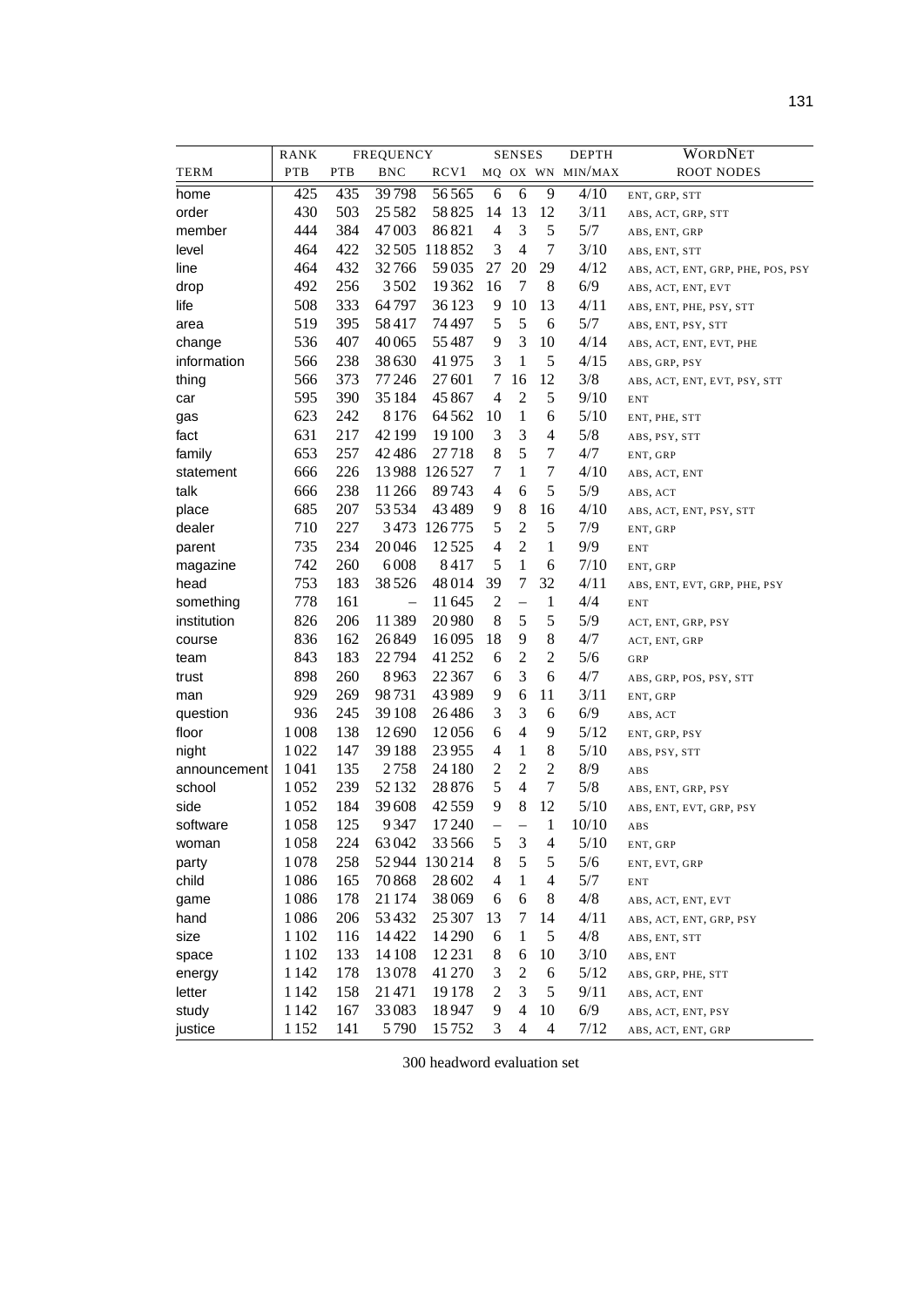|             | <b>RANK</b> | FREQUENCY  |            |         | <b>SENSES</b>    |                          |                          | <b>DEPTH</b>     | <b>WORDNET</b>          |
|-------------|-------------|------------|------------|---------|------------------|--------------------------|--------------------------|------------------|-------------------------|
| TERM        | <b>PTB</b>  | <b>PTB</b> | <b>BNC</b> | RCV1    |                  |                          |                          | MQ OX WN MIN/MAX | <b>ROOT NODES</b>       |
| chain       | 1184        | 155        | 4968       | 10863   | 8                | $\overline{4}$           | 10                       | 4/9              | ABS, ENT, GRP           |
| total       | 1184        | 116        | 4306       | 28 2 54 | 4                | $\mathbf{1}$             | $\mathfrak{2}$           | 4/8              | ENT, PSY                |
| age         | 1208        | 117        | 25419      | 9774    | 3                | $\overline{4}$           | 5                        | 5/7              | ABS                     |
| idea        | 1220        | 134        | 32754      | 13535   | 10               | 6                        | 5                        | 5/9              | ENT, PSY                |
| newspaper   | 1220        | 164        | 8539       | 58723   | 1                | 1                        | 4                        | 7/10             | ENT, GRP                |
| form        | 1269        | 131        | 37651      | 14684   | 18               | 12                       | 16                       | 4/10             | ABS, ENT, GRP, PHE, PSY |
| water       | 1286        | 111        | 33873      | 23515   | 4                | $\boldsymbol{2}$         | $\mathfrak s$            | 3/8              | <b>ENT</b>              |
| date        | 1299        | 102        | 17324      | 32483   | 8                | $\overline{4}$           | $8\,$                    | 5/10             | ABS, ENT, GRP           |
| room        | 1414        | 131        | 36352      | 12451   | 3                | $\mathfrak{Z}$           | $\overline{4}$           | 5/7              | ABS, ENT, GRP, STT      |
| image       | 1466        | 97         | 11026      | 6697    | 10               | 8                        | 7                        | 5/9              | ABS, ENT, PSY           |
| book        | 1487        | 151        | 37661      | 16270   | 7                | 3                        | $\,$ 8 $\,$              | 7/9              | ABS, ENT                |
| land        | 1547        | 100        | 20922      | 22477   | 5                | 5                        | 11                       | 4/9              | ACT, ENT, GRP, POS, STT |
| aircraft    | 1586        | 94         | 6200       | 17165   | $\mathbf{1}$     | $\mathbf{1}$             | $\mathbf{1}$             | 9/9              | <b>ENT</b>              |
| hurricane   | 1646        | 101        | 695        | 3655    | 3                | 1                        | 1                        | 9/9              | PHE                     |
| limit       | 1661        | 116        | 6741       | 14530   | $\boldsymbol{2}$ | $\overline{4}$           | 6                        | 5/8              | ABS, ENT                |
| improvement | 1683        | 107        | 6610       | 19417   | $\overline{c}$   | $\mathbf{1}$             | $\mathfrak{Z}$           | 4/6              | ACT, EVT, STT           |
| scientist   | 1705        | 88         | 5522       | 4897    | $\overline{c}$   | $\mathbf{1}$             | $\mathbf{1}$             | 6/6              | <b>ENT</b>              |
| word        | 1766        | 124        | 43 744     | 8839    | 8                | 11                       | 10                       | 6/10             | ABS, ACT, PSY           |
| sport       | 1791        | 115        | 8703       | 11554   | 9                | $\sqrt{2}$               | $\mathfrak s$            | 4/8              | ABS, ACT, ENT           |
| fraud       | 1805        | 71         | 1751       | 7334    | 7                | $\overline{4}$           | 3                        | 7/9              | ACT, ENT                |
| opinion     | 1935        | 80         | 9295       | 16378   | 4                | $\mathbf{1}$             | 6                        | 6/10             | ABS, ACT, PSY           |
| truck       | 1962        | 126        | 1863       | 14004   | 7                | $\sqrt{2}$               | $\overline{c}$           | 10/10            | ENT                     |
| apple       | 2000        | 100        | 3237       | 5927    | 4                | $\qquad \qquad -$        | $\sqrt{2}$               | 10/11            | <b>ENT</b>              |
| sun         | 2037        | 73         | 10925      | 8392    | 4                | $\boldsymbol{2}$         | 5                        | 7/9              | ABS, ENT, PHE           |
| contrast    | 2062        | 59         | 7000       | 4 2 9 0 | 3                | $\overline{2}$           | $\overline{4}$           | 5/8              | ABS, ACT, PSY           |
| bit         | 2 1 2 7     | 59         | 14842      | 17888   | 12               | $\mathfrak{Z}$           | 10                       | 5/9              | ABS, ENT, EVT           |
| fear        | 2 1 8 7     | 109        | 9936       | 19814   | $\overline{c}$   | $\overline{4}$           | $\mathfrak{2}$           | 5/6              | <b>PSY</b>              |
| professor   | 2 2 6 7     | 65         | 2274       | 4038    | $\overline{c}$   | $\mathbf{1}$             | $\mathbf{1}$             | 9/9              | ENT                     |
| radio       | 2 2 6 7     | 98         | 9072       | 26060   | $\mathfrak{2}$   | $\overline{\phantom{0}}$ | 3                        | 8/10             | <b>ENT</b>              |
| eye         | 2344        | 82         | 39 1 53    | 8131    | 7                | $\tau$                   | 5                        | 6/8              | ENT, PSY                |
| patient     | 2432        | 63         | 21653      | 8048    | 1                | $\mathbf{1}$             | $\mathbf 1$              | 7/7              | ENT                     |
| crop        | 2467        | 65         | 3011       | 32327   | 9                | $\overline{4}$           | 3                        | 7/10             | ACT, ENT                |
| picture     | 2467        | 101        | 15986      | 10237   | 7                | 6                        | 9                        | 4/9              | ABS, ENT, EVT, PSY, STT |
| sea         | 2608        | 62         | 11556      | 19226   | 4                | $\mathfrak{Z}$           | $\mathfrak{Z}$           | 4/7              | ABS, ENT, PHE           |
| cause       | 2818        | 61         | 10696      | 7426    | $\overline{2}$   | $\overline{4}$           | 5                        | 3/10             | ABS, ACT, ENT, EVT      |
| stage       | 2874        | 59         | 20 630     | 19662   | 10               | $\sqrt{5}$               | 8                        | 3/11             | ABS, ACT, ENT, STT      |
| challenge   | 2944        | 61         | 6438       | 11394   | 3                | 3                        | 5                        | 4/9              | ABS, ACT, STT           |
| concept     | 2944        | 41         | 9071       | 3278    | $\overline{c}$   | $\mathbf{1}$             | $\mathbf{1}$             | 6/6              | <b>PSY</b>              |
| purpose     | 3006        | 74         | 15 180     | 9031    | 3                | 6                        | 3                        | 6/6              | ABS, PSY                |
| arrangement | 3071        | 58         | 9051       | 7349    | 6                | $\overline{4}$           | $8\,$                    | 3/8              | ABS, ACT, ENT, GRP, PSY |
| promotion   | 3071        | 61         | 3696       | 4258    | 5                | 3                        | $\overline{\mathcal{L}}$ | 5/9              | ABS, ACT                |
| star        | 3199        | 65         | 8563       | 11538   | 11               | $\overline{4}$           | 7                        | 6/10             | ABS, ENT                |
| analysis    | 3265        | 40         | 14229      | 5675    | 8                | $\overline{c}$           | 6                        | 6/11             | ABS, ACT, PSY           |
| location    | 3265        | 57         | 5499       | 5470    | 7                | $\mathbf{1}$             | 3                        | 3/8              | ACT, ENT                |
| remark      | 3265        | 39         | 3325       | 9408    | 1                | $\overline{c}$           | $\overline{c}$           | 8/8              | ABS, PSY                |
| experiment  | 3514        | 55         | 5728       | 1505    | 3                | $\overline{c}$           | 3                        | 7/9              | ACT, PSY                |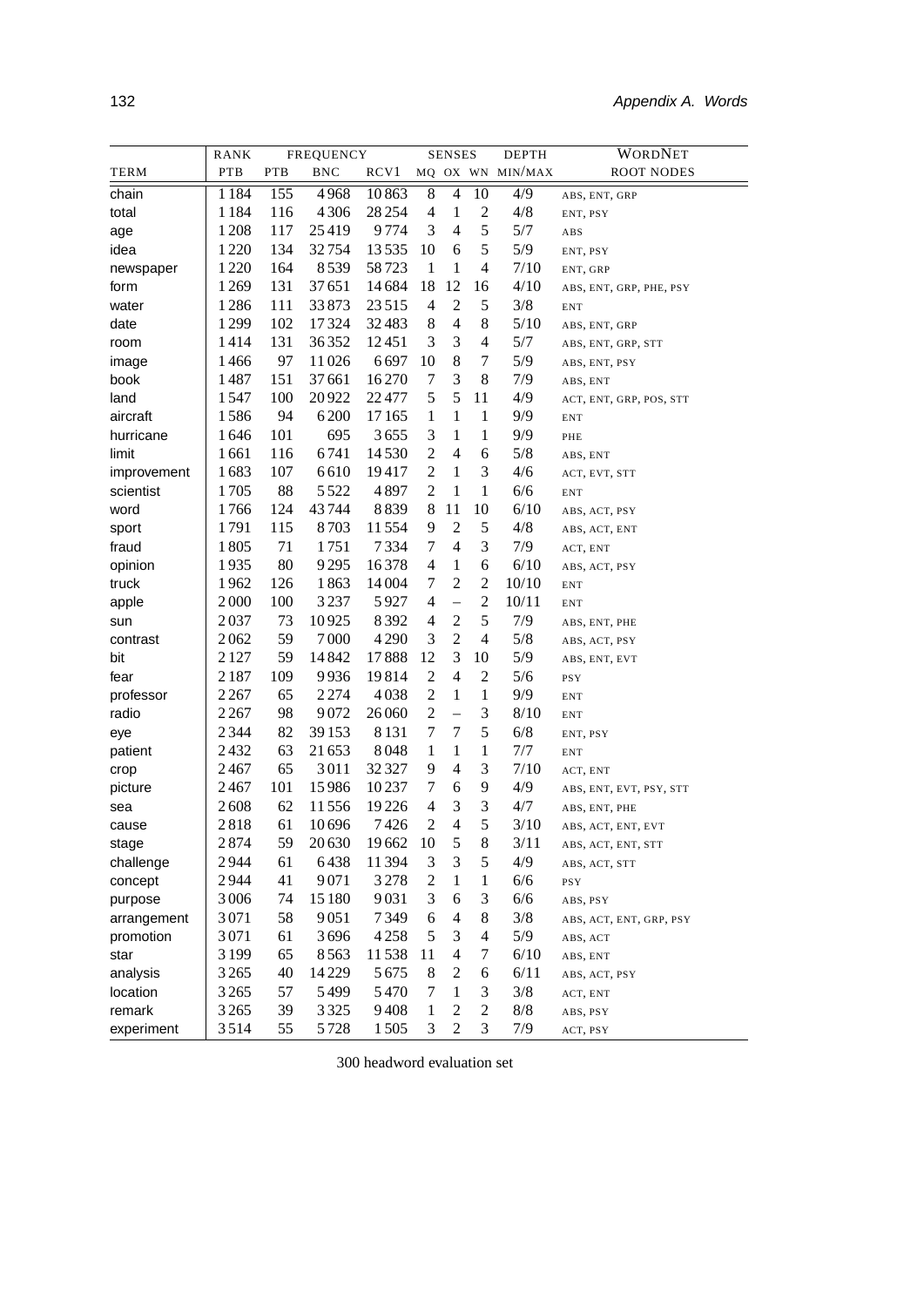|               | RANK    |            | <b>FREQUENCY</b> |                  |                          | <b>SENSES</b>            |                  | <b>DEPTH</b>     | WORDNET                      |
|---------------|---------|------------|------------------|------------------|--------------------------|--------------------------|------------------|------------------|------------------------------|
| TERM          | PTB     | <b>PTB</b> | <b>BNC</b>       | RCV <sub>1</sub> |                          |                          |                  | MQ OX WN MIN/MAX | ROOT NODES                   |
| wine          | 3603    | 49         | 7349             | 3559             | 1                        | $\mathbf{1}$             | $\mathfrak 2$    | 9/10             | ABS, ENT                     |
| apparel       | 3788    | 29         | 67               | 1978             | $\overline{c}$           | 1                        | 1                | 7/7              | <b>ENT</b>                   |
| novel         | 3788    | 37         | 3401             | 1 1 2 9          | 3                        | 1                        | $\overline{c}$   | 8/10             | ABS, ENT                     |
| tool          | 3788    | 52         | 5382             | 4849             | 5                        | $\overline{2}$           | 4                | 6/8              | ACT, ENT                     |
| indictment    | 3900    | 32         | 401              | 1842             | 1                        | 1                        | $\mathbf{2}$     | 10/15            | ABS                          |
| crowd         | 4030    | 35         | 5650             | 7486             | 6                        | 4                        | $\mathbf{2}$     | 5/5              | GRP                          |
| consequence   | 4 2 6 2 | 32         | 7719             | 3909             | 5                        | $\overline{2}$           | 3                | 3/9              | ABS, EVT, PHE                |
| skill         | 4 2 6 2 | 29         | 12276            | 2544             | 3                        | $\overline{2}$           | $\overline{2}$   | $5/5$            | <b>PSY</b>                   |
| baby          | 4577    | 31         | 11496            | 3747             | 5                        | 3                        | 6                | 5/8              | ACT, ENT                     |
| bureaucracy   | 4577    | 25         | 1529             | 1038             | $\overline{c}$           | $\overline{c}$           | $\mathbf{1}$     | 8/8              | GRP                          |
| explanation   | 4577    | 25         | 6404             | 2175             | 4                        | $\overline{c}$           | $\mathbf{2}$     | 7/8              | ABS, PSY                     |
| conflict      | 4726    | 35         | 7097             | 11077            | 3                        | 3                        | $\boldsymbol{7}$ | 3/7              | ABS, ACT, PSY, STT           |
| missile       | 4726    | 37         | 1902             | 9878             | 1                        | $\mathbf{1}$             | $\mathbf{2}$     | 9/9              | <b>ENT</b>                   |
| component     | 5099    | 37         | 5019             | 9778             | 1                        | $\mathbf{1}$             | 3                | 4/8              | ABS, ENT, PSY                |
| furniture     | 5099    | 21         | 3545             | 2269             | $\overline{2}$           | $\mathbf{1}$             | $\mathbf{1}$     | 7/7              | <b>ENT</b>                   |
| human         | 5099    | 37         | 2593             | 7138             | 1                        | $\mathbf{1}$             | $\overline{2}$   | 4/11             | <b>ENT</b>                   |
| knowledge     | 5099    | 19         | 14580            | 2836             | 3                        | 5                        | $\mathbf{1}$     | 3/3              | <b>PSY</b>                   |
| tradition     | 5099    | 23         | 6740             | 2242             | $\overline{2}$           | $\mathfrak{Z}$           | $\overline{2}$   | $5/5$            | PSY                          |
| box           | 5314    | 38         | 11478            | 5169             | 16                       | 3                        | 10               | 6/11             | ABS, ACT, ENT, STT           |
| song          | 5314    | 28         | 6832             | 2 1 1 0          | $\mathfrak{Z}$           | $\overline{2}$           | 6                | 5/9              | ABS, ACT, ENT, EVT, GRP, POS |
| dream         | 5537    | 23         | 6416             | 2223             | $\,8$                    | $\overline{4}$           | 6                | 4/8              | PSY, STT                     |
| entity        | 6077    | 28         | 1818             | 4352             | $\mathfrak 2$            | $\mathfrak{Z}$           | $\mathbf{1}$     | 2/2              | <b>ENT</b>                   |
| enthusiasm    | 6401    | 14         | 2949             | 2005             | $\overline{4}$           | $\overline{2}$           | 3                | 4/8              | ABS, PSY, STT                |
| taste         | 6401    | 18         | 4413             | 1 1 7 3          | 6                        | $\tau$                   | $\boldsymbol{7}$ | 5/9              | ABS, ACT, EVT, PSY           |
| laboratory    | 6760    | 50         | 3748             | 3285             | $\mathfrak 2$            | $\mathbf{1}$             | $\mathbf{1}$     | 7/7              | <b>ENT</b>                   |
| anger         | 7130    | 12         | 3691             | 2281             | 3                        | $\mathbf{1}$             | 3                | 5/8              | ACT, PSY, STT                |
| ball          | 7130    | 29         | 8750             | 7730             | 9                        | 3                        | 10               | 5/11             | ABS, ACT, ENT, GRP           |
| chaos         | 7130    | 13         | 1633             | 2445             | $\mathfrak 2$            | $\mathbf{1}$             | 3                | 5/9              | PHE, PSY, STT                |
| limitation    | 7130    | 14         | 2734             | 1106             | 3                        | $\sqrt{2}$               | 5                | 5/8              | ABS, ACT, PSY                |
| boat          | 8136    | 17         | 7345             | 6128             | $\mathfrak 2$            | $\mathbf{1}$             | $\overline{2}$   | 10/10            | <b>ENT</b>                   |
| carpet        | 8136    | 16         | 3284             | 882              | $\overline{4}$           | $\mathfrak{2}$           | $\mathbf{1}$     | 7/7              | <b>ENT</b>                   |
| disadvantage  | 8136    | 11         | 1966             | 874              | 3                        | $\overline{c}$           | $\mathbf{1}$     | 7/7              | ABS                          |
| suburb        | 8136    | 12         | 1097             | 2991             | 1                        | $\mathbf{1}$             | $\mathbf{1}$     | 7/7              | <b>ENT</b>                   |
| artery        | 8721    | 16         | 575              | 865              | $\mathbf{1}$             | $\overline{c}$           | $\overline{c}$   | 8/9              | <b>ENT</b>                   |
| fish          | 8721    | 9          | 9711             | 3042             | 3                        | 1                        | $\overline{2}$   | 7/8              | <b>ENT</b>                   |
| catholic      | 9429    | 12         | 1246             | 4722             | $\overline{\phantom{0}}$ | $\overline{\phantom{0}}$ | 1                | 7/7              | <b>ENT</b>                   |
| nervousness   | 9429    | 8          | 326              | 1589             | $\overline{c}$           | $\mathbf{1}$             | 3                | 5/7              | ABS, PSY, STT                |
| reinforcement | 9429    | 11         | 608              | 861              | 4                        | $\mathfrak{Z}$           | 5                | 6/9              | ABS, ACT, ENT, PSY           |
| garbage       | 10247   | 14         | 262              | 666              | 6                        | $\boldsymbol{2}$         | 1                | 7/7              | <b>ENT</b>                   |
| ring          | 10247   | 10         | 5759             | 2582             | 11                       | $\tau$                   | 8                | $5/8$            | ABS, ENT, EVT, GRP           |
| viewpoint     | 10247   | 9          | 1139             | 338              | 3                        | 1                        | $\mathfrak 2$    | 7/7              | ENT, PSY                     |
| village       | 10247   | 13         | 13359            | 9949             | $\mathfrak 2$            | $\frac{1}{2}$            | $\mathfrak{Z}$   | $6/7$            | ENT, GRP                     |
| bat           | 11236   | 9          | 1360             | 976              | 11                       | $\mathbf{1}$             | 5                | 5/9              | ACT, ENT                     |
| bomb          | 11236   | 10         | 4070             | 13236            | 9                        | $\mathfrak{Z}$           | $\mathfrak{Z}$   | 6/10             | ENT, EVT                     |
| fence         | 11236   | 7          | 2244             | 1055             | 7                        | $\boldsymbol{2}$         | $\overline{2}$   | $8/9$            | ENT                          |
| imagination   | 11236   | 6          | 2652             | 405              | 2                        | 3                        | 3                | 6/7              | <b>PSY</b>                   |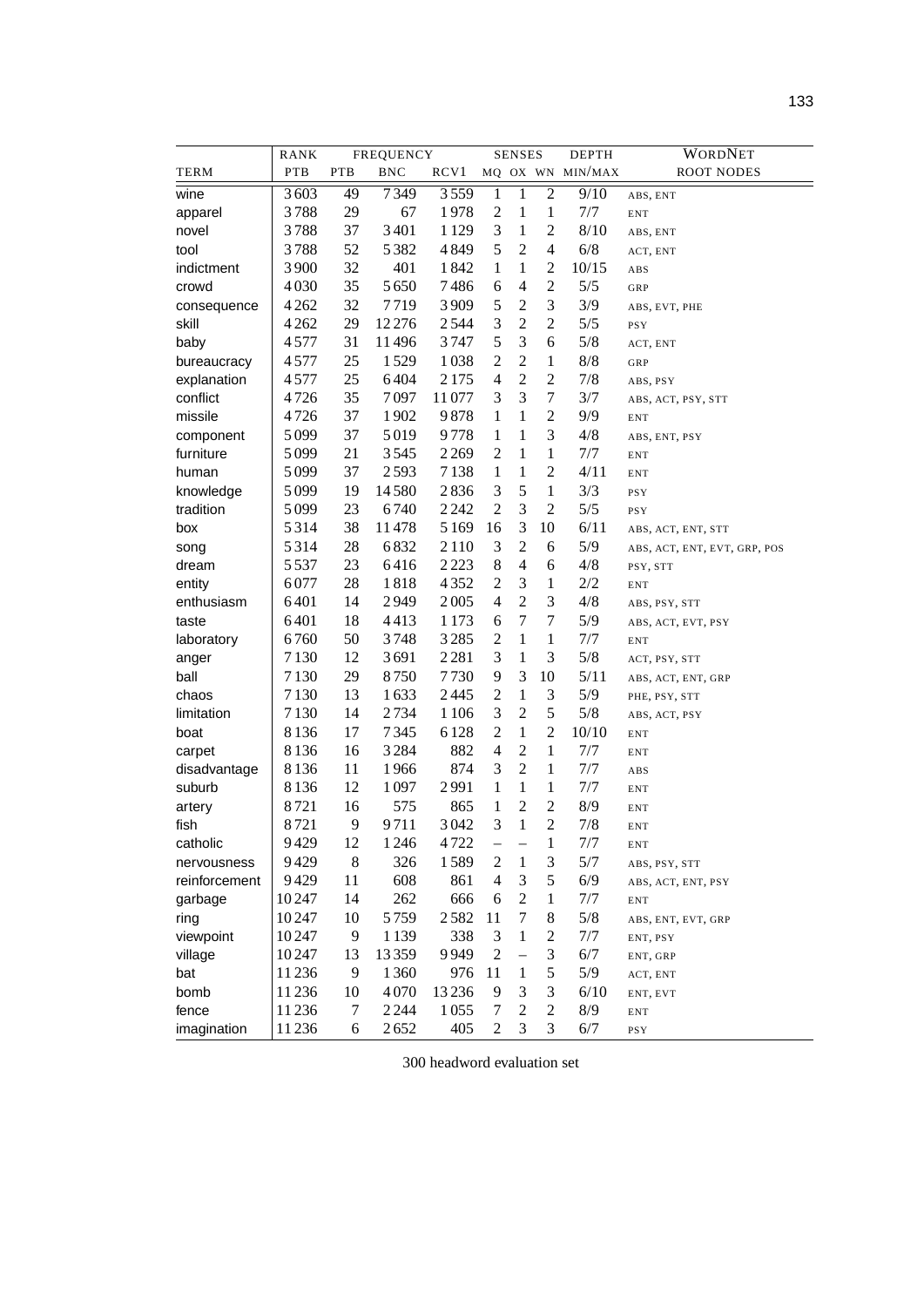|              | <b>RANK</b>              | FREQUENCY                |            | <b>SENSES</b>    |                          |                          | <b>DEPTH</b>             | WORDNET          |                                 |
|--------------|--------------------------|--------------------------|------------|------------------|--------------------------|--------------------------|--------------------------|------------------|---------------------------------|
| TERM         | PTB                      | <b>PTB</b>               | <b>BNC</b> | RCV <sub>1</sub> |                          |                          |                          | MQ OX WN MIN/MAX | <b>ROOT NODES</b>               |
| nonsense     | 11236                    | 6                        | 1632       | 551              | $\overline{4}$           | $\overline{3}$           | $\overline{2}$           | 6/7              | ABS, ENT                        |
| probability  | 11236                    | 7                        | 1946       | 1253             | 1                        | $\overline{c}$           | $\overline{c}$           | 4/5              | ABS                             |
| resentment   | 11236                    | 6                        | 1005       | 371              | $\overline{c}$           | $\mathbf{1}$             | $\mathbf{1}$             | 7/7              | <b>PSY</b>                      |
| resilience   | 11236                    | 6                        | 227        | 430              | 3                        | $\mathfrak 2$            | $\overline{2}$           | 6/7              | ABS, EVT                        |
| t-shirt      | 11236                    | 7                        | 762        | 469              | $\overline{\phantom{0}}$ | $\overline{\phantom{0}}$ | $\overline{\phantom{0}}$ | $-/-$            |                                 |
| championship | 12636                    | 8                        | 4667       | 11711            | 4                        | $\qquad \qquad -$        | $\overline{2}$           | 5/7              | ACT, STT                        |
| jolt         | 12636                    | 10                       | 192        | 225              | 3                        | 4                        | $\overline{c}$           | 6/7              | ACT, EVT                        |
| pants        | 12636                    | 5                        | 547        | 282              | 3                        | $\overline{c}$           | $\overline{c}$           | 9/11             | <b>ENT</b>                      |
| religion     | 12636                    | 7                        | 5 1 2 7    | 1596             | $\overline{2}$           | $\mathbf{1}$             | $\overline{c}$           | 6/10             | ABS, GRP, PSY                   |
| sweater      | 12636                    | 7                        | 773        | 129              | $\overline{2}$           | $\overline{\phantom{0}}$ | $\overline{2}$           | 5/9              | <b>ENT</b>                      |
| forum        | 14425                    | 9                        | 1823       | 6067             | $\overline{4}$           | 3                        | 3                        | 6/10             | ENT, GRP                        |
| object       | 14425                    | 6                        | 10087      | 1332             | 5                        | 3                        | $\overline{4}$           | 3/10             | ABS, ENT, PSY                   |
| slogan       | 14425                    | $\boldsymbol{7}$         | 815        | 1519             | $\overline{2}$           | $\mathbf{1}$             | 1                        | 9/9              | ABS                             |
| glitch       | 16942                    | 5                        | 45         | 409              | 1                        | $\overline{\phantom{0}}$ | 1                        | 5/5              | <b>STT</b>                      |
| graph        | 16942                    | 4                        | 1417       | 89               | $\overline{c}$           | $\mathbf{1}$             | 1                        | 9/9              | ABS                             |
| pistol       | 16942                    | 5                        | 892        | 805              | 1                        | 1                        | 1                        | 11/11            | <b>ENT</b>                      |
| powder       | 16942                    | 5                        | 1413       | 898              | $\overline{c}$           | 1                        | 3                        | 6/8              | <b>ENT</b>                      |
| routine      | 16942                    | 4                        | 2493       | 442              | 7                        | $\mathfrak 2$            | 3                        | 5/11             | ABS, ACT, EVT                   |
| silence      | 16942                    | 5                        | 5803       | 1398             | $\overline{4}$           | $\mathfrak{Z}$           | $\overline{4}$           | 4/6              | ABS, STT                        |
| aroma        | 20917                    | 3                        | 348        | 123              | $\overline{c}$           | 1                        | $\overline{c}$           | 5/9              | ABS, PSY                        |
| cab          | 20917                    | 4                        | 1570       | 438              | 1                        | $\mathfrak{2}$           | 3                        | 9/11             | <b>ENT</b>                      |
| disgust      | 20917                    | $\overline{c}$           | 620        | 196              | 1                        | $\mathfrak 2$            | 1                        | 5/5              | <b>PSY</b>                      |
| felon        | 20917                    | 4                        | 84         | 89               | $\overline{c}$           | $\equiv$                 | $\overline{2}$           | 7/7              | ENT, STT                        |
| instructor   | 20917                    | 3                        | 868        | 387              | 1                        | $\mathbf{1}$             | $\mathbf{1}$             | 8/8              | <b>ENT</b>                      |
| moisture     | 20917                    | $\mathfrak{2}$           | 699        | 1806             | $\overline{2}$           | 1                        | 1                        | 5/5              | <b>STT</b>                      |
| organisation | 20917                    | $\overline{2}$           | 8324       | 20356            | 3                        | 4                        | 7                        | 4/7              | ABS, ACT, GRP, PSY              |
| revenge      | 20917                    | 2                        | 1037       | 1040             | 1                        | $\overline{c}$           | 1                        | 5/5              | ACT                             |
| solicitor    | 20917                    | 4                        | 5582       | 350              | 1                        | 1                        | $\overline{c}$           | 7/8              | <b>ENT</b>                      |
| spectacle    | 20917                    | $\overline{c}$           | 637        | 239              | 3                        | 3                        | 3                        | 6/9              | ABS, ACT, ENT                   |
| walk         | 20917                    | 3                        | 5554       | 1217             | 7                        | 4                        | 7                        | 5/8              | ABS, ACT, ENT                   |
| warrior      | 20917                    | 4                        | 1069       | 670              | 1                        | 1                        | 1                        | 5/5              | <b>ENT</b>                      |
| alligator    | 28728                    | $\overline{c}$           | 109        | 107              | 1                        | $\overline{\phantom{0}}$ | $\mathfrak{2}$           | 10/10            | <b>ENT</b>                      |
| bedding      | 28728                    | $\mathbf{1}$             | 416        | 91               | 6                        | $\mathbf{1}$             | $\mathfrak{2}$           | 5/7              | <b>ENT</b>                      |
| connotation  | 28728                    | $\overline{c}$           | 373        | 49               | 3                        | 1                        | $\overline{c}$           | 7/8              | ABS, PSY                        |
| grief        | 28728                    | $\mathbf{1}$             | 1409       | 366              | $\overline{2}$           | $\mathfrak{2}$           | $\overline{2}$           | 6/7              | <b>PSY</b>                      |
| happiness    | 28728                    | $\mathbf{1}$             | 1695       | 198              | 5                        | $\mathbf{1}$             | $\overline{2}$           | 4/6              | <b>PSY</b>                      |
| influenza    | 28728                    | 1                        | 139        | 335              | 3                        | $\overline{\phantom{0}}$ | $\mathbf{1}$             | 10/10            | ${\hbox{\footnotesize\rm STT}}$ |
| psyche       | 28728                    | $\mathbf{1}$             | 242        | 71               | $\overline{4}$           | $\mathbf{1}$             | 3                        | 4/9              | ENT, PSY                        |
| tightness    | 28728                    | 1                        | 122        | 2025             | 5                        | $\overline{\phantom{0}}$ | 3                        | 6/7              | ABS, STT                        |
| trousers     | 28728                    | $\mathbf{1}$             | 2257       | 309              | 1                        | $\mathbf{1}$             | $\mathbf{1}$             | 9/9              | <b>ENT</b>                      |
| additive     | $\overline{\phantom{0}}$ | $\overline{c}$           | 232        | 565              | 1                        | $\mathbf{1}$             | $\mathbf{1}$             | 7/7              | ${\rm ENT}$                     |
| aristocrat   | $\overline{\phantom{0}}$ | $\overline{\phantom{0}}$ | 329        | 240              | 3                        | $\mathbf{1}$             | $\mathbf{1}$             | 6/6              | ${\rm ENT}$                     |
| automatic    | —                        | 4                        | 33         | 85               | 3                        | $\qquad \qquad -$        | $\mathbf{2}$             | 13/13            | ${\rm ENT}$                     |
| beam         |                          | 7                        | 1698       | 317              | 10                       | 3                        | 6                        | 7/9              | ABS, ENT, PHE                   |
| bloke        |                          | -                        | 1616       | 26               | $\mathbf{1}$             | $\mathbf{1}$             | $\mathbf{1}$             | 7/7              | <b>ENT</b>                      |
| cafeteria    |                          | $8\,$                    | 142        | 107              | 1                        | 1                        | 1                        | 8/8              | <b>ENT</b>                      |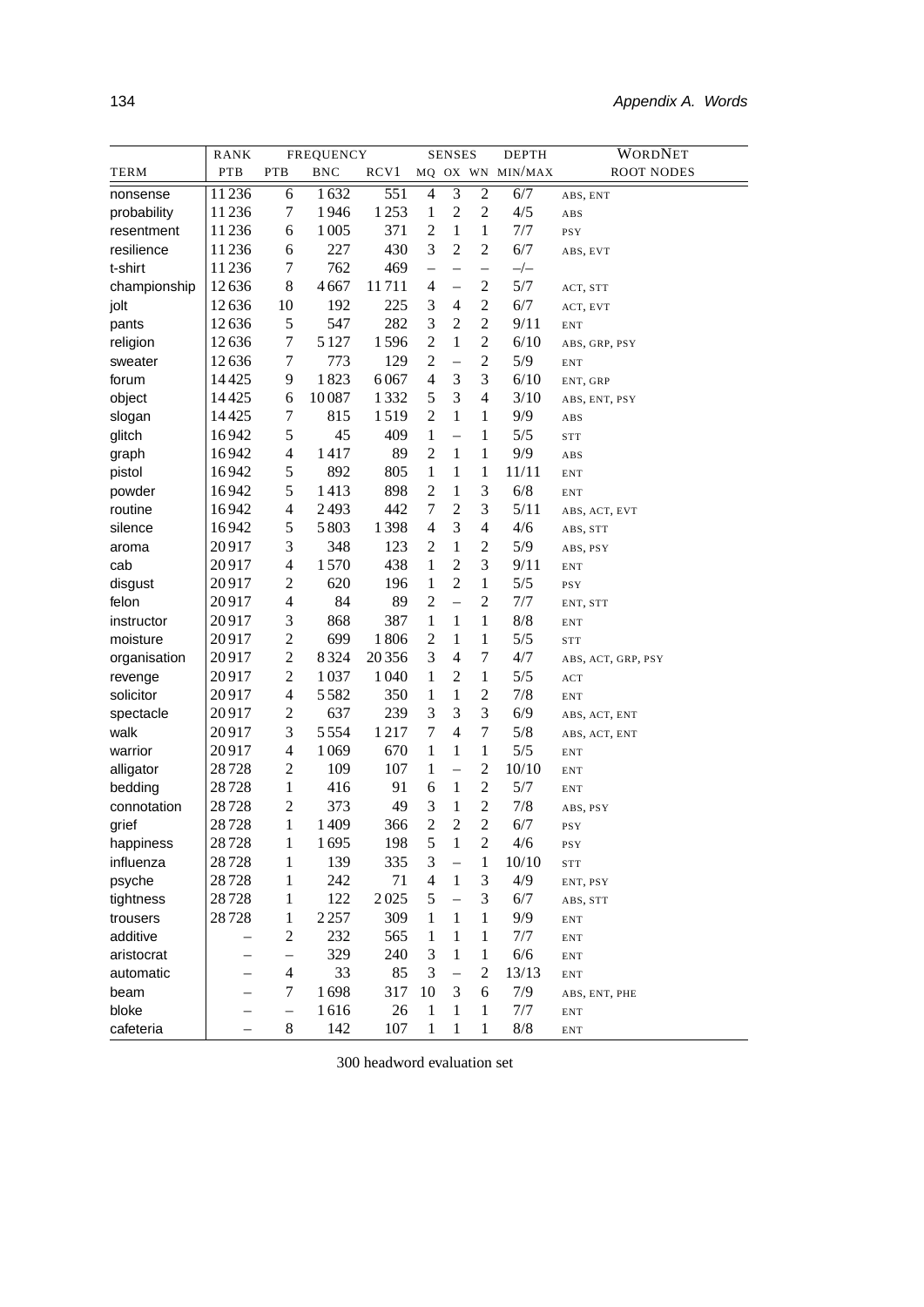|              | RANK                     | FREQUENCY                |            | <b>SENSES</b> |                          |                          | <b>DEPTH</b>     | WORDNET          |                         |
|--------------|--------------------------|--------------------------|------------|---------------|--------------------------|--------------------------|------------------|------------------|-------------------------|
| <b>TERM</b>  | <b>PTB</b>               | PTB                      | <b>BNC</b> | RCV1          |                          |                          |                  | MQ OX WN MIN/MAX | <b>ROOT NODES</b>       |
| capacity     | $\overline{\phantom{0}}$ | 118                      | 6244       | 29087         | 9                        | $\overline{3}$           | $\,$ 8 $\,$      | 5/9              | ABS, ACT, PHE, PSY, STT |
| celebrant    |                          | $\overline{\phantom{0}}$ | 46         | 8             | 4                        | -                        | $\overline{c}$   | 5/9              | <b>ENT</b>              |
| cipher       |                          | 4                        | 88         | 2             | 10                       | 4                        | 5                | $5/10$           | ABS, ENT                |
| coincidence  |                          | 6                        | 982        | 311           | $\overline{4}$           | 3                        | 3                | 5/9              | ABS, EVT                |
| colliery     |                          | $\overline{\phantom{0}}$ | 533        | 255           | 1                        | $\overline{\phantom{0}}$ | $\mathbf{1}$     | 7/7              | <b>ENT</b>              |
| cunning      |                          | $\overline{\phantom{0}}$ | 114        | 16            | 4                        | 1                        | 3                | 7/10             | ABS, PSY                |
| diagnosis    |                          | 5                        | 1864       | 403           | 3                        | 2                        | $\mathbf{1}$     | 9/9              | ACT                     |
| estuary      |                          | $\overline{\phantom{0}}$ | 650        | 90            | $\overline{2}$           | 1                        | $\mathbf{1}$     | 4/4              | <b>ENT</b>              |
| fortress     |                          | $\overline{\phantom{0}}$ | 589        | 216           | 1                        | $\mathbf{1}$             | $\mathbf{1}$     | 7/7              | <b>ENT</b>              |
| grin         | $\overline{\phantom{a}}$ | 1                        | 1253       | 118           | $\overline{2}$           | $\mathbf{1}$             | $\mathbf{1}$     | 9/9              | ABS                     |
| hair         | $\overline{\phantom{0}}$ | 16                       | 14999      | 1388          | 3                        | 3                        | 6                | 6/7              | ABS, ENT                |
| handful      | -                        | 36                       | 1489       | 2574          | $\overline{2}$           | $\overline{2}$           | $\mathfrak{2}$   | 6/6              | ABS                     |
| intuition    |                          | 3                        | 572        | 40            | $\overline{2}$           | $\overline{2}$           | $\overline{2}$   | 6/7              | <b>PSY</b>              |
| knob         | -                        | $\overline{\phantom{0}}$ | 444        | 26            | $\overline{4}$           | $\overline{\mathcal{A}}$ | $\overline{4}$   | 6/7              | ABS, ENT                |
| leadership   |                          | 61                       | 4870       | 9747          | $\overline{c}$           | $\overline{c}$           | 4                | 4/6              | ACT, GRP, PSY, STT      |
| luggage      |                          | $\overline{\phantom{0}}$ | 654        | 434           | 1                        | 1                        | $\mathbf{1}$     | 8/8              | <b>ENT</b>              |
| manslaughter |                          | $\overline{\phantom{0}}$ | 504        | 355           | 1                        | 1                        | $\mathbf{1}$     | 8/8              | ACT                     |
| mix          | $\overline{\phantom{0}}$ | 26                       | 1908       | 2933          | 3                        | $\mathbf{1}$             | 3                | 6/8              | ACT, ENT, EVT           |
| monarch      |                          | 1                        | 961        | 796           | 1                        | 1                        | $\sqrt{2}$       | 9/11             | <b>ENT</b>              |
| monument     |                          | $\overline{\phantom{0}}$ | 1298       | 830           | $\overline{2}$           | 3                        | 3                | 6/8              | <b>ENT</b>              |
| morale       |                          | $\boldsymbol{7}$         | 957        | 1085          | 1                        | $\mathbf{1}$             | $\overline{2}$   | 5/7              | ABS, STT                |
| mug          |                          | $\overline{\phantom{0}}$ | 1033       | 46            | 6                        | $\overline{\mathcal{L}}$ | $\overline{4}$   | 6/9              | ABS, ENT                |
| nothing      |                          | 133                      | 29         | 14227         | 3                        | $\overline{\mathcal{L}}$ | $\mathbf{1}$     | 5/5              | ABS                     |
| novelist     |                          | 7                        | 853        | 421           | 1                        | 1                        | 1                | 7/7              | <b>ENT</b>              |
| paradigm     |                          | $\overline{\phantom{0}}$ | 677        | 107           | 1                        | $\mathbf{1}$             | $\overline{4}$   | 5/7              | ABS, GRP, PSY           |
| pastry       |                          | $\overline{4}$           | 580        | 114           | $\overline{\phantom{0}}$ | $\overline{c}$           | $\mathfrak 2$    | 8/9              | <b>ENT</b>              |
| pint         |                          | 1                        | 1743       | 171           | 1                        | $\overline{a}$           | 3                | 9/9              | ABS                     |
| recess       |                          | 3                        | 363        | 926           | 5                        | 3                        | 5                | 4/7              | ABS, ACT, ENT, STT      |
| sausage      |                          | $\overline{\phantom{0}}$ | 985        | 224           | $\overline{2}$           | $\mathbf{1}$             | $\overline{2}$   | 8/12             | <b>ENT</b>              |
| sceptic      |                          | $\qquad \qquad -$        | 288        | 252           | $\overline{c}$           | $\overline{c}$           | $\mathbf{1}$     | 6/6              | <b>ENT</b>              |
| scream       |                          | $\boldsymbol{2}$         | 980        | 191           | $\overline{2}$           | 3                        | 3                | 6/9              | ABS, EVT                |
| scuffle      |                          | $\mathbf{1}$             | 145        | 382           | $\mathbf{2}$             | $\mathbf{1}$             | 3                | 6/9              | ACT, ENT                |
| sermon       |                          | $\overline{\phantom{0}}$ | 662        | 97            | 6                        | $\overline{2}$           | $\mathbf{2}$     | 5/11             | ABS, ACT                |
| spanner      | -                        | $\overline{\phantom{0}}$ | 222        | 58            | $\overline{\phantom{0}}$ | $\overline{\phantom{0}}$ | $\mathbf{1}$     | 9/9              | <b>ENT</b>              |
| standpoint   | $\overline{\phantom{0}}$ | 7                        | 339        | 540           | 1                        | $\mathbf{1}$             | $\mathbf{1}$     | 7/7              | <b>PSY</b>              |
| terrier      |                          |                          | 300        | 45            | $\overline{c}$           | $\overline{\phantom{0}}$ | $\mathbf{1}$     | 13/13            | ENT                     |
| thesis       |                          | $\,1$                    | 1812       | 138           | $\overline{4}$           | $\overline{c}$           | $\mathfrak 2$    | 9/11             | ABS                     |
| throw        |                          | $\overline{\phantom{0}}$ | 677        | 527           | 6                        | $\overline{2}$           | $\boldsymbol{6}$ | 5/8              | ABS, ACT, ENT, EVT, STT |
| tonne        |                          | $\qquad \qquad -$        |            | 2 182 149 620 | 1                        | $\overline{\phantom{0}}$ | 1                | 8/8              | ABS                     |
| virus        |                          | 18                       | 1980       | 2582          | 3                        | $\mathbf{1}$             | $\mathbf{1}$     | 5/5              | <b>ENT</b>              |
| vocation     |                          | $\qquad \qquad -$        | 301        | 87            | 3                        | $\mathbf{1}$             | $\sqrt{2}$       | 5/6              | ACT, GRP                |
| whisky       |                          | $\overline{\phantom{0}}$ | 1935       | 277           | 1                        | 1                        | $\mathbf{1}$     | 10/10            | ENT                     |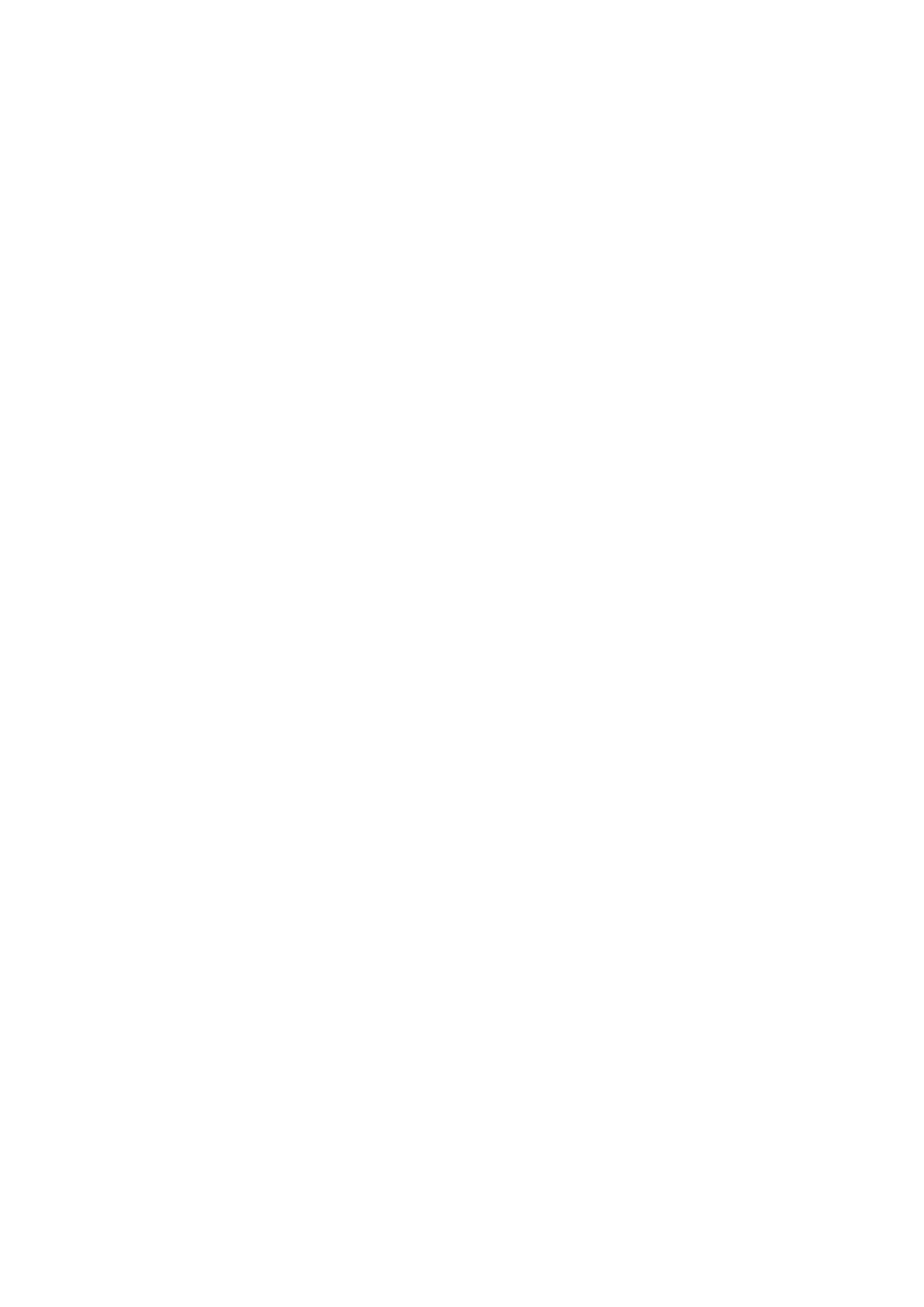### **Appendix B**

### **Roget's Thesaurus**

#### **company**

*assembly* 74 n. *band* 74 n. *accompaniment* 89 n. *actor* 594 n. *personnel* 686 n. *workshop* 687 n. *association* 706 n. *corporation* 708 n. *party* 708 n. *formation* 722 n.

#### **74 Assemblage**

**N.** *assembly*, mutual attraction, 291 *attraction*; getting together, ganging up; forgathering, congregation, concourse, conflux, concurrence, 293 *convergence*; gathering, meeting, mass meeting, protest meeting, sit-in, meet; coven; conventicle; business meeting, board m.; convention, convocation, 985 *synod*; gemot, shire moot, legislature, conclave, 692 *council*; eisteddfod, mod, festival, 876 *celebration*; reunion, get-together, gathering of the clans, ceilidh, 882 *social gathering*; company, at home, party, 882 *sociality*; circle, sewing bee, knit-in; encounter group, 658 *therapy*; discussion group, focus g., quality circle, symposium, 584 *conference*.

*band*, company, troupe; cast, 594 *actor*; brass band, dance b., pop group, rock g., boy-band tribute b., 413 *orchestra*; team, string, fifteen, eleven, eight; knot, bunch; set, coteri, dream team; clique, ring; gang, squad, party, work p., fatigue p.; ship's company, crew, complement, manpower, workforce, staff, 686 *personnel*; following, 67 *retinue*; squadron, troop, platoon, unit, regiment, corps, 722 *formation*; squad, posse; force, body, host, 722 *armed force*; 104 *multitude*; (Boy) Scouts, Girl Guides, 708 *society*; band of brothers, sisters, merry men, 880 *friendship*; committee, commission, 754 *consignee*; panel, 87 *list*; establishment, cadre, 331 *structure*.

#### **89 Accompaniment**

**N.** *accompaniment*, concomitance, 71 *continuity*, 45 *union*, 5 *intrinsicality*; inseparability, permanent attribute; society, 882 *sociability*; companionship, togetherness, 880 *friendship*; partnership, marriage, 706 *association*; coexistance, coagency, 181 *concurrence*; coincidence, contemporaneity, simultaneity, 123 *synchronism*; attendance, company; parallel course, 219 *parallelism*.

Figure B.1: Roget's Thesaurus of English words and phrases [Davidson \(2002\)](#page-163-0) entry for **company**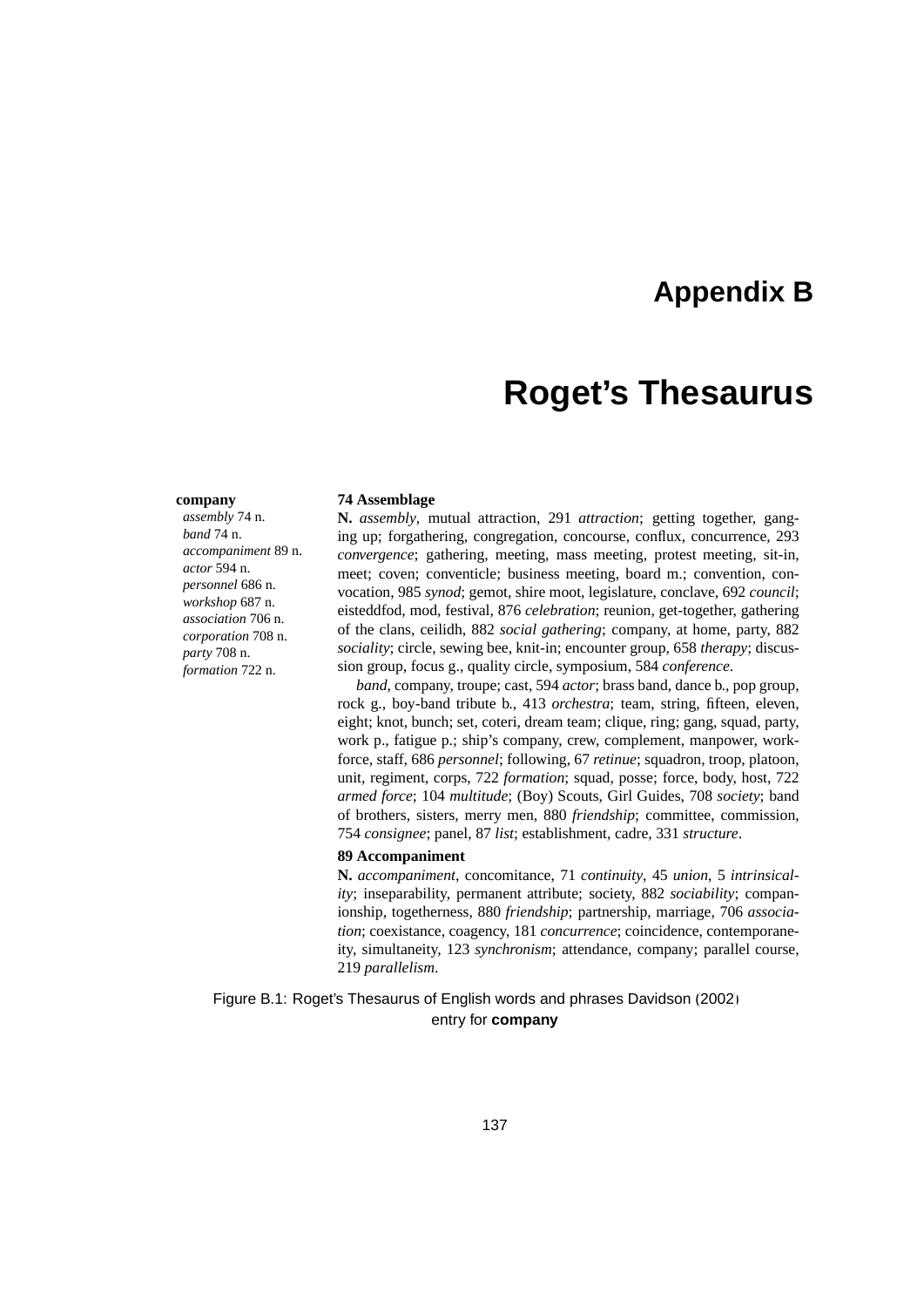#### **company**

*assembly* 74 n. *band* 74 n. *accompaniment* 89 n. *actor* 594 n. *personnel* 686 n. *workshop* 687 n. *association* 706 n. *corporation* 708 n. *party* 708 n. *formation* 722 n.

#### **594 Drama, Ballet**

**N.** *actor*, actress, Thespian, Roscius, luvvy (inf); mimic, mime, pantomimist, 20 *imitator*; mummer, masker, guisard; play-actor, player, strolling p., trouper, cabotin(e); barn-stormer, ham; rep player, character actor; actor-manager, star, star actor *or* actress, star of stage and screen, film star, starlet, matineé idol, 890 *favourite*; tragedian, tragedienne; comedian, comedienne, comedy actor *or* actress; opera singer, prima donna, diva; ballet dancer, ballerina, prima b., coryphée; danseur, danseuse, figurant(e); protagonist, lead, second l., leading man, leading lady, juvenile lead, jeune premier; understudy, stand-in, body double, stunt man *or* woman, 150 *substitute*; lookalike, 18 *analogue*; supernumerary, super, extra, bit player; chorus, gentlemen *or* ladies of the chorus, corps de ballet, troupe, company, repertory c., stock c.; dramatis personae, characters, cast; presenter, narrator; prologue, 579 *speaker*.

#### **686 Agent**

**N.** *personnel*, staff, force, company, team, gang, squad, crew, complement, cadre, 74 *band*; dramatis personae, 594 *actor*; co-worker, fellow w., mate, colleague, associate, partner, 707 *colleague*; workpeople, hands, men, payroll; labour, casual l.; workforce, labour pool, labour force, human resources, liveware, peopleware, manpower; working classes, proletariat; personnel management, human resource management; staff turnover, churn, churn rate.

#### **687 Workshop**

**N.** *workshop*, studio, atelier; workroom, study, den, library; laboratory, research l.; plant, installation; business park, industrial estate, science park, technopole; works, factory, manufactory; workshop, yard; sweatshop; mill, cotton m., loom; sawmill, paper mill; foundry, metalworks; steelyard, steelworks, smelter; blast furnace, forge, smithy, stithy, 383 *furnace*; power hourse, power station, gasworks, 160 *energy*; quarry, mine, 632 *store*; colliery, coal-mine, pit, coalface; tin mine, stannary; mint; arsenal, armoury; dockyard, shipyard, slips; wharf, dock, 192 *shed*; construction site, building s.; refinery, distillery, brewery, maltings; shop, shopfloor, bench, production line; nursery, 370 *farm*; dairy, creamery, 369 *stock farm*; kitchen, laundry; office, bureau, call centre; business house, firm, company; offices, secretariat, Whitehall; manufacturing town, hive of industry, 678 *activity*.

Figure B.1: Roget's Thesaurus of English words and phrases [Davidson \(2002\)](#page-163-0) entry for **company** (continued)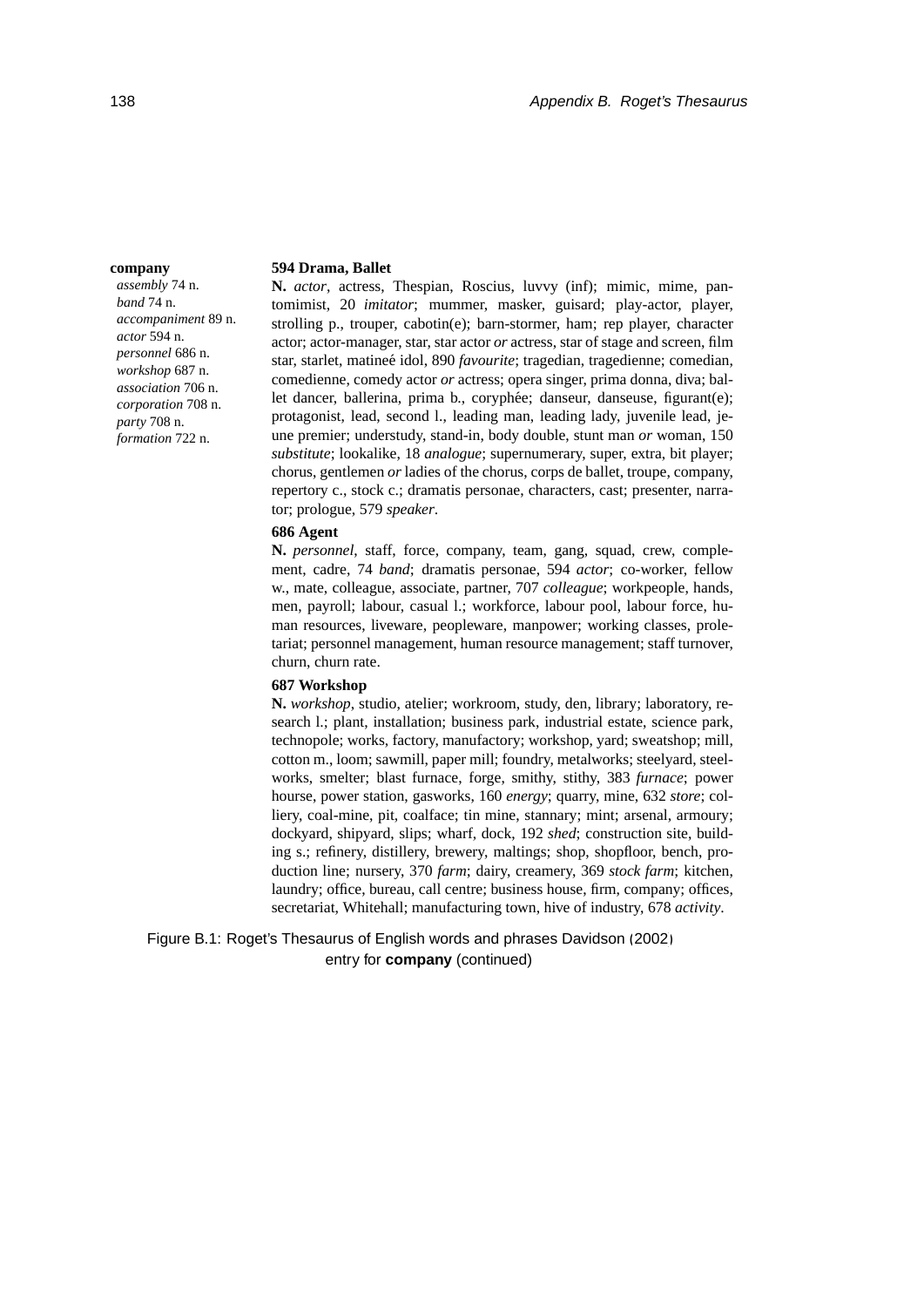#### **company**

*assembly* 74 n. *band* 74 n. *accompaniment* 89 n. *actor* 594 n. *personnel* 686 n. *workshop* 687 n. *association* 706 n. *corporation* 708 n. *party* 708 n. *formation* 722 n.

#### **706 Cooperation**

**N.** *association*, coming together; colleagueship, co-ownership, copartnership, partnership, 775 *participation*; nationalization, internationalization, 775 *joint possession*; pooling, pool, kitty; membership, affiliation, 78 *inclusion*; connection, hook-up, tie-up, 9 *relation*; consociation, ecosystem; combination, consolidation, centralization, 45 *union*; integration, solidarity, 52 *whole*; unification, 88 *unity*; amalgamation, fusion, merger; voluntary association, coalition, cohabitation, alliance, league, federation, confederation, confederacy, umbrella organisation; axis, united front, common f., people's f., popular f., 708 *political party*; association, fellowship, college, club, sodality, fraternity, sorority, 708 *community*; set, clique, coterie, cell, 708 *party*; workers' association, trade union, chapel; business association, company, joint-stock c., limited liability c., private c., public c., public limited c., PLC, Ltd, syndicate, combine, consortium, trust, cartel, ring, 708 *corporation*; housing association, economic community, cooperative, workers' c., commune, 708 *community*.

#### **708 Party**

**N.** *party*, movement; group, class, 77 *classification*; subsect, confession, communion, denomination, church, 978 *sect*; faction, groupuscule, cabal, cave, splinter group, breakaway, movement, 489 *dissentient*; circle, inner c., charmed c., kitchen cabinet; set, clieque, incrowd, coterie, galère; caucus, junta, camarilla, politburo, committee, quango, club, cell, cadre; ring, closed shop; team, eight, eleven, fifteen; crew, team, complement, 686 *personnel*; troupe, company, 594 *actor*; gang, knot, bunch, outfit, 74 *band*; horde, 74 *crowd*; side, camp.

*corporation*, body; incorporated society, body corporate, mayor and corporation, 692 *council*; company, livery c., joint-stock c., limited liability c., public limited c., holding c.; private c.; multinational c., transnational corporation, dotcom, 706 *association*; firm, concern, joint c., partnership; house, business h.; establistment, organization, institute; trust, combine, monopoly, cartel, syndicate, conglomerate, 706 *assocation*; trade association, chamber of commerce, guild, cooperative society; consumers' association.

#### **722 Combatant. Army. Navy. Air Force**

**N.** *formation*, array, line; square, phalanx; legion, cohort, century, decury, maniple; column, file, rank; unit, group, detachment, corps, army c., division, armoured d., panzer d.; brigade, rifle b., light b., heavy b.; artillery brigade, battery; regiment, cavalry r., squadron, troop; battalion, company, platoon, section, squad, detail, party, 74 *band*.

Figure B.1: Roget's Thesaurus of English words and phrases [Davidson \(2002\)](#page-163-0) entry for **company** (continued)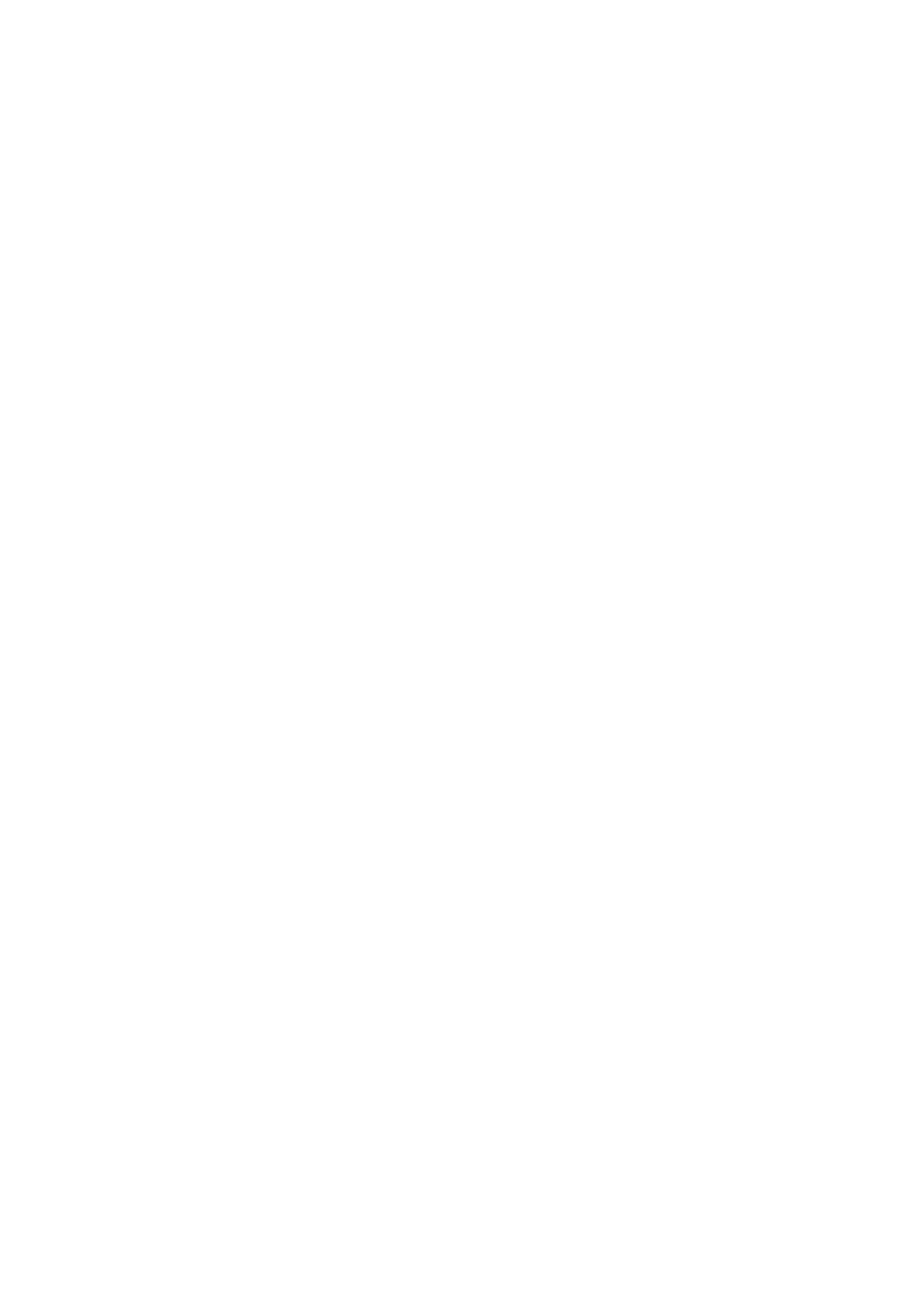- Naoki Abe and Hang Li. Learning word association norms using tree cut pair models. In *Proceedings of the 13th International Conference on Machine Learning*, pages 3–11, Bari, Italy, 3–6 July 1996.
- Steven Abney. Parsing by chunks. In Robert C. Berwick, Steven P. Abney, and Carol Tenny, editors, *Principle-Based Parsing: Computation and Psycholinguistics*, pages 257–278. Kluwer Academic Publishers, Boston, MA USA, 1991.
- Steven Abney. Partial parsing via finite-state cascades. *Journal of Natural Language Engineering*, 2(4):337–344, December 1996.
- Steven Abney. The SCOL manual version 0.1b, 28 April 1997.
- Steven Abney and Marc Light. Hiding a semantic hierarchy in a Markov model. In *Proceedings of the Workshop on Unsupervised Learning in Natural Language Processing*, pages 1–8, College Park, MD USA, 21 June 1999.
- Eugene Agichtein, Eleazar Eskin, and Luis Gravano. Combining strategies for extracting relations from text collections. Technical Report CUCS-006-00, Department of Computer Science, Columbia University, New York, NY USA, March 2000.
- Eugene Agichtein and Luis Gravano. Snowball: Extracting relations from large plain-text collections. In *Proceedings of the fifth ACM Conference on Digital Libraries*, pages 85–94, San Antonio, TX USA, 2–7 June 2000.
- Jean Aitchison, Alan Gilchrist, and David Bawden. *Thesaurus Construction: a practical manual*. Fitzroy Dearborn Publishers, London, UK, 4th edition, 2002.
- Michael R. Anderberg. *Cluster Analysis for Applications*. Probability and Mathematical Statistics. Academic Press, New York, NY USA, 1973.
- Jordi Atserias, Salvador Climent, Xavier Farreres, German Rigau, and Horacio Rodríguez. Combining multiple methods for the automatic construction of multilingual WordNets. In *Proceedings of the International Conference on Recent Advances in Natural Language Processing*, pages 143–149, Tzigov Chark, Bulgaria, 11–13 September 1997.
- R. Attar and A. S. Fraenkel. Local feedback in full-text etrieval systems. *Journal of the Association for Computing Machinery*, 24(3):397–417, July 1977.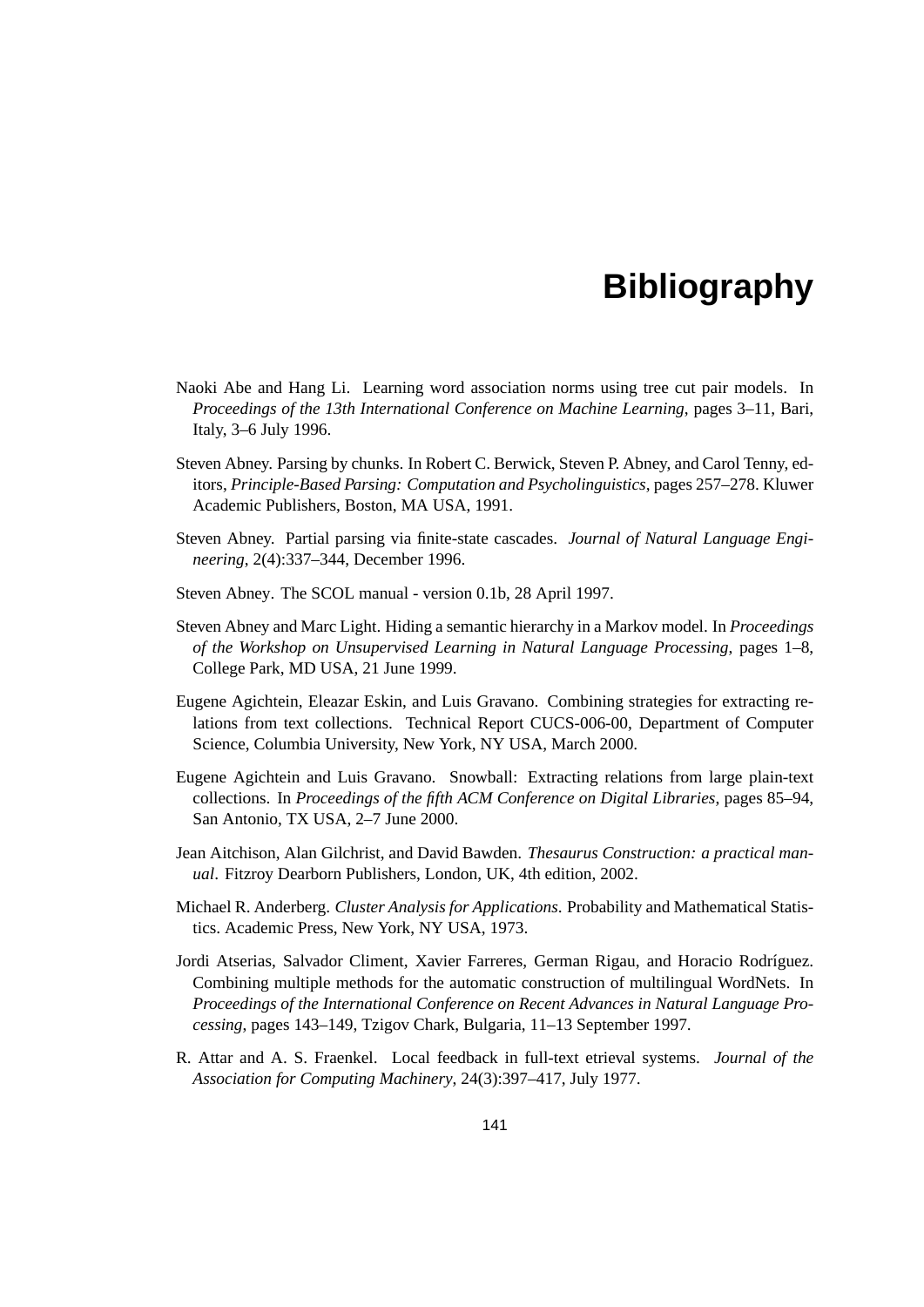- Ricardo Baeza-Yates and Berthier Ribeiro-Neto. *Modern Information Retrieval*. Addison Wesley, New York, NY USA, 1999.
- L. Douglas Baker and Andrew McCallum. Distributional clustering of words for text classification. In *Proceedings of the 21st annual international ACM SIGIR conference on Research and Development in Information Retrieval*, pages 96–103, Melbourne, Australia, 24–28 August 1998.
- Timothy Baldwin, Colin Bannard, Takaaki Tanaka, and Dominic Widdows. An empirical model of multiword expression decomposability. In *Proceedings of the Workshop on Multiword Expressions: Analysis, Acquisition and Treatment*, pages 89–96, 12 July 2003.
- Satanjeev Banerjee and Ted Pederson. An adapted lesk algorithm for word sense disambiguation using WordNet. In *Proceedings of the Third International Conference on Intelligent Text Processing and Computational Linguistics*, pages 136–145, Mexico City, Mexico, 17– 23 February 2002.
- Satanjeev Banerjee and Ted Pederson. Extended gloss overlaps as a measure of semantic relatedness. In *Proceedings of the Eighteenth International Joint Conference on Artificial Intelligence*, pages 805–810, Acapulco, Mexico, 9–15 August 2003.
- <span id="page-159-0"></span>Michele Banko and Eric Brill. Scaling to very very large corpora for natural language disambiguation. In *Proceedings of the 39th annual meeting of the Association for Computational Linguistics*, pages 26–33, Toulouse, France, 9–11 July 2001.
- Colin Bannard, Timothy Baldwin, and Alex Lascarides. A statistical approach to the semantics of verb-particles. In *Proceedings of the Workshop on Multiword Expressions: Analysis, Acquisition and Treatment*, pages 65–72, Sapporo, Japan, 12 July 2003.
- Roberto Basili, Alessandro Cucchiarelli, Carlo Consoli, Maria Teresa Pazienza, and Paola Velardi. Automatic adaptation of WordNet to sublanguages and to computational tasks. In *Proceedings of the Workshop on Usage of WordNet in Natural Language Processing Systems*, pages 80–86, Montréal, Québec, Canada, 16 August 1998.
- Doug Beeferman. Lexical discovery with an enriched semantic network. In *Proceedings of the Workshop on Usage of WordNet in Natural Language Processing Systems*, pages 358–364, Montréal, Québec, Canada, 16 August 1998.
- Laura Benítez, Sergi Cervell, Gerard Escudero, Mònica López, German Rigau, and Mariona Taule. Methods and tools for building the catalan WordNet. In ´ *Proceedings of the ELRA Workshop on Language Resources for European Minority Languages*, Granada, Spain, 27 May 1998.
- Matthew Berland and Eugene Charniak. Finding parts in very large corpora. In *Proceedings of the 37th annual meeting of the Association for Computational Linguistics*, pages 57–64, College Park, MD USA, 20–26 June 1999.
- John R.L. Bernard, editor. *The Macquarie Encyclopedic Thesaurus*. The Macquarie Library, Sydney, Australia, 1990.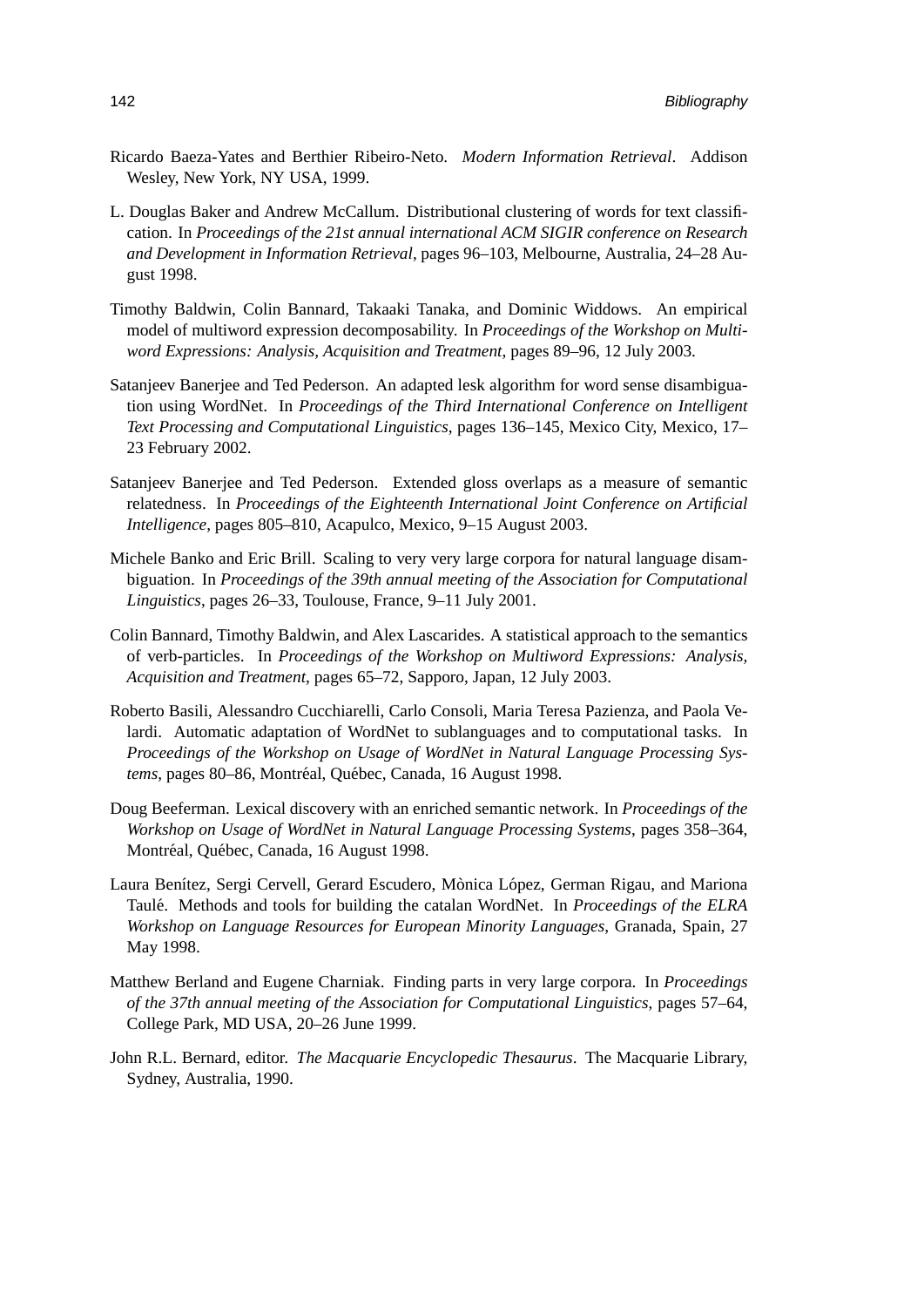- <span id="page-160-0"></span>Bran Boguraev and Ted Briscoe, editors. *Computational Lexicography for Natural Language Processing*. Longman Group UK Limited, Harlow, Essex, UK, 1989a.
- Bran Boguraev and Ted Briscoe. Introduction. In *Computational Lexicography for Natural Language Processing* [Boguraev and Briscoe \(1989a\)](#page-160-0), chapter 1, pages 1–40.
- Thorsten Brants. TnT a statistical part-of-speech tagger. In *Proceedings of the 6th Applied Natural Language Processing Conference*, pages 224–231, Seattle, WA USA, 29 April–4 May 2000.
- Eric Brill and Jun Wu. Classifier combination for improved lexical disambiguation. In *Proceedings of the 17th International Conference on Computational Linguistics and the 36th annual meeting of the Association for Computational Linguistics*, pages 191–195, Montreal, ´ Quebec, Canada, 10–14 August 1998. ´
- Ted Briscoe and John Carroll. Robust accurate statistical annotation of general text. In *Proceedings of the Third International Conference on Language Resources and Evaluation*, pages 1499–1504, Las Palmas de Gran Canaria, 29–31 May 2002.
- Peter F. Brown, Vincent J. Della Pietra, Peter V. deSouza, Jennifer C. Lai, and Robert L. Mercer. Class-based n-gram models of natural language. *Computational Linguistics*, 18(4): 467–479, December 1992.
- Sabine Buchholz. README for Perl script chunklink.pl, 2000. [http://ilk.kub.nl/](http://ilk.kub.nl/~sabine/chunklink/README.html) [˜sabine/chunklink/README.html](http://ilk.kub.nl/~sabine/chunklink/README.html).
- Alexander Budanitsky. Lexical semantic relatedness and its application in natural language processing. Technical Report CSRG-390, Computer Systems Research Group, University of Toronto, Toronto, Canada, August 1999.
- Alexander Budanitsky and Graeme Hirst. Semantic distance in WordNet: An experimental, application-oriented evaluation of five measures. In *Proceedings of the Second meeting of the North American Chapter of the Association for Computational Linguistics*, Pittsburgh, PA USA, 2–7 June 2001.
- Paul Buitelaar. *CoreLex: Systematic Polysemy and Underspecification*. PhD thesis, Computer Science, Brandeis University, February 1998.
- Anita Burgun and Olivier Bodenreider. Comparing terms, concepts and semantic classes in WordNet and the Unified Medical Language System. In *Proceedings of the Workshop on WordNet and Other Lexical Resources: Applications, Extensions and Customizations*, pages 77–82, Pittsburgh, PA USA, 2–7 June 2001.
- Lou Burnard, editor. *Users Reference Guide British National Corpus Version 1.0*. Oxford University Computing Services, 1995.
- Sharon A. Caraballo. Automatic construction of a hypernym-labeled noun hierarchy from text. In *Proceedings of the 37th annual meeting of the Association for Computational Linguistics*, pages 120–126, College Park, MD USA, 20–26 June 1999.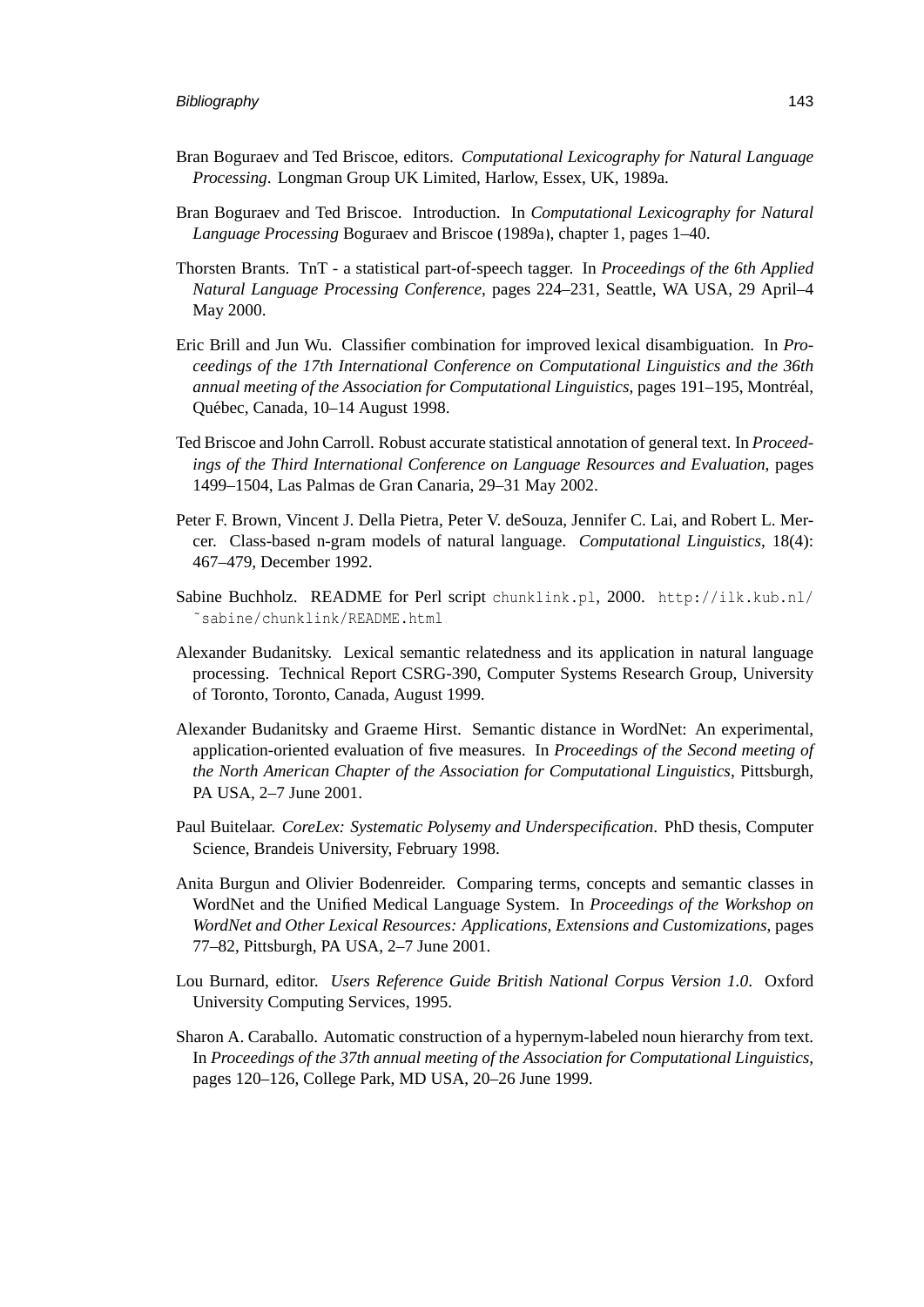- Sharon A. Caraballo and Eugene Charniak. Determining the specificity of nouns from text. In *Proceedings of the Joint ACL SIGDAT Conference on Empirical Methods in Natural Language Processing and Very Large Corpora*, pages 63–70, College Park, MD USA, 21–22 June 1999.
- John Carroll, Ted Briscoe, and Antonio Sanfilippo. Parser evaluation: a survey and a new proposal. In *Proceedings of the 1st International Conference on Language Resources and Evaluation*, pages 447–454, Granada, Spain, 28–30 May 1998.
- Gabriela Cavaglia. The development of lexical resources for information extraction from text ` combining WordNet and Dewey decimal classification. In *Proceedings of the Ninth Conference of the European Chapter of the Association for Computational Linguistics*, pages 225–228, Bergen, Norway, 8–12 June 1999.
- Kenneth Ward Church and Patrick Hanks. Word association norms, mutual information and lexicography. In *Proceedings of the 27th annual meeting of the Association for Computational Linguistics*, pages 76–82, Vancouver, BC Canada, 1989.
- Kenneth Ward Church and Patrick Hanks. Word association norms, mutual information and lexicography. *Computational Linguistics*, 16(1):22–29, March 1990.
- Massimiliano Ciaramita. Boosting automatic lexical acquisition with morphological information. In *Proceedings of the Workshop on Unsupervised Lexical Acquisition*, pages 17–25, Philadelphia, PA, USA, 12 July 2002.
- Massimiliano Ciaramita, Thomas Hofmann, and Mark Johnson. Hierarchical semantic classification: Word sense disambiguation with world knowledge. In *Proceedings of the 18th International Joint Conference on Artificial Intelligence*, Acapulco, Mexico, 9–15 August 2003.
- <span id="page-161-0"></span>Massimiliano Ciaramita and Mark Johnson. Supersense tagging of unknown nouns in Word-Net. In *Proceedings of the 2003 Conference on Empirical Methods in Natural Language Processing*, pages 168–175, Sapporo, Japan, 11–12 July 2003.
- Stephen Clark. *Class-Based Statistical Models for Lexical Knowledge Acquisition*. PhD thesis, University of Sussex, 2001.
- Stephen Clark and David Weir. A class-based probabilistic approach to structural disambiguation. In *Proceedings of the 18th international conference on Computational Linguistics*, pages 194–200, Saarbrücken, Germany, 31 July–4 August 2000.
- Stephen Clark and David Weir. Class-based probability estimation using a semantic hierarchy. *Computational Linguistics*, 28(2):187–206, June 2002.
- Michael Collins and James Brooks. Prepositional phrase attachment through a backed-off model. In *Proceedings of the Third Workshop on Very Large Corpora*, pages 27–38, Cambridge, MA USA, 30 June 1995.
- Ann Copestake. An approach to building the hierarchical element of a lexical knowledge base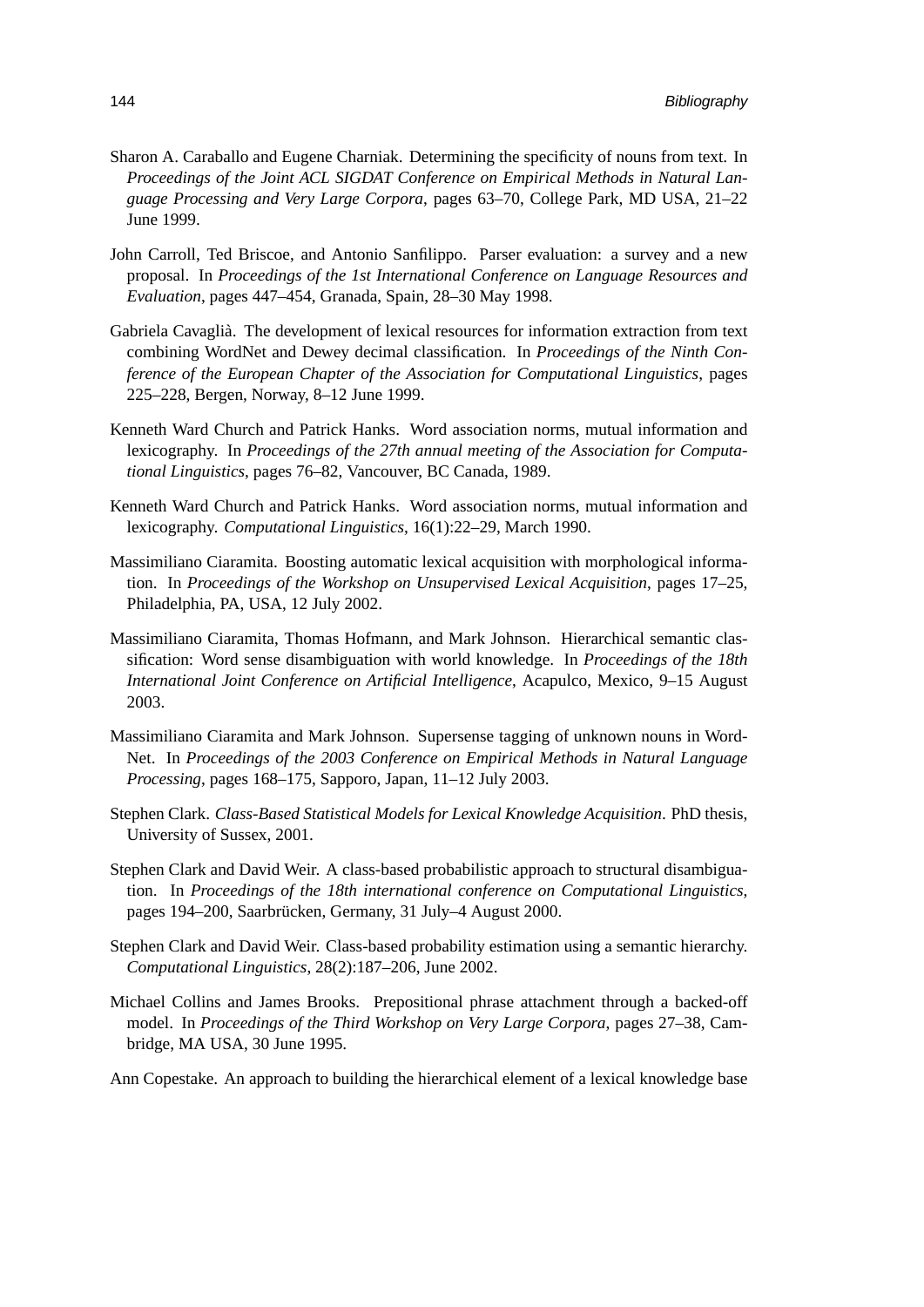from a machine readable dictionary. In *Proceedings of the First International Workshop on Inheritance in Natural Language Processing*, pages 19–29, Tilburg, The Netherlands, 1990.

- Thomas M. Cover and Joy A. Thomas. *Elements of Information Theory*. Wiley Series in Telecommunications. John Wiley and Sons, Inc., New York, NY USA, 1991.
- Koby Crammer and Yoram Singer. Ultraconservative online algorithms for multiclass problems. In *Proceedings of the 14th annual Conference on Computational Learning Theory and 5th European Conference on Computational Learning Theory*, pages 99–115, Amsterdam, The Netherlands, 16–19 July 2001.
- Carolyn J. Crouch. Construction of a dynamic thesaurus and its use for associated information retrieval. In *Proceedings of the eleventh international conference on Research and Development in Information Retrieval*, pages 309–320, Grenoble, France, 13–15 June 1988.
- D.A. Cruse. *Lexical Semantics*. Cambridge University Press, Cambridge, UK, 1986.
- Isabel Cruz, Stefan Decker, Jérôme Euzenat, and Deborah McGuinness, editors. *The Emerging Semantic Web*. IOS Press, 2002.
- James R. Curran. Ensemble methods for automatic thesaurus extraction. In *Proceedings of the 2002 Conference on Empirical Methods in Natural Language Processing*, pages 222–229, Philadelphia, PA, USA, 6–7 July 2002.
- James R. Curran and Stephen Clark. Investigating GIS and smoothing for maximum entropy taggers. In *Proceedings of the 10th Conference of the European Chapter of the Association for Computational Linguistics*, pages 91–98, Budapest, Hungary, 12–17 April 2003a.
- James R. Curran and Stephen Clark. Language independent NER using a maximum entropy tagger. In *Proceedings of the 7th Conference on Natural Language Learning*, pages 164– 167, Edmonton, Canada, 31 May–1 June 2003b.
- James R. Curran and Marc Moens. Improvements in automatic thesaurus extraction. In *Proceedings of the Workshop on Unsupervised Lexical Acquisition*, pages 59–66, Philadelphia, PA, USA, 12 July 2002a.
- James R. Curran and Marc Moens. Scaling context space. In *Proceedings of the 40th annual meeting of the Association for Computational Linguistics*, pages 231–238, Philadelphia, PA, USA, 7–12 July 2002b.
- James R. Curran and Miles Osborne. A very very large corpus doesn't always yield reliable estimates. In *Proceedings of the 6th Conference on Natural Language Learning*, pages 126– 131, Taipei, Taiwan, 31 August–1 September 2002.
- Walter Daelemans. Machine learning approaches. In Hans van Halteren, editor, *Syntactic Wordclass Tagging*, chapter 17. Kluwer Academic Publishers, Dordrecht, The Netherlands, 1999.
- Walter Daelemans, Antal van den Bosch, and Ton Weijters. IGTree: Using trees for compression and classification in lazy learning algorithms. *Artificial Intellligence Review*, 11(1–5): 407–423, February 1997.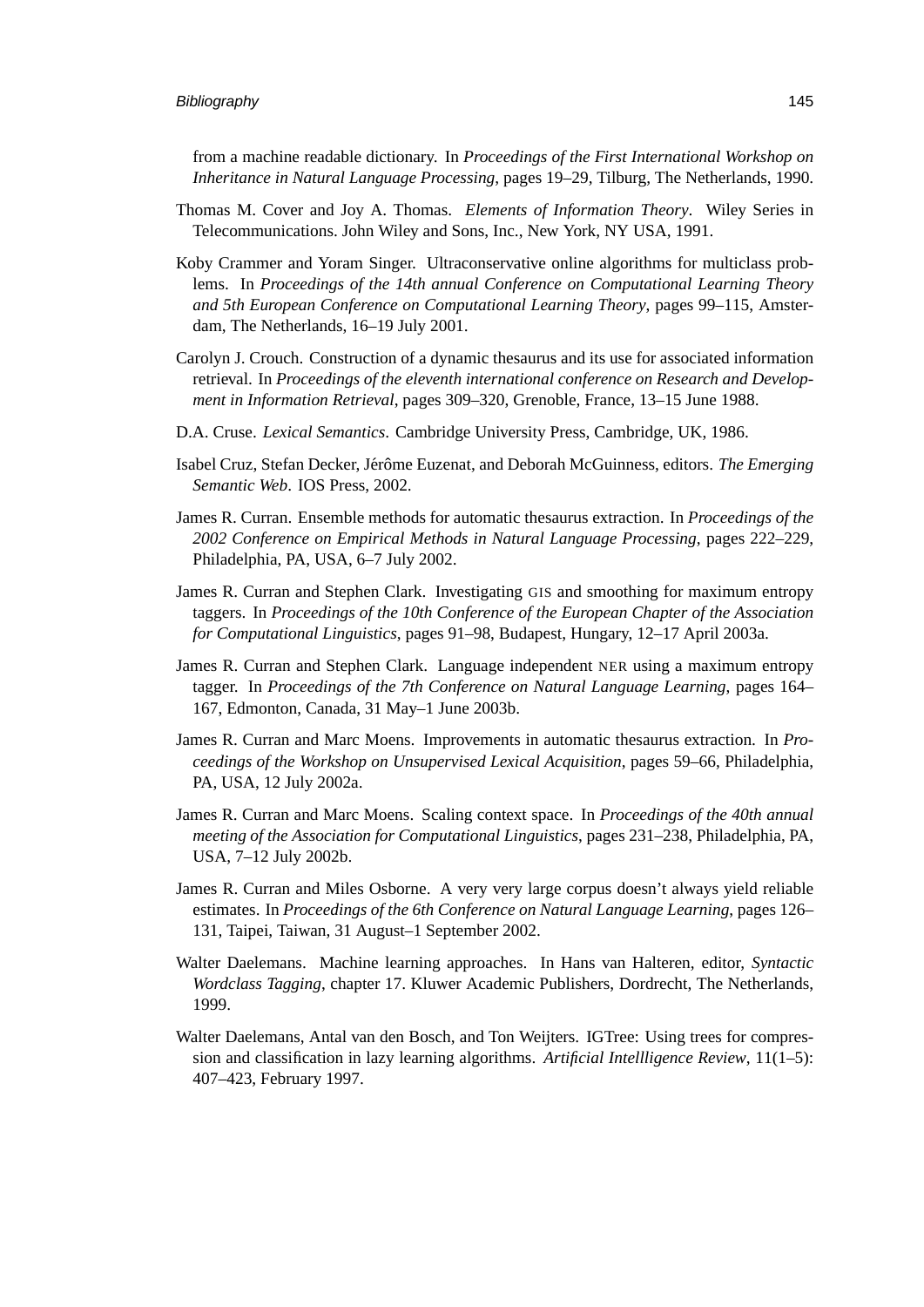- Ido Dagan, Lillian Lee, and Fernando Pereira. Similarity-based methods for word-sense disambiguation. In *Proceedings of the 35th annual meeting of the Association for Computational Linguistics and the 8th Conference of the European Chapter of the Association for Computational Linguistics*, pages 56–63, Madrid, Spain, 7–11 July 1997.
- Ido Dagan, Lillian Lee, and Fernando Pereira. Similarity-based models of word cooccurrence probabilities. *Machine Learning*, 34(1–3):43–69, 1999.
- Ido Dagan, Shaul Marcus, and Shaul Markovitch. Contextual word similarity and estimation from sparse data. In *Proceedings of the 31st annual meeting of the Association for Computational Linguistics*, pages 164–171, Columbus, Ohio USA, 22–26 June 1993.
- Ido Dagan, Shaul Marcus, and Shaul Markovitch. Contextual word similarity and estimation from sparse data. *Computer, Speech and Language*, 9:123–152, 1995.
- Ido Dagan, Fernando Pereira, and Lillian Lee. Similarity-based estimation of word cooccurrence probabilities. In *Proceedings of the 32nd annual meeting of the Association for Computational Linguistics*, pages 272–278, Las Cruces, New Mexico, USA, 27–30 June 1994.
- <span id="page-163-0"></span>George Davidson, editor. *Thesaurus of English words and phrases: 150th Anniversary Edition*. Penguin Books, London, UK, 2002.
- Carl G. de Marcken. Parsing the LOB corpus. In *Proceedings of the 28th annual meeting of the Assocation for Computational Linguistics*, pages 243–251, Pittsburgh, PA USA, 6–9 June 1990.
- Scott Deerwester, Susan T. Dumais, George W. Furnas, Thomas K. Landauer, and Richard Harshman. Indexing by latent semantic analysis. *Journal of the American Society for Information Science*, 41:391–407, 1990.
- James E. Deese. On the structure of associative meaning. *Psychological Review*, 69(2):161– 175, 1962.
- James E. Deese. The associative structure of some common English adjectives. *Journal of Verbal Learning and Verbal Behaviour*, 3(5):347–357, 1964.
- Lee R. Dice. Measures of the amount of ecologic association between species. *Journal of Ecology*, 26(3):297–302, 1945.
- Thomas G. Dietterich. Ensemble methods in machine learning. In Josef Kittler and Fabio Roli, editors, *Multiple Classifier Systems: First International Workshop*, volume 1857 of *Lecture Notes in Computer Science*, pages 1–15. Springer-Verlag, Heidelberg, Germany, 2000.
- Chrysanne DiMarco. The nature of near-synonymic relations. In *Proceedings of the 15th International Conference on Computational Linguistics*, pages 691–695, Kyoto, Japan, 5–9 August 1994.
- Chrysanne DiMarco, Graeme Hirst, and Manfred Stede. The semantic and stylistic differentiation of synonyms and near-synonyms. In *Building Lexicons for Machine Translation. Papers from the* AAAI *Spring Symposium*, pages 114–121, Stanford, CA USA, 1993.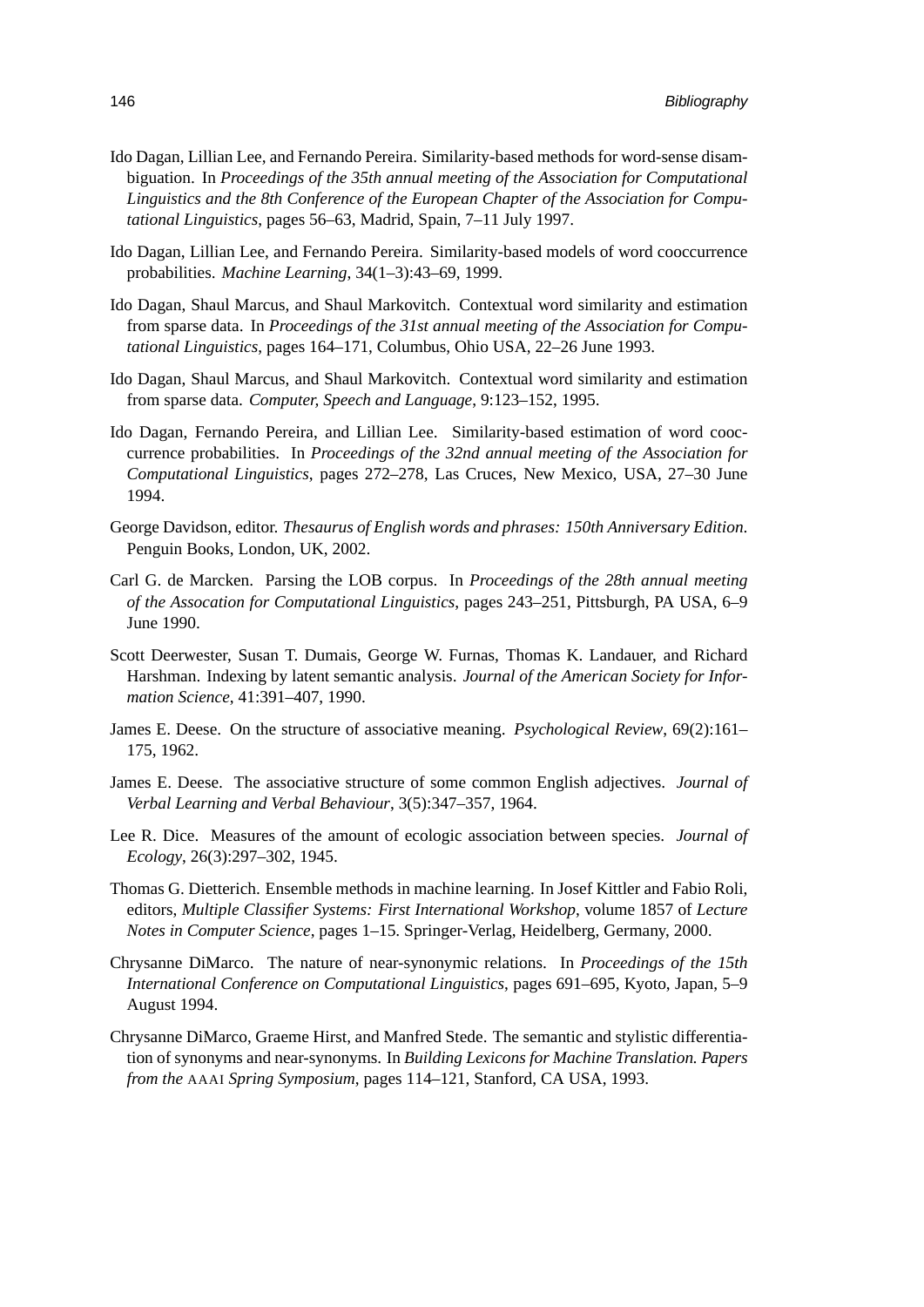- Philip Edmonds and Graeme Hirst. Near-synonymy and lexical choice. *Computational Linguistics*, 28(2):105–144, June 2002.
- Donald L. Emblen. *Peter Mark Roget: The Word and the Man*. Longman Group, London, UK, 1970.
- David Evans, Steve K. Henderson, Robert G. Lefferts, and Ira A. Monarch. A summary of the CLARIT project. Technical Report CMU-LCL-91-2, Laboratory for Computational Linguistics, Carnegie-Mellon University, November 1991.
- Robert M. Fano. *Transmission of Information: a Statistical Theory of Communications*. MIT Press, Cambridge, MA USA, 2nd print. with corr. edition, 1963.
- Xavier Farreres, German Rigau, and Horacio Rodríguez. Using WordNet for building wordnets. In *Proceedings of the Workshop on Usage of WordNet in Natural Language Processing Systems*, pages 65–72, Montréal, Québec, Canada, 16 August 1998.
- <span id="page-164-0"></span>Christiane Fellbaum, editor. *WordNet: An Electronic Lexical Database*. MIT Press, Cambridge, MA USA, 1998.
- Lev Finkelstein, Evgeniy Gabrilovich, Yossi Matias, Ehud Rivlin, Zach Solan, Gadi Wolfman, and Eytan Ruppin. Placing search in context: The concept revisited. *ACM Transactions on Information Systems*, 20(1):116–131, January 2002. available from [http://www.cs.](http://www.cs.technion.ac.il/~gabr/resources/data/wordsim353/) [technion.ac.il/˜gabr/resources/data/wordsim353/](http://www.cs.technion.ac.il/~gabr/resources/data/wordsim353/).
- Douglas J. Foskett. Thesaurus. In Karen Spärck Jones and Peter Willett, editors, *Readings in Information Retrieval*, pages 111–134. Morgan Kaufman, 1997.
- Henry W. Fowler. *A Dictionary of Modern English Usage*. Oxford University Press, 1926.
- Edward A. Fox, J. Terry Nutter, Thomas Ahlswede, Martha Evans, and Judith Markowitz. Building a large thesaurus for information retrieval. In *Proceedings of the Second Conference on Applied Natural Language Processing*, pages 101–108, Austin, TX USA, 9–12 February 1988.
- W. Nelson Francis and Henry Kucera. *Frequency analysis of English usage. Lexicon and grammar*. Houghton Mifflin, Boston, MA USA, 1982.
- William Gale, Kenneth Ward Church, and David Yarowsky. Work on statistical methods for word sense disambiguation. In *Intelligent Probabilistic Approaches to Natural Language*, number FS-92-04 in Fall Symposium Series, pages 54–60, Stanford University, CA USA, 25–27 March 1992.
- Tanja Gaustad. Statistical corpus-based word sense disambiguation: Pseudowords vs. real ambiguous words. In *Companion Volume to the Proceedings of the 39th annual meeting of the Association for Computational Linguistics*, pages 61–66, Toulouse, France, 9–11 July 2001.
- Daniel Gildea. Corpus variation and parser performance. In *Proceedings of the 2001 Conference on Empirical Methods in Natural Language Processing*, pages 167–172, Pittsburgh, PA USA, 3–4 June 2001.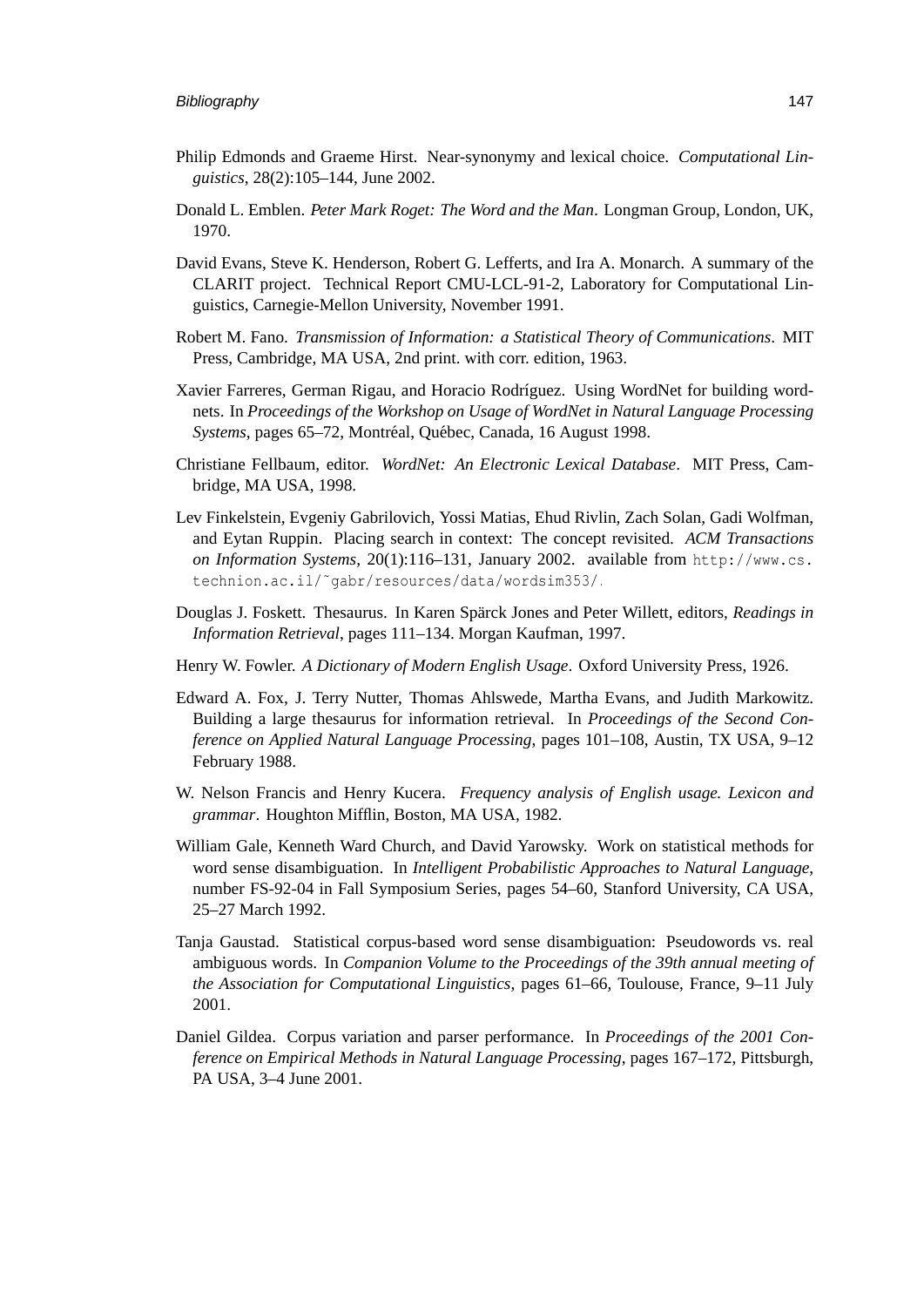- Philip B. Gove, editor. *Webster's Seventh New Collegiate Dictionary*. G. & C. Merriam Company, Cambridge, MA USA, 1963.
- David Graff. North American News Text Corpus. Technical Report LDC95T21, Linguistic Data Consortium, Philadelphia, PA USA, 1995.
- David Graff. The AQUAINT corpus of English news text. Technical Report LDC2002T31, Linguistic Data Consortium, Philadelphia, PA USA, 2002.
- David Graff. English Gigaword. Technical Report LDC2003T05, Linguistic Data Consortium, Philadelphia, PA USA, 2003.
- David Graff, Roni Rosenfeld, and Doug Paul. CSR-III Text. Technical Report LDC95T6, Linguistic Data Consortium, Philadelphia, PA USA, 1995.
- Rebecca Green, Lisa Pearl, Bonnie J. Dorr, and Philip Resnik. Mapping lexical entries in a verbs database to WordNet senses. In *Proceedings of the 39th annual meeting of the Association for Computational Linguistics*, pages 244–251, Toulouse, France, 9–11 July 2001.
- Stephen J. Green. Using lexical chains to build hypertext links in newspaper articles. In *Internet-Based Information Systems. Papers from the AAAI Workshop*, pages 56–64, Portland, Oregon USA, 5 August 1996.
- Gregory Grefenstette. *Explorations in Automatic Thesaurus Discovery*. Kluwer Academic Publishers, Boston, MA USA, 1994.
- Gregory Grefenstette and Pasi Tapanainen. What is a word, what is a sentence? Problems of tokenization. In *The 3rd International Conference on Computational Lexicography*, pages 79–87, Budapest, Hungary, 1994.
- Ralph Grishman and John Sterling. Generalizing automatically generated selectional patterns. In *Proceedings of the 15th International Conference on Computational Linguistics*, pages 742–747, Kyoto, Japan, 5–9 August 1994.
- William Gropp, Ewing Lusk, Nathan Doss, and Anthony Skjellum. A high-performance, portable implementation of the MPI message passing interface standard. *Parallel Computing*, 22(6):789–828, September 1996.
- Claire Grover, Colin Matheson, Andrei Mikheev, and Marc Moens. LT TTT a flexible tokenisation tool. In *Proceedings of the 2nd International Conference on Language Resources and Evaluation*, pages 1147–1154, Athens, Greece, 31 May–2 June 2000.
- Patrick Hanks, editor. *The New Oxford Thesaurus of English*. Oxford University Press, Oxford, UK, 2000.
- Sanda M. Harabagiu, George A. Miller, and Dan I. Moldovan. WordNet 2 a morphologically and semantically enhanced resource. In *Proceedings of SIGLEX99: Standardising Lexical Resources*, pages 1–7, College Park, MD USA, 21–22 June 1999.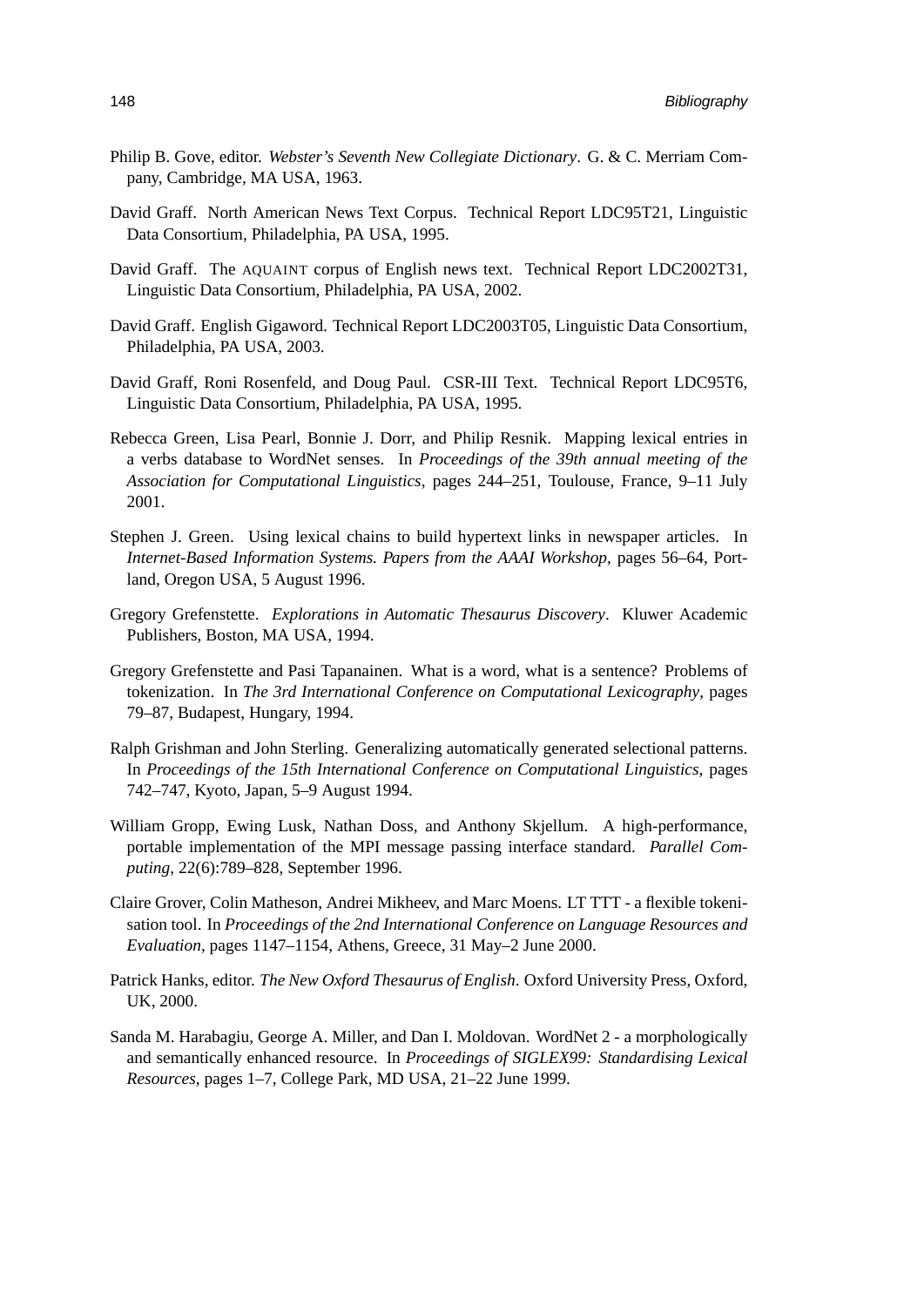- Vasileios Hatzivassiloglou and Kathleen McKeown. Towards the automatic identification of adjectival scales: Clustering adjectives according to meaning. In *Proceedings of the 31st annual meeting of the Association for Computational Linguistics*, pages 172–182, Columbus, Ohio USA, 22–26 June 1993.
- Marti A. Hearst. Automatic acquisition of hyponyms from large text corpora. In *Proceedings of the 14th international conference on Computational Linguistics*, pages 539–545, Nantes, France, 23–28 July 1992.
- Marti A. Hearst and Gregory Grefenstette. A method for refining automatically-discovered lexical relations: Combining weak techniques for stronger results. In *Statistically-Based Natural Language Programming Techniques: Papers from the AAAI Workshop*, Technical Report WS-92-01, pages 72–80, Menlo Park, CA USA, 1992. AAAI Press.
- Marti A. Hearst and Hinrich Schütze. Customizing a lexicon to better suit a computational task. In *Proceedings of the Workshop on Acquisition of Lexical Knowledge from Text*, pages 55–69, Columbus, OH USA, 21 June 1993.
- John C. Henderson and Eric Brill. Exploiting diversity in natural language processing: Combining parsers. In *Proceedings of the Joint ACL SIGDAT Conference on Empirical Methods in Natural Language Processing and Very Large Corpora*, pages 187–194, College Park, MD USA, 21–22 June 1999.
- Ralph Hickok, editor. *Roget's II: the new thesaurus. Third edition*. Houghton Mifflin Company, Boston, MA USA, 1995. available from <http://www.bartleby.com/62>.
- Donald Hindle. Noun classification from predicate-argument structures. In *Proceedings of the 28th annual meeting of the Assocation for Computational Linguistics*, pages 268–275, Pittsburgh, PA USA, 6–9 June 1990.
- Lynette Hirschman, Jong C. Park, Junichi Tsujii, and Limsoon Wong. Accomplishments and challenges in literature data mining for biology. *Bioinformatics*, 18(12):1553–1561, 2002.
- Graeme Hirst. Near-synonymy and the structure of lexical knowledge. In *Representation and Acquisition of Lexical Knowledge: Polysemy, Ambiguity, and Generativity. Papers from the* AAAI *Spring Symposium*, pages 51–56, Stanford University, CA USA, 27–29 March 1995.
- Graeme Hirst and David St-Onge. Lexical chains as representations of context for the detection and correction of malapropisms. In [Fellbaum](#page-164-0) [\(1998\)](#page-164-0), chapter 13, pages 305–332.
- James M. Hodgson. Informational constraints on prelexical priming. *Language and Cognitive Processes*, 6:169–205, 1991.
- Lawrence Hubert and Phipps Arabie. Comparing partitions. *Journal of Classification*, 2:193– 218, 1985.
- Rebecca Hwa. Supervised grammar induction using training data with limited constituent information. In *Proceedings of the 37th annual meeting of the Association for Computational Linguistics*, pages 73–79, College Park, MD USA, 20–26 June 1999.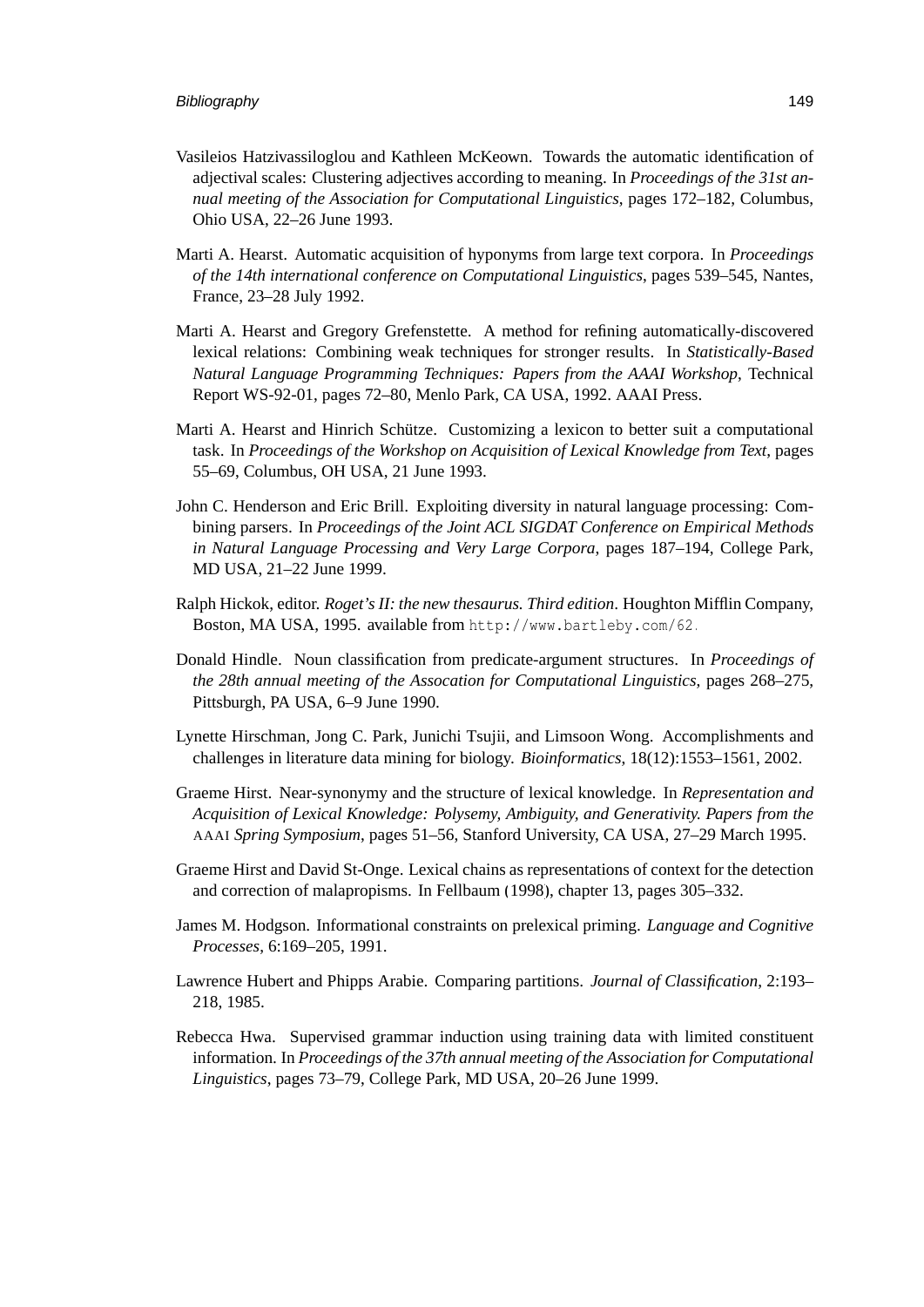- Mario Jarmasz. Roget's thesaurus as a lexical resource for natural language processing. Master's thesis, Ottawa-Carleton Institute for Computer Science, University of Ottawa, Ottawa, Ontario Canada, July 2003.
- Mario Jarmasz and Stan Szpakowicz. Roget's thesaurus and semantic similarity. In *International Conference on Recent Advances in Natural Language Processing*, pages 212–219, Borovets, Bulgaria, 10–12 September 2003.
- Jay J. Jiang and David W. Conrath. Semantic similarity based on corpus statistics and lexical taxonomy. In *Proceedings of the 10th International Conference on Research in Computational Linguistics (ROCLING X)*, Academia Sinica, Taipei, Taiwan, 22–24 August 1997.
- Hongyan Jing and Evelyne Tzoukermann. Information retrieval based on context distance and morphology. In *Proceedings of the 22nd annual international ACM SIGIR conference on Research and Development in Information Retrieval*, pages 90–96, Berkeley, CA USA, 15–19 August 1999.
- Eric Joanis. Automatic verb classification using a general feature space. Master's thesis, Department of Computer Science, University of Toronto, Toronto, Canada, October 2002.
- Leonard Kaufman and Peter J. Rousseeuw. *Finding Groups in Data: An Introduction to Cluster Analysis*. Wiley Series in Probability and Mathematical Statistics. Wiley and Sons, New York, NY USA, 1990.
- Frank Keller, Martin Corley, Steffan Corley, Lars Konieczny, and Amalia Todirascu. WebExp: A Java toolbox for web-based psychological experiments. Technical Report HCRC/TR-99, Human Communication Research Centre, University of Edinburgh, Edinburgh, UK, 26 November 1998.
- Frank Keller, Maria Lapata, and Olga Ourioupina. Using the Web to overcome data sparseness. In *Proceedings of the 2002 Conference on Empirical Methods in Natural Language Processing*, pages 230–237, Philadelphia, PA, USA, 6–7 July 2002.
- Adam Kilgarriff. Inheriting polysemy. In Patrick St. Dizier and Evelyne Viegas, editors, *Computational Lexical Semantics*, pages 319–335. Cambridge University Press, Cambridge, UK, 1995.
- Adam Kilgarriff and Colin Yallop. What's in a thesaurus? In *Proceedings of the 2nd International Conference on Language Resources and Evaluation*, pages 1371–1379, Athens, Greece, 31 May–2 June 2000.
- Oi Yee Kwong. Aligning WordNet with additional lexical resources. In *Proceedings of the Workshop on Usage of WordNet in Natural Language Processing Systems*, pages 73–79, Montréal, Québec, Canada, 16 August 1998.
- Sidney I. Landau. *Dictionaries: The Art and Craft of Lexicography*. Cambridge University Press, Cambridge, UK, 1989.
- Thomas Landauer and Susan Dumais. A solution to Plato's problem: The latent semantic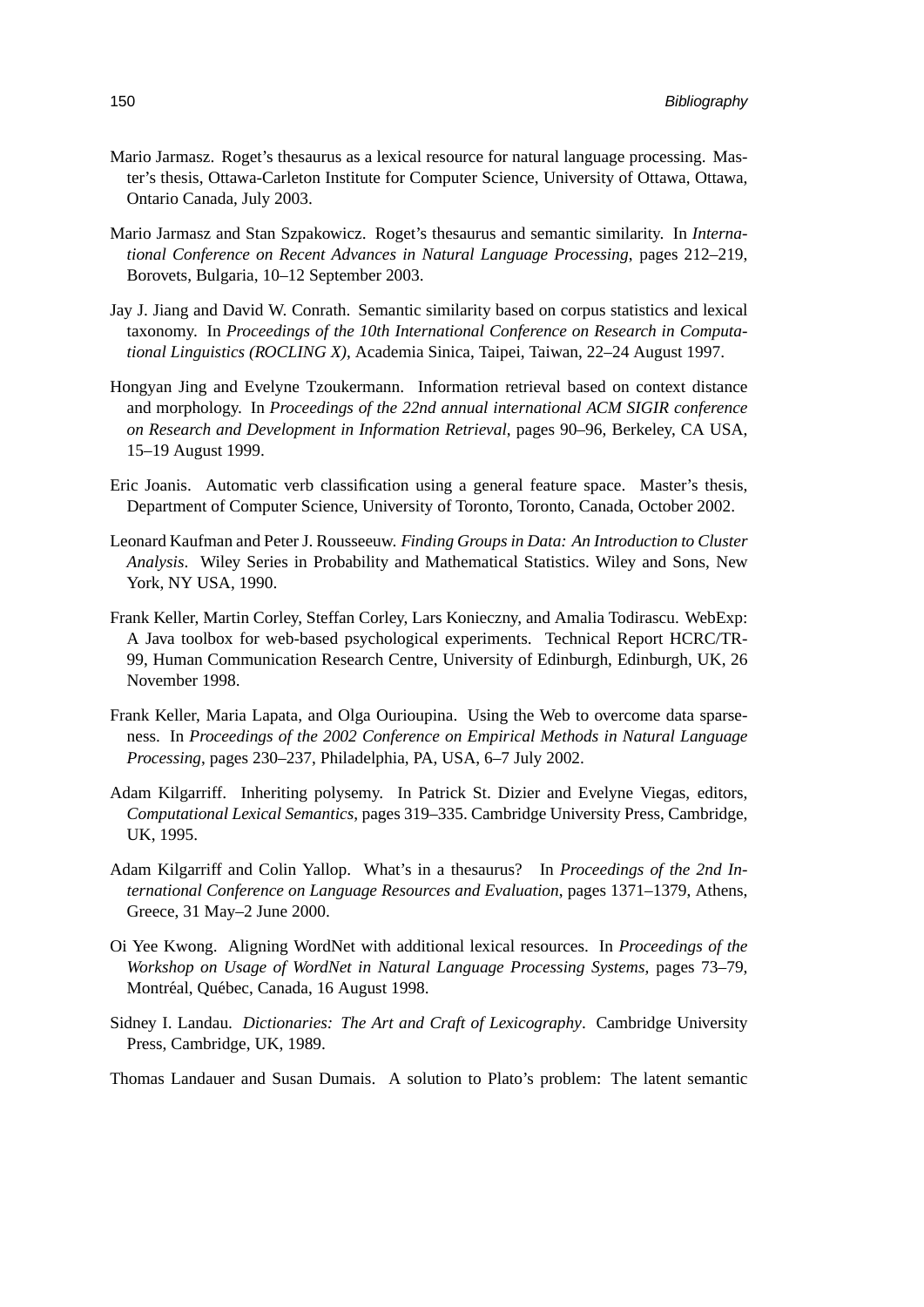analysis theory of acquisition, induction, and representation of knowledge. *Psychological Review*, 104:211–240, 1997.

- Maria Lapata. The automatic interpretation of nominalizations. In *Proceedings of the 17th National Conference on Artificial Intelligence*, pages 716–721, Austin, TX USA, 30 July – 3 August 2000.
- Maria Lapata. *The Acquisition and Modeling of Lexical Knowledge: A Corpus-based Investigation of Systematic Polysemy*. PhD thesis, Institute for Communicating and Collaborative Systems, University of Edinburgh, 2001.
- Maria Lapata and Chris Brew. Using subcategorization to resolve verb class ambiguity. In *Proceedings of the Joint ACL SIGDAT Conference on Empirical Methods in Natural Language Processing and Very Large Corpora*, pages 266–274, College Park, MD USA, 21–22 June 1999.
- Maria Lapata, Frank Keller, and Scott McDonald. Evaluating smoothing algorithms against plausibility judgements. In *Proceedings of the 39th annual meeting of the Association for Computational Linguistics*, pages 346–353, Toulouse, France, 9–11 July 2001.
- Maria Lapata and Alex Lascarides. A probabilistic account of logical metonymy. *Computational Linguistics*, 29(2):261–315, June 2003.
- Claudia Leacock and Martin Chodorow. Combining local context and wordnet similarity for word sense identification. In [Fellbaum \(1998\)](#page-164-0), chapter 11, pages 265–283.
- Changki Lee, Geunbae Lee, and Seo Jung Yun. Automatic WordNet mapping using word sense disambiguation. In *Joint SIGDAT Conference on Empirical Methods in Natural Language Processing and Very Large Corpora*, pages 142–147, Hong Kong, 7–8 October 2000.
- Lillian Lee. *Similarity-Based Approaches to Natural Language Processing*. PhD thesis, Harvard University, Cambridge, MA USA, 1997. *published as* TR-11-97.
- Lillian Lee. Measures of distributional similarity. In *Proceedings of the 37th annual meeting of the Association for Computational Linguistics*, pages 25–32, College Park, MD USA, 20–26 June 1999.
- Lillian Lee. On the effectiveness of the skew divergence for statistical language analysis. In *Proceedings of the Eighth International Workshop on Artificial Intelligence and Statistics*, pages 65–72, Key West, FL USA, 4–7 January 2001.
- Lillian Lee and Fernando Pereira. Distributional similarity models: Clustering vs. nearest neighbors. In *Proceedings of the 37th annual meeting of the Association for Computational Linguistics*, pages 33–40, College Park, MD USA, 20–26 June 1999.
- Geoffrey Leech, Roger Garside, and Michael Bryant. CLAWS4: The tagging of the British National Corpus. In *Proceedings of the 15th International Conference on Computational Linguistics*, pages 622–628, Kyoto, Japan, 5–9 August 1994.
- M. Lesk and E. Schmidt. Lex–a lexical analyzer generator. Technical Report CSTR 39, AT&T Bell Laboratories, Murray Hill, NJ USA, 1975.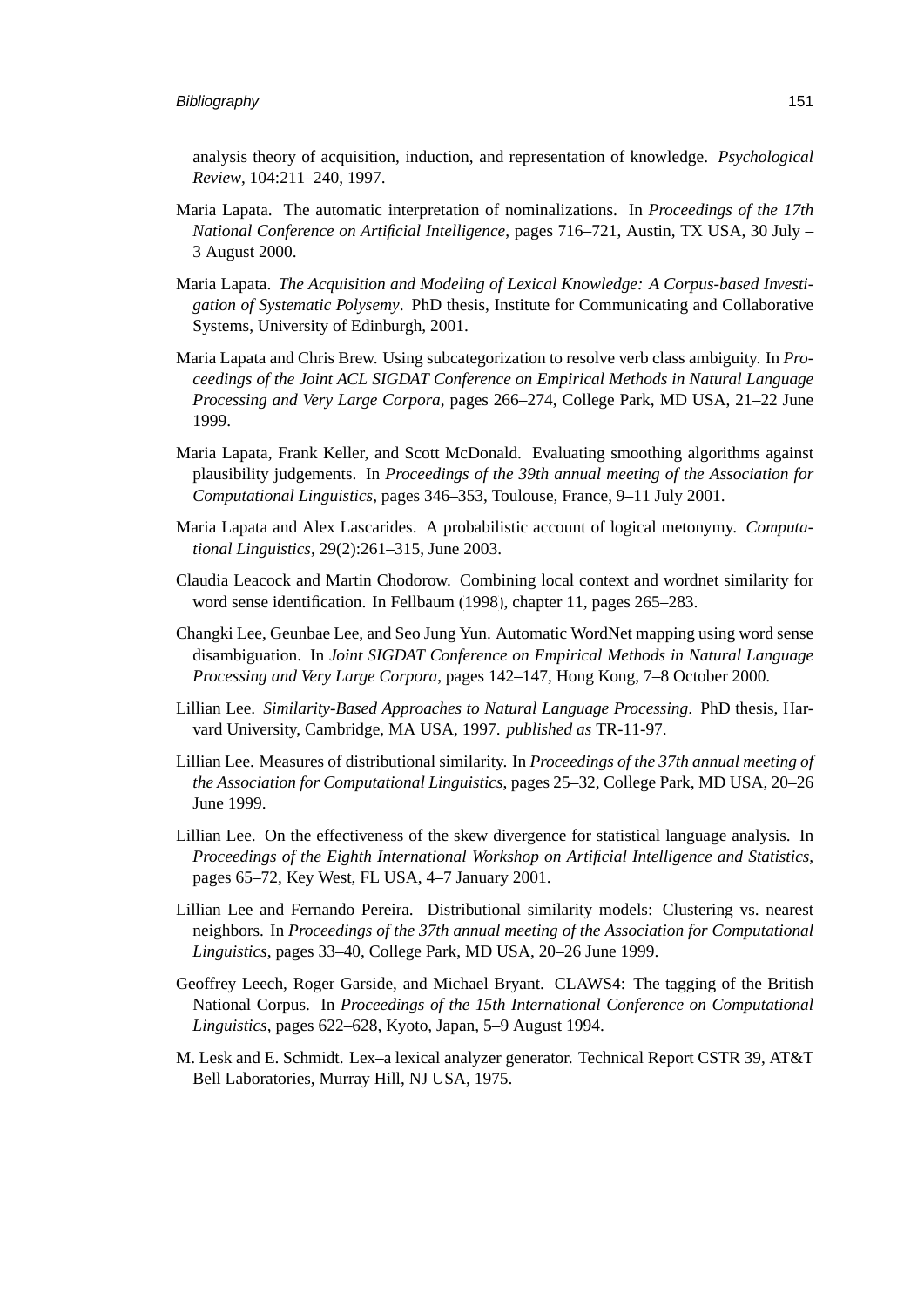- Michael Lesk. Automatic sense disambiguation using machine readable dictionaries: How to tell a pine cone from an ice cream cone. In *Proceedings of SIGDOC*, pages 24–26, Toronto, Ontario, Canada, 1986.
- Beth Levin. *English Verb Classes and Alternations: A Preliminary Investigation*. University of Chicago Press, Chicago, IL USA, 1993.
- Hang Li and Naoki Abe. Generalizing case frames using a thesaurus and the MDL principle. *Computational Linguistics*, 24(2):217–244, June 1998.
- Dekang Lin. Principle-based parsing without overgeneration. In *Proceedings of the 31st annual meeting of the Association for Computational Linguistics*, pages 112–120, Columbus, Ohio USA, 22–26 June 1993.
- Dekang Lin. PRINCIPAR–an efficient, broad-coverage, principle-based parser. In *Proceedings of the 15th International Conference on Computational Linguistics*, pages 42–48, Kyoto, Japan, 5–9 August 1994.
- Dekang Lin. Automatic retrieval and clustering of similar words. In *Proceedings of the 17th International Conference on Computational Linguistics and the 36th annual meeting of the Association for Computational Linguistics*, pages 768–774, Montréal, Québec, Canada, 10– 14 August 1998a.
- Dekang Lin. Dependency-based evaluation of MINIPAR. In *Proceedings of the Workshop on the Evaluation of Parsing Systems*, pages 234–241, Granada, Spain, 28–30 May 1998b.
- Dekang Lin. Extracting collocations from text corpora. In *Proceedings of the first Workshop on Computational Terminology*, Montréal, Québec, Canada, 15 August 1998c.
- Dekang Lin. An information-theoretic definition of similarity. In *Proceedings of the Fifteenth International Conference on Machine Learning*, pages 296–304, Madison, WI USA, 24–27 July 1998d.
- Dekang Lin. Automatic identification of non-compositional phrases. In *Proceedings of the 37th annual meeting of the Association for Computational Linguistics*, pages 317–324, College Park, MD USA, 20–26 June 1999.
- Dekang Lin and Patrick Pantel. DIRT discovery of inference rules from text. In *Proceedings of the seventh ACM SIGKDD international conference on Knowledge discovery and data mining*, pages 323–328, San Francisco, CA USA, 26–29 August 26 2001a.
- Dekang Lin and Patrick Pantel. Discovery of inference rules for question answering. *Natural Language Engineering*, 7(4):343–360, 2001b.
- Dekang Lin, Shaojun Zhao, Lijuan Qin, and Ming Zhou. Identifying synonyms among distributionally similar words. In *Proceedings of the Eighteenth International Joint Conference on Artificial Intelligence*, pages 1492–1493, Acapulco, Mexico, 9–15 August 2003.
- Michael L. Littman, Greg A. Keim, and Noam Shazeer. A probabilistic approach to solving crossword puzzles. *Artificial Intelligence*, 134(1–2):23–55, January 2002.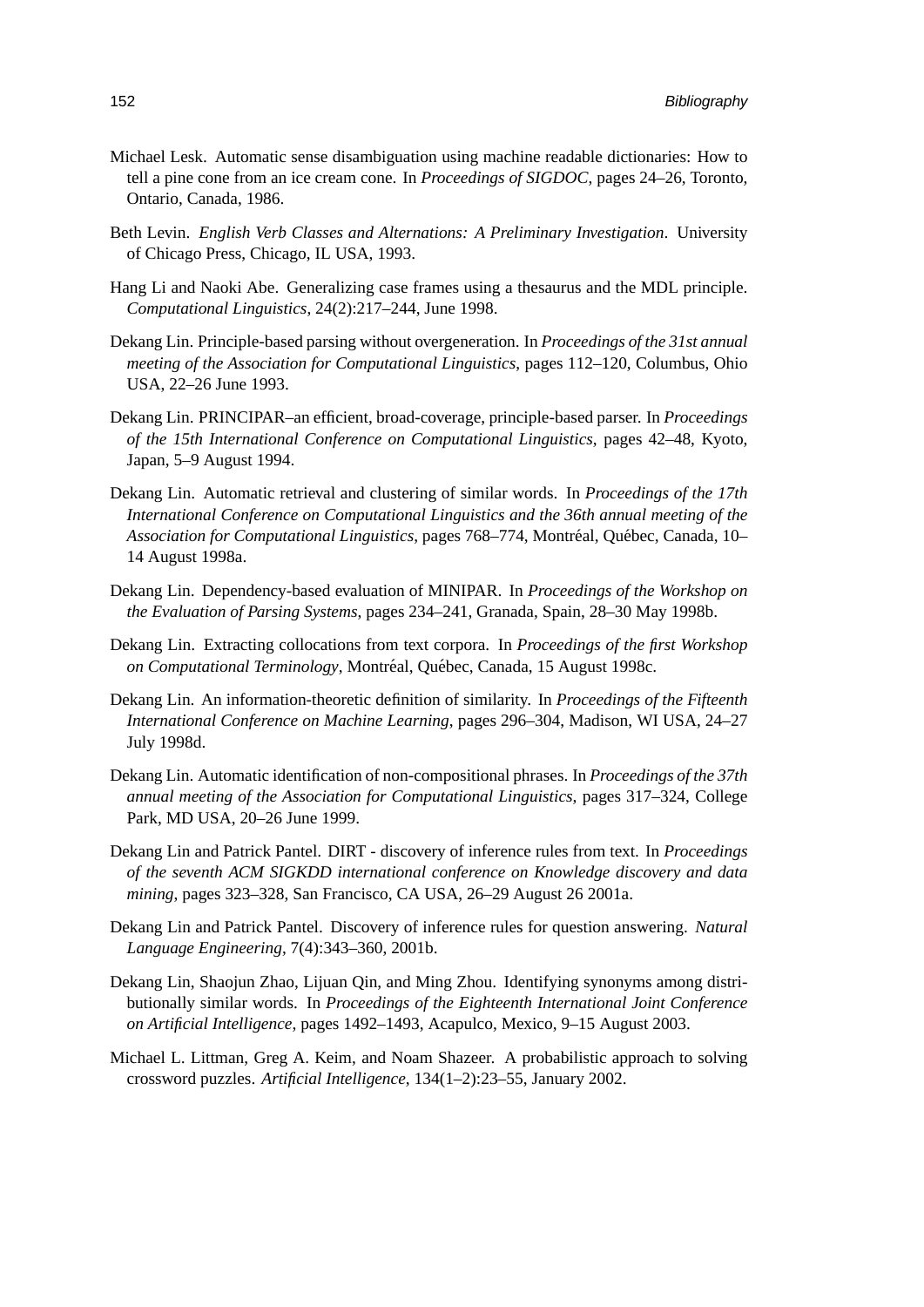- Alpha K. Luk. Statistical sense disambiguation with relatively small corpora using dictionary definitions. In *Proceedings of the 33rd annual meeting of the Association for Computational Linguistics*, pages 181–188, Cambridge, MA USA, 26–30 June 1995.
- Robert MacIntyre. North American News Text Supplement. Technical Report LDC98T30, Linguistic Data Consortium, Philadelphia, PA USA, 1998.
- Rila Mandala, Takenobu Tokunaga, and Hozumi Tanaka. The use of WordNet in information retrieval. In *Proceedings of the Workshop on Usage of WordNet in Natural Language Processing Systems*, pages 31-37, Montréal, Québec, Canada, 16 August 1998.
- Rila Mandala, Takenobu Tokunaga, and Hozumi Tanaka. Complementing WordNet with Roget and corpus-based automatically constructed thesauri for information retrieval. In *Proceedings of the Ninth Conference of the European Chapter of the Association for Computational Linguistics*, pages 94–101, Bergen, Norway, 8–12 June 1999.
- Christopher D. Manning and Hinrich Schutze. ¨ *Foundations of Statistical Natural Language Processing*. MIT Press, Cambridge, MA USA, 1999.
- Mitchell P. Marcus, Beatrice Santorini, and Mary Ann Marcinkiewicz. Building a large annotated corpus of English: the Penn Treebank. *Computational Linguistics*, 19(2):313–330, 1994.
- Margaret Masterman. The potentialities of a mechanical thesaurus. *MT: Mechanical Translation*, 11(3):369–390, July 1956.
- Diana McCarthy, Bill Keller, and John Carroll. Detecting a continuum of compositionality in phrasal verbs. In *Proceedings of the Workshop on Multiword Expressions: Analysis, Acquisition and Treatment*, pages 73–80, Sapporo, Japan, 12 July 2003.
- Scott McDonald. *Environmental determinants of lexical processing effort*. PhD thesis, University of Edinburgh, 2000.
- Michael L. McHale. A comparison of WordNet and Roget's taxonomy for measuring semantic similarity. In *Proceedings of the Workshop on Usage of WordNet in Natural Language Processing Systems*, pages 115–120, Montréal, Québec, Canada, 16 August 1998.
- Rada Mihalcea and Dan I. Moldovan. eXtended WordNet: progress report. In *Proceedings of the Workshop on WordNet and Other Lexical Resources: Applications, Extensions and Customizations*, pages 95–100, Pittsburgh, PA USA, 2–7 June 2001.
- George A. Miller and Walter G. Charles. Contextual correlates of semantic similarity. *Language and Cognitive Processes*, 6(1):1–28, 1991.
- Guido Minnen, John Carroll, and Darren Pearce. Robust applied morphological generation. In *Proceedings of the First International Natural Language Generation Conference*, pages 201–208, Mitzpe Ramon, Israel, 12–16 June 2000.
- Guido Minnen, John Carroll, and Darren Pearce. Applied morphological processing of English. *Natural Language Engineering*, 7(3):207–223, 2001.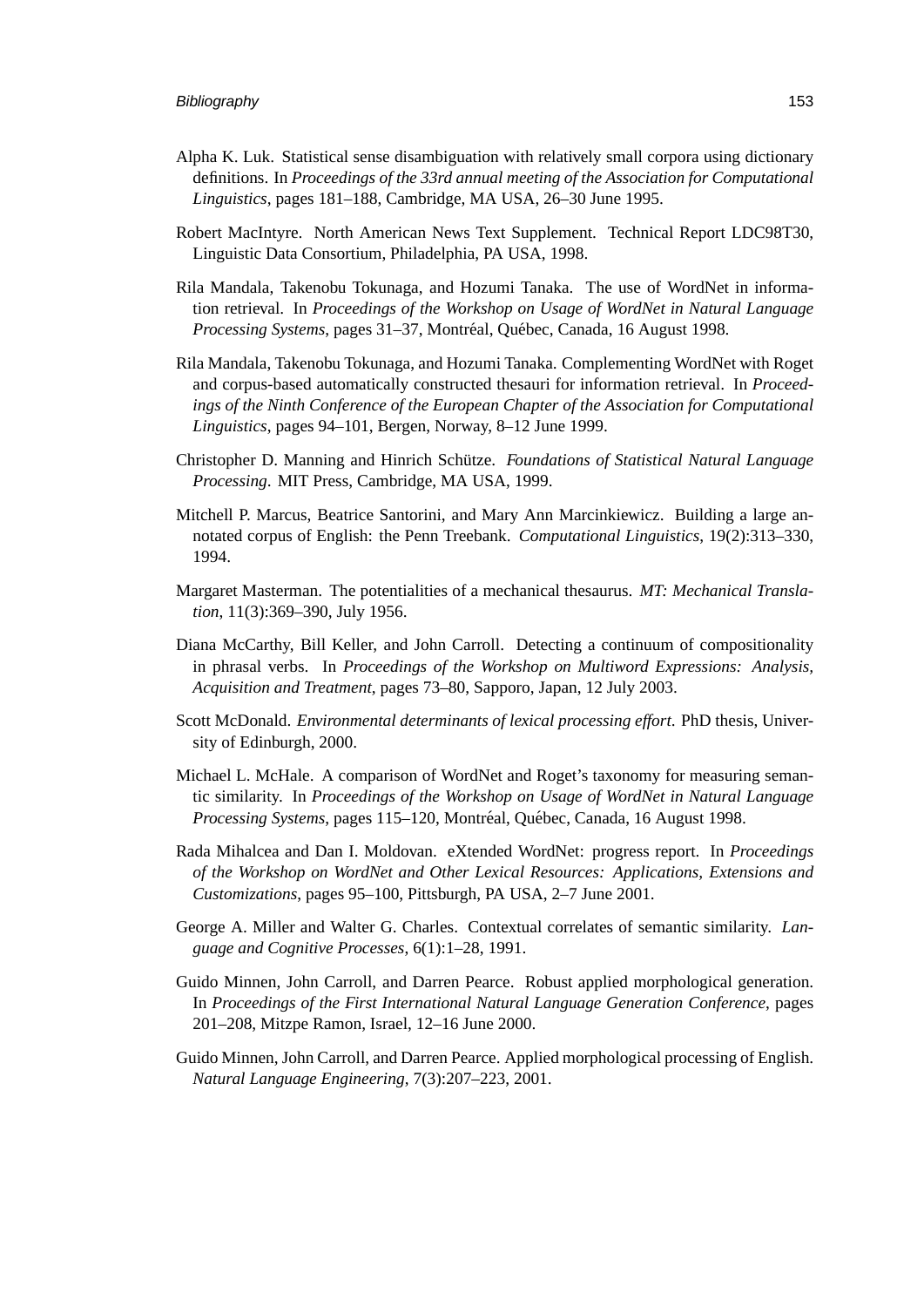- Natalia N. Modjeska, Katja Markert, and Malvina Nissim. Using the Web in machine learning for other-anaphora resolution. In *Proceedings of the 2003 Conference on Empirical Methods in Natural Language Processing*, pages 176–183, Sapporo, Japan, 11–12 July 2003.
- Dan Moldovan, Sanda Harabagiu, Marius Pasca, Rada Mihalcea, Roxana Girju, Richard Goodrum, and Vasile Rus. The structure and performance of an open-domain question answering system. In *Proceedings of the 38th annual meeting of the Association for Computational Linguistics*, pages 563–570, Hong Kong, 3–6 October 2000.
- Jane Morris and Graeme Hirst. Lexical cohesion computed by thesaural relations as an indicator of the structure of text. *Computational Linguistics*, 17(1):21–48, March 1991.
- Herbert C. Morton. *The Story of Webster's Third: Philip Gove's Controversial Dictionary and its Critics*. Cambridge University Press, Cambridge, UK, 1994.
- Tom Morton. Grok tokenizer, 2002. part of the Grok OpenNLP toolkit.
- Preslav I. Nakov and Marti A. Hearst. Category-based pseudowords. In *Companion Volume to the Proceedings of the Human Language Technology Conference of the North American Chapter of the Association for Computational Linguistics*, pages 70–72, Edmonton, Alberta Canada, 27th May–1 June 2003.
- Vivi Nastase and Stan Szpakowicz. Word sense disambiguation in Roget's thesaurus using WordNet. In *Proceedings of the Workshop on WordNet and Other Lexical Resources: Applications, Extensions and Customizations*, pages 17–22, Pittsburgh, PA USA, 2–7 June 2001.
- Donie O'Sullivan, Annette McElligott, and Richard F.E. Sutcliffe. Augmenting the Princeton WordNet with a domain specific ontology. In *Proceedings of the Worksop on Basic Ontological Issues in Knowledge Sharing*, Montréal, Québec, Canada, 19–20 August 1995.
- Sebastian Padó and Mirella Lapata. Constructing semantic space models from parsed corpora. In *Proceedings of the 41st annual meeting of the Association for Computational Linguistics*, pages 128–135, Sapporo, Japan, 7–12 July 2003.
- Patrick Pantel and Dekang Lin. An unsupervised approach to prepositional phrase attachment using contextually similar words. In *Proceedings of the 38th annual meeting of the Association for Computational Linguistics*, pages 101–108, Hong Kong, 3–6 October 2000.
- Patrick Pantel and Dekang Lin. Discovering word senses from text. In *Proceedings of the Eighth ACM SIGKDD International Conference on Knowledge Discovery and Data Mining*, pages 613–619, Edmonton, Alberta, Canada, 23–26 July 2002a.
- Patrick Pantel and Dekang Lin. Document clustering with committees. In *Proceedings of the 25th annual international ACM SIGIR conference on Research and development in information retrieval*, pages 199–206, Tampere, Finland, 11–15 August 2002b.
- Marius Pasca and Sanda M. Harabagiu. The informative role of WordNet in open-domain question answering. In *Proceedings of the Workshop on WordNet and Other Lexical Resources: Applications, Extensions and Customizations*, pages 138–143, Pittsburgh, PA USA, 2–7 June 2001.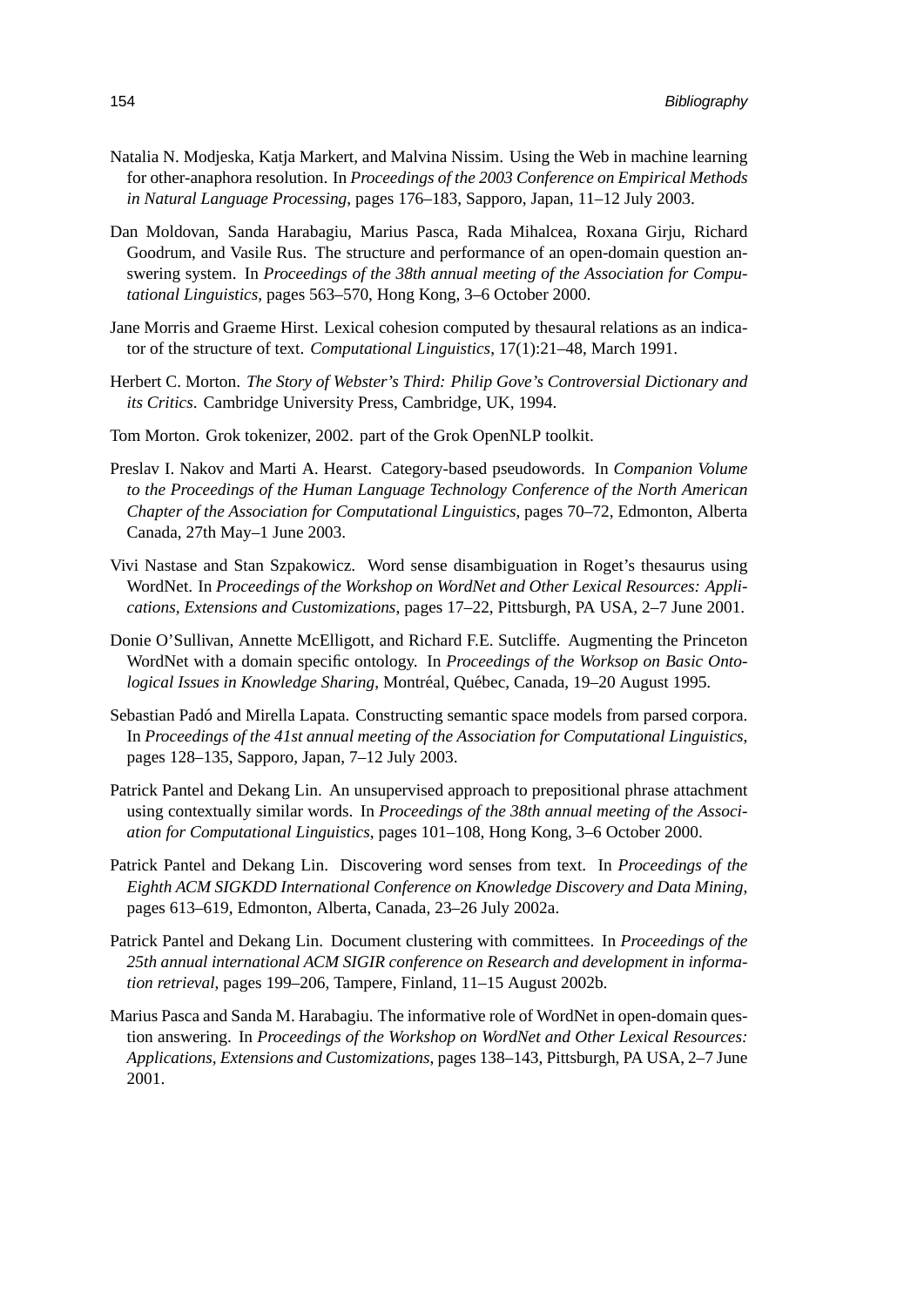- Darren Pearce. Synonymy in collocation extraction. In *Proceedings of the Workshop on Word-Net and Other Lexical Resources: Applications, Extensions and Customizations*, pages 41– 46, Pittsburgh, PA USA, 2–7 June 2001a.
- Darren Pearce. Using conceptual similarity for collocation extraction. In *Proceedings of the 4th annual CLUK Research Colloquium*, Sheffield, UK, 10–11 January 2001b.
- Ted Pederson. A simple approach to building ensembles of Naïve bayesian classifiers for word sense disambiguation. In *Proceedings of the 6th Applied Natural Language Processing Conference and the 1st meeting of the North American Chapter of the Association for Computational Linguistics*, pages 63–69, Seattle, WA USA, 29 April–4 May 2000.
- Fernando Pereira, Naftali Tishby, and Lillian Lee. Distributional clustering of English words. In *Proceedings of the 31st annual meeting of the Association for Computational Linguistics*, pages 183–190, Columbus, Ohio USA, 22–26 June 1993.
- Willian H. Press, Saul A. Teukolsky, William T. Vetterling, and Brian P. Flannery. *Numerical Recipes in C*. Cambridge University Press, Cambridge, UK, 2nd edition, 1992.
- Roy Rada, Hafadh Mili, Ellen Bicknell, and Maria Blettner. Development and application of a metric on semantics nets. *Transactions on Systems, Man, and Cybernetics*, 19(1):17–39, February 1989.
- Adwait Ratnaparkhi. A maximum entropy part-of-speech tagger. In *Proceedings of the Conference on Empirical Methods in Natural Language Processing*, pages 133–142, Philadelphia, PA USA, 17–18 May 1996.
- Philip Resnik. Using information content to evaluate semantic similarity. In *Proceedings of the 14th International Joint Conference on Artificial Intelligence*, pages 448–453, Montreal, Canada, 20–25 August 1995.
- Jeffrey C. Reynar and Adwait Ratnaparkhi. A maximum entropy approach to identifying sentence boundaries. In *Proceedings of the Fifth Conference on Applied Natural Language Processing*, pages 16–19, Washington, D.C. USA, 31 March–3 April 1997.
- Ellen Riloff and Rosie Jones. Learning dictionaries for information extraction by multi-level bootstrapping. In *Proceedings of the Sixteenth National Conference on Artificial Intelligence*, pages 474–479, Orlando, FL USA, 18–22 July 1999.
- Ellen Riloff and Jessica Shepherd. A corpus-based approach for building semantic lexicons. In *Proceedings of the Second Conference on Empirical Methods in Natural Language Processing*, pages 117–124, Providence, RI USA, 1–2 August 1997.
- Brian Roark and Eugene Charniak. Noun-phrase co-occurrence statistic for semi-automatic semantic lexicon construction. In *Proceedings of the 17th International Conference on Computational Linguistics and the 36th annual meeting of the Association for Computational* Linguistics, pages 1110–1116, Montréal, Québec, Canada, 10–14 August 1998.
- Peter Mark Roget. *Thesaurus of English words and phrases*. Longmans, Green and Company, London, UK, 1911. available from <http://promo.net/pg/>.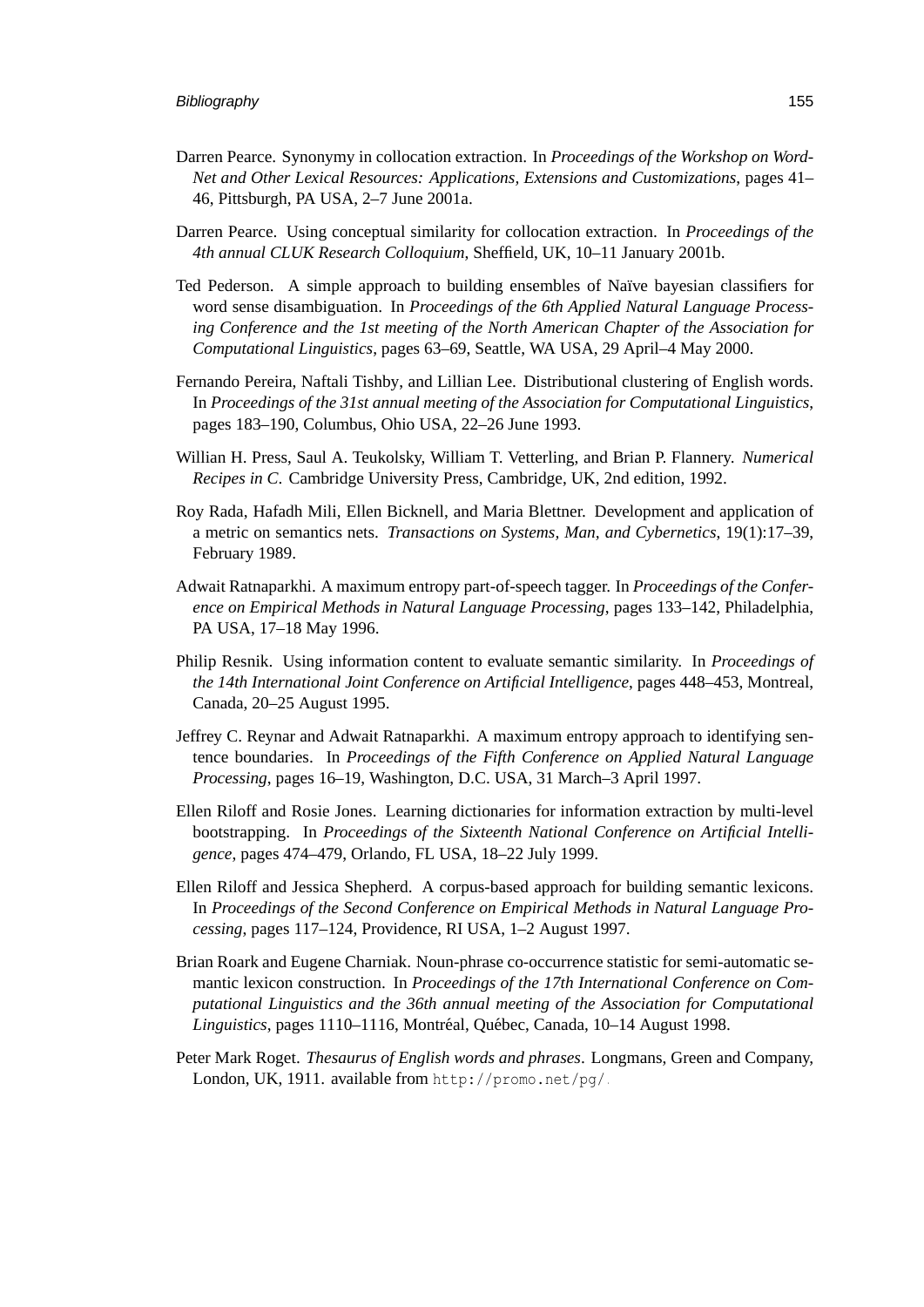- Tony Rose, Mark Stevenson, and Miles Whitehead. The Reuters corpus volume 1 from yesterday's news to tomorrow's language resources. In *Proceedings of the Third International Conference on Language Resources and Evaluation*, Las Palmas de Gran Canaria, 29–31 May 2002.
- Herbert Rubenstein and John B. Goodenough. Contextual correlates of synonymy. *Communications of the ACM*, 8(10):627–633, October 1965.
- Gerda Ruge. Automatic detection of thesaurus relations for information retrieval applications. In *Foundations of Computer Science: Potential - Theory - Cognition, Lecture Notes in Computer Science*, volume LNCS 1337, pages 499–506. Springer Verlag, Berlin, Germany, 1997.
- Gerard Salton and Michael J. McGill. *Introduction to Modern Information Retrieval*. McGraw-Hill, New York, NY USA, 1983.
- Geoffrey R. Sampson. *English for the Computer*. Oxford University Press, Oxford, UK, 1995.
- Mark Sanderson and Bruce Croft. Deriving concept hierarchies from text. In *Proceedings of the 22nd annual international ACM SIGIR conference on Research and Development in Information Retrieval*, pages 206–213, Berkeley, CA USA, 15–19 August 1999.
- Beatrice Santorini. Part-of-speech tagging guidelines for the Penn Treebank project. Technical Report MS-CIS-90-47/LINC LAB 178, Department of Computer and Information Science, University of Pennsylvania, Philadelphia, PA USA, July 1990.
- Sabine Schulte im Walde. Clustering verbs semantically according to their alternation behaviour. In *Proceedings of the 18th international conference on Computational Linguistics*, pages 747–753, Saarbrücken, Germany, 31 July–4 August 2000.
- Sabine Schulte im Walde. Experiments on the choice of features for learning verb classes. In *Proceedings of the 10th Conference of the European Chapter of the Association for Computational Linguistics*, pages 315–322, Budapest, Hungary, 12–17 April 2003.
- Hinrich Schütze. Context space. In *Intelligent Probabilistic Approaches to Natural Language*, number FS-92-04 in Fall Symposium Series, pages 113–120, Stanford University, CA USA, 25–27 March 1992a.
- Hinrich Schütze. Dimensions of meaning. In Proceedings of the 1992 conference on Super*computing*, pages 787–796, Minneapolis, MN USA, 16–20 November 1992b.
- Hinrich Schütze and Jan O. Pedersen. Information retrieval based on word senses. In Proceed*ings of the 4th annual Symposium on Document Analysis and Information Retrieval*, pages 161–175, Las Vegas, NV USA, 24–26 April 1995.
- Frank Smadja, Vasileios Hatzivassiloglou, and Kathleen R. McKeown. Translating collocations for bilingual lexicons: A statistical approach. *Computational Linguistics*, 22(1):1–38, March 1996.
- Karen Spärck Jones. Synonymy and Semantic Classification. Edinburgh University Press, Edinburgh, UK, 1964/1986.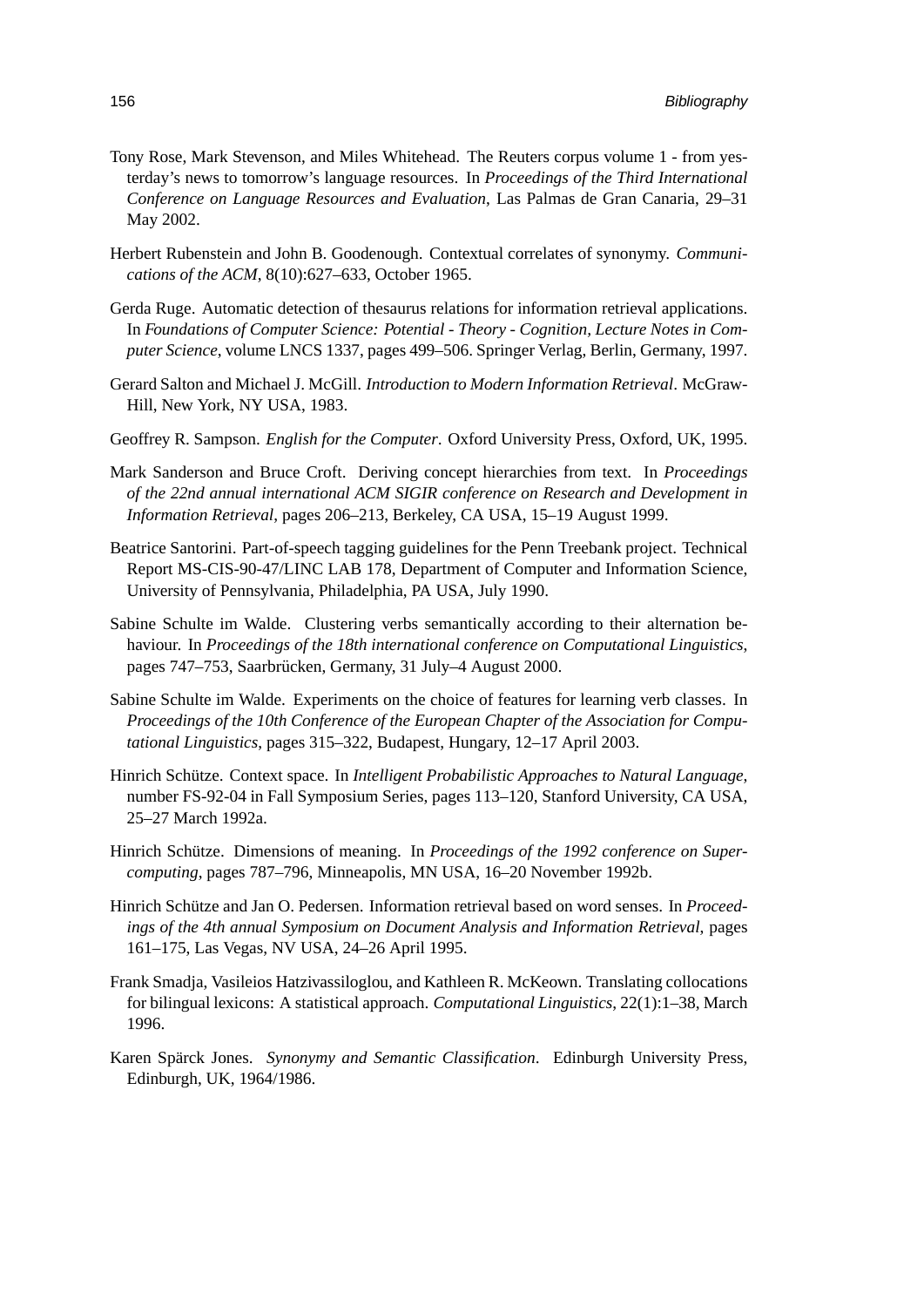- Karen Spärck Jones. Automatic Keyword Classification for Information Retrieval. Butterworths, London, UK, 1971.
- C.M. Sperberg-McQueen and Lou Burnard, editors. *TEI P4: Guidelines for Electronic Text Encoding and Interchange*. Text Encoding Initiative Consortium, Oxford, Providence, Charlottesville, Bergen, 2002. XML Version.
- Richard Sproat, Alan Black, Stanley Chen, Shankar Kumar, Mari Ostendorf, and Christopher Richards. Normalization of non-standard words. *Computer Speech and Language*, 15(3): 287–333, 2001.
- Padmini Srinivasan. Thesaurus construction. In William B. Frakes and Ricardo Baeza-Yates, editors, *Information Retrieval. Data Structures & Algorithms*, chapter 9, pages 161–218. Prentice-Hall PTR, Upper Saddle River, NJ USA, 1992.
- David St-Onge. Detecting and correcting malapropism with lexical chains. Master's thesis, Department of Computer Science, University of Toronto, Toronto, Canada, March 1995. Published as CSRI-319.
- Manfred Stede. *Lexical semantics and knowledge representation in multilingual sentence generation*. PhD thesis, Department of Computer Science, University of Toronto, May 1996. Published as technical report CSRI-347.
- Manfred Stede. The hyperonym problem revisited: Conceptual and lexical hierarchies in language generation. In *Proceedings of the First International Conference on Natural Language Generation*, pages 93–99, Mitzpe Ramon, Israel, 12–16 June 2000.
- Mark Stevenson. Augmenting noun taxonomies by combining lexical similarity metrics. In *Proceedings of 19th International Conference on Computational Linguistics*, pages 577– 583, Taipei, Taiwan, 24 August–1 September 2002.
- Suzanne Stevenson and Paola Merlo. Automatic verb classification using distributions of grammatical features. In *Proceedings of the Ninth Conference of the European Chapter of the Association for Computational Linguistics*, pages 45–52, Bergen, Norway, 8–12 June 1999.
- Suzanne Stevenson and Paulo Merlo. Automatic lexical acquisition based on statistical distributions. In *Proceedings of the 18th international conference on Computational Linguistics*, Saarbrücken, Germany, 31 July–4 August 2000.
- Alexander Strehl. *Relationship-based Clustering and Cluster Ensembles for High-dimensional Data Mining*. PhD thesis, Laboratory for Artificial Neural Systems, University of Texas at Austin, Austin, TX USA, 2002.
- Neel Sundaresan and Jeonghee Yi. Mining the web for relations. In *Proceedings of the 9th International World Wide Web Conference*, Amsterdam, Netherlands, 15–19 May 2000.
- Michael Sussna. Word sense disambiguation for free-text indexing using a massive semantic network. In *Proceedings of the second international conference on Information Knowledge Management*, pages 67–74, Washington, DC USA, 1–5 November 1993.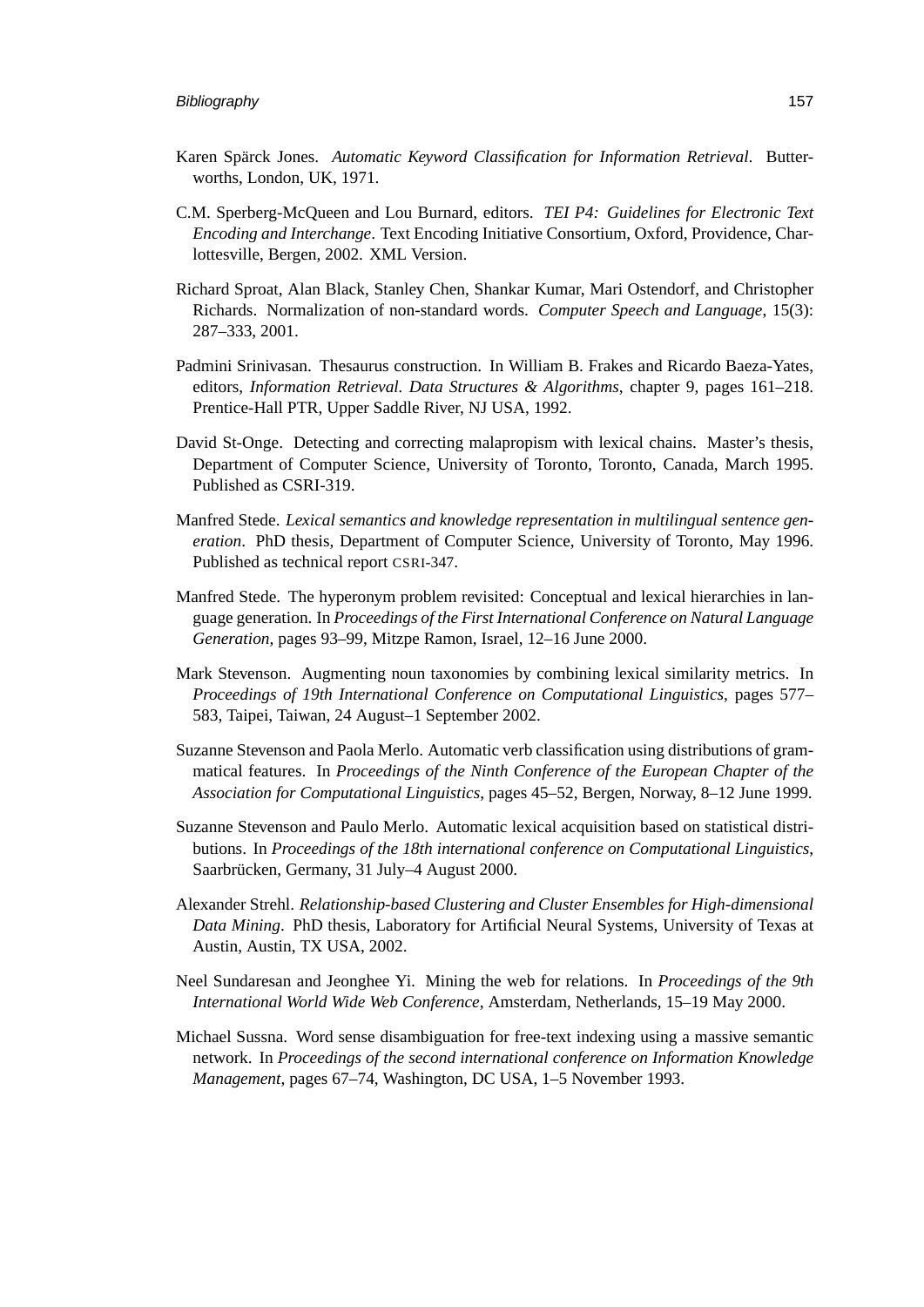- T.T. Tanimoto. An element mathematical theory of classification. Technical report, I.B.M. Research, New York, NY USA, November 1958. *internal report*.
- LOC. *Library of Congress Subject Headings*. U.S. Library of Congress, 26th edition, 2003.
- NLM. *Medical Subject Headings*. U.S. National Library of Medicine, 2004.
- Erik F. Tjong Kim Sang. Noun phrase recognition by system combination. In *Proceedings of the Language Technology Joint Conference ANLP-NAACL2000*, pages 50–55, Seattle, Washington, USA, 29 April–4 May 2000.
- Erik F. Tjong Kim Sang, Walter Daelemans, Hervé Déjean, Rob Koeling, Yuval Krymolowski, Vasin Punyakanok, and Dan Roth. Applying system combination to base noun phrase identification. In *Proceedings of the 18th international conference on Computational Linguistics*, pages 857–863, Saarbrücken, Germany, 31 July–4 August 2000.
- Davide Turcato, Fred Popowich, Janine Toole, Dan Fass, Devlan Nicholson, and Gordon Tisher. Adapting a synonym database to specific domains. In *Proceedings of the Workshop on Recent Advances in Natural Language Processing and Information Retrieval*, pages 1–11, Hong Kong, 7–8 October 2000.
- Peter D. Turney. Mining the web for synonyms: PMI-IR versus LSA on TOEFL. In *Proceedings of the Twelfth European Conference on Machine Learning*, pages 491–502, Freiburg, Germany, 3–7 September 2001.
- Peter D. Turney. Thumbs up or thumbs down? Semantic orientation applied to unsupervised classification of reviews. In *Proceedings of the 40th annual meeting of the Association for Computational Linguistics*, pages 417–424, Philadelphia, PA USA, 7–12 July 2002.
- Peter D. Turney, Michael L. Littman, Jeffrey Bigham, and Victor Shnayder. Combining independent modules to solve multiple-choice synonym and analogy problems. In *Proceedings of the International Conference on Recent Advances in Natural Language Processing*, pages 482–489, Borovets, Bulgaria, 10–12 September 2003.
- Hans van Halteren, Jakub Zavrel, and Walter Daelemans. Improving data driven wordclass tagging by system combination. In *Proceedings of the 17th International Conference on Computational Linguistics and the 36th annual meeting of the Association for Computational Linguistics*, pages 491–497, Montréal, Québec, Canada, 10–14 August 1998.
- C. J. van Rijsbergen. *Information Retrieval*. Butterworths, London, UK, 1979.
- Ellen M. Voorhees. Using WordNet for text retrieval. In [Fellbaum \(1998\)](#page-164-0), chapter 12, pages 285–303.
- Grady Ward. *Moby Thesaurus*. Moby Lexicon Project, 1996. available from [http://etext.](http://etext.icewire.com/moby/) [icewire.com/moby/](http://etext.icewire.com/moby/).
- Julie Weeds and David Weir. A general framework for distributional similarity. In *Proceedings of the Conference on Empirical Methods in Natural Language Processing*, pages 81–88, Sapporo, Japan, 11–12 July 2003.